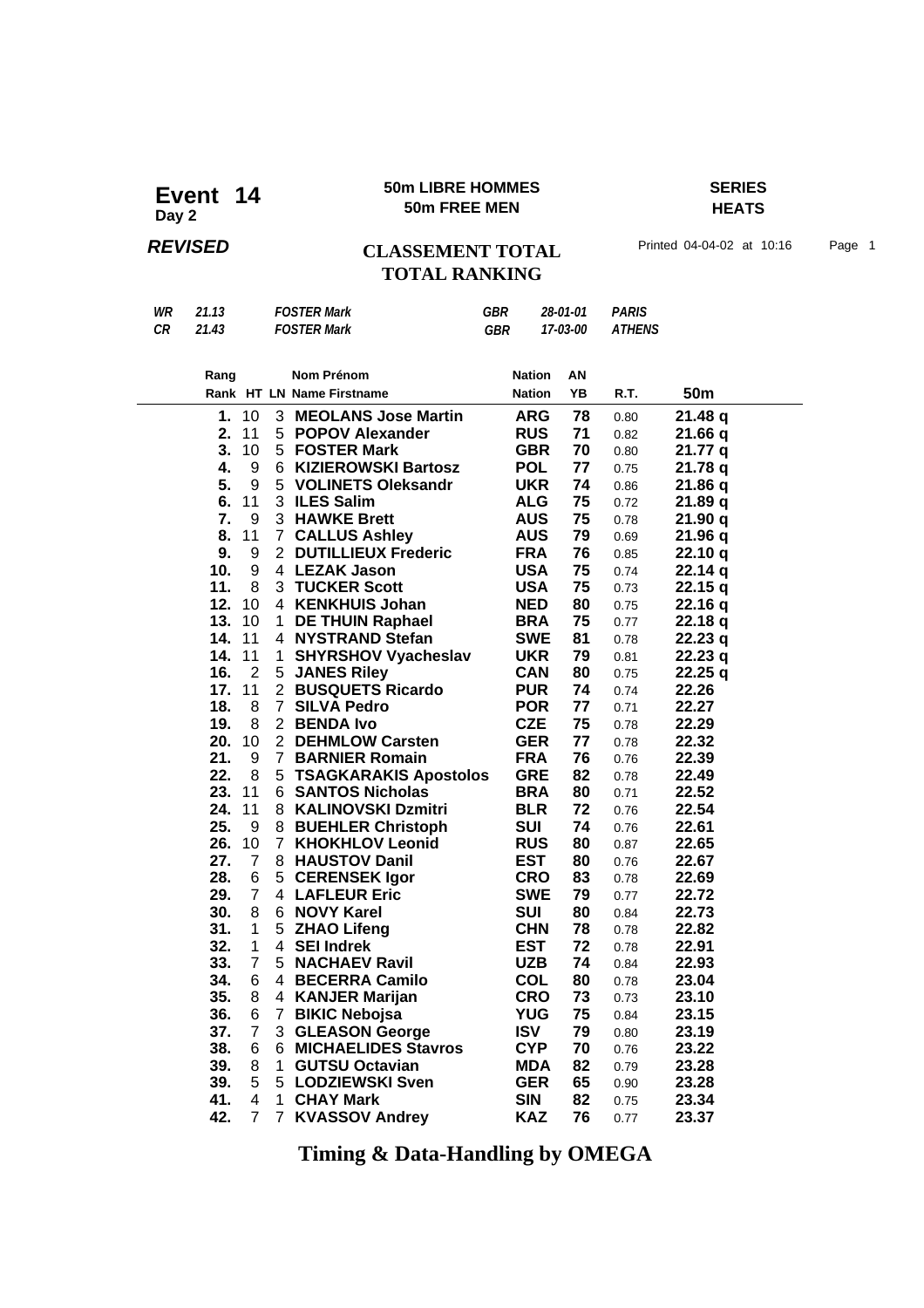### **50m LIBRE HOMMES SERIES 50m LIBRE HOMME**<br>50m FREE MEN

## **HEATS**

## **REVISED** CLASSEMENT TOTAL Printed 04-04-02 at 10:16 Page 2 **TOTAL RANKING**

| WR | 21.13 | <b>FOSTER Mark</b> | GBR | 28-01-01                      | PARIS |
|----|-------|--------------------|-----|-------------------------------|-------|
|    |       |                    |     |                               |       |
| CR | 21.43 | <b>FOSTER Mark</b> | GBR | <i><b>17-03-00 ATHENS</b></i> |       |

| Rang |                |                | Nom Prénom                   | <b>Nation</b> | ΑN |      |                 |  |
|------|----------------|----------------|------------------------------|---------------|----|------|-----------------|--|
|      |                |                | Rank HT LN Name Firstname    | <b>Nation</b> | YB | R.T. | 50 <sub>m</sub> |  |
| 43.  | $\overline{7}$ | 1              | <b>SITNIKOV Igor</b>         | <b>KAZ</b>    | 79 | 0.87 | 23.48           |  |
| 44.  | 8              | 8              | <b>FU Wing Harbenth</b>      | <b>HKG</b>    | 80 | 0.82 | 23.51           |  |
| 45.  | $\overline{7}$ | 6              | <b>CHINNAPASAEN Arwut</b>    | <b>THA</b>    | 80 | 0.79 | 23.54           |  |
| 46.  | 6              |                | 2 WANG Shao-An               | <b>TPE</b>    | 84 | 0.85 | 23.80           |  |
| 47.  | 5              | 6              | <b>MILOSLAVSKIS Romans</b>   | <b>LAT</b>    | 83 | 0.85 | 23.82           |  |
| 48.  | 5              |                | 4 KOSHEL Dzmitri             | <b>BLR</b>    | 81 | 0.88 | 23.86           |  |
| 48.  | 5              | $7^{\circ}$    | <b>BAKARE Musa</b>           | <b>NGR</b>    | 71 | 0.81 | 23.86           |  |
| 50.  | 5              | 3              | <b>AGAFONOV Alexander</b>    | <b>UZB</b>    | 75 | 0.88 | 24.02           |  |
| 51.  | 5              | 8              | <b>ROBERTS Kenny</b>         | <b>SEY</b>    | 78 | 0.78 | 24.06           |  |
| 52.  | 4              | 3              | <b>DOO Kin Lun Kenneth</b>   | <b>HKG</b>    | 81 | 0.73 | 24.19           |  |
| 53.  | 6              |                | 8 RACHILA Dan                | <b>MDA</b>    | 83 | 0.81 | 24.37           |  |
| 54.  | 4              | $\overline{7}$ | <b>BACKHAUS Cristopher</b>   | <b>DOM</b>    | 85 | 0.82 | 24.44           |  |
| 54.  | 3              |                | 3 WILLIAMS Eric              | <b>NGR</b>    | 77 | 0.88 | 24.44           |  |
| 56.  | 6              | 1              | <b>MARGARYAN Dmitri</b>      | <b>ARM</b>    | 78 | 0.81 | 24.45           |  |
| 57.  | 5              | 1              | <b>SANTALISES Carlos</b>     | <b>DOM</b>    | 82 | 0.70 | 24.49           |  |
| 58.  | 4              | 5              | <b>DIAZ Rodrigo</b>          | <b>GUA</b>    | 84 | 0.76 | 24.50           |  |
| 59.  | 4              | 4              | <b>BERIDZE Vakhtang</b>      | <b>GEO</b>    | 80 | 0.74 | 24.64           |  |
| 60.  | 3              | 5              | <b>DIAPER Nicholas</b>       | <b>KEN</b>    | 80 | 0.74 | 24.99           |  |
| 61.  | 4              |                | 2 ADAM Jean-Paul             | <b>SEY</b>    | 77 | 0.75 | 25.07           |  |
| 62.  | 4              | 8              | <b>LAO Kuan Fong</b>         | <b>MAC</b>    | 87 | 0.76 | 25.23           |  |
| 63.  | 6              |                | 3 KOLOYAN Mikayel            | <b>ARM</b>    | 83 | 0.86 | 25.24           |  |
| 64.  | 4              |                | 6 FALL Malick                | <b>SEN</b>    | 85 | 0.88 | 25.28           |  |
| 65.  | 3              |                | 6 DAABOUL Omar               | <b>LIB</b>    | 79 | 0.88 | 25.29           |  |
| 66.  | $\overline{2}$ | 4              | <b>COLE SHADE Sule</b>       | <b>CMR</b>    | 80 | 0.85 | 25.78           |  |
| 67.  | 3              | $\overline{2}$ | <b>GANBOLD Urnultsaikhan</b> | <b>MGL</b>    | 84 | 0.78 | 25.80           |  |
| 68.  | $\mathbf{1}$   | 6              | <b>SHAH Amar</b>             | <b>KEN</b>    | 85 | 0.78 | 25.97           |  |
| 69.  | 5              |                | 2 GANAA Galbadrakh           | <b>MGL</b>    | 74 | 0.87 | 26.14           |  |
| 70.  | 3              | 4              | <b>NG Chi Kit</b>            | <b>MAC</b>    | 84 | 0.79 | 26.24           |  |
| 71.  | 3              | $\mathbf 1$    | <b>BAKALE Emile Rony</b>     | <b>CGO</b>    | 87 | 0.95 | 26.32           |  |
| 72.  | 3              | $7^{\circ}$    | <b>ROLA Nuno</b>             | <b>ANG</b>    | 83 | 0.80 | 26.34           |  |
| 73.  | $\overline{2}$ | $\overline{7}$ | <b>SARMAD Mohammad</b>       | <b>IRQ</b>    | 75 | 0.93 | 27.12           |  |
| 74.  | $\overline{2}$ | $\overline{2}$ | <b>SAEED Saad</b>            | IRQ.          | 82 | 0.83 | 28.27           |  |
| 75.  | $\overline{2}$ | 3              | <b>MEWOUTOU Alain Yves</b>   | <b>CMR</b>    | 82 | 0.96 | 29.17           |  |
| 76.  | $\overline{2}$ | 6              | <b>NDIKUMANA Fabrice</b>     | <b>BDI</b>    | 83 | 1.05 | 29.65           |  |
| 77.  | 3              | 8              | <b>HOUSHEYA lyad</b>         | <b>PLE</b>    | 77 | 0.91 | 29.66           |  |
| 78.  | 1              |                | 3 LEONCE Sekamana            | <b>RWA</b>    | 80 | 1.03 | 35.33           |  |
|      | $\overline{7}$ | $\overline{2}$ | <b>MONTEIRO Luis</b>         | <b>POR</b>    | 83 | 0.77 | DQ.             |  |
|      | 10             | 6              | <b>SCHOEMAN Roland</b>       | <b>RSA</b>    | 80 |      | DNS.            |  |
|      | 9              | 1              | <b>DEDEKIND Brendon</b>      | <b>RSA</b>    | 76 |      | DNS.            |  |
|      | 10             | 8              | <b>SIEVINEN Jani</b>         | <b>FIN</b>    | 74 |      | DNS.            |  |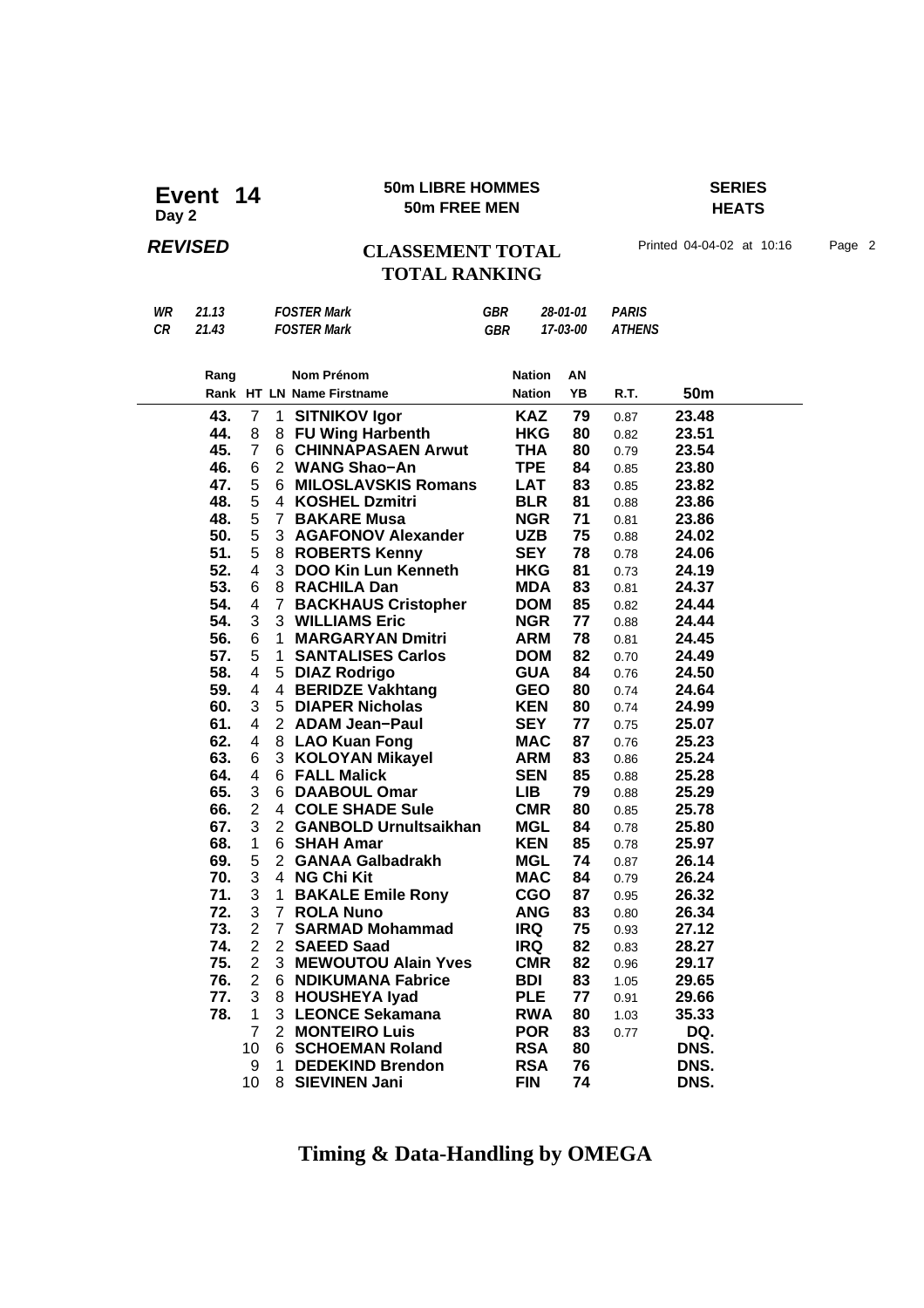### **50m LIBRE HOMMES DEMI-FINALES Event** 214 **50m LIBRE HOMME**<br>50m FREE MEN

**SEMI-FINALS**

CLASSEMENT TOTAL Printed 04-04-02 at 18:59 Page 1 **TOTAL RANKING**

| WR<br>CR | 21.13<br>21.43 |   |                | <b>FOSTER Mark</b><br><b>FOSTER Mark</b> | <b>GBR</b><br><b>GBR</b> |               | 28-01-01<br>17-03-00 | <b>PARIS</b><br><b>ATHENS</b> |         |
|----------|----------------|---|----------------|------------------------------------------|--------------------------|---------------|----------------------|-------------------------------|---------|
|          | Rang           |   |                | Nom Prénom                               |                          | <b>Nation</b> | AN                   |                               |         |
|          |                |   |                | Rank HT LN Name Firstname                |                          | <b>Nation</b> | YB                   | R.T.                          | 50m     |
|          | 1.             | 2 | 4              | <b>MEOLANS Jose Martin</b>               |                          | ARG           | 78                   | 0.79                          | 21.47 q |
|          | 2.             | 1 | $\overline{2}$ | <b>LEZAK Jason</b>                       |                          | <b>USA</b>    | 75                   | 0.81                          | 21.50q  |
|          | 3.             | 2 |                | 5 FOSTER Mark                            |                          | <b>GBR</b>    | 70                   | 0.79                          | 21.65q  |
|          | 4.             | 1 | 4              | <b>POPOV Alexander</b>                   |                          | <b>RUS</b>    | 71                   | 0.81                          | 21.67q  |
|          | 5.             | 1 | 1              | <b>NYSTRAND Stefan</b>                   |                          | <b>SWE</b>    | 81                   | 0.78                          | 21.71 a |
|          | 5.             | 1 | 5              | <b>KIZIEROWSKI Bartosz</b>               |                          | <b>POL</b>    | 77                   | 0.73                          | 21.71 a |
|          | 7.             | 2 |                | 3 VOLINETS Oleksandr                     |                          | <b>UKR</b>    | 74                   | 0.85                          | 21.74 q |
|          | 8.             | 1 | 6.             | <b>CALLUS Ashley</b>                     |                          | <b>AUS</b>    | 79                   | 0.77                          | 21.84q  |
|          | 9.             | 1 |                | 3 ILES Salim                             |                          | <b>ALG</b>    | 75                   | 0.70                          | 21.93   |
|          | 10.            | 2 |                | 6 HAWKE Brett                            |                          | <b>AUS</b>    | 75                   | 0.77                          | 21.96   |
|          | 11.            | 2 | 2              | <b>DUTILLIEUX Frederic</b>               |                          | <b>FRA</b>    | 76                   | 0.83                          | 22.04   |
|          | 12.            | 2 | 8              | <b>SHYRSHOV Vyacheslav</b>               |                          | <b>UKR</b>    | 79                   | 0.81                          | 22.15   |
|          | 12.            | 2 | 7              | <b>TUCKER Scott</b>                      |                          | <b>USA</b>    | 75                   | 0.68                          | 22.15   |
|          | 14.            | 1 | 7              | <b>KENKHUIS Johan</b>                    |                          | <b>NED</b>    | 80                   | 0.77                          | 22.22   |
|          | 15.            | 2 | 1              | <b>DE THUIN Raphael</b>                  |                          | <b>BRA</b>    | 75                   | 0.77                          | 22.51   |
|          | 16.            | 1 | 8              | <b>JANES Riley</b>                       |                          | <b>CAN</b>    | 80                   | 0.78                          | 22.61   |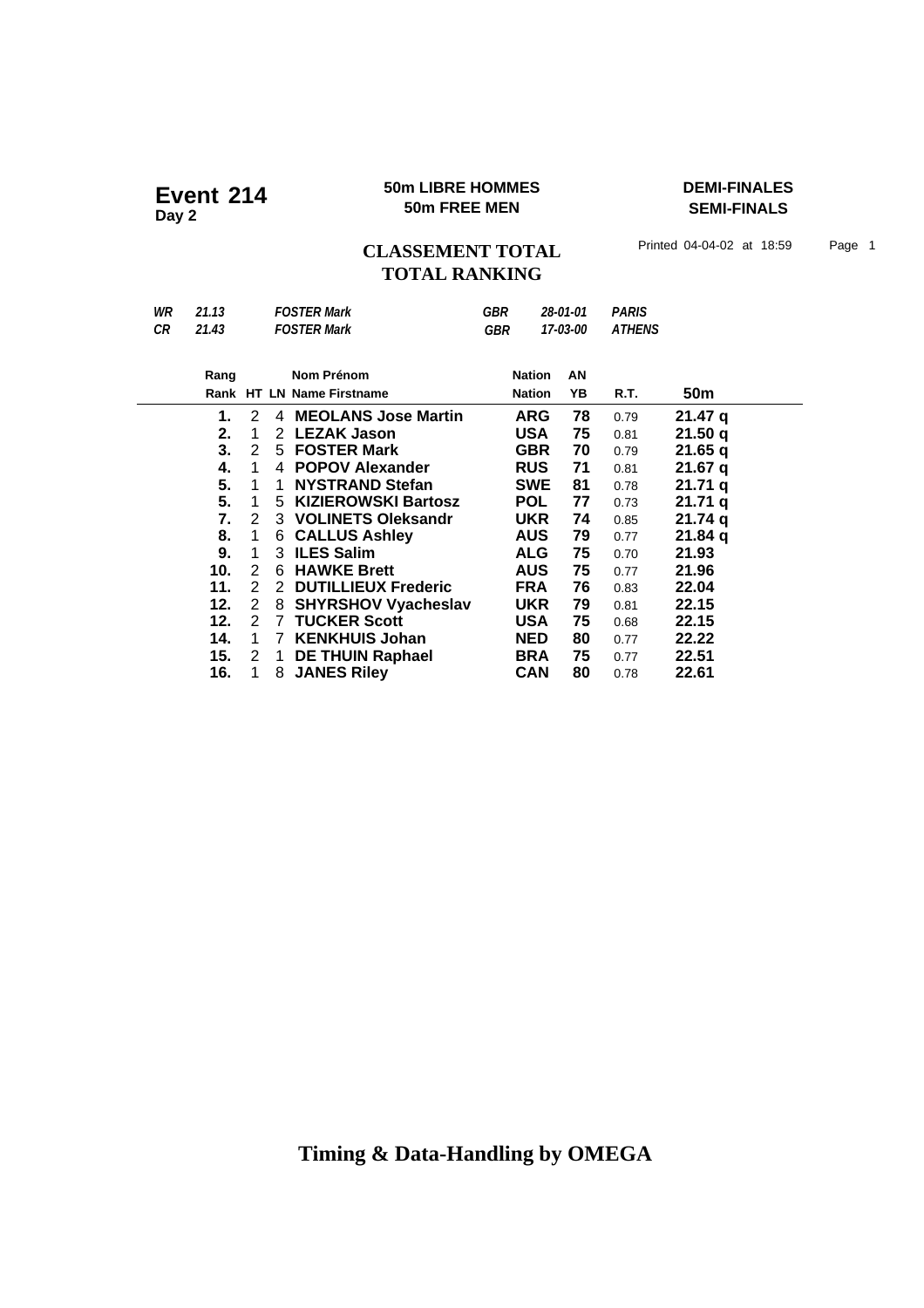### **50m LIBRE HOMMES FINALES Event 114 50m LIBRE HOMMI**<br>50m FREE MEN

**FINALS**

## CLASSEMENT FINALES<sup>Printed 05-04-02 at 19:50 Page 1</sup> **FINALS RANKING**

| 21.13        |      |                       | <b>GBR</b>                                        |                                                                                                                                                                   |    |                                                                                                                                                  |              |  |
|--------------|------|-----------------------|---------------------------------------------------|-------------------------------------------------------------------------------------------------------------------------------------------------------------------|----|--------------------------------------------------------------------------------------------------------------------------------------------------|--------------|--|
| 21.36        |      |                       | ARG                                               | 05-04-02                                                                                                                                                          |    | <b>MOSCOW</b>                                                                                                                                    |              |  |
|              | Rang | Nom Prénom            |                                                   | Nat                                                                                                                                                               | AN |                                                                                                                                                  |              |  |
|              | Rank | <b>Name Firstname</b> |                                                   | <b>Nat</b>                                                                                                                                                        | YΒ | R.T.                                                                                                                                             | Time         |  |
| <b>FINAL</b> | 1.   |                       |                                                   |                                                                                                                                                                   |    | 0.79                                                                                                                                             | 21.36 NCR    |  |
|              | 2.   | <b>FOSTER Mark</b>    |                                                   |                                                                                                                                                                   |    | 0.78                                                                                                                                             | 21.44        |  |
|              | 3.   |                       |                                                   |                                                                                                                                                                   |    | 0.84                                                                                                                                             | 21.55        |  |
|              | 3.   |                       |                                                   |                                                                                                                                                                   |    | 0.80                                                                                                                                             | 21.55        |  |
|              | 5.   | <b>LEZAK Jason</b>    |                                                   |                                                                                                                                                                   |    | 0.80                                                                                                                                             | 21.65        |  |
|              | 6.   |                       |                                                   |                                                                                                                                                                   |    | 0.76                                                                                                                                             | 21.73        |  |
|              |      |                       |                                                   |                                                                                                                                                                   |    | 0.85                                                                                                                                             | 21.78        |  |
|              | 8.   |                       |                                                   |                                                                                                                                                                   |    | 0.83                                                                                                                                             | 21.86        |  |
|              |      | 7.                    | <b>FOSTER Mark</b><br><b>MEOLANS, Jose Martin</b> | <b>MEOLANS Jose Martin</b><br><b>VOLINETS Oleksandr</b><br><b>POPOV Alexander</b><br><b>CALLUS Ashley</b><br><b>KIZIEROWSKI Bartosz</b><br><b>NYSTRAND Stefan</b> |    | 28-01-01<br><b>ARG 78</b><br><b>GBR 70</b><br><b>UKR 74</b><br><b>RUS 71</b><br><b>USA 75</b><br><b>AUS 79</b><br><b>POL 77</b><br><b>SWE 81</b> | <b>PARIS</b> |  |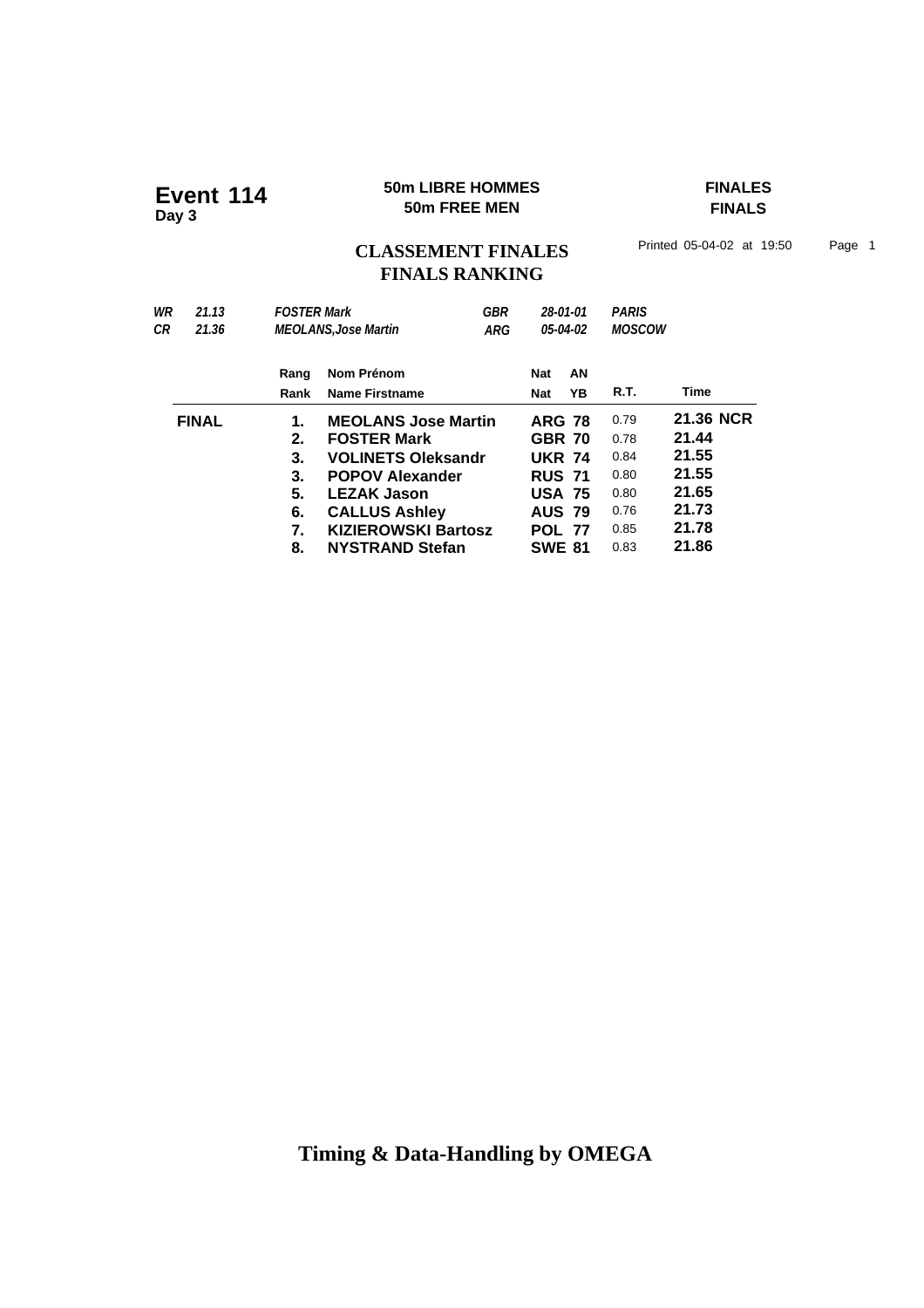### **100m LIBRE HOMMES SERIES 100m LIBRE HOMMING POWER ASSAULT AND THE MENT CONTRACT THE MENT CONTRACT OF A LIBRAL PROPERTY.**

**HEATS**

## CLASSEMENT TOTAL Printed 06-04-02 at 09:32 Page 1 **TOTAL RANKING**

| WR   | 46.74          |              | <b>POPOV Alexander</b>    | <b>RUS</b>    |    | 19-03-94 | <b>GELSENKIRCHEN</b> |         |
|------|----------------|--------------|---------------------------|---------------|----|----------|----------------------|---------|
| CR   | 46.75          |              | <b>FROLANDER Lars</b>     | <b>SWE</b>    |    | 18-03-00 | <b>ATHENS</b>        |         |
|      |                |              |                           |               |    |          |                      |         |
|      |                |              |                           |               |    |          |                      |         |
| Rang |                |              | Nom Prénom                | <b>Nation</b> | ΑN |          |                      | 100m    |
|      |                |              | Rank HT LN Name Firstname | <b>Nation</b> | YB | R.T.     | 50 <sub>m</sub>      |         |
| 1.   | 10             |              | 3 ILES Salim              | <b>ALG</b>    | 75 | 0.70     | 22.88                | 47.77 q |
| 2.   | 10             |              | 4 NYSTRAND Stefan         | <b>SWE</b>    | 81 | 0.82     | 23.00                | 47.87 q |
| 3.   | 10             |              | 2 TUCKER Scott            | <b>USA</b>    | 75 | 0.68     | 22.88                | 47.94 q |
| 4.   | 8              |              | 4 MEOLANS Jose Martin     | <b>ARG</b>    | 78 | 0.81     | 22.93                | 48.03 q |
| 5.   | 8              |              | 5 BARNIER Romain          | <b>FRA</b>    | 76 | 0.76     | 22.97                | 48.20 q |
| 6.   | 9              |              | 3 CALLUS Ashley           | <b>AUS</b>    | 79 | 0.70     | 22.98                | 48.23 q |
| 7.   | 10             |              | 5 BORGES Gustavo          | <b>BRA</b>    | 72 | 0.87     | 23.37                | 48.27 q |
| 8.   | 8              |              | 3 PIMANKOV Denis          | <b>RUS</b>    | 75 | 0.80     | 23.14                | 48.28 q |
| 9.   | 10             |              | 6 DUTILLIEUX Frederic     | <b>FRA</b>    | 76 | 0.81     | 22.89                | 48.29 q |
| 10.  | 8              |              | 6 PEARSON Todd            | <b>AUS</b>    | 77 | 0.81     | 23.42                | 48.31 q |
| 11.  | 8              |              | 2 JAYME Carlos            | <b>BRA</b>    | 80 | 0.73     | 23.06                | 49.18 q |
| 12.  | $\overline{7}$ |              | 7 MINTENKO Michael        | <b>CAN</b>    | 75 | 0.71     | 23.57                | 49.19 q |
| 13.  | 8              | 1            | <b>BENDA Ivo</b>          | <b>CZE</b>    | 75 | 0.83     | 23.68                | 49.28 q |
| 14.  | 5              |              | 5 SERDINOV Andrii         | <b>UKR</b>    | 82 | 0.81     | 24.05                | 49.45 q |
| 15.  | 9              |              | 6 KENKHUIS Johan          | <b>NED</b>    | 80 | 0.78     | 23.82                | 49.47 q |
| 16.  | 6              |              | 4 BINEVICIUS Saulius      | <b>LTU</b>    | 79 | 0.95     | 23.97                | 49.50 q |
| 17.  | 10             |              | 8 BUEHLER Christoph       | <b>SUI</b>    | 74 | 0.77     | 23.64                | 49.55   |
| 18.  | 9              |              | 7 KHOKHLOV Leonid         | <b>RUS</b>    | 80 | 0.81     | 23.53                | 49.64   |
| 19.  | 9              |              | 4 LEZAK Jason             | <b>USA</b>    | 75 | 0.88     | 23.75                | 49.66   |
| 20.  | 8              |              | 7 DEHMLOW Carsten         | <b>GER</b>    | 77 | 0.78     | 23.48                | 49.73   |
| 21.  | $\overline{7}$ |              | 1 HAUSTOV Danil           | <b>EST</b>    | 80 | 0.79     | 23.73                | 49.78   |
| 22.  | 6              |              | 6 CERENSEK Igor           | <b>CRO</b>    | 83 | 0.77     | 23.70                | 49.79   |
| 23.  | 6              |              | 3 MONTEIRO Luis           | <b>POR</b>    | 83 | 0.93     | 24.10                | 49.89   |
| 24.  | 9              |              | 8 VOLINETS Oleksandr      | <b>UKR</b>    | 74 | 0.85     | 24.12                | 49.98   |
| 25.  | 9              |              | 1 LODZIEWSKI Sven         | <b>GER</b>    | 65 | 0.85     | 23.84                | 50.03   |
| 26.  | 9              |              | 2 NOVY Karel              | SUI           | 80 | 0.86     | 24.17                | 50.07   |
| 27.  | $\overline{7}$ |              | 5 TSOLTOS Alexandros      | <b>GRE</b>    | 79 | 0.80     | 23.98                | 50.08   |
| 28.  | 6              |              | 2 VOLDSGAARD Kristian     | <b>DEN</b>    | 79 | 0.88     | 24.32                | 50.20   |
| 28.  | 5              |              | 4 CHEN Zuo                | <b>CHN</b>    | 82 | 0.78     | 24.21                | 50.20   |
| 30.  | 5              |              | 7 KRIZKO Lubos            | <b>SVK</b>    | 79 | 0.81     | 23.85                | 50.26   |
| 31.  | $7^{\circ}$    |              | 4 HANSEN Claus            | <b>DEN</b>    | 79 | 0.85     | 24.18                | 50.32   |
| 31.  | $\overline{7}$ |              | 3 KALINOVSKI Dzmitri      | <b>BLR</b>    | 72 | 0.76     | 24.02                | 50.32   |
| 31.  | 6              |              | 7 MILOSLAVSKIS Romans     | <b>LAT</b>    | 83 | 0.86     | 24.19                | 50.32   |
| 34.  | $\overline{7}$ |              | 2 MINDAN Aytekin          | <b>TUR</b>    | 81 | 0.73     | 24.51                | 50.46   |
| 35.  |                |              | 7 8 NACHAEV Ravil         | UZB.          | 74 | 0.84     | 24.38                | 50.54   |
| 36.  | 6              | $\mathbf{1}$ | <b>KVASSOV Andrey</b>     | <b>KAZ</b>    | 76 | 0.81     | 24.20                | 50.66   |
| 37.  | 4              |              | 5 SILVA Pedro             | <b>POR</b>    | 77 | 0.76     | 23.50                | 50.69   |
| 38.  | $\mathbf{1}$   |              | 7 ZHAO Lifeng             | <b>CHN</b>    | 78 | 0.78     | 24.20                | 50.74   |
| 39.  | 5              |              | 3 BIKIC Nebojsa           | <b>YUG</b>    | 75 | 0.82     | 24.21                | 50.75   |
| 40.  | 6              |              | 8 ALLEYNE Damian          | <b>BAR</b>    | 83 | 0.75     | 24.77                | 50.91   |
| 41.  | 4              |              | 4 CHAY Mark               | <b>SIN</b>    | 82 | 0.77     | 24.61                | 50.98   |
| 41.  | 4              |              | 3 BECERRA Camilo          | <b>COL</b>    | 80 | 0.79     | 23.95                | 50.98   |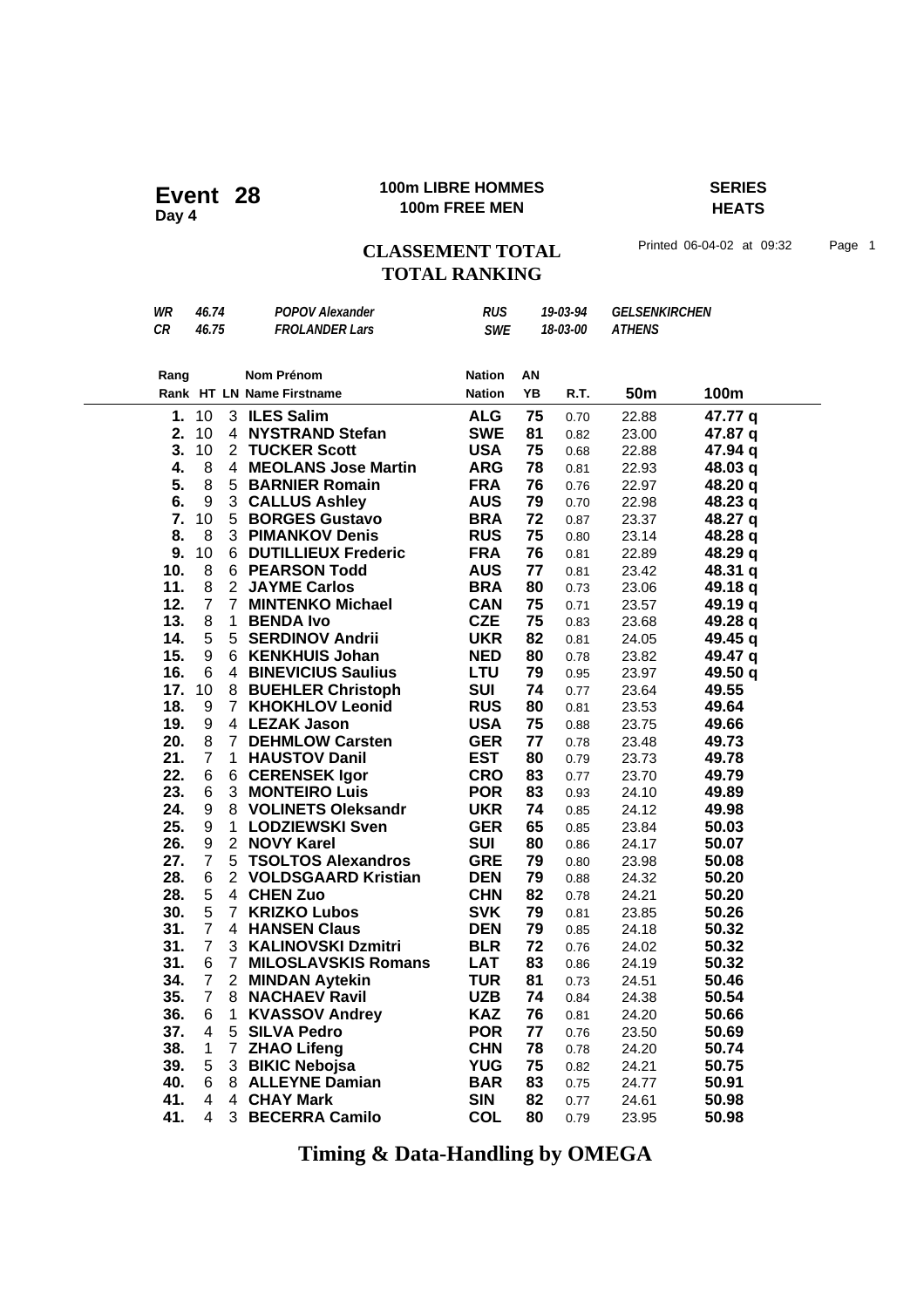### **100m LIBRE HOMMES SERIES 100m LIBRE HOMME**<br>100m FREE MEN

**HEATS**

## CLASSEMENT TOTAL Printed 06-04-02 at 09:32 Page 2 **TOTAL RANKING**

| WR   | 46.74                   |                | <b>POPOV Alexander</b>     | <b>RUS</b>    |    | 19-03-94 | <b>GELSENKIRCHEN</b> |         |  |
|------|-------------------------|----------------|----------------------------|---------------|----|----------|----------------------|---------|--|
| CR   | 46.75                   |                | <b>FROLANDER Lars</b>      | <b>SWE</b>    |    | 18-03-00 | <b>ATHENS</b>        |         |  |
|      |                         |                |                            |               |    |          |                      |         |  |
| Rang |                         |                | <b>Nom Prénom</b>          | <b>Nation</b> | AN |          |                      |         |  |
|      |                         |                | Rank HT LN Name Firstname  | <b>Nation</b> | YB | R.T.     | <b>50m</b>           | 100m    |  |
| 43.  | 5                       |                | 8 AGAFONOV Alexander       | <b>UZB</b>    | 75 | 0.86     | 24.70                | 51.26   |  |
| 44.  | $\overline{7}$          |                | 6 GUTSU Octavian           | <b>MDA</b>    | 82 | 0.79     | 24.42                | 51.31   |  |
| 45.  | 5                       |                | 6 SITNIKOV Igor            | <b>KAZ</b>    | 79 | 0.85     | 24.69                | 51.36   |  |
| 46.  | 5                       | 1              | <b>FU Wing Harbenth</b>    | <b>HKG</b>    | 80 | 0.79     | 24.87                | 52.01   |  |
| 47.  | 5                       |                | 2 WANG Shao-An             | <b>TPE</b>    | 84 | 0.82     | 24.92                | 52.14   |  |
| 48.  | 3                       | 1              | <b>ROBERTS Kenny</b>       | <b>SEY</b>    | 78 | 0.76     | 25.22                | 52.23   |  |
| 49.  | 4                       |                | 2 ARESTI Alexandros        | <b>CYP</b>    | 83 | 0.90     | 24.86                | 52.24   |  |
| 50.  | 4                       | $\overline{7}$ | <b>BACKHAUS Cristopher</b> | <b>DOM</b>    | 85 | 0.77     | 25.31                | 52.73   |  |
| 51.  | 4                       | $\mathbf{1}$   | <b>DOO Kin Lun Kenneth</b> | <b>HKG</b>    | 81 | 0.76     | 25.30                | 52.78   |  |
| 52.  | 3                       |                | 4 BERIDZE Vakhtang         | <b>GEO</b>    | 80 | 0.75     | 26.03                | 52.81   |  |
| 53.  | 4                       |                | 6 RACHILA Dan              | <b>MDA</b>    | 83 | 0.81     | 25.26                | 53.21   |  |
| 54.  | 3                       |                | 3 MARGARYAN Dmitri         | <b>ARM</b>    | 78 | 0.77     | 25.56                | 53.75   |  |
| 55.  | 3                       |                | 7 CHINNAPASAEN Arwut       | <b>THA</b>    | 80 | 0.79     | 26.03                | 53.84   |  |
| 56.  | $\overline{2}$          |                | 2 WILLIAMS Eric            | <b>NGR</b>    | 77 | 0.83     | 25.97                | 54.17   |  |
| 57.  | 4                       |                | 8 KOLOYAN Mikayel          | <b>ARM</b>    | 83 | 0.91     | 26.15                | 54.18   |  |
| 58.  | 3                       | 6              | <b>SANTALISES Carlos</b>   | <b>DOM</b>    | 82 | 0.66     | 26.01                | 54.22   |  |
| 59.  | 3                       |                | 5 FALL Malick              | <b>SEN</b>    | 85 | 0.89     | 26.61                | 54.51   |  |
| 60.  | $\overline{2}$          |                | 4 DIAPER Nicholas          | <b>KEN</b>    | 80 | 0.73     | 26.19                | 54.79   |  |
| 61.  | $\overline{2}$          |                | 3 DAABOUL Omar             | <b>LIB</b>    | 79 | 0.85     | 26.35                | 54.84   |  |
| 62.  | $\overline{2}$          |                | 6 LAO Kuan Fong            | <b>MAC</b>    | 87 | 0.78     | 26.59                | 55.03   |  |
| 63.  | 3                       | 8              | <b>DIAZ Rodrigo</b>        | <b>GUA</b>    | 84 | 0.76     | 26.43                | 55.24   |  |
| 64.  | $\overline{2}$          | 1              | <b>ROLA Nuno</b>           | <b>ANG</b>    | 83 | 0.77     | 27.06                | 56.67   |  |
| 65.  | 3                       |                | 2 GANAA Galbadrakh         | <b>MGL</b>    | 74 | 0.90     | 27.36                | 56.81   |  |
| 66.  | 1                       |                | 4 BAKALE Emile Rony        | <b>CGO</b>    | 87 | 0.89     | 27.36                | 57.86   |  |
| 67.  | $\overline{2}$          |                | 8 GANBOLD Urnultsaikhan    | <b>MGL</b>    | 84 | 0.79     | 27.39                | 57.95   |  |
| 68.  | 1                       |                | 5 COLE SHADE Sule          | <b>CMR</b>    | 80 | 0.83     | 27.13                | 1:00.94 |  |
| 69.  | $\mathbf{1}$            |                | 2 SAEED Saad               | <b>IRQ</b>    | 82 | 0.90     | 30.23                | 1:04.49 |  |
| 70.  | $\mathbf{1}$            |                | 6 MEWOUTOU Alain Yves      | <b>CMR</b>    | 82 | 1.08     |                      | 1:14.85 |  |
|      | 6                       |                | 5 MLADINA Ivan             | <b>CRO</b>    | 80 | 0.81     | 23.46                | DQ.     |  |
|      | 9                       |                | 5 FROLANDER Lars           | <b>SWE</b>    | 74 |          |                      | DNS.    |  |
|      | 10                      | $7^{\circ}$    | <b>SCHOEMAN Roland</b>     | <b>RSA</b>    | 80 |          |                      | DNS.    |  |
|      | 10                      | 1              | <b>GLEASON George</b>      | <b>ISV</b>    | 79 |          |                      | DNS.    |  |
|      | 8                       |                | 8 TSAGKARAKIS Apostolos    | <b>GRE</b>    | 82 |          |                      | DNS.    |  |
|      | $\overline{\mathbf{c}}$ |                | 5 AL-THUWI Abdulaziz       | <b>KUW</b>    | 85 |          |                      | DNS.    |  |
|      | $\overline{2}$          | $\overline{7}$ | <b>SHAH Amar</b>           | <b>KEN</b>    | 85 |          |                      | DNS.    |  |
|      | 1                       | 3              | <b>JANES Riley</b>         | <b>CAN</b>    | 80 |          |                      | DNS.    |  |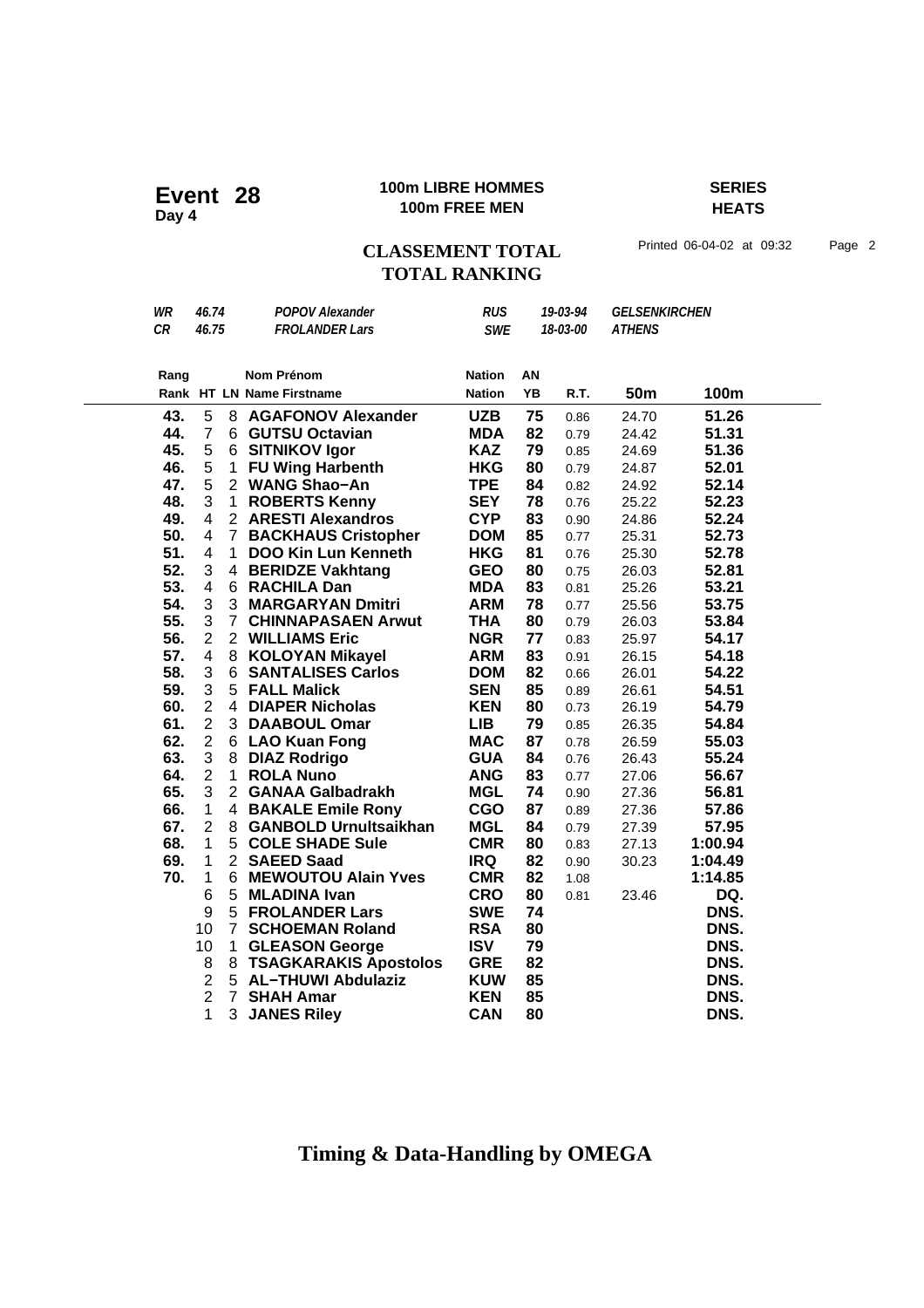### **100m LIBRE HOMMES DEMI-FINALES 100m LIBRE HOMME**<br>100m FREE MEN

**SEMI-FINALS**

CLASSEMENT TOTAL Printed 06-04-02 at 18:38 Page 1 **TOTAL RANKING**

| <b>VVIA</b> | 70. I T            | r vr v v Alcaaliuci        | טא            |    | ,,,,,,,, | <b>ULLJLIVAINUHLIV</b> |         |  |
|-------------|--------------------|----------------------------|---------------|----|----------|------------------------|---------|--|
| CR          | 46.75              | <b>FROLANDER Lars</b>      | <b>SWE</b>    |    | 18-03-00 | <b>ATHENS</b>          |         |  |
| Rang        |                    | Nom Prénom                 | <b>Nation</b> | ΑN |          |                        |         |  |
|             |                    |                            |               |    |          |                        |         |  |
|             |                    | Rank HT LN Name Firstname  | <b>Nation</b> | YΒ | R.T.     | 50m                    | 100m    |  |
| 1.          | 1<br>5             | <b>MEOLANS Jose Martin</b> | <b>ARG</b>    | 78 | 0.81     | 22.26                  | 47.11 q |  |
| 2.          | 2<br>4             | <b>ILES Salim</b>          | <b>ALG</b>    | 75 | 0.75     | 22.61                  | 47.38 q |  |
| 3.          | 3<br>1             | <b>CALLUS Ashley</b>       | <b>AUS</b>    | 79 | 0.72     | 22.71                  | 47.79 q |  |
| 4.          | 2                  | <b>PEARSON Todd</b>        | <b>AUS</b>    | 77 | 0.76     | 22.75                  | 47.92 q |  |
| 5.          | 2<br>5             | <b>TUCKER Scott</b>        | <b>USA</b>    | 75 | 0.73     | 22.82                  | 48.05 q |  |
| 6.          | 1<br>6             | <b>PIMANKOV Denis</b>      | <b>RUS</b>    | 75 | 0.77     | 22.82                  | 48.06 q |  |
| 7.          | 1<br>4             | <b>NYSTRAND Stefan</b>     | <b>SWE</b>    | 81 | 0.78     | 22.92                  | 48.12 q |  |
| 8.          | 2<br>6             | <b>BORGES Gustavo</b>      | <b>BRA</b>    | 72 | 0.80     | 23.09                  | 48.17 q |  |
| 9.          | $\mathcal{P}$<br>3 | <b>BARNIER Romain</b>      | <b>FRA</b>    | 76 | 0.77     | 23.04                  | 48.21   |  |
| 10.         | 2<br>2             | <b>DUTILLIEUX Frederic</b> | <b>FRA</b>    | 76 | 0.83     | 22.75                  | 48.36   |  |
| 11.         | 1<br>7             | <b>MINTENKO Michael</b>    | <b>CAN</b>    | 75 | 0.70     | 23.44                  | 48.79   |  |
| 12.         | 2<br>1             | <b>BENDA Ivo</b>           | <b>CZE</b>    | 75 | 0.78     | 23.31                  | 48.99   |  |
| 13.         | $\mathcal{P}$<br>7 | <b>JAYME Carlos</b>        | <b>BRA</b>    | 80 | 0.82     | 23.44                  | 49.05   |  |
| 13.         | 1<br>8             | <b>BINEVICIUS Saulius</b>  | <b>LTU</b>    | 79 | 0.95     | 23.60                  | 49.05   |  |
| 15.         | 1<br>1             | <b>SERDINOV Andrii</b>     | <b>UKR</b>    | 82 | 0.82     | 23.72                  | 49.12   |  |
| 16.         | 2<br>8             | <b>KENKHUIS Johan</b>      | <b>NED</b>    | 80 | 0.81     | 23.86                  | 49.48   |  |

## *WR 46.74 POPOV Alexander RUS 19-03-94 GELSENKIRCHEN*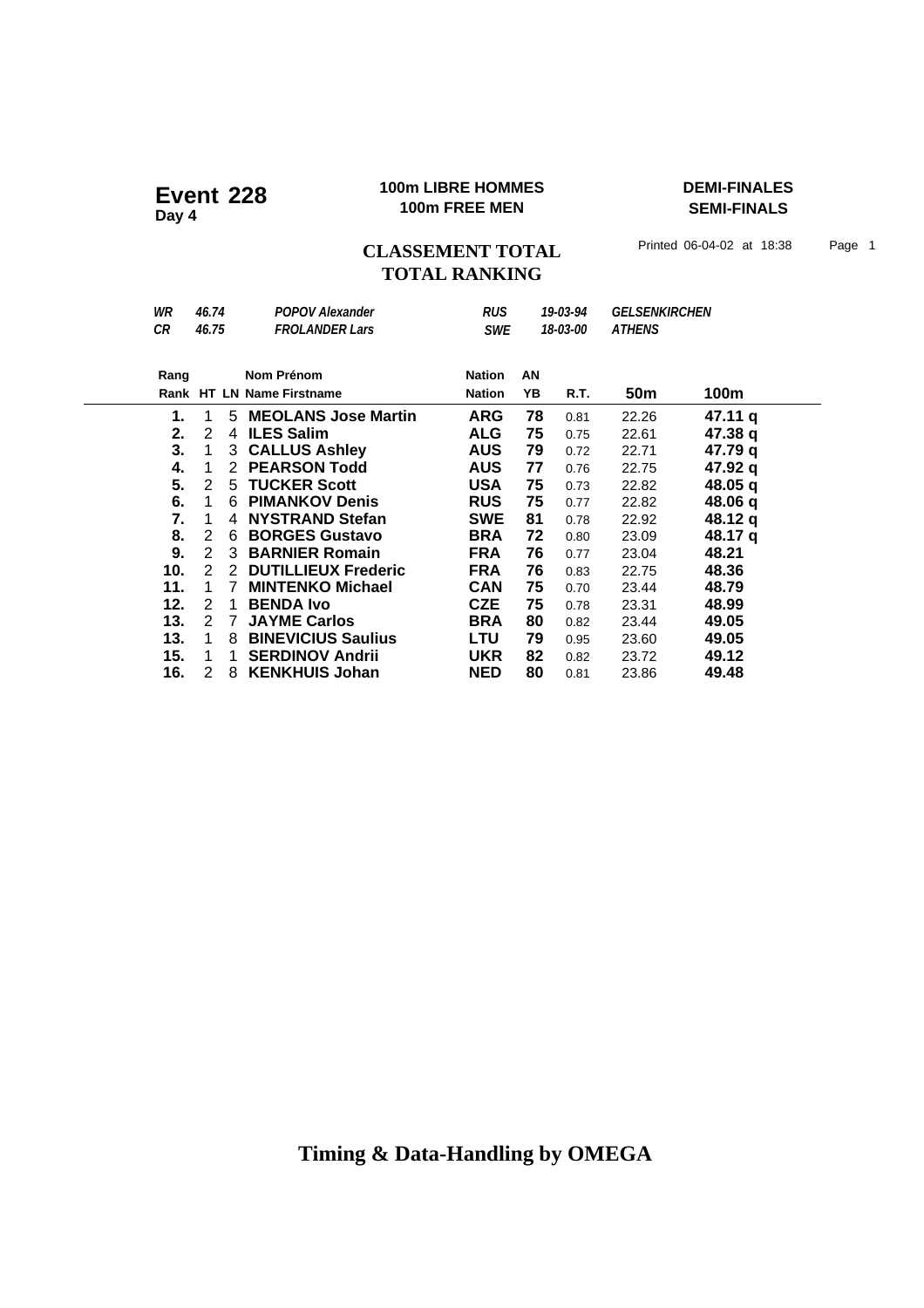### **100m LIBRE HOMMES FINALES 100m LIBRE HOMMING THE POWER FREE MEN**

**FINALS**

## CLASSEMENT FINALES<sup>Printed 07-04-02 at 18:07 Page 1</sup> **FINALS RANKING**

| 46.74        |      |                        |                                                                         |                                          |    |                                                                                                                                                  |                 |                                       |  |
|--------------|------|------------------------|-------------------------------------------------------------------------|------------------------------------------|----|--------------------------------------------------------------------------------------------------------------------------------------------------|-----------------|---------------------------------------|--|
| 46.75        |      | <b>SWE</b>             |                                                                         | 18-03-00                                 |    |                                                                                                                                                  |                 |                                       |  |
|              | Rang | Nom Prénom             |                                                                         | <b>Nat</b>                               | AN |                                                                                                                                                  |                 |                                       |  |
|              | Rank | <b>Name Firstname</b>  |                                                                         | <b>Nat</b>                               | YΒ | R.T.                                                                                                                                             | 50 <sub>m</sub> | Time                                  |  |
| <b>FINAL</b> | 1.   |                        |                                                                         |                                          |    | 0.71                                                                                                                                             | 22.62           | 46.99                                 |  |
|              | 2.   |                        |                                                                         |                                          |    | 0.79                                                                                                                                             | 22.17           | 47.09                                 |  |
|              | 3.   | <b>ILES Salim</b>      |                                                                         |                                          |    | 0.74                                                                                                                                             | 22.61           | 47.66                                 |  |
|              | 4.   | <b>NYSTRAND Stefan</b> |                                                                         |                                          |    | 0.76                                                                                                                                             | 22.82           | 47.84                                 |  |
|              | 5.   | <b>PIMANKOV Denis</b>  |                                                                         |                                          |    | 0.83                                                                                                                                             | 22.72           | 47.85                                 |  |
|              | 6.   | <b>PEARSON Todd</b>    |                                                                         |                                          |    | 0.76                                                                                                                                             | 23.06           | 48.05                                 |  |
|              | 7.   | <b>BORGES Gustavo</b>  |                                                                         |                                          |    | 0.81                                                                                                                                             | 23.25           | 48.20                                 |  |
|              | 8.   | <b>TUCKER Scott</b>    |                                                                         |                                          |    | 0.81                                                                                                                                             | 22.82           | 48.24                                 |  |
|              |      |                        | <b>POPOV Alexander</b><br><b>FROLANDER Lars</b><br><b>CALLUS Ashley</b> | <b>RUS</b><br><b>MEOLANS Jose Martin</b> |    | 19-03-94<br><b>AUS 79</b><br><b>ARG 78</b><br><b>ALG 75</b><br><b>SWE 81</b><br><b>RUS 75</b><br><b>AUS 77</b><br><b>BRA 72</b><br><b>USA 75</b> |                 | <b>GELSENKIRCHEN</b><br><b>ATHENS</b> |  |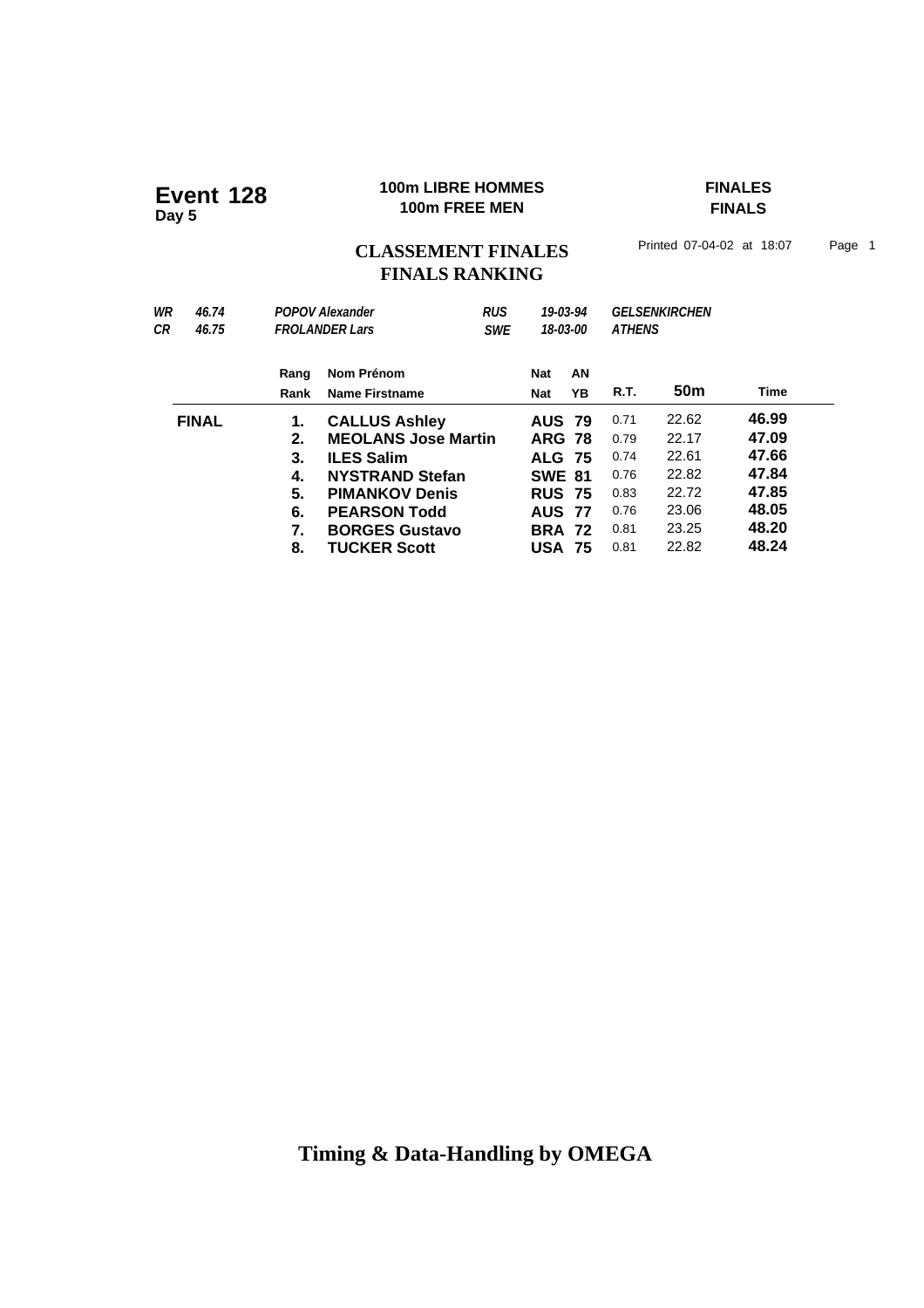### **200m LIBRE HOMMES SERIES 200m LIBRE HOMM**<br>Day 1 200m FREE MEN

## **HEATS**

CLASSEMENT TOTAL Printed 03-04-02 at 09:27 Page 1

## **TOTAL RANKING**

| WR        | 1:41.10                          | <b>THORPE lan</b>                |                  | <b>AUS</b> | 06-02-00 | <b>BERLIN</b>   |                  |         |             |
|-----------|----------------------------------|----------------------------------|------------------|------------|----------|-----------------|------------------|---------|-------------|
| <b>CR</b> | 1:43.28                          | <b>THORPE lan</b>                |                  | <b>AUS</b> | 01-04-99 |                 | <b>HONG KONG</b> |         |             |
|           |                                  |                                  |                  |            |          |                 |                  |         |             |
|           |                                  |                                  |                  |            |          |                 |                  |         |             |
| Rang      |                                  | Nom Prénom                       | <b>Nation AN</b> |            |          |                 |                  |         |             |
|           |                                  | Rank HT LN Name Firstname        | <b>Nation</b>    | YB         | R.T.     | 50 <sub>m</sub> | 100m             | 150m    | 200m        |
| 1.        | 8<br>6                           | <b>KELLER Klete</b>              | <b>USA</b>       | 82         | 0.75     | 24.81           | 51.41            | 1:18.19 | 1:44.99 q   |
| 2.        | 8                                | 5 BARNIER Romain                 | <b>FRA</b>       | 76         | 0.76     | 24.58           | 51.11            | 1:18.04 | 1:45.40 $q$ |
| 3.        | 6                                | 8 ROSOLINO Massimiliano          | <b>ITA</b>       | 78         | 0.91     | 25.24           | 52.20            | 1:19.36 | 1:46.22 q   |
| 4.        | 6                                | 2 CARVIN Chad                    | <b>USA</b>       | 74         | 0.72     | 25.24           | 52.20            | 1:19.49 | 1:46.49 q   |
| 5.        | $\,6$                            | <b>3 BINEVICIUS Saulius</b>      | LTU              | 79         | 0.98     | 25.11           | 52.08            | 1:19.10 | 1:46.53 $q$ |
| 6.        | 6<br>5 <sup>1</sup>              | <b>BORGES Gustavo</b>            | <b>BRA</b>       | 72         | 0.81     | 24.96           | 52.22            | 1:19.40 | 1:46.58 $q$ |
| 7.        | 6                                | 4 HERBST Stefan                  | <b>GER</b>       | 78         | 0.83     | 25.01           | 52.41            | 1:19.64 | 1:46.64 q   |
| 8.        | 8                                | 2 JOHNSTON Mark                  | <b>CAN</b>       | 78         | 0.85     | 25.39           | 52.64            | 1:19.73 | 1:46.71 q   |
| 9.        | 8                                | 1 RODKIN Denis                   | <b>RUS</b>       | 83         | 0.84     | 25.53           | 52.23            | 1:19.68 | 1:46.74     |
| 10.       | $\,6$<br>6                       | <b>CASTRO Rodrigo</b>            | <b>BRA</b>       | 78         | 0.81     | 25.30           | 52.18            | 1:19.55 | 1:46.85     |
| 11.       | $\overline{7}$<br>4              | <b>SVOBODA Kvetoslav</b>         | <b>CZE</b>       | 82         | 0.82     | 25.17           | 52.87            | 1:20.15 | 1:47.40     |
| 12.       | $\overline{7}$<br>5 <sup>1</sup> | <b>KAPRALOV Andrei</b>           | <b>RUS</b>       | 80         | 0.86     | 25.29           | 52.69            | 1:20.36 | 1:47.44     |
| 13.       | $\overline{7}$                   | 3 DUNNE Leon                     | <b>AUS</b>       | 75         | 0.82     | 25.17           | 53.10            | 1:20.54 | 1:47.51     |
| 14.       | $\overline{7}$                   | 7 BOVELL George                  | <b>TRI</b>       | 83         | 0.88     | 25.53           | 52.98            | 1:20.63 | 1:47.62     |
| 15.       | 6                                | 7 OIKONOMOU Athanasios           | <b>GRE</b>       | 78         | 0.85     | 25.66           |                  | 1:20.21 | 1:47.66     |
| 16.       | $\overline{7}$<br>8              |                                  | <b>ISV</b>       | 79         |          |                 | 52.83            |         | 1:47.69     |
|           | $\overline{7}$                   | <b>GLEASON George</b>            |                  |            | 0.81     | 25.28           | 52.83            | 1:20.46 |             |
| 17.       |                                  | 6 LIU Yu<br><b>MONTEIRO Luis</b> | <b>CHN</b>       | 82         | 0.82     | 25.28           | 52.87            | 1:20.27 | 1:47.75     |
| 18.       | 8<br>8                           |                                  | <b>POR</b>       | 83         | 0.84     | 25.55           | 52.86            | 1:20.62 | 1:47.81     |
| 19.       | 5<br>$\mathbf{1}$                | <b>MELLOULI Oussama</b>          | <b>TUN</b>       | 84         | 0.90     | 25.68           | 52.93            | 1:20.39 | 1:48.00     |
| 20.       | 8                                | 3 CARSTENSEN Jacob               | <b>DEN</b>       | 78         | 0.76     | 25.72           | 52.89            | 1:20.50 | 1:48.25     |
| 21.       | 5                                | 4 MILOSLAVSKIS Romans            | <b>LAT</b>       | 83         | 0.90     | 25.53           | 52.90            | 1:20.83 | 1:48.43     |
| 22.       | $\overline{7}$                   | 2 MINDAN Aytekin                 | <b>TUR</b>       | 81         | 0.76     | 25.64           | 53.53            | 1:21.73 | 1:48.62     |
| 23.       | $\,6$<br>$\mathbf{1}$            | <b>NOVY Karel</b>                | <b>SUI</b>       | 80         | 0.86     | 24.83           | 52.50            | 1:20.63 | 1:48.63     |
| 24.       | 8<br>$\overline{7}$              | <b>XYLOURIS Nikolaos</b>         | <b>GRE</b>       | 82         | 0.85     | 25.45           | 52.58            | 1:20.46 | 1:48.94     |
| 25.       | $\overline{c}$<br>3              | <b>MONASTERIO Ricardo</b>        | <b>VEN</b>       | 78         | 0.83     | 26.18           | 53.55            | 1:21.34 | 1:49.08     |
| 26.       | 5                                | 3 GILGEN Philipp                 | <b>SUI</b>       | 76         | 0.96     | 25.63           | 53.31            | 1:21.30 | 1:49.18     |
| 27.       | 4                                | 8 SNITKO Igor                    | <b>UKR</b>       | 78         | 0.90     | 26.15           | 53.79            | 1:21.80 | 1:49.39     |
| 28.       | 3<br>5                           | <b>KWOK Kin Ming Mark</b>        | <b>HKG</b>       | 77         | 0.61     | 25.50           | 52.84            | 1:21.09 | 1:49.53     |
| 29.       | 4<br>3                           | <b>CHEN Zuo</b>                  | <b>CHN</b>       | 82         | 0.81     | 25.52           | 53.23            | 1:22.08 | 1:49.55     |
| 30.       | 4<br>$\mathbf{2}$                | <b>KRIZKO Lubos</b>              | <b>SVK</b>       | 79         | 0.86     | 24.88           | 52.23            | 1:20.76 | 1:49.59     |
| 31.       | 5                                | 8 FESENKO Sergiy                 | <b>UKR</b>       | 82         | 0.95     | 25.91           | 53.79            | 1:21.77 | 1:49.84     |
| 32.       | 5                                | 2 IVERSEN Claus                  | <b>DEN</b>       | 77         | 0.86     | 25.50           | 53.24            | 1:21.59 | 1:50.33     |
| 33.       | 4                                | 6 ERHARTIC Igor                  | <b>YUG</b>       | 84         | 0.83     | 25.29           | 52.96            | 1:21.67 | 1:50.43     |
| 34.       | $\overline{\mathbf{4}}$          | 7 MORI Takahiro                  | <b>JPN</b>       | 80         | 0.76     | 25.69           | 53.60            | 1:22.16 | 1:50.45     |
| 35.       | 5                                | 7 LEVANDER Jesper                | <b>SWE</b>       | 80         | 0.88     | 26.70           | 54.15            | 1:22.50 | 1:50.51     |
| 36.       | 4                                | 5 VRHOVSEK Martin                | <b>SLO</b>       | 83         | 0.83     | 25.90           | 53.57            | 1:21.92 | 1:50.59     |
| 37.       | $\overline{\mathbf{4}}$          | 4 DUB Jiri                       | <b>CZE</b>       | 80         | 0.85     | 25.52           | 53.20            | 1:21.92 | 1:50.74     |
| 38.       | 3                                | 7 MULARONI Diego                 | <b>SMR</b>       | 79         | 0.82     | 26.26           | 54.27            | 1:22.80 | 1:51.04     |
| 39.       | 3                                | 2 CHAY Mark                      | <b>SIN</b>       | 82         | 0.76     | 26.64           | 55.15            | 1:23.38 | 1:51.06     |
| 40.       | 5                                | 6 PEREYRA Juan Martin            | <b>ARG</b>       | 80         | 0.99     | 26.81           | 54.66            | 1:22.93 | 1:51.10     |
| 41.       | 5                                | 5 ALLEYNE Damian                 | <b>BAR</b>       | 83         | 0.87     | 26.47           | 54.26            | 1:22.62 | 1:51.38     |
| 42.       | 4<br>1.                          | <b>SLIMANI Aghiles</b>           | <b>ALG</b>       | 82         | 0.84     | 26.18           | 53.79            | 1:22.44 | 1:51.52     |
|           |                                  |                                  |                  |            |          |                 |                  |         |             |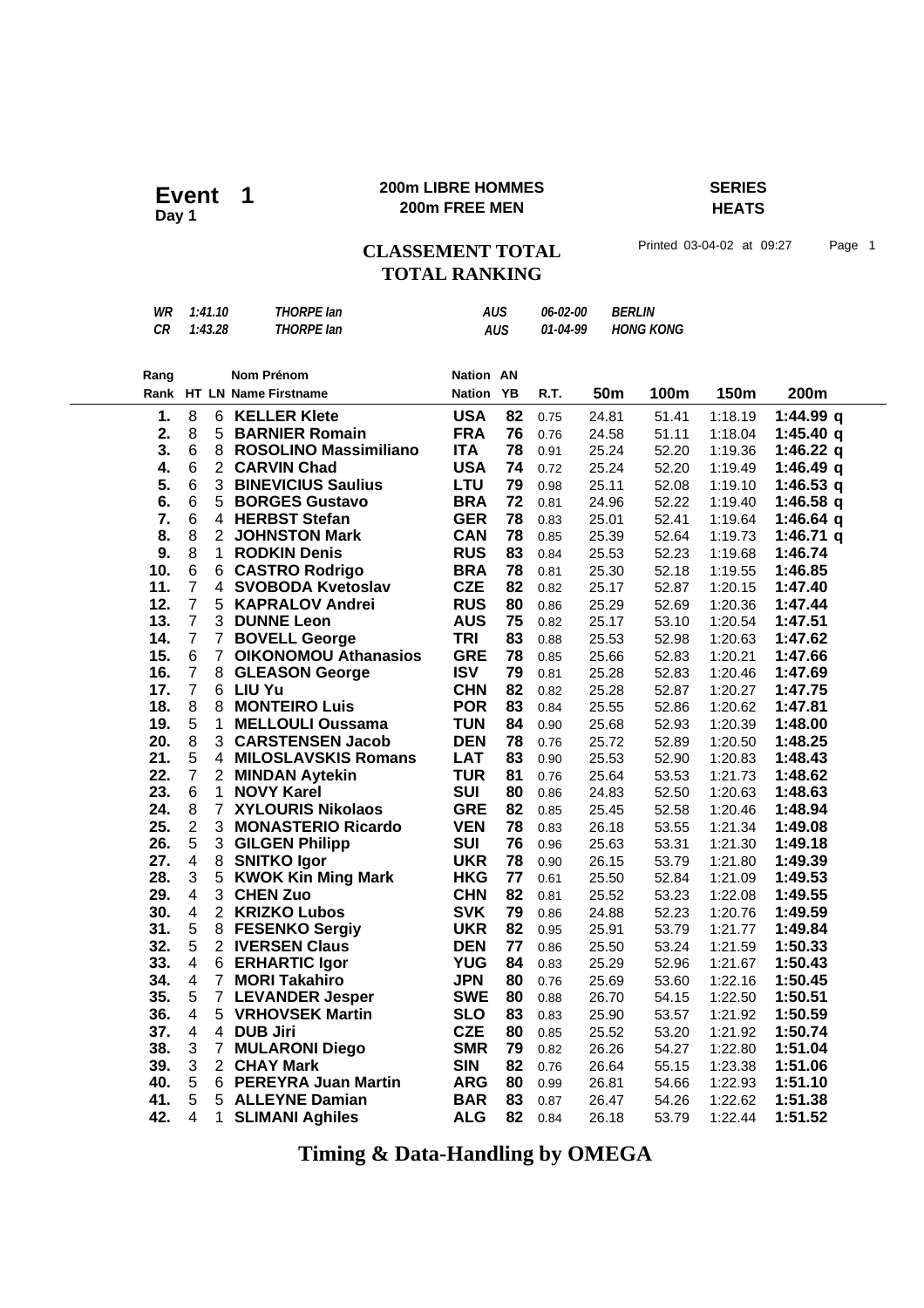#### **200m LIBRE HOMMES SERIES 200m LIBRE HOMM**<br>200m FREE MEN

## **HEATS**

CLASSEMENT TOTAL Printed 03-04-02 at 09:27 Page 2 **TOTAL RANKING**

*WR 1:41.10 THORPE Ian AUS 06-02-00 BERLIN CR 1:43.28 THORPE Ian AUS 01-04-99 HONG KONG* Rang Nom Prénom **Nation Rank Nation Name Firstname 200m HT LN YB R.T. 50m 100m 150m Nation AN 43.** 3 3 **KVASSOV Andrey KAZ 76** 0.86 26.03 54.16 1:22.97 **1:51.96 44.** 3 4 **FRAIRE Jacob MEX 80** 0.84 26.00 54.15 1:23.46 **1:53.64 45.** 2 6 **VASILEV Petr UZB 81** 0.82 26.38 54.96 1:24.38 **1:53.83 46.** 3 1 **SITNIKOV Igor KAZ 79** 0.90 26.28 54.94 1:24.56 **1:53.97 47.** 2 7 **ARESTI Alexandros CYP 83** 0.91 26.45 55.43 1:25.27 **1:54.21 48.** 3 6 **TSAI Chi−Wen TPE 83** 0.81 26.29 55.00 1:24.64 **1:54.48 49.** 2 2 **BACKHAUS Cristopher DOM 85** 0.84 26.52 54.81 1:24.67 **1:54.58 50.** 2 4 **NIKOLINI Emanuele SMR 84** 0.81 27.19 56.17 1:25.34 **1:54.68 51.** 7 1 **PHUANGTHONG Dulyarit THA 77** 0.78 26.71 55.06 1:25.15 **1:54.69 52.** 2 1 **BERIDZE Vakhtang GEO 80** 0.78 27.12 56.07 1:26.24 **1:56.98 53.** 2 5 **KOLOYAN Mikayel ARM 83** 0.88 26.40 55.52 1:26.44 **1:58.02 54.** 2 8 **ALBERT Barnsley SEY 79** 0.91 27.71 57.39 1:28.31 **1:59.72 55.** 1 5 **SANTALISES Carlos DOM 82** 0.72 26.86 57.29 1:27.79 **2:00.09 56.** 1 6 **LAO Kuan Fong MAC 87** 0.82 28.03 59.98 1:32.85 **2:04.36 57.** 1 3 **DYACHKOV Sergey AZE 82** 0.79 27.50 59.43 1:32.62 **2:06.02 4 HACKETT Grant**  3 8 **WANG Shao−An TPE 84 DNS.** 1 4 **ALAZOUQI Mishal KUW 86 DNS.**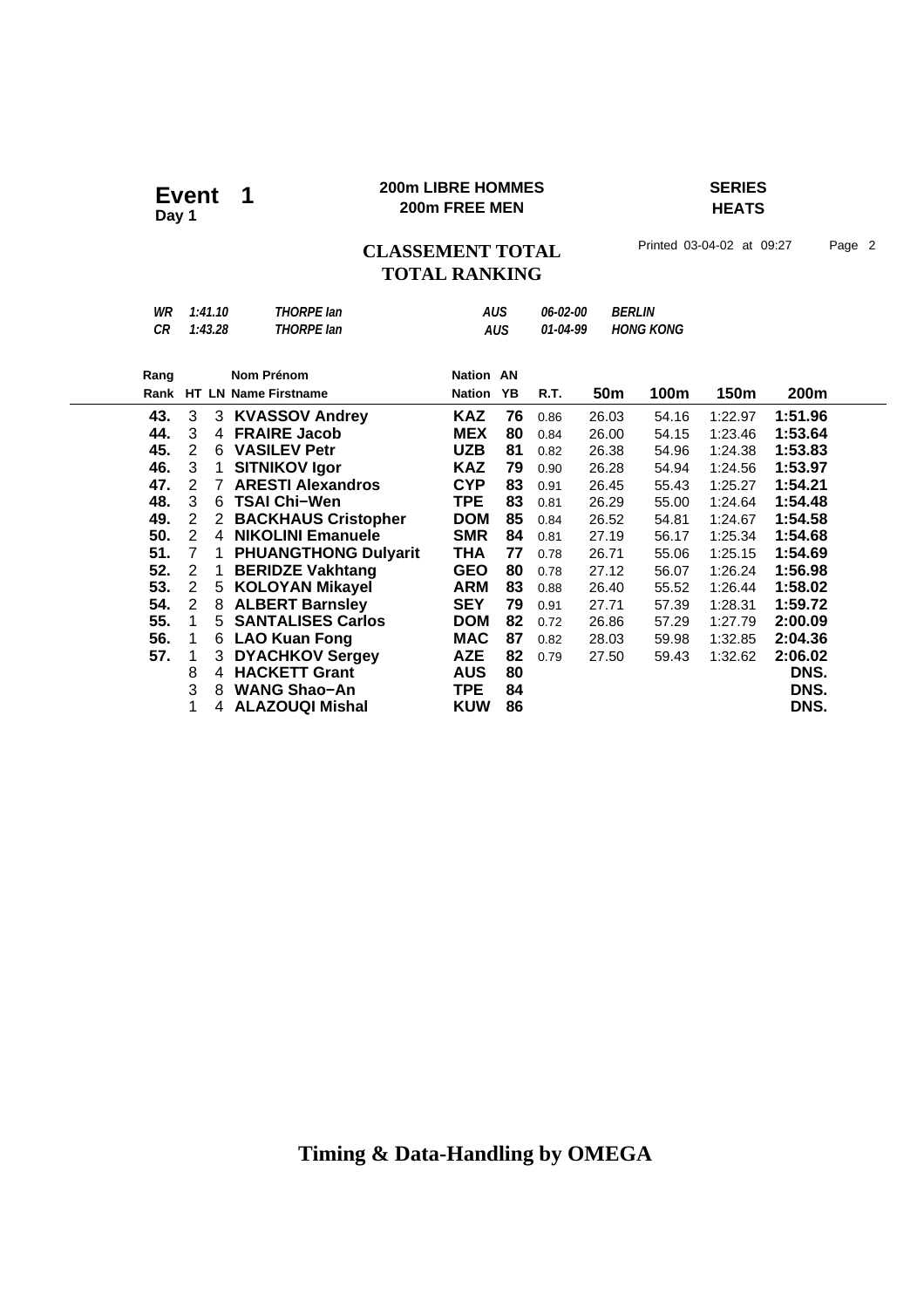### **200m LIBRE HOMMES FINALES 200m LIBRE HOMME**<br>200m FREE MEN

## **FINALS**

## CLASSEMENT FINALES<sup>Printed 03-04-02 at 18:06 Page 1</sup> **FINALS RANKING**

| WR<br>CR     | 1:41.10<br>1:43.28 | <b>THORPE lan</b><br><b>THORPE lan</b> |               | <b>AUS</b><br><b>AUS</b> | 06-02-00<br>01-04-99 |                 | <b>BERLIN</b><br><b>HONG KONG</b> |         |                  |
|--------------|--------------------|----------------------------------------|---------------|--------------------------|----------------------|-----------------|-----------------------------------|---------|------------------|
|              | Rang               | Nom Prénom                             | <b>Nat</b>    | AN                       |                      |                 |                                   |         |                  |
|              | Rank               | <b>Name Firstname</b>                  | Nat           | YΒ                       | R.T.                 | 50 <sub>m</sub> | <b>100m</b>                       | 150m    | 200 <sub>m</sub> |
| <b>FINAL</b> | 1.                 | <b>KELLER Klete</b>                    | <b>USA 82</b> |                          | 0.75                 | 24.98           | 51.63                             | 1:18.01 | 1:44.36          |
|              | 2.                 | <b>BORGES Gustavo</b>                  | <b>BRA 72</b> |                          | 0.89                 | 24.48           | 51.44                             | 1:18.54 | 1:45.67          |
|              | 3.                 | <b>JOHNSTON Mark</b>                   | <b>CAN</b>    | 78                       | 0.84                 | 24.56           | 51.36                             | 1:18.61 | 1:45.88          |
|              | 4.                 | <b>CARVIN Chad</b>                     | <b>USA</b>    | 74                       | 0.76                 | 25.54           | 52.42                             | 1:19.43 | 1:46.14          |
|              | 5.                 | <b>BINEVICIUS Saulius</b>              | LTU           | 79                       | 0.97                 | 25.25           | 52.00                             | 1:19.09 | 1:46.45          |
|              | 6.                 | <b>BARNIER Romain</b>                  | <b>FRA</b>    | 76                       | 0.77                 | 24.84           | 51.66                             | 1:18.71 | 1:46.93          |
|              | 7.                 | ROSOLINO M.                            | <b>ITA</b>    | 78                       | 0.82                 | 25.32           | 52.28                             | 1:19.55 | 1:46.94          |
|              | 8.                 | <b>HERBST Stefan</b>                   | <b>GER</b>    | 78                       | 0.83                 | 24.99           | 52.54                             | 1:19.80 | 1:46.98          |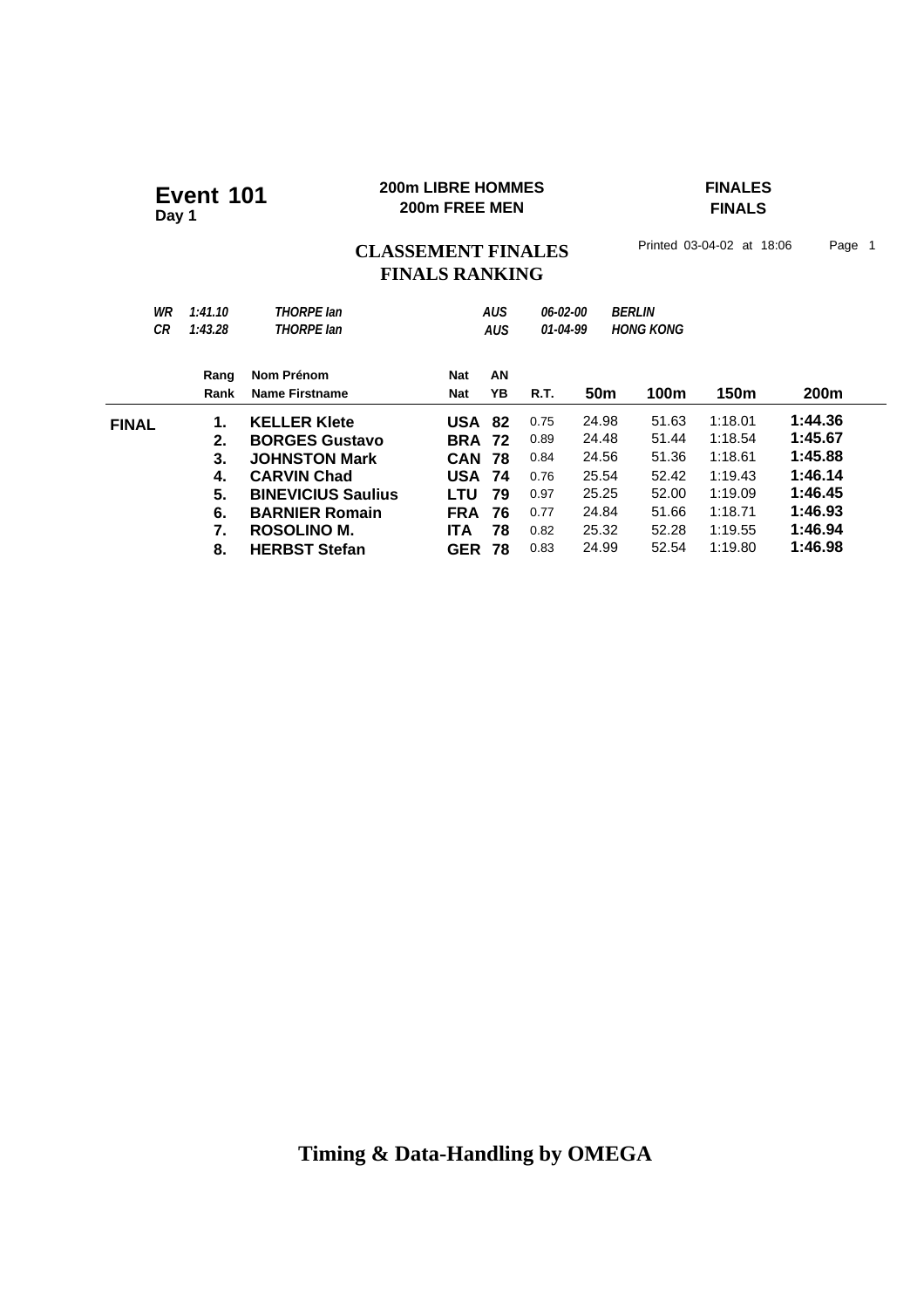### **400m LIBRE HOMMES SERIES 400m LIBRE HOMME**<br>400m FREE MEN

**HEATS**

## CLASSEMENT TOTAL Printed 05-04-02 at 10:28 Page 1 **TOTAL RANKING**

| WR        | 3:35.01        |   | <b>HACKETT Grant</b>      | <b>AUS</b>       |    | 02-04-99 |                  | <b>HONG KONG</b> |                    |                        |
|-----------|----------------|---|---------------------------|------------------|----|----------|------------------|------------------|--------------------|------------------------|
| <b>CR</b> | 3:35.01        |   | <b>HACKETT Grant</b>      | <b>AUS</b>       |    | 02-04-99 |                  | <b>HONG KONG</b> |                    |                        |
|           |                |   |                           |                  |    |          |                  |                  |                    |                        |
| Rang      |                |   | <b>Nom Prénom</b>         | <b>Nation AN</b> |    |          | 50m              | 100m             | 150m               | 200m                   |
|           |                |   | Rank HT LN Name Firstname | <b>Nation</b>    | ΥB | R.T.     | 250m             | 300m             | 350m               | 400m                   |
| 1.        | 6              |   | 4 HACKETT Grant           | <b>AUS</b>       | 80 | 0.76     | 25.78<br>2:20.54 | 54.28<br>2:48.30 | 1:23.44<br>3:16.06 | 1:52.52<br>3:43.96q    |
| 2.        | 4              | 5 | <b>SVOBODA Kvetoslav</b>  | <b>CZE</b>       | 82 | 0.83     | 25.97<br>2:20.53 | 54.55<br>2:49.34 | 1:23.20<br>3:18.10 | 1:52.15<br>$3:45.31$ q |
| 3.        | 4              |   | 4 ROSOLINO Massimiliano   | <b>ITA</b>       | 78 | 0.87     | 26.26<br>2:20.32 | 54.58<br>2:49.13 | 1:23.24<br>3:17.67 | 1:51.81<br>3:45.38q    |
| 4.        | 6              |   | 5 CARVIN Chad             | <b>USA</b>       | 74 | 0.76     | 26.15<br>2:20.83 | 54.51<br>2:49.28 | 1:23.22<br>3:17.78 | 1:52.01<br>3:45.89q    |
| 5.        | 4              |   | <b>6 JOHNSTON Mark</b>    | <b>CAN</b>       | 78 | 0.84     | 25.86<br>2:20.72 | 54.28<br>2:49.42 | 1:23.16<br>3:18.25 | 1:52.23<br>3:46.08 q   |
| 6.        | 1              |   | 2 KELLER Klete            | <b>USA</b>       | 82 | 0.78     | 25.83<br>2:19.60 | 53.67<br>2:48.78 | 1:22.09<br>3:17.78 | 1:50.70<br>3:46.09q    |
| 7.        | 5              |   | 4 CARSTENSEN Jacob        | <b>DEN</b>       | 78 | 0.79     | 26.59<br>2:22.47 | 55.44<br>2:50.62 | 1:24.80<br>3:19.08 | 1:53.70<br>$3:46.17$ q |
| 8.        | 5              |   | 3 KOPTUR Dzmitri          | <b>BLR</b>       | 78 | 0.88     | 26.65<br>2:21.57 | 55.21<br>2:50.54 | 1:24.12<br>3:18.94 | 1:52.87<br>3:46.32 q   |
| 9.        | 5              |   | 5 HERBST Stefan           | <b>GER</b>       | 78 | 0.85     | 25.81<br>2:22.24 | 54.91<br>2:50.18 | 1:24.52<br>3:18.64 | 1:54.12<br>3:46.53     |
| 10.       | 6              |   | 1 MONASTERIO Ricardo      | <b>VEN</b>       | 78 | 0.82     | 26.25<br>2:19.99 | 54.05<br>2:48.87 | 1:22.49<br>3:18.03 | 1:51.28<br>3:46.61     |
| 11.       | 6              |   | 6 RODKIN Denis            | <b>RUS</b>       | 83 | 0.83     | 26.07<br>2:21.43 | 54.35<br>2:50.10 | 1:23.36<br>3:18.66 | 1:52.29<br>3:46.77     |
| 12.       | 4              |   | 3 STEVENS Graig           | <b>AUS</b>       | 80 | 0.87     | 26.65<br>2:21.81 | 55.06<br>2:50.65 | 1:23.80<br>3:19.40 | 1:53.01<br>3:47.92     |
| 13.       | 1              |   | 7 YU Cheng                | <b>CHN</b>       | 83 | 0.87     | 26.33<br>2:21.19 | 54.42<br>2:50.78 | 1:23.12<br>3:20.19 | 1:52.10<br>3:48.23     |
| 14.       | $\overline{2}$ |   | 6 ARNARSON Orn            | <b>ISL</b>       | 81 | 0.83     | 25.60<br>2:19.56 | 53.68<br>2:49.31 | 1:21.92<br>3:19.29 | 1:50.57<br>3:48.67     |
| 15.       | 4              |   | 8 MONTEIRO Luis           | <b>POR</b>       | 83 | 0.89     | 26.50<br>2:22.86 | 55.13<br>2:51.96 | 1:24.34<br>3:21.10 | 1:53.79<br>3:48.79     |
| 16.       | 5              |   | 2 CASTRO Rodrigo          | <b>BRA</b>       | 78 | 0.77     | 26.57<br>2:22.17 | 55.21<br>2:51.32 | 1:24.36<br>3:20.41 | 1:53.34<br>3:49.06     |
| 17.       | 3              |   | 5 MELLOULI Oussama        | <b>TUN</b>       | 84 | 0.88     | 26.26<br>2:21.66 | 54.31<br>2:51.40 | 1:23.06<br>3:21.00 | 1:52.41<br>3:49.37     |
| 18.       | 6              |   | 2 FILIPETS Alexei         | <b>RUS</b>       | 75 | 0.82     | 26.36<br>2:23.03 | 54.94<br>2:51.91 | 1:24.18<br>3:20.95 | 1:53.67<br>3:49.42     |
| 19.       | 3              |   | 1 LIU Yu                  | <b>CHN</b>       | 82 | 0.87     | 27.01<br>2:24.08 | 56.00<br>2:53.29 | 1:25.48<br>3:22.47 | 1:55.02<br>3:49.81     |
| 20.       | 5              | 7 | <b>BONFIM Bruno</b>       | <b>BRA</b>       | 79 | 0.72     | 26.87<br>2:24.69 | 56.19<br>2:53.58 | 1:26.08<br>3:22.47 | 1:55.71<br>3:51.03     |
| 21.       | 5              |   | 8 MINDAN Aytekin          | <b>TUR</b>       | 81 | 0.78     | 27.59<br>2:24.14 | 56.42<br>2:54.24 | 1:25.88<br>3:23.50 | 1:55.44<br>3:51.26     |
| 22.       | 5              |   | 1 KVALE Gard              | <b>NOR</b>       | 84 | 0.86     | 26.82<br>2:23.07 | 55.87<br>2:52.65 | 1:24.85<br>3:22.46 | 1:54.01<br>3:51.59     |
| 23.       | 5              |   | 6 OIKONOMOU Athanasios    | <b>GRE</b>       | 78 | 0.90     | 27.15<br>2:24.13 | 56.36<br>2:54.09 | 1:25.50<br>3:23.94 | 1:54.85<br>3:51.79     |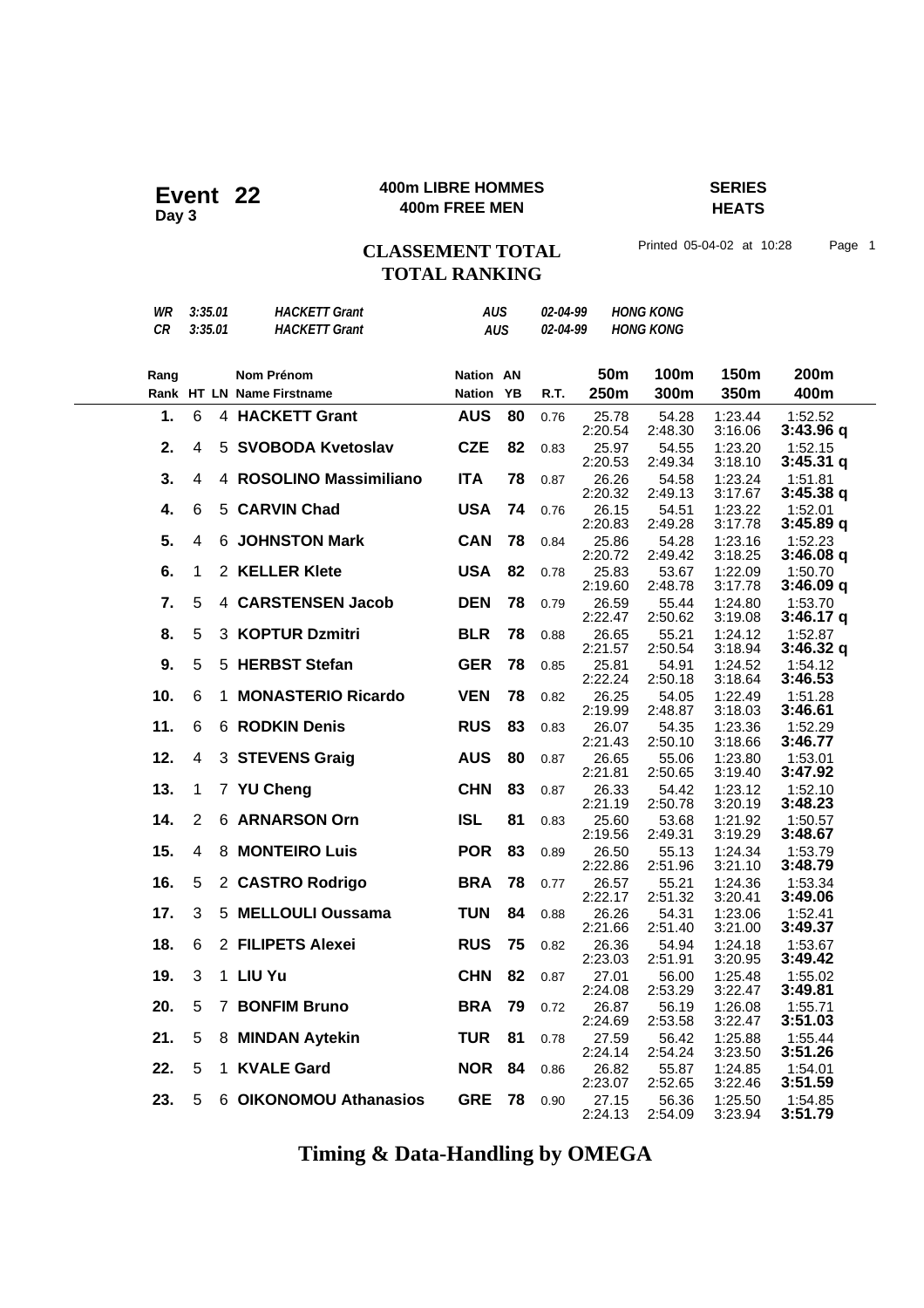### **400m LIBRE HOMMES SERIES 400m LIBRE HOMME**<br>400m FREE MEN

**HEATS**

## CLASSEMENT TOTAL Printed 05-04-02 at 10:28 Page 2 **TOTAL RANKING**

| WR   | 3:35.01        | <b>HACKETT Grant</b>       | AUS              |    | <i><b>02-04-99</b></i> |                  | <b>HONG KONG</b>   |                    |                    |
|------|----------------|----------------------------|------------------|----|------------------------|------------------|--------------------|--------------------|--------------------|
| CR   | 3:35.01        | <b>HACKETT Grant</b>       | <b>AUS</b>       |    | 02-04-99               |                  | <b>HONG KONG</b>   |                    |                    |
| Rang |                | <b>Nom Prénom</b>          | <b>Nation AN</b> |    |                        | 50 <sub>m</sub>  | 100m               | 150m               | 200m               |
|      |                | Rank HT LN Name Firstname  | <b>Nation</b>    | YB | R.T.                   | 250m             | 300m               | 350m               | 400m               |
| 24.  | $\overline{4}$ | 2 DUB Jiri                 | <b>CZE</b>       | 80 | 0.83                   | 26.41<br>2:22.84 | 55.32<br>2:52.65   | 1:24.29<br>3:22.41 | 1:53.66<br>3:51.85 |
| 25.  | 6              | 3 GIANNIOTIS Spyridos      | <b>GRE</b>       | 79 | 0.82                   | 27.25<br>2:23.12 | 55.93<br>2:52.82   | 1:24.77<br>3:22.87 | 1:53.99<br>3:52.58 |
| 26.  | 3              | 7 CHERVYNSKIY Igor         | <b>UKR</b>       | 81 | 0.83                   | 27.02<br>2:24.54 | 56.09<br>2:54.24   | 1:25.46<br>3:24.04 | 1:54.98<br>3:53.02 |
| 27.  | 4              | 7 SNITKO Igor              | <b>UKR</b>       | 78 | 0.89                   | 26.33<br>2:23.72 | 54.97<br>2:53.86   | 1:24.36<br>3:23.89 | 1:53.98<br>3:53.37 |
| 28.  | 6              | 7 PEREYRA Juan Martin      | <b>ARG</b>       | 80 | 0.91                   | 26.46<br>2:24.53 | 55.23<br>2:54.50   | 1:24.96<br>3:24.60 | 1:54.30<br>3:53.81 |
| 29.  | $\overline{2}$ | 4 SLIMANI Aghiles          | <b>ALG</b>       | 82 | 0.89                   | 27.41<br>2:26.05 | 56.36<br>2:56.17   | 1:26.27<br>3:25.93 | 1:56.10<br>3:55.40 |
| 30.  | 3              | 2 BULJAN Nenad             | <b>CRO</b>       | 78 | 0.83                   | 27.81<br>2:27.94 | 58.47<br>2:57.37   | 1:28.84<br>3:27.15 | 1:58.58<br>3:55.82 |
| 31.  | 3              | 3 LEVANDER Jesper          | <b>SWE</b>       | 80 | 0.86                   | 27.91<br>2:27.31 | 58.20<br>2:57.34   | 1:28.62<br>3:27.41 | 1:57.75<br>3:56.63 |
| 32.  | $\overline{2}$ | 5 MULARONI Diego           | <b>SMR</b>       | 79 | 0.83                   | 26.92<br>2:26.73 | 56.19<br>2:57.29   | 1:26.15<br>3:27.76 | 1:56.41<br>3:56.67 |
| 33.  | 3              | 8 ERHARTIC Igor            | <b>YUG</b>       | 84 | 0.74                   | 26.88<br>2:25.96 | 56.40<br>2:56.36   | 1:26.07<br>3:26.95 | 1:55.97<br>3:56.83 |
| 34.  | 4              | 1 VRHOVSEK Martin          | <b>SLO</b>       | 83 | 0.78                   | 26.77<br>2:24.88 | 55.76<br>2:55.58   | 1:24.99<br>3:26.52 | 1:54.50<br>3:57.14 |
| 35.  | 3              | 6 RICHARD David            | <b>SUI</b>       | 79 | 0.83                   | 26.38<br>2:25.46 | 55.06<br>2:56.44   | 1:24.79<br>3:27.69 | 1:54.90<br>3:58.28 |
| 36.  | $\overline{2}$ | 3 TSAI Chi-Wen             | <b>TPE</b>       | 83 | 0.83                   | 27.38<br>2:27.47 | 56.81<br>2:58.43   | 1:27.13<br>3:28.63 | 1:57.26<br>3:58.51 |
| 37.  | 6              | 8 ALLEYNE Damian           | <b>BAR</b>       | 83 | 0.79                   | 28.34<br>2:27.38 | 57.54<br>2:58.21   | 1:26.95<br>3:29.36 | 1:56.83<br>4:00.36 |
| 38.  | 3              | 4 STRASSER Gerry           | <b>SUI</b>       | 83 | 0.91                   | 27.42<br>2:28.60 | 57.12<br>2:59.80   | 1:27.15<br>3:30.96 | 1:57.84<br>4:01.47 |
| 39.  | $\overline{2}$ | 2 NIKOLINI Emanuele        | <b>SMR</b>       | 84 | 0.83                   | 28.21<br>2:32.05 | 58.62<br>3:03.76   | 1:29.76<br>3:35.20 | 2:01.06<br>4:04.74 |
| 40.  | $\overline{2}$ | 8 CHUNG Kwok Leung         | <b>HKG</b>       | 84 | 0.76                   | 27.67<br>2:31.24 | 57.48<br>3:03.01   | 1:28.26<br>3:34.61 | 1:59.64<br>4:04.78 |
| 41.  | $\overline{2}$ | 1 BACKHAUS Cristopher      | <b>DOM</b>       | 85 | 0.84                   | 27.75<br>2:32.08 | 58.13<br>3:03.63   | 1:29.19<br>3:35.23 | 2:00.62<br>4:05.86 |
| 42.  | $\overline{2}$ | 7 KOLOYAN Mikayel          | <b>ARM</b>       | 83 | 0.88                   | 28.25<br>2:34.31 | 59.15<br>3:06.55   | 1:29.97<br>3:38.93 | 2:02.04<br>4:09.93 |
| 43.  | 1              | 4 ALBERT Barnsley          | <b>SEY</b>       | 79 | 0.95                   | 28.93<br>2:37.41 | 1:00.22<br>3:09.83 | 1:32.15<br>3:43.41 | 2:04.71<br>4:16.00 |
| 44.  | 1              | <b>6 BAKALE Emile Rony</b> | <b>CGO</b>       | 87 | 0.90                   | 28.97<br>2:39.38 | 1:00.75<br>3:13.03 | 1:33.29<br>3:46.47 | 2:06.65<br>4:18.14 |
| 45.  | 1              | 5 DANILOV Semen            | <b>KGZ</b>       | 86 | 0.87                   | 29.30<br>2:38.82 | 1:01.04<br>3:12.70 | 1:32.91<br>3:46.29 | 2:05.68<br>4:18.74 |
| 46.  | 1              | 3 DYACHKOV Sergey          | <b>AZE</b>       | 82 | 0.79                   | 28.78<br>2:40.54 | 1:01.19<br>3:13.88 | 1:34.39<br>3:47.14 | 2:07.77<br>4:19.19 |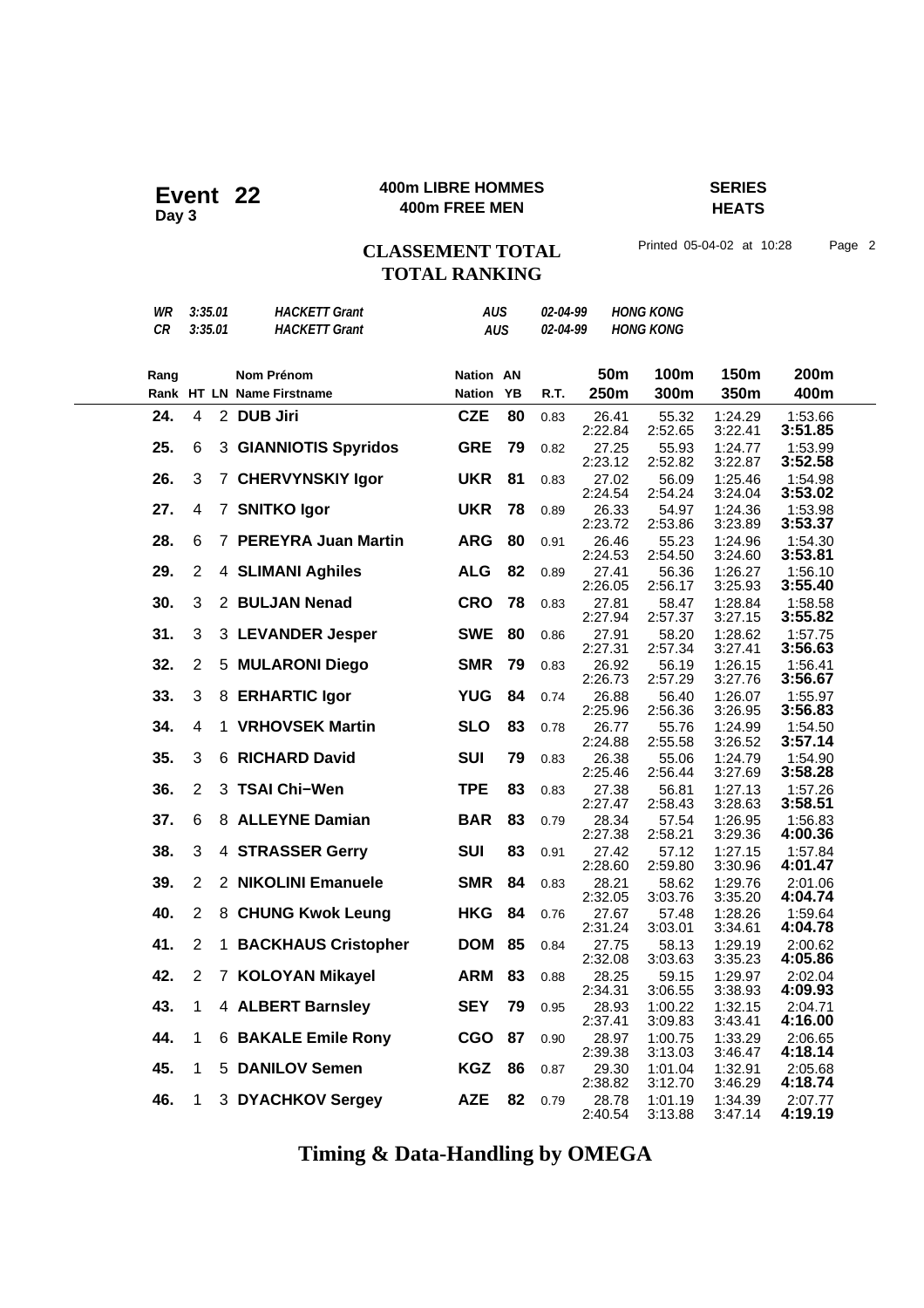### **400m LIBRE HOMMES FINALES 400m LIBRE HOMME**<br>400m FREE MEN

**FINALS**

## CLASSEMENT FINALES<sup>Printed 05-04-02 at 19:03 Page 1</sup> **FINALS RANKING**

| WR<br>CR     | 3:35.01<br>3:35.01 | <b>HACKETT Grant</b><br><b>HACKETT Grant</b> |                          | <b>AUS</b><br><b>AUS</b> |      | 02-04-99<br>02-04-99    | <b>HONG KONG</b><br><b>HONG KONG</b> |              |              |
|--------------|--------------------|----------------------------------------------|--------------------------|--------------------------|------|-------------------------|--------------------------------------|--------------|--------------|
|              | Rang<br>Rank       | Nom Prénom<br><b>Name Firstname</b>          | <b>Nat</b><br><b>Nat</b> | AN<br>YB                 | R.T. | 50 <sub>m</sub><br>250m | 100m<br>300m                         | 150m<br>350m | 200m<br>400m |
|              |                    |                                              |                          |                          |      |                         |                                      |              |              |
| <b>FINAL</b> | 1.                 | <b>HACKETT Grant</b>                         | <b>AUS 80</b>            |                          | 0.76 | 24.94                   | 51.64                                | 1:19.09      | 1:47.14      |
|              |                    |                                              |                          |                          |      | 2:15.05                 | 2:42.80                              | 3:10.96      | 3:38.29      |
|              | 2.                 | <b>SVOBODA Kvetoslav</b>                     | <b>CZE 82</b>            |                          | 0.81 | 25.48                   | 52.99                                | 1:20.99      | 1:49.01      |
|              |                    |                                              |                          |                          |      | 2:16.63                 | 2:45.10                              | 3:13.64      | 3:41.97      |
|              | 3.                 | <b>CARVIN Chad</b>                           | <b>USA 74</b>            |                          | 0.76 | 26.03                   | 53.90                                | 1:22.16      | 1:50.70      |
|              |                    |                                              |                          |                          |      | 2:19.37                 | 2:47.96                              | 3:15.96      | 3:43.55      |
|              | 4.                 | <b>CARSTENSEN Jacob</b>                      | <b>DEN 78</b>            |                          | 0.72 | 26.16                   | 54.17                                | 1:22.79      | 1:51.62      |
|              |                    |                                              |                          |                          |      | 2:20.33                 | 2:49.04                              | 3:17.41      | 3:44.15      |
|              | 5.                 | <b>JOHNSTON Mark</b>                         | <b>CAN 78</b>            |                          | 0.85 | 25.65                   | 53.70                                | 1:22.09      | 1:50.76      |
|              |                    |                                              |                          |                          |      | 2:19.41                 | 2:48.22                              | 3:16.81      | 3:44.78      |
|              | 6.                 | <b>ROSOLINO M.</b>                           | <b>ITA 78</b>            |                          | 0.84 | 25.61                   | 53.43                                | 1:21.71      | 1:50.44      |
|              |                    |                                              |                          |                          |      | 2:19.09                 | 2:47.93                              | 3:16.84      | 3:45.13      |
|              | 7.                 | <b>KOPTUR Dzmitri</b>                        | <b>BLR 78</b>            |                          | 0.88 | 26.51                   | 54.51                                | 1:22.72      | 1:51.55      |
|              |                    |                                              |                          |                          |      | 2:20.34                 | 2:49.34                              | 3:18.43      | 3:45.52      |
|              | 8.                 | <b>KELLER Klete</b>                          | <b>USA 82</b>            |                          | 0.73 | 26.20                   | 53.83                                | 1:21.79      | 1:50.20      |
|              |                    |                                              |                          |                          |      | 2:18.86                 | 2:48.57                              | 3:19.04      | 3:49.18      |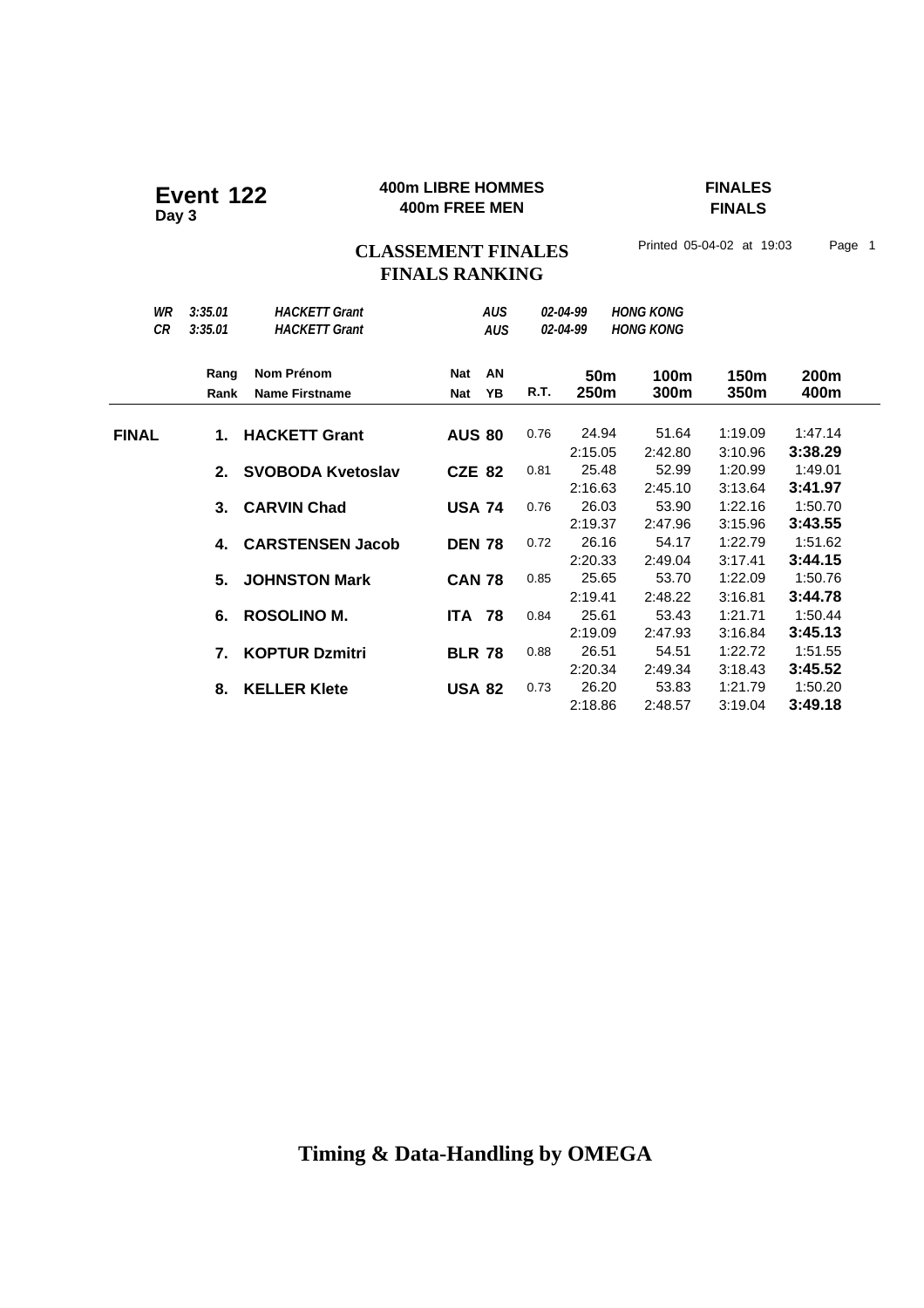| Event 140<br>Day 5                                                                      | <b>1500m LIBRE HOMMES</b><br>1500m FREE MEN |                          |      |                                                                            | <b>SERIES</b><br><b>HEATS</b>                                              |                                                                              |                                                                              |                                                                              |  |
|-----------------------------------------------------------------------------------------|---------------------------------------------|--------------------------|------|----------------------------------------------------------------------------|----------------------------------------------------------------------------|------------------------------------------------------------------------------|------------------------------------------------------------------------------|------------------------------------------------------------------------------|--|
|                                                                                         | <b>CLASSEMENT TOTAL</b>                     |                          |      |                                                                            |                                                                            | Printed 07-04-02 at 20:05                                                    |                                                                              | Page 1                                                                       |  |
| <b>TIMED FINAL</b>                                                                      | <b>TOTAL RANKING</b>                        |                          |      |                                                                            |                                                                            |                                                                              |                                                                              |                                                                              |  |
| 14:10.10<br>WR<br><b>HACKETT Grant</b><br><b>CR</b><br>14:32.87<br><b>HACKETT Grant</b> |                                             | <b>AUS</b><br><b>AUS</b> |      | 07-08-01<br>04-04-99                                                       | <b>PERTH</b><br><b>HONG KONG</b>                                           |                                                                              |                                                                              |                                                                              |  |
| <b>Nom Prénom</b><br>Rang                                                               | <b>Nation AN</b>                            |                          |      | 50m                                                                        | 100m                                                                       | 150m                                                                         | 200m                                                                         | 250m                                                                         |  |
| Rank HT LN Name Firstname                                                               | Nation YB                                   |                          | R.T. | 1300m                                                                      | 1350m                                                                      | 1400m                                                                        | 1450m                                                                        | 1500m                                                                        |  |
| 1.<br>$\overline{4}$<br>4 HACKETT Grant                                                 | <b>AUS</b>                                  | 80<br>q                  | 0.79 | 25.27<br>2:48.46<br>5:15.30<br>7:42.60<br>10:09.93                         | 53.04<br>3:17.73<br>5:44.79<br>8:11.96<br>10:39.38                         | 1:21.35<br>3:47.10<br>6:14.29<br>8:41.54<br>11:08.83                         | 1:50.31<br>4:16.43<br>6:43.69<br>9:11.01<br>11:38.55                         | 2:19.56<br>4:46.00<br>7:13.22<br>9:40.59<br>12:08.11                         |  |
| 4 2 THOMPSON Chris<br>2.                                                                | <b>USA</b>                                  | 78<br>q                  | 0.83 | 12:37.58<br>27.10<br>2:52.97<br>5:19.21<br>7:45.88<br>10:13.35<br>12:42.27 | 13:06.78<br>55.95<br>3:22.40<br>5:48.55<br>8:15.20<br>10:42.95<br>13:12.08 | 13:36.31<br>1:25.05<br>3:51.57<br>6:17.89<br>8:44.80<br>11:12.71<br>13:41.80 | 14:05.70<br>1:54.39<br>4:20.81<br>6:47.23<br>9:14.32<br>11:42.48<br>14:11.39 | 14:33.94<br>2:23.62<br>4:49.90<br>7:16.62<br>9:43.80<br>12:12.38<br>14:39.43 |  |
| 3.<br>3 MINOTTI Christian<br>4                                                          | <b>ITA</b>                                  | 80<br>q                  | 0.85 | 27.25<br>2:54.05<br>5:21.94<br>7:50.53<br>10:19.51<br>12:48.23             | 56.25<br>3:23.55<br>5:51.71<br>8:20.46<br>10:49.41<br>13:18.06             | 1:25.77<br>3:53.16<br>6:21.42<br>8:50.18<br>11:19.08<br>13:47.67             | 1:55.09<br>4:22.64<br>6:51.15<br>9:19.93<br>11:49.02<br>14:17.46             | 2:24.63<br>4:52.35<br>7:20.78<br>9:49.66<br>12:18.64<br>14:45.41             |  |
| 4 7 VENDT Erik<br>4.                                                                    | <b>USA 81</b>                               | q                        | 0.72 | 27.12<br>2:54.21<br>5:21.52<br>7:50.20<br>10:19.62<br>12:49.70             | 56.33<br>3:23.70<br>5:51.32<br>8:20.01<br>10:49.67<br>13:19.31             | 1:25.86<br>3:52.98<br>6:20.98<br>8:49.75<br>11:19.81<br>13:48.81             | 1:55.22<br>4:22.40<br>6:50.70<br>9:19.64<br>11:49.93<br>14:17.84             | 2:24.69<br>4:51.90<br>7:20.47<br>9:49.58<br>12:19.92<br>14:45.62             |  |
| 5.<br>3 2 PRILOUKOV Yuri                                                                | <b>RUS</b>                                  | 84<br>q                  | 0.82 | 26.67<br>2:53.98<br>5:23.04<br>7:53.97<br>10:24.26<br>12:54.99             | 55.76<br>3:23.54<br>5:53.17<br>8:24.15<br>10:54.31<br>13:25.01             | 1:25.24<br>3:53.24<br>6:23.41<br>8:54.20<br>11:24.56<br>13:54.58             | 1:54.72<br>4:23.09<br>6:53.59<br>9:24.36<br>11:54.93<br>14:23.48             | 2:24.29<br>4:52.98<br>7:23.74<br>9:54.32<br>12:24.96<br>14:50.57             |  |
| 7 MONASTERIO Ricardo<br>3<br>6.                                                         | <b>VEN</b>                                  | 78<br>q                  | 0.85 | 27.40<br>2:54.47<br>5:24.26<br>7:55.42<br>10:25.13<br>12:55.29             | 56.25<br>3:24.32<br>5:54.45<br>8:25.27<br>10:55.09<br>13:25.37             | 1:25.66<br>3:54.23<br>6:24.71<br>8:55.36<br>11:25.04<br>13:55.39             | 1:55.10<br>4:24.08<br>6:54.89<br>9:25.23<br>11:55.10<br>14:25.50             | 2:24.67<br>4:54.24<br>7:25.20<br>9:55.23<br>12:25.09<br>14:54.50             |  |
| 4 1 KOPTUR Dzmitri<br>7.                                                                | <b>BLR</b>                                  | 78<br>q                  | 0.96 | 27.83<br>2:54.74<br>5:23.60<br>7:54.46                                     | 56.97<br>3:24.47<br>5:53.86<br>8:24.52                                     | 1:26.38<br>3:54.08<br>6:23.98<br>8:54.61                                     | 1:55.78<br>4:23.83<br>6:53.98<br>9:24.76                                     | 2:25.22<br>4:53.74<br>7:24.28<br>9:54.95                                     |  |

**Timing & Data-Handling by OMEGA**

CHN 83 0.86

**q**

**8.** 3 5 **YU Cheng CHN 83** 0.86 26.78 55.96 1:25.45 1:54.64 2:24.11 **CHN 83** 0.86 26.78 3:23.34 3:53.15 4:23.07 4:53.00 **q** 5:22.94 5:52.87 6:23.04 6:53.21 7:23.59

10:25.02 10:55.08 11:25.23 11:55.65 12:25.89 12:56.79 13:26.80 13:56.78 14:26.07 **14:54.53**

 2:53.75 3:23.34 3:53.15 4:23.07 4:53.00 5:22.94 5:52.87 6:23.04 6:53.21 7:23.59 7:53.93 8:24.51 8:54.67 9:24.95 9:55.02 10:25.30 10:56.04 11:26.45 11:57.17 12:27.78 12:58.64 13:29.27 14:00.42 14:30.24 **14:59.36**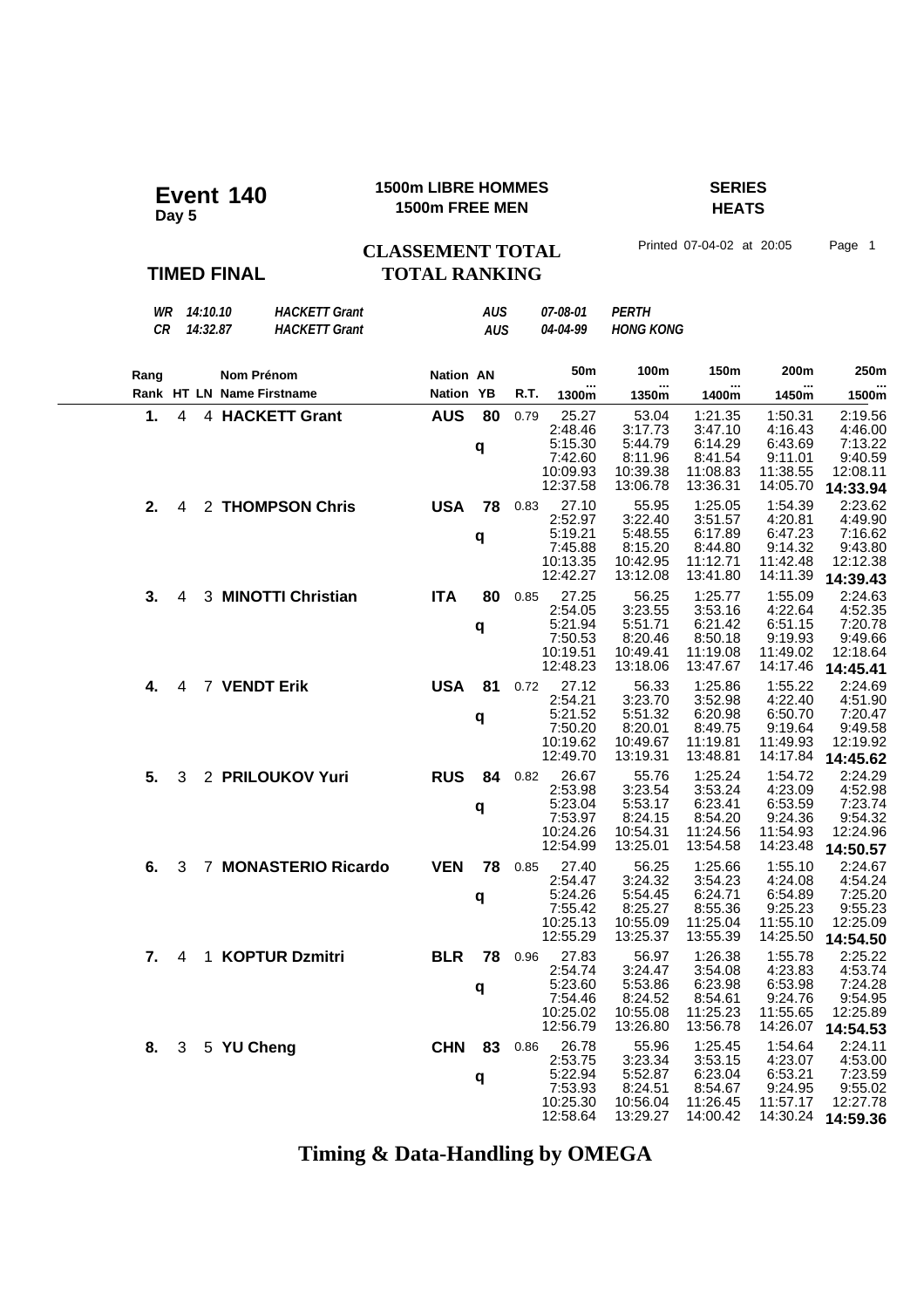| Event 140          | <b>1500m LIBRE HOMMES</b>                       | <b>SERIES</b>             |        |
|--------------------|-------------------------------------------------|---------------------------|--------|
| Day 5              | 1500m FREE MEN                                  | <b>HEATS</b>              |        |
| <b>TIMED FINAL</b> | <b>CLASSEMENT TOTAL</b><br><b>TOTAL RANKING</b> | Printed 07-04-02 at 20:05 | Page 2 |

| WR 14:10.10<br>CR<br>14:32.87         | <b>HACKETT Grant</b><br><b>HACKETT Grant</b> |            | AUS<br><b>AUS</b> |         | 07-08-01<br>04-04-99                                           | <b>PERTH</b><br><b>HONG KONG</b>                               |                                                                  |                                                                  |                                                                   |
|---------------------------------------|----------------------------------------------|------------|-------------------|---------|----------------------------------------------------------------|----------------------------------------------------------------|------------------------------------------------------------------|------------------------------------------------------------------|-------------------------------------------------------------------|
| Nom Prénom<br>Rang                    |                                              | Nation AN  |                   |         | 50 <sub>m</sub>                                                | 100m                                                           | 150m                                                             | 200m                                                             | 250m                                                              |
| Rank HT LN Name Firstname             |                                              | Nation YB  |                   | R.T.    | 1300m                                                          | 1350m                                                          | 1400m                                                            | 1450m                                                            | <br>1500m                                                         |
| 9.<br>$\overline{4}$                  | 5 FILIPETS Alexei                            | <b>RUS</b> | 75                | 0.85    | 26.12<br>2:53.70<br>5:24.94<br>7:57.62<br>10:29.47<br>13:01.58 | 54.62<br>3:23.69<br>5:55.36<br>8:28.08<br>10:59.93<br>13:31.98 | 1:23.87<br>3:53.86<br>6:26.02<br>8:58.41<br>11:30.28<br>14:02.46 | 1:53.69<br>4:24.26<br>6:56.50<br>9:28.82<br>12:00.57<br>14:32.59 | 2:23.49<br>4:54.52<br>7:27.10<br>9:59.24<br>12:30.91<br>15:01.57  |
| 10.<br>4                              | 6 STEVENS Graig                              | <b>AUS</b> | 80                | 0.90    | 26.77<br>2:54.93<br>5:25.48<br>7:57.36<br>10:30.95<br>13:05.13 | 56.22<br>3:24.77<br>5:55.54<br>8:28.25<br>11:01.72<br>13:35.75 | 1:26.14<br>3:54.88<br>6:25.85<br>8:58.85<br>11:32.56<br>14:06.49 | 1:55.72<br>4:24.97<br>6:56.35<br>9:29.60<br>12:03.40<br>14:37.20 | 2:25.31<br>4:55.25<br>7:26.88<br>10:00.22<br>12:34.05<br>15:07.13 |
| 11.<br>3 KVALE Gard<br>3              |                                              | <b>NOR</b> | 84                | 0.84    | 28.17<br>2:59.58<br>5:31.96<br>8:04.28<br>10:36.15<br>13:07.68 | 58.24<br>3:30.05<br>6:02.73<br>8:35.35<br>11:06.56<br>13:38.28 | 1:28.50<br>4:00.74<br>6:32.78<br>9:05.52<br>11:37.01<br>14:08.77 | 1:58.71<br>4:31.27<br>7:03.11<br>9:35.88<br>12:07.56<br>14:39.92 | 2:28.91<br>5:01.58<br>7:33.57<br>10:06.27<br>12:37.50<br>15:08.74 |
| 12.<br>4                              | 8 GIANNIOTIS Spyridos                        | <b>GRE</b> | 79                | 0.92    | 27.56<br>2:56.40<br>5:28.36<br>8:00.73<br>10:33.29<br>13:07.58 | 56.99<br>3:26.57<br>5:58.92<br>8:31.13<br>11:03.87<br>13:38.83 | 1:26.71<br>3:56.77<br>6:29.34<br>9:01.64<br>11:34.60<br>14:09.82 | 1:56.44<br>4:27.32<br>6:59.65<br>9:32.20<br>12:05.58<br>14:40.65 | 2:26.44<br>4:57.92<br>7:30.18<br>10:02.69<br>12:36.40<br>15:10.01 |
| 13.<br>2                              | 4 BONFIM Bruno                               | <b>BRA</b> | 79                | 0.76    | 28.85<br>3:01.04<br>5:32.93<br>8:05.71<br>10:39.05<br>13:11.83 | 59.25<br>3:31.46<br>6:03.58<br>8:36.47<br>11:09.56<br>13:42.52 | 1:29.45<br>4:01.77<br>6:34.06<br>9:07.27<br>11:40.05<br>14:13.02 | 1:59.86<br>4:32.17<br>7:04.62<br>9:37.93<br>12:10.52<br>14:43.62 | 2:30.39<br>5:02.67<br>7:35.08<br>10:08.64<br>12:41.11<br>15:13.43 |
| 14.<br>3                              | 6 CHERVYNSKIY Igor                           | <b>UKR</b> | 81                | 0.86    | 27.42<br>2:55.15<br>5:25.35<br>7:57.45<br>10:32.64<br>13:09.58 | 56.67<br>3:25.08<br>5:55.73<br>8:28.26<br>11:03.92<br>13:40.88 | 1:26.03<br>3:55.19<br>6:25.79<br>8:59.18<br>11:35.43<br>14:12.30 | 1:55.66<br>4:25.19<br>6:56.23<br>9:30.36<br>12:06.96<br>14:43.85 | 2:25.59<br>4:55.27<br>7:26.69<br>10:01.54<br>12:38.27<br>15:14.67 |
| $2^{\circ}$<br>5 DUB Jiri<br>15.      |                                              | <b>CZE</b> | 80                | 0.87    | 27.56<br>2:57.43<br>5:29.81<br>8:03.80<br>10:39.02<br>13:14.34 | 57.03<br>3:27.78<br>6:00.56<br>8:34.68<br>11:10.03<br>13:45.34 | 1:26.70<br>3:58.17<br>6:31.24<br>9:05.83<br>11:40.97<br>14:16.20 | 1:57.04<br>4:28.67<br>7:01.94<br>9:37.04<br>12:11.82<br>14:46.82 | 2:27.08<br>4:59.17<br>7:32.97<br>10:08.23<br>12:42.60<br>15:16.03 |
| 1 ZHENG Shibin<br>16.<br>$\mathbf{2}$ |                                              | <b>CHN</b> |                   | 82 0.83 | 27.90<br>3:01.15<br>5:36.00<br>8:09.25<br>10:43.38<br>13:17.49 | 57.92<br>3:32.12<br>6:06.66<br>8:40.08<br>11:14.05<br>13:48.65 | 1:28.51<br>4:03.10<br>6:37.28<br>9:10.93<br>11:44.86<br>14:19.61 | 1:59.42<br>4:34.11<br>7:07.96<br>9:41.73<br>12:15.96<br>14:50.16 | 2:30.31<br>5:05.07<br>7:38.51<br>10:12.62<br>12:46.86<br>15:19.04 |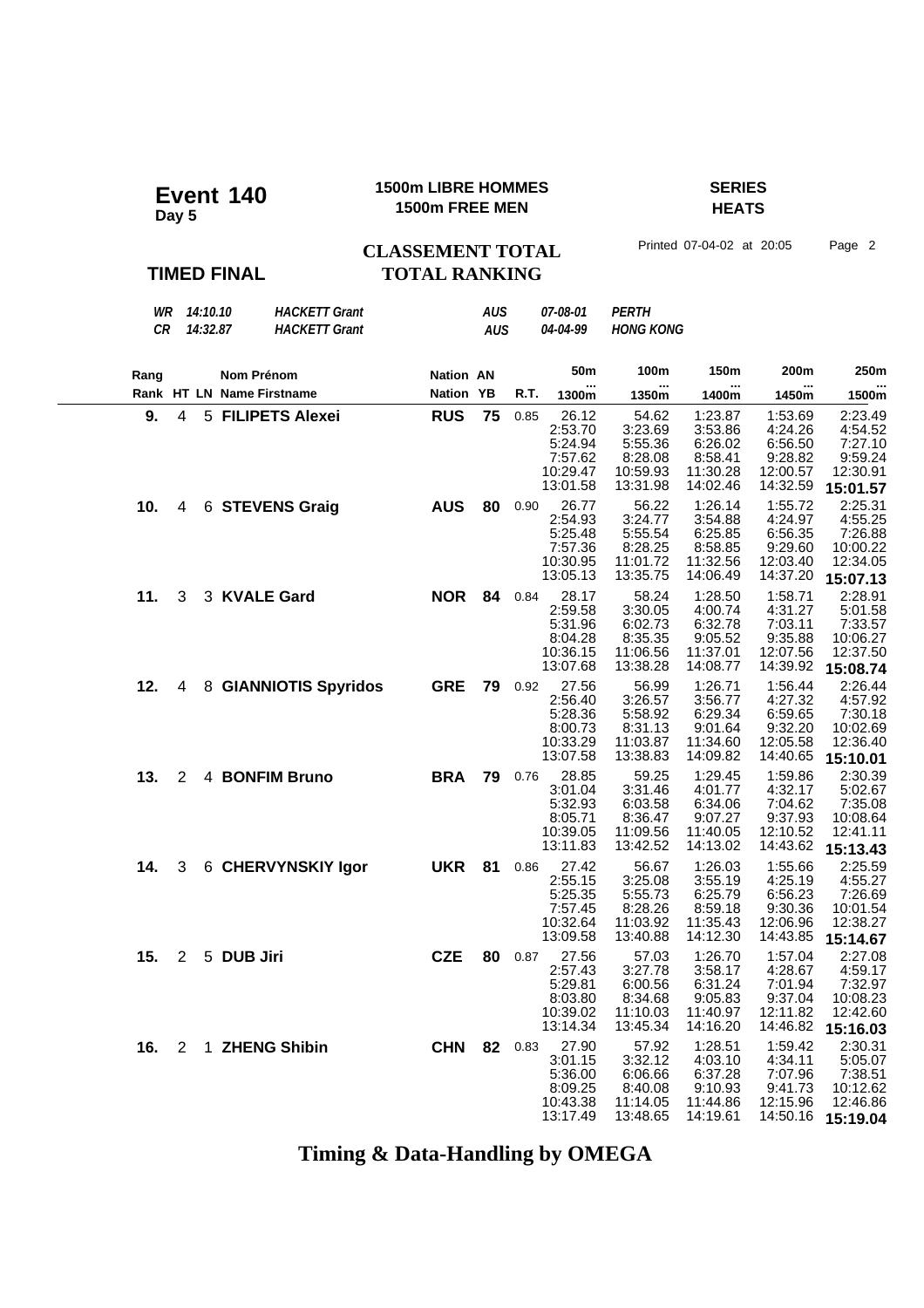| Event 140<br>Day 5 | <b>1500m LIBRE HOMMES</b><br>1500m FREE MEN |      |
|--------------------|---------------------------------------------|------|
|                    | <b>CLASSEMENT TOTAL</b>                     | Prin |
| <b>TIMED FINAL</b> | <b>TOTAL RANKING</b>                        |      |

**HEATS 1500m LIBRE HOMMES SERIES**

nted 07-04-02 at 20:05 **Page 3** 

# **TOTAL RANKING**

| WR<br>14:10.10<br><b>CR</b><br>14:32.87 | <b>HACKETT Grant</b><br><b>HACKETT Grant</b> | <b>AUS</b><br>07-08-01<br>PERTH<br>04-04-99<br><b>HONG KONG</b><br><b>AUS</b> |    |      |                                                                |                                                                  |                                                                   |                                                                   |                                                                   |
|-----------------------------------------|----------------------------------------------|-------------------------------------------------------------------------------|----|------|----------------------------------------------------------------|------------------------------------------------------------------|-------------------------------------------------------------------|-------------------------------------------------------------------|-------------------------------------------------------------------|
| Rang                                    | Nom Prénom                                   | <b>Nation AN</b>                                                              |    |      | 50m                                                            | 100m                                                             | 150m                                                              | 200m                                                              | 250m                                                              |
| Rank HT LN Name Firstname               |                                              | Nation YB                                                                     |    | R.T. | <br>1300m                                                      | <br>1350m                                                        | <br>1400m                                                         | 1450m                                                             | 1500m                                                             |
| 17.<br>$\overline{2}$                   | 2 HALIKA Michael                             | <b>ISR</b>                                                                    | 78 | 0.87 | 27.96<br>3:00.81<br>5:35.77<br>8:11.11<br>10:47.10<br>13:21.55 | 58.37<br>3:31.62<br>6:06.85<br>8:42.32<br>11:17.99<br>13:52.12   | 1:28.80<br>4:02.49<br>6:37.95<br>9:13.51<br>11:49.11<br>14:22.26  | 1:59.49<br>4:33.38<br>7:09.09<br>9:44.71<br>12:20.01<br>14:52.10  | 2:30.05<br>5:04.69<br>7:40.21<br>10:15.68<br>12:50.90<br>15:19.79 |
| 18.<br>2                                | 3 MELLOULI Oussama                           | <b>TUN</b>                                                                    | 84 | 0.87 | 26.94<br>2:57.55<br>5:32.25<br>8:08.16<br>10:45.29<br>13:20.72 | 56.08<br>3:28.21<br>6:03.48<br>8:39.81<br>11:16.27<br>13:51.69   | 1:26.11<br>3:58.99<br>6:34.71<br>9:11.15<br>11:47.17<br>14:22.23  | 1:56.45<br>4:29.96<br>7:05.90<br>9:42.67<br>12:18.41<br>14:52.38  | 2:26.89<br>5:01.01<br>7:36.83<br>10:14.03<br>12:49.53<br>15:19.81 |
| 19.<br>3                                | 1 ROSOLINO Massimiliano                      | <b>ITA</b>                                                                    | 78 | 0.88 | 27.19<br>2:57.43<br>5:29.78<br>8:02.56<br>10:37.09<br>13:14.45 | 56.71<br>3:27.79<br>6:00.21<br>8:33.19<br>11:08.31<br>13:46.15   | 1:26.67<br>3:58.15<br>6:30.65<br>9:03.97<br>11:39.75<br>14:17.92  | 1:56.89<br>4:28.77<br>7:01.39<br>9:34.73<br>12:11.26<br>14:49.61  | 2:27.20<br>4:59.21<br>7:31.98<br>10:05.57<br>12:42.64<br>15:21.08 |
| 20.<br>$\mathbf{2}^{\prime}$            | 6 BULJAN Nenad                               | <b>CRO</b>                                                                    | 78 | 0.83 | 28.95<br>3:03.58<br>5:38.40<br>8:14.19<br>10:52.05<br>13:31.21 | 1:00.25<br>3:34.46<br>6:09.27<br>8:45.74<br>11:23.58<br>14:03.28 | 1:31.11<br>4:05.48<br>6:40.29<br>9:17.05<br>11:55.69<br>14:35.43  | 2:02.16<br>4:36.37<br>7:11.53<br>9:48.79<br>12:27.35<br>15:06.21  | 2:32.81<br>5:07.31<br>7:42.84<br>10:20.48<br>12:59.16<br>15:35.96 |
| 21.<br>1.                               | 4 PEREYRA Juan Martin                        | <b>ARG</b>                                                                    | 80 | 0.88 | 27.78<br>3:05.34<br>5:44.96<br>8:22.21<br>10:59.58<br>13:35.93 | 58.60<br>3:37.48<br>6:16.62<br>8:53.84<br>11:30.58<br>14:07.02   | 1:30.21<br>4:09.18<br>6:48.00<br>9:24.98<br>12:01.92<br>14:38.51  | 2:02.20<br>4:41.02<br>7:19.80<br>9:56.33<br>12:33.47<br>15:09.55  | 2:33.66<br>5:12.96<br>7:51.28<br>10:27.87<br>13:04.81<br>15:40.18 |
| 22.<br>$\overline{2}$                   | 7 TSAI Chi-Wen                               | <b>TPE</b>                                                                    | 83 | 0.82 | 28.74<br>3:04.55<br>5:42.13<br>8:20.85<br>10:59.89<br>13:38.38 | 59.64<br>3:35.79<br>6:13.71<br>8:52.45<br>11:31.52<br>14:10.07   | 1:30.81<br>4:07.32<br>6:45.46<br>9:24.62<br>12:03.19<br>14:41.26  | 2:02.19<br>4:38.82<br>7:17.42<br>9:56.25<br>12:34.91<br>15:12.51  | 2:33.55<br>5:10.36<br>7:49.03<br>10:28.17<br>13:06.61<br>15:42.45 |
| 23.<br>1                                | 5 CHUNG Kwok Leung                           | <b>HKG</b>                                                                    | 84 | 0.83 | 28.86<br>3:05.43<br>5:44.52<br>8:23.72<br>11:04.40<br>13:46.53 | 59.60<br>3:37.51<br>6:16.66<br>8:55.97<br>11:36.76<br>14:18.69   | 1:30.82<br>4:09.46<br>6:48.33<br>9:28.05<br>12:09.23<br>14:50.92  | 2:02.53<br>4:40.72<br>7:20.21<br>9:59.87<br>12:41.32<br>15:23.29  | 2:34.16<br>5:12.58<br>7:51.84<br>10:32.14<br>13:13.68<br>15:53.62 |
| 24.<br>$\mathbf{1}$                     | <b>3 BAKALE Emile Rony</b>                   | CGO 87                                                                        |    | 0.90 | 28.57<br>3:12.92<br>6:04.94<br>8:55.43<br>11:49.53<br>14:43.34 | 59.66<br>3:47.30<br>6:39.44<br>9:30.23<br>12:24.55<br>15:18.58   | 1:31.82<br>4:22.25<br>7:14.01<br>10:04.81<br>12:59.66<br>15:53.65 | 2:05.65<br>4:56.31<br>7:48.49<br>10:39.64<br>13:34.84<br>16:28.07 | 2:39.11<br>5:30.38<br>8:22.28<br>11:14.46<br>14:08.59<br>16:59.01 |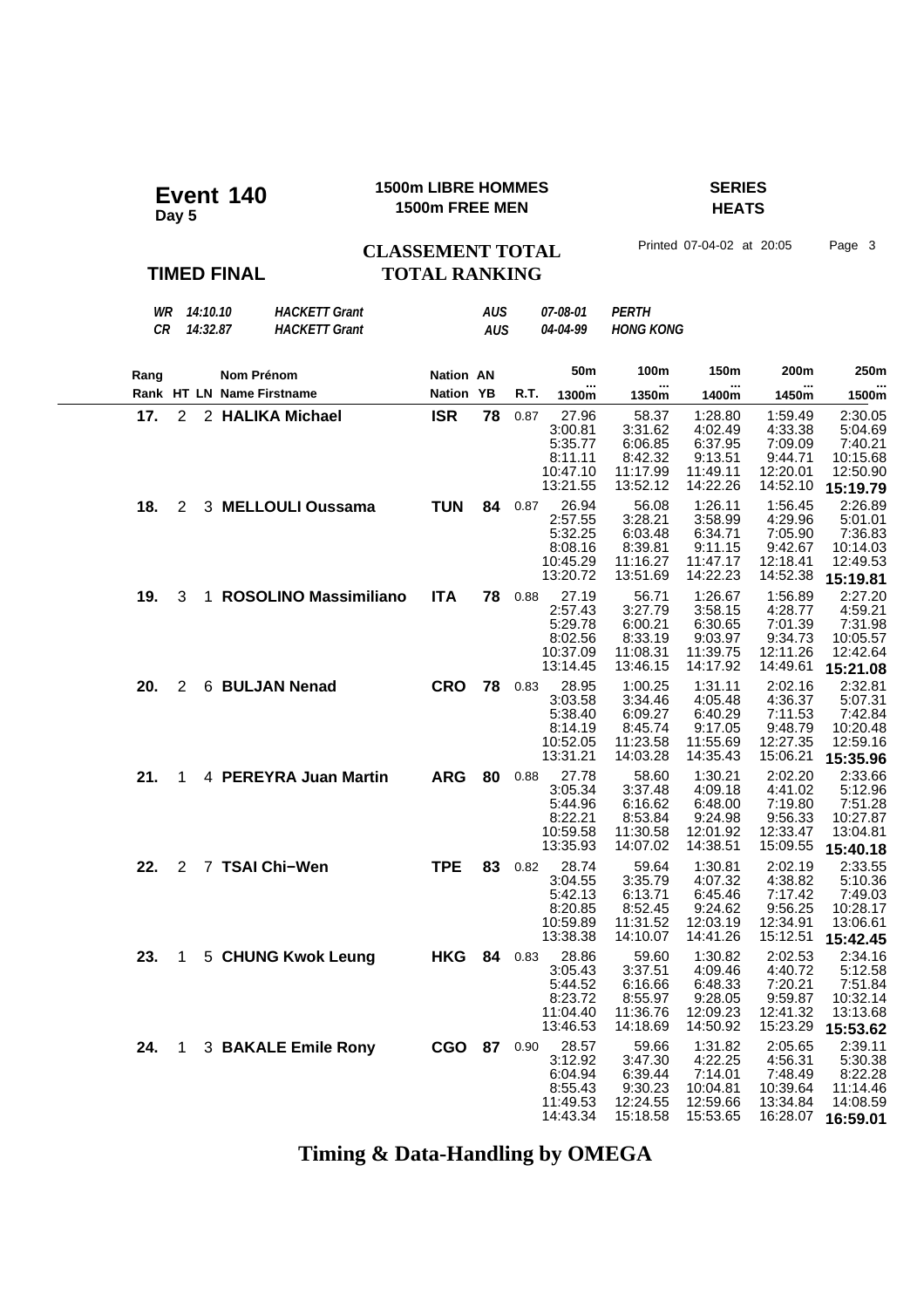| Event 140<br>Day 5                                             |                                                 | <b>1500m LIBRE HOMMES</b><br>1500m FREE MEN    |                   |             | <b>SERIES</b><br><b>HEATS</b> |                           |                   |                   |                               |
|----------------------------------------------------------------|-------------------------------------------------|------------------------------------------------|-------------------|-------------|-------------------------------|---------------------------|-------------------|-------------------|-------------------------------|
| <b>TIMED FINAL</b>                                             | <b>CLASSEMENT TOTAL</b><br><b>TOTAL RANKING</b> | Printed 07-04-02 at 20:05<br>Page 4            |                   |             |                               |                           |                   |                   |                               |
| WR<br>14:10.10<br>СR<br>14:32.87                               | <b>HACKETT Grant</b><br><b>HACKETT Grant</b>    |                                                | AUS<br><b>AUS</b> |             | 07-08-01<br>04-04-99          | PERTH<br><b>HONG KONG</b> |                   |                   |                               |
| Nom Prénom<br>Rang<br><b>HT LN Name Firstname</b><br>Rank<br>3 | 4 OIKONOMOU Athanasios                          | <b>Nation AN</b><br>Nation YB<br><b>GRE 78</b> |                   | <b>R.T.</b> | 50 <sub>m</sub><br><br>1300m  | 100m<br><br>1350m         | 150m<br><br>1400m | 200m<br><br>1450m | 250 <sub>m</sub><br><br>1500m |

3 8 **PLATEL Yves SUI 77**

 **DNS.**

 **DNS.**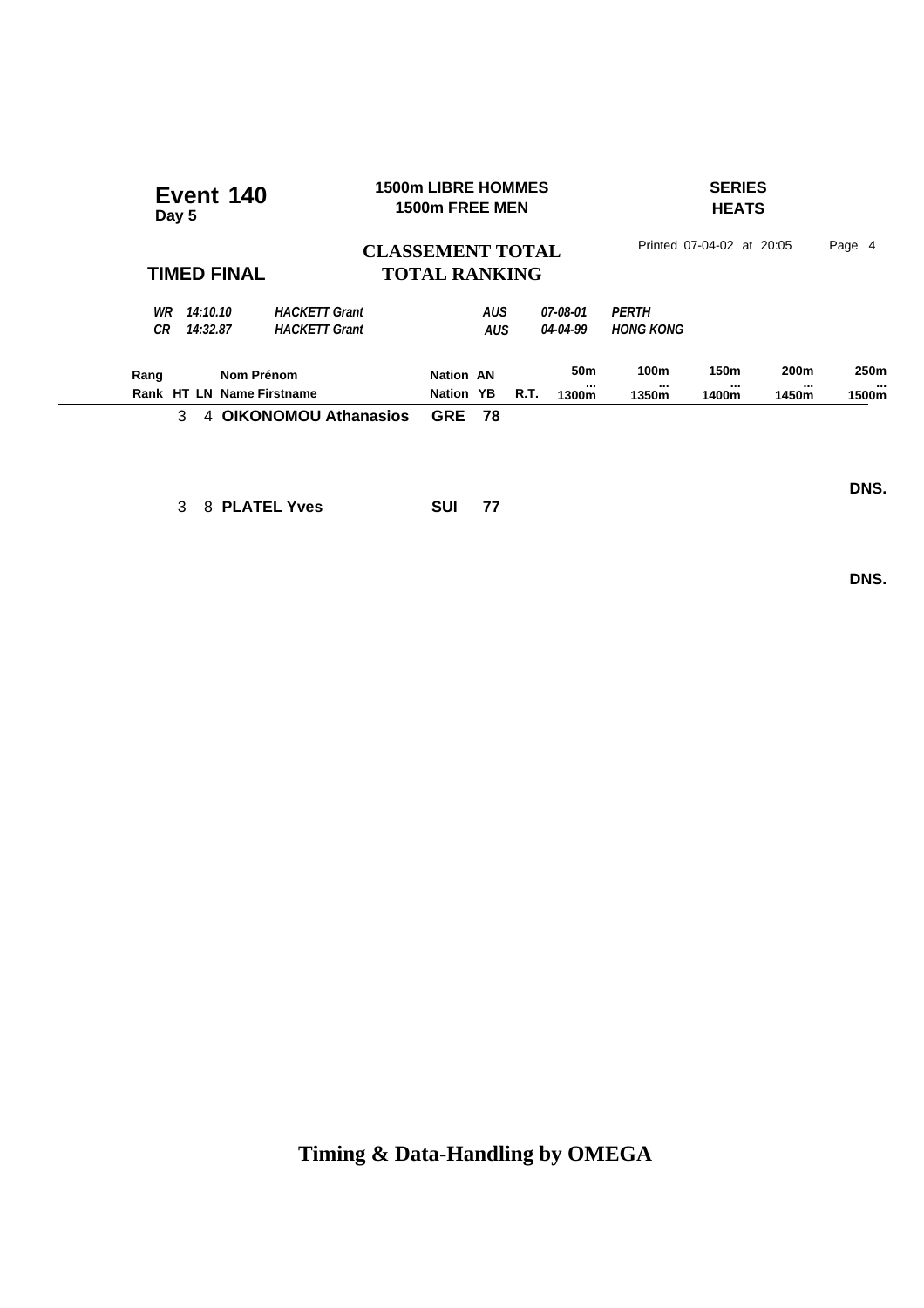### **50m DOS HOMMES SERIES Event 18** 50m DOS HOMMES<br>
50m BACKSTROKE MEN

## **HEATS**

## CLASSEMENT TOTAL Printed 05-04-02 at 09:14 Page 1 **TOTAL RANKING**

| WR | 23.42 | <b>WALKER Neil</b> | USA | 16-03-00 | <b>ATHENS</b> |
|----|-------|--------------------|-----|----------|---------------|
| СR | 23.42 | <b>WALKER Neil</b> | USA | 16-03-00 | <b>ATHENS</b> |

| Rang |                |                | <b>Nom Prénom</b>           | <b>Nation</b> | AN |      |                 |
|------|----------------|----------------|-----------------------------|---------------|----|------|-----------------|
|      |                |                | Rank HT LN Name Firstname   | <b>Nation</b> | YΒ | R.T. | 50 <sub>m</sub> |
| 1.   | 2              | 7              | <b>JANES Riley</b>          | <b>CAN</b>    | 80 |      | 24.23 q         |
| 2.   | 6              |                | 4 HELBIG Toni               | <b>GER</b>    | 82 |      | 24.25 q         |
| 3.   | 7              |                | 4 WELSH Matt                | <b>AUS</b>    | 76 |      | 24.38 g         |
| 4.   | 6              | 5              | <b>GRIGALIONIS Darius</b>   | <b>LTU</b>    | 77 |      | 24.48 q         |
| 5.   | 1              | 4              | <b>MARSHALL Peter</b>       | <b>USA</b>    | 82 |      | 24.60 q         |
| 6.   | 1              | 5              | <b>PEIRSOL Aaron</b>        | <b>USA</b>    | 83 |      | 24.70 q         |
| 7.   | 5              | 4              | <b>MASKOVIC Ante</b>        | <b>CRO</b>    | 79 |      | 24.74 q         |
| 8.   | 6              |                | 3 ANDERSEN Jakob            | <b>DEN</b>    | 77 |      | 24.90 q         |
| 8.   | 6              | 7              | <b>LAURENTINO Nuno</b>      | <b>POR</b>    | 75 |      | 24.90 q         |
| 10.  | $\overline{7}$ | 6.             | <b>SHYRSHOV Vyacheslav</b>  | <b>UKR</b>    | 79 |      | 24.91 q         |
| 11.  | 5              | 3 <sup>1</sup> | <b>OSTAPTCHOUK Serguei</b>  | <b>RUS</b>    | 76 |      | 24.98 q         |
| 12.  | $\overline{7}$ | 5              | <b>ABAL Pablo Martin</b>    | <b>ARG</b>    | 77 |      | 24.99 q         |
| 13.  | 6              | 6.             | <b>MANNIX Beau</b>          | <b>AUS</b>    | 80 |      | 25.01 q         |
| 14.  | $\overline{7}$ |                | 2 MEDVESEK Blaz             | <b>SLO</b>    | 80 |      | 25.03q          |
| 15.  | $\overline{7}$ | $\mathbf 1$    | <b>MACHOVIC Miroslav</b>    | <b>SVK</b>    | 76 |      | 25.18q          |
| 16.  | 5              | $\overline{7}$ | <b>BUYUKUNCU Derya</b>      | <b>TUR</b>    | 76 |      | 25.24q          |
| 17.  | 6              | $\overline{2}$ | <b>OTERO Eduardo German</b> | <b>ARG</b>    | 80 |      | 25.25           |
| 18.  | 5              | 5 <sup>5</sup> | <b>AMINOV Vladislav</b>     | <b>RUS</b>    | 77 |      | 25.33           |
| 19.  | 5              | $\mathbf{2}$   | <b>LONNBERG Daniel</b>      | <b>SWE</b>    | 72 |      | 25.44           |
| 20.  | $\overline{7}$ |                | 3 LANG Florea               | <b>SUI</b>    | 83 |      | 25.48           |
| 21.  | 6              | 8              | <b>GATH Yoav</b>            | <b>ISR</b>    | 80 |      | 25.54           |
| 22.  | 7              |                | 8 VIILEP Martin             | <b>EST</b>    | 81 |      | 25.57           |
| 23.  | 5              | $\mathbf 1$    | <b>NECKLES Nicholas</b>     | <b>BAR</b>    | 78 |      | 25.71           |
| 24.  | $\overline{7}$ | 7              | <b>COSTA Cleber</b>         | <b>BRA</b>    | 80 |      | 25.74           |
| 25.  | 6              | 1.             | <b>KRIZKO Lubos</b>         | <b>SVK</b>    | 79 |      | 25.77           |
| 26.  | 5              | 6              | <b>SJODAL Petter</b>        | <b>NOR</b>    | 79 |      | 25.85           |
| 27.  | 3              |                | 6 CHAY Mark                 | <b>SIN</b>    | 82 |      | 26.10           |
| 28.  | 4              | 3              | <b>BERETIC Igor</b>         | <b>YUG</b>    | 81 |      | 26.15           |
| 29.  | 4              |                | 5 IVLEV Alexandr            | <b>MDA</b>    | 81 |      | 26.25           |
| 30.  | 4              | 1              | <b>DUDA Andrejs</b>         | <b>LAT</b>    | 81 |      | 26.51           |
| 31.  | 4              | 2              | <b>URRETA Diego</b>         | <b>MEX</b>    | 81 |      | 26.53           |
| 32.  | 3              |                | 4 CELIK Emre                | <b>TUR</b>    | 85 |      | 26.76           |
| 33.  | 4              |                | 4 BENT Neisser              | <b>CUB</b>    | 76 |      | 26.83           |
| 34.  | 3              | 5.             | <b>MACKAY Andrew</b>        | <b>CAY</b>    | 85 |      | 26.85           |
| 35.  | 4              | $\overline{7}$ | <b>PRUDENCIO Mauricio</b>   | <b>BOL</b>    | 80 |      | 26.87           |
| 36.  | 3              | 3 <sup>1</sup> | <b>BELOUSOV Pavel</b>       | <b>MDA</b>    | 85 |      | 27.24           |
| 37.  | 3              | $\mathbf{7}$   | <b>CABRERA Guillermo</b>    | <b>DOM</b>    | 82 |      | 27.25           |
| 38.  | 4              |                | 8 ALEKSEYEV Mikhail         | <b>UZB</b>    | 83 |      | 27.54           |
| 39.  | 3              |                | 2 BACKHAUS Cristopher       | <b>DOM</b>    | 85 |      | 27.77           |
| 40.  | $\overline{2}$ | 4              | <b>CISS Khaly</b>           | <b>SEN</b>    | 81 |      | 28.40           |
| 41.  | 3              | 1              | <b>AL-THUWI Abdulaziz</b>   | <b>KUW</b>    | 85 |      | 28.82           |
| 42.  | $\overline{2}$ |                | 3 WALIA Kabir Singh         | <b>KEN</b>    | 84 |      | 29.57           |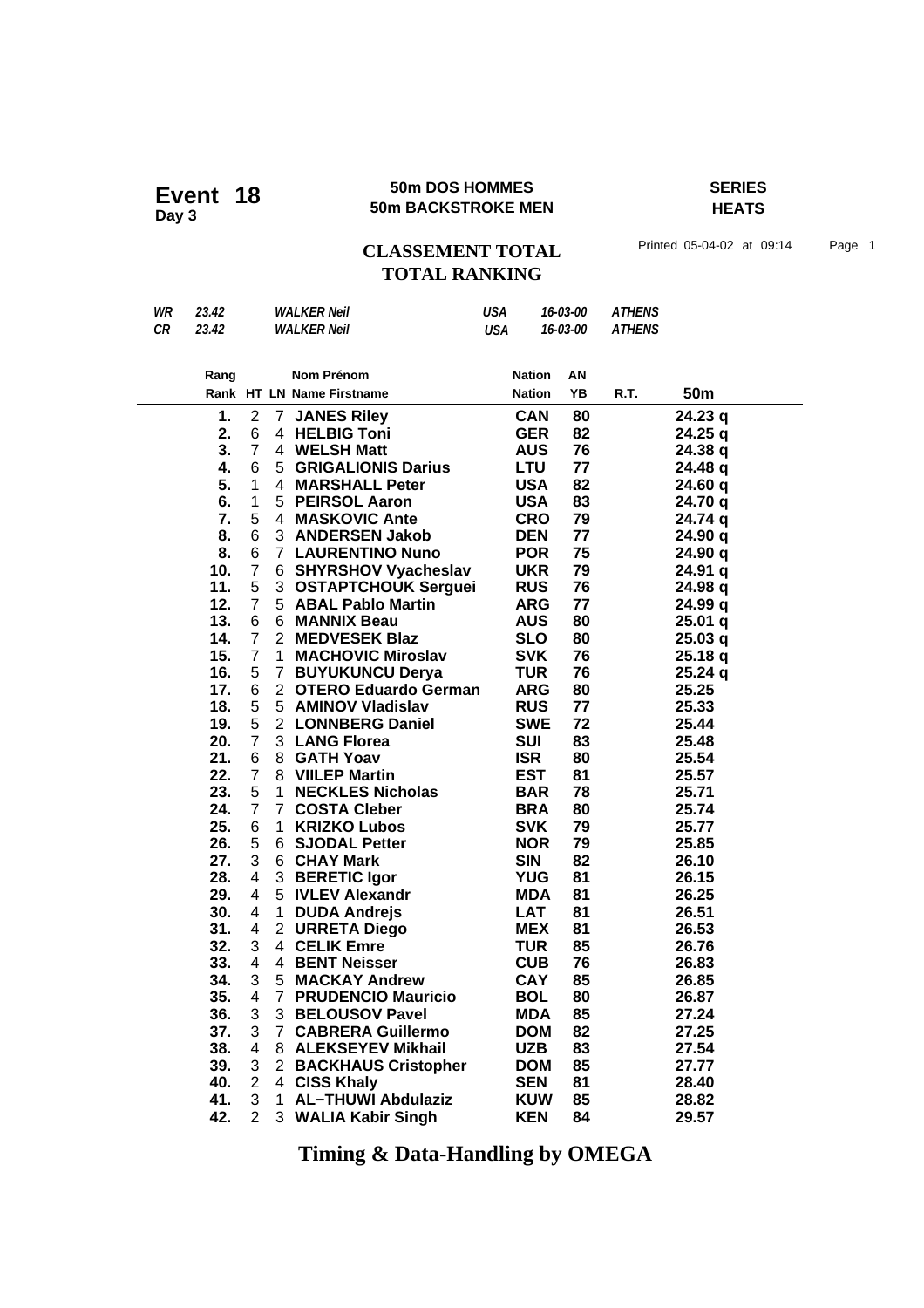### **50m DOS HOMMES SERIES Event 18** 50m DOS HOMMES<br>
50m BACKSTROKE MEN

**HEATS**

## CLASSEMENT TOTAL Printed 05-04-02 at 09:14 Page 2 **TOTAL RANKING**

| WR | 23.42 |   |   | <b>WALKER Neil</b>        | USA        |               | 16-03-00 | <b>ATHENS</b> |                 |  |
|----|-------|---|---|---------------------------|------------|---------------|----------|---------------|-----------------|--|
| CR | 23.42 |   |   | <b>WALKER Neil</b>        | <b>USA</b> |               | 16-03-00 | <b>ATHENS</b> |                 |  |
|    |       |   |   |                           |            |               |          |               |                 |  |
|    | Rang  |   |   | Nom Prénom                |            | <b>Nation</b> | AN       |               |                 |  |
|    |       |   |   | Rank HT LN Name Firstname |            | <b>Nation</b> | ΥB       | R.T.          | 50 <sub>m</sub> |  |
|    | 43.   |   |   | 2 5 BAKALE Emile Rony     |            | <b>CGO</b>    | 87       |               | 29.88           |  |
|    | 44.   | 2 |   | 6 ROLA Nuno               |            | <b>ANG</b>    | 83       |               | 30.22           |  |
|    | 45.   | 3 |   | 8 KLIMUSHIN Vladimir      |            | TKM           | 80       |               | 30.68           |  |
|    | 46.   |   |   | 2 2 HODJAMAMEDOV Hodja    |            | TKM           | 86       |               | 33.86           |  |
|    | 47.   |   |   | 3 <b>SAEED Fadi</b>       |            | <b>IRQ</b>    | 85       |               | 34.80           |  |
|    |       | 4 | 6 | <b>LOBODRYGA Artyom</b>   |            | <b>KAZ</b>    | 82       |               | DQ.             |  |
|    |       | 5 | 8 | <b>OHLIN Mathias</b>      |            | <b>SWE</b>    | 78       |               | DNS.            |  |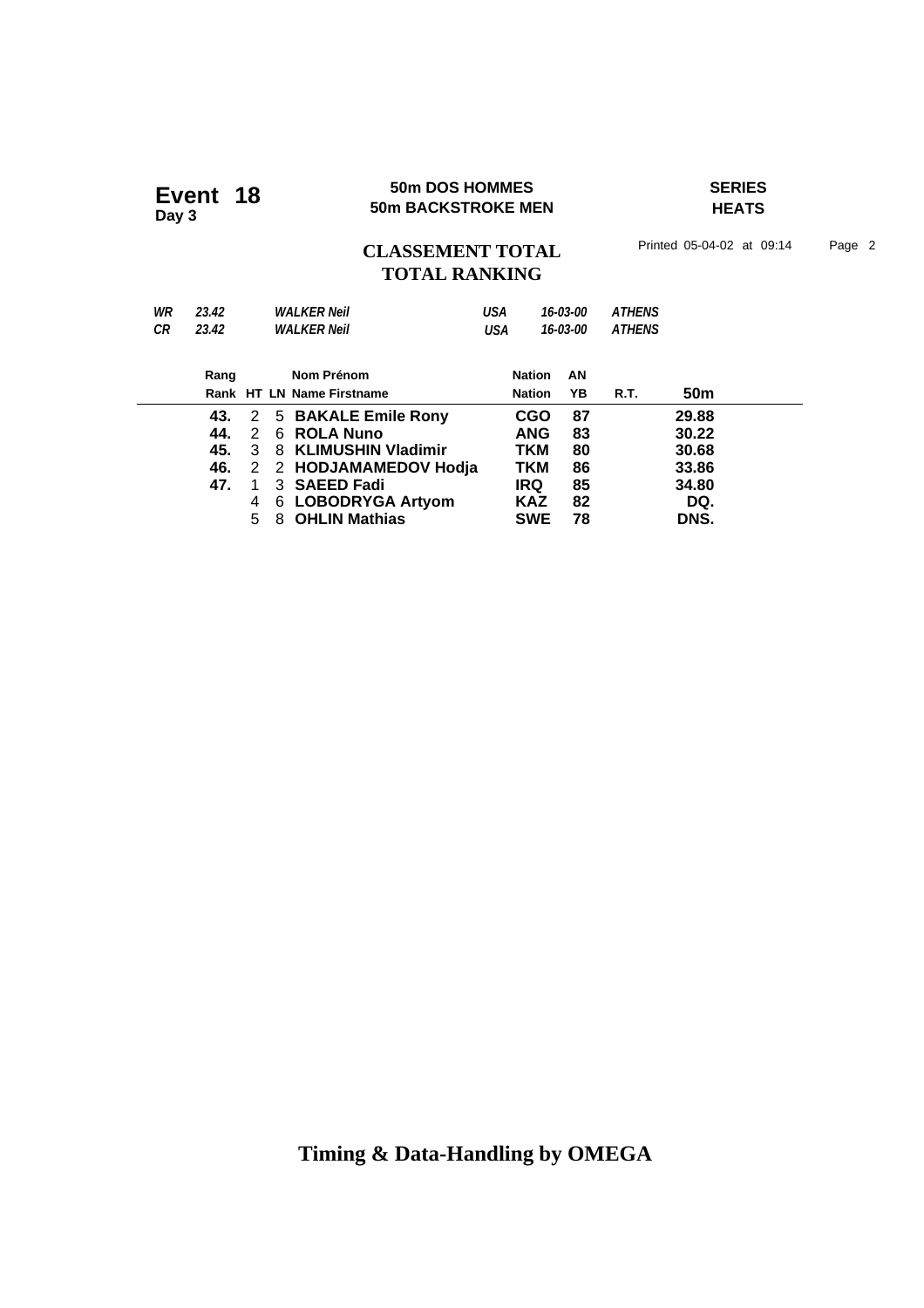### **50m DOS HOMMES DEMI-FINALES Event 218** 50m DOS HOMMES<br>50m BACKSTROKE MEN

**SEMI-FINALS**

CLASSEMENT TOTAL Printed 05-04-02 at 18:10 Page 1 **TOTAL RANKING**

| WR | 23.42 |                |              | <b>WALKER Neil</b>         | USA |               | 16-03-00 | <b>ATHENS</b> |                 |  |
|----|-------|----------------|--------------|----------------------------|-----|---------------|----------|---------------|-----------------|--|
| CR | 23.42 |                |              | <b>WALKER Neil</b>         | USA |               | 16-03-00 | <b>ATHENS</b> |                 |  |
|    |       |                |              |                            |     |               |          |               |                 |  |
|    | Rang  |                |              | Nom Prénom                 |     | <b>Nation</b> | AN       |               |                 |  |
|    |       |                |              | Rank HT LN Name Firstname  |     | <b>Nation</b> | YΒ       | R.T.          | 50 <sub>m</sub> |  |
|    | 1.    | 2              |              | 5 WELSH Matt               |     | <b>AUS</b>    | 76       |               | 23.76 q         |  |
|    | 2.    | 2              |              | 4 JANES Riley              |     | <b>CAN</b>    | 80       |               | 24.11 q         |  |
|    | 3.    | 1              |              | 4 HELBIG Toni              |     | <b>GER</b>    | 82       |               | 24.24 g         |  |
|    | 4.    | 1              |              | 5 GRIGALIONIS Darius       |     | <b>LTU</b>    | 77       |               | 24.45 q         |  |
|    | 5.    | 2              |              | 3 MARSHALL Peter           |     | <b>USA</b>    | 82       |               | 24.53q          |  |
|    | 6.    | $\overline{1}$ |              | 2 SHYRSHOV Vyacheslav      |     | <b>UKR</b>    | 79       |               | 24.59 a         |  |
|    | 7.    | 2              |              | 6 MASKOVIC Ante            |     | <b>CRO</b>    | 79       |               | 24.63 q         |  |
|    | 8.    | 1              | $7^{\circ}$  | <b>ABAL Pablo Martin</b>   |     | <b>ARG</b>    | 77       |               | 24.65 q         |  |
|    | 9.    | 1              |              | 3 PEIRSOL Aaron            |     | <b>USA</b>    | 83       |               | 24.67           |  |
|    | 10.   | 1              |              | 6 ANDERSEN Jakob           |     | <b>DEN</b>    | 77       |               | 24.75           |  |
|    | 10.   | $\mathcal{P}$  | 1            | <b>MANNIX Beau</b>         |     | <b>AUS</b>    | 80       |               | 24.75           |  |
|    | 12.   | 2              |              | 2 LAURENTINO Nuno          |     | <b>POR</b>    | 75       |               | 24.76           |  |
|    | 13.   | 1              | 1            | <b>MEDVESEK Blaz</b>       |     | <b>SLO</b>    | 80       |               | 24.85           |  |
|    | 14.   | 2              | $\mathbf{7}$ | <b>OSTAPTCHOUK Serguei</b> |     | <b>RUS</b>    | 76       |               | 25.01           |  |
|    | 15.   | 1              |              | 8 BUYUKUNCU Derya          |     | TUR           | 76       |               | 25.17           |  |
|    | 16.   | $\mathcal{P}$  | 8            | <b>MACHOVIC Miroslav</b>   |     | <b>SVK</b>    | 76       |               | 25.30           |  |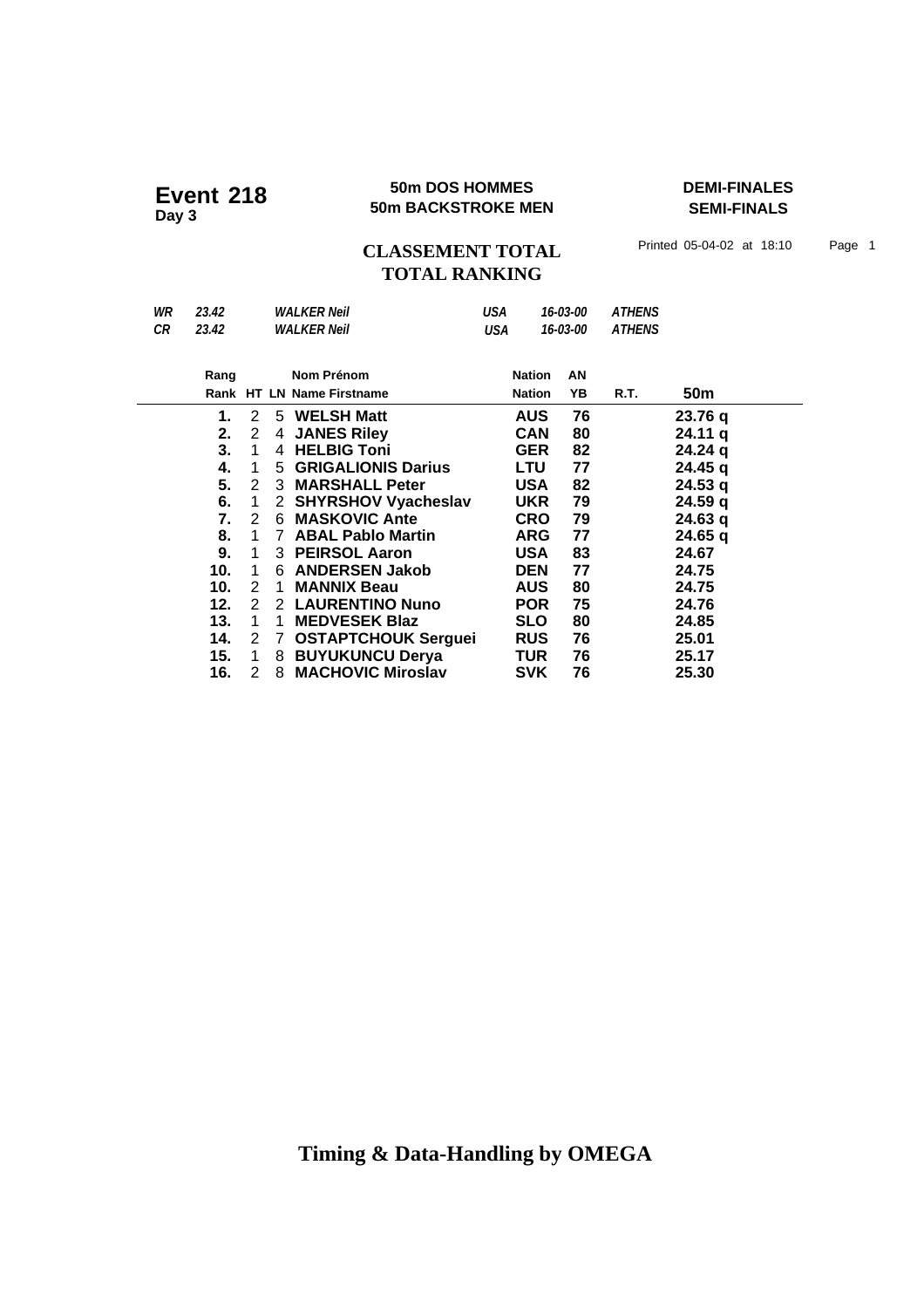### **50m DOS HOMMES FINALES Event 118 50m DOS HOMMES**<br>50m BACKSTROKE MEN

**FINALS**

## CLASSEMENT FINALES<sup>Printed 06-04-02 at 18:12 Page 1</sup> **FINALS RANKING**

| WR<br>23.42<br>СR<br>23.42 | <b>WALKER Neil</b><br><b>WALKER Neil</b>     | USA<br>USA                                                                                                                                                                                            |                                                                                                                                      | 16-03-00<br>16-03-00 | <b>ATHENS</b><br><b>ATHENS</b> |                                                                      |
|----------------------------|----------------------------------------------|-------------------------------------------------------------------------------------------------------------------------------------------------------------------------------------------------------|--------------------------------------------------------------------------------------------------------------------------------------|----------------------|--------------------------------|----------------------------------------------------------------------|
|                            | Rang<br>Rank                                 | Nom Prénom<br><b>Name Firstname</b>                                                                                                                                                                   | Nat<br>Nat                                                                                                                           | ΑN<br>YΒ             | R.T.                           | Time                                                                 |
| <b>FINAL</b>               | 1.<br>2.<br>3.<br>4.<br>5.<br>6.<br>7.<br>8. | <b>WELSH Matt</b><br><b>MARSHALL Peter</b><br><b>HELBIG Toni</b><br><b>JANES Riley</b><br><b>GRIGALIONIS Darius</b><br><b>MASKOVIC Ante</b><br><b>ABAL Pablo Martin</b><br><b>SHYRSHOV Vyacheslav</b> | <b>AUS 76</b><br><b>USA 82</b><br><b>GER 82</b><br><b>CAN 80</b><br><b>LTU 77</b><br><b>CRO 79</b><br><b>ARG 77</b><br><b>UKR 79</b> |                      |                                | 23.66<br>24.04<br>24.17<br>24.22<br>24.28<br>24.60<br>24.62<br>24.75 |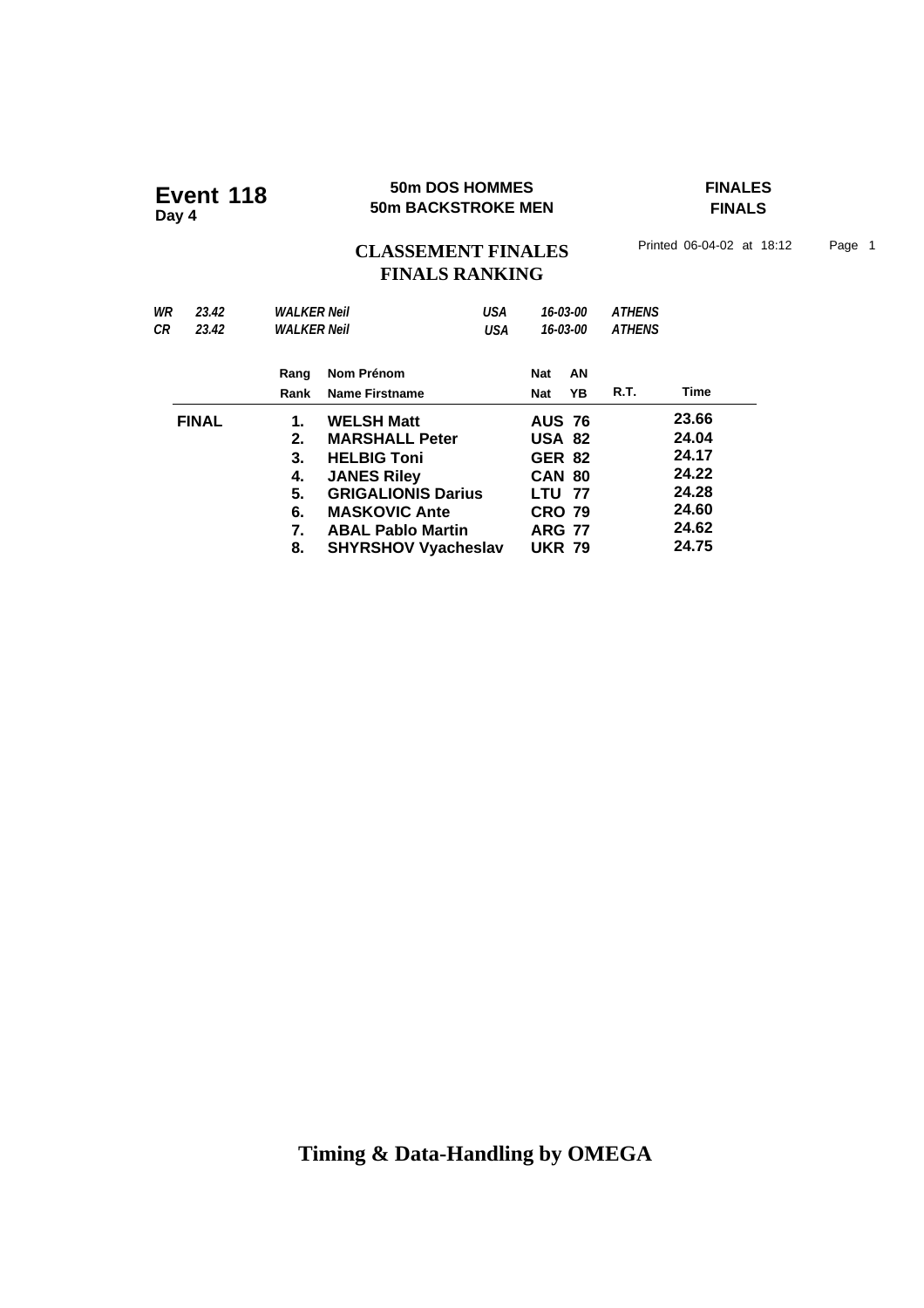Event 3<br>Day 1

### **100m DOS HOMMES SERIES 100m BACKSTROKE MEN**

**HEATS**

## CLASSEMENT TOTAL Printed 03-04-02 at 09:55 Page 1 **TOTAL RANKING**

| WR<br>CR   | 50.75<br>50.75 |                       | <i>WALKER Neil</i><br><b>WALKER Neil</b>         | <b>USA</b><br><b>USA</b> |          | 19-03-00<br>19-03-00 | <b>ATHENS</b><br><b>ATHENS</b> |                |
|------------|----------------|-----------------------|--------------------------------------------------|--------------------------|----------|----------------------|--------------------------------|----------------|
|            |                |                       |                                                  |                          |          |                      |                                |                |
| Rang       |                |                       | Nom Prénom                                       | <b>Nation</b>            | ΑN       |                      |                                |                |
|            |                |                       | Rank HT LN Name Firstname                        | <b>Nation</b>            | YB       | R.T.                 | 50m                            | 100m           |
| 1.         | 1              | 1.                    | <b>PEIRSOL Aaron</b>                             | <b>USA</b>               | 83       |                      | 25.17                          | 51.98 q        |
| 2.         | $\overline{7}$ |                       | 6 STRAHIJA Marko                                 | <b>CRO</b>               | 75       |                      | 25.61                          | 52.71q         |
| 3.         | $\overline{7}$ |                       | 4 WELSH Matt                                     | <b>AUS</b>               | 76       |                      | 25.46                          | 52.72 q        |
| 4.         | 1              | $\mathbf{2}^{\prime}$ | <b>JANES Riley</b>                               | <b>CAN</b>               | 80       |                      | 25.60                          | 52.79 q        |
| 5.         | $\mathbf{1}$   | $\overline{7}$        | <b>MARSHALL Peter</b>                            | <b>USA</b>               | 82       |                      | 25.20                          | 53.02 q        |
| 6.         | $\overline{7}$ | 5                     | <b>BUYUKUNCU Derya</b>                           | <b>TUR</b>               | 76       |                      | 25.67                          | 53.05q         |
| 7.         | 4              | $\overline{2}$        | <b>ROGAN Markus</b>                              | <b>AUT</b>               | 82       |                      | 25.91                          | 53.10 q        |
| 8.         | 6              | 8                     | <b>MANKOC Peter</b>                              | <b>SLO</b>               | 78       |                      | 25.39                          | 53.34 q        |
| 9.         | 4              |                       | 3 LAURENTINO Nuno                                | <b>POR</b>               | 75       |                      | 25.71                          | 53.36 q        |
| 10.        | 4              | 1.                    | <b>OHLIN Mathias</b>                             | <b>SWE</b>               | 78       |                      | 26.01                          | 53.37 q        |
| 11.        | 5              | $\overline{2}$        | <b>GATH Yoav</b>                                 | <b>ISR</b>               | 80       |                      | 26.01                          | 53.47 q        |
| 12.        | 5              | 4                     | <b>KOZULJ Gordan</b>                             | <b>CRO</b>               | 76       |                      | 26.05                          | 53.58q         |
| 13.        | 6              | 5                     | <b>ALECHINE Evgueni</b>                          | <b>RUS</b>               | 79       |                      | 25.77                          | 53.60 q        |
| 14.        | $\overline{7}$ | $\mathbf{1}$          | <b>ARNARSON Orn</b>                              | <b>ISL</b>               | 81       |                      | 26.08                          | 53.67 q        |
| 15.        | 6              | 3 <sup>1</sup>        | <b>NIKOLAICHUK Volodimir</b>                     | <b>UKR</b>               | 75       |                      | 26.07                          | 53.69 q        |
| 16.        | 5              | 8                     | <b>OLEYNYK Andriy</b>                            | <b>UKR</b>               | 84       |                      | 26.11                          | 53.78 q        |
| 17.        | 6              | 4                     | <b>GRIGALIONIS Darius</b>                        | <b>LTU</b>               | 77       |                      | 26.00                          | 53.85          |
| 18.        | $\overline{7}$ | 8                     | <b>YU Rui</b>                                    | <b>CHN</b>               | 82       |                      | 26.10                          | 53.96          |
| 19.        | $\overline{7}$ | 3                     | <b>MEDVESEK Blaz</b>                             | <b>SLO</b>               | 80       |                      | 26.27                          | 54.01          |
| 20.        | 5              | 3 <sup>1</sup>        | <b>AMINOV Vladislav</b>                          | <b>RUS</b>               | 77       |                      | 26.10                          | 54.11          |
| 21.        | 6              | $\overline{2}$        | <b>MACHOVIC Miroslav</b>                         | <b>SVK</b>               | 76       |                      | 26.28                          | 54.14          |
| 21.        | 6              | $\mathbf{1}$          | <b>ANDERSEN Jakob</b>                            | <b>DEN</b>               | 77       |                      | 25.92                          | 54.14          |
| 23.        | 4              | 5                     | <b>CHEN Lei</b>                                  | <b>CHN</b>               | 81       |                      | 26.24                          | 54.17          |
| 24.        | 5              | 5                     | <b>HELBIG Toni</b>                               | <b>GER</b>               | 82       |                      | 25.90                          | 54.20          |
| 25.<br>26. | 5<br>6         | $\overline{7}$<br>6   | <b>OTERO Eduardo German</b>                      | <b>ARG</b><br><b>BRA</b> | 80       |                      | 26.29                          | 54.42          |
| 27.        | $\overline{7}$ |                       | <b>COSTA Cleber</b><br>7 ABAL Pablo Martin       | <b>ARG</b>               | 80<br>77 |                      | 26.25                          | 54.49<br>54.58 |
| 28.        | $\overline{7}$ | $\overline{2}$        |                                                  | <b>BRA</b>               | 69       |                      | 25.86                          | 54.75          |
| 29.        | 4              | $\overline{7}$        | <b>ROMERO Rogerio</b><br><b>NECKLES Nicholas</b> | <b>BAR</b>               | 78       |                      | 26.63<br>26.48                 | 55.08          |
| 30.        | 3              | 4                     | <b>SJODAL Petter</b>                             | <b>NOR</b>               | 79       |                      | 26.64                          | 55.35          |
| 31.        | 3              | 5                     | <b>BERETIC Igor</b>                              | <b>YUG</b>               | 81       |                      | 26.63                          | 55.37          |
| 32.        | 5              | 1.                    | <b>LANG Florea</b>                               | <b>SUI</b>               | 83       |                      | 26.53                          | 55.62          |
| 33.        | 5              | 6                     | <b>MANNIX Beau</b>                               | <b>AUS</b>               | 80       |                      | 27.21                          | 55.69          |
| 34.        | 4              | 4                     | <b>VIILEP Martin</b>                             | <b>EST</b>               | 81       |                      | 26.92                          | 55.84          |
| 35.        | 3              | 3                     | <b>BENT Neisser</b>                              | <b>CUB</b>               | 76       |                      | 27.38                          | 55.85          |
| 36.        | 4              | 6                     | <b>GABRILO Luka</b>                              | SUI                      | 81       |                      | 27.19                          | 55.90          |
| 37.        | 3              | 1                     | <b>URRETA Diego</b>                              | <b>MEX</b>               | 81       |                      | 27.42                          | 56.13          |
| 38.        | 3              | $\overline{7}$        | <b>CELIK Emre</b>                                | <b>TUR</b>               | 85       |                      | 28.31                          | 56.57          |
| 39.        | 4              |                       | 8 IVLEV Alexandr                                 | <b>MDA</b>               | 81       |                      | 27.55                          | 56.63          |
| 40.        | 2              | 4                     | <b>MACKAY Andrew</b>                             | <b>CAY</b>               | 85       |                      | 28.02                          | 56.80          |
| 41.        | $\overline{2}$ |                       | 2 CHAY Mark                                      | <b>SIN</b>               | 82       |                      | 28.34                          | 58.13          |
| 42.        | 3              |                       | 8 PRUDENCIO Mauricio                             | <b>BOL</b>               | 80       |                      | 28.59                          | 58.76          |
|            |                |                       |                                                  |                          |          |                      |                                |                |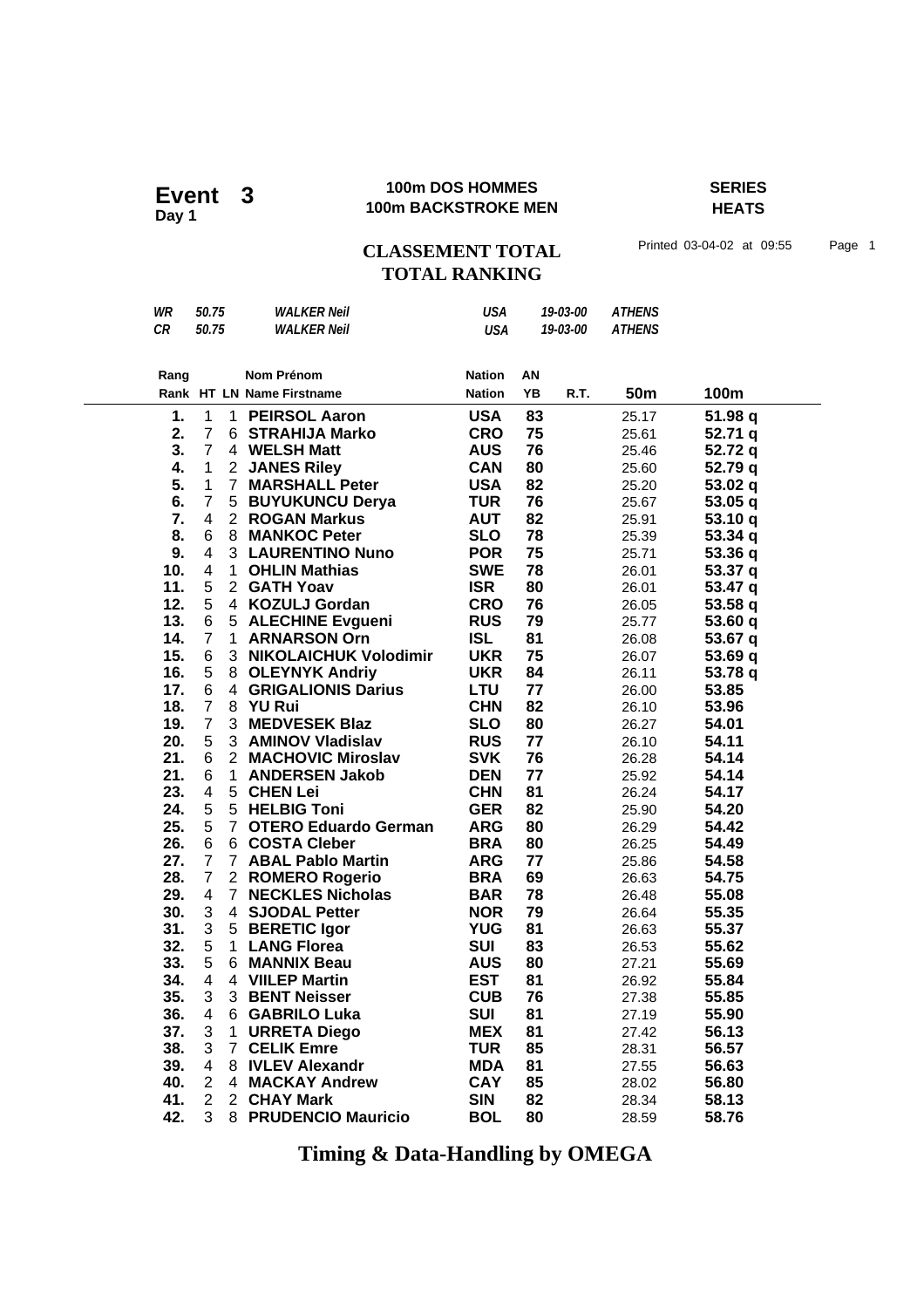### **100m DOS HOMMES SERIES 100m DOS HOMMES**<br>100m BACKSTROKE MEN

**HEATS**

### CLASSEMENT TOTAL Printed 03-04-02 at 09:55 Page 2 **TOTAL RANKING**

| WR   | 50.75 |               | <b>WALKER Neil</b>            | USA           |    | 19-03-00 | <b>ATHENS</b> |         |  |
|------|-------|---------------|-------------------------------|---------------|----|----------|---------------|---------|--|
| СR   | 50.75 |               | <b>WALKER Neil</b>            | USA           |    | 19-03-00 | <b>ATHENS</b> |         |  |
|      |       |               |                               |               |    |          |               |         |  |
| Rang |       |               | Nom Prénom                    | <b>Nation</b> | AN |          |               |         |  |
|      |       |               | Rank HT LN Name Firstname     | <b>Nation</b> | YΒ | R.T.     | 50m           | 100m    |  |
| 43.  | 3     |               | <b>6 PHUANGTHONG Dulyarit</b> | THA           | 77 |          | 28.98         | 59.07   |  |
| 44.  | 2     |               | 5 BELOUSOV Pavel              | <b>MDA</b>    | 85 |          | 28.00         | 59.33   |  |
| 45.  | 2     |               | 1 TSAI Chi-Wen                | TPE.          | 83 |          | 29.47         | 1:00.21 |  |
| 46.  | 1     |               | 4 WALIA Kabir Singh           | <b>KEN</b>    | 84 |          | 30.70         | 1:03.10 |  |
| 47.  | 1     |               | 5 BAKALE Emile Rony           | <b>CGO</b>    | 87 |          | 30.92         | 1:04.74 |  |
| 48.  | 1     |               | 3 ROLA Nuno                   | <b>ANG</b>    | 83 |          | 30.89         | 1:05.22 |  |
|      | 6     | $\mathcal{I}$ | <b>LONNBERG Daniel</b>        | <b>SWE</b>    | 72 |          | 26.18         | DQ.     |  |
|      | 1     | 8             | <b>SAEED Fadi</b>             | IRQ           | 85 |          | 36.70         | DQ.     |  |
|      | 3     |               | 2 LOBODRYGA Artyom            | <b>KAZ</b>    | 82 |          |               | DNS.    |  |
|      | 2     |               | 3 CABRERA Guillermo           | <b>DOM</b>    | 82 |          |               | DNS.    |  |
|      | 2     | 6             | <b>BACKHAUS Cristopher</b>    | <b>DOM</b>    | 85 |          |               | DNS.    |  |
|      | 2     |               | 7 CISS Khaly                  | <b>SEN</b>    | 81 |          |               | DNS.    |  |
|      | 2     |               | 8 AL-THUWI Abdulaziz          | <b>KUW</b>    | 85 |          |               | DNS.    |  |
|      |       |               | 6 HODJAMAMEDOV Hodja          | TKM           | 86 |          |               | DNS.    |  |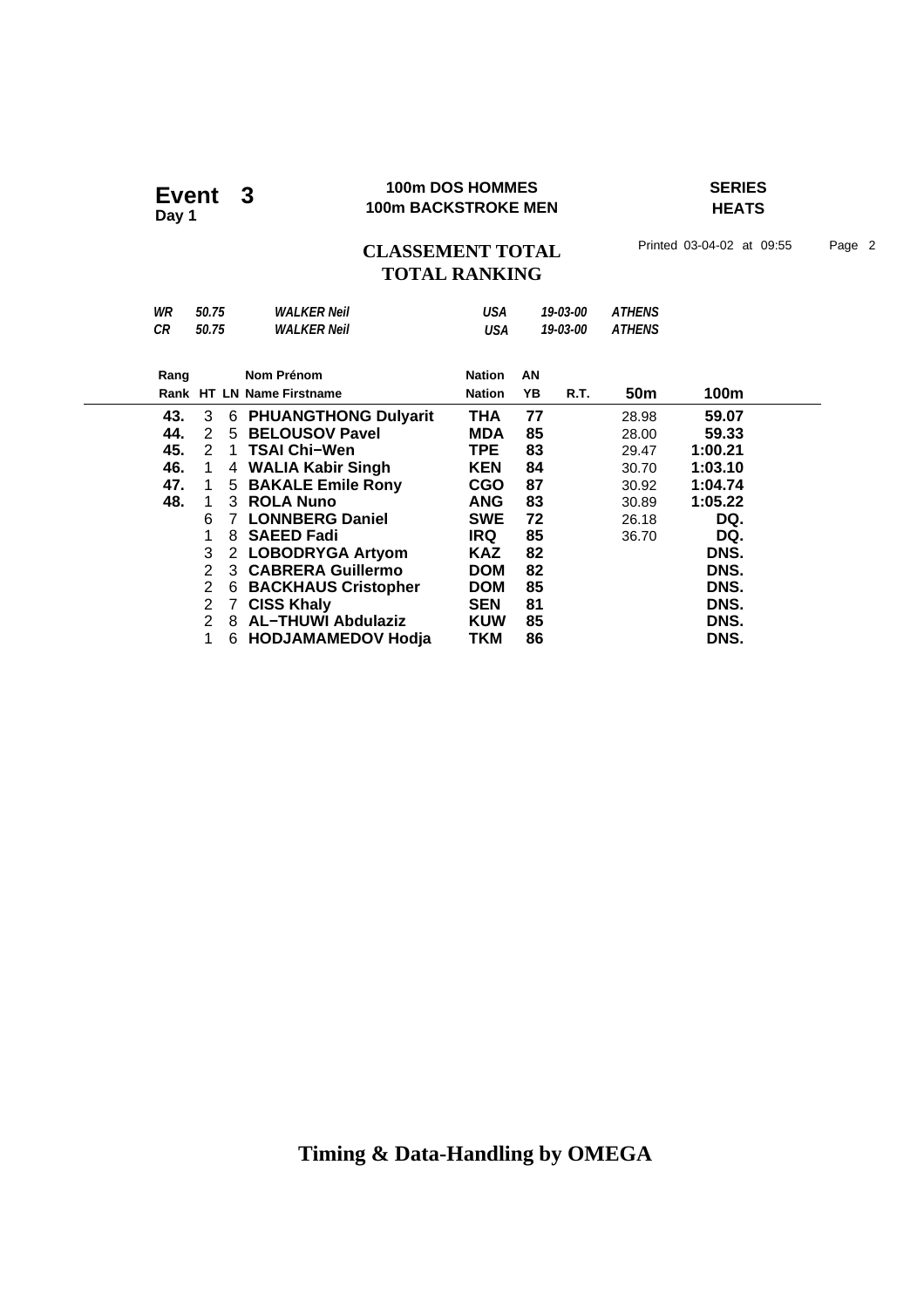### **100m DOS HOMMES DEMI-FINALES Event 203 100m DOS HOMMES**<br>100m BACKSTROKE MEN

**SEMI-FINALS**

CLASSEMENT TOTAL Printed 03-04-02 at 18:27 Page 1 **TOTAL RANKING**

| WR   | 50.75 |              | <b>WALKER Neil</b>           | USA           |    | 19-03-00 | <b>ATHENS</b> |         |  |
|------|-------|--------------|------------------------------|---------------|----|----------|---------------|---------|--|
| CR   | 50.75 |              | <b>WALKER Neil</b>           | <b>USA</b>    |    | 19-03-00 | <b>ATHENS</b> |         |  |
|      |       |              |                              |               |    |          |               |         |  |
| Rang |       |              | Nom Prénom                   | <b>Nation</b> | AN |          |               |         |  |
|      |       |              | Rank HT LN Name Firstname    | <b>Nation</b> | YΒ | R.T.     | 50m           | 100m    |  |
| 1.   | 2     |              | 5 WELSH Matt                 | <b>AUS</b>    | 76 |          | 24.98         | 51.73q  |  |
| 2.   | 2     | 3            | <b>MARSHALL Peter</b>        | <b>USA</b>    | 82 |          | 25.21         | 52.26q  |  |
| 3.   | 2     |              | 4 PEIRSOL Aaron              | <b>USA</b>    | 83 |          | 25.24         | 52.36q  |  |
| 4.   | 1     |              | 5 JANES Riley                | <b>CAN</b>    | 80 |          | 25.23         | 52.55q  |  |
| 5.   | 1     | 4            | <b>STRAHIJA Marko</b>        | <b>CRO</b>    | 75 |          | 25.47         | 52.73q  |  |
| 6.   | 2     |              | 6 ROGAN Markus               | <b>AUT</b>    | 82 |          | 25.68         | 52.94 q |  |
| 7.   | 1     | 1.           | <b>ARNARSON Orn</b>          | ISL.          | 81 |          | 25.66         | 52.95 a |  |
| 8.   | 1     |              | <b>3 BUYUKUNCU Derya</b>     | TUR           | 76 |          | 25.56         | 52.99q  |  |
| 9.   | 2     |              | 2 LAURENTINO Nuno            | <b>POR</b>    | 75 |          | 25.53         | 53.04   |  |
| 10.  | 1     | 6.           | <b>MANKOC Peter</b>          | <b>SLO</b>    | 78 |          | 25.72         | 53.11   |  |
| 11.  | 1     | 8            | <b>OLEYNYK Andriy</b>        | <b>UKR</b>    | 84 |          | 26.10         | 53.21   |  |
| 12.  | 2     | 8            | <b>NIKOLAICHUK Volodimir</b> | <b>UKR</b>    | 75 |          | 26.28         | 53.29   |  |
| 13.  | 1     | 7            | <b>KOZULJ Gordan</b>         | <b>CRO</b>    | 76 |          | 25.79         | 53.34   |  |
| 14.  | 2     | 7            | <b>GATH Yoav</b>             | ISR.          | 80 |          | 26.00         | 53.42   |  |
| 15.  | 2     | $\mathbf{1}$ | <b>ALECHINE Evgueni</b>      | <b>RUS</b>    | 79 |          | 25.43         | 53.44   |  |
| 16.  |       |              | 2 OHLIN Mathias              | <b>SWE</b>    | 78 |          | 26.00         | 54.22   |  |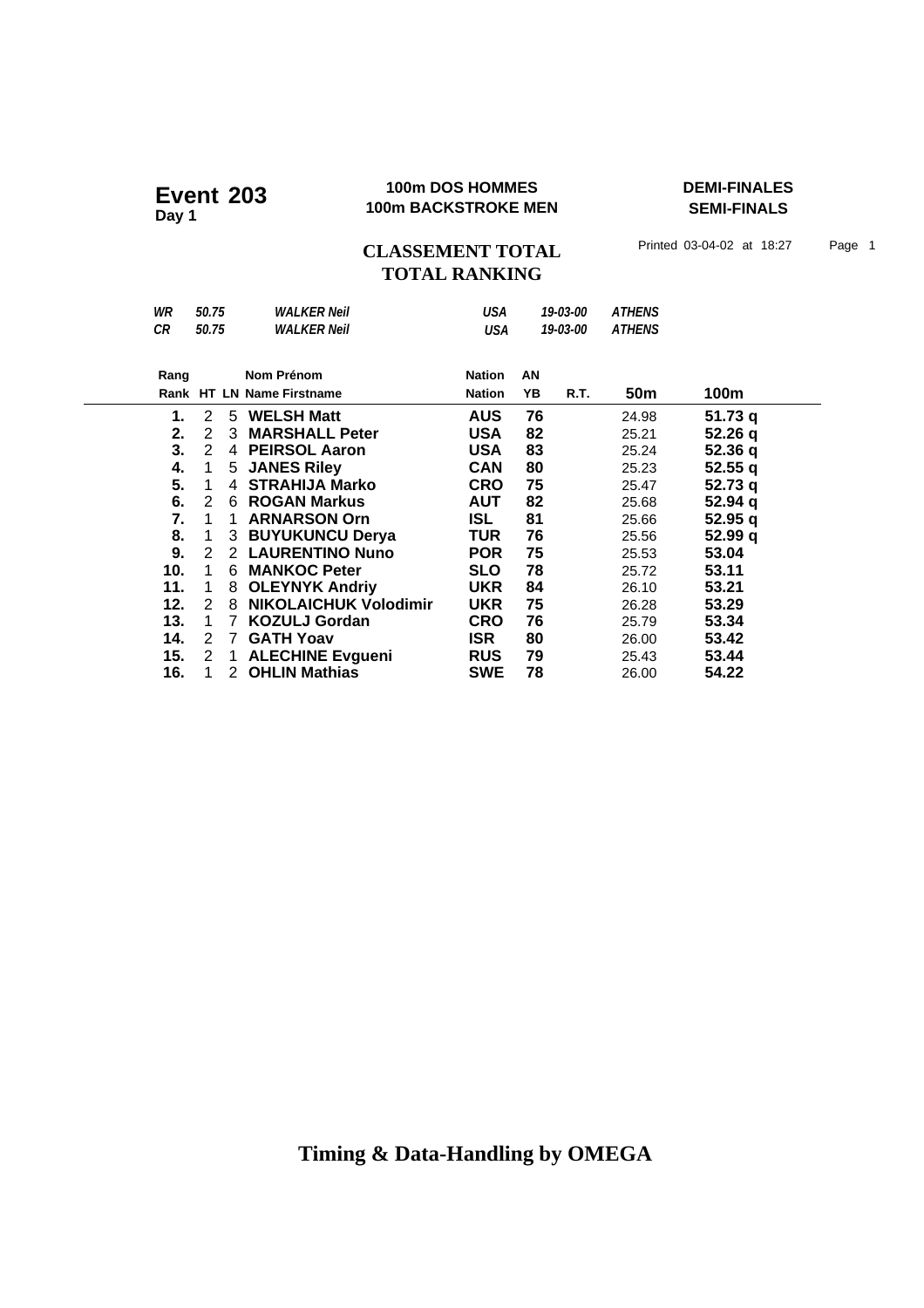# **100m DOS HOMMES FINALES 100m BACKSTROKE MEN Event 103 Day 2**

**FINALS**

## CLASSEMENT FINALES<sup>Printed 04-04-02 at 18:31 Page 1</sup> **FINALS RANKING**

| WR<br>50.75<br>CR<br>50.75 | <b>WALKER Neil</b><br><b>WALKER Neil</b>     |                                                                                                                                                                                           | <b>USA</b><br><b>USA</b> |                                                                                                                                | 19-03-00<br>19-03-00 | <b>ATHENS</b><br><b>ATHENS</b> |                                                                      |                                                                      |
|----------------------------|----------------------------------------------|-------------------------------------------------------------------------------------------------------------------------------------------------------------------------------------------|--------------------------|--------------------------------------------------------------------------------------------------------------------------------|----------------------|--------------------------------|----------------------------------------------------------------------|----------------------------------------------------------------------|
|                            | Rang<br>Rank                                 | Nom Prénom<br><b>Name Firstname</b>                                                                                                                                                       |                          | <b>Nat</b><br>Nat                                                                                                              | AN<br>YB             | R.T.                           | 50 <sub>m</sub>                                                      | <b>Time</b>                                                          |
| <b>FINAL</b>               | 1.<br>2.<br>3.<br>4.<br>5.<br>6.<br>7.<br>8. | <b>WELSH Matt</b><br><b>PEIRSOL Aaron</b><br><b>MARSHALL Peter</b><br><b>ARNARSON Orn</b><br><b>BUYUKUNCU Derya</b><br><b>JANES Riley</b><br><b>STRAHIJA Marko</b><br><b>ROGAN Markus</b> |                          | <b>AUS 76</b><br><b>USA 83</b><br><b>USA 82</b><br><b>ISL</b><br><b>TUR 76</b><br><b>CAN</b><br><b>CRO 75</b><br><b>AUT 82</b> | 81<br>-80            |                                | 24.55<br>25.02<br>24.85<br>25.52<br>25.38<br>25.21<br>25.54<br>25.52 | 51.26<br>51.71<br>51.84<br>52.71<br>52.77<br>52.86<br>52.90<br>53.27 |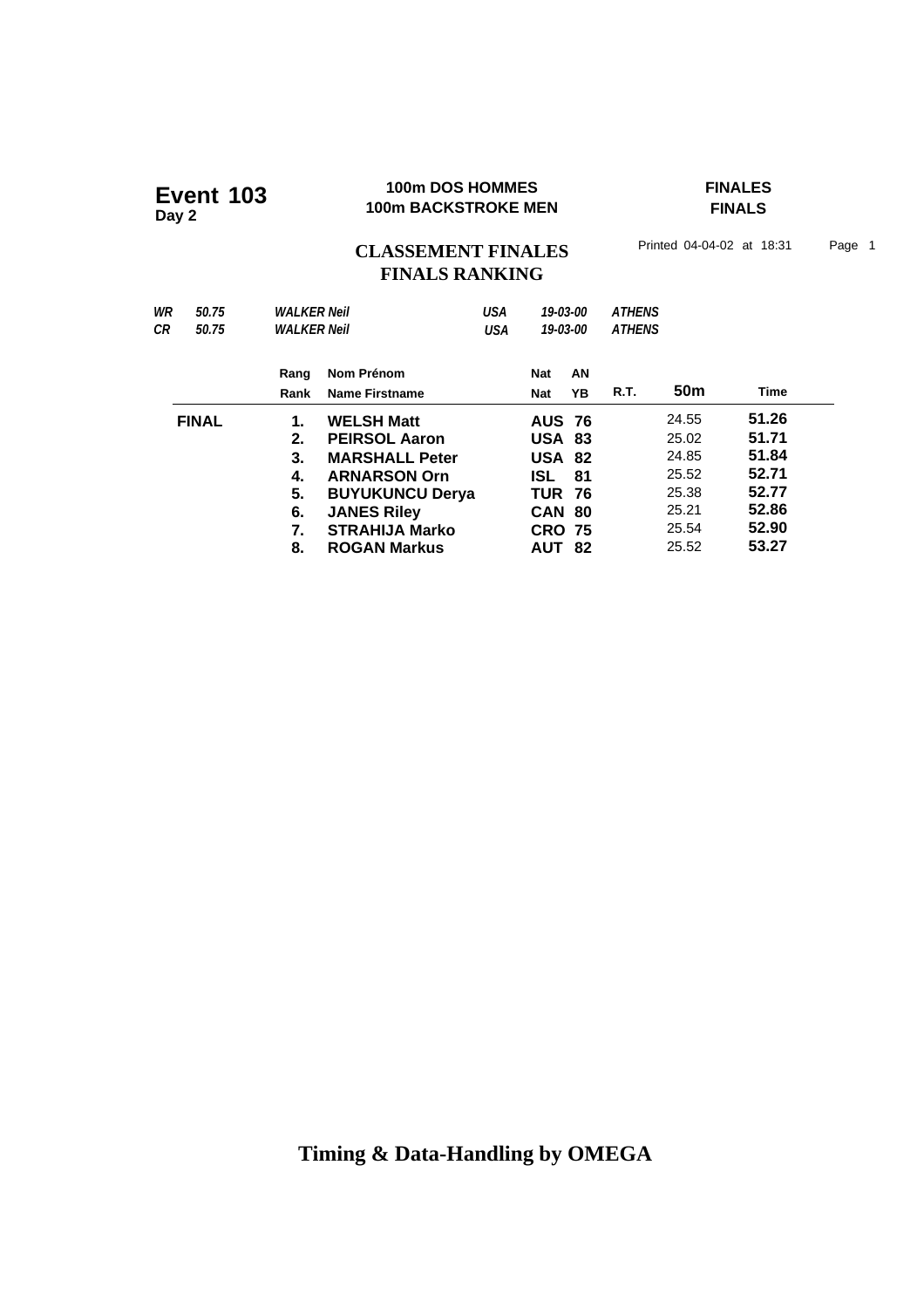### **200m DOS HOMMES SERIES 200m DOS HOMMES**<br>**200m BACKSTROKE MEN**

## **HEATS**

## CLASSEMENT TOTAL Printed 07-04-02 at 09:20 Page 1 **TOTAL RANKING**

| WR | 1:51.62 | <b>WELSH Matt / KOZULJ G.</b> | AUS | 13-10-00        | <i><b>MELBOURNE</b></i> |
|----|---------|-------------------------------|-----|-----------------|-------------------------|
| СR | 1:51.81 | PEIRSOL, Aaron                | USA | <i>07-04-02</i> | <i>MOSCOW</i>           |

| Rang       |                         |                | <b>Nom Prénom</b>            | Nation AN     |    |      |            |         |         |               |
|------------|-------------------------|----------------|------------------------------|---------------|----|------|------------|---------|---------|---------------|
|            |                         |                | Rank HT LN Name Firstname    | <b>Nation</b> | YB | R.T. | <b>50m</b> | 100m    | 150m    | 200m          |
| 1.         | $\mathbf{1}$            | $\mathbf 1$    | <b>PEIRSOL Aaron</b>         | <b>USA</b>    | 83 |      | 26.56      | 54.58   | 1:23.28 | 1:51.81 q NCR |
| 2.         | 6                       | 5              | <b>MEDVESEK Blaz</b>         | <b>SLO</b>    | 80 |      | 26.77      | 55.71   | 1:25.08 | $1:54.46$ q   |
| 3.         | $\overline{4}$          | 4              | <b>GATH Yoav</b>             | <b>ISR</b>    | 80 |      | 27.15      | 56.23   | 1:25.45 | 1:54.53 $q$   |
| 4.         | 6                       |                | 2 STRAHIJA Marko             | <b>CRO</b>    | 75 |      | 27.19      | 56.07   | 1:25.42 | $1:54.61$ q   |
| 5.         | 6                       | 1.             | <b>ROGAN Markus</b>          | <b>AUT</b>    | 82 |      | 27.17      | 56.22   | 1:25.67 | 1:55.02 $q$   |
| 6.         | 6                       | 6              | <b>NIKOLAICHUK Volodimir</b> | <b>UKR</b>    | 75 |      | 27.62      | 56.74   | 1:25.86 | 1:55.07 $q$   |
| 7.         | $\overline{4}$          |                | 2 YU Rui                     | <b>CHN</b>    | 82 |      | 26.59      | 55.01   | 1:24.57 | 1:55.27 q     |
| 8.         | 4                       | 3 <sup>1</sup> | <b>HASS Ray</b>              | <b>AUS</b>    | 77 |      | 27.10      | 56.20   | 1:25.64 | 1:55.30q      |
| 9.         | 5                       |                | 5 ALECHINE Evgueni           | <b>RUS</b>    | 79 |      | 26.80      | 55.58   | 1:25.62 | 1:55.38       |
| 10.        | 5                       | 6              | <b>MACHOVIC Miroslav</b>     | <b>SVK</b>    | 76 |      | 27.65      | 57.40   | 1:26.46 | 1:55.72       |
| 11.        | 5                       | 4              | <b>KOZULJ Gordan</b>         | <b>CRO</b>    | 76 |      | 27.09      | 56.45   | 1:26.29 | 1:55.87       |
| 12.        | 5                       | 3              | <b>ARNARSON Orn</b>          | <b>ISL</b>    | 81 |      | 27.29      | 56.56   | 1:26.76 | 1:56.18       |
| 13.        | $\overline{\mathbf{4}}$ |                | 5 OSTAPTCHOUK Serguei        | <b>RUS</b>    | 76 |      | 26.93      | 56.34   | 1:26.25 | 1:56.32       |
| 14.        | 5                       |                | 2 SVOBODA Kvetoslav          | <b>CZE</b>    | 82 |      | 27.59      | 56.93   | 1:26.78 | 1:56.73       |
| 15.        | 6                       |                | 4 WELSH Matt                 | <b>AUS</b>    | 76 |      | 26.80      | 56.19   | 1:27.12 | 1:57.24       |
| 16.        | 3                       |                | 2 KOKKODIS Ioannis           | <b>GRE</b>    | 81 |      | 28.29      | 58.15   | 1:28.01 | 1:57.43       |
| 17.        | $\mathbf{1}$            | $\mathbf{7}$   | <b>MARSHALL Peter</b>        | <b>USA</b>    | 82 |      | 26.91      | 56.69   | 1:27.42 | 1:57.81       |
| 18.        | 4                       | 8              | <b>NECKLES Nicholas</b>      | <b>BAR</b>    | 78 |      | 27.30      | 57.11   | 1:27.66 | 1:58.12       |
| 19.        | 6                       | $\overline{7}$ | <b>GLEASON George</b>        | <b>ISV</b>    | 79 |      | 27.68      | 57.28   | 1:27.42 | 1:58.18       |
| 20.        | $\overline{4}$          | $\mathbf{1}$   | <b>MORI Takahiro</b>         | <b>JPN</b>    | 80 |      | 27.71      | 57.21   | 1:27.53 | 1:58.40       |
| 21.        | 6                       |                | 3 ROMERO Rogerio             | <b>BRA</b>    | 69 |      | 28.10      | 57.66   | 1:27.44 | 1:58.42       |
| 22.        | 5                       | $\overline{7}$ | <b>HERBST Stefan</b>         | <b>GER</b>    | 78 |      | 27.50      | 57.57   | 1:27.92 | 1:58.59       |
| 23.        | $\overline{\mathbf{4}}$ | 6              | <b>GABRILO Luka</b>          | <b>SUI</b>    | 81 |      | 27.66      | 57.35   | 1:27.83 | 1:58.86       |
| 24.        | $\overline{2}$          |                | 5 URRETA Diego               | <b>MEX</b>    | 81 |      | 28.23      | 58.20   | 1:28.49 | 1:58.95       |
| 25.        | 6                       | 8              | <b>KRIZKO Lubos</b>          | <b>SVK</b>    | 79 |      | 27.27      | 57.10   | 1:28.10 | 1:59.08       |
| 26.        | 3                       | 6              | <b>GRIGALIONIS Darius</b>    | <b>LTU</b>    | 77 |      | 27.97      | 58.73   | 1:29.29 | 1:59.70       |
| 27.        | 3                       |                | 4 MIHAILOV Andrei            | <b>MDA</b>    | 80 |      | 27.77      | 58.38   | 1:29.70 | 2:00.50       |
| 28.        | 3                       | $\mathbf 1$    | <b>CELIK Emre</b>            | <b>TUR</b>    | 85 |      | 28.67      | 58.98   | 1:29.87 | 2:00.52       |
| 29.        | 3                       |                | 5 VIILEP Martin              | <b>EST</b>    | 81 |      | 28.19      | 58.50   | 1:29.88 | 2:01.39       |
| 30.        | 3                       |                | 8 MORETZSOHN Caio            | <b>BRA</b>    | 83 |      | 28.38      | 58.69   | 1:29.87 | 2:01.43       |
| 31.        | $\overline{2}$          | 4              | <b>BERETIC Igor</b>          | <b>YUG</b>    | 81 |      | 28.11      | 58.74   | 1:30.48 | 2:01.83       |
| 32.        | $\overline{c}$          | 8              | <b>MELENKOVIC Marko</b>      | <b>SLO</b>    | 76 |      | 28.37      | 58.90   | 1:30.42 | 2:02.69       |
| 33.        | 5                       | $\mathbf{1}$   | <b>OLEYNYK Andriy</b>        | <b>UKR</b>    | 84 |      | 28.67      | 1:00.22 | 1:32.39 | 2:04.28       |
| 34.        | $\overline{2}$          | 1.             | <b>CABRERA Guillermo</b>     | <b>DOM</b>    | 82 |      | 29.34      | 1:00.77 | 1:32.66 | 2:04.49       |
| 35.        | $\overline{2}$          |                | 6 PRUDENCIO Mauricio         | <b>BOL</b>    | 80 |      | 29.63      | 1:01.13 | 1:33.35 | 2:06.54       |
| 36.        | $\overline{2}$          |                | 2 ALEKSEYEV Mikhail          | <b>UZB</b>    | 83 |      | 30.23      | 1:02.41 | 1:35.01 | 2:08.61       |
| 37.        | $\mathbf{1}$            |                | 4 CISS Khaly                 | <b>SEN</b>    | 81 |      | 30.56      | 1:02.89 | 1:35.93 | 2:09.81       |
| 38.        | $\overline{2}$          | 7              | <b>BACKHAUS Cristopher</b>   | <b>DOM</b>    | 85 |      | 30.34      | 1:03.29 | 1:37.36 | 2:10.54       |
| 39.        | $\mathbf{1}$            |                | 5 ZAHAROV Yury               | <b>KGZ</b>    | 85 |      | 31.98      | 1:06.01 | 1:40.75 | 2:15.03       |
| 40.<br>41. | $\mathbf{1}$            |                | 3 AL-THUWI Abdulaziz         | <b>KUW</b>    | 85 |      | 31.79      | 1:05.48 | 1:40.62 | 2:16.04       |
|            | 1                       | 6              | <b>WALIA Kabir Singh</b>     | <b>KEN</b>    | 84 |      | 33.12      | 1:08.46 | 1:44.64 | 2:22.18       |
| 42.        | 1                       | 2              | <b>HODJAMAMEDOV Hodja</b>    | <b>TKM</b>    | 86 |      | 35.53      | 1:14.79 | 1:55.79 | 2:35.81       |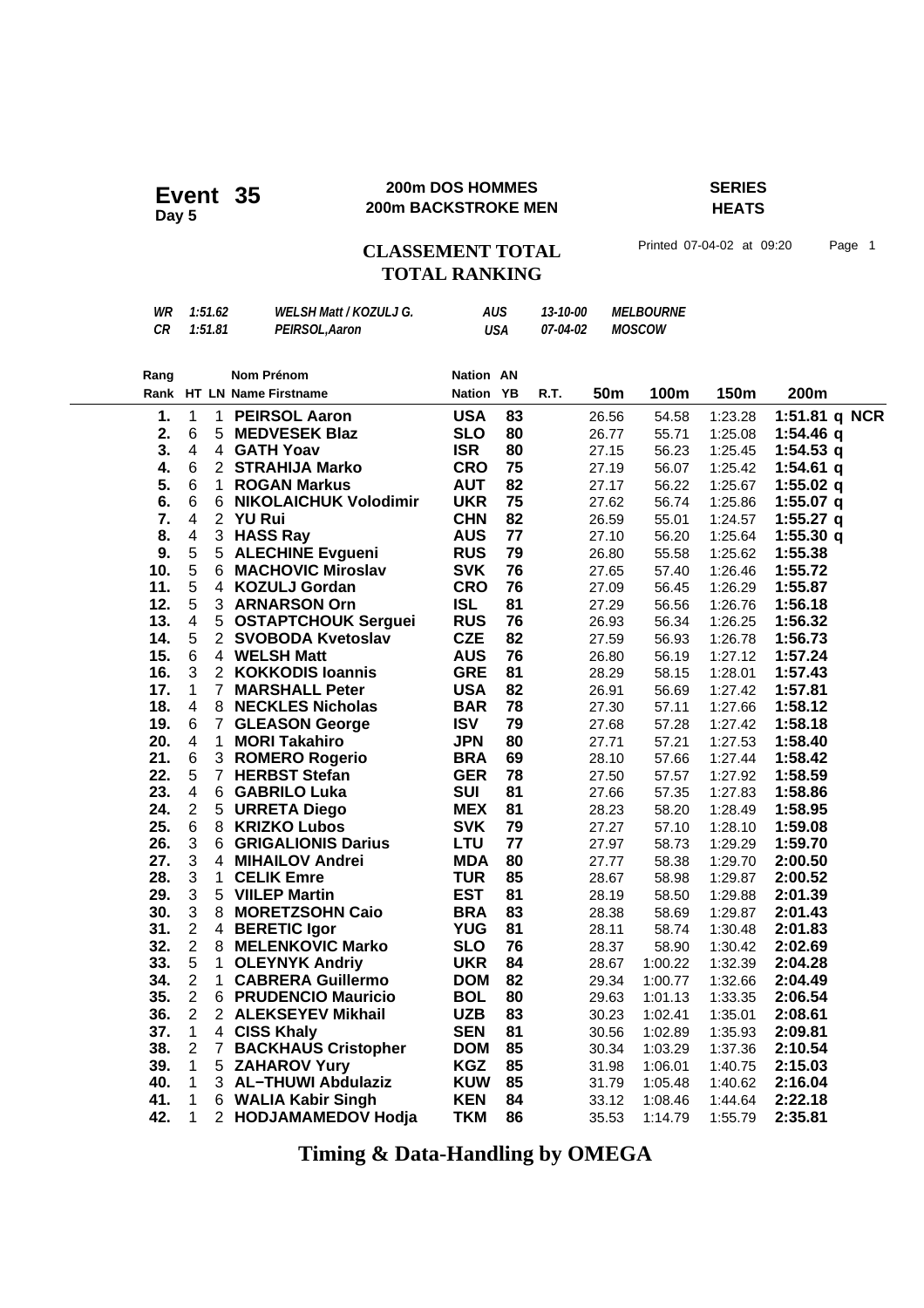| Event 35<br>Day 5              |                                                                                                            | 200m DOS HOMMES<br><b>200m BACKSTROKE MEN</b>        |                               |                      |                                   | <b>SERIES</b><br><b>HEATS</b> |                           |                              |        |  |  |
|--------------------------------|------------------------------------------------------------------------------------------------------------|------------------------------------------------------|-------------------------------|----------------------|-----------------------------------|-------------------------------|---------------------------|------------------------------|--------|--|--|
|                                |                                                                                                            | <b>CLASSEMENT TOTAL</b><br><b>TOTAL RANKING</b>      |                               |                      |                                   |                               | Printed 07-04-02 at 09:20 |                              | Page 2 |  |  |
| 1:51.62<br>WR<br>1:51.81<br>CR | PEIRSOL, Aaron                                                                                             | <b>WELSH Matt / KOZULJ G.</b>                        | AUS<br>USA                    | 13-10-00<br>07-04-02 | <b>MELBOURNE</b><br><b>MOSCOW</b> |                               |                           |                              |        |  |  |
| Rang                           | Nom Prénom<br>Rank HT LN Name Firstname                                                                    |                                                      | <b>Nation AN</b><br>Nation YB | R.T.                 | 50 <sub>m</sub>                   | 100m                          | 150m                      | 200m                         |        |  |  |
| 4<br>5<br>3<br>3               | <b>LAURENTINO Nuno</b><br>7<br><b>JOHNS Brian L</b><br>8<br>3 OTERO Eduardo German<br><b>JOHNSTON Mark</b> | <b>POR</b><br><b>CAN</b><br><b>ARG</b><br><b>CAN</b> | 75<br>82<br>80<br>78          |                      |                                   |                               |                           | DNS.<br>DNS.<br>DNS.<br>DNS. |        |  |  |

2 3 **MACKAY Andrew CAY 85 DNS.**

**200m DOS HOMMES SERIES**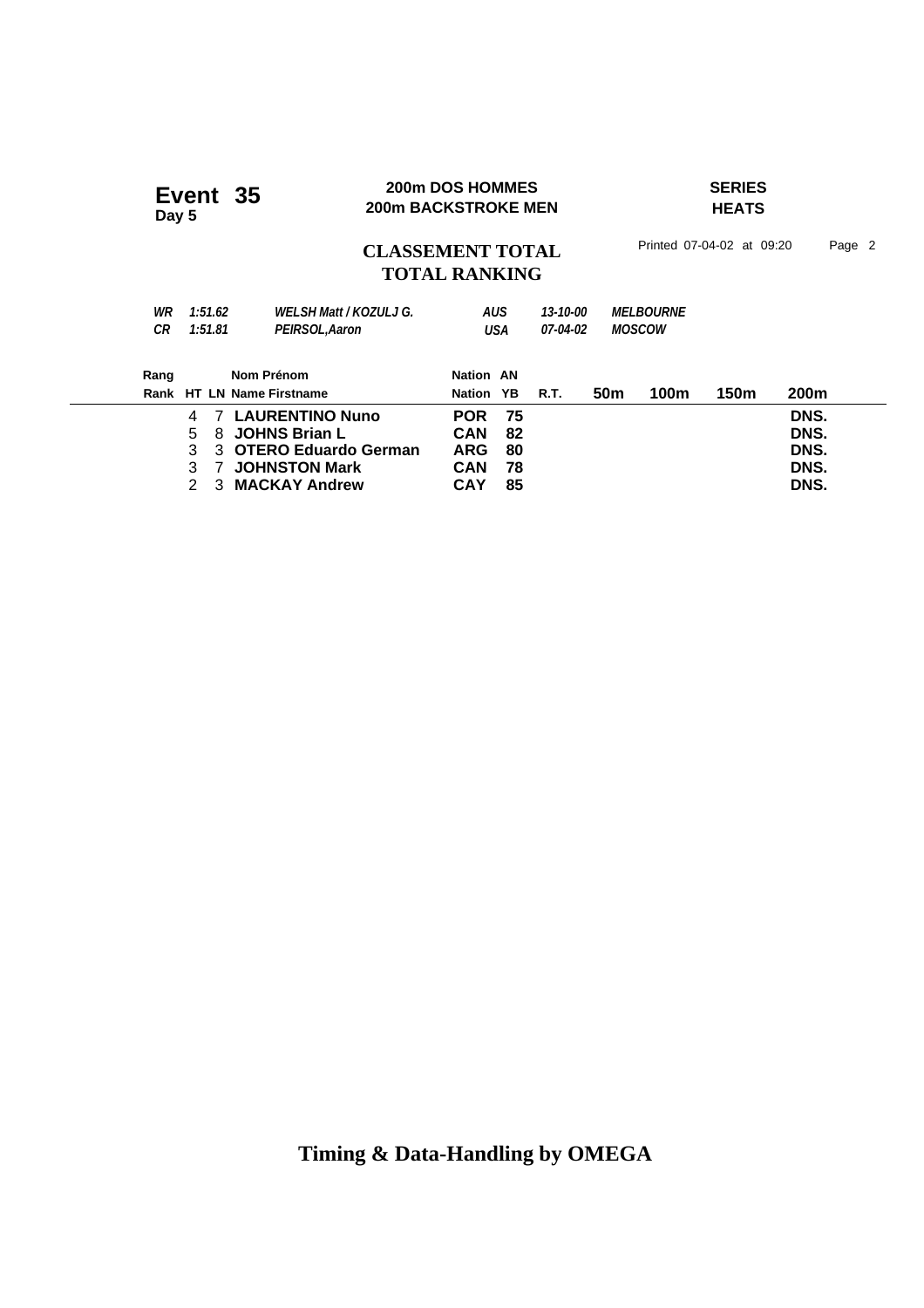### **200m DOS HOMMES FINALES 200m DOS HOMMES**<br>200m BACKSTROKE MEN

## **FINALS**

CLASSEMENT FINALES<sup>Printed 07-04-02 at 18:18 Page 1</sup>

## **FINALS RANKING**

| WR<br><b>CR</b> | 1:51.17<br>1:51.17 | PEIRSOL, Aaron<br>PEIRSOL, Aaron |               | <b>USA</b><br>USA | 07-04-02<br>07-04-02 |                 | <b>MOSCOW</b><br><b>MOSCOW</b> |         |                  |
|-----------------|--------------------|----------------------------------|---------------|-------------------|----------------------|-----------------|--------------------------------|---------|------------------|
|                 | Rang               | Nom Prénom                       | Nat           | AN                |                      |                 |                                |         |                  |
|                 | Rank               | Name Firstname                   | <b>Nat</b>    | YB                | <b>R.T.</b>          | 50 <sub>m</sub> | 100m                           | 150m    | 200 <sub>m</sub> |
| <b>FINAL</b>    | 1.                 | <b>PEIRSOL Aaron</b>             | <b>USA 83</b> |                   |                      | 26.46           | 54.48                          | 1:22.64 | 1:51.17 NWR      |
|                 | 2.                 | <b>STRAHIJA Marko</b>            | <b>CRO</b>    | -75               |                      | 26.36           | 54.55                          | 1:23.54 | 1:53.08          |
|                 | 3.                 | <b>MEDVESEK Blaz</b>             | <b>SLO</b>    | 80                |                      | 26.79           | 55.24                          | 1:24.21 | 1:53.66          |
|                 | 4.                 | <b>ROGAN Markus</b>              | <b>AUT</b>    | 82                |                      | 26.78           | 55.67                          | 1:24.91 | 1:53.82          |
|                 | 5.                 | <b>HASS Ray</b>                  | <b>AUS</b>    | 77                |                      | 26.97           | 55.54                          | 1:25.04 | 1:54.21          |
|                 | 6.                 | <b>GATH Yoav</b>                 | <b>ISR</b>    | 80                |                      | 27.08           | 55.90                          | 1:25.23 | 1:54.32          |
|                 | 7.                 | <b>YU Rui</b>                    | <b>CHN</b>    | 82                |                      | 26.69           | 55.54                          | 1:25.34 | 1:55.39          |
|                 | 8.                 | <b>NIKOLAICHUK V.</b>            | <b>UKR</b>    | - 75              |                      | 27.22           | 56.01                          | 1:25.72 | 1:55.44          |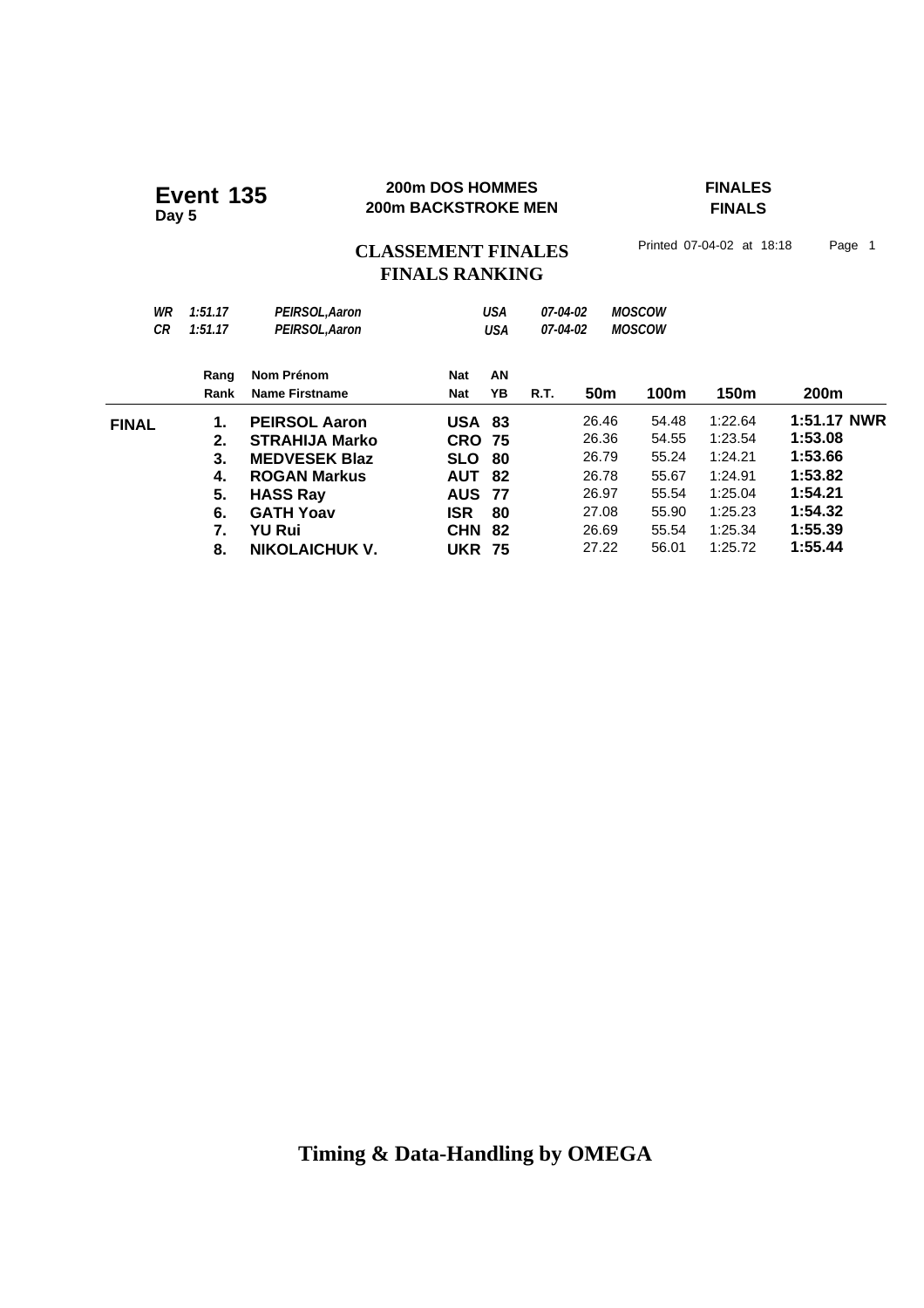### **50m BRASSE HOMMES SERIES 50m BRASSE HOMMES**<br>50m BREASTSTROKE MEN

**HEATS**

CLASSEMENT TOTAL Printed 06-04-02 at 10:41 Page 1 **TOTAL RANKING**

| WR | 26.20 | <b>LISOGOR Oleg</b>     | <b>UKR</b> | 26-01-02 | <i>BERLIN</i>          |
|----|-------|-------------------------|------------|----------|------------------------|
| CR | 27.13 | <b>DEDEKIND Brendon</b> | <b>RSA</b> |          | <b>16-03-00 ATHENS</b> |

| Rang       |                              |                   | Nom Prénom                             | <b>Nation</b>            | ΑN       |              |                 |  |
|------------|------------------------------|-------------------|----------------------------------------|--------------------------|----------|--------------|-----------------|--|
|            |                              |                   | Rank HT LN Name Firstname              | <b>Nation</b>            | YΒ       | R.T.         | 50 <sub>m</sub> |  |
| 1.         | 8                            | 4                 | <b>LISOGOR Oleg</b>                    | <b>UKR</b>               | 79       | 0.77         | 27.49 q         |  |
| 2.         | $\overline{7}$               |                   | 5 FISCHER Eduardo                      | <b>BRA</b>               | 80       | 0.81         | 27.51q          |  |
| 3.         | 8                            |                   | 3 MALIAROV Arseni                      | <b>RUS</b>               | 79       | 0.86         | 27.55q          |  |
| 3.         | 5                            | $\mathbf 1$       | <b>DENNISTON David</b>                 | <b>USA</b>               | 78       | 0.77         | 27.55q          |  |
| 5.         | 8                            |                   | 2 COUTO Jose                           | <b>POR</b>               | 78       | 0.76         | 27.60q          |  |
| 6.         | 6                            | 3                 | <b>KITAJIMA Kosuke</b>                 | <b>JPN</b>               | 82       | 0.68         | 27.70 q         |  |
| 7.         | 6                            | 1                 | <b>TEPAVCEVIC Mladen</b>               | <b>YUG</b>               | 76       | 0.84         | 27.76 q         |  |
| 8.         | 6                            | 5                 | <b>DUBOSCQ Hugues</b>                  | <b>FRA</b>               | 81       | 0.76         | 27.80 q         |  |
| 9.         | 8                            |                   | 5 ROGERS Phil                          | <b>AUS</b>               | 71       | 0.75         | 27.94 q         |  |
| 10.        | $\overline{7}$               |                   | 6 SCHMOLLINGER Patrik                  | <b>AUT</b>               | 73       | 0.80         | 27.96 q         |  |
| 11.        | $\overline{7}$               |                   | 4 MALEK Daniel                         | <b>CZE</b>               | 73       | 0.84         | 27.99 q         |  |
| 12.        | 6                            | 4                 | <b>LUETOLF Remo</b>                    | SUI                      | 80       | 0.86         | 28.12q          |  |
| 13.        | $\overline{7}$               |                   | 2 NYSTROM Morten                       | <b>NOR</b>               | 78       | 0.79         | 28.13q          |  |
| 13.        | 1                            |                   | 6 ZHENG Qiliang                        | <b>CHN</b>               | 77       | 0.72         | 28.13 q         |  |
| 15.        | 8                            | 6                 | ROGULJ Vanja                           | <b>CRO</b>               | 82       | 0.70         | 28.14 q         |  |
| 15.        | 8                            |                   | 7 TOMAZINI Marcelo                     | <b>BRA</b>               | 78       | 0.74         | 28.14q          |  |
| 15.        | $\overline{7}$               | $\overline{7}$    | <b>JOHANSSON Jens</b>                  | <b>SWE</b>               | 75       | 0.83         | 28.14           |  |
| 18.        | $\overline{7}$               | 1                 | <b>TAHIROVIC Emil</b>                  | <b>SLO</b>               | 79       | 0.78         | 28.15           |  |
| 19.        | 6                            |                   | 2 PIPER Jim                            | <b>AUS</b>               | 81       | 0.85         | 28.16           |  |
| 20.        | $\overline{7}$               |                   | 3 PIHLAVA Jarno                        | <b>FIN</b>               | 79       | 0.72         | 28.18           |  |
| 21.        | 6                            | 8                 | <b>JACOBO Alfredo</b>                  | <b>MEX</b>               | 82       | 0.74         | 28.30           |  |
| 22.        | 6                            | 6                 | <b>GERASIMOV Sergey</b>                | <b>RUS</b>               | 82       | 0.86         | 28.32           |  |
| 22.        | 8                            | $\mathbf{1}$      | <b>GUSTAFSSON Martin</b>               | <b>SWE</b>               | 80       | 0.79         | 28.32           |  |
| 24.        | 5                            |                   | 4 DE PRINS Alwin                       | <b>LUX</b>               | 78       | 0.81         | 28.45           |  |
| 24.        | $\overline{2}$               | 8                 | <b>HOPWOOD Jeff</b>                    | <b>USA</b>               | 80       | 0.75         | 28.45           |  |
| 26.        | 5                            | 5                 | <b>PACHEL Raiko</b>                    | <b>EST</b>               | 74       | 0.81         | 28.51           |  |
| 27.        | 4                            |                   | 4 FORTUNY Alvaro                       | <b>GUA</b>               | 79       | 0.74         | 28.59           |  |
| 28.        | 5                            | 6.                | <b>PODOPRIGORA Maxim</b>               | <b>AUT</b>               | 78       | 0.78         | 28.69           |  |
| 29.        | $\overline{7}$               |                   | 8 BAVAY Cedric                         | <b>BEL</b>               | 78       | 0.78         | 28.75           |  |
| 30.        | 8                            | 8                 | <b>FERREYRA Sergio Andres</b>          | <b>ARG</b>               | 77       | 0.70         | 28.78           |  |
| 31.        | 5                            | 3                 | <b>TYKIN Stanislav</b>                 | <b>KAZ</b>               | 81       | 0.82         | 28.88           |  |
| 32.        | 4                            |                   | 5 KALMIKOVS Valery                     | <b>LAT</b>               | 73       | 0.82         | 29.29           |  |
| 33.        | 5                            | 8                 | <b>SURIANO Francisco</b>               | <b>ESA</b><br><b>TPE</b> | 78       | 0.78         | 29.70           |  |
| 34.<br>35. | 5<br>$\overline{\mathbf{4}}$ | $\mathbf{7}$<br>2 | <b>WONG Sheng-Da</b>                   | <b>UKR</b>               | 84<br>84 | 0.78         | 29.72<br>29.79  |  |
| 36.        | 3                            |                   | <b>BORISIK Igor</b><br>3 WILLIAMS Eric | <b>NGR</b>               | 77       | 0.82         |                 |  |
| 37.        | 3                            |                   | 5 SIDOROV Oleg                         | <b>UZB</b>               | 83       | 0.86         | 30.15           |  |
| 38.        | 4                            | 3                 | <b>NASUTION M. Akbar</b>               | <b>INA</b>               |          | 0.83<br>0.76 | 30.20<br>30.35  |  |
| 39.        | $\overline{4}$               |                   | 8 ESPINOSA Alfonso                     | <b>DOM</b>               | 86       | 0.85         | 30.36           |  |
| 40.        | 4                            |                   | 6 FALL Malick                          | <b>SEN</b>               | 85       |              | 30.44           |  |
| 41.        | 3                            |                   | 2 FRANCIS Conrad Anthony               | <b>SRI</b>               |          | 0.91         | 30.52           |  |
| 42.        | 4                            | 1                 | <b>VOYTSEKHOVICH Sergey</b>            | <b>UZB</b>               | 82       | 0.78<br>0.85 | 30.60           |  |
|            |                              |                   |                                        |                          |          |              |                 |  |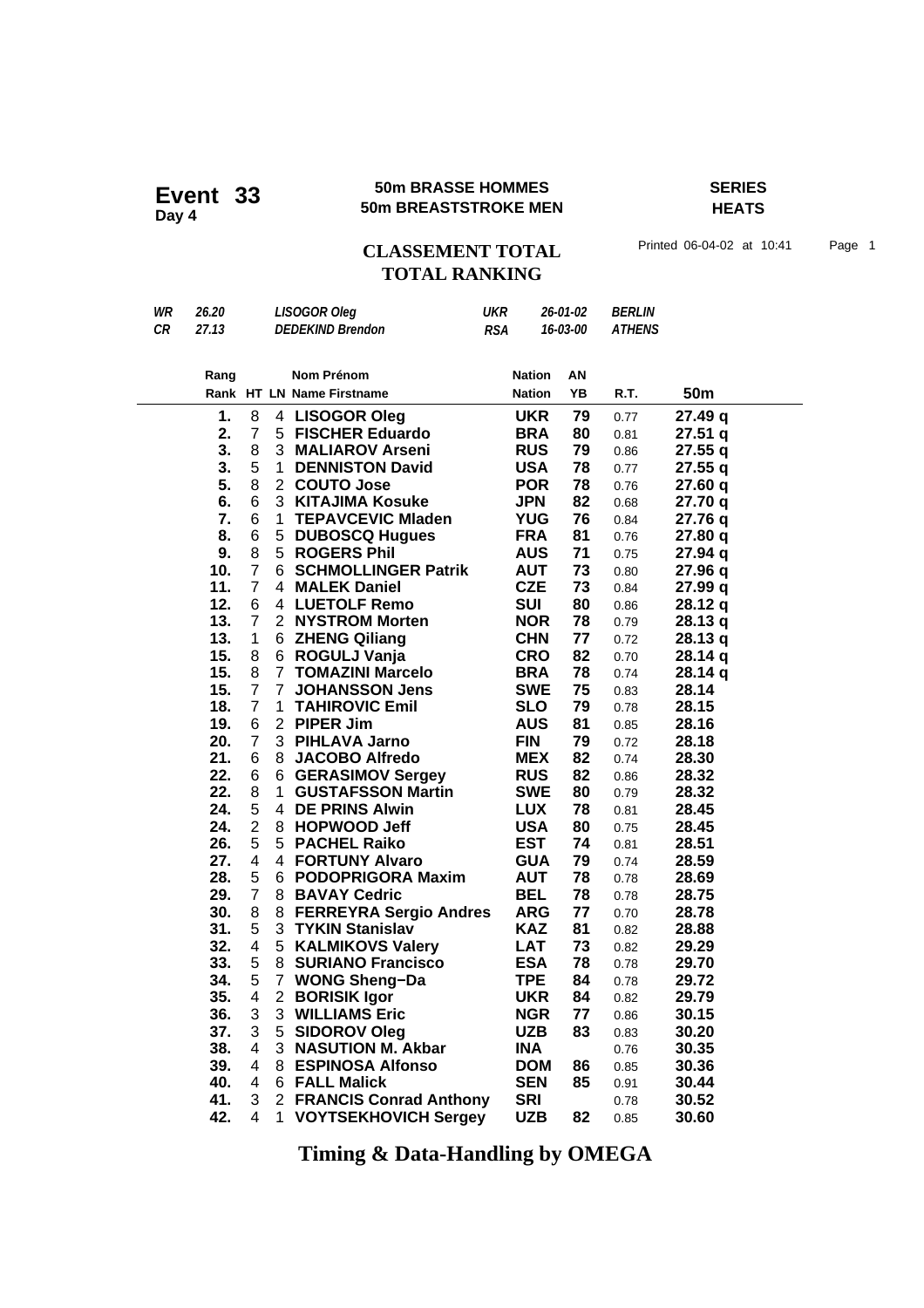### **50m BRASSE HOMMES SERIES Event 33** 50m BRASSE HOMMES<br>50m BREASTSTROKE MEN

**HEATS**

## CLASSEMENT TOTAL Printed 06-04-02 at 10:41 Page 2 **TOTAL RANKING**

| WR | 26.20 |                |                | <b>LISOGOR Oleg</b>         | <b>UKR</b> |               | 26-01-02 | <i><b>BERLIN</b></i> |       |  |
|----|-------|----------------|----------------|-----------------------------|------------|---------------|----------|----------------------|-------|--|
| CR | 27.13 |                |                | <b>DEDEKIND Brendon</b>     | <b>RSA</b> |               | 16-03-00 | <b>ATHENS</b>        |       |  |
|    |       |                |                |                             |            |               |          |                      |       |  |
|    | Rang  |                |                | Nom Prénom                  |            | <b>Nation</b> | AN       |                      |       |  |
|    |       |                |                | Rank HT LN Name Firstname   |            | <b>Nation</b> | YΒ       | R.T.                 | 50m   |  |
|    | 43.   | 3              |                | 6 MA Chan Wai               |            | <b>MAC</b>    | 85       | 0.64                 | 30.75 |  |
|    | 44.   | 3              | $\overline{7}$ | <b>CISS Khaly</b>           |            | <b>SEN</b>    | 81       | 0.85                 | 30.99 |  |
|    | 45.   | 4              | $7^{\circ}$    | <b>GABRIELYAN Vahe</b>      |            | <b>ARM</b>    | 73       | 0.71                 | 31.18 |  |
|    | 46.   | 3              |                | 4 HENRIQUEZ Gullermo        |            | <b>DOM</b>    | 79       | 0.76                 | 31.34 |  |
|    | 47.   | 1              | 4              | <b>ISLAM Karar Samedal</b>  |            | <b>BAN</b>    |          | 0.89                 | 31.59 |  |
|    | 48.   | 3              | $\mathbf 1$    | <b>NG Chi Kit</b>           |            | MAC           | 84       | 0.80                 | 31.70 |  |
|    | 49.   | 2              | 5              | <b>MATIAS Joao</b>          |            | <b>ANG</b>    | 86       | 0.83                 | 31.98 |  |
|    | 50.   | 1              |                | 3 ODAY Jumah                |            | <b>IRQ</b>    | 80       | 0.79                 | 32.39 |  |
|    | 51.   | 3              | 8.             | <b>KHURLEYE Enkhmandakh</b> |            | MGL           | 79       | 0.76                 | 32.77 |  |
|    | 52.   | 2              |                | 6 GANBOLD Urnultsaikhan     |            | <b>MGL</b>    | 84       | 0.85                 | 32.80 |  |
|    | 53.   | 2              |                | 2 HOUSHEYA Iyad             |            | <b>PLE</b>    | 77       | 1.01                 | 33.49 |  |
|    | 54.   | 1              |                | 5 NDJANSEP NKOUEYA E.       |            | <b>CMR</b>    |          | 0.94                 | 39.06 |  |
|    | 55.   | 1              | 7              | <b>OUEDRAOGO Mamadou</b>    |            | <b>BUR</b>    | 67       | 1.06                 | 41.08 |  |
|    |       | 5              | 2              | <b>DAID Sofiane</b>         |            | <b>ALG</b>    |          | 0.77                 | DQ.   |  |
|    |       | 2              |                | 3 DAABOUL Omar              |            | LIB.          | 79       | 0.85                 | DQ.   |  |
|    |       | $\overline{2}$ |                | 7 ATANIYAZOV Guvanch        |            | TKM           | 86       | 0.84                 | DQ.   |  |
|    |       | $\overline{2}$ | $\mathbf 1$    | <b>COLE SHADE Sule</b>      |            | <b>CMR</b>    | 80       | 0.88                 | DQ.   |  |
|    |       | 6              | $\overline{7}$ | <b>DEDEKIND Brendon</b>     |            | <b>RSA</b>    | 76       |                      | DNS.  |  |
|    |       | $\overline{2}$ |                | 4 SHAH Amar                 |            | <b>KEN</b>    | 85       |                      | DNS.  |  |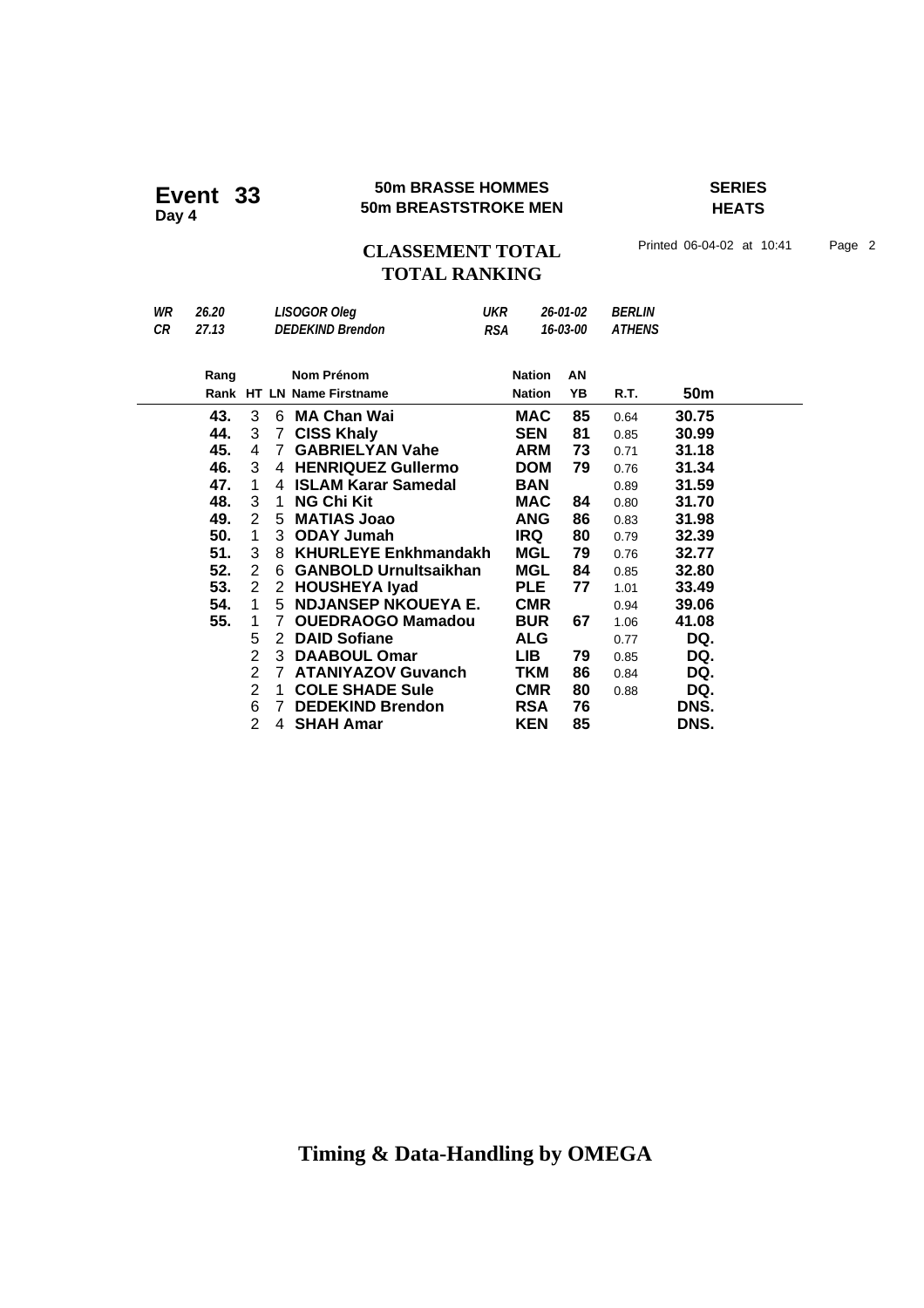#### **50m BRASSE HOMMES DEMI-FINALES EVENT 233 EVENT SUM BREASTSTROKE MEN**

**SEMI-FINALS**

**CLASSEMENT TOTAL** Printed 06-04-02 at 19:44 Page 1 **TOTAL RANKING**

*WR 26.20 LISOGOR Oleg UKR 26-01-02 BERLIN CR 26.86 LISOGOR,Oleg UKR 06-04-02 MOSCOW* **Nom Prénom Rang Nation** Rank HT LN Name Firstname **18 CM** Nation YB R.T. 50m **AN 1.** 2 4 **LISOGOR Oleg UKR 79** 0.80 **26.86 q NCR**<br>**2.** 1 4 **FISCHER Eduardo BRA 80** 0.75 **27.23 q 2.** 1 4 **FISCHER Eduardo BRA 80** 0.75 **27.23 q**<br> **3.** 1 7 LUETOLF Remo **SUI 80** 0.80 **27.44 q 3. 27.44** 1 7 **LUETOLF Remo SUI 80** 0.80 **q 4. 27.46** 1 5 **DENNISTON David USA 78** 0.84 **q 5.** 1 6 DUBOSCQ Hugues **FRA 81 0.77 27.50 q**<br> **6.** 2 5 MALIAROV Arseni RUS 79 0.83 27.51 q **6.** 2 5 **MALIAROV Arseni RUS 79** 0.83 **27.51 q**<br>**7.** 2 3 **COUTO Jose POR 78** 0.71 **27.55 q 7. 27.55** 2 3 **COUTO Jose POR 78** 0.71 **q 8. 27.57** 1 3 **KITAJIMA Kosuke JPN 82** 0.64 **q 9. 27.73** 2 2 **ROGERS Phil AUS 71** 0.73  **10.** 2 6 **TEPAVCEVIC Mladen YUG 76** 0.84 **27.78 11.** 1 1 **ZHENG Qiliang CHN 77** 0.71 **27.80 12.** 1 8 JOHANSSON Jens SWE 75 0.81 27.82<br>**13.** 2 7 MALEK Daniel **CZE 73** 0.82 27.91 **13.** 2 7 MALEK Daniel **CZE 73** 0.82 27.91<br>**14.** 1 2 SCHMOLLINGER Patrik AUT 73 0.84 27.96  **14. 27.96** 1 2 **SCHMOLLINGER Patrik AUT 73** 0.84  **15. 28.06** 2 8 **ROGULJ Vanja CRO 82** 0.74 **1 NYSTROM Morten NOR 78** 0.78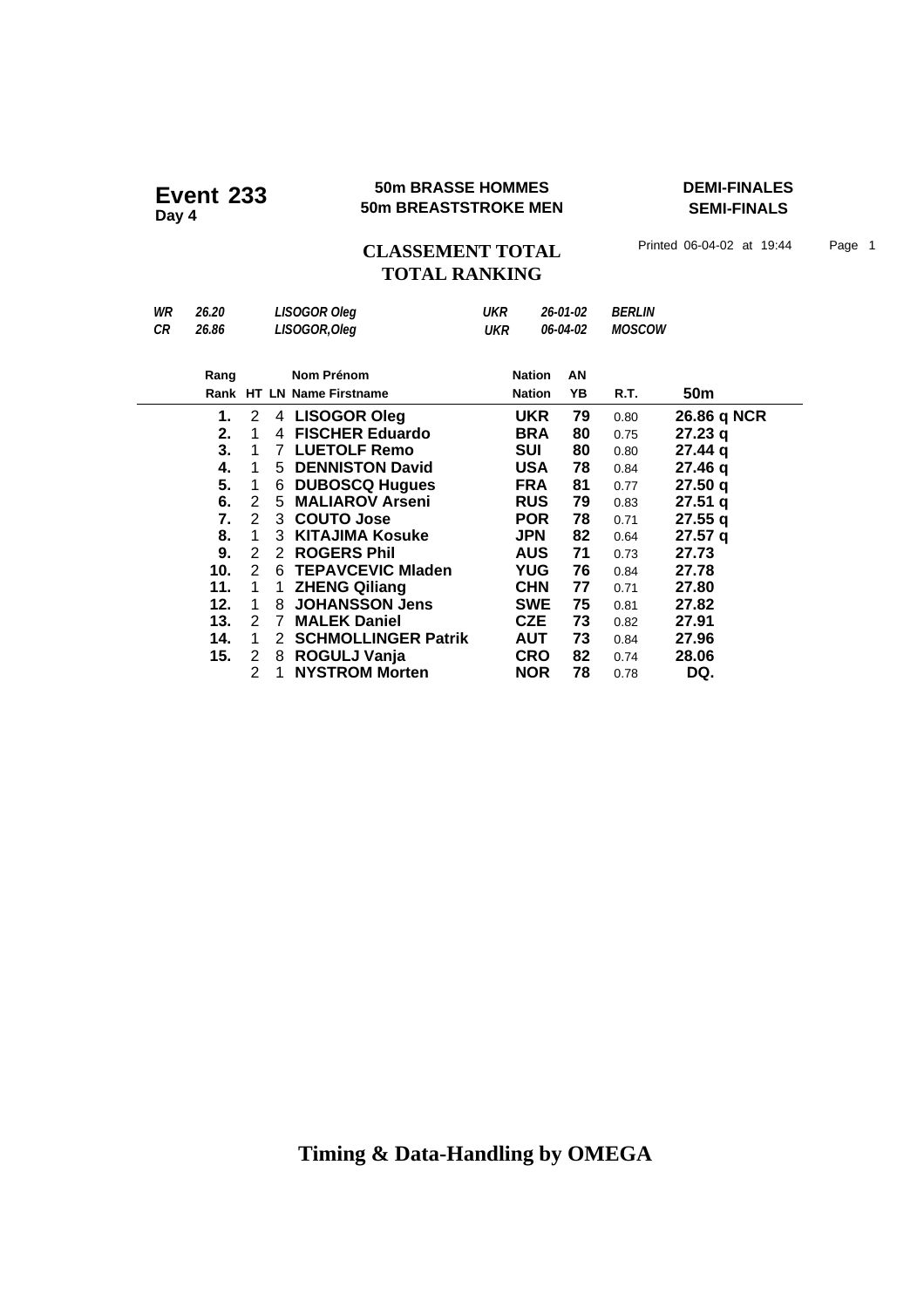#### **50m BRASSE HOMMES FINALES EVENT 133 50m BRASSE HOMMES**<br>50m BREASTSTROKE MEN

**FINALS**

CLASSEMENT FINALES<sup>Printed 07-04-02 at 19:07 Page 1</sup> **FINALS RANKING**

*WR 26.20 LISOGOR Oleg UKR 26-01-02 BERLIN CR 26.42 LISOGOR,Oleg UKR 07-04-02 MOSCOW* **Nom Prénom Rang Nat Rank Name Firstname Mat AN YB R.T. Time FINAL 1. LISOGOR Oleg UKR 79** 0.78 **26.42 NCR 2. COUTO Jose POR 78** 0.72 **27.22 3. FISCHER Eduardo BRA 80** 0.73 **27.26 4. LUETOLF Remo SUI 80** 0.81 **27.34 5. MALIAROV Arseni 8 RUS 79 0.80 6. KITAJIMA Kosuke JPN 82** 0.65 **27.44 7. DUBOSCQ Hugues FRA 81 0.75 27.46<br><b>8. DENNISTON David USA 78 0.73 27.70 8. DENNISTON David USA 78** 0.73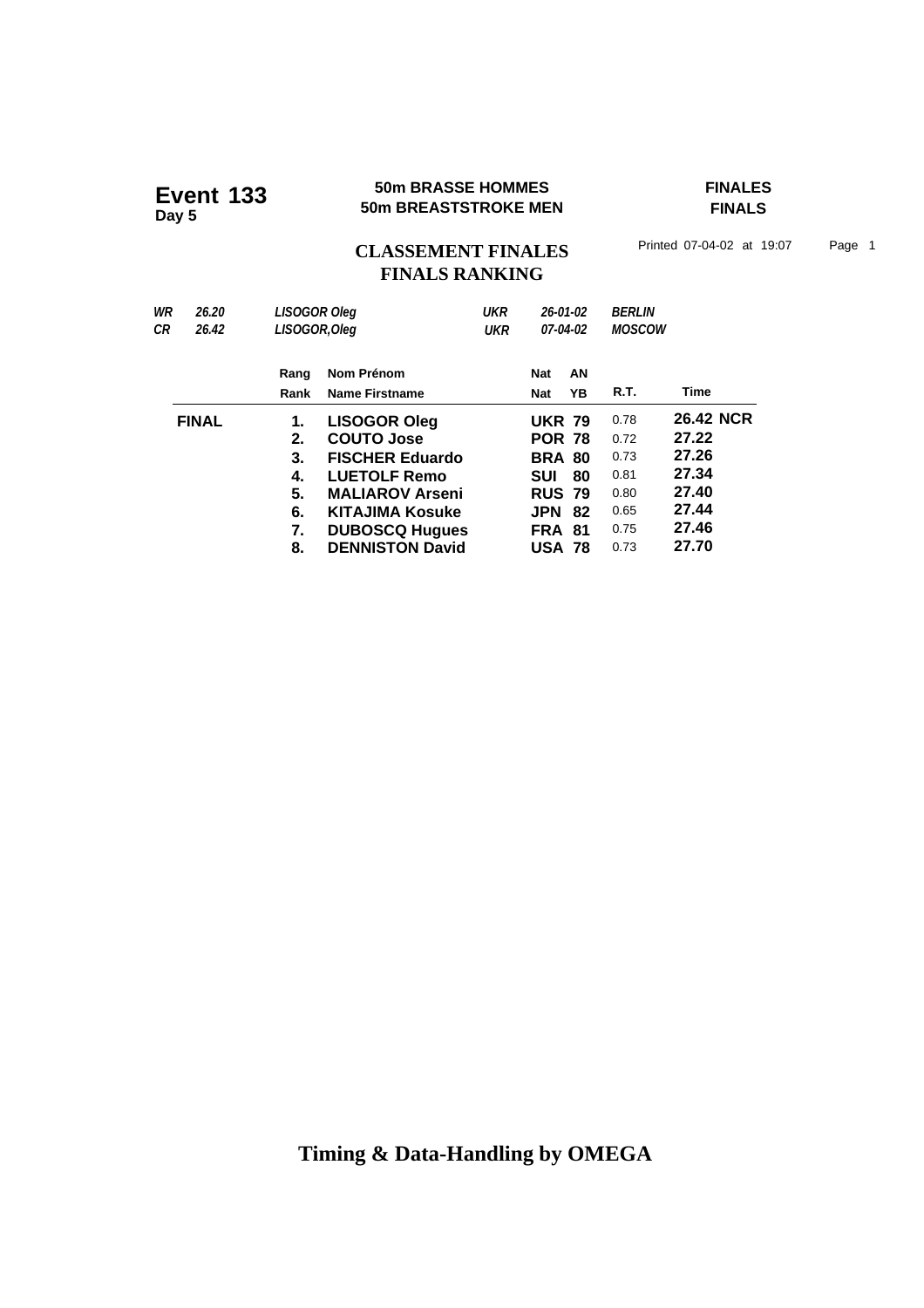### **100m BRASSE HOMMES SERIES 100m BRASSE HOMMES**<br>Day 1<br>**Day 1 100m BREASTSTROKE MEN**

**HEATS**

## **CLASSEMENT TOTAL** Printed 03-04-02 at 10:31 Page 1 **TOTAL RANKING**

| WR<br>CR   | 57.47<br>58.57      |              | <b>MOSES Ed</b><br><b>SLOUDNOV Roman</b> | <b>USA</b><br><b>RUS</b> | 23-01-02<br>17-03-00 |              | <b>STOCKHOLM</b><br><b>ATHENS</b> |                    |
|------------|---------------------|--------------|------------------------------------------|--------------------------|----------------------|--------------|-----------------------------------|--------------------|
|            |                     |              |                                          |                          |                      |              |                                   |                    |
| Rang       |                     |              | Nom Prénom                               | <b>Nation</b>            | ΑN                   |              |                                   |                    |
|            |                     |              | Rank HT LN Name Firstname                | <b>Nation</b>            | YB                   | R.T.         | 50 <sub>m</sub>                   | 100m               |
| 1.         | 5                   |              | <b>3 DENNISTON David</b>                 | <b>USA</b>               | 78                   | 0.76         | 27.71                             | 59.34 q            |
| 2.         | 8                   |              | 4 LISOGOR Oleg                           | <b>UKR</b>               | 79                   | 0.80         | 27.67                             | 59.57 q            |
| 3.         | 8                   |              | 6 FISCHER Eduardo                        | <b>BRA</b>               | 80                   | 0.77         | 28.39                             | 59.64 q            |
| 4.         | $\overline{7}$      |              | 5 KOMORNIKOV Dmitri                      | <b>RUS</b>               | 81                   | 0.82         | 28.78                             | 59.79 q            |
| 5.         | $\overline{7}$      |              | 8 SIEVINEN Jani                          | <b>FIN</b>               | 74                   | 0.81         | 28.12                             | 59.84 q            |
| 6.         | 6                   |              | 6 ROGERS Phil                            | <b>AUS</b>               | 71                   | 0.72         | 28.52                             | 1:00.07 $q$        |
| 7.         | $\overline{7}$      |              | 4 KITAJIMA Kosuke                        | <b>JPN</b>               | 82                   | 0.70         | 28.29                             | $1:00.08$ q        |
| 8.         | 8                   |              | 3 PIHLAVA Jarno                          | <b>FIN</b>               | 79                   | 0.75         | 28.08                             | 1:00.09 $q$        |
| 9.         | $\overline{7}$      |              | 6 MALIAROV Arseni                        | <b>RUS</b>               | 79                   | 0.86         | 28.56                             | 1:00.19q           |
| 10.        | 6                   |              | 5 PIPER Jim                              | <b>AUS</b>               | 81                   | 0.83         | 28.36                             | 1:00.24 q          |
| 11.        | 6                   |              | 4 DUBOSCQ Hugues                         | <b>FRA</b>               | 81                   | 0.81         | 28.25                             | $1:00.25$ q        |
| 12.        | 6                   |              | 2 SCHMOLLINGER Patrik                    | <b>AUT</b>               | 73                   | 0.90         | 28.28                             | 1:00.43 $q$        |
| 13.        | 8                   |              | 5 MALEK Daniel                           | <b>CZE</b>               | 73                   | 0.86         | 28.74                             | 1:00.57 $q$        |
| 14.        | $\overline{7}$      |              | 3 GUSTAFSSON Martin                      | <b>SWE</b>               | 80                   | 0.78         | 28.45                             | 1:00.58 $q$        |
| 15.        | 6                   |              | 3 COUTO Jose                             | <b>POR</b>               | 78                   | 0.83         | 28.52                             | $1:00.63$ q        |
| 16.        | 8                   |              | 2 PODOPRIGORA Maxim                      | <b>AUT</b>               | 78                   | 0.91         | 28.94                             | 1:00.77 q          |
| 17.        | $\mathbf{1}$        |              | 4 HOPWOOD Jeff                           | <b>USA</b>               | 80                   | 0.75         | 28.45                             | 1:00.83            |
| 18.        | 6                   |              | 7 TOMAZINI Marcelo                       | <b>BRA</b>               | 78                   | 0.75         | 28.62                             | 1:00.92            |
| 19.        | $\overline{7}$      | 1            | <b>JACOBO Alfredo</b>                    | <b>MEX</b>               | 82                   | 0.81         | 28.95                             | 1:01.04            |
| 20.<br>21. | 8<br>$\overline{7}$ |              | 8 TEPAVCEVIC Mladen<br>2 JOHANSSON Jens  | <b>YUG</b><br><b>SWE</b> | 76<br>75             | 0.93         | 29.00                             | 1:01.11            |
| 22.        | 1                   |              | 2 ZHENG Qiliang                          | <b>CHN</b>               | 77                   | 0.86         | 28.46                             | 1:01.13<br>1:01.35 |
| 23.        | 5                   |              | 1 DAID Sofiane                           | <b>ALG</b>               |                      | 0.71         | 28.88                             | 1:01.36            |
| 24.        | 6                   | $\mathbf{1}$ | <b>NYSTROM Morten</b>                    | <b>NOR</b>               | 78                   | 0.83<br>0.84 | 28.66<br>28.63                    | 1:01.46            |
| 25.        | $\overline{7}$      |              | <b>7 PARKIN Terence</b>                  | <b>RSA</b>               | 80                   | 0.86         | 29.03                             | 1:01.50            |
| 26.        | 5                   |              | 4 LUETOLF Remo                           | <b>SUI</b>               | 80                   | 0.86         | 28.94                             | 1:01.52            |
| 26.        | 4                   |              | 6 CHENG Hao                              | <b>CHN</b>               | 81                   | 0.91         | 29.54                             | 1:01.52            |
| 28.        | 8                   |              | 1 LIPOVZ Matic                           | <b>SLO</b>               | 77                   | 0.78         | 28.93                             | 1:01.73            |
| 29.        | 5                   |              | 5 TAHIROVIC Emil                         | <b>SLO</b>               | 79                   | 0.80         | 29.01                             | 1:01.86            |
| 30.        | 5                   |              | 6 DE PRINS Alwin                         | <b>LUX</b>               | 78                   | 0.85         | 29.46                             | 1:01.92            |
| 31.        | 4                   |              | 2 KALMIKOVS Valery                       | <b>LAT</b>               | 73                   | 0.82         | 29.61                             | 1:02.06            |
| 32.        | 4                   |              | 4 WOLD Anders                            | <b>NOR</b>               | 81                   | 0.78         | 29.35                             | 1:02.67            |
| 33.        | 5                   |              | 7 FERREYRA Sergio Andres                 | <b>ARG</b>               | 77                   | 0.72         | 28.95                             | 1:02.82            |
| 34.        | 4                   | 8            | <b>SURIANO Francisco</b>                 | <b>ESA</b>               | 78                   | 0.77         | 29.78                             | 1:03.24            |
| 35.        | $\overline{4}$      | 5            | <b>CHEN Cho-YI</b>                       | <b>TPE</b>               | 85                   | 0.80         | 30.27                             | 1:03.30            |
| 36.        | 5                   | 8            | <b>WONG Sheng-Da</b>                     | <b>TPE</b>               | 84                   | 0.81         | 30.08                             | 1:03.48            |
| 37.        | 3                   |              | <b>6 FORTUNY Alvaro</b>                  | <b>GUA</b>               | 79                   | 0.75         | 29.94                             | 1:03.87            |
| 38.        | 5                   |              | 2 TYKIN Stanislav                        | <b>KAZ</b>               | 81                   | 0.82         | 29.55                             | 1:04.17            |
| 39.        | 3                   | 5            | <b>SIDOROV Oleg</b>                      | <b>UZB</b>               | 83                   | 0.88         | 30.26                             | 1:04.21            |
| 40.        | 3                   | 3            | <b>BORISIK Igor</b>                      | <b>UKR</b>               | 84                   | 0.85         | 30.38                             | 1:04.26            |
| 41.        | 4                   | 1            | <b>NASUTION M. Akbar</b>                 | <b>INA</b>               |                      | 0.80         | 30.83                             | 1:06.32            |
| 42.        | 3                   |              | 2 MA Chan Wai                            | <b>MAC</b>               | 85                   | 0.64         | 31.19                             | 1:06.95            |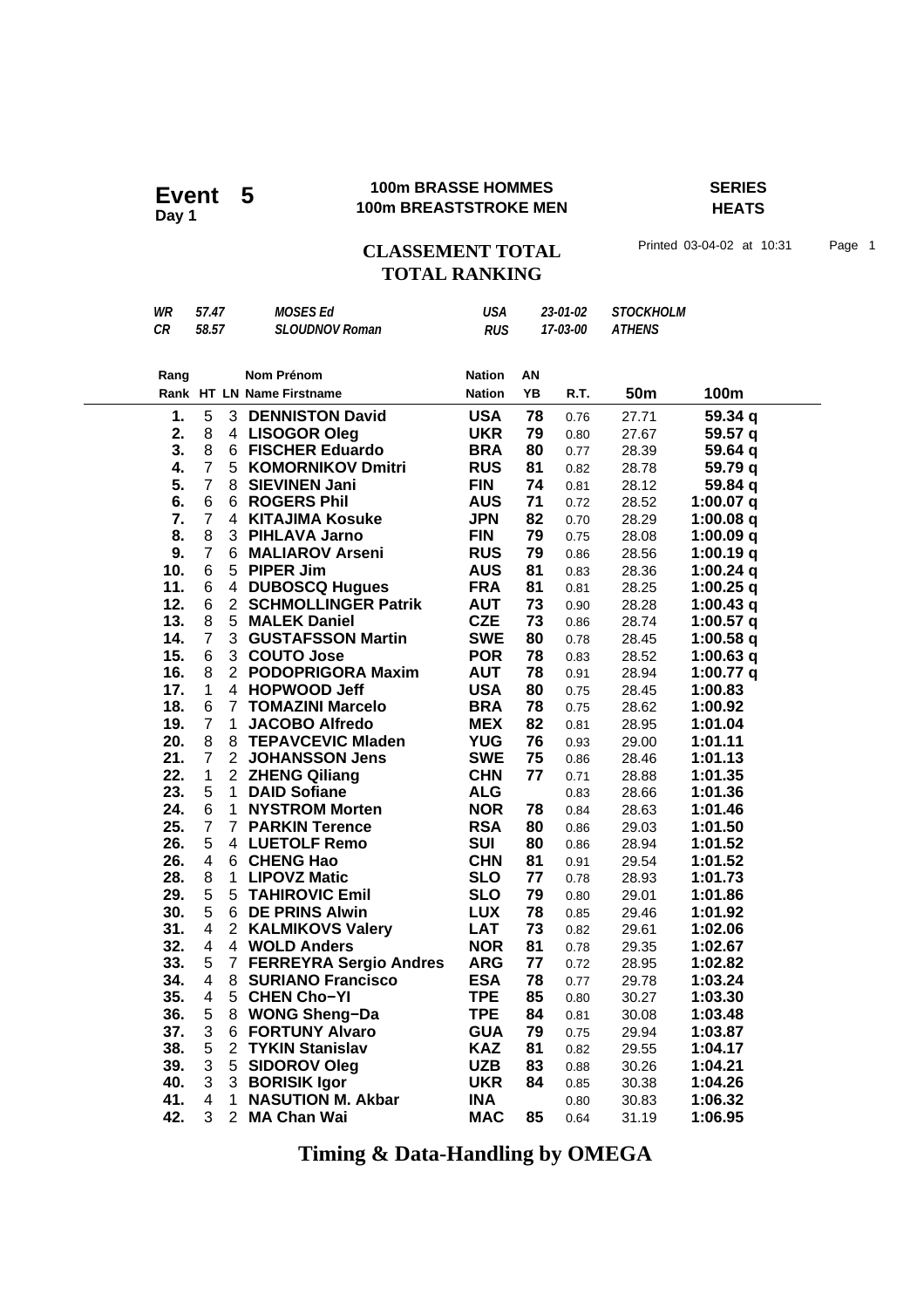### **100m BRASSE HOMMES SERIES 100m BRASSE HOMMES**<br>100m BREASTSTROKE MEN

**HEATS**

## CLASSEMENT TOTAL Printed 03-04-02 at 10:31 Page 2 **TOTAL RANKING**

| WR   | 57.47          |             | <b>MOSES Ed</b>              | USA           |          | 23-01-02 | <b>STOCKHOLM</b> |         |
|------|----------------|-------------|------------------------------|---------------|----------|----------|------------------|---------|
| CR   | 58.57          |             | <b>SLOUDNOV Roman</b>        | <b>RUS</b>    | 17-03-00 |          | <b>ATHENS</b>    |         |
|      |                |             |                              |               |          |          |                  |         |
| Rang |                |             | Nom Prénom                   | <b>Nation</b> | AN       |          |                  |         |
|      |                |             | Rank HT LN Name Firstname    | <b>Nation</b> | YB       | R.T.     | 50 <sub>m</sub>  | 100m    |
| 43.  | 3              |             | 8 FRANCIS Conrad Anthony     | <b>SRI</b>    |          | 0.83     | 31.39            | 1:07.01 |
| 44.  |                |             | 3 7 HENRIQUEZ Gullermo       | <b>DOM</b>    | 79       | 0.79     | 31.05            | 1:07.04 |
| 45.  |                |             | 3 1 ESPINOSA Alfonso         | <b>DOM</b>    | 86       | 0.82     | 31.20            | 1:07.15 |
| 46.  | $\mathbf{2}$   |             | 4 NG Chi Kit                 | <b>MAC</b>    | 84       | 0.76     | 33.09            | 1:09.33 |
| 47.  | $\overline{1}$ |             | 5 ISLAM Karar Samedal        | <b>BAN</b>    |          | 0.91     | 32.92            | 1:09.36 |
| 48.  |                |             | 2 5 MATIAS Joao              | ANG           | 86       | 0.83     | 33.37            | 1:10.81 |
| 49.  | $2^{\circ}$    |             | 3 SHAH Amar                  | <b>KEN</b>    | 85       | 0.79     | 33.23            | 1:11.05 |
| 50.  |                |             | 2 6 DAABOUL Omar             | LIB.          | 79       | 0.92     | 33.46            | 1:11.55 |
| 51.  | $\overline{1}$ |             | 6 ODAY Jumah                 | IRQ           | 80       | 0.85     | 33.90            | 1:11.58 |
| 52.  | $\overline{2}$ |             | 8 KHURLEYE Enkhmandakh       | MGL           | 79       | 0.78     | 33.33            | 1:11.65 |
| 53.  |                | 2 7         | <b>GANBOLD Urnultsaikhan</b> | MGL           | 84       | 0.83     | 33.04            | 1:13.69 |
| 54.  | $\mathbf{2}$   |             | 2 HOUSHEYA Iyad              | <b>PLE</b>    | 77       | 1.03     | 35.36            | 1:15.31 |
| 55.  | 2              | $\mathbf 1$ | <b>ATANIYAZOV Guvanch</b>    | TKM           | 86       | 0.85     | 36.99            | 1:17.39 |
|      | 8              | 7           | ROGULJ Vanja                 | <b>CRO</b>    | 82       | 0.77     | 28.74            | DQ.     |
|      | 6              |             | 8 BAVAY Cedric               | <b>BEL</b>    | 78       | 0.79     | 29.09            | DQ.     |
|      | 4              | 7           | <b>PACHEL Raiko</b>          | <b>EST</b>    | 74       |          |                  | DQ.     |
|      | 3              | 4           | <b>SHILOV Maksim</b>         | <b>UZB</b>    | 81       | 0.82     | 30.10            | DQ.     |
|      | 4              |             | 3 FALL Malick                | <b>SEN</b>    | 85       |          |                  | DNS.    |
|      | 1              |             | 3 NDJANSEP NKOUEYA EugenCMR  |               |          |          |                  | DNS.    |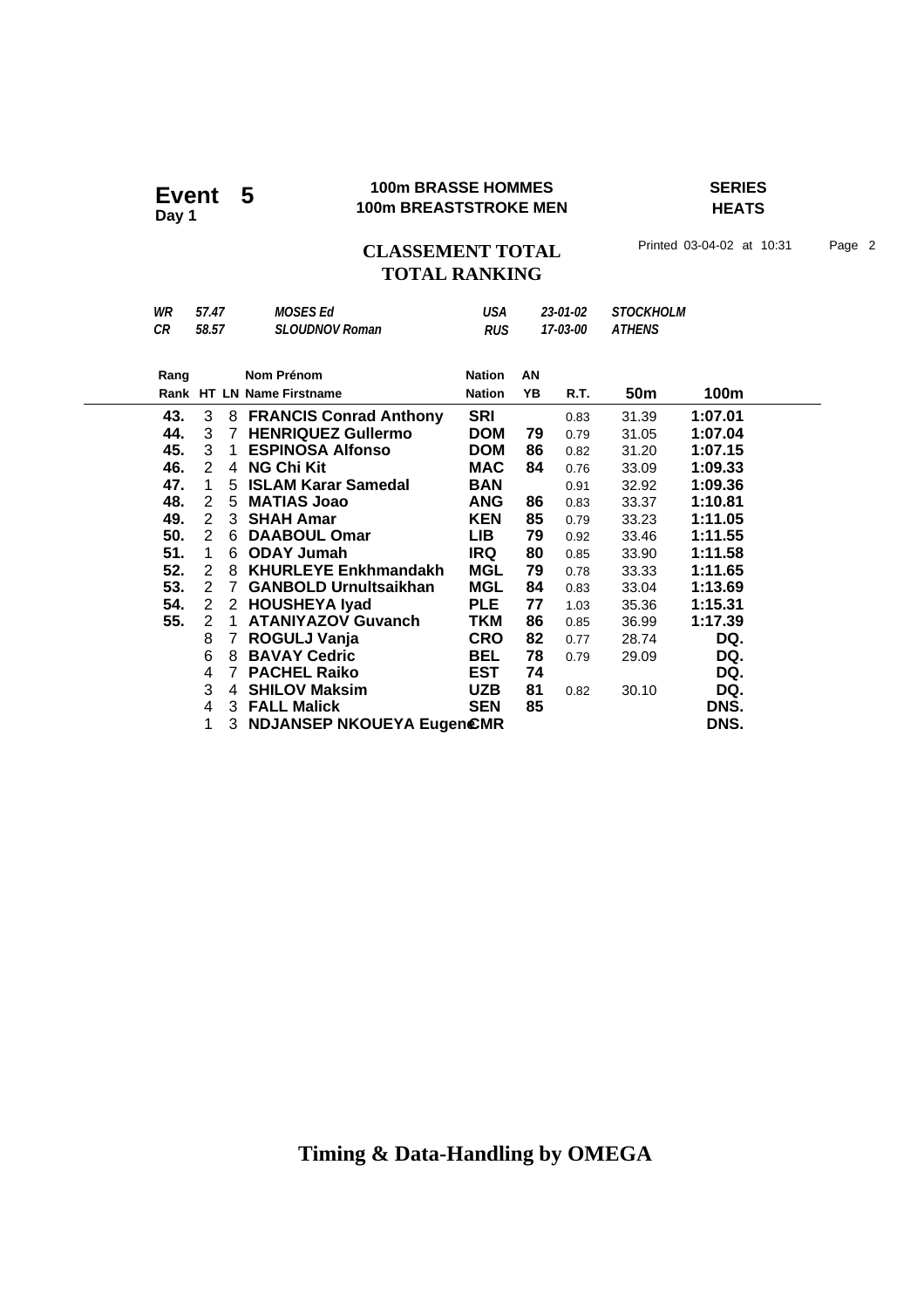### **100m BRASSE HOMMES DEMI-FINALES 100m BREASTSTROKE MEN Event 205 Day 1**

**SEMI-FINALS**

CLASSEMENT TOTAL Printed 03-04-02 at 18:52 Page 1 **TOTAL RANKING**

| WR   | 57.47 |    | <b>MOSES Ed</b>            | USA           | 23-01-02 |          | <b>STOCKHOLM</b> |         |
|------|-------|----|----------------------------|---------------|----------|----------|------------------|---------|
| CR   | 58.57 |    | <b>SLOUDNOV Roman</b>      | <b>RUS</b>    |          | 17-03-00 | <b>ATHENS</b>    |         |
|      |       |    |                            |               |          |          |                  |         |
| Rang |       |    | Nom Prénom                 | <b>Nation</b> | AN       |          |                  |         |
|      |       |    | Rank HT LN Name Firstname  | <b>Nation</b> | YΒ       | R.T.     | 50m              | 100m    |
| 1.   | 1     | 6. | <b>PIHLAVA Jarno</b>       | <b>FIN</b>    | 79       | 0.74     | 27.80            | 59.09 q |
| 2.   | 1     | 4  | <b>LISOGOR Oleg</b>        | <b>UKR</b>    | 79       | 0.77     | 27.88            | 59.12 a |
| 3.   | 2     | 4  | <b>DENNISTON David</b>     | <b>USA</b>    | 78       | 0.78     | 27.65            | 59.15 q |
| 4.   | 2     | 6  | <b>KITAJIMA Kosuke</b>     | <b>JPN</b>    | 82       | 0.72     | 28.35            | 59.21 q |
| 5.   | 1     | 5. | <b>KOMORNIKOV Dmitri</b>   | <b>RUS</b>    | 81       | 0.81     | 28.52            | 59.57 q |
| 6.   | 1     | 2  | <b>PIPER Jim</b>           | <b>AUS</b>    | 81       | 0.85     | 28.09            | 59.68 q |
| 7.   | 2     | 2  | <b>MALIAROV Arseni</b>     | <b>RUS</b>    | 79       | 0.87     | 27.92            | 59.70 g |
| 8.   | 2     | 5  | <b>FISCHER Eduardo</b>     | <b>BRA</b>    | 80       | 0.78     | 28.25            | 59.71 q |
| 9.   | 2     | 7  | <b>DUBOSCQ Hugues</b>      | <b>FRA</b>    | 81       | 0.82     | 28.06            | 59.86   |
| 10.  | 1     | 3  | <b>ROGERS Phil</b>         | <b>AUS</b>    | 71       | 0.74     | 28.26            | 59.97   |
| 11.  | 2     | 8  | <b>COUTO Jose</b>          | <b>POR</b>    | 78       | 0.90     | 28.40            | 1:00.13 |
| 11.  | 1     | 7  | <b>SCHMOLLINGER Patrik</b> | AUT           | 73       | 0.79     | 28.17            | 1:00.13 |
| 13.  | 2     | 3  | <b>SIEVINEN Jani</b>       | <b>FIN</b>    | 74       | 0.76     | 27.99            | 1:00.17 |
| 14.  | 1     |    | <b>GUSTAFSSON Martin</b>   | <b>SWE</b>    | 80       | 0.78     | 28.23            | 1:00.23 |
| 15.  | 2     | 1  | <b>MALEK Daniel</b>        | <b>CZE</b>    | 73       | 0.87     | 28.43            | 1:00.65 |
| 16.  | 1     | 8  | <b>PODOPRIGORA Maxim</b>   | AUT           | 78       | 0.89     | 28.99            | 1:00.86 |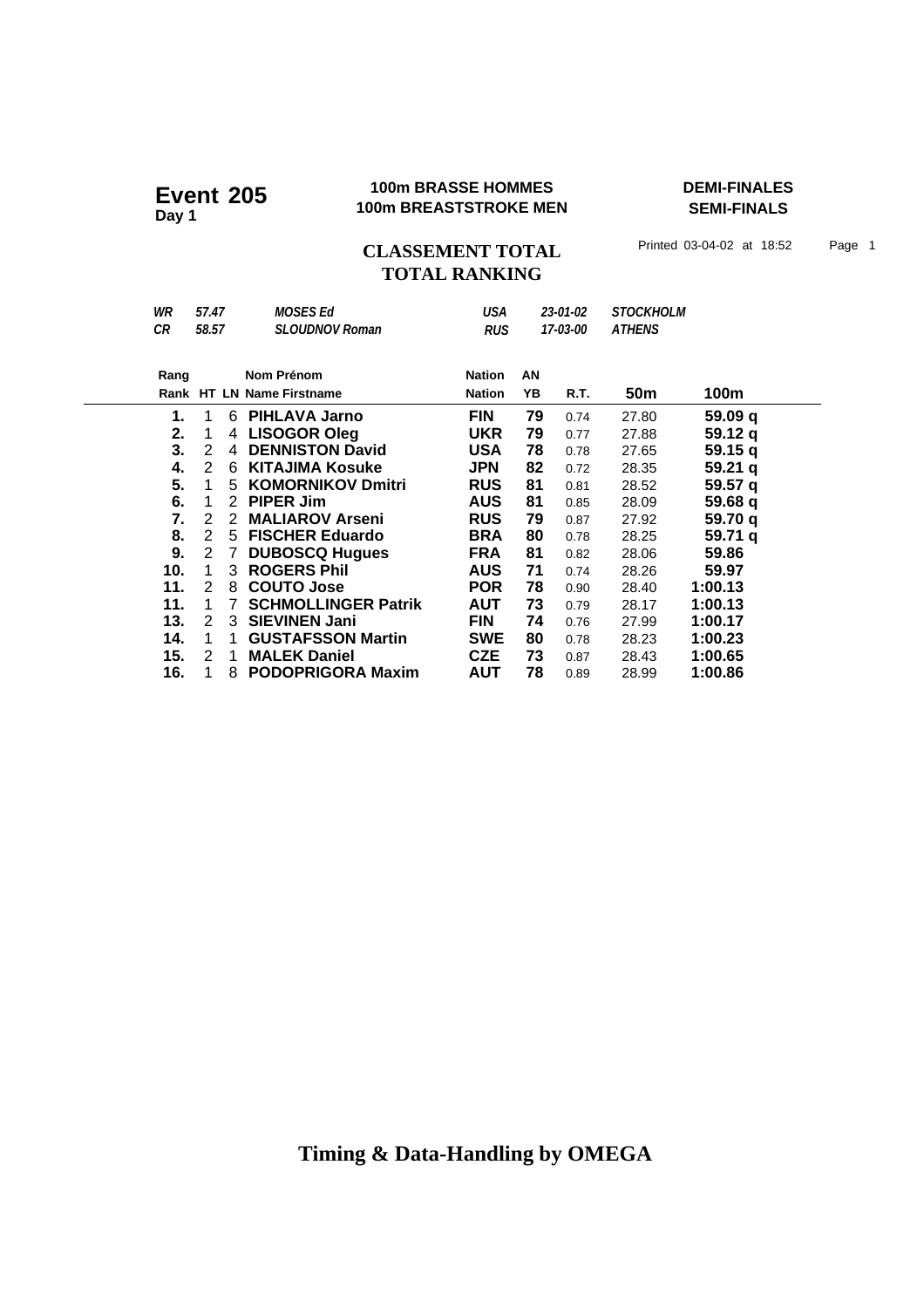Event 105<br>Day 2

### **100m BRASSE HOMMES FINALES 100m BREASTSTROKE MEN**

**FINALS**

## CLASSEMENT FINALES<sup>Printed 04-04-02 at 19:27 Page 1</sup> **FINALS RANKING**

| WR<br>СR | 57.47<br>58.33 | MOSES Ed     | USA<br>LISOGOR, Oleg<br><b>UKR</b>  |  | 23-01-02<br>04-04-02     |          | <b>STOCKHOLM</b><br><b>MOSCOW</b> |                 |           |  |
|----------|----------------|--------------|-------------------------------------|--|--------------------------|----------|-----------------------------------|-----------------|-----------|--|
|          |                | Rang<br>Rank | Nom Prénom<br><b>Name Firstname</b> |  | <b>Nat</b><br><b>Nat</b> | AN<br>YΒ | R.T.                              | 50 <sub>m</sub> | Time      |  |
|          | <b>FINAL</b>   | 1.           | <b>LISOGOR Oleg</b>                 |  | <b>UKR 79</b>            |          | 0.77                              | 27.28           | 58.33 NCR |  |
|          |                | 2.           | <b>KITAJIMA Kosuke</b>              |  | <b>JPN</b>               | 82       | 0.66                              | 28.13           | 59.10     |  |
|          |                | 3.           | <b>PIHLAVA Jarno</b>                |  | <b>FIN</b>               | 79       | 0.73                              | 27.82           | 59.22     |  |
|          |                | 4.           | <b>KOMORNIKOV Dmitri</b>            |  | <b>RUS 81</b>            |          | 0.80                              | 28.42           | 59.32     |  |
|          |                | 5.           | <b>DENNISTON David</b>              |  | <b>USA 78</b>            |          | 0.77                              | 27.79           | 59.39     |  |
|          |                | 6.           | <b>FISCHER Eduardo</b>              |  | <b>BRA 80</b>            |          | 0.75                              | 28.28           | 59.60     |  |
|          |                | 7.           | <b>PIPER Jim</b>                    |  | <b>AUS 81</b>            |          | 0.83                              | 28.04           | 59.71     |  |
|          |                | 8.           | <b>MALIAROV Arseni</b>              |  | <b>RUS 79</b>            |          | 0.86                              | 27.85           | 59.83     |  |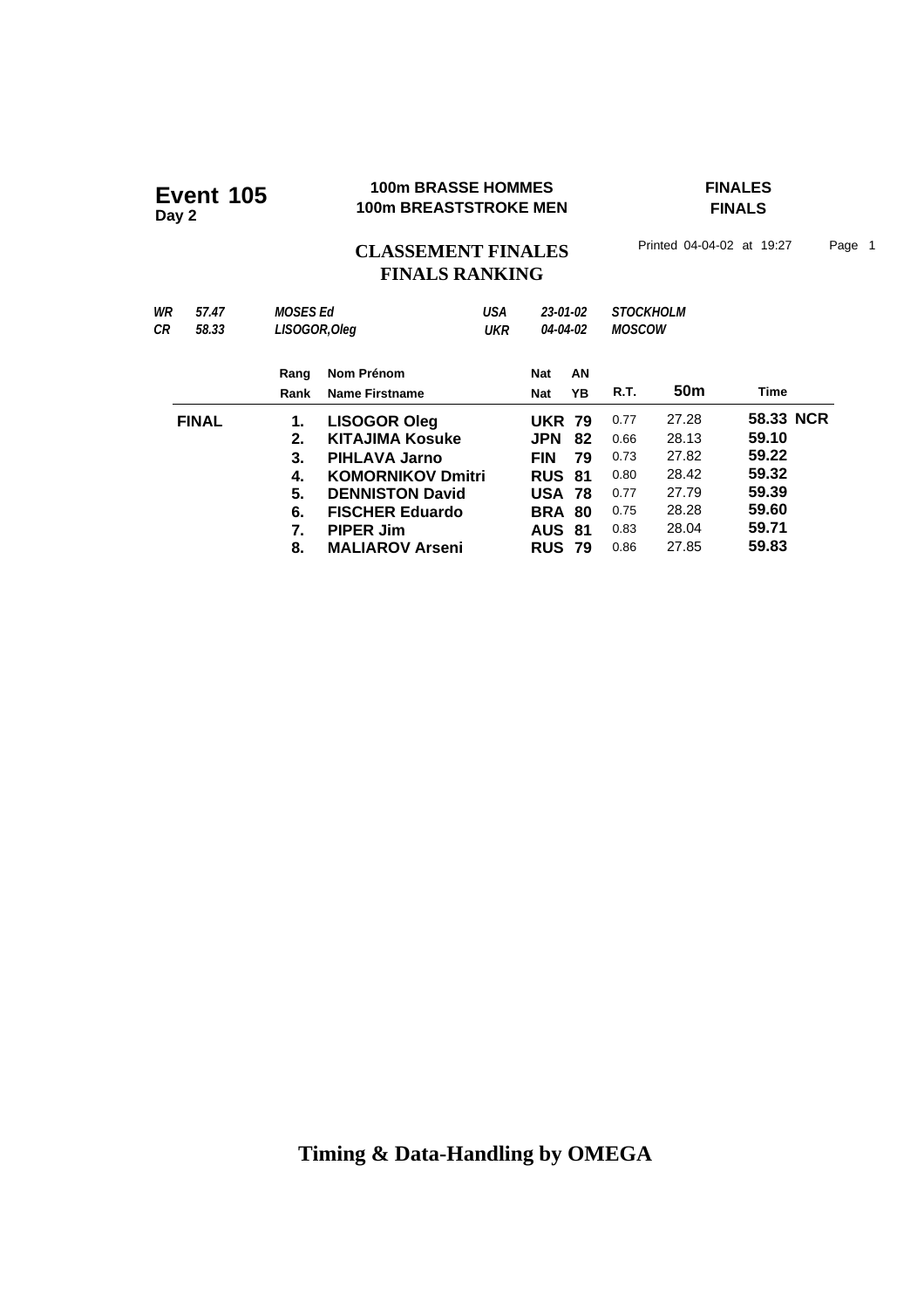### **200m BRASSE HOMMES SERIES 200m BRASSE HOMMES**<br>200m BREASTSTROKE MEN

# **HEATS**

## CLASSEMENT TOTAL Printed 05-04-02 at 11:37 Page 1 **TOTAL RANKING**

| WR | 2:03.17 | MOSES Ed              | USA        | 26-01-02 | <i>BERLIN</i> |
|----|---------|-----------------------|------------|----------|---------------|
| CR | 2:07.59 | <b>SLOUDNOV Roman</b> | <b>RUS</b> | 19-03-00 | ATHENS        |
|    |         |                       |            |          |               |

| Rang          |                         |                | <b>Nom Prénom</b>                             | <b>Nation AN</b>         |          |              |                 |                    |                    |                    |
|---------------|-------------------------|----------------|-----------------------------------------------|--------------------------|----------|--------------|-----------------|--------------------|--------------------|--------------------|
|               |                         |                | Rank HT LN Name Firstname                     | <b>Nation</b>            | YB       | R.T.         | 50 <sub>m</sub> | 100m               | 150m               | 200m               |
| $\mathbf 1$ . | $6\phantom{1}6$         |                | 4 PIPER Jim                                   | <b>AUS</b>               | 81       | 0.83         | 28.84           | 1:01.21            | 1:34.47            | 2:08.49q           |
| 2.            | $\overline{\mathbf{4}}$ |                | 4 KOMORNIKOV Dmitri                           | <b>RUS</b>               | 81       | 0.84         | 29.29           | 1:02.00            | 1:35.32            | $2:09.26$ q        |
| 3.            | 5                       | 8              | <b>DENNISTON David</b>                        | <b>USA</b>               | 78       | 0.85         | 28.69           | 1:01.95            | 1:35.59            | $2:09.43$ q        |
| 4.            | 5                       |                | 4 PODOPRIGORA Maxim                           | <b>AUT</b>               | 78       | 0.88         | 29.92           | 1:03.02            | 1:35.68            | $2:09.51$ q        |
| 5.            | 6                       | 3              | <b>PIHLAVA Jarno</b>                          | <b>FIN</b>               | 79       | 0.79         | 29.25           | 1:02.07            | 1:35.63            | $2:09.57$ q        |
| 6.            | 6                       | 6              | <b>COUTO Jose</b>                             | <b>POR</b>               | 78       | 0.76         | 29.37           | 1:02.15            | 1:36.00            | 2:09.59q           |
| 7.            | 6                       | 5              | <b>KITAJIMA Kosuke</b>                        | <b>JPN</b>               | 82       | 0.79         | 29.42           | 1:01.96            | 1:35.53            | $2:09.61$ q        |
| 8.            | 5                       | 3              | <b>GUSTAFSSON Martin</b>                      | <b>SWE</b>               | 80       | 0.80         | 29.78           | 1:02.48            | 1:35.66            | $2:10.06$ q        |
| 9.            | $\overline{\mathbf{4}}$ | $\mathbf{1}$   | <b>LISOGOR Oleg</b>                           | <b>UKR</b>               | 79       | 0.81         | 29.18           | 1:01.77            | 1:35.62            | 2:10.59            |
| 10.           | $\sqrt{5}$              | 5              | <b>PARKIN Terence</b>                         | <b>RSA</b>               | 80       | 0.79         | 30.28           | 1:03.85            | 1:37.06            | 2:10.97            |
| 11.           | 5                       | 6              | <b>TOMAZINI Marcelo</b>                       | <b>BRA</b>               | 78       | 0.75         | 29.99           | 1:03.66            | 1:37.13            | 2:11.13            |
| 12.           | 1                       | 3              | <b>HOPWOOD Jeff</b>                           | <b>USA</b>               | 80       | 0.76         | 29.65           | 1:03.04            | 1:36.87            | 2:11.26            |
| 13.           | 4                       | 6              | <b>CHENG Hao</b>                              | <b>CHN</b>               | 81       | 0.92         | 30.46           | 1:03.81            | 1:37.69            | 2:11.40            |
| 14.           | $\overline{4}$          | 5              | <b>MALEK Daniel</b>                           | <b>CZE</b>               | 73       | 0.82         | 30.12           | 1:03.61            | 1:37.56            | 2:11.52            |
| 14.           | $\overline{\mathbf{4}}$ | 3              | <b>IVANOV Andrei</b>                          | <b>RUS</b>               | 76       | 0.84         | 29.72           | 1:02.72            | 1:36.38            | 2:11.52            |
| 16.           | 3                       | 3              | <b>SERGEYEV Sergiy</b>                        | <b>UKR</b>               | 70       | 0.84         | 30.01           | 1:03.27            | 1:36.87            | 2:11.81            |
| 17.           | 6                       | 2 <sup>1</sup> | <b>RICKARD Brenton</b>                        | <b>AUS</b>               | 83       | 0.88         | 29.47           | 1:02.69            | 1:36.81            | 2:11.85            |
| 18.           | $\overline{\mathbf{4}}$ | $\overline{7}$ | <b>DAID Sofiane</b>                           | <b>ALG</b>               |          | 0.82         | 30.22           | 1:03.65            | 1:37.60            | 2:12.16            |
| 19.           | 6                       | $\overline{7}$ | <b>KALMIKOVS Valery</b>                       | <b>LAT</b>               | 73       | 0.86         | 30.43           | 1:03.86            | 1:37.94            | 2:13.22            |
| 20.           | $\overline{\mathbf{4}}$ |                | 2 LIPOVZ Matic                                | <b>SLO</b>               | 77       | 0.79         | 29.82           | 1:03.14            | 1:37.94            | 2:13.92            |
| 21.           | 5                       |                | 2 SCHMOLLINGER Patrik                         | <b>AUT</b>               | 73       | 0.93         | 29.61           | 1:03.15            | 1:37.39            | 2:14.12            |
| 22.           | 5                       | $7^{\circ}$    | <b>WOLD Anders</b>                            | <b>NOR</b>               | 81       | 0.77         | 29.82           | 1:03.60            | 1:38.63            | 2:15.74            |
| 23.           | 6                       | 8              | <b>CHEN Cho-YI</b>                            | <b>TPE</b>               | 85       | 0.73         | 31.33           | 1:05.96            | 1:41.47            | 2:16.47            |
| 24.           | 5                       | 1              | <b>JACOBO Alfredo</b>                         | <b>MEX</b>               | 82       | 0.76         | 30.23           | 1:04.40            | 1:39.85            | 2:16.99            |
| 25.           | 6                       | $\mathbf{1}$   | <b>JIRACEK Jakub</b>                          | <b>CZE</b>               | 79       | 0.83         | 31.10           | 1:05.49            | 1:41.15            | 2:17.58            |
| 26.           | 3<br>3                  |                | 2 SHILOV Maksim                               | <b>UZB</b>               | 81       | 0.83         | 31.12           | 1:06.30            | 1:41.73            | 2:17.99            |
| 27.           | 3                       | 6              | <b>SURIANO Francisco</b>                      | <b>ESA</b>               | 78       | 0.77         | 31.55           | 1:07.23            | 1:42.77            | 2:18.78            |
| 28.<br>29.    | $\overline{2}$          | $\mathbf{1}$   | <b>FALL Malick</b><br><b>4 FORTUNY Alvaro</b> | <b>SEN</b><br><b>GUA</b> | 85<br>79 | 0.96         | 31.56           | 1:06.89            | 1:43.03            | 2:19.31            |
| 30.           | $\overline{\mathbf{4}}$ |                | 8 WONG Sheng-Da                               | <b>TPE</b>               | 84       | 0.77         | 30.65<br>31.55  | 1:05.72            | 1:42.12            | 2:19.68<br>2:19.73 |
| 31.           | 3                       |                | 4 VOYTSEKHOVICH Sergey                        | <b>UZB</b>               | 82       | 0.79         | 31.72           | 1:05.62            | 1:41.02<br>1:44.34 | 2:22.49            |
| 32.           | 3                       | 8              | <b>HENRIQUEZ Gullermo</b>                     | <b>DOM</b>               | 79       | 0.87<br>0.78 | 32.05           | 1:07.26<br>1:08.30 | 1:45.96            | 2:23.91            |
| 33.           | 3                       | $\overline{7}$ | <b>TYKIN Stanislav</b>                        | <b>KAZ</b>               | 81       | 0.83         | 31.48           | 1:06.82            | 1:44.79            | 2:25.06            |
| 34.           | 3                       | 5              | <b>NASUTION M. Akbar</b>                      | <b>INA</b>               |          | 0.79         | 31.23           | 1:07.13            | 1:45.61            | 2:25.28            |
| 35.           | $\overline{c}$          | 5              | <b>ESPINOSA Alfonso</b>                       | <b>DOM</b>               | 86       | 0.84         | 32.15           | 1:09.71            | 1:49.12            | 2:29.03            |
| 36.           | $\overline{2}$          | 3              | <b>MA Chan Wai</b>                            | <b>MAC</b>               | 85       | 0.68         | 32.42           | 1:11.46            | 1:51.74            | 2:31.18            |
| 37.           | $\overline{2}$          |                | 2 MATIAS Joao                                 | <b>ANG</b>               | 86       | 0.84         | 32.99           | 1:10.49            | 1:50.71            | 2:32.90            |
| 38.           | $\overline{2}$          | $\overline{7}$ | <b>SHAH Amar</b>                              | <b>KEN</b>               | 85       | 0.79         | 35.27           | 1:16.38            | 1:58.62            | 2:40.40            |
| 39.           | 1                       |                | 4 ATANIYAZOV Guvanch                          | <b>TKM</b>               | 86       | 0.81         | 36.76           | 1:17.18            | 1:59.63            | 2:42.88            |
|               | $\overline{2}$          | 6              | <b>NG Chi Kit</b>                             | <b>MAC</b>               | 84       |              |                 |                    |                    | DQ.                |
|               | 1                       | 5              | <b>HOUSHEYA lyad</b>                          | <b>PLE</b>               | 77       | 0.96         | 36.13           | 1:18.15            | 2:01.89            | DQ.                |
|               |                         |                |                                               |                          |          |              |                 |                    |                    |                    |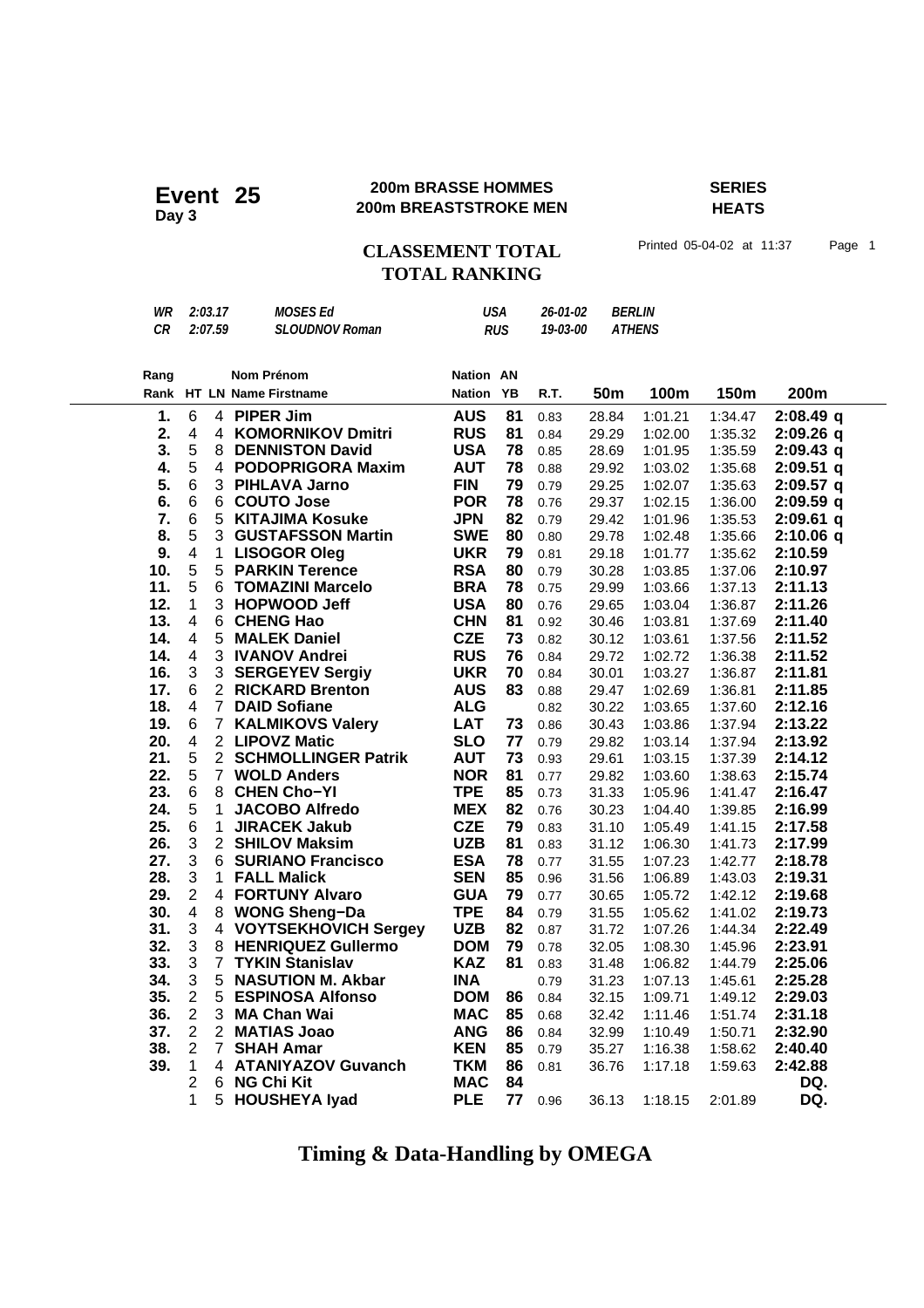### **200m BRASSE HOMMES FINALES 200m BRASSE HOMMES**<br>200m BREASTSTROKE MEN

# **FINALS**

CLASSEMENT FINALES<sup>Printed 05-04-02 at 18:43</sup> Page 1

# **FINALS RANKING**

| WR<br>СR     | 2:03.17<br>2:07.16 | <b>MOSES Ed</b><br><b>PIPER.Jim</b> |               | <b>USA</b><br><b>AUS</b> | 26-01-02<br>05-04-02 |                 | <b>BERLIN</b><br><b>MOSCOW</b> |         |             |
|--------------|--------------------|-------------------------------------|---------------|--------------------------|----------------------|-----------------|--------------------------------|---------|-------------|
|              | Rang               | Nom Prénom                          | Nat           | AN                       |                      |                 |                                |         |             |
|              | Rank               | Name Firstname                      | Nat           | YΒ                       | <b>R.T.</b>          | 50 <sub>m</sub> | 100m                           | 150m    | 200m        |
| <b>FINAL</b> | 1.                 | <b>PIPER Jim</b>                    | <b>AUS 81</b> |                          | 0.82                 | 28.68           | 1:00.47                        | 1:33.37 | 2:07.16 NCR |
|              | 2.                 | <b>DENNISTON David</b>              | <b>USA</b>    | 78                       | 0.76                 | 28.25           | 1:00.64                        | 1:33.92 | 2:07.42     |
|              | 3.                 | <b>PIHLAVA Jarno</b>                | <b>FIN</b>    | 79                       | 0.74                 | 29.05           | 1:01.28                        | 1:34.25 | 2:07.61     |
|              | 4.                 | KITAJIMA Kosuke                     | <b>JPN</b>    | 82                       | 0.66                 | 28.74           | 1:00.99                        | 1:34.22 | 2:08.23     |
|              | 5.                 | <b>KOMORNIKOV Dmitri</b>            | <b>RUS</b>    | -81                      | 0.82                 | 28.92           | 1:01.83                        | 1:35.45 | 2:08.99     |
|              | 6.                 | COUTO Jose                          | <b>POR</b>    | 78                       | 0.78                 | 29.03           | 1:02.02                        | 1:35.82 | 2:09.14     |
|              | 7.                 | <b>PODOPRIGORA Maxim</b>            | <b>AUT</b>    | 78                       | 0.82                 | 29.37           | 1:01.99                        | 1:35.46 | 2:09.40     |
|              | 8.                 | <b>GUSTAFSSON Martin</b>            | <b>SWE 80</b> |                          | 0.80                 | 29.58           | 1:02.67                        | 1:36.25 | 2:09.50     |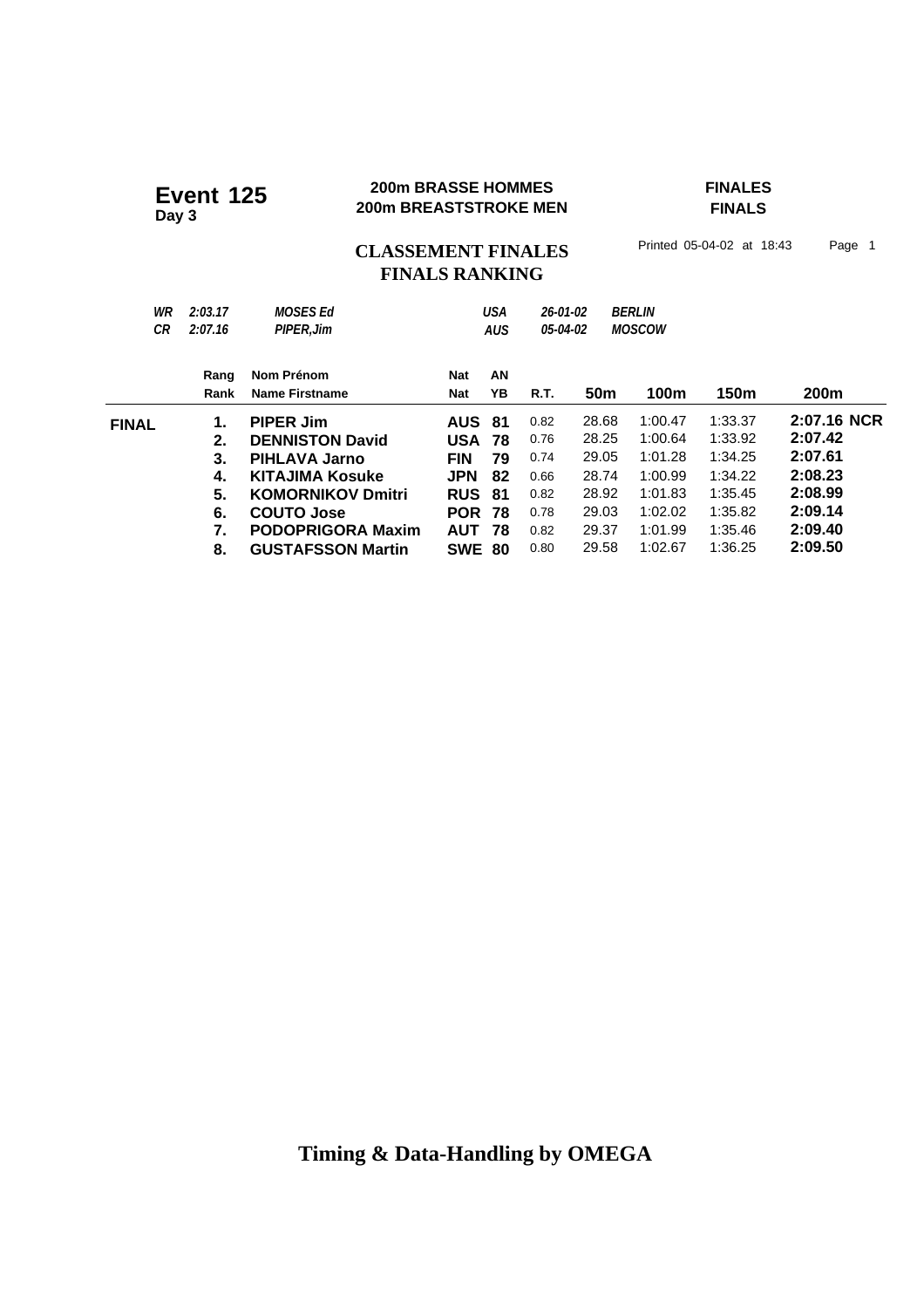### **50m PAPILLON HOMMES SERIES 50m PAPILLON HOMMES**<br>50m BUTTERFLY MEN

**HEATS**

## CLASSEMENT TOTAL Printed 05-04-02 at 09:44 Page 1 **TOTAL RANKING**

| WR        | 22.74 |                |                       | <b>HUEGILL Geoff</b>         | <b>AUS</b> |               | 26-01-02 | <b>BERLIN</b> |           |
|-----------|-------|----------------|-----------------------|------------------------------|------------|---------------|----------|---------------|-----------|
| <b>CR</b> | 23.19 |                |                       | <b>FROLANDER Lars</b>        | <b>SWE</b> |               | 19-03-00 | <b>ATHENS</b> |           |
|           |       |                |                       |                              |            |               |          |               |           |
|           | Rang  |                |                       | Nom Prénom                   |            | <b>Nation</b> | AN       |               |           |
|           |       |                |                       | Rank HT LN Name Firstname    |            | <b>Nation</b> | YB       | R.T.          | 50m       |
|           | 1.    | 8              |                       | 4 HUEGILL Geoff              |            | <b>AUS</b>    | 79       | 0.79          | 23.40 q   |
|           | 2.    | 7              | 5                     | <b>PINE Adam</b>             |            | <b>AUS</b>    | 76       | 0.77          | 23.49q    |
|           | 3.    | 5              | 6                     | <b>MILOSEVIC Milos</b>       |            | <b>CRO</b>    | 72       | 0.76          | 23.88 q   |
|           | 4.    | 8              | 5                     | <b>MARTCHENKO Igor</b>       |            | <b>RUS</b>    | 75       | 0.82          | 23.89 q   |
|           | 5.    | $\overline{7}$ | 8                     | <b>SEI Indrek</b>            |            | EST           | 72       | 0.78          | 23.92q    |
|           | 6.    | $\overline{7}$ | 4                     | <b>FROLANDER Lars</b>        |            | <b>SWE</b>    | 74       | 0.82          | 23.97 q   |
|           | 7.    | 6              | 8                     | <b>COXO Ricardo</b>          |            | <b>POR</b>    | 82       | 0.74          | $24.01$ q |
|           | 8.    | 8              |                       | 3 LAGOUN Pavel               |            | <b>BLR</b>    | 79       | 0.76          | 24.06 q   |
|           | 9.    | $\overline{7}$ | $\mathbf{2}^{\prime}$ | <b>ABAL Pablo Martin</b>     |            | <b>ARG</b>    | 77       | 0.88          | 24.08 q   |
|           | 10.   | 6              | 5                     | <b>SANTOS Nicholas</b>       |            | <b>BRA</b>    | 80       | 0.79          | 24.18 q   |
|           | 10.   | 6              | 3                     | <b>MINTENKO Michael</b>      |            | <b>CAN</b>    | 75       | 0.79          | 24.18 q   |
|           | 12.   | 8              | $\overline{7}$        | <b>TSAGKARAKIS Apostolos</b> |            | <b>GRE</b>    | 82       | 0.76          | 24.19 q   |
|           | 13.   | 8              | $\mathbf{2}^{\circ}$  | <b>SERDINOV Andrii</b>       |            | <b>UKR</b>    | 82       | 0.82          | 24.20 q   |
|           | 14.   | $\overline{7}$ | 6                     | <b>HICKMAN James</b>         |            | <b>GBR</b>    | 76       | 0.78          | 24.23 q   |
|           | 15.   | $\mathbf 1$    | $\mathbf{2}^{\circ}$  | <b>HAIDINYAK Andrew</b>      |            | <b>USA</b>    | 80       | 0.76          | 24.24 q   |
|           | 16.   | 6              | 4                     | <b>FOSTER Mark</b>           |            | <b>GBR</b>    | 70       | 0.82          | 24.25 q   |
|           | 17.   | 6              | 6                     | <b>NACHAEV Ravil</b>         |            | <b>UZB</b>    | 74       | 0.83          | 24.31     |
|           | 18.   | 6              | $\mathbf{2}^{\circ}$  | <b>ILIKA Joshua</b>          |            | <b>MEX</b>    | 76       | 0.78          | 24.32     |
|           | 19.   | 5              |                       | 3 YAMAMOTO Takashi           |            | <b>JPN</b>    | 78       | 0.74          | 24.34     |
|           | 20.   | 6              | $\mathbf 1$           | <b>SJODAL Petter</b>         |            | <b>NOR</b>    | 79       | 0.75          | 24.35     |
|           | 21.   | 6              | 7                     | <b>BUSQUETS Ricardo</b>      |            | <b>PUR</b>    | 74       | 0.70          | 24.36     |

| 5.  | 7              |              | 8 SEI Indrek                                                        | EST                                                                                                                   | 72 | 0.78                                   | 23.92 q |
|-----|----------------|--------------|---------------------------------------------------------------------|-----------------------------------------------------------------------------------------------------------------------|----|----------------------------------------|---------|
| 6.  | $\overline{7}$ |              | 4 FROLANDER Lars                                                    | <b>SWE</b>                                                                                                            | 74 | 0.82                                   | 23.97 q |
| 7.  | 6              |              | 8 COXO Ricardo                                                      | <b>POR</b>                                                                                                            | 82 | 0.74                                   | 24.01 q |
| 8.  | 8              |              | 3 LAGOUN Pavel                                                      | <b>BLR</b>                                                                                                            | 79 | 0.76                                   | 24.06 q |
| 9.  | $\overline{7}$ |              | 2 ABAL Pablo Martin                                                 | <b>ARG</b>                                                                                                            | 77 | 0.88                                   | 24.08 q |
| 10. | 6              |              | 5 SANTOS Nicholas                                                   | <b>BRA</b>                                                                                                            | 80 | 0.79                                   | 24.18 q |
| 10. | 6              |              | 3 MINTENKO Michael                                                  | <b>CAN</b>                                                                                                            | 75 | 0.79                                   | 24.18 g |
| 12. | 8              |              | <b>7 TSAGKARAKIS Apostolos</b>                                      | <b>GRE</b>                                                                                                            | 82 | 0.76                                   | 24.19 q |
| 13. | 8              |              | 2 SERDINOV Andrii                                                   | <b>UKR</b>                                                                                                            | 82 | 0.82                                   | 24.20 q |
| 14. | $\overline{7}$ |              | 6 HICKMAN James                                                     | <b>GBR</b>                                                                                                            | 76 | 0.78                                   | 24.23 q |
| 15. | $\mathbf{1}$   |              | 2 HAIDINYAK Andrew                                                  | <b>USA</b>                                                                                                            | 80 | 0.76                                   | 24.24 q |
| 16. | 6              |              | 4 FOSTER Mark                                                       | <b>GBR</b>                                                                                                            | 70 | 0.82                                   | 24.25 q |
| 17. | 6              |              | 6 NACHAEV Ravil                                                     | <b>UZB</b>                                                                                                            | 74 | 0.83                                   | 24.31   |
| 18. | 6              |              | 2 ILIKA Joshua                                                      | <b>MEX</b>                                                                                                            | 76 | 0.78                                   | 24.32   |
| 19. | 5              |              | 3 YAMAMOTO Takashi                                                  | <b>JPN</b>                                                                                                            | 78 | 0.74                                   | 24.34   |
| 20. | 6              |              | 1 SJODAL Petter                                                     | <b>NOR</b>                                                                                                            | 79 | 0.75                                   | 24.35   |
| 21. | 6              |              | 7 BUSQUETS Ricardo                                                  | <b>PUR</b>                                                                                                            | 74 | 0.70                                   | 24.36   |
| 22. | 8              |              | 8 KOSHEL Dzmitri                                                    | <b>BLR</b>                                                                                                            | 81 | 0.90                                   | 24.46   |
| 23. | $\overline{4}$ |              | 5 HAUSTOV Danil                                                     | <b>EST</b>                                                                                                            | 80 | 0.71                                   | 24.49   |
| 24. | $\overline{7}$ |              | 3 ALVES Fernando                                                    | <b>BRA</b>                                                                                                            | 79 | 0.77                                   | 24.59   |
| 24. | 8              |              | <b>6 PANKRATOV Denis</b>                                            | <b>RUS</b>                                                                                                            | 74 | 0.84                                   | 24.59   |
| 26. | 5              |              | 7 ADVENA Sergiy                                                     | <b>UKR</b>                                                                                                            | 84 | 0.80                                   | 24.66   |
| 27. | 8              | $\mathbf{1}$ | <b>BECK Anders</b>                                                  | <b>DEN</b>                                                                                                            | 82 | 0.90                                   | 24.69   |
| 28. | 5              |              | 5 GHERGHEL Ioan Stefan                                              | <b>ROM</b>                                                                                                            | 78 | 0.81                                   | 24.71   |
| 29. | $\overline{7}$ | $\mathbf{1}$ | <b>MATIC Dinko</b>                                                  | <b>CRO</b>                                                                                                            | 81 | 0.77                                   | 24.72   |
| 30. | 3              |              | 3 ABERSEK Ales                                                      | <b>SLO</b>                                                                                                            | 79 | 0.79                                   | 24.83   |
| 31. | 5              | $\mathbf{1}$ | <b>MILOSLAVSKIS Romans</b>                                          | <b>LAT</b>                                                                                                            | 83 | 0.83                                   | 24.86   |
| 32. | 4              |              | 2 TILLY Jonas                                                       | <b>SWE</b>                                                                                                            | 84 | 0.81                                   | 24.88   |
| 33. | 5              |              | 4 BECERRA Camilo                                                    | <b>COL</b>                                                                                                            | 80 | 0.80                                   | 24.91   |
| 34. | $\overline{4}$ |              | 3 BAKARE Musa                                                       | <b>NGR</b>                                                                                                            | 71 | 0.84                                   | 25.11   |
| 35. | $\overline{4}$ |              | 7 TITARENKO Vyacheslav                                              | <b>KAZ</b>                                                                                                            | 78 | 0.77                                   | 25.16   |
| 36. | 4              |              | 8 HORKY Josef                                                       | <b>CZE</b>                                                                                                            | 72 | 0.77                                   | 25.34   |
| 37. | 4              |              | 4 SILVA Pedro                                                       | <b>POR</b>                                                                                                            | 77 | 0.76                                   | 25.35   |
| 38. | 5              |              | 8 FREIDENFELDS Arvids                                               | <b>LAT</b>                                                                                                            | 82 | 0.89                                   | 25.42   |
| 39. | 3              |              | 4 KHUDIYEV Rustam                                                   | <b>KAZ</b>                                                                                                            | 85 | 0.86                                   | 25.44   |
| 40. | 3              |              | 5 MICHAELIDES Stavros                                               | <b>CYP</b>                                                                                                            | 70 | 0.80                                   | 25.60   |
| 41. | 3              |              | 8 CHAY Mark                                                         | <b>SIN</b>                                                                                                            | 82 | 0.75                                   | 25.65   |
| 42. | 4              | $\mathbf{1}$ | <b>ROBERTS Kenny</b>                                                | <b>SEY</b>                                                                                                            | 78 | 0.73                                   | 25.82   |
|     |                |              | rane.<br>$\mathbf{A}$ $\mathbf{B}$ $\mathbf{A}$ $\mathbf{B}$<br>11. | <b>The Contract of the Contract of the Contract of the Contract of the Contract of the Contract of the Contract o</b> |    | $\mathbf{A}$ $\mathbf{F}$ $\mathbf{A}$ |         |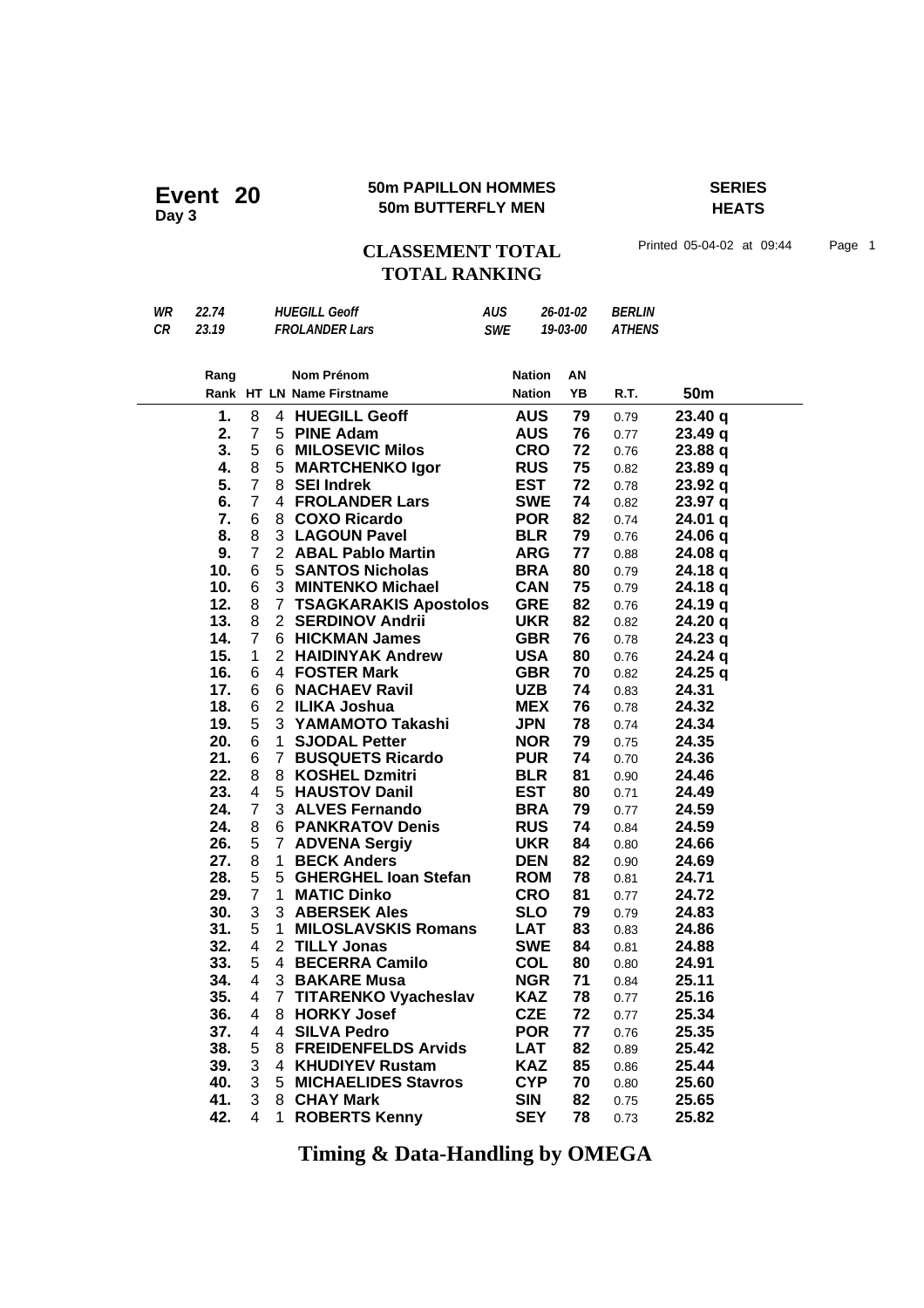### **50m PAPILLON HOMMES SERIES Event 20** 50m PAPILLON HOMMER

**HEATS**

## CLASSEMENT TOTAL Printed 05-04-02 at 09:44 Page 2 **TOTAL RANKING**

| WR | 22.74 |                |              | <b>HUEGILL Geoff</b>      | <b>AUS</b> |               | 26-01-02 | <b>BERLIN</b> |                 |
|----|-------|----------------|--------------|---------------------------|------------|---------------|----------|---------------|-----------------|
| CR | 23.19 |                |              | <b>FROLANDER Lars</b>     | SWE        |               | 19-03-00 | <b>ATHENS</b> |                 |
|    |       |                |              |                           |            |               |          |               |                 |
|    | Rang  |                |              | <b>Nom Prénom</b>         |            | <b>Nation</b> | AN       |               |                 |
|    |       |                |              | Rank HT LN Name Firstname |            | <b>Nation</b> | YB       | R.T.          | 50 <sub>m</sub> |
|    | 43.   | $\overline{2}$ |              | 4 FRANCIS Conrad Anthony  |            | <b>SRI</b>    |          | 0.78          | 25.94           |
|    | 44.   | $\overline{2}$ |              | 2 WONG W.                 |            | <b>MAC</b>    | 84       | 0.77          | 26.06           |
|    | 45.   | 3              | 6            | <b>SZETO Shui Ki</b>      |            | <b>HKG</b>    | 79       | 0.74          | 26.08           |
|    | 46.   | 3              |              | 2 KHOMASURIDZE Zurab      |            | <b>GEO</b>    | 80       | 0.87          | 26.52           |
|    | 47.   | 3              | $7^{\circ}$  | <b>WONG Sheng-Da</b>      |            | <b>TPE</b>    | 84       | 0.75          | 26.53           |
|    | 48.   | 3              | $\mathbf{1}$ | <b>KARRILLO E.</b>        |            | <b>PAR</b>    | 83       | 0.80          | 26.56           |
|    | 49.   | 4              |              | 6 ADAM Jean-Paul          |            | <b>SEY</b>    | 77       | 0.76          | 26.58           |
|    | 50.   | 1              |              | 5 WANG Shao-An            |            | <b>TPE</b>    | 84       | 0.87          | 26.77           |
|    | 51.   | $\overline{2}$ |              | 3 DIAPER Nicholas         |            | <b>KEN</b>    | 80       | 0.73          | 26.94           |
|    | 52.   | $\overline{2}$ |              | 6 DIAZ Rodrigo            |            | <b>GUA</b>    | 84       | 0.74          | 27.05           |
|    | 53.   | $\overline{2}$ |              | 7 DE LEON Rafael          |            | <b>GUA</b>    | 84       | 0.79          | 27.25           |
|    | 54.   | $\overline{2}$ |              | 5 KLIMUSHIN Vladimir      |            | <b>TKM</b>    | 80       | 0.77          | 27.50           |
|    | 55.   | 1              |              | 4 LAO Kuan Fong           |            | <b>MAC</b>    | 87       | 0.77          | 27.85           |
|    | 56.   | $\overline{2}$ |              | 8 BOYAR-ERDENE S.         |            | <b>MGL</b>    | 78       | 0.65          | 28.12           |
|    | 57.   | 1              | 1            | <b>SAEED Zaid</b>         |            | IRQ           | 79       | 0.82          | 28.29           |
|    | 58.   | $\overline{2}$ | 1.           | <b>ALAZOUQI Mishal</b>    |            | <b>KUW</b>    | 86       | 0.79          | 28.32           |
|    | 59.   | $\mathbf 1$    |              | 3 CHULUUNSUKH Gansukh     |            | <b>MGL</b>    | 84       | 0.74          | 28.69           |
|    | 60.   | 1              |              | 6 ROLA Nuno               |            | <b>ANG</b>    | 83       | 0.78          | 29.15           |
|    |       | $\overline{7}$ | $7^{\circ}$  | <b>SCHOEMAN Roland</b>    |            | <b>RSA</b>    | 80       |               | DNS.            |
|    |       | 5              |              | 2 VERSTER Theo            |            | <b>RSA</b>    | 75       |               | DNS.            |
|    |       | 1              | 7            | <b>NDIKUMANA Fabrice</b>  |            | <b>BDI</b>    | 83       |               | DNS.            |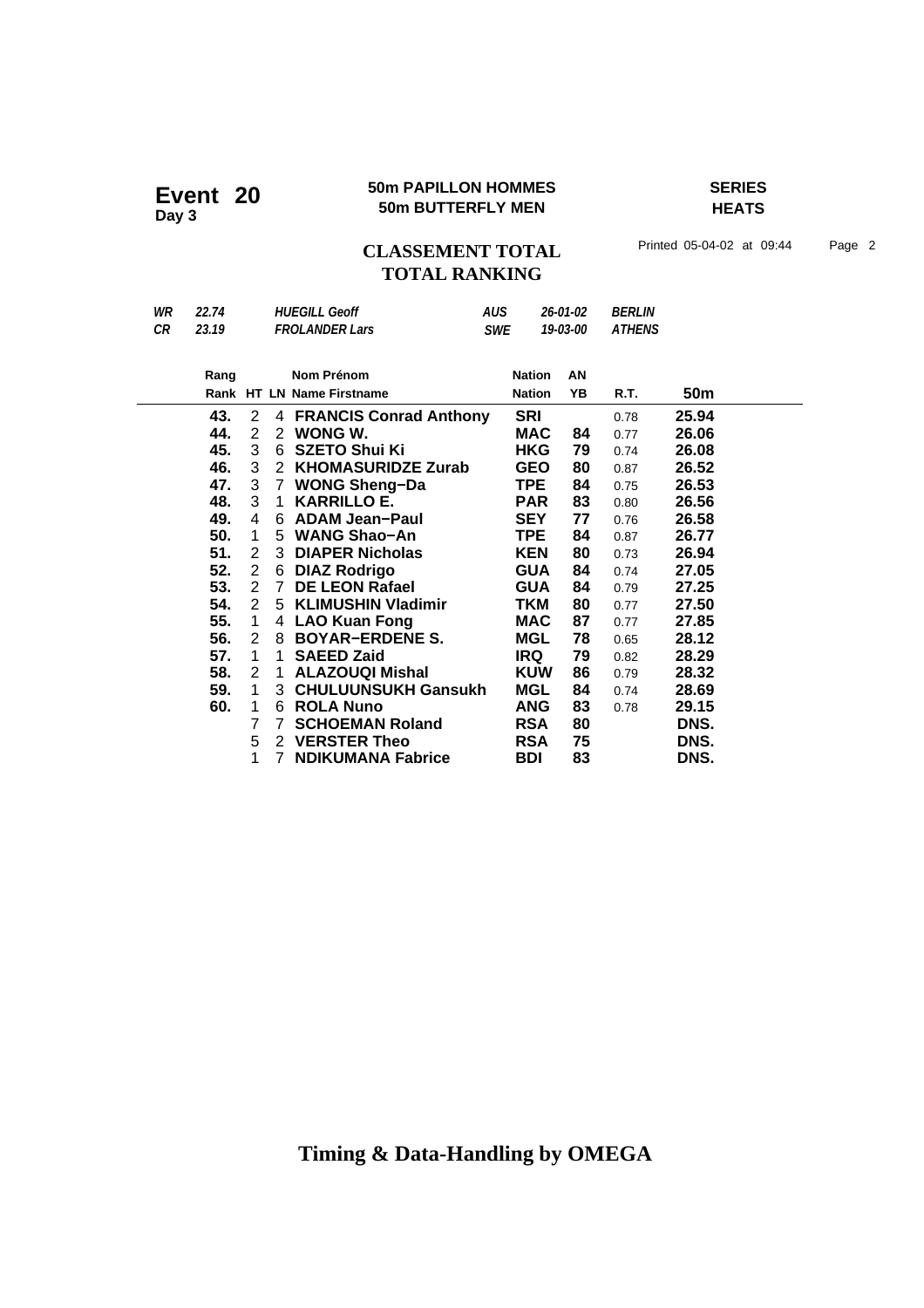# **50m PAPILLON HOMMES**<br>
50m BUTTERFLY MEN

50m BUTTERFLY MEN

50m BUTTERFLY MEN

TIMALS

**SEMI-FINALS**

CLASSEMENT TOTAL Printed 05-04-02 at 18:23 Page 1 **TOTAL RANKING**

| WR<br>CR | 22.74<br>23.11 |               |    | <b>HUEGILL Geoff</b><br><b>HUEGILL, Geoff</b> |  | <b>AUS</b><br><b>AUS</b> | 26-01-02<br>05-04-02 | <i><b>BERLIN</b></i><br><b>MOSCOW</b> |                    |
|----------|----------------|---------------|----|-----------------------------------------------|--|--------------------------|----------------------|---------------------------------------|--------------------|
|          | Rang           |               |    | Nom Prénom                                    |  | <b>Nation</b>            | AN                   |                                       |                    |
|          |                |               |    | Rank HT LN Name Firstname                     |  | <b>Nation</b>            | YΒ                   | R.T.                                  | 50 <sub>m</sub>    |
|          | 1.             | 2             | 4  | <b>HUEGILL Geoff</b>                          |  | <b>AUS</b>               | 79                   | 0.78                                  | 23.11 q NCR        |
|          | 2.             | 2             | 8  | <b>FOSTER Mark</b>                            |  | <b>GBR</b>               | 70                   | 0.80                                  | 23.52q             |
|          | 3.             | 2             | 5  | <b>MILOSEVIC Milos</b>                        |  | <b>CRO</b>               | 72                   | 0.75                                  | 23.62q             |
|          | 4.             | 1             | 5  | <b>MARTCHENKO Igor</b>                        |  | <b>RUS</b>               | 75                   | 0.79                                  | 23.70q             |
|          | 5.             | 1             | 2  | <b>MINTENKO Michael</b>                       |  | <b>CAN</b>               | 75                   | 0.76                                  | 23.72q             |
|          | 6.             | $\mathbf 1$   | 4  | <b>PINE Adam</b>                              |  | <b>AUS</b>               | 76                   | 0.75                                  | 23.74q             |
|          | 6.             | 2             | 3  | <b>SEI Indrek</b>                             |  | <b>EST</b>               | 72                   | 0.77                                  | 23.74q             |
|          | 8.             | 2             | 7  | <b>TSAGKARAKIS Apostolos</b>                  |  | <b>GRE</b>               | 82                   | 0.75                                  | 23.77 <sub>q</sub> |
|          | 9.             | $\mathcal{P}$ | 1  | <b>HICKMAN James</b>                          |  | <b>GBR</b>               | 76                   | 0.74                                  | 23.91              |
|          | 10.            | 2             | 6  | <b>LAGOUN Pavel</b>                           |  | <b>BLR</b>               | 79                   | 0.76                                  | 24.00              |
|          | 11.            | 1             | 8  | <b>NACHAEV Ravil</b>                          |  | <b>UZB</b>               | 74                   | 0.82                                  | 24.06              |
|          | 12.            | 1             | 7  | <b>SERDINOV Andrii</b>                        |  | <b>UKR</b>               | 82                   | 0.83                                  | 24.12              |
|          | 13.            | 2             | 2  | <b>SANTOS Nicholas</b>                        |  | <b>BRA</b>               | 80                   | 0.74                                  | 24.15              |
|          | 14.            | 1             | 1. | <b>HAIDINYAK Andrew</b>                       |  | <b>USA</b>               | 80                   | 0.75                                  | 24.17              |
|          | 15.            | 1             | 6  | <b>ABAL Pablo Martin</b>                      |  | <b>ARG</b>               | 77                   | 0.78                                  | 24.18              |
|          | 16.            |               | 3  | <b>COXO Ricardo</b>                           |  | <b>POR</b>               | 82                   | 0.73                                  | 24.20              |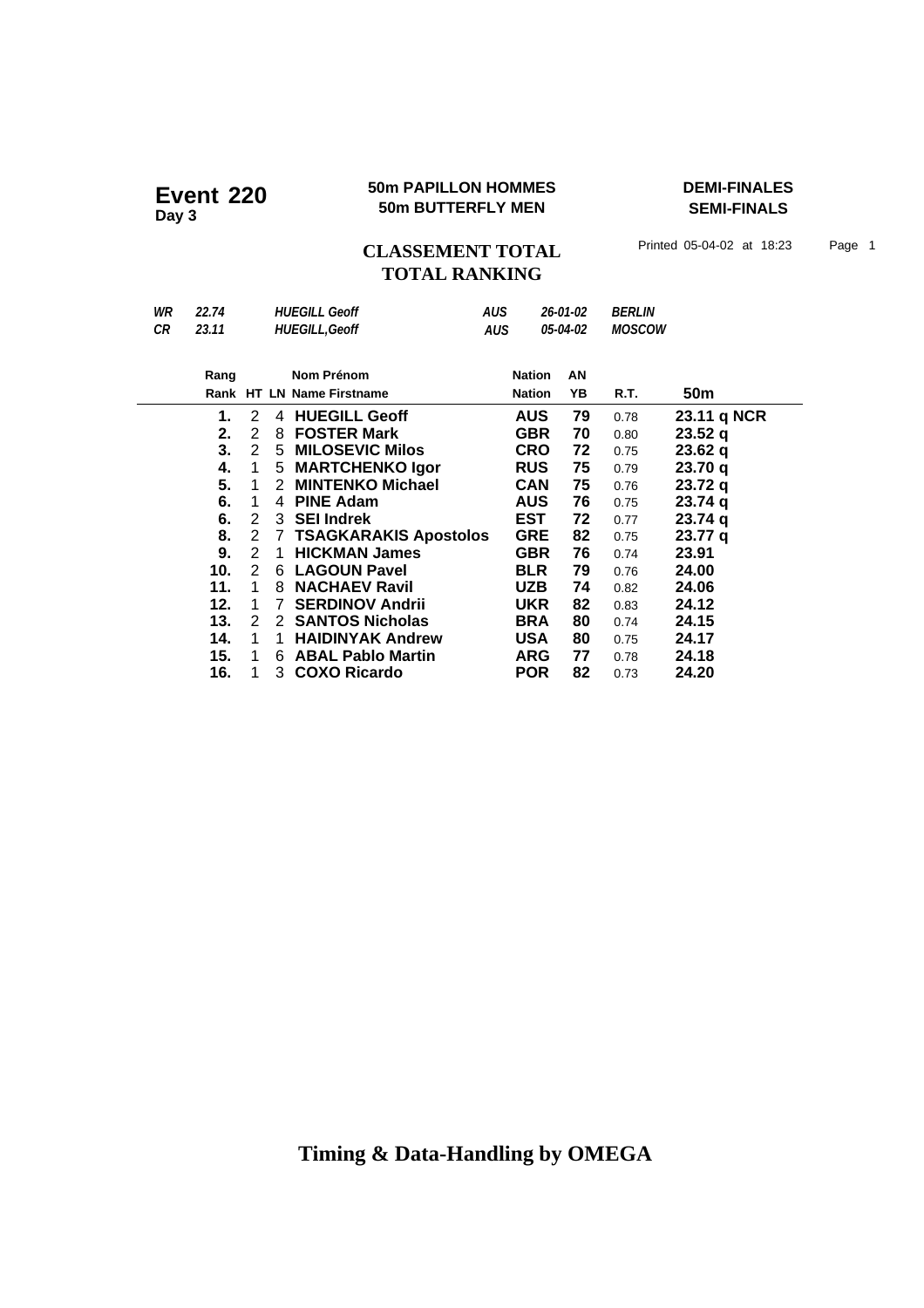### **50m PAPILLON HOMMES FINALES 50m PAPILLON HOMMES**<br>50m BUTTERFLY MEN

**FINALS**

CLASSEMENT FINALES<sup>Printed 06-04-02 at 18:58 Page 1</sup> **FINALS RANKING**

| WR<br>22.74<br>СR<br>22.89 | <b>HUFGILL Geoff</b><br><b>HUEGILL, Geoff</b> |                                                  | AUS<br><b>AUS</b> |                                | 26-01-02<br>06-04-02 | <b>BERLIN</b><br><b>MOSCOW</b> |                  |  |
|----------------------------|-----------------------------------------------|--------------------------------------------------|-------------------|--------------------------------|----------------------|--------------------------------|------------------|--|
|                            | Rang<br>Rank                                  | Nom Prénom<br><b>Name Firstname</b>              |                   | Nat<br>Nat                     | AN<br>YΒ             | R.T.                           | Time             |  |
| <b>FINAL</b>               | 1.                                            | <b>HUEGILL Geoff</b>                             |                   | <b>AUS 79</b>                  |                      | 0.76                           | <b>22.89 NCR</b> |  |
|                            | 2.<br>3.                                      | <b>PINE Adam</b><br><b>FOSTER Mark</b>           |                   | <b>AUS 76</b><br><b>GBR 70</b> |                      | 0.73<br>0.81                   | 23.29<br>23.36   |  |
|                            | 4.<br>5.                                      | <b>MARTCHENKO Igor</b><br><b>MILOSEVIC Milos</b> |                   | <b>RUS 75</b><br><b>CRO 72</b> |                      | 0.81<br>0.74                   | 23.59<br>23.81   |  |
|                            | 6.<br>7.                                      | <b>MINTENKO Michael</b><br><b>SEI Indrek</b>     |                   | <b>CAN 75</b><br><b>EST 72</b> |                      | 0.76<br>0.76                   | 23.82<br>23.91   |  |
|                            | 8.                                            | TSAGKARAKIS A.                                   |                   | <b>GRE 82</b>                  |                      | 0.75                           | 24.13            |  |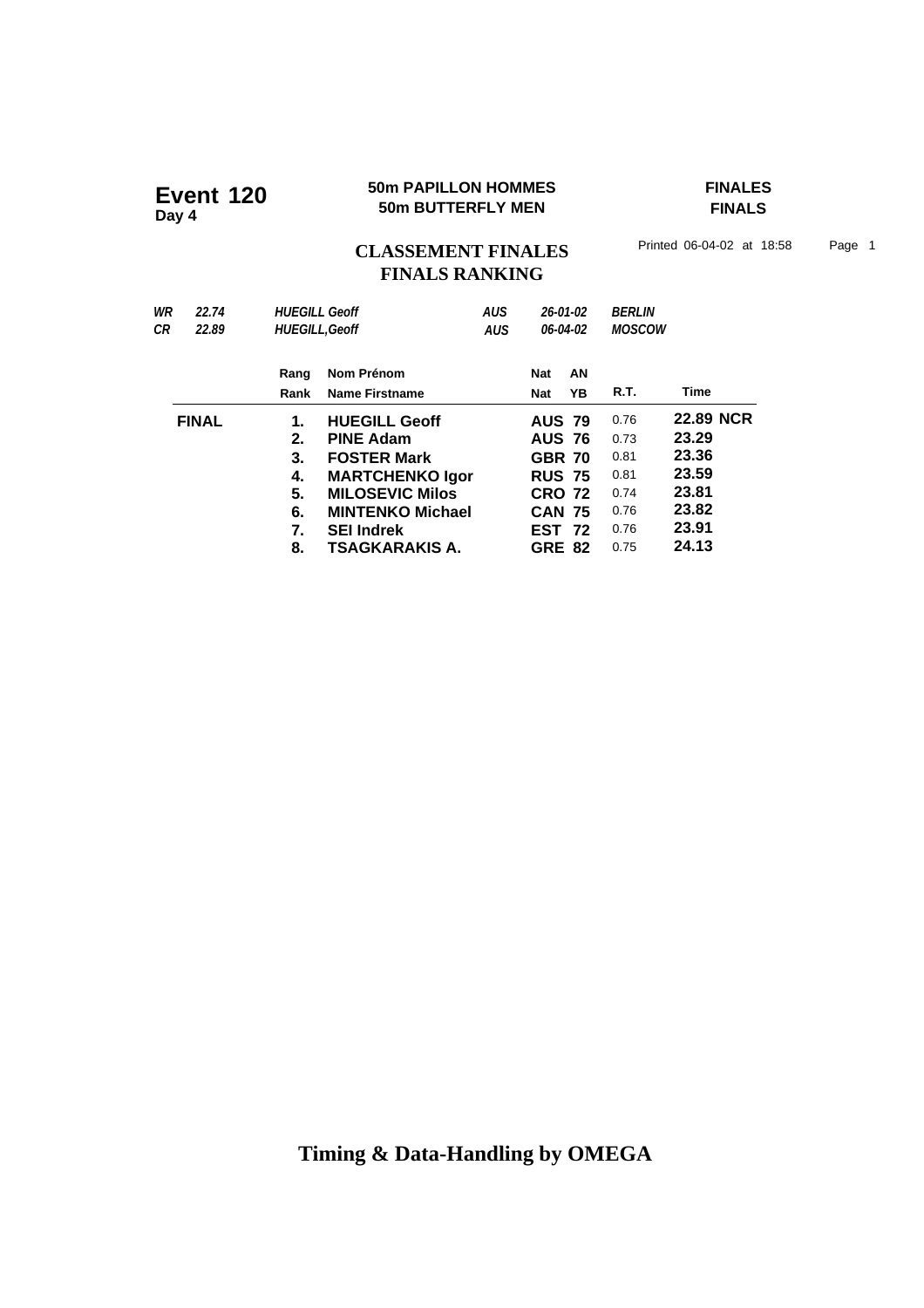### **100m PAPILLON HOMMES SERIES 100m PAPILLON HOMMENT 7** 100m BUTTERFLY MEN

**HEATS**

CLASSEMENT TOTAL Printed 03-04-02 at 11:08 Page 1 **TOTAL RANKING**

| WR   | 50.10                   |              | <b>RUPPRATH Thomas</b>          | GER           |    | 27-01-02 | <i><b>BERLIN</b></i> |         |
|------|-------------------------|--------------|---------------------------------|---------------|----|----------|----------------------|---------|
| CR   | 50.44                   |              | <b>FROLANDER Lars</b>           | <b>SWE</b>    |    | 17-03-00 | <b>ATHENS</b>        |         |
|      |                         |              |                                 |               |    |          |                      |         |
| Rang |                         |              | Nom Prénom                      | <b>Nation</b> | ΑN |          |                      |         |
|      |                         |              | Rank HT LN Name Firstname       | <b>Nation</b> | YB | R.T.     | 50 <sub>m</sub>      | 100m    |
|      |                         |              |                                 |               |    |          |                      |         |
| 1.   | 8                       |              | 5 MARTCHENKO Igor               | <b>RUS</b>    | 75 | 0.83     | 24.48                | 52.25 q |
| 2.   | $\overline{7}$          |              | 4 HUEGILL Geoff                 | <b>AUS</b>    | 79 | 0.81     | 24.28                | 52.34 q |
| 3.   | 6                       |              | 5 PINE Adam                     | <b>AUS</b>    | 76 | 0.78     | 24.93                | 52.53q  |
| 4.   | $\overline{7}$          |              | 5 MINTENKO Michael              | <b>CAN</b>    | 75 | 0.71     | 24.49                | 52.54 q |
| 5.   | $\overline{7}$          |              | 3 SERDINOV Andrii               | <b>UKR</b>    | 82 | 0.79     | 24.66                | 52.65q  |
| 6.   | 6                       |              | 4 HICKMAN James                 | <b>GBR</b>    | 76 | 0.82     | 24.87                | 52.68q  |
| 7.   | 8                       |              | <b>4 FROLANDER Lars</b>         | <b>SWE</b>    | 74 | 0.96     | 24.58                | 52.77 q |
| 7.   | $\overline{7}$          |              | 6 YAMAMOTO Takashi              | <b>JPN</b>    | 78 | 0.75     | 24.96                | 52.77 q |
| 9.   | $\overline{7}$          |              | 8 SILKOV Dzianis                | <b>BLR</b>    | 82 | 0.90     | 24.94                | 52.84 q |
| 10.  | 8                       |              | 6 VERSTER Theo                  | <b>RSA</b>    | 75 | 0.73     | 24.76                | 52.91 q |
| 11.  | 8                       |              | 7 GHERGHEL Ioan Stefan          | <b>ROM</b>    | 78 | 0.83     | 25.29                | 53.00 q |
| 12.  | 8                       |              | 2 ILIKA Joshua                  | <b>MEX</b>    | 76 | 0.75     | 24.50                | 53.01 q |
| 13.  | 6                       |              | 3 POLIAKOV Anatoli              | <b>RUS</b>    | 80 | 0.81     | 25.11                | 53.07 q |
| 14.  | 8                       |              | <b>3 SILANTYEV Denis</b>        | <b>UKR</b>    | 76 | 0.84     | 24.91                | 53.09 q |
| 15.  | $\overline{7}$          |              | 2 LAGOUN Pavel                  | <b>BLR</b>    | 79 | 0.78     | 24.78                | 53.12q  |
| 16.  | 8                       |              | 8 NACHAEV Ravil                 | <b>UZB</b>    | 74 | 0.82     | 24.54                | 53.20 q |
| 17.  | 6                       | $7^{\circ}$  | <b>COXO Ricardo</b>             | <b>POR</b>    | 82 | 0.76     | 24.85                | 53.30   |
| 18.  | $\mathbf{1}$            |              | 4 HAIDINYAK Andrew              | <b>USA</b>    | 80 | 0.95     | 25.03                | 53.42   |
| 19.  | 6                       |              | 6 ALVES Fernando                | <b>BRA</b>    | 79 | 0.69     | 24.90                | 53.65   |
| 20.  | 8                       | 1            | <b>KELLER Christian</b>         | <b>GER</b>    | 72 | 0.80     | 25.08                | 53.82   |
| 21.  | 6                       |              | 2 DUPPRE Hugo                   | <b>BRA</b>    | 75 | 0.75     | 24.85                | 53.92   |
| 21.  | 5                       |              | 8 TSAGKARAKIS Apostolos         | <b>GRE</b>    | 82 | 0.77     | 24.49                | 53.92   |
| 23.  | 6                       |              | 8 ABERSEK Ales                  | <b>SLO</b>    | 79 | 0.84     | 25.37                | 54.04   |
| 24.  | 6                       | 1            | <b>HORKY Josef</b>              | <b>CZE</b>    | 72 | 0.76     | 25.29                | 54.17   |
| 25.  | $\overline{7}$          | $\mathbf{1}$ | <b>BECERRA Camilo</b>           | <b>COL</b>    | 80 | 0.78     | 24.89                | 54.29   |
| 26.  | 5                       |              | 3 MLADINA Ivan                  | <b>CRO</b>    | 80 | 0.86     | 25.17                | 54.70   |
| 27.  | 5                       |              | 4 DUDA Andrejs                  | <b>LAT</b>    | 81 | 0.87     | 25.56                | 54.71   |
| 28.  | 5                       |              | 5 SJODAL Petter                 | <b>NOR</b>    | 79 | 0.78     | 25.57                | 54.94   |
| 29.  | $\mathbf{1}$            |              | 5 MILADINOVSKI Aleksandar       | <b>MKD</b>    | 79 | 0.78     | 25.56                | 55.05   |
| 30.  | 5                       |              | 6 DRYMONAKOS Ioannis            | <b>GRE</b>    | 84 | 0.80     | 26.02                | 55.47   |
| 31.  | $\overline{4}$          |              | 4 FREIDENFELDS Arvids           | <b>LAT</b>    | 82 | 0.91     | 25.89                | 55.67   |
| 32.  | 5                       | 1            | <b>SZETO Shui Ki</b>            | <b>HKG</b>    | 79 | 0.79     | 26.10                | 55.74   |
| 33.  | $\overline{\mathbf{4}}$ |              | 2 SLIMANI Aghiles               | <b>ALG</b>    | 82 | 0.81     | 25.99                | 55.76   |
| 34.  | 5                       |              | 2 HAUSTOV Danil                 | <b>EST</b>    | 80 | 0.78     | 26.00                | 55.94   |
| 35.  | 5                       |              | 7 TITARENKO Vyacheslav          | <b>KAZ</b>    | 78 | 0.77     | 25.99                | 56.10   |
| 36.  | 4                       |              | <b>7 FRANCIS Conrad Anthony</b> | <b>SRI</b>    |    | 0.83     | 26.95                | 57.08   |
| 37.  | 4                       |              | 5 KHUDIYEV Rustam               | <b>KAZ</b>    | 85 | 0.80     | 26.41                | 57.15   |
| 38.  | 4                       |              | 6 LYASHKO Oleg                  | <b>UZB</b>    | 82 | 0.75     | 27.12                | 57.18   |
| 39.  | 3                       |              | 4 ADAM Jean-Paul                | <b>SEY</b>    | 77 | 0.82     | 27.07                | 57.64   |
| 40.  | 3                       |              | 5 WONG Wing Cheung Victor       | <b>MAC</b>    | 84 | 0.77     | 26.68                | 57.69   |
| 41.  | 3                       |              | 8 DE LEON Rafael                | <b>GUA</b>    | 84 | 0.82     | 27.28                | 57.83   |
| 42.  | 3                       |              | 6 ROBERTS Kenny                 | <b>SEY</b>    | 78 | 0.74     | 26.93                | 57.86   |
|      |                         |              |                                 |               |    |          |                      |         |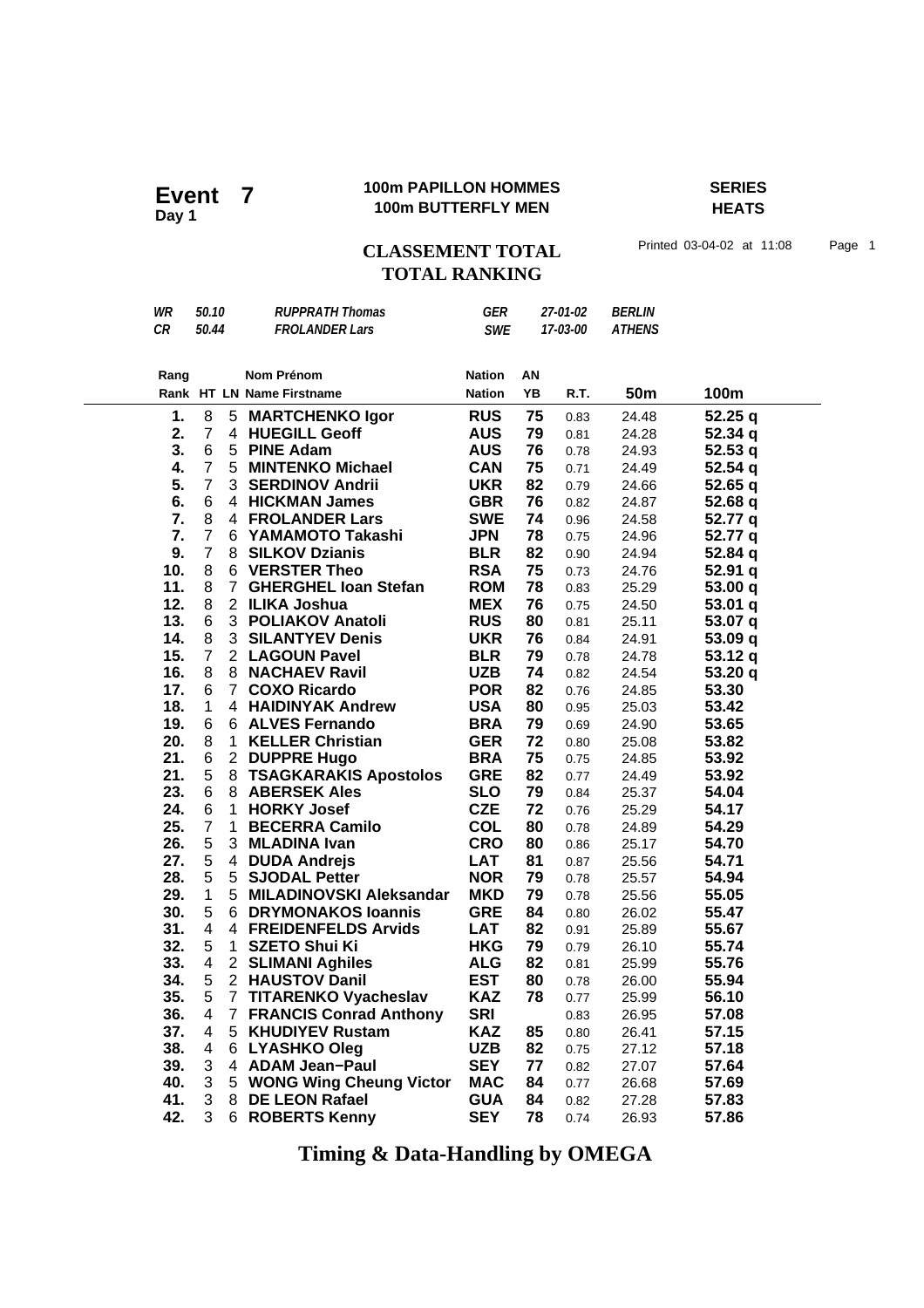### **100m PAPILLON HOMMES SERIES 100m PAPILLON HOMMES**<br>100m BUTTERFLY MEN

**HEATS**

## CLASSEMENT TOTAL Printed 03-04-02 at 11:08 Page 2 **TOTAL RANKING**

| WR   | 50.10                |              | <b>RUPPRATH Thomas</b>     | GER           |          | 27-01-02 | <i><b>BERLIN</b></i> |         |  |
|------|----------------------|--------------|----------------------------|---------------|----------|----------|----------------------|---------|--|
| CR   | 50.44                |              | <b>FROLANDER Lars</b>      | <b>SWE</b>    | 17-03-00 |          | <b>ATHENS</b>        |         |  |
|      |                      |              |                            |               |          |          |                      |         |  |
| Rang |                      |              | Nom Prénom                 | <b>Nation</b> | AN       |          |                      |         |  |
|      |                      |              | Rank HT LN Name Firstname  | <b>Nation</b> | YΒ       | R.T.     | 50m                  | 100m    |  |
| 43.  | 4                    | -1           | <b>KHOMASURIDZE Zurab</b>  | <b>GEO</b>    | 80       | 0.79     | 27.40                | 57.99   |  |
| 44.  | 3                    | $\mathbf 1$  | <b>BAKARE Musa</b>         | <b>NGR</b>    | 71       | 0.90     | 26.93                | 58.27   |  |
| 45.  | 4                    |              | 3 KARRILLO Eduardo Daniel  | <b>PAR</b>    | 83       | 0.83     | 27.05                | 58.43   |  |
| 46.  | 3                    | $\mathbf{2}$ | <b>DIAPER Nicholas</b>     | <b>KEN</b>    | 80       | 0.72     | 27.28                | 58.47   |  |
| 47.  | 4                    | 8            | <b>TSAI Chi-Wen</b>        | <b>TPE</b>    | 83       | 0.82     | 27.86                | 58.55   |  |
| 48.  | $\overline{2}$       | 4            | <b>DIAZ Rodrigo</b>        | <b>GUA</b>    | 84       | 0.78     | 27.50                | 59.49   |  |
| 49.  | 3                    |              | 3 CHAY Mark                | <b>SIN</b>    | 82       | 0.81     | 27.93                | 1:00.32 |  |
| 50.  | 1                    |              | 3 SAEED Zaid               | <b>IRQ</b>    | 79       | 0.94     | 28.66                | 1:03.00 |  |
| 51.  | $\mathbf{2}^{\circ}$ |              | 2 BOYAR-ERDENE S.          | MGL           | 78       | 0.67     | 28.90                | 1:03.09 |  |
| 52.  | $2^{\circ}$          |              | 5 ALAZOUQI Mishal          | <b>KUW</b>    | 86       | 0.80     | 29.27                | 1:03.16 |  |
| 53.  | 2                    |              | 6 WALIA Kabir Singh        | <b>KEN</b>    | 84       | 0.88     | 29.60                | 1:03.92 |  |
| 54.  | 2                    |              | 3 ROLA Nuno                | <b>ANG</b>    | 83       | 0.81     | 29.67                | 1:04.22 |  |
| 55.  | 2                    | $7^{\circ}$  | <b>CHULUUNSUKH Gansukh</b> | MGL           | 84       | 0.78     | 29.42                | 1:04.63 |  |
| 56.  | $\overline{2}$       | -1           | <b>BAKALE Emile Rony</b>   | <b>CGO</b>    | 87       | 0.96     | 30.39                | 1:05.90 |  |
|      | 7                    | 7            | <b>SCHOEMAN Roland</b>     | <b>RSA</b>    | 80       |          |                      | DNS.    |  |
|      | 3                    | $7^{\circ}$  | <b>CISS Khaly</b>          | <b>SEN</b>    | 81       |          |                      | DNS.    |  |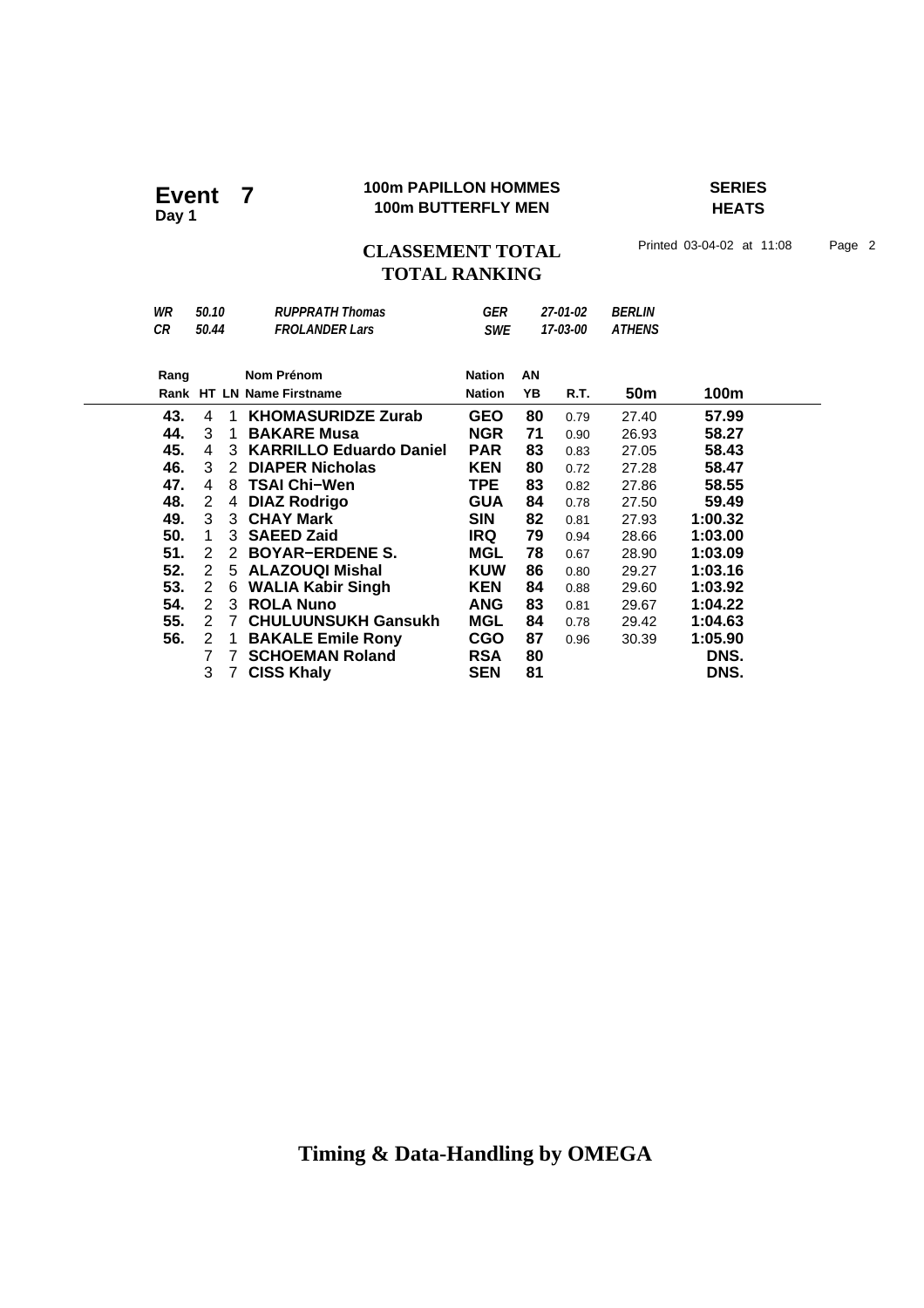### **100m PAPILLON HOMMES DEMI-FINALES 100m PAPILLON HOMMES**<br>100m BUTTERFLY MEN

**SEMI-FINALS**

CLASSEMENT TOTAL Printed 03-04-02 at 19:22 Page 1 **TOTAL RANKING**

| WR   | 50.10          |   | <b>RUPPRATH Thomas</b>      | GER           |    | 27-01-02 | <b>BERLIN</b> |         |
|------|----------------|---|-----------------------------|---------------|----|----------|---------------|---------|
| CR   | 50.44          |   | <b>FROLANDER Lars</b>       | <b>SWE</b>    |    | 17-03-00 | <b>ATHENS</b> |         |
|      |                |   |                             |               |    |          |               |         |
| Rang |                |   | Nom Prénom                  | <b>Nation</b> | ΑN |          |               |         |
|      |                |   | Rank HT LN Name Firstname   | <b>Nation</b> | YB | R.T.     | 50m           | 100m    |
| 1.   | $\overline{2}$ |   | 4 MARTCHENKO Igor           | <b>RUS</b>    | 75 | 0.81     | 24.13         | 51.59q  |
| 2.   | 1              | 5 | <b>MINTENKO Michael</b>     | <b>CAN</b>    | 75 | 0.70     | 24.19         | 51.61q  |
| 3.   | 2              | 6 | <b>FROLANDER Lars</b>       | <b>SWE</b>    | 74 | 0.85     | 24.04         | 51.73q  |
| 4.   | 1              | 4 | <b>HUEGILL Geoff</b>        | <b>AUS</b>    | 79 | 0.79     | 24.21         | 51.82 q |
| 5.   | 2              | 5 | <b>PINE Adam</b>            | <b>AUS</b>    | 76 | 0.77     | 24.59         | 51.91q  |
| 6.   | 1              | 3 | <b>HICKMAN James</b>        | <b>GBR</b>    | 76 | 0.77     | 24.51         | 52.05q  |
| 7.   | 1              | 1 | <b>SILANTYEV Denis</b>      | <b>UKR</b>    | 76 | 0.80     | 24.31         | 52.23q  |
| 8.   | 2              | 3 | <b>SERDINOV Andrii</b>      | <b>UKR</b>    | 82 | 0.80     | 24.43         | 52.36q  |
| 9.   | 1              | 6 | YAMAMOTO Takashi            | <b>JPN</b>    | 78 | 0.74     | 24.87         | 52.54   |
| 10.  | 1              |   | 2 VERSTER Theo              | <b>RSA</b>    | 75 | 0.77     | 24.65         | 52.58   |
| 11.  | 2              | 1 | <b>POLIAKOV Anatoli</b>     | <b>RUS</b>    | 80 | 0.79     | 24.34         | 52.64   |
| 12.  | $\mathcal{P}$  | 7 | <b>GHERGHEL Ioan Stefan</b> | <b>ROM</b>    | 78 | 0.84     | 25.01         | 52.85   |
| 13.  | 2              | 8 | <b>LAGOUN Pavel</b>         | <b>BLR</b>    | 79 | 0.77     | 24.69         | 52.93   |
| 14.  | $\overline{2}$ | 2 | <b>SILKOV Dzianis</b>       | <b>BLR</b>    | 82 | 0.87     | 25.02         | 52.96   |
| 15.  | 1              | 8 | <b>NACHAEV Ravil</b>        | <b>UZB</b>    | 74 | 0.83     | 24.56         | 53.36   |
| 16.  | 1              | 7 | ILIKA Joshua                | <b>MEX</b>    | 76 | 0.76     | 24.55         | 53.50   |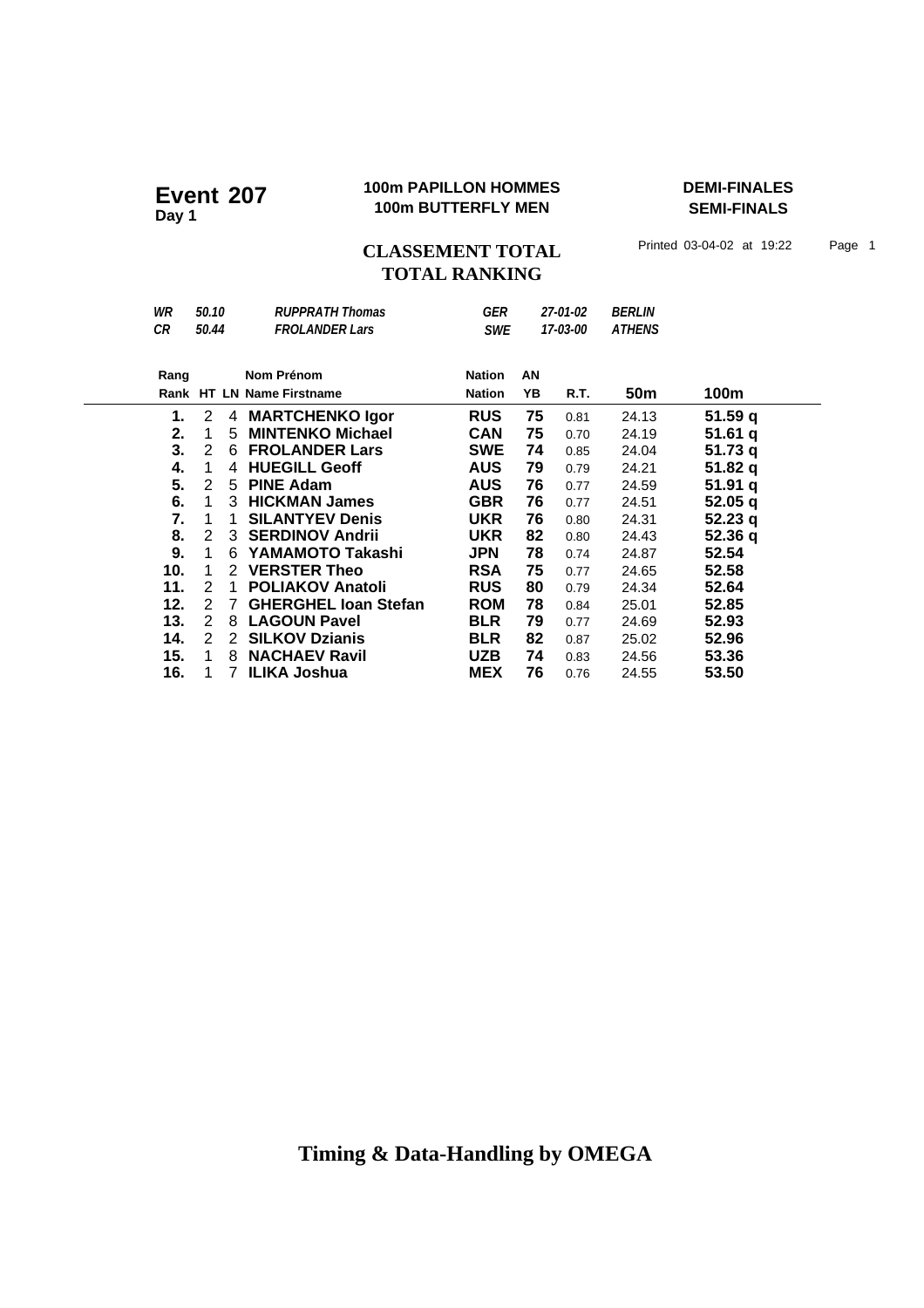### **100m PAPILLON HOMMES FINALES 100m PAPILLON HOMMER**<br>100m BUTTERFLY MEN

**FINALS**

CLASSEMENT FINALES<sup>Printed 04-04-02 at 19:50 Page 1</sup> **FINALS RANKING**

| WR<br>СR | 50.10<br>50.44 |              | GER<br><b>RUPPRATH Thomas</b><br><b>FROLANDER Lars</b><br><b>SWE</b> |  | 27-01-02<br>17-03-00     |          | <b>BERLIN</b><br><b>ATHENS</b> |                 |       |  |
|----------|----------------|--------------|----------------------------------------------------------------------|--|--------------------------|----------|--------------------------------|-----------------|-------|--|
|          |                | Rang<br>Rank | Nom Prénom<br><b>Name Firstname</b>                                  |  | <b>Nat</b><br><b>Nat</b> | AN<br>YΒ | R.T.                           | 50 <sub>m</sub> | Time  |  |
|          | <b>FINAL</b>   | 1.           | <b>HUEGILL Geoff</b>                                                 |  | <b>AUS 79</b>            |          | 0.77                           | 23.49           | 50.95 |  |
|          |                | 2.           | <b>PINE Adam</b>                                                     |  | <b>AUS 76</b>            |          | 0.73                           | 24.06           | 51.27 |  |
|          |                | 3.           | <b>MARTCHENKO Igor</b>                                               |  | <b>RUS 75</b>            |          | 0.81                           | 23.78           | 51.41 |  |
|          |                | 4.           | <b>MINTENKO Michael</b>                                              |  | <b>CAN 75</b>            |          | 0.69                           | 23.93           | 51.45 |  |
|          |                | 5.           | <b>FROLANDER Lars</b>                                                |  | <b>SWE 74</b>            |          | 0.71                           | 24.11           | 51.61 |  |
|          |                | 5.           | <b>HICKMAN James</b>                                                 |  | <b>GBR 76</b>            |          | 0.75                           | 24.06           | 51.61 |  |
|          |                | 7.           | <b>SERDINOV Andrii</b>                                               |  | <b>UKR 82</b>            |          | 0.81                           | 24.50           | 51.96 |  |
|          |                | 8.           | <b>SILANTYEV Denis</b>                                               |  | <b>UKR 76</b>            |          | 0.80                           | 24.10           | 51.97 |  |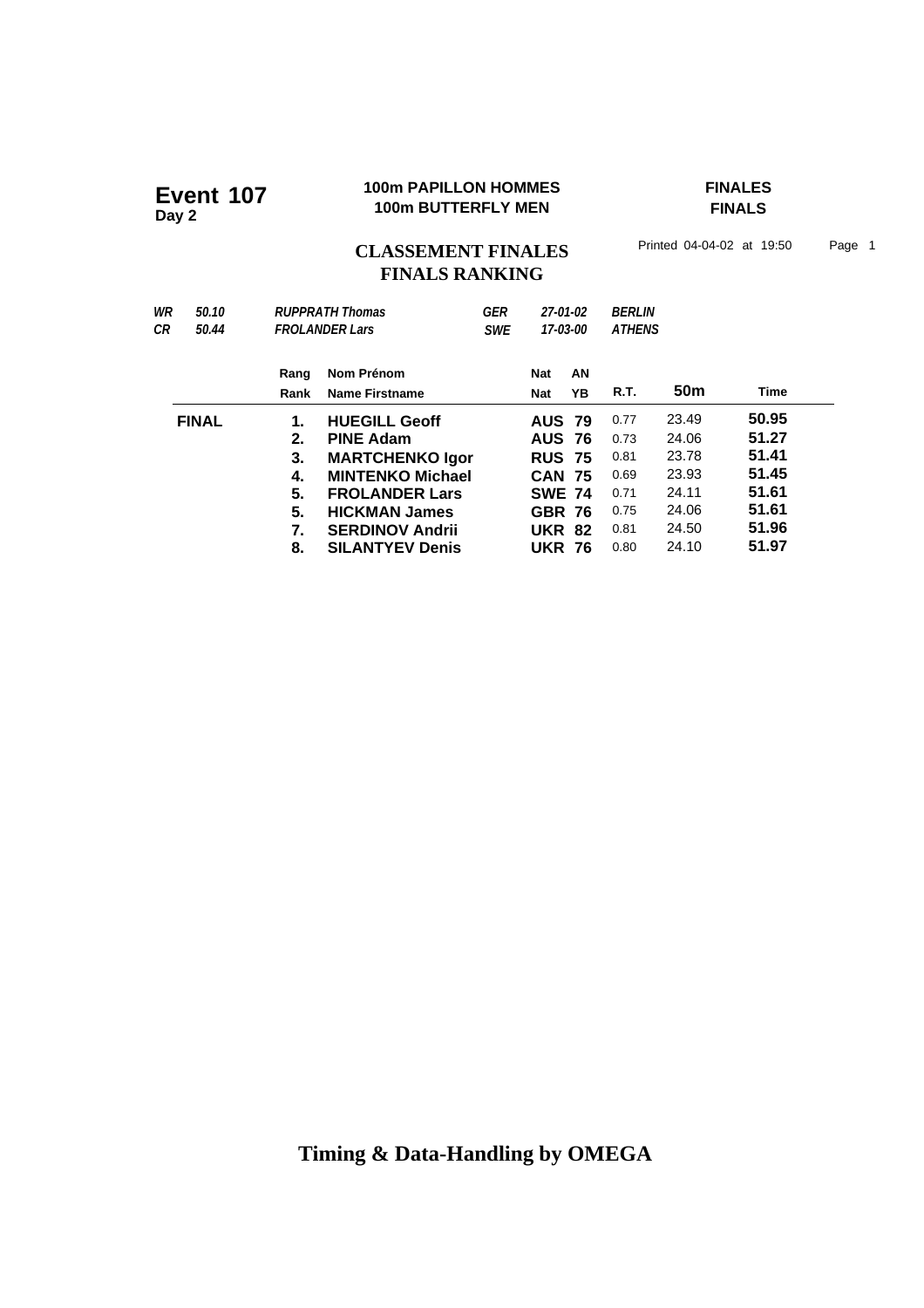### **200m PAPILLON HOMMES SERIES 200m PAPILLON HOMMES**<br>200m BUTTERFLY MEN

# **HEATS**

CLASSEMENT TOTAL Printed 07-04-02 at 09:58 Page 1 **TOTAL RANKING**

| Rang |         | Nom Prénom           | <b>Nation AN</b> |          |           |  |
|------|---------|----------------------|------------------|----------|-----------|--|
| CR.  | 1:52.71 | <b>HICKMAN James</b> | GBR              | 03-04-99 | HONG KONG |  |
| WR   | 1:51.21 | RUPPRATH Thomas      | GFR              | 01-12-01 | ROSTOCK   |  |

| 1.<br>6<br><b>GBR</b><br>76<br>$1:54.67$ q<br><b>HICKMAN James</b><br>25.87<br>55.04<br>1:24.61<br>4<br>0.85<br>6<br><b>AUS</b><br>80<br>2.<br>5<br><b>NORRIS Justin</b><br>1:54.97 $q$<br>25.98<br>55.72<br>1:25.45<br>0.77<br>3.<br>$\overline{\mathbf{4}}$<br>5<br><b>ROM</b><br>78<br>1:55.77 $q$<br><b>GHERGHEL Ioan Stefan</b><br>55.94<br>1:26.21<br>0.86<br>26.36<br>4.<br>5<br>76<br><b>SILANTYEV Denis</b><br><b>UKR</b><br>1:55.81 $q$<br>4<br>25.56<br>54.96<br>1:24.90<br>0.80 |  |
|---------------------------------------------------------------------------------------------------------------------------------------------------------------------------------------------------------------------------------------------------------------------------------------------------------------------------------------------------------------------------------------------------------------------------------------------------------------------------------------------|--|
|                                                                                                                                                                                                                                                                                                                                                                                                                                                                                             |  |
|                                                                                                                                                                                                                                                                                                                                                                                                                                                                                             |  |
|                                                                                                                                                                                                                                                                                                                                                                                                                                                                                             |  |
|                                                                                                                                                                                                                                                                                                                                                                                                                                                                                             |  |
| 5.<br>$\mathbf{1}$<br>75<br>6 WILKENS Thomas<br><b>USA</b><br>1:55.86 q<br>0.82<br>25.77<br>55.24<br>1:25.15                                                                                                                                                                                                                                                                                                                                                                                |  |
| 6.<br>$\overline{\mathbf{4}}$<br><b>RUS</b><br>$\overline{4}$<br><b>POLIAKOV Anatoli</b><br>80<br>1:56.57 $q$<br>25.68<br>55.30<br>1:25.64<br>0.82                                                                                                                                                                                                                                                                                                                                          |  |
| 7.<br>6<br><b>SLO</b><br>79<br>1:56.72 $q$<br>$7^{\circ}$<br><b>ABERSEK Ales</b><br>55.94<br>0.83<br>26.19<br>1:26.02                                                                                                                                                                                                                                                                                                                                                                       |  |
| 5<br>8.<br><b>RUS</b><br>82<br>6<br><b>SKRYDLOV IIia</b><br>$1:57.16$ q<br>0.78<br>25.60<br>54.80<br>1:25.28                                                                                                                                                                                                                                                                                                                                                                                |  |
| 6<br>9.<br><b>UKR</b><br>$\mathbf 1$<br><b>ADVENA Sergiy</b><br>84<br>1:57.59<br>0.89<br>27.21<br>57.42<br>1:27.01                                                                                                                                                                                                                                                                                                                                                                          |  |
| $\overline{\mathbf{4}}$<br><b>GER</b><br>72<br>10.<br>3<br><b>KELLER Christian</b><br>1:57.61<br>0.80<br>25.91<br>55.50<br>1:26.22                                                                                                                                                                                                                                                                                                                                                          |  |
| 5<br>11.<br>82<br>3<br><b>JOHNS Brian L</b><br><b>CAN</b><br>1:57.76<br>26.54<br>56.36<br>0.83<br>1:26.74                                                                                                                                                                                                                                                                                                                                                                                   |  |
| 3<br>12.<br>$\overline{7}$<br><b>USA</b><br>80<br><b>DONNELLY Erik</b><br>1:58.17<br>0.80<br>26.99<br>57.02<br>1:27.56                                                                                                                                                                                                                                                                                                                                                                      |  |
| $\overline{\mathbf{4}}$<br>13.<br>2 MONTEIRO Pedro<br><b>BRA</b><br>75<br>1:58.35<br>0.78<br>27.02<br>57.01<br>1:27.41                                                                                                                                                                                                                                                                                                                                                                      |  |
| 14.<br>4<br>8<br>77<br><b>KWOK Kin Ming Mark</b><br><b>HKG</b><br>1:59.13<br>26.72<br>57.27<br>1:27.71<br>0.59                                                                                                                                                                                                                                                                                                                                                                              |  |
| 15.<br>2 <sup>1</sup><br>6<br><b>HORKY Josef</b><br><b>CZE</b><br>72<br>1:59.55<br>56.78<br>0.78<br>26.68<br>1:27.39                                                                                                                                                                                                                                                                                                                                                                        |  |
| $\overline{\mathbf{4}}$<br><b>SUI</b><br>16.<br><b>GILGEN Philipp</b><br>76<br>$\mathbf 1$<br>2:00.16<br>0.85<br>27.03<br>57.26<br>1:28.15                                                                                                                                                                                                                                                                                                                                                  |  |
| 5<br><b>CRO</b><br>17.<br>$\overline{7}$<br><b>FRANICEVIC Lovrenco</b><br>78<br>2:00.68<br>56.57<br>1:28.12<br>0.82<br>26.56                                                                                                                                                                                                                                                                                                                                                                |  |
| 3<br>18.<br><b>RSA</b><br>83<br><b>NORDIEN Raazik</b><br>2:00.81<br>4<br>0.63<br>26.91<br>57.28<br>1:28.69                                                                                                                                                                                                                                                                                                                                                                                  |  |
| 5<br>19.<br>$\mathbf 1$<br><b>STEED Trent</b><br><b>AUS</b><br>77<br>0.79<br>26.53<br>56.66<br>1:28.02<br>2:00.82                                                                                                                                                                                                                                                                                                                                                                           |  |
| 5<br>20.<br><b>NZL</b><br>78<br>2 KENT Dean<br>2:00.85<br>0.83<br>26.56<br>56.67<br>1:28.31                                                                                                                                                                                                                                                                                                                                                                                                 |  |
| 21.<br>$\overline{\mathbf{4}}$<br>$\overline{7}$<br><b>ANDERMATT Adrian</b><br><b>SUI</b><br>69<br>2:01.28<br>0.90<br>27.02<br>57.70<br>1:29.01                                                                                                                                                                                                                                                                                                                                             |  |
| 22.<br>6<br><b>POL</b><br>8<br><b>GOLON Krzysztof</b><br>77<br>2:01.41<br>27.24<br>58.02<br>1:29.39<br>0.86                                                                                                                                                                                                                                                                                                                                                                                 |  |
| 5<br>23.<br>8<br><b>LAT</b><br>81<br><b>DUDA Andrejs</b><br>0.87<br>27.24<br>57.92<br>1:29.72<br>2:01.79                                                                                                                                                                                                                                                                                                                                                                                    |  |
| 3<br>2 <sup>1</sup><br>24.<br><b>SZETO Shui Ki</b><br><b>HKG</b><br>79<br>2:02.32<br>0.74<br>27.37<br>58.35<br>1:29.87                                                                                                                                                                                                                                                                                                                                                                      |  |
| 25.<br>3<br>5<br><b>ALG</b><br>82<br><b>SLIMANI Aghiles</b><br>2:02.47<br>27.32<br>57.72<br>0.83<br>1:29.33                                                                                                                                                                                                                                                                                                                                                                                 |  |
| 3<br>26.<br>1<br><b>MKD</b><br>79<br><b>MILADINOVSKI Aleksandar</b><br>0.79<br>27.10<br>57.62<br>1:29.31<br>2:03.65                                                                                                                                                                                                                                                                                                                                                                         |  |
| $\overline{c}$<br>27.<br>$\overline{7}$<br><b>GUA</b><br>84<br><b>DE LEON Rafael</b><br>59.45<br>2:06.12<br>0.80<br>27.95<br>1:32.29<br>3                                                                                                                                                                                                                                                                                                                                                   |  |
| <b>UZB</b><br>28.<br>6 LYASHKO Oleg<br>82<br>58.72<br>2:07.39<br>0.78<br>27.44<br>1:31.91<br>29.<br>3<br><b>SEY</b><br>8                                                                                                                                                                                                                                                                                                                                                                    |  |
| 77<br>2:08.57<br><b>ADAM Jean-Paul</b><br>28.00<br>59.91<br>1:33.28<br>0.79<br>$\overline{c}$<br>30.<br>3<br><b>KAZ</b><br>86<br><b>GORDIYENKO Dmitriy</b><br>2:09.36<br>0.74<br>29.36<br>1:02.93<br>1:36.25                                                                                                                                                                                                                                                                                |  |
| $\overline{2}$<br>31.<br><b>GEO</b><br>80<br>$\overline{4}$<br><b>KHOMASURIDZE Zurab</b><br>2:09.45<br>0.86<br>29.99<br>1:03.36<br>1:36.28                                                                                                                                                                                                                                                                                                                                                  |  |
| $\overline{2}$<br>32.<br>6<br><b>IND</b><br>86<br><b>PONCHA Rehan</b><br>2:10.00<br>29.53<br>1:01.81<br>1:35.18<br>1.03                                                                                                                                                                                                                                                                                                                                                                     |  |
| 33.<br>$\mathbf 1$<br><b>MAC</b><br>5<br><b>WONG Wing Cheung Victor</b><br>84<br>2:10.10<br>0.79<br>28.05<br>1:34.45<br>1:00.57                                                                                                                                                                                                                                                                                                                                                             |  |
| 3<br>34.<br><b>TPE</b><br>1<br><b>WONG Sheng-Da</b><br>84<br>2:11.09<br>0.81<br>1:34.96<br>28.03<br>1:00.09                                                                                                                                                                                                                                                                                                                                                                                 |  |
| $\overline{2}$<br>$\mathbf{1}$<br>35.<br><b>KHUDIYEV Rustam</b><br><b>KAZ</b><br>85<br>2:12.03<br>0.70<br>28.46<br>1:02.36<br>1:36.61                                                                                                                                                                                                                                                                                                                                                       |  |
| $\overline{2}$<br>36.<br><b>SMR</b><br>5<br><b>NIKOLINI Emanuele</b><br>84<br>2:12.66<br>0.83<br>29.59<br>1:03.27<br>1:37.31                                                                                                                                                                                                                                                                                                                                                                |  |
| 37.<br>1<br>83<br>4<br><b>ROLA Nuno</b><br><b>ANG</b><br>2:20.14<br>0.80<br>30.13<br>1:05.99<br>1:42.72                                                                                                                                                                                                                                                                                                                                                                                     |  |
| 38.<br>$\overline{c}$<br><b>SEN</b><br>85<br>2:21.11<br>8<br><b>FALL Malick</b><br>1.00<br>30.49<br>1:40.97<br>1:04.38                                                                                                                                                                                                                                                                                                                                                                      |  |
| 3<br>3 FRAIRE Jacob<br><b>MEX</b><br>80<br>DQ.<br>0.84<br>27.16<br>57.78<br>1:28.92                                                                                                                                                                                                                                                                                                                                                                                                         |  |
| $\overline{\mathbf{c}}$<br>$\overline{2}$<br><b>KUW</b><br>86<br>DQ.<br><b>ALAZOUQI Mishal</b><br>0.82<br>30.37<br>1:05.30<br>1:40.87                                                                                                                                                                                                                                                                                                                                                       |  |
| 5<br>5<br><b>JPN</b><br>78<br>DNS.<br>YAMAMOTO Takashi                                                                                                                                                                                                                                                                                                                                                                                                                                      |  |
| 6<br>3 VERSTER Theo<br><b>RSA</b><br>75<br>DNS.                                                                                                                                                                                                                                                                                                                                                                                                                                             |  |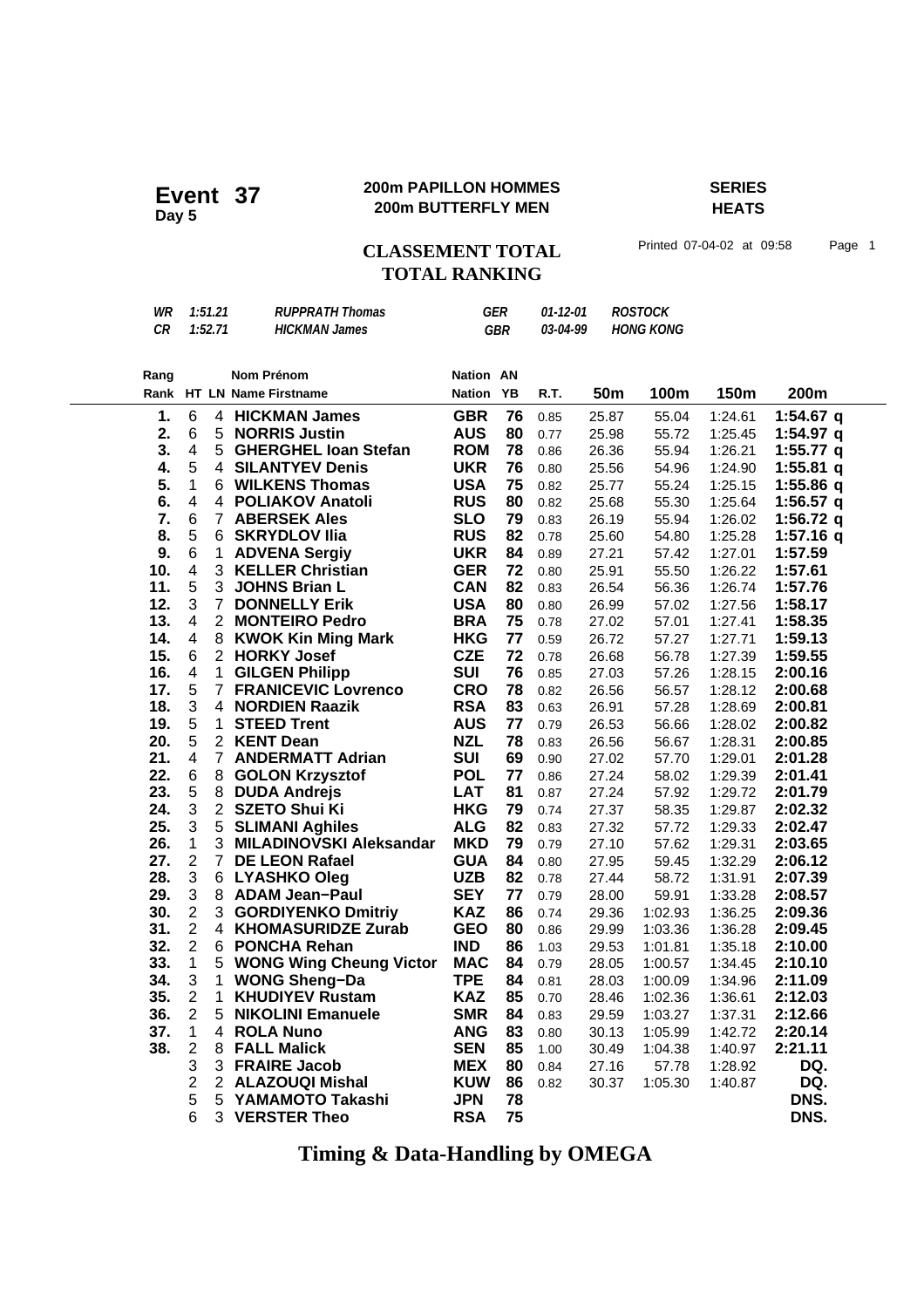|  | Event 37<br>Day 5 |         |                           | <b>200m PAPILLON HOMMES</b> | <b>200m BUTTERFLY MEN</b>                       |            |          |                 | <b>SERIES</b><br><b>HEATS</b> |                  |                           |        |  |  |
|--|-------------------|---------|---------------------------|-----------------------------|-------------------------------------------------|------------|----------|-----------------|-------------------------------|------------------|---------------------------|--------|--|--|
|  |                   |         |                           |                             | <b>CLASSEMENT TOTAL</b><br><b>TOTAL RANKING</b> |            |          |                 |                               |                  | Printed 07-04-02 at 09:58 | Page 2 |  |  |
|  | WR                | 1:51.21 | <b>RUPPRATH Thomas</b>    |                             |                                                 | GER        | 01-12-01 |                 | <b>ROSTOCK</b>                |                  |                           |        |  |  |
|  | CR                | 1:52.71 | <b>HICKMAN James</b>      |                             |                                                 | <b>GBR</b> | 03-04-99 |                 | <b>HONG KONG</b>              |                  |                           |        |  |  |
|  | Rang              |         | Nom Prénom                |                             | Nation AN                                       |            |          |                 |                               |                  |                           |        |  |  |
|  |                   |         | Rank HT LN Name Firstname |                             | Nation                                          | <b>YB</b>  | R.T.     | 50 <sub>m</sub> | 100m                          | 150 <sub>m</sub> | 200 <sub>m</sub>          |        |  |  |
|  |                   | 6<br>6  | <b>DRYMONAKOS loannis</b> |                             | <b>GRE</b>                                      | 84         |          |                 |                               |                  | DNS.                      |        |  |  |
|  |                   | 4<br>6  | <b>MINTENKO Michael</b>   |                             | CAN                                             | 75         |          |                 |                               |                  | DNS.                      |        |  |  |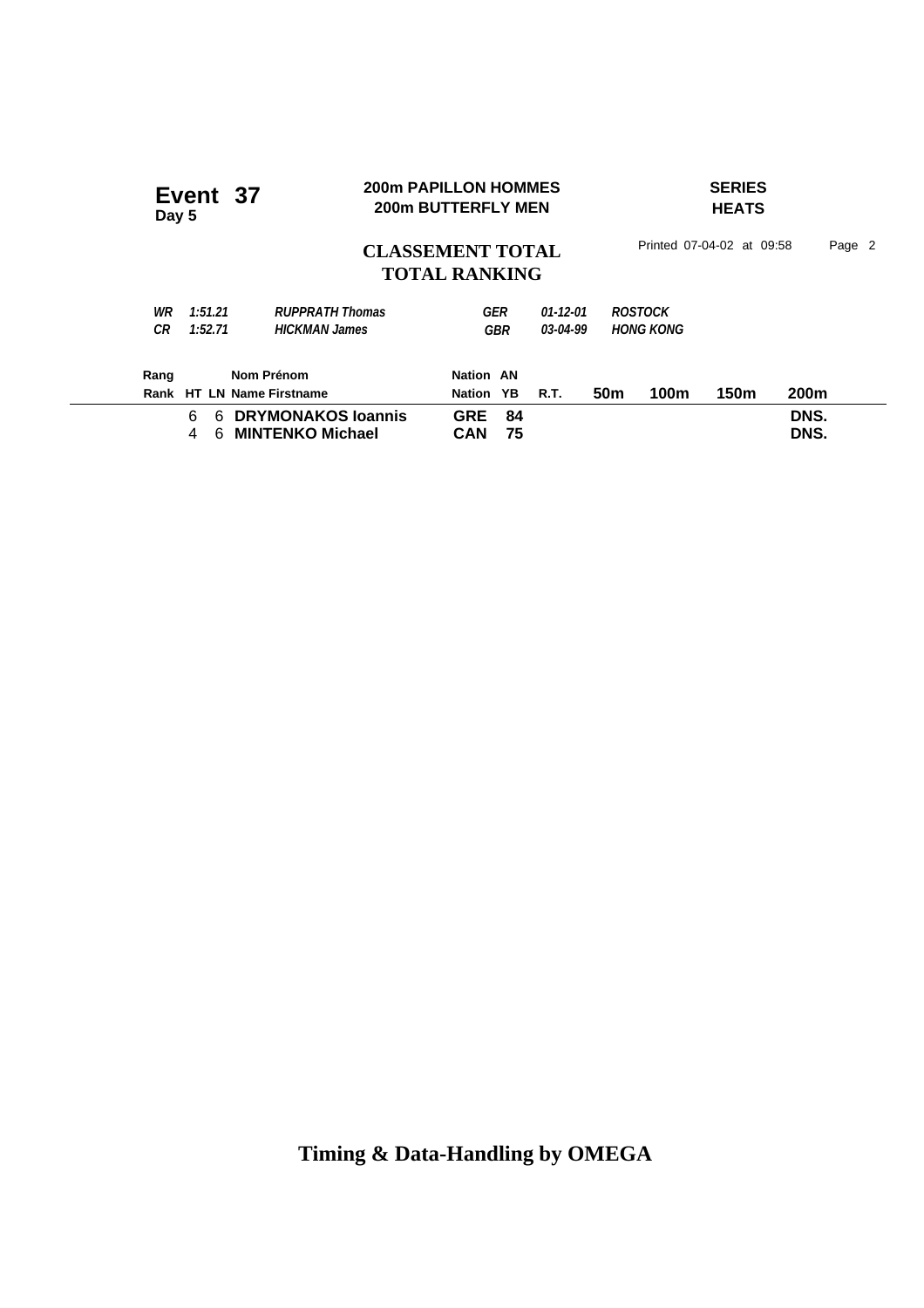# **200m PAPILLON HOMMES**<br>
200m BUTTERFLY MEN

200m BUTTERFLY MEN

200m BUTTERFLY MEN

200m BUTTERFLY MEN

200m BUTTERFLY MEN

**FINALS**

# CLASSEMENT FINALES<sup>Printed 07-04-02 at 19:38 Page 1</sup> **FINALS RANKING**

| WR<br>СR     | 1:51.21<br>1:52.71 | <b>RUPPRATH Thomas</b><br><b>HICKMAN James</b> |               | GER<br><b>ROSTOCK</b><br>$01-12-01$<br><b>HONG KONG</b><br>03-04-99<br><b>GBR</b> |             |                 |       |         |             |
|--------------|--------------------|------------------------------------------------|---------------|-----------------------------------------------------------------------------------|-------------|-----------------|-------|---------|-------------|
|              | Rang               | Nom Prénom                                     | Nat           | AN                                                                                |             |                 |       |         |             |
|              | Rank               | Name Firstname                                 | Nat           | YB                                                                                | <b>R.T.</b> | 50 <sub>m</sub> | 100m  | 150m    | <b>200m</b> |
| <b>FINAL</b> | 1.                 | <b>HICKMAN James</b>                           | <b>GBR 76</b> |                                                                                   | 0.83        | 25.60           | 54.04 | 1:23.27 | 1:53.14     |
|              | 2.                 | <b>NORRIS Justin</b>                           | <b>AUS</b>    | 80                                                                                | 0.77        | 26.18           | 55.29 | 1:24.80 | 1:54.07     |
|              | 3.                 | <b>GHERGHEL Joan Stefan</b>                    | <b>ROM 78</b> |                                                                                   | 0.84        | 26.15           | 55.32 | 1:24.75 | 1:54.16     |
|              | 4.                 | <b>POLIAKOV Anatoli</b>                        | <b>RUS</b>    | 80                                                                                | 0.82        | 25.63           | 54.76 | 1:24.59 | 1:54.92     |
|              | 5.                 | <b>SILANTYEV Denis</b>                         | <b>UKR</b>    | 76                                                                                | 0.81        | 25.50           | 54.73 | 1:24.62 | 1:55.36     |
|              | 6.                 | <b>WILKENS Thomas</b>                          | USA           | 75                                                                                | 0.86        | 26.11           | 55.95 | 1:26.33 | 1:56.71     |
|              | 7.                 | <b>SKRYDLOV IIIa</b>                           | <b>RUS</b>    | 82                                                                                | 0.79        | 25.67           | 55.20 | 1:26.13 | 1:58.04     |
|              | 8.                 | <b>ABERSEK Ales</b>                            | <b>SLO</b>    | 79                                                                                | 0.79        | 25.97           | 55.80 | 1:26.38 | 1:58.27     |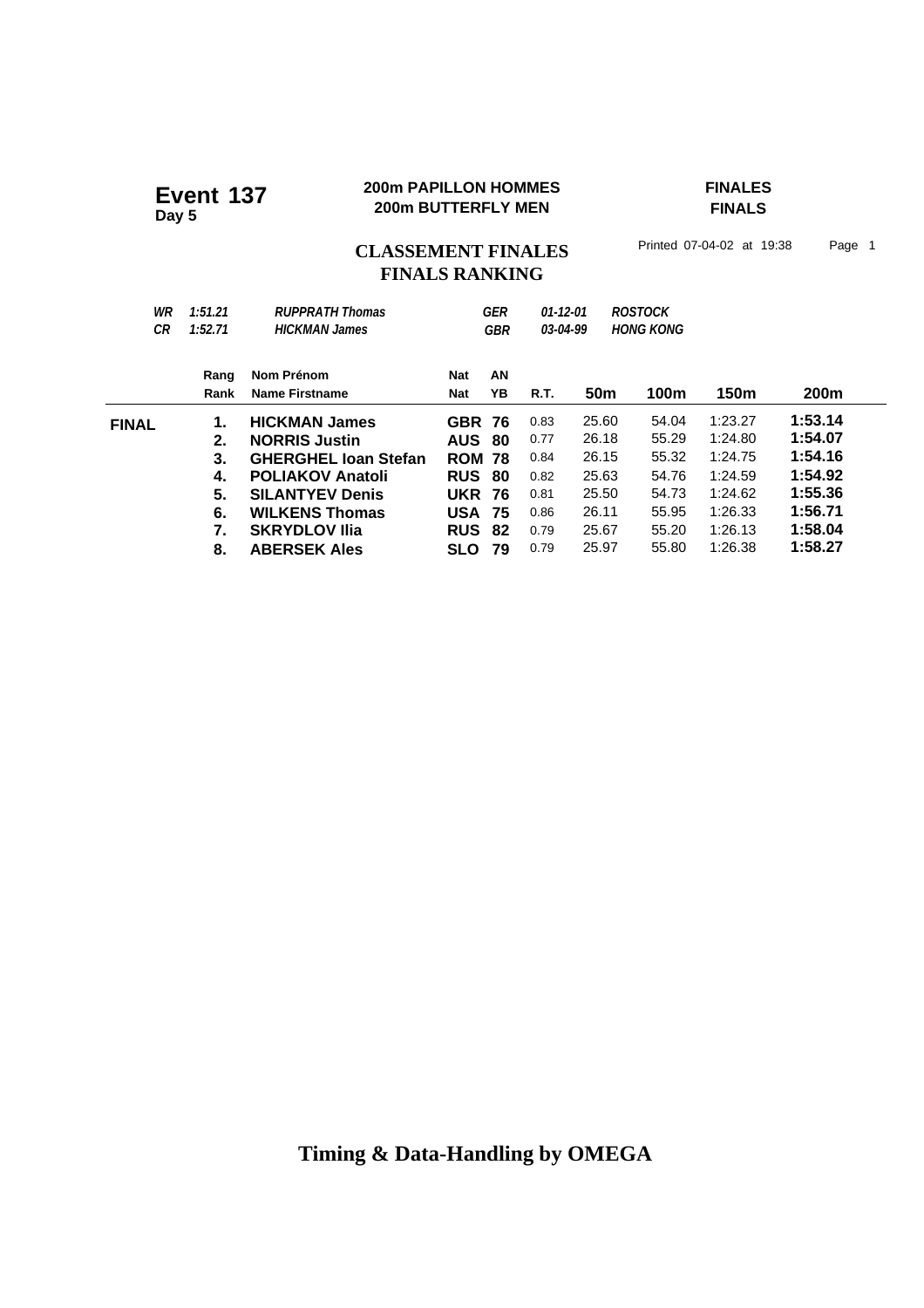### **100m 4 NAGES HOMMES SERIES 100m 4 NAGES HOMME**<br>100m MEDLEY MEN

**HEATS**

## CLASSEMENT TOTAL Printed 06-04-02 at 09:59 Page 1 **TOTAL RANKING**

| WR   | 52.63          |             | <b>MANKOC Peter</b>         | <b>SLO</b>    | 15-12-01 |          | <b>ANTWERP</b>  |         |
|------|----------------|-------------|-----------------------------|---------------|----------|----------|-----------------|---------|
| CR   | 52.79          |             | <b>WALKER Neil Scott</b>    | <b>USA</b>    |          | 18-03-00 | <b>ATHENS</b>   |         |
|      |                |             |                             |               |          |          |                 |         |
|      |                |             | Nom Prénom                  | <b>Nation</b> | AN       |          |                 |         |
| Rang |                |             | Rank HT LN Name Firstname   | <b>Nation</b> | YB       | R.T.     | 50 <sub>m</sub> | 100m    |
|      |                |             |                             |               |          |          |                 |         |
| 1.   | 5              |             | <b>6 LAURENTINO Nuno</b>    | <b>POR</b>    | 75       | 0.80     | 24.54           | 54.32 q |
| 2.   | $\overline{7}$ |             | 4 MANKOC Peter              | <b>SLO</b>    | 78       | 0.83     | 24.34           | 54.33 q |
| 3.   | 5              |             | 5 ANDERSEN Jakob            | <b>DEN</b>    | 77       | 0.80     | 24.75           | 54.71 q |
| 4.   | 6              |             | 4 SIEVINEN Jani             | <b>FIN</b>    | 74       | 0.77     | 24.90           | 54.91 q |
| 5.   | $\mathbf 1$    | 1           | <b>SERGEYEV Sergiy</b>      | <b>UKR</b>    | 70       | 0.68     | 25.46           | 55.00 q |
| 6.   | 6              | 1           | <b>IVANOVSKI Roman</b>      | <b>RUS</b>    | 77       | 0.79     | 25.67           | 55.08q  |
| 7.   | 6              |             | 5 VAN DER ZANT Rob          | <b>AUS</b>    | 75       | 0.74     | 25.45           | 55.13q  |
| 8.   | 6              |             | 6 KIZIEROWSKI Bartosz       | <b>POL</b>    | 77       | 0.74     | 25.15           | 55.28 q |
| 9.   | 5              |             | 8 SILKOV Dzianis            | <b>BLR</b>    | 82       | 0.81     | 25.88           | 55.45 q |
| 10.  | 6              |             | 8 KITAJIMA Kosuke           | <b>JPN</b>    | 82       | 0.63     | 25.85           | 55.59 q |
| 11.  | 5              |             | 4 VERSTER Theo              | <b>RSA</b>    | 75       | 0.73     | 25.95           | 55.62 q |
| 12.  | $\overline{7}$ |             | 2 CHEN Lei                  | <b>CHN</b>    | 81       | 0.77     | 25.90           | 55.86 q |
| 13.  | 6              |             | 3 LIECHTI Lorenz            | SUI           | 75       | 0.66     | 25.84           | 55.91 q |
| 14.  | $\overline{7}$ | 1           | <b>TOMECEK Pavel</b>        | <b>CZE</b>    | 78       | 0.83     | 25.81           | 55.95 q |
| 15.  | $\overline{7}$ |             | 3 BOVELL George             | TRI           | 83       | 0.83     | 26.25           | 55.97 q |
| 16.  | $\overline{7}$ |             | 6 MORI Takahiro             | <b>JPN</b>    | 80       | 0.77     | 25.98           | 55.99 q |
| 17.  | 4              | 1           | <b>KOKKODIS loannis</b>     | <b>GRE</b>    | 81       | 0.83     | 25.56           | 56.02   |
| 18.  | 4              |             | 6 ZATSEPIN Alexei           | <b>RUS</b>    | 84       | 0.89     | 25.98           | 56.04   |
| 19.  | 5              |             | 3 CABELLO Brenton           | <b>ESP</b>    | 81       | 0.80     | 26.04           | 56.09   |
| 20.  | $\overline{7}$ |             | 7 BAVAY Cedric              | <b>BEL</b>    | 78       | 0.79     | 26.64           | 56.23   |
| 21.  | 3              |             | 6 GLEASON George            | <b>ISV</b>    | 79       | 0.76     | 25.61           | 56.24   |
| 22.  | 5              |             | 2 VITAZKA Jan               | <b>CZE</b>    | 76       | 0.70     | 25.88           | 56.41   |
| 23.  | $\overline{2}$ |             | 4 ADVENA Sergiy             | <b>UKR</b>    | 84       | 0.78     | 26.14           | 56.54   |
| 24.  | 3              |             | 5 VIILEP Martin             | <b>EST</b>    | 81       | 0.77     | 25.75           | 56.57   |
| 25.  | 3              |             | 8 DEICMANS Guntars          | <b>LAT</b>    | 83       | 0.85     | 26.52           | 56.60   |
| 26.  | 5              | 1           | <b>KENT Dean</b>            | <b>NZL</b>    | 78       | 0.84     | 26.13           | 56.64   |
| 27.  | $\overline{7}$ |             | 8 DUNNE Leon                | <b>AUS</b>    | 75       | 0.84     | 25.71           | 56.72   |
| 28.  | 4              |             | 2 CAC Kresimir              | <b>CRO</b>    | 76       | 0.90     | 26.64           | 56.79   |
| 29.  | 4              |             | 4 TARDIN Alain              | <b>SUI</b>    | 84       | 0.69     | 25.85           | 56.83   |
| 30.  | $\overline{2}$ | 5           | <b>DUDA Andrejs</b>         | <b>LAT</b>    | 81       | 0.85     | 26.26           | 56.97   |
| 31.  | 3              |             | 4 GATH Yoav                 | <b>ISR</b>    | 80       | 0.81     | 25.13           | 57.04   |
| 32.  | 4              |             | <b>7 TAHIROVIC Emil</b>     | <b>SLO</b>    | 79       | 0.79     | 26.38           | 57.07   |
| 33.  | 3              | 1           | <b>MIHAILOV Andrei</b>      | <b>MDA</b>    | 80       | 0.81     | 26.05           | 57.09   |
| 34.  | 3              |             | 3 SJODAL Petter             | <b>NOR</b>    | 79       | 0.76     | 25.66           | 57.14   |
| 35.  | $\overline{4}$ |             | 5 FERREYRA Sergio Andres    | <b>ARG</b>    | 77       | 0.71     | 26.38           | 57.15   |
| 36.  | 6              | $7^{\circ}$ | <b>COXO Ricardo</b>         | <b>POR</b>    | 82       | 0.72     | 25.84           | 57.29   |
| 37.  | $\overline{2}$ | 1.          | <b>CHAY Mark</b>            | <b>SIN</b>    | 82       | 0.74     | 26.00           | 57.51   |
| 38.  | 4              |             | 8 PUKHNATIY Oleg            | <b>UZB</b>    | 75       | 0.80     | 26.46           | 57.84   |
| 39.  | $\mathbf{1}$   |             | 2 MILADINOVSKI Aleksandar   | <b>MKD</b>    | 79       | 0.80     | 26.29           | 57.93   |
| 40.  | 3              |             | 7 ALVES Fernando            | <b>BRA</b>    | 79       | 0.67     | 25.59           | 58.26   |
| 41.  | 5              | $7^{\circ}$ | <b>PHUANGTHONG Dulyarit</b> | <b>THA</b>    | 77       | 0.78     | 26.66           | 58.61   |
| 42.  | $\overline{2}$ | $7^{\circ}$ | <b>CISS Khaly</b>           | <b>SEN</b>    | 81       | 0.86     | 27.71           | 58.91   |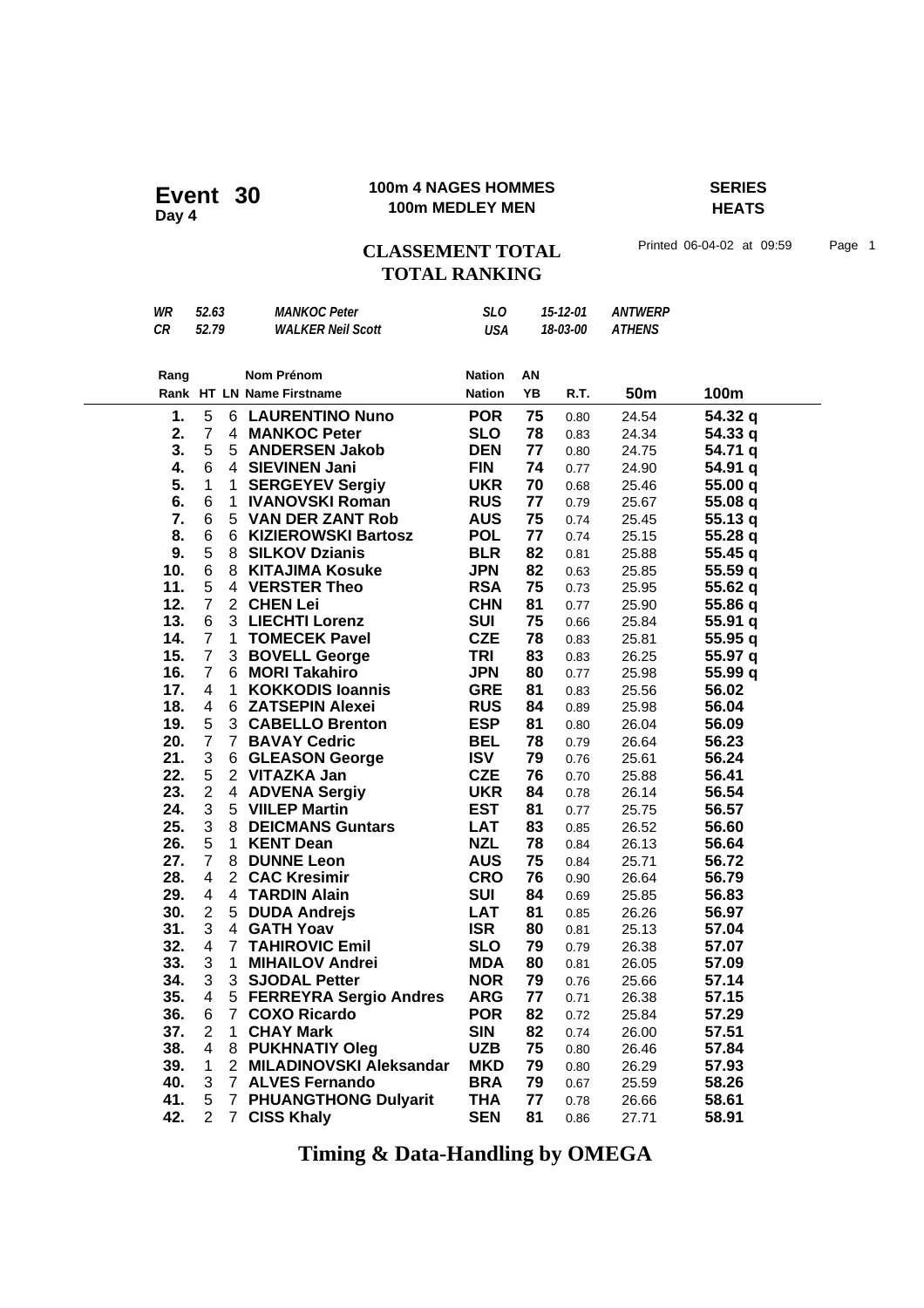### **100m 4 NAGES HOMMES SERIES 100m 4 NAGES HOMME**<br>100m MEDLEY MEN

**HEATS**

## CLASSEMENT TOTAL Printed 06-04-02 at 09:59 Page 2 **TOTAL RANKING**

| WR<br>СR                                                    | 52.63<br>52.79                       |                  | <b>MANKOC Peter</b><br><b>WALKER Neil Scott</b>                                                                                                                                                                               | SLO.<br>USA                                                                                                         |                                              | 15-12-01<br>18-03-00                                                 | <b>ANTWERP</b><br><b>ATHENS</b>                                               |                                                                                           |
|-------------------------------------------------------------|--------------------------------------|------------------|-------------------------------------------------------------------------------------------------------------------------------------------------------------------------------------------------------------------------------|---------------------------------------------------------------------------------------------------------------------|----------------------------------------------|----------------------------------------------------------------------|-------------------------------------------------------------------------------|-------------------------------------------------------------------------------------------|
| Rang                                                        |                                      |                  | Nom Prénom<br>Rank HT LN Name Firstname                                                                                                                                                                                       | <b>Nation</b><br><b>Nation</b>                                                                                      | AN<br>YΒ                                     | R.T.                                                                 | 50 <sub>m</sub>                                                               | 100m                                                                                      |
| 43.<br>44.<br>45.<br>46.<br>47.<br>48.<br>49.<br>50.<br>51. | 2<br>2<br>2<br>2<br>1<br>1<br>1<br>1 | 3<br>6<br>8<br>4 | 2 DEMETRIADES George<br><b>NASUTION M. Akbar</b><br><b>WONG Sheng-Da</b><br><b>WONG Wing Cheung Victor</b><br><b>HENRIQUEZ Gullermo</b><br>5 KLIMUSHIN Vladimir<br>6 ALBERT Barnsley<br>3 SHAH Amar<br><b>SARMAD Mohammad</b> | <b>CYP</b><br><b>INA</b><br><b>TPE</b><br><b>MAC</b><br><b>DOM</b><br>TKM<br><b>SEY</b><br><b>KEN</b><br><b>IRQ</b> | 81<br>84<br>84<br>79<br>80<br>79<br>85<br>75 | 0.75<br>0.79<br>0.76<br>0.76<br>0.80<br>0.82<br>0.91<br>0.82<br>0.89 | 27.74<br>27.69<br>27.75<br>27.72<br>28.80<br>29.38<br>30.68<br>31.34<br>30.56 | 59.35<br>59.42<br>59.62<br>1:00.61<br>1:01.45<br>1:03.84<br>1:04.61<br>1:05.53<br>1:07.67 |
|                                                             | 6<br>4<br>3                          | 5<br>2<br>3<br>2 | <b>TUCKER Scott</b><br><b>MILOSEVIC Milos</b><br><b>JOHNS Brian L</b><br><b>SEI Indrek</b>                                                                                                                                    | <b>USA</b><br><b>CRO</b><br><b>CAN</b><br>EST                                                                       | 75<br>72<br>82<br>72                         |                                                                      |                                                                               | DNS.<br>DNS.<br>DNS.<br>DNS.                                                              |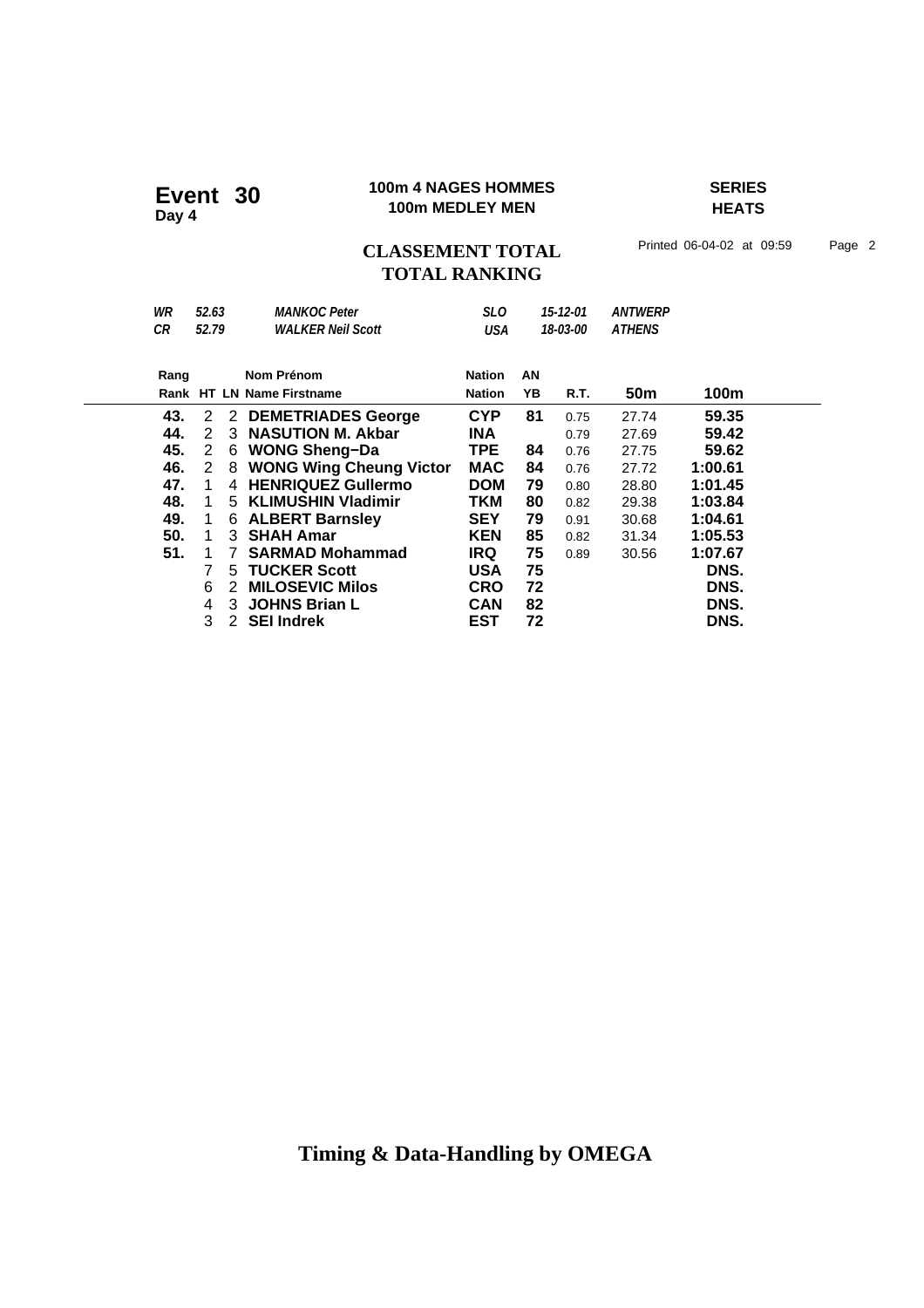### **100m 4 NAGES HOMMES DEMI-FINALES 100m 4 NAGES HOMME**<br>100m MEDLEY MEN

**SEMI-FINALS**

CLASSEMENT TOTAL Printed 06-04-02 at 19:20 Page 1 **TOTAL RANKING**

| WR<br>CR | 52.63<br>52.79        | <b>MANKOC Peter</b><br><b>WALKER Neil Scott</b> | <b>SLO</b><br>USA |    | 15-12-01<br>18-03-00 | <b>ANTWERP</b><br><b>ATHENS</b> |         |
|----------|-----------------------|-------------------------------------------------|-------------------|----|----------------------|---------------------------------|---------|
|          |                       |                                                 |                   |    |                      |                                 |         |
| Rang     |                       | Nom Prénom                                      | <b>Nation</b>     | AN |                      |                                 |         |
|          |                       | Rank HT LN Name Firstname                       | <b>Nation</b>     | YB | R.T.                 | 50 <sub>m</sub>                 | 100m    |
| 1.       | 1<br>4                | <b>MANKOC Peter</b>                             | <b>SLO</b>        | 78 | 0.81                 | 23.97                           | 52.91 q |
| 2.       | 5<br>1                | <b>SIEVINEN Jani</b>                            | <b>FIN</b>        | 74 | 0.77                 | 24.92                           | 54.10 q |
| 3.       | 2                     | 4 LAURENTINO Nuno                               | <b>POR</b>        | 75 | 0.82                 | 24.53                           | 54.62 q |
| 4.       | 1<br>6                | <b>KIZIEROWSKI Bartosz</b>                      | <b>POL</b>        | 77 | 0.71                 | 24.63                           | 54.63 a |
| 5.       | 2<br>6                | <b>VAN DER ZANT Rob</b>                         | <b>AUS</b>        | 75 | 0.72                 | 25.43                           | 54.69 q |
| 5.       | $\mathbf{2}^{\prime}$ | 3 SERGEYEV Sergiy                               | <b>UKR</b>        | 70 | 0.82                 | 25.19                           | 54.69 q |
| 7.       | 2                     | 7 VERSTER Theo                                  | <b>RSA</b>        | 75 | 0.74                 | 25.35                           | 54.75 q |
| 8.       | 2<br>5                | <b>ANDERSEN Jakob</b>                           | <b>DEN</b>        | 77 | 0.78                 | 24.70                           | 54.88 q |
| 9.       | 1<br>2                | <b>KITAJIMA Kosuke</b>                          | <b>JPN</b>        | 82 | 0.65                 | 25.55                           | 55.08   |
| 10.      | 1<br>$7^{\circ}$      | <b>CHEN Lei</b>                                 | <b>CHN</b>        | 81 | 0.76                 | 25.45                           | 55.11   |
| 11.      | 1                     | 3 IVANOVSKI Roman                               | <b>RUS</b>        | 77 | 0.77                 | 25.60                           | 55.29   |
| 11.      | 2<br>$\mathbf{2}$     | <b>SILKOV Dzianis</b>                           | <b>BLR</b>        | 82 | 0.87                 | 25.78                           | 55.29   |
| 13.      | 2<br>8                | <b>BOVELL George</b>                            | TRI               | 83 | 0.85                 | 26.23                           | 55.71   |
| 14.      | 1<br>8                | <b>MORI Takahiro</b>                            | <b>JPN</b>        | 80 | 0.74                 | 26.06                           | 55.85   |
| 15.      | 2<br>1                | <b>LIECHTI Lorenz</b>                           | SUI               | 75 | 0.65                 | 25.73                           | 56.21   |
|          | 1<br>1                | <b>TOMECEK Pavel</b>                            | <b>CZE</b>        | 78 | 0.84                 | 25.32                           | DQ.     |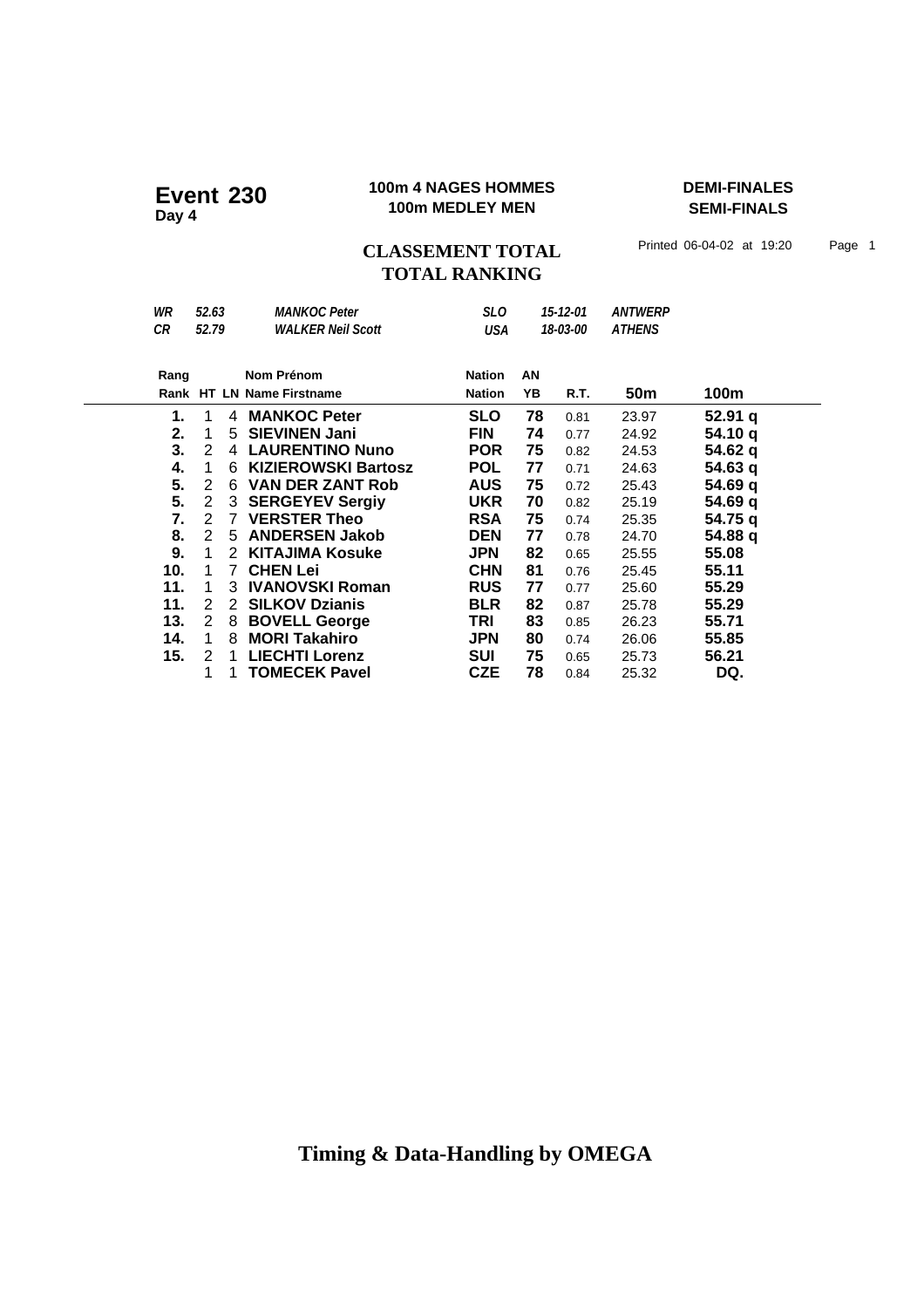# **100m 4 NAGES HOMMES**<br>
100m MEDLEY MEN

TINALS
FINALS

**FINALS**

# CLASSEMENT FINALES<sup>Printed 07-04-02 at 18:44</sup> Page 1 **FINALS RANKING**

| WR<br>52.63<br>СR<br>52.79 | <b>MANKOC Peter</b>                          | <b>WALKER Neil Scott</b>                                                                                                                                                                                 | <b>SLO</b><br>USA | 15-12-01                                                                                                                    | 18-03-00        | <b>ANTWERP</b><br><b>ATHENS</b>                              |                                                                      |                                                                      |
|----------------------------|----------------------------------------------|----------------------------------------------------------------------------------------------------------------------------------------------------------------------------------------------------------|-------------------|-----------------------------------------------------------------------------------------------------------------------------|-----------------|--------------------------------------------------------------|----------------------------------------------------------------------|----------------------------------------------------------------------|
|                            | Rang<br>Rank                                 | Nom Prénom<br><b>Name Firstname</b>                                                                                                                                                                      |                   | <b>Nat</b><br><b>Nat</b>                                                                                                    | AN<br>YB        | R.T.                                                         | 50m                                                                  | <b>Time</b>                                                          |
| <b>FINAL</b>               | 1.<br>2.<br>3.<br>4.<br>5.<br>6.<br>7.<br>8. | <b>MANKOC Peter</b><br><b>SIEVINEN Jani</b><br><b>ANDERSEN Jakob</b><br><b>LAURENTINO Nuno</b><br><b>VAN DER ZANT Rob</b><br><b>KIZIEROWSKI Bartosz</b><br><b>VERSTER Theo</b><br><b>SERGEYEV Sergiy</b> |                   | <b>SLO</b><br><b>FIN</b><br><b>DEN</b><br><b>POR 75</b><br><b>AUS 75</b><br><b>POL 77</b><br><b>RSA 75</b><br><b>UKR 70</b> | 78<br>74<br>-77 | 0.88<br>0.76<br>0.81<br>0.80<br>0.71<br>0.72<br>0.73<br>0.69 | 23.83<br>24.59<br>24.77<br>24.34<br>25.31<br>24.93<br>25.22<br>25.28 | 52.90<br>53.78<br>54.31<br>54.50<br>54.54<br>54.65<br>54.71<br>54.75 |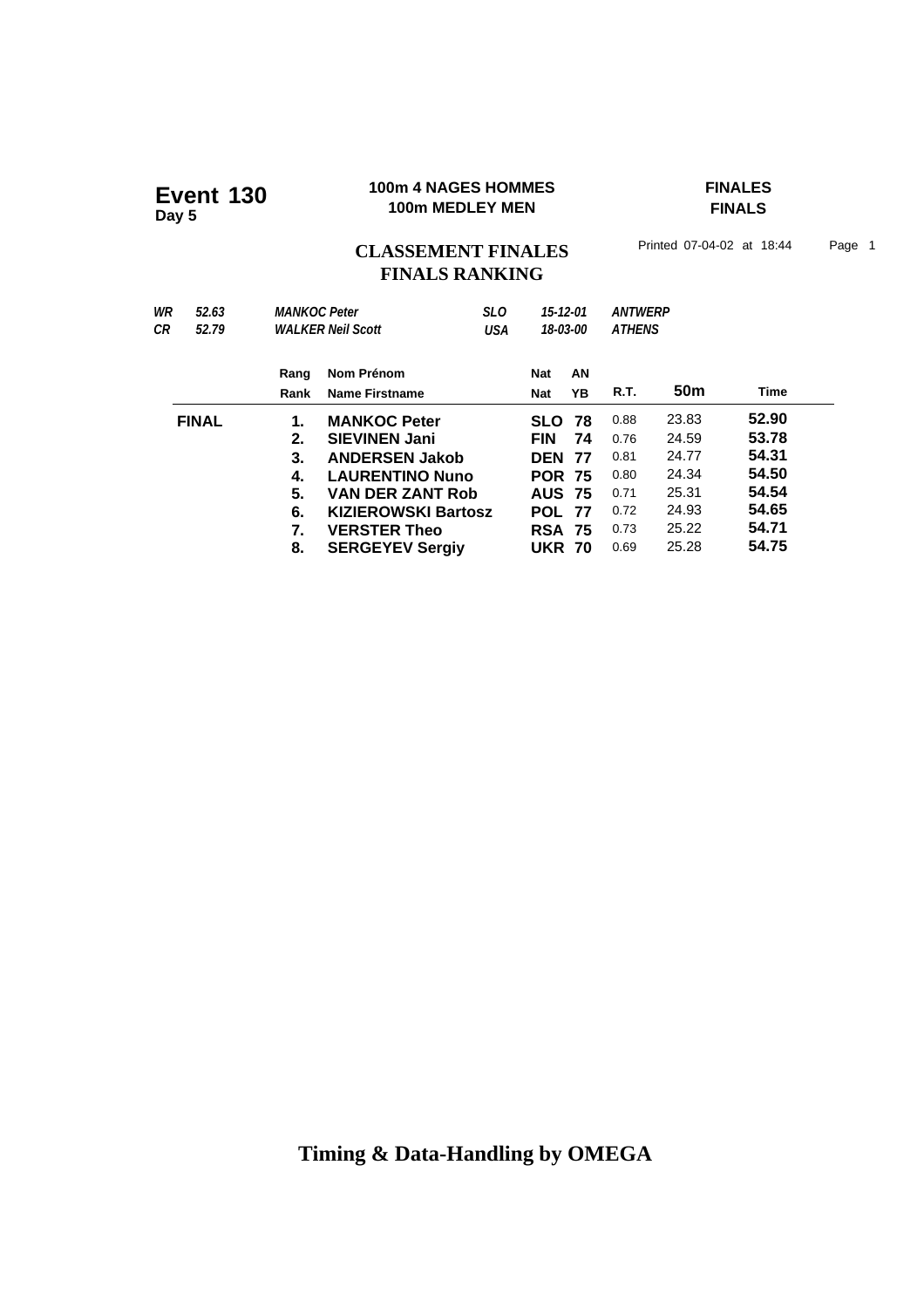### **200m 4 NAGES HOMMES SERIES 200m 4 NAGES HOMME**<br>200m MEDLEY MEN

# **HEATS**

### **CLASSEMENT TOTAL** Printed 05-04-02 at 10:51 Page 1 **TOTAL RANKING**

| WR   |                           | <b>SIEVINEN FIN / CZENE HUN</b><br><b>KUOPIO / MINNEAPOLIS</b><br>1:54.65<br>94 & 00 |                                         |                            |            |          |            |                  |         |             |
|------|---------------------------|--------------------------------------------------------------------------------------|-----------------------------------------|----------------------------|------------|----------|------------|------------------|---------|-------------|
| CR   |                           | 1:55.81                                                                              | <b>DUNN Matthew</b>                     |                            | <b>AUS</b> | 04-04-99 |            | <b>HONG KONG</b> |         |             |
|      |                           |                                                                                      |                                         |                            |            |          |            |                  |         |             |
|      |                           |                                                                                      |                                         |                            |            |          |            |                  |         |             |
| Rang |                           |                                                                                      | Nom Prénom<br>Rank HT LN Name Firstname | Nation AN<br><b>Nation</b> | YB         | R.T.     | <b>50m</b> | 100m             | 150m    | 200m        |
|      |                           |                                                                                      |                                         |                            |            |          |            |                  |         |             |
| 1.   | 6                         |                                                                                      | 4 SIEVINEN Jani                         | <b>FIN</b>                 | 74         | 0.79     | 25.90      | 56.45            | 1:29.78 | 1:57.25 q   |
| 2.   | $\overline{7}$            |                                                                                      | 4 MANKOC Peter                          | <b>SLO</b>                 | 78         | 0.82     | 25.07      | 54.73            | 1:28.84 | 1:57.31 q   |
| 3.   | 6                         |                                                                                      | 2 MORI Takahiro                         | <b>JPN</b>                 | 80         | 0.73     | 25.84      | 55.66            | 1:29.28 | 1:57.43 $q$ |
| 4.   | 6                         |                                                                                      | 5 ROSOLINO Massimiliano                 | <b>ITA</b>                 | 78         | 0.85     | 26.74      | 57.56            | 1:30.27 | 1:57.52 $q$ |
| 5.   | $\overline{7}$            | 5                                                                                    | <b>JOHNS Brian L</b>                    | <b>CAN</b>                 | 82         | 0.83     | 26.12      | 55.28            | 1:29.62 | 1:57.53 $q$ |
| 6.   | 5                         |                                                                                      | 4 VERSTER Theo                          | <b>RSA</b>                 | 75         | 0.74     | 25.01      | 55.55            | 1:29.27 | $1:57.81$ q |
| 7.   | $\overline{7}$            | $\overline{7}$                                                                       | <b>BOVELL George</b>                    | <b>TRI</b>                 | 83         | 0.89     | 26.10      | 55.78            | 1:30.11 | 1:58.20 q   |
| 8.   | $\boldsymbol{7}$          | $\overline{2}$                                                                       | <b>KENT Dean</b>                        | <b>NZL</b>                 | 78         | 0.81     | 26.10      | 55.59            | 1:29.26 | 1:58.22 $q$ |
| 9.   | 5                         |                                                                                      | 7 WILKENS Thomas                        | <b>USA</b>                 | 75         | 0.84     | 26.00      | 56.07            | 1:29.37 | 1:58.23     |
| 10.  | $\overline{7}$            |                                                                                      | 3 NORRIS Justin                         | <b>AUS</b>                 | 80         | 0.78     | 25.76      | 56.30            | 1:30.30 | 1:58.27     |
| 11.  | $\overline{2}$            |                                                                                      | 6 DONNELLY Erik                         | <b>USA</b>                 | 80         | 0.80     | 26.42      | 56.55            | 1:29.95 | 1:58.30     |
| 12.  | 6                         |                                                                                      | 3 CABELLO Brenton                       | <b>ESP</b>                 | 81         | 0.78     | 26.00      | 56.70            | 1:30.44 | 1:58.96     |
| 13.  | $\ensuremath{\mathsf{3}}$ |                                                                                      | 8 ROGAN Markus                          | <b>AUT</b>                 | 82         | 0.79     | 26.58      | 55.29            | 1:30.94 | 1:59.04     |
| 14.  | 5                         | $\mathbf 1$                                                                          | <b>BEREZOUTSKI Igor</b>                 | <b>RUS</b>                 | 84         | 0.82     | 26.48      | 56.77            | 1:31.32 | 1:59.35     |
| 15.  | 5                         | 8                                                                                    | <b>KOKKODIS loannis</b>                 | <b>GRE</b>                 | 81         | 0.82     | 26.16      | 56.23            | 1:31.13 | 1:59.48     |
| 16.  | 5                         |                                                                                      | 6 PROKHOROV Sergey                      | <b>RUS</b>                 | 78         | 0.80     | 26.04      | 56.70            | 1:31.82 | 1:59.64     |
| 17.  | 4                         |                                                                                      | <b>6 TABUCHI Susumu</b>                 | <b>JPN</b>                 | 80         | 0.82     | 26.56      | 56.96            | 1:31.07 | 1:59.65     |
| 18.  | $\overline{7}$            | 6.                                                                                   | <b>CAC Kresimir</b>                     | <b>CRO</b>                 | 76         | 0.91     | 26.72      | 57.43            | 1:31.32 | 2:00.04     |
| 19.  | 6                         |                                                                                      | 7 VITAZKA Jan                           | <b>CZE</b>                 | 76         | 0.68     | 25.69      | 56.33            | 1:31.57 | 2:00.27     |
| 20.  | 6                         |                                                                                      | 6 KELLER Christian                      | <b>GER</b>                 | 72         | 0.80     | 25.75      | 56.49            | 1:31.46 | 2:00.41     |
| 21.  | $\overline{\mathbf{4}}$   |                                                                                      | <b>4 DEICMANS Guntars</b>               | <b>LAT</b>                 | 83         | 0.85     | 26.19      | 57.37            | 1:32.39 | 2:00.88     |
| 22.  | $\overline{2}$            |                                                                                      | 7 URRETA Diego                          | <b>MEX</b>                 | 81         | 0.77     | 26.50      | 56.76            | 1:32.10 | 2:00.96     |
| 23.  | 5                         |                                                                                      | 5 VAN DER ZANT Rob                      | <b>AUS</b>                 | 75         | 0.71     | 26.29      | 57.12            | 1:32.72 | 2:00.98     |
| 24.  | 4                         |                                                                                      | 7 ADVENA Sergiy                         | <b>UKR</b>                 | 84         | 0.83     | 26.21      | 55.93            | 1:32.29 | 2:01.10     |
| 25.  | 6                         | $\mathbf 1$                                                                          | <b>LIECHTI Lorenz</b>                   | <b>SUI</b>                 | 75         | 0.69     | 26.41      | 57.58            | 1:32.74 | 2:01.71     |
| 26.  | 3                         | 5                                                                                    | <b>SILKOV Dzianis</b>                   | <b>BLR</b>                 | 82         | 0.81     | 26.09      | 57.18            | 1:32.04 | 2:01.75     |
| 27.  | $\overline{7}$            |                                                                                      | 8 HALIKA Michael                        | <b>ISR</b>                 | 78         | 0.88     | 26.90      | 57.41            | 1:32.55 | 2:01.97     |
| 28.  | $\overline{7}$            | $\mathbf{1}$                                                                         | <b>GLEASON George</b>                   | <b>ISV</b>                 | 79         | 0.77     | 25.77      | 55.42            | 1:32.67 | 2:02.29     |
| 29.  | 4                         |                                                                                      | 2 NAZARENKO Dmitro                      | <b>UKR</b>                 | 79         | 0.87     | 26.48      | 57.93            | 1:33.31 | 2:02.55     |
| 30.  | $\overline{2}$            | $\overline{4}$                                                                       | <b>KWOK Kin Ming Mark</b>               | <b>HKG</b>                 | 77         | 0.62     | 26.43      | 57.93            | 1:34.31 | 2:03.01     |
| 31.  | 4                         |                                                                                      | 5 PLATEL Yves                           | <b>SUI</b>                 | 77         | 0.80     | 27.06      | 58.38            | 1:33.77 | 2:03.10     |
| 31.  | 4                         | 8                                                                                    | <b>MELLOULI Oussama</b>                 | <b>TUN</b>                 | 84         | 0.84     | 26.67      | 58.05            | 1:34.00 | 2:03.10     |
| 33.  | $\overline{\mathbf{4}}$   |                                                                                      | 3 COXO Ricardo                          | <b>POR</b>                 | 82         | 0.74     | 25.77      | 57.60            | 1:34.13 | 2:03.12     |
| 34.  | $\overline{2}$            |                                                                                      | 3 MELENKOVIC Marko                      | <b>SLO</b>                 | 76         | 0.78     | 26.93      | 57.88            | 1:34.00 | 2:03.28     |
| 35.  | $\overline{4}$            | 1                                                                                    | <b>TOMECEK Pavel</b>                    | <b>CZE</b>                 |            | 78 0.89  | 26.30      | 58.11            | 1:34.17 | 2:03.51     |
| 36.  | 3                         |                                                                                      | 6 FRAIRE Jacob                          | <b>MEX</b>                 | 80         | 0.81     | 26.61      | 57.91            | 1:33.77 | 2:03.52     |
| 37.  | 6                         | 8                                                                                    | <b>MORETZSOHN Caio</b>                  | <b>BRA</b>                 | 83         | 0.80     | 26.87      | 56.63            | 1:33.62 | 2:03.54     |
| 38.  | 3                         | 1.                                                                                   | <b>DUDA Andrejs</b>                     | <b>LAT</b>                 | 81         | 0.86     | 26.76      | 57.92            | 1:34.16 | 2:03.61     |
| 39.  | 3                         | 4                                                                                    | <b>MIHAILOV Andrei</b>                  | <b>MDA</b>                 | 80         | 0.85     | 27.20      | 57.98            | 1:34.55 | 2:04.31     |
| 40.  | 1                         | 1.                                                                                   | <b>MILADINOVSKI Aleksandar</b>          | <b>MKD</b>                 | 79         | 0.77     | 26.06      | 57.86            | 1:34.17 | 2:04.64     |
| 41.  | $\overline{2}$            |                                                                                      | 2 SAIA Margus                           | <b>EST</b>                 | 81         | 0.80     | 26.96      | 59.79            | 1:34.82 | 2:05.31     |
| 42.  | 3                         | $\overline{7}$                                                                       | <b>XIE Xufeng</b>                       | <b>CHN</b>                 | 78         | 0.87     | 26.74      | 58.61            | 1:35.28 | 2:05.37     |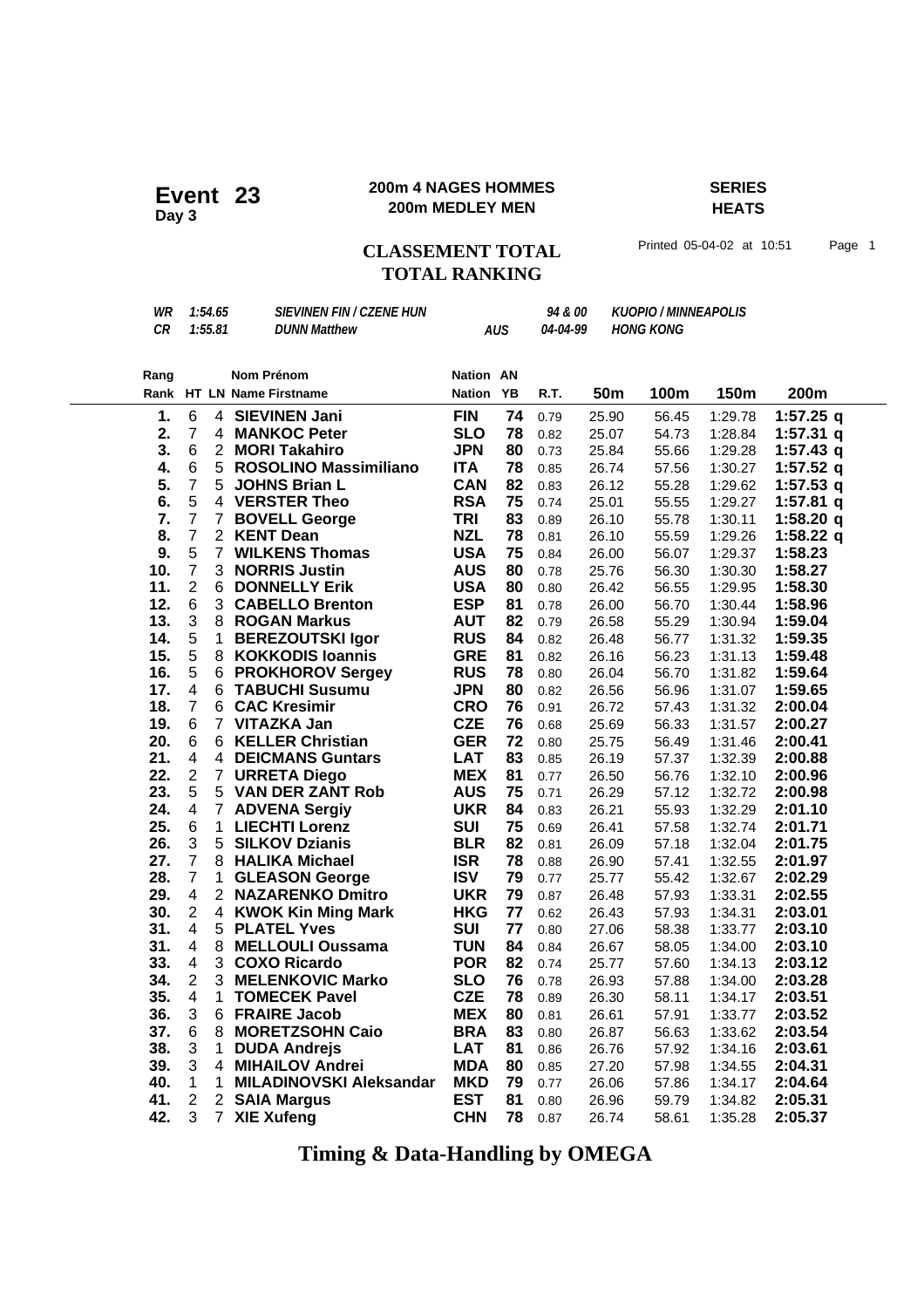### **200m 4 NAGES HOMMES SERIES 200m 4 NAGES HOMME**<br>200m MEDLEY MEN

# **HEATS**

**CLASSEMENT TOTAL** Printed 05-04-02 at 10:51 Page 2

# **TOTAL RANKING**

| WR<br>СR | 1:54.65<br>1:55.81 | <i><b>SIEVINEN FIN / CZENE HUN</b></i><br><b>DUNN Matthew</b> |            | AUS | <i>94 &amp; 00</i><br>04-04-99 |       | <b>KUOPIO / MINNEAPOLIS</b><br><b>HONG KONG</b> |         |         |
|----------|--------------------|---------------------------------------------------------------|------------|-----|--------------------------------|-------|-------------------------------------------------|---------|---------|
| Rang     |                    | Nom Prénom                                                    | Nation AN  |     |                                |       |                                                 |         |         |
| Rank     |                    | <b>HT LN Name Firstname</b>                                   | Nation     | ΥB  | R.T.                           | 50m   | 100m                                            | 150m    | 200m    |
| 43.      | 3                  | 3 FERREYRA Sergio Andres                                      | <b>ARG</b> | 77  | 0.76                           | 27.00 | 58.97                                           | 1:34.56 | 2:05.59 |
| 44.      | 5                  | 3 PARKIN Terence                                              | <b>RSA</b> | 80  | 0.74                           | 27.57 | 1:00.59                                         | 1:33.26 | 2:05.95 |
| 45.      | 5                  | 2 PHUANGTHONG Dulyarit                                        | THA        | 77  | 0.80                           | 27.27 | 58.64                                           | 1:37.32 | 2:06.28 |
| 46.      | 1<br>3             | <b>MACKAY Andrew</b>                                          | <b>CAY</b> | 85  | 0.70                           | 28.46 | 1:00.35                                         | 1:37.28 | 2:06.72 |
| 47.      | 3<br>2             | <b>GORDIYENKO Dmitriy</b>                                     | <b>KAZ</b> | 86  | 0.70                           | 27.51 | 59.43                                           | 1:36.13 | 2:07.13 |
| 48.      | 2                  | <b>PUKHNATIY Oleg</b>                                         | <b>UZB</b> | 75  | 0.84                           | 26.96 | 58.85                                           | 1:35.72 | 2:07.35 |
| 49.      | 1<br>5             | <b>TSAI Chi-Wen</b>                                           | <b>TPE</b> | 83  | 0.81                           | 28.25 | 1:00.55                                         | 1:39.14 | 2:08.39 |
| 50.      | 2<br>8             | <b>DEMETRIADES George</b>                                     | <b>CYP</b> | 81  | 0.76                           | 27.29 | 59.56                                           | 1:38.13 | 2:08.75 |
| 51.      | 1<br>4             | <b>CISS Khaly</b>                                             | <b>SEN</b> | 81  | 0.88                           | 28.78 | 1:00.92                                         | 1:38.83 | 2:08.88 |
| 52.      | 1<br>2             | <b>WONG Wing Cheung Victor</b>                                | <b>MAC</b> | 84  | 0.79                           | 27.55 | 1:00.47                                         | 1:38.96 | 2:10.10 |
| 53.      | 2                  | 5 NASUTION M. Akbar                                           | <b>INA</b> |     | 0.77                           | 27.66 | 1:00.22                                         | 1:38.98 | 2:11.76 |
| 54.      | 1                  | <b>6 ZAHAROV Yury</b>                                         | KGZ        | 85  | 0.84                           | 28.98 | 1:04.01                                         | 1:43.93 | 2:16.28 |
| 55.      | 1<br>7             | <b>KLIMUSHIN Vladimir</b>                                     | <b>TKM</b> | 80  | 0.87                           | 29.16 | 1:05.87                                         | 1:47.23 | 2:22.46 |
| 56.      | 8                  | <b>SARMAD Mohammad</b>                                        | <b>IRQ</b> | 75  | 0.88                           | 31.17 | 1:07.78                                         | 1:52.99 | 2:27.71 |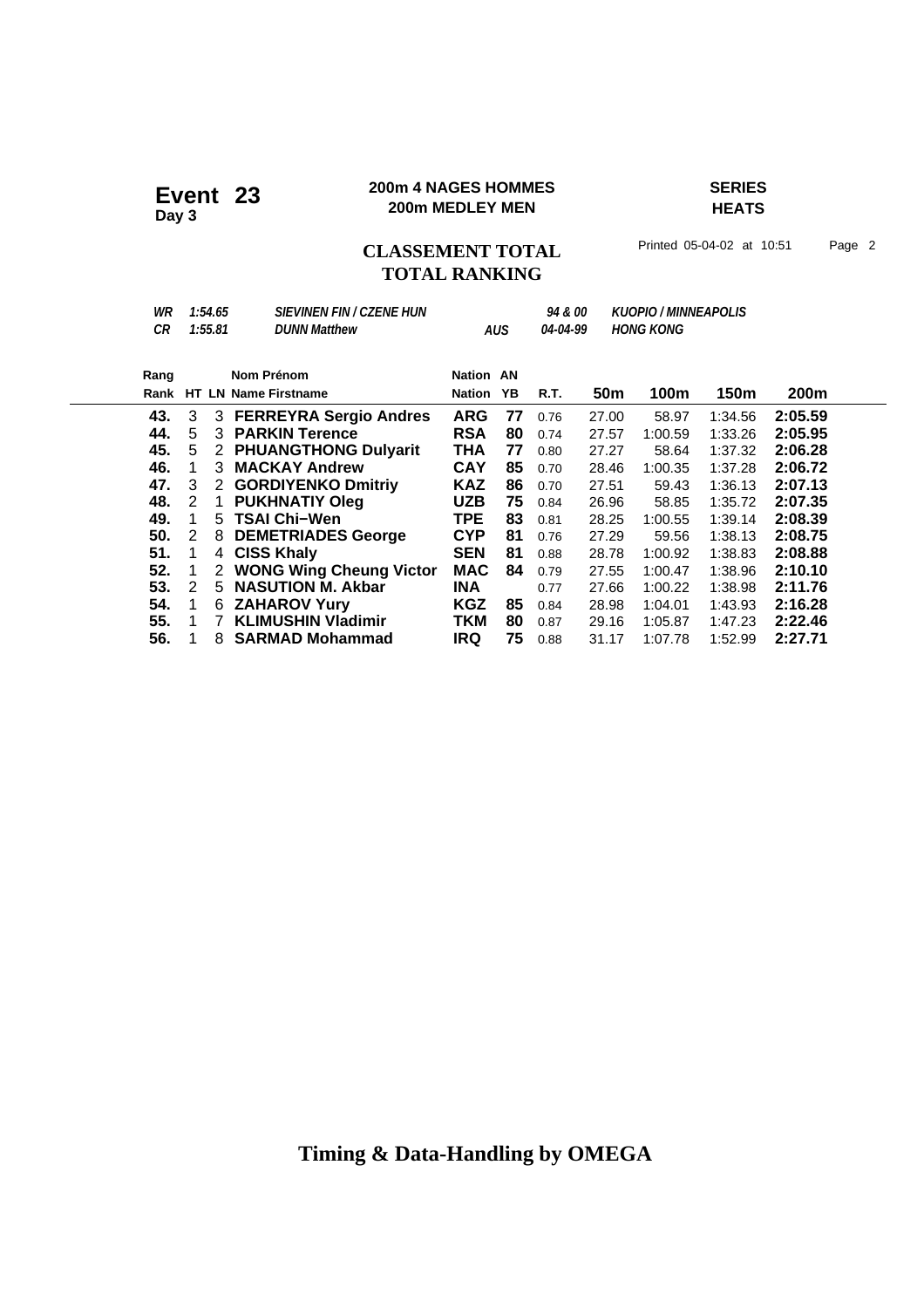### **200m 4 NAGES HOMMES FINALES 200m 4 NAGES HOMME**<br>200m MEDLEY MEN

**FINALS**

## CLASSEMENT FINALES<sup>Printed 05-04-02 at 20:20 Page 1</sup> **FINALS RANKING**

| WR<br>СR     | 1:54.65<br>1:55.45 | <b>SIEVINEN FIN / CZENE HUN</b><br>SIEVINEN, Jani |            | FIN      | 05-04-02 | <i>94 &amp; 00</i> | <b>KUOPIO / MINNEAPOLIS</b><br><i><b>MOSCOW</b></i> |         |                  |
|--------------|--------------------|---------------------------------------------------|------------|----------|----------|--------------------|-----------------------------------------------------|---------|------------------|
|              | Rang<br>Rank       | Nom Prénom<br><b>Name Firstname</b>               | Nat<br>Nat | AN<br>YΒ | R.T.     | 50 <sub>m</sub>    | 100m                                                | 150m    | 200 <sub>m</sub> |
| <b>FINAL</b> | 1.                 | <b>SIEVINEN Jani</b>                              | <b>FIN</b> | 74       | 0.78     | 25.67              | 55.68                                               | 1:28.22 | 1:55.45 NCR      |
|              | 2.                 | <b>MANKOC Peter</b>                               | <b>SLO</b> | 78       | 0.80     | 24.69              | 53.89                                               | 1:27.65 | 1:56.13          |
|              | 3.                 | <b>WILKENS Thomas</b>                             | <b>USA</b> | 75       | 0.81     | 26.02              | 56.33                                               | 1:29.46 | 1:57.34          |
|              | 4.                 | <b>VERSTER Theo</b>                               | <b>RSA</b> | 75       | 0.73     | 25.26              | 55.96                                               | 1:29.68 | 1:57.88          |
|              | 5.                 | ROSOLINO M.                                       | ITA.       | 78       | 0.84     | 26.13              | 56.68                                               | 1:29.98 | 1:58.08          |
|              | 6.                 | <b>MORI Takahiro</b>                              | <b>JPN</b> | 80       | 0.70     | 25.86              | 56.02                                               | 1:30.02 | 1:58.12          |
|              | 7.                 | <b>BOVELL George</b>                              | TRI        | 83       | 0.85     | 25.95              | 55.77                                               | 1:30.93 | 1:58.71          |
|              | 8.                 | <b>KENT Dean</b>                                  | NZL        | 78       | 0.79     | 26.02              | 55.95                                               | 1:30.20 | 1:58.79          |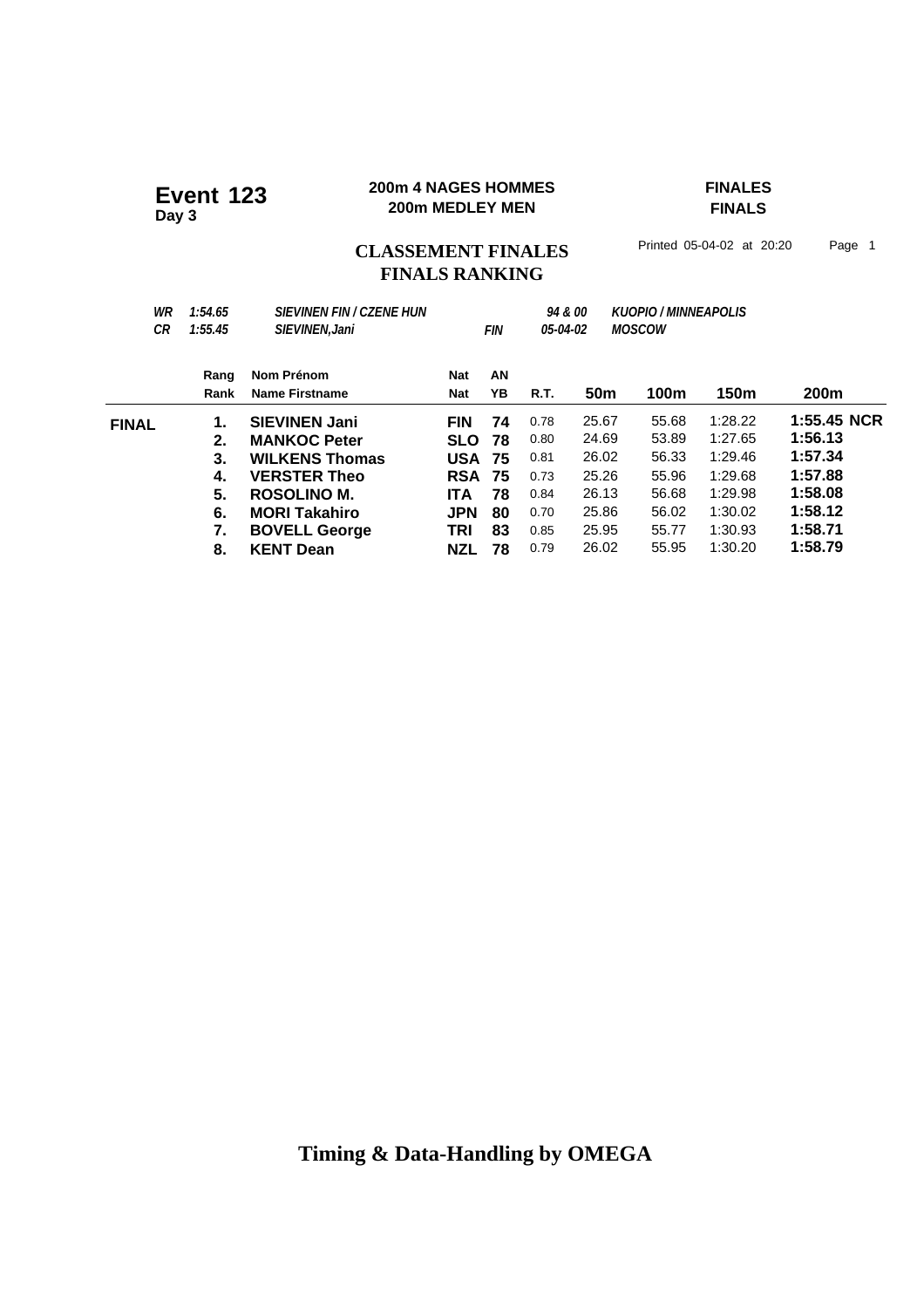### **400m 4 NAGES HOMMES SERIES 400m 4 NAGES HOMME**<br>400m MEDLEY MEN

**HEATS**

## CLASSEMENT TOTAL Printed 04-04-02 at 09:53 Page 1 **TOTAL RANKING**

| WR        |                | 4:04.24 | <b>DUNN Matthew</b>                     | <b>AUS</b>                    |            | 24-09-98 | <b>PERTH</b>     |                    |                    |                      |
|-----------|----------------|---------|-----------------------------------------|-------------------------------|------------|----------|------------------|--------------------|--------------------|----------------------|
| <b>CR</b> |                | 4:06.05 | <b>DUNN Matthew</b>                     |                               | <b>AUS</b> | 01-04-99 |                  | <b>HONG KONG</b>   |                    |                      |
|           |                |         |                                         |                               |            |          |                  |                    |                    |                      |
|           |                |         |                                         |                               |            |          | 50 <sub>m</sub>  | 100m               | 150m               | 200m                 |
| Rang      |                |         | Nom Prénom<br>Rank HT LN Name Firstname | <b>Nation AN</b><br>Nation YB |            |          | 250m             | 300m               | 350m               | 400m                 |
|           |                |         |                                         |                               |            | R.T.     |                  |                    |                    |                      |
| 1.        | $\overline{4}$ |         | 7 WILKENS Thomas                        | <b>USA</b>                    | 75         | 0.81     | 26.41<br>2:34.97 | 57.01<br>3:09.77   | 1:29.32<br>3:40.15 | 2:00.70<br>4:09.97 q |
| 2.        | 1              |         | 3 VENDT Erik                            | <b>USA</b>                    | 81         | 0.64     | 26.90<br>2:35.77 | 57.84<br>3:11.21   | 1:29.76<br>3:41.34 | 2:00.71<br>4:10.41 q |
| 3.        | $\overline{4}$ |         | 4 CARSTENSEN Jacob                      | <b>DEN</b>                    | 78         | 0.79     | 27.45<br>2:38.44 | 58.33<br>3:14.07   | 1:31.00<br>3:43.05 | 2:02.99<br>4:10.58 q |
| 4.        | $\overline{4}$ | 1.      | <b>KOKKODIS loannis</b>                 | <b>GRE</b>                    | 81         | 0.85     | 27.20<br>2:37.33 | 58.09<br>3:12.80   | 1:30.50<br>3:42.86 | 2:02.21<br>4:11.01 q |
| 5.        | 5              |         | 6 KENT Dean                             | <b>NZL</b>                    | 78         | 0.83     | 27.01<br>2:35.90 | 57.83<br>3:11.77   | 1:29.56<br>3:41.91 | 2:00.81<br>4:11.04 q |
| 6.        | 5              | 5       | <b>NORRIS Justin</b>                    | <b>AUS</b>                    | 80         | 0.79     | 26.72<br>2:38.02 | 57.34<br>3:12.70   | 1:30.69<br>3:42.67 | 2:03.30<br>4:11.06 q |
| 7.        | 3              |         | 4 JOHNS Brian L                         | <b>CAN</b>                    | 82         | 0.83     | 27.06<br>2:37.61 | 57.76<br>3:13.64   | 1:30.05<br>3:42.87 | 2:01.56<br>4:11.18 q |
| 8.        | 5              |         | <b>4 PARKIN Terence</b>                 | <b>RSA</b>                    | 80         | 0.75     | 27.22<br>2:37.21 | 58.06<br>3:12.17   | 1:30.86<br>3:42.84 | 2:03.23<br>4:12.05   |
| 8.        | 4              |         | <b>6 KOVRIGUINE Alexei</b>              | <b>RUS</b>                    | 81         | 0.86     | 27.59<br>2:39.22 | 58.06<br>3:15.06   | 1:31.26<br>3:44.13 | 2:02.84<br>4:12.05   |
| 10.       | 3              | 5       | <b>STEED Trent</b>                      | <b>AUS</b>                    | 77         | 0.81     | 27.12<br>2:36.89 | 57.93<br>3:12.38   | 1:29.63<br>3:43.33 | 2:02.07<br>4:12.62   |
| 11.       | $\overline{4}$ |         | 3 HALIKA Michael                        | <b>ISR</b>                    | 78         | 0.85     | 27.46<br>2:37.88 | 58.31<br>3:13.68   | 1:30.88<br>3:43.45 | 2:02.85<br>4:12.64   |
| 12.       | 5              |         | 2 PROKHOROV Sergey                      | <b>RUS</b>                    | 78         | 0.82     | 27.93<br>2:39.56 | 59.65<br>3:15.51   | 1:32.22<br>3:45.01 | 2:03.95<br>4:13.28   |
| 13.       | 4              | 5.      | <b>MORI Takahiro</b>                    | <b>JPN</b>                    | 80         | 0.76     | 26.71            | 57.39              | 1:30.07            | 2:02.86              |
| 14.       | 5              |         | 3 PLATEL Yves                           | <b>SUI</b>                    | 77         | 0.79     | 2:38.48<br>27.97 | 3:14.61<br>59.40   | 3:44.66<br>1:32.18 | 4:14.15<br>2:04.18   |
| 15.       | 3              |         | 3 MELLOULI Oussama                      | <b>TUN</b>                    | 84         | 0.85     | 2:39.49<br>27.18 | 3:15.13<br>58.20   | 3:45.19<br>1:30.95 | 4:14.33<br>2:03.31   |
| 16.       | 3              |         | 6 CABELLO Brenton                       | <b>ESP</b>                    | 81         | 0.81     | 2:39.25<br>27.59 | 3:16.32<br>58.65   | 3:46.21<br>1:31.38 | 4:14.83<br>2:03.65   |
| 17.       | 5              |         | 8 NAZARENKO Dmitro                      | <b>UKR</b>                    | 79         | 0.91     | 2:39.15<br>28.10 | 3:15.38<br>1:00.01 | 3:46.19<br>1:32.61 | 4:15.32<br>2:04.32   |
| 18.       | 3              |         | 2 MELENKOVIC Marko                      | <b>SLO</b>                    | 76         | 0.78     | 2:39.52<br>27.88 | 3:15.57<br>59.58   | 3:46.71<br>1:31.75 | 4:16.78<br>2:03.70   |
| 19.       | 5              |         | 7 JIRACEK Jakub                         | <b>CZE</b>                    | 79         | 0.86     | 2:40.41<br>28.23 | 3:17.50<br>1:00.21 | 3:47.92<br>1:33.66 | 4:17.19<br>2:06.30   |
| 20.       | 3              |         | 8 DRYMONAKOS Ioannis                    | <b>GRE</b>                    | 84         | 0.84     | 2:42.45<br>27.39 | 3:18.92<br>58.02   | 3:49.97<br>1:31.63 | 4:20.24<br>2:04.50   |
| 21.       | 1              |         | 6 ZHENG Shibin                          | <b>CHN</b>                    | 82         | 0.81     | 2:42.07<br>28.25 | 3:20.58<br>59.54   | 3:51.32<br>1:32.91 | 4:21.07<br>2:04.45   |
| 22.       | 2              |         | 2 URRETA Diego                          | <b>MEX</b>                    | 81         | 0.80     | 2:42.72<br>27.84 | 3:20.74<br>1:00.22 | 3:52.66<br>1:33.21 | 4:21.94<br>2:05.63   |
|           |                |         |                                         |                               |            |          | 2:43.01          | 3:21.30            | 3:52.92            | 4:23.47              |
| 23.       | 3              |         | 7 GOLON Krzysztof                       | <b>POL</b>                    | 77         | 0.90     | 27.83<br>2:44.68 | 59.22<br>3:22.09   | 1:34.38<br>3:53.27 | 2:08.68<br>4:23.73   |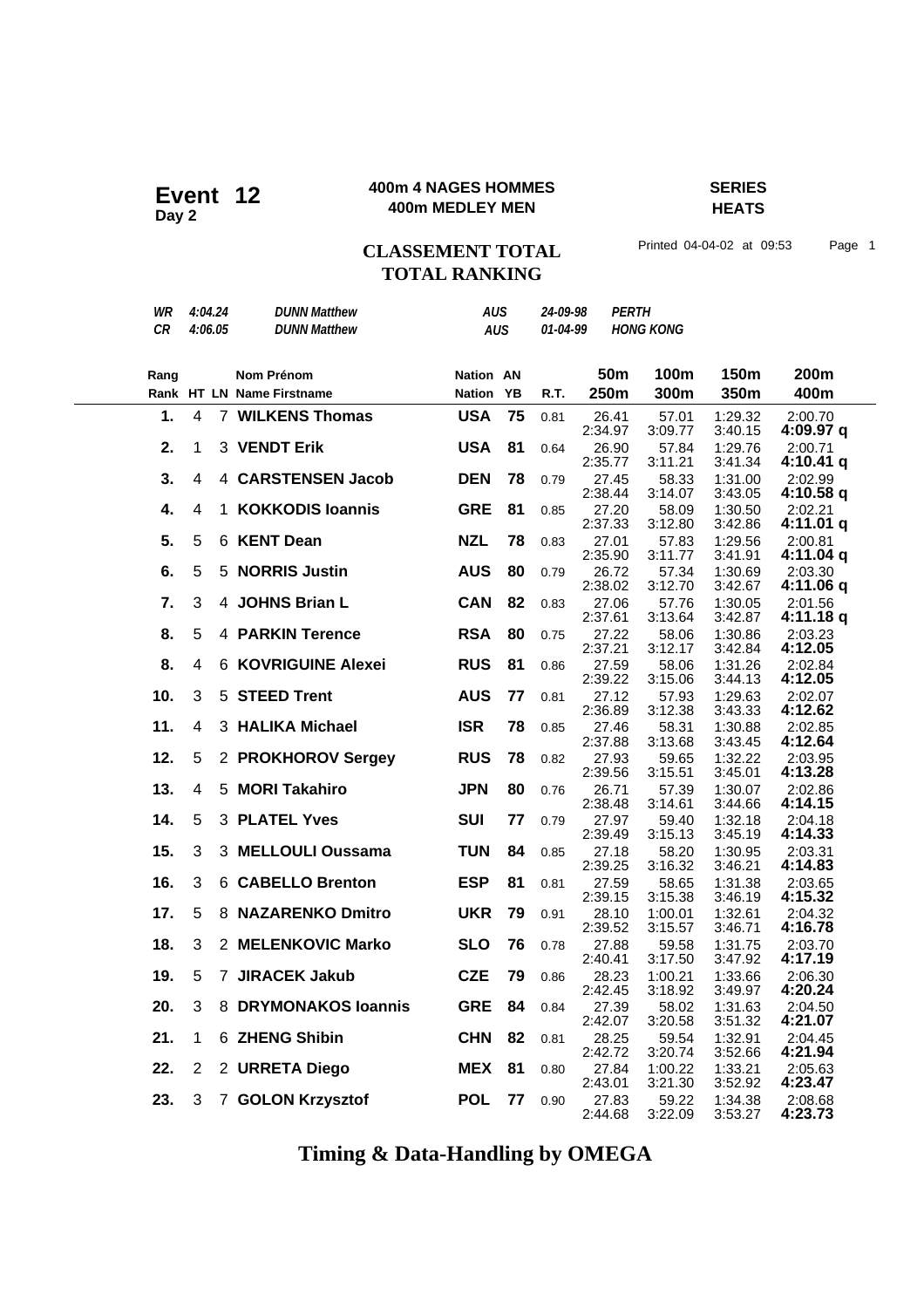### **400m 4 NAGES HOMMES SERIES 400m 4 NAGES HOMME**<br>400m MEDLEY MEN

**HEATS**

## **CLASSEMENT TOTAL** Printed 04-04-02 at 09:53 Page 2 **TOTAL RANKING**

| WR<br><b>CR</b> | 4:04.24<br>4:06.05  | <b>DUNN Matthew</b><br><b>DUNN Matthew</b> | <b>AUS</b><br><b>AUS</b> |    | 24-09-98<br>01-04-99 | <b>PERTH</b>     | <b>HONG KONG</b>   |                    |                    |
|-----------------|---------------------|--------------------------------------------|--------------------------|----|----------------------|------------------|--------------------|--------------------|--------------------|
| Rang            |                     | <b>Nom Prénom</b>                          | <b>Nation AN</b>         |    |                      | 50 <sub>m</sub>  | 100m               | 150 <sub>m</sub>   | 200m               |
|                 |                     | Rank HT LN Name Firstname                  | <b>Nation</b>            | YB | R.T.                 | 250m             | 300m               | 350m               | 400m               |
| 24.             | 2                   | <b>5 DEICMANS Guntars</b>                  | <b>LAT</b>               | 83 | 0.87                 | 28.44<br>2:45.41 | 1:00.56<br>3:24.25 | 1:34.73<br>3:55.28 | 2:07.19<br>4:24.64 |
| 25.             | 5<br>1              | <b>KVALE Gard</b>                          | <b>NOR</b>               | 84 | 0.91                 | 28.23<br>2:44.98 | 59.62<br>3:23.52   | 1:33.70<br>3:54.72 | 2:07.28<br>4:25.02 |
| 26.             | 4                   | 8 MIHAILOV Andrei                          | <b>MDA</b>               | 80 | 0.90                 | 28.23<br>2:45.60 | 1:00.01<br>3:24.98 | 1:33.46<br>3:56.68 | 2:06.71<br>4:27.28 |
| 27.             | 2                   | 3 TSAI Chi-Wen                             | <b>TPE</b>               | 83 | 0.80                 | 28.65<br>2:47.80 | 1:01.07<br>3:27.07 | 1:35.01<br>3:57.74 | 2:08.59<br>4:27.40 |
| 28.             | 2                   | 4 SAIA Margus                              | <b>EST</b>               | 81 | 0.90                 | 28.16<br>2:45.84 | 1:00.17<br>3:24.12 | 1:35.21<br>3:56.63 | 2:09.33<br>4:28.06 |
| 29.             | 3<br>1              | <b>ZAHAROV Andrei</b>                      | <b>MDA</b>               | 75 | 0.86                 | 28.21<br>2:47.32 | 1:00.22<br>3:26.49 | 1:35.25<br>3:58.09 | 2:10.04<br>4:29.12 |
| 30.             | $\mathbf{1}$        | 5 NORDIEN Raazik                           | <b>RSA</b>               | 83 | 0.75                 | 27.82<br>2:49.19 | 59.62<br>3:28.40   | 1:35.10<br>4:01.33 | 2:09.81<br>4:32.99 |
| 31.             | 2<br>1.             | <b>PONCHA Rehan</b>                        | <b>IND</b>               | 86 | 1.11                 | 30.51<br>2:54.93 | 1:04.46<br>3:35.76 | 1:39.80<br>4:08.22 | 2:13.89<br>4:38.97 |
| 32.             | 2                   | 6 CISS Khaly                               | <b>SEN</b>               | 81 | 0.91                 | 30.40<br>2:56.22 | 1:05.37<br>3:37.13 | 1:41.03<br>4:10.50 | 2:16.01<br>4:42.07 |
| 33.             | 2                   | <b>7 FALL Malick</b>                       | <b>SEN</b>               | 85 | 1.03                 | 30.49<br>2:58.35 | 1:04.65<br>3:36.94 | 1:42.95<br>4:12.07 | 2:19.54<br>4:44.30 |
| 34.             | $\overline{2}$<br>8 | <b>DANILOV Semen</b>                       | <b>KGZ</b>               | 86 | 0.84                 | 31.53<br>3:01.53 | 1:05.42<br>3:41.74 | 1:44.71<br>4:15.63 | 2:22.33<br>4:48.29 |
| 35.             | 1                   | 4 ROLA Nuno                                | <b>ANG</b>               | 83 | 0.78                 | 30.01<br>3:04.96 | 1:05.60<br>3:50.92 | 1:42.58<br>4:27.91 | 2:19.35<br>5:03.57 |
|                 | 4                   | 2 TABUCHI Susumu                           | <b>JPN</b>               | 80 | 0.80                 | 27.35<br>2:37.00 | 57.78<br>3:12.38   | 1:30.32<br>3:42.50 | 2:02.15<br>DQ.     |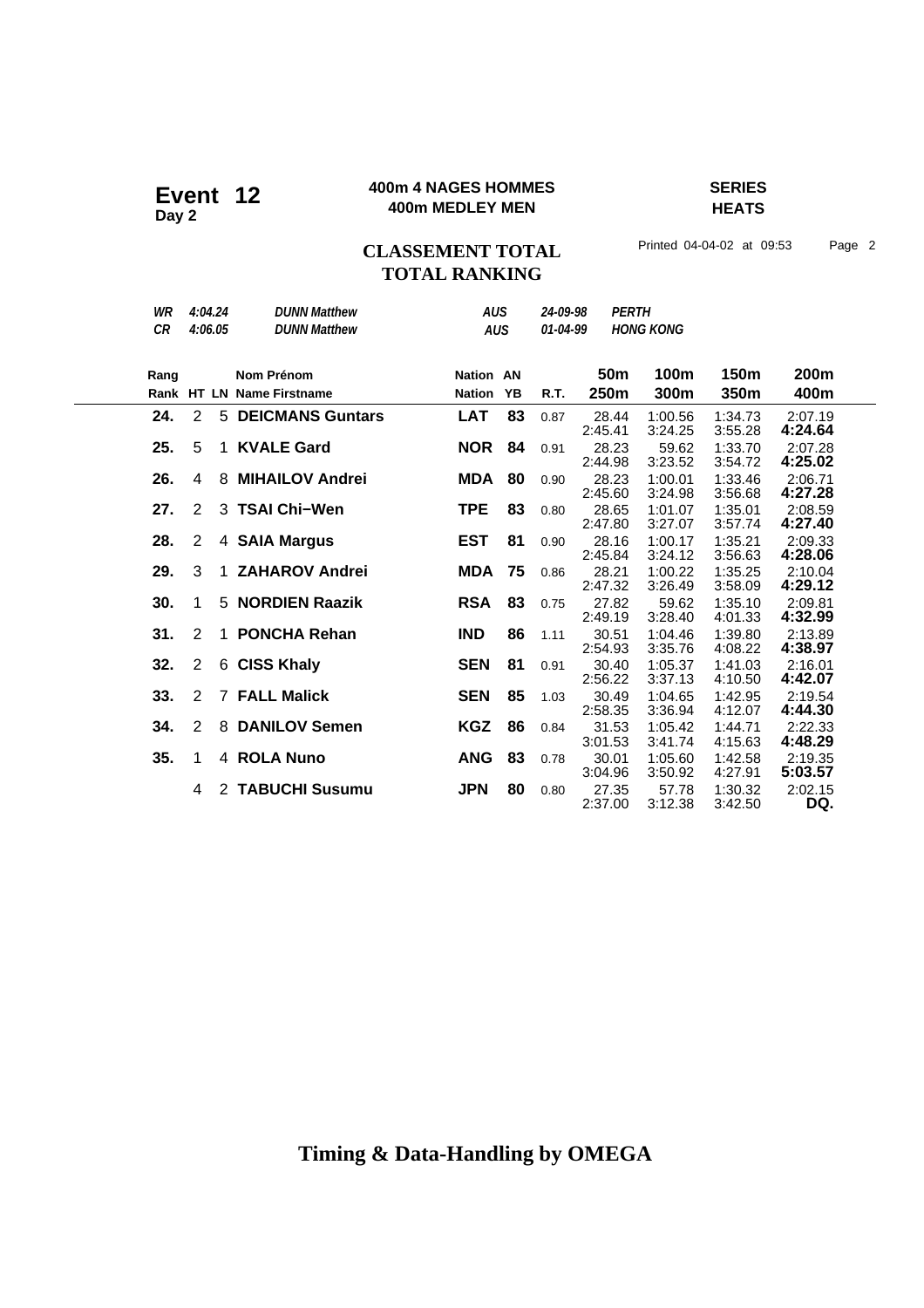### **400m 4 NAGES HOMMES FINALES 400m 4 NAGES HOMME**<br>400m MEDLEY MEN

**FINALS**

## CLASSEMENT FINALES<sup>Printed 04-04-02 at 18:20 Page 1</sup> **FINALS RANKING**

| WR<br>CR     | 4:04.24<br>4:04.82 | <b>DUNN Matthew</b><br><b>WILKENS, Thomas</b> |               | <b>AUS</b><br><b>USA</b> |      | 24-09-98<br>04-04-02 | <b>PERTH</b><br><b>MOSCOW</b> |                    |                    |
|--------------|--------------------|-----------------------------------------------|---------------|--------------------------|------|----------------------|-------------------------------|--------------------|--------------------|
|              | Rang               | Nom Prénom                                    | Nat           | AN                       |      | 50 <sub>m</sub>      | 100m                          | 150m               | 200m               |
|              | Rank               | <b>Name Firstname</b>                         | <b>Nat</b>    | YB                       | R.T. | 250m                 | 300m                          | 350m               | 400m               |
| <b>FINAL</b> | 1.                 | <b>WILKENS Thomas</b>                         | <b>USA 75</b> |                          | 0.86 | 26.62                | 56.99                         | 1:28.71            | 1:59.60            |
|              |                    |                                               |               |                          |      | 2:32.98              | 3:07.35                       | 3:36.40            | 4:04.82 NCR        |
|              | 2.                 | <b>JOHNS Brian L</b>                          | <b>CAN 82</b> |                          | 0.86 | 26.96<br>2:34.05     | 57.06<br>3:09.55              | 1:28.31<br>3:38.49 | 1:59.00<br>4:06.85 |
|              | $3_{-}$            | <b>CARSTENSEN Jacob</b>                       | <b>DEN 78</b> |                          | 0.79 | 27.60                | 58.55                         | 1:31.08            | 2:02.97            |
|              |                    |                                               |               |                          |      | 2:38.08              | 3:13.62                       | 3:42.01            | 4:08.92            |
|              | 4.                 | <b>KENT Dean</b>                              | <b>NZL 78</b> |                          | 0.82 | 26.87                | 57.93                         | 1:29.66            | 2:01.33            |
|              |                    |                                               |               |                          |      | 2:36.21              | 3:11.37                       | 3:40.63            | 4:09.24            |
|              | 5.                 | <b>PARKIN Terence</b>                         | <b>RSA 80</b> |                          | 0.72 | 27.12                | 58.06                         | 1:29.90            | 2:01.64            |
|              |                    |                                               |               |                          |      | 2:35.31              | 3:10.64                       | 3:41.47            | 4:10.36            |
|              | 6.                 | <b>VENDT Erik</b>                             | <b>USA 81</b> |                          | 0.82 | 27.18                | 57.91                         | 1:29.47            | 2:00.38            |
|              |                    |                                               |               |                          |      | 2:35.46              | 3:11.18                       | 3:41.19            | 4:10.89            |
|              | 7.                 | <b>NORRIS Justin</b>                          | <b>AUS 80</b> |                          | 0.78 | 26.69                | 56.90                         | 1:29.98            | 2:02.64            |
|              |                    |                                               |               |                          |      | 2:37.75              | 3:13.02                       | 3:43.14            | 4:11.38            |
|              | 8.                 | <b>KOKKODIS loannis</b>                       | <b>GRE 81</b> |                          | 0.83 | 27.16                | 58.27                         | 1:30.64            | 2:02.57            |
|              |                    |                                               |               |                          |      | 2:38.38              | 3:14.42                       | 3:43.98            | 4:11.85            |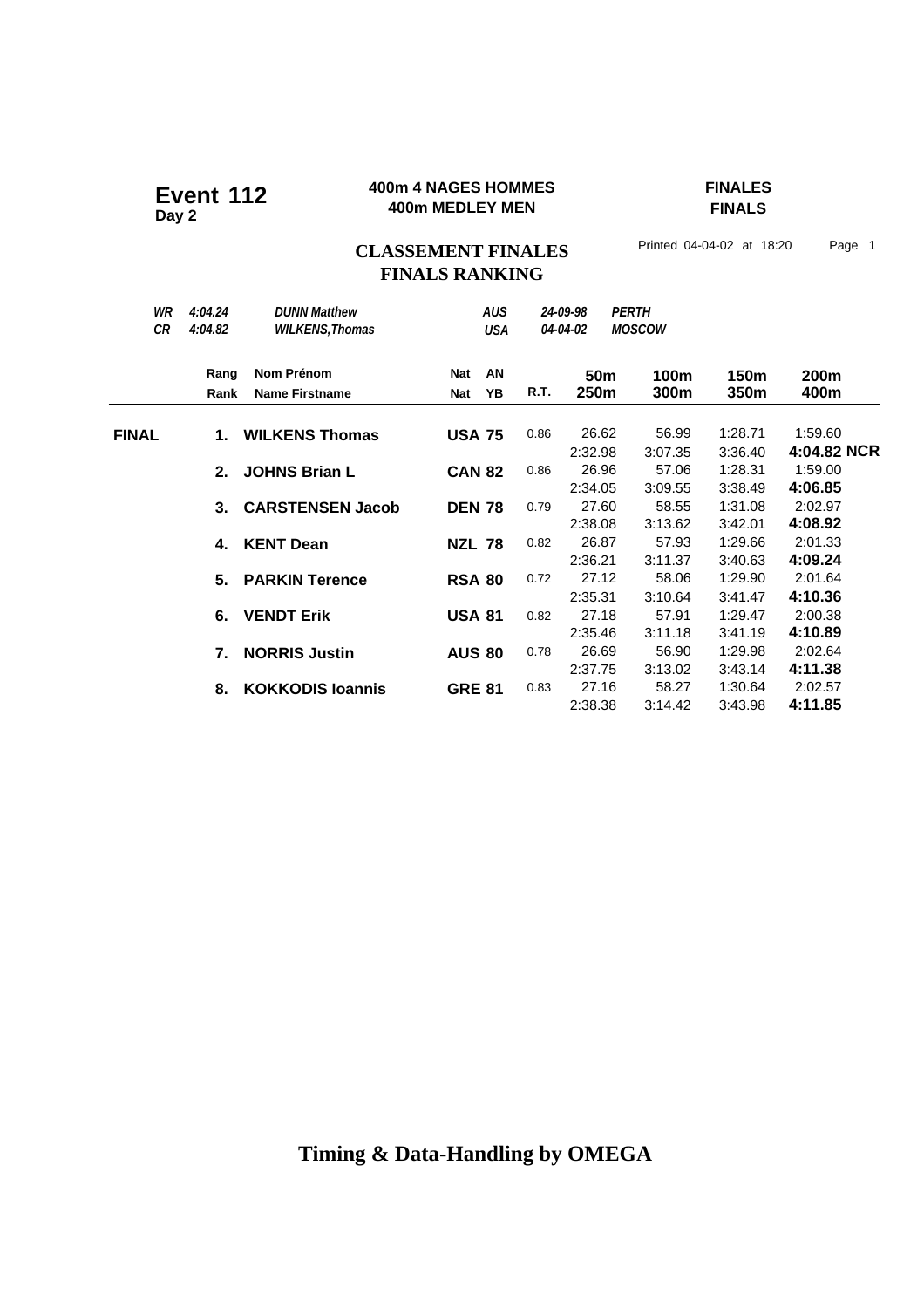### **4x100m RELAIS LIBRE HOMMES SERIES 4x100m RELAIS LIBRE HOMM**<br>4x100m RELAY FREE MEN

# **HEATS**

CLASSEMENT TOTAL Printed 03-04-02 at 12:18 Page 1 **TOTAL RANKING Allowed by Exchange time -0.03**

*WR 3:09.57 SWEDEN SWE 16-03-00 ATHENS*

|                                 |              | CR            | 3:09.57         | <b>SWEDEN</b>                    | <b>SWE</b>                                                                                             | 16-03-00 |                      | <b>ATHENS</b>                          |                                  |                                        |                                  |                              |
|---------------------------------|--------------|---------------|-----------------|----------------------------------|--------------------------------------------------------------------------------------------------------|----------|----------------------|----------------------------------------|----------------------------------|----------------------------------------|----------------------------------|------------------------------|
| Rang<br><b>Rank HTLN Nation</b> |              | <b>Nation</b> |                 | <b>Final Time</b>                | <b>Nom Prénom</b><br><b>Name Firstname</b>                                                             |          | AN<br><b>YB</b>      | <b>Total</b><br>50 <sub>m</sub>        | 50 <sub>m</sub>                  | <b>Total</b><br>100m                   | 100m                             | R.T.                         |
| 1.                              |              |               | 2 4 AUSTRALIA   | $3:15.32$ q                      | <b>DUNNE Leon</b><br><b>MATKOVICH Antony</b><br>VAN DER ZANT Rob<br><b>PEARSON Todd</b>                |          | 75<br>77<br>75<br>77 | 23.76<br>1:12.63<br>2:01.86<br>2:50.37 | 23.76<br>23.09<br>23.76<br>22.98 | 49.54<br>1:38.10<br>2:27.39<br>3:15.32 | 49.54<br>48.56<br>49.29<br>47.93 | 0.80<br>0.14<br>0.34<br>0.50 |
| 2.                              |              |               |                 | 2 6 RUSSIAN FEDERATION 3:15.70 q | <b>KHOKHLOV Leonid</b><br><b>TALEPOV Dmitri</b><br><b>TCHERNYCHEV Dmitri</b><br><b>KAPRALOV Andrei</b> |          | 80<br>75<br>80       | 23.39<br>1:12.14<br>2:01.55<br>2:50.26 | 23.39<br>23.09<br>23.15<br>23.08 | 49.05<br>1:38.40<br>2:27.18<br>3:15.70 | 49.05<br>49.35<br>48.78<br>48.52 | 0.85<br>0.60<br>0.15<br>0.68 |
| 3.                              |              |               | 2 5 SWEDEN      | $3:15.79$ q                      | <b>LAFLEUR Eric</b><br><b>OHLIN Mathias</b><br><b>TILLY Jonas</b><br><b>LEVANDER Jesper</b>            |          | 79<br>78<br>84<br>80 | 23.54<br>1:11.91<br>2:00.10<br>2:49.95 | 23.54<br>23.09<br>23.01<br>23.69 | 48.82<br>1:37.09<br>2:26.26<br>3:15.79 | 48.82<br>48.27<br>49.17<br>49.53 | 0.77<br>0.83<br>0.13<br>0.24 |
| 4.                              |              |               | 2 3 GERMANY     | $3:16.56$ a                      | <b>DEHMLOW Carsten</b><br><b>HERBST Stefan</b><br><b>KELLER Christian</b><br>LODZIEWSKI Sven           |          | 77<br>78<br>72<br>65 | 23.58<br>1:12.52<br>2:01.54<br>2:50.72 | 23.58<br>22.92<br>23.58<br>23.57 | 49.60<br>1:37.96<br>2:27.15<br>3:16.56 | 49.60<br>48.36<br>49.19<br>49.41 | 0.90<br>0.19<br>0.36<br>0.48 |
| 5.                              |              |               | 1 6 CROATIA     |                                  | 3:17.53 q KANJER Marijan<br><b>FRANICEVIC Lovrenco</b><br><b>CERENSEK Igor</b><br>MLADINA Ivan         |          | 73<br>78<br>83<br>80 | 24.00<br>1:13.95<br>2:02.85<br>2:51.73 | 24.00<br>23.45<br>23.28<br>23.09 | 50.50<br>1:39.57<br>2:28.64<br>3:17.53 | 50.50<br>49.07<br>49.07<br>48.89 | 0.77<br>0.14<br>0.39<br>0.48 |
| 6.                              | $\mathbf{1}$ | 5 BRAZIL      |                 |                                  | 3:18.35 q JAYME Carlos<br>CASTRO Rodrigo<br><b>CORDEIRO Andre</b><br><b>BORGES Gustavo</b>             |          | 80<br>78<br>74<br>72 | 23.36<br>1:12.34<br>2:00.76<br>2:51.50 | 23.36<br>23.53<br>23.20<br>25.13 | 48.81<br>1:37.56<br>2:26.37<br>3:18.35 | 48.81<br>48.75<br>48.81<br>51.98 | 0.68<br>0.28<br>0.24<br>0.41 |
| 7.                              |              |               |                 | 1 4 UNITED STATES OF AM3:18.48 q | PEIRSOL Aaron<br><b>VENDT Erik</b><br><b>TUCKER Scott</b><br><b>LEZAK Jason</b>                        |          | 83<br>81<br>75<br>75 | 23.67<br>1:14.03<br>2:03.47<br>2:52.60 | 23.67<br>24.00<br>22.78<br>23.34 | 50.03<br>1:40.69<br>2:29.26<br>3:18.48 | 50.03<br>50.66<br>48.57<br>49.22 | 0.73<br>0.20<br>0.42<br>0.17 |
| 8.                              |              |               | 1 3 SWITZERLAND | $3:18.95$ q                      | <b>BUEHLER Christoph</b><br><b>NOVY Karel</b><br><b>LANG Florea</b><br><b>GILGEN Philipp</b>           |          | 74<br>80<br>83<br>76 | 24.02<br>1:13.51<br>2:02.79<br>2:52.93 | 24.02<br>23.50<br>23.71<br>23.90 | 50.01<br>1:39.08<br>2:29.03<br>3:18.95 | 50.01<br>49.07<br>49.95<br>49.92 | 0.81<br>0.37<br>0.26<br>0.25 |
| 9.                              |              |               | 2 8 PORTUGAL    | 3:19.68                          | <b>LAURENTINO Nuno</b><br>SILVA Pedro<br><b>MONTEIRO Luis</b><br>COXO Ricardo                          |          | 75<br>77<br>83<br>82 | 23.15<br>1:12.37<br>2:03.52<br>2:53.26 | 23.15<br>23.95<br>24.00<br>23.65 | 48.42<br>1:39.52<br>2:29.61<br>3:19.68 | 48.42<br>51.10<br>50.09<br>50.07 | 0.83<br>0.35<br>0.37<br>0.34 |
| 10.                             |              |               |                 | 1 1 PEOPLE'S REP. OF CH. 3:22.98 | <b>ZHENG Shibin</b><br>ZHAO Lifeng<br>CHEN Zuo<br>LIU Yu                                               |          | 82<br>78<br>82<br>82 | 25.95<br>1:16.51<br>2:07.03<br>2:56.92 | 25.95<br>23.77<br>24.06<br>23.78 | 52.74<br>1:42.97<br>2:33.14<br>3:22.98 | 52.74<br>50.23<br>50.17<br>49.84 | 0.80<br>0.29<br>0.21<br>0.30 |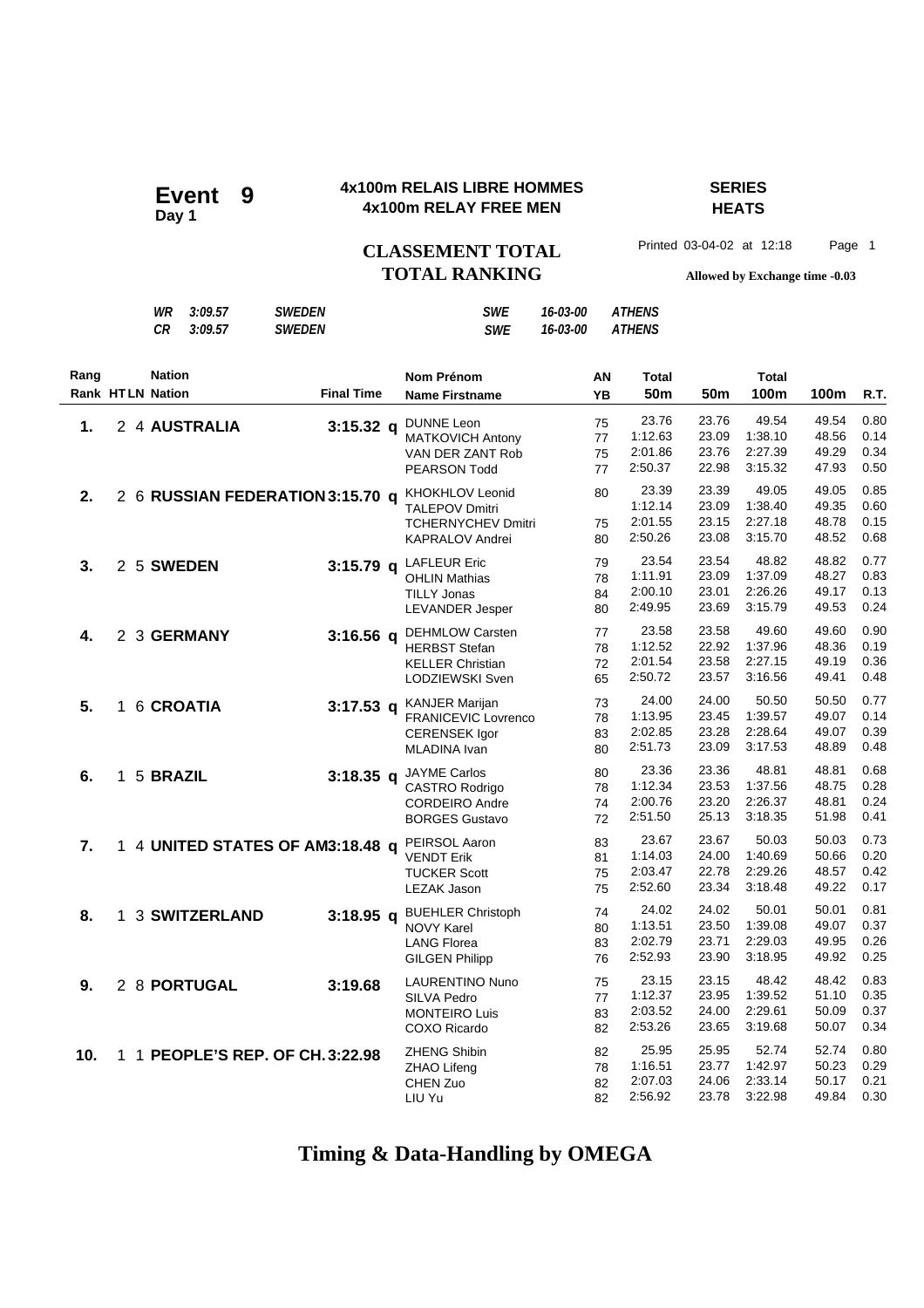# Event 9<br>Day 1

### **4x100m RELAIS LIBRE HOMMES SERIES 4x100m RELAY FREE MEN**

# **HEATS**

CLASSEMENT TOTAL Printed 03-04-02 at 12:18 Page 2 **TOTAL RANKING Allowed by Exchange time -0.03**

|                                 | 3:09.57<br>WR<br><b>CR</b><br>3:09.57 | <b>SWEDEN</b><br><b>SWEDEN</b> | <b>SWE</b><br><b>SWE</b>                                                                      | 16-03-00<br>16-03-00 | <b>ATHENS</b><br><b>ATHENS</b>         |                                  |                                        |                                    |                              |
|---------------------------------|---------------------------------------|--------------------------------|-----------------------------------------------------------------------------------------------|----------------------|----------------------------------------|----------------------------------|----------------------------------------|------------------------------------|------------------------------|
| Rang<br><b>Rank HTLN Nation</b> | <b>Nation</b>                         | <b>Final Time</b>              | Nom Prénom<br><b>Name Firstname</b>                                                           | AN<br>YB             | Total<br>50 <sub>m</sub>               | 50 <sub>m</sub>                  | Total<br>100m                          | 100m                               | <b>R.T.</b>                  |
| 11.                             | 2 2 KAZAKHSTAN                        | 3:25.73                        | <b>KVASSOV Andrey</b><br>SITNIKOV Igor<br>LOBODRYGA Artyom<br>TITARENKO Vyacheslav            | 76<br>79<br>82<br>78 | 24.54<br>1:15.38<br>2:06.49<br>2:58.45 | 24.54<br>24.63<br>24.24<br>24.22 | 50.75<br>1:42.25<br>2:34.23<br>3:25.73 | 50.75<br>51.50<br>51.98<br>51.50   | 0.81<br>0.41<br>0.41<br>0.46 |
| 12.                             | 2 7 CHINESE TAIPEI                    | 3:34.65                        | WANG Shao-An<br>CHEN Cho-YI<br>WONG Sheng-Da<br><b>TSAI Chi-Wen</b>                           | 84<br>85<br>84<br>83 | 24.60<br>1:18.18<br>2:12.04<br>3:06.78 | 24.60<br>26.70<br>25.24<br>26.05 | 51.48<br>1:46.80<br>2:40.73<br>3:34.65 | 51.48<br>55.32<br>53.93<br>53.92   | 0.86<br>0.59<br>0.56<br>0.45 |
| 13.<br>1                        | <b>7 MACAU</b>                        | 3:51.80                        | NG Chi Kit<br>MA Chan Wai<br>WONG W.<br>LAO Kuan Fong                                         | 84<br>85<br>84<br>87 | 27.61<br>1:27.64<br>2:23.55<br>3:21.86 | 27.61<br>28.54<br>26.89<br>28.74 | 59.10<br>1:56.66<br>2:53.12<br>3:51.80 | 59.10<br>57.56<br>56.46<br>58.68   | 0.84<br>0.63<br>0.66<br>0.58 |
| 14.<br>$\mathbf{2}$             | 1 MONGOLIA                            | 3:58.25                        | <b>GANAA Galbadrakh</b><br><b>CHULUUNSUKH Gansukh</b><br>BOYAR-ERDENE S.<br><b>GANBOLD U.</b> | 74<br>84<br>78<br>84 | 27.27<br>1:28.79<br>2:29.85<br>3:28.59 | 27.27<br>30.06<br>27.85<br>26.86 | 58.73<br>2:02.00<br>3:01.73<br>3:58.25 | 58.73<br>1:03.27<br>59.73<br>56.52 | 0.68<br>0.46<br>0.62<br>0.44 |
| 1.                              | 2 UZBEKISTAN                          | DQ.                            | <b>NACHAEV Ravil</b><br><b>VASILEV Petr</b><br><b>AGAFONOV Alexander</b><br>PUKHNATIY Oleg    | 74<br>81<br>75<br>75 |                                        |                                  |                                        |                                    |                              |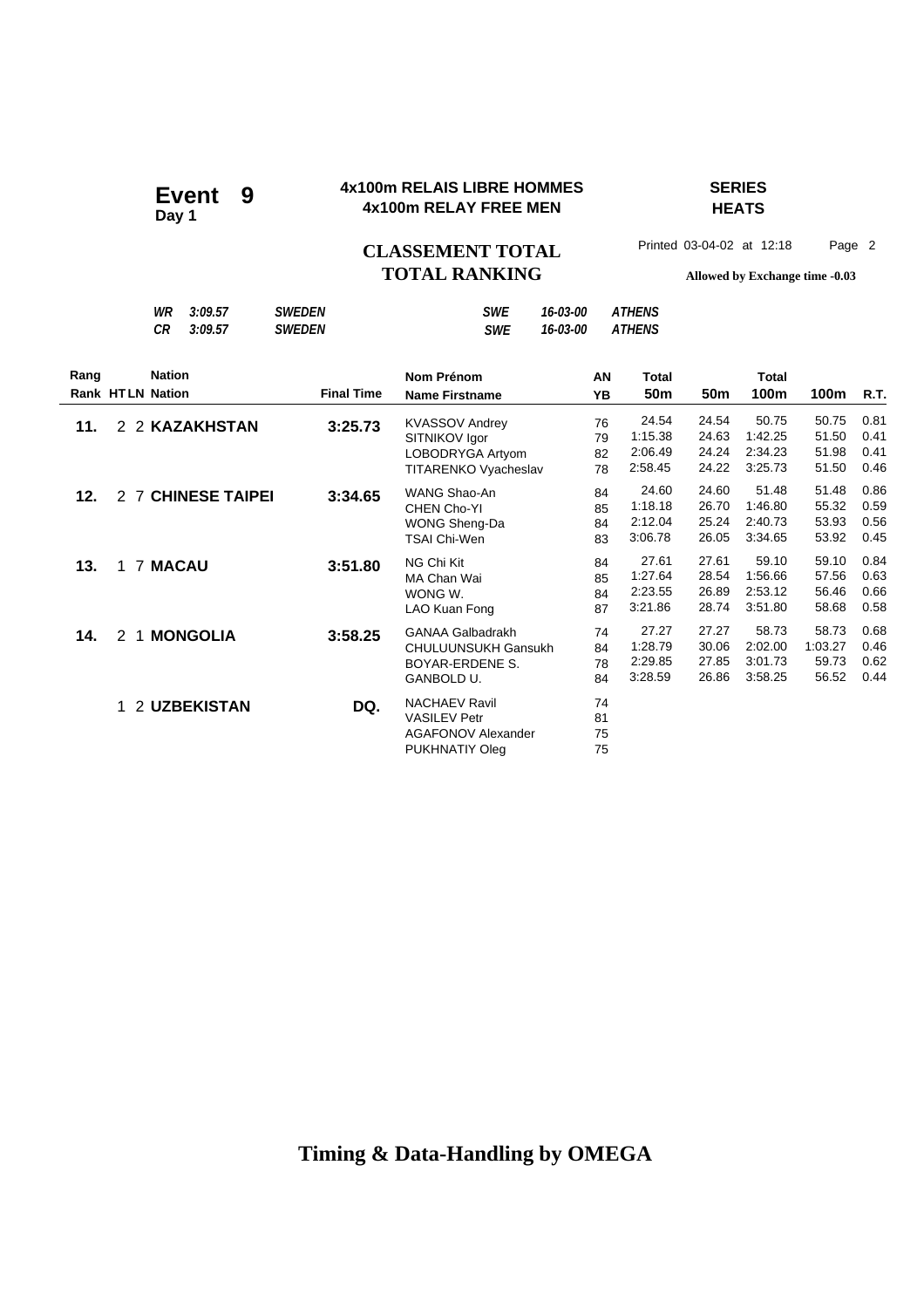### **4x100m RELAIS LIBRE HOMMES FINALES 4x100m RELAY FREE MEN Event 109**

# **FINALS**

CLASSEMENT FINALE<sup>Printed 03-04-02 at 20:12 Page 1</sup> **FINAL RANKING Allowed by Exchange time -0.03**

*WR 3:09.57 SWEDEN SWE 16-03-00 ATHENS*

*CR 3:09.57 SWEDEN SWE 16-03-00 ATHENS* **Nom Prénom Name Firstname Final Time 50m 100m AN YB Rang Nation Rank Nation Total Total 50m 100m R.T. 1. UNITED STATES** 3:10.64 TUCKER Scott 75 22.46 22.46 47.87 47.87 0.74<br>MARSHALL Peter 82 1:10.36 22.49 1:36.08 48.21 0.20 MARSHALL Peter 82 1:10.36 22.49 1:36.08 48.21 0.20 LEZAK Jason 75 1:57.78 21.70 2:22.65 46.57 0.20 KELLER Klete 82 2:45.67 23.02 3:10.64 47.99 **2. SWEDEN 3:11.14** LAFLEUR Eric 79 23.67 23.67 48.96 48.96 0.74<br>NYSTRAND Stefan 81 1:10.90 21.94 1:35.51 46.55 0.26 NYSTRAND Stefan FROLANDER Lars 74 1:58.01 22.50 2:22.99 47.48 0.39 OHLIN Mathias 78 2:45.86 22.87 3:11.14 48.15 0.19 **3. RUSSIAN FED. 3:11.24** KHOKHLOV Leonid 80 23.20 23.20 49.49 49.49 0.91<br>POPOV Alexander 71 1:11.52 22.03 1:36.47 46.98 0.39 POPOV Alexander PIMANKOV Denis 75 1:58.80 22.33 2:23.66 47.19 0.24 KAPRALOV Andrei 80 2:46.42 22.76 3:11.24 47.58 0.30 **4. AUSTRALIA 3:11.38** CALLUS Ashley 79 22.79 22.79 47.32 47.32 0.71<br>PEARSON Todd 77 1:09.98 22.66 1:34.60 47.28 0.38 PEARSON Todd MATKOVICH Antony 77 1:57.41 22.81 2:23.00 48.40 0.10 PINE Adam 76 2:46.18 23.18 3:11.38 48.38  **5. BRAZIL 3:13.60** JAYME Carlos 80 23.14 23.14 49.13 49.13 0.71 BORGES Gustavo CORDEIRO Andre 74 1:59.30 23.02 2:25.04 48.76 0.17 CASTRO Rodrigo 78 2:48.04 23.00 3:13.60 48.56 0.11 **6. GERMANY** 3:15.17 DEHMLOW Carsten 77 23.37 23.37 49.54 49.54 0.79 HERBST Stefan 78 1:12.24 22.70 1:37.38 47.84 0.22 KELLER Christian 72 2:00.65 23.27 2:26.22 48.84 0.15 LODZIEWSKI Sven 65 2:49.19 22.97 3:15.17 48.95  **7. CROATIA 3:16.65** KANJER Marijan 73 24.16 24.16 50.74 50.74 0.77 FRANICEVIC Lovrenco CERENSEK Igor 83 2:02.38 22.99 2:27.98 48.59 0.41 MLADINA Ivan 80 2:50.87 22.89 3:16.65 48.67 **8. SWITZERLAND 3:18.80** BUEHLER Christoph 74 23.76 23.76 49.69 49.69 0.77<br>NOVY Karel 80 1:13.18 23.49 1:38.64 48.95 0.23 NOVY Karel LANG Florea 83 2:02.28 23.64 2:28.77 50.13 0.23 GILGEN Philipp 76 2:52.38 23.61 3:18.80 50.03 0.17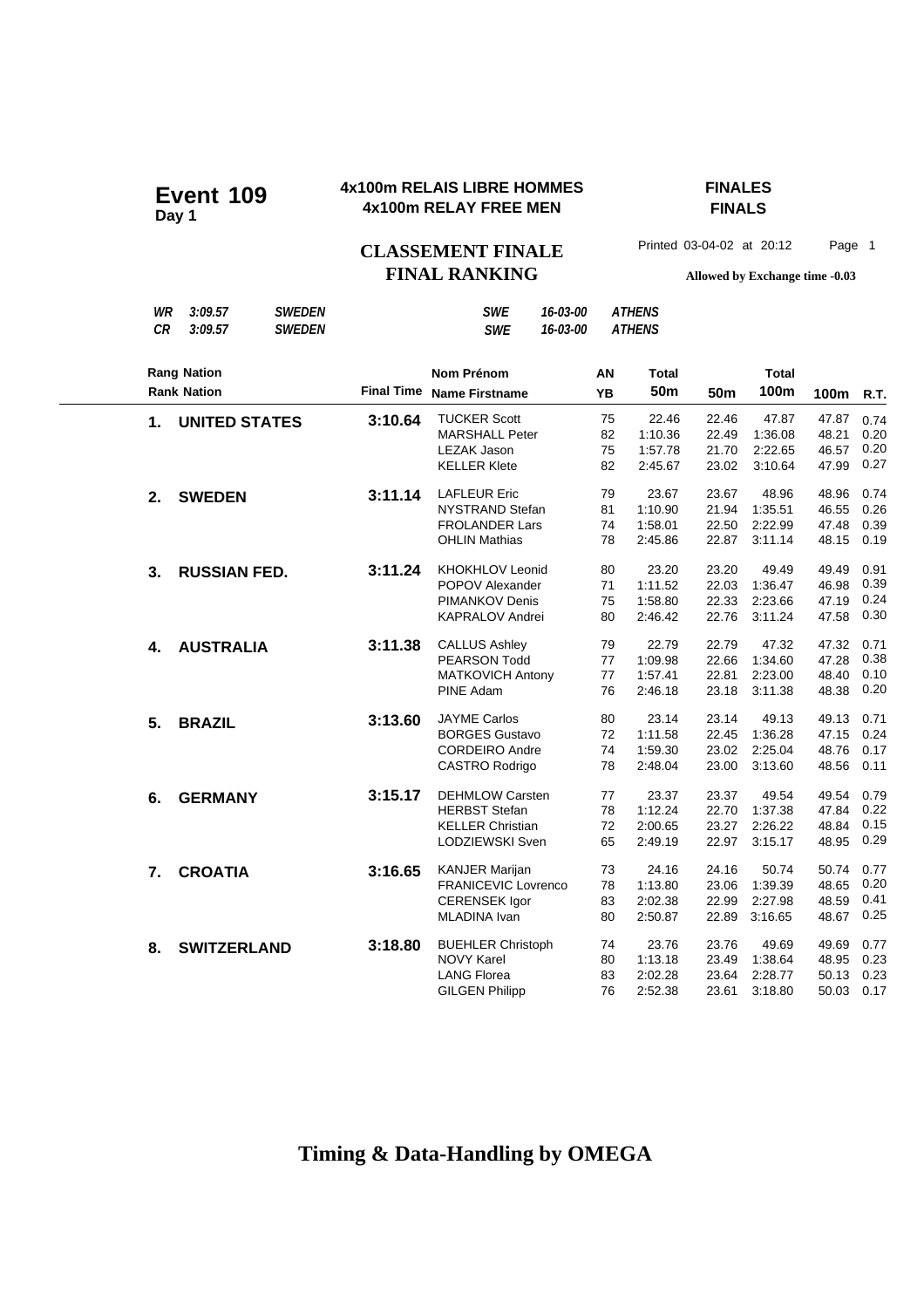### **4x200m RELAIS LIBRE HOMMES SERIES Event 16** 4x200m RELAIS LIBRE HOMM<br>4x200m RELAY FREE MEN

# **HEATS**

**TOTAL RANKING Allowed by Exchange time -0.03**

**CLASSEMENT TOTAL** Printed 04-04-02 at 11:04 Page 1

|                                  | WR<br>СR | 6:56.41<br>7:01.33 | <i><b>AUSTRALIA</b></i><br><b>UNITED STATES</b>                                              |                      | <b>AUS</b><br>USA                      |       | 07-08-01<br>17-03-00                                     | PERTH<br><b>ATHENS</b> |               |      |               |                                                                                                                                                                                      |              |
|----------------------------------|----------|--------------------|----------------------------------------------------------------------------------------------|----------------------|----------------------------------------|-------|----------------------------------------------------------|------------------------|---------------|------|---------------|--------------------------------------------------------------------------------------------------------------------------------------------------------------------------------------|--------------|
| <b>Rang Nation</b><br>Rank HT LN |          | <b>Final Time</b>  | Nom Prénom<br><b>Name Firstname</b>                                                          | AN.<br>ΥB            | Total<br>50 <sub>m</sub>               | 50m   | Total<br>100m                                            | 100m                   | Total<br>150m | 150m | Total<br>200m | 200 <sub>m</sub> R.T.                                                                                                                                                                |              |
| 1. RUSSIAN FED.<br>1 3           |          | 7:08.81 <b>g</b>   | <b>KAPRALOV Andrei</b><br><b>PRILOUKOV Yuri</b><br>NIKITIN Ilva<br><b>TCHERNYCHEV Dmitri</b> | 80<br>84<br>82<br>75 | 24.78<br>2:12.18<br>3:58.64<br>5:45.08 | 24.78 | 52.26<br>24.57 2:39.19<br>24.85 4:25.77<br>24.33 6:12.42 |                        |               |      |               | 52.26 1:20.04 1:20.04 1:47.61 1:47.61 0.84<br>51.58 3:06.53 1:18.92 3:33.79 1:46.18 0.37<br>51.98 4.53.13 1.19.34 5.20.75 1.46.96 0.37<br>51.67 6.40.87 1:20.12 7:08.81 1:48.06 0.25 |              |
| 2. AUSTRALIA<br>$\sim$ $\lambda$ |          |                    | HASS Ray<br>VAN DER ZANT Rob<br>$7.44.00 \div 22.2.00$                                       | 77<br>75             | 24.72<br>2:12.95                       | 24.72 | 51.95<br>25.28 2:40.75                                   |                        |               |      |               | 51.95 1.19.82 1.19.82 1.47.67 1.47.67<br>53.08 3.08.76 1.21.09 3.35.68 1.48.01                                                                                                       | 0.78<br>0.36 |

|                                          | <b>TCHERNYCHEV Dmitri</b>                                                                                              | 75                   | 5:45.08                                |       | 24.33 6:12.42                                            |  | 51.67 6:40.87 1:20.12 7:08.81 1:48.06                                                                                                                            |                                       | 0.25                         |
|------------------------------------------|------------------------------------------------------------------------------------------------------------------------|----------------------|----------------------------------------|-------|----------------------------------------------------------|--|------------------------------------------------------------------------------------------------------------------------------------------------------------------|---------------------------------------|------------------------------|
| 2. AUSTRALIA<br>24                       | <b>HASS Ray</b><br>VAN DER ZANT Rob<br>7:11.08 q STEVENS Graig<br><b>DUNNE Leon</b>                                    | 77<br>75<br>80<br>75 | 24.72<br>2:12.95<br>4:00.83<br>5:47.98 | 24.72 | 51.95<br>25.28 2:40.75<br>25.15 4:28.26<br>24.10 6:15.18 |  | 51.95 1:19.82 1:19.82 1:47.67 1:47.67<br>53.08 3:08.76 1:21.09 3:35.68 1:48.01<br>52.58 4:56.45 1:20.77 5:23.88 1:48.20<br>51.30 6:43.09 1:19.21 7:11.08 1:47.20 |                                       | 0.78<br>0.36<br>0.41<br>0.41 |
| 3. GREECE<br>2 <sub>5</sub>              | <b>TSOLTOS Alexandros</b><br><b>GIANNIOTIS Spyridos</b><br>7:11.33 q MANGANAS Dimitrios<br><b>OIKONOMOU Athanasios</b> | 79<br>79<br>78<br>78 | 25.21<br>2:14.62<br>4:01.72<br>5:48.74 | 25.21 | 52.62<br>25.28 2:41.83<br>24.76 4:28.82<br>24.51 6:15.81 |  | 52.62 1:21.13 1:21.13 1:49.34 1:49.34<br>52.49 3:09.53 1:20.19 3:36.96 1:47.62<br>51.86 4:56.72 1:19.76 5:24.23 1:47.27<br>51.58 6:43.75 1:19.52 7:11.33 1:47.10 |                                       | 0.80<br>0.48<br>0.35<br>0.43 |
| 4. DENMARK<br>2 <sub>3</sub>             | <b>HANSEN Claus</b><br><b>VOLDSGAARD Kristian</b><br>7:14.63 q IVERSEN Claus<br><b>BECK Anders</b>                     | 79<br>79<br>77<br>82 | 24.94<br>2:14.34<br>4:02.50<br>5:52.09 | 24.94 | 52.05<br>24.25 2:41.50<br>25.26 4:30.47<br>25.72 6:19.38 |  | 52.05 1:20.36 1:20.36 1:50.09 1:50.09<br>51.41 3:09.45 1:19.36 3:37.24 1:47.15<br>53.23 4:58.37 1:21.13 5:26.37 1:49.13<br>53.01 6:46.69 1:20.32 7:14.63 1:48.26 |                                       | 0.84<br>0.19<br>0.22<br>0.30 |
| <b>5. UNITED STATES</b><br>14            | <b>THOMPSON Chris</b><br><b>DONNELLY Erik</b><br>7:16.77 q PEIRSOL Aaron<br><b>CARVIN Chad</b>                         | 78<br>80<br>83<br>74 | 26.53<br>2:13.76<br>4:01.29<br>5:49.63 | 26.53 | 54.31<br>24.83 2:41.22<br>24.46 4:28.31<br>25.68 6:18.14 |  | 54.31 1:22.03 1:22.03 1:48.93 1:48.93<br>52.29 3:09.04 1:20.11 3:36.83 1:47.90<br>51.48 4.55.90 1:19.07 5:23.95 1:47.12<br>54.19 6.47.59 1:23.64 7:16.77 1:52.82 |                                       | 0.81<br>0.20<br>0.26<br>0.53 |
| 6. PR. OF CHINA<br>2 <sub>7</sub>        | CHEN Zuo<br><b>YU Cheng</b><br>7:16.93 q ZHENG Shibin<br>LIU Yu                                                        | 82<br>83<br>82<br>82 | 25.41<br>2:14.15<br>4:03.97<br>5:52.87 | 25.41 | 53.08<br>24.97 2:41.54<br>25.98 4:32.49<br>24.10 6:20.32 |  | 53.08 1:21.51 1:21.51 1:49.18 1:49.18<br>52.36 3:10.08 1:20.90 3:37.99 1:48.81<br>54.50 5:00.88 1:22.89 5:28.77 1:50.78<br>51.55 6:48.48 1:19.71 7:16.93 1:48.16 |                                       | 0.81<br>0.39<br>0.23<br>0.17 |
| 7. BRAZIL<br>1 <sub>5</sub>              | CASTRO Rodrigo<br><b>CORDEIRO Andre</b><br>7:18.25 q BONFIM Bruno<br><b>BORGES Gustavo</b>                             | 78<br>74<br>79<br>72 | 25.93<br>2:14.45<br>4:03.19<br>5:52.31 | 25.93 | 53.69<br>25.56 2:42.34<br>25.07 4:30.35<br>25.63 6:20.65 |  | 53.69 1:21.43 1:21.43 1:48.89 1:48.89<br>53.45 3:10.08 1:21.19 3:38.12 1:49.23<br>52.23 4:58.15 1:20.03 5:26.68 1:48.56<br>53.97 6.49.63 1.22.95 7:18.25 1:51.57 |                                       | 0.74<br>0.32<br>0.37<br>0.33 |
| 8. UKRAINE<br>16                         | <b>FESENKO Sergiy</b><br>SNITKO Igor<br>7:19.78 q CHERVYNSKIY Igor<br><b>ADVENA Sergiy</b>                             | 82<br>78<br>81<br>84 | 25.93<br>2:14.19<br>4:04.30<br>5:54.58 | 25.93 | 53.60<br>25.57 2:41.85<br>25.62 4:32.07<br>24.80 6:22.56 |  | 53.60 1:21.39 1:21.39 1:48.62 1:48.62<br>53.23 3:10.25 1:21.63 3:38.68 1:50.06<br>53.39 5:00.88 1:22.20 5:29.78 1:51.10<br>52.78 6.50.94 1:21.16 7:19.78 1:50.00 |                                       | 0.92<br>0.56<br>0.18<br>0.41 |
| 9. SWITZERLAND<br>26<br>7:22.53          | <b>NOVY Karel</b><br><b>GILGEN Philipp</b><br><b>ANDERMATT Adrian</b><br><b>STRASSER Gerry</b>                         | 80<br>76<br>69<br>83 | 25.33<br>2:14.87<br>4:04.21<br>5:53.81 | 25.33 | 52.92<br>24.85 2:42.51<br>25.47 4:32.11<br>24.59 6:22.03 |  | 52.92 1:21.48 1:21.48 1:50.02 1:50.02<br>52.49 3:10.83 1:20.81 3:38.74 1:48.72<br>53.37 5:00.51 1:21.77 5:29.22 1:50.48<br>52.81 6:52.15 1:22.93 7:22.53 1:53.31 |                                       | 0.88<br>0.25<br>0.23<br>0.36 |
| 10. SWEDEN<br>$1\overline{7}$<br>7:25.15 | <b>LEVANDER Jesper</b><br><b>OHLIN Mathias</b><br><b>TILLY Jonas</b><br><b>LAFLEUR Eric</b>                            | 80<br>78<br>84<br>79 | 25.92<br>2:14.71<br>4:04.25<br>5:55.60 | 25.92 | 53.56<br>24.50 2:42.11<br>25.79 4:32.98<br>24.62 6:23.95 |  | 53.56 1:22.00 1:22.00 1:50.21 1:50.21<br>51.90 3:10.26 1:20.05 3:38.46 1:48.25<br>54.52 5:01.99 1:23.53 5:30.98 1:52.52                                          | 52.97 6:54.19 1:23.21 7:25.15 1:54.17 | 0.94<br>0.19<br>0.12<br>0.08 |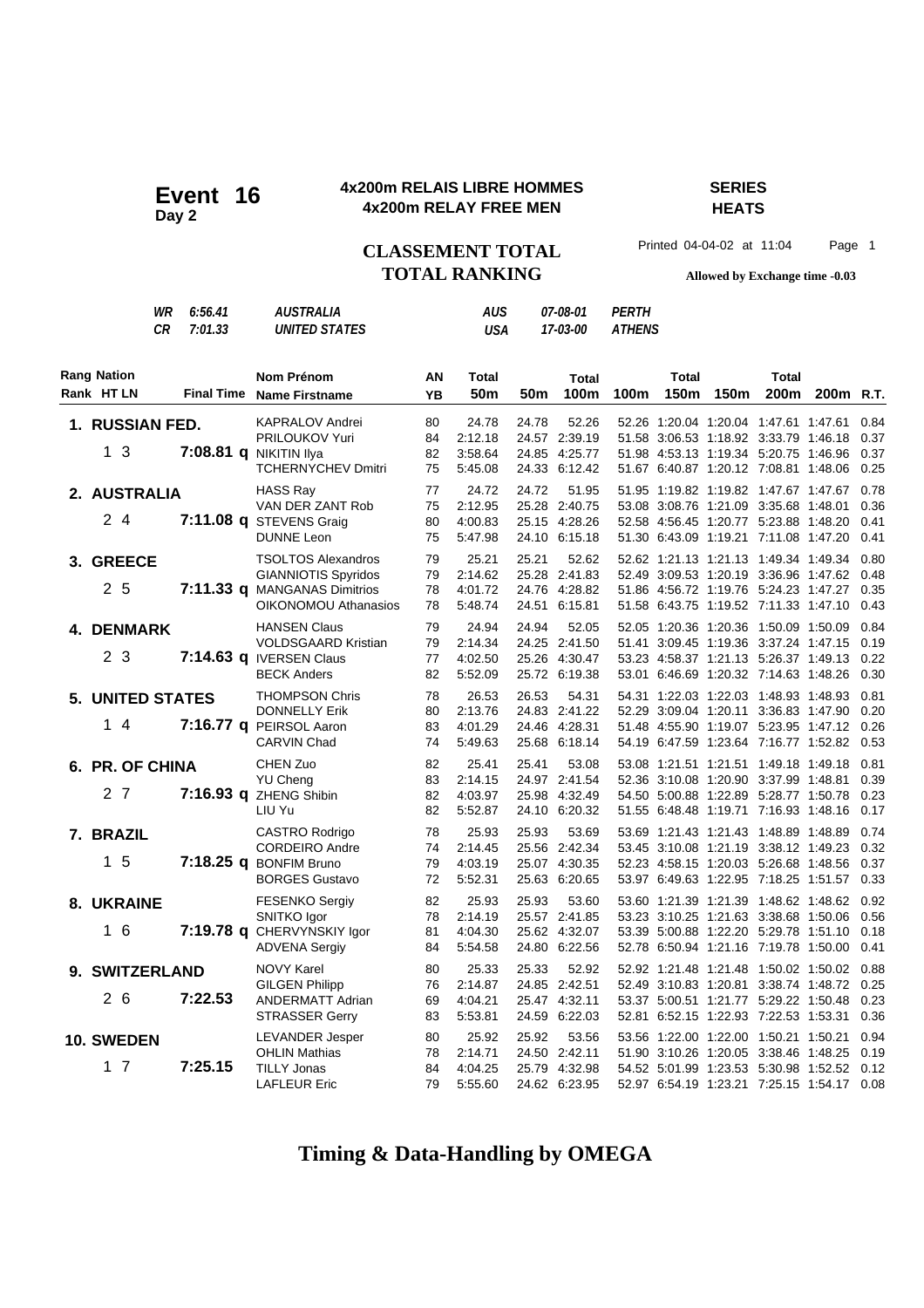### **4x200m RELAIS LIBRE HOMMES SERIES 4x200m RELAIS LIBRE HOMM**<br>4x200m RELAY FREE MEN

# **HEATS**

# **TOTAL RANKING Allowed by Exchange time -0.03**

CLASSEMENT TOTAL Printed 04-04-02 at 11:04 Page 2

| g Nation |          |                    | Nom Prénom                                      | AN | Total      | Total                       |                                             | Tota |
|----------|----------|--------------------|-------------------------------------------------|----|------------|-----------------------------|---------------------------------------------|------|
|          | WR<br>СR | 6:56.41<br>7:01.33 | <i><b>AUSTRALIA</b></i><br><b>UNITED STATES</b> |    | AUS<br>USA | <i>07-08-01</i><br>17-03-00 | <i><b>PFRTH</b></i><br><i><b>ATHENS</b></i> |      |

| <b>Rang Nation</b>    |                   | Nom Prénom                         | AN       | Total              |                 | Total                          |      | Total |      | Total |                                                                                          |  |
|-----------------------|-------------------|------------------------------------|----------|--------------------|-----------------|--------------------------------|------|-------|------|-------|------------------------------------------------------------------------------------------|--|
| Rank HT LN            | <b>Final Time</b> | <b>Name Firstname</b>              | YΒ       | 50 <sub>m</sub>    | 50 <sub>m</sub> | 100m                           | 100m | 150m  | 150m | 200m  | 200 <sub>m</sub> R.T.                                                                    |  |
| <b>11. UZBEKISTAN</b> |                   | <b>VASILEV Petr</b>                | 81       | 25.94              | 25.94           | 54.17                          |      |       |      |       | 54.17 1:23.89 1:23.89 1:54.72 1:54.72 0.81                                               |  |
| 2 2                   | 7:45.29           | LYASHKO Oleg<br>AGAFONOV Alexander | 82<br>75 | 2:22.25<br>4:20.13 |                 | 27.53 2:52.89<br>25.48 4:49.13 |      |       |      |       | 58.17 3:24.13 1:29.41 3:54.65 1:59.93 0.29<br>54.48 5:19.56 1:24.91 5:50.17 1:55.52 0.57 |  |
|                       |                   | PUKHNATIY Oleg                     | 75       | 6:16.02            |                 | 25.85 6:44.77                  |      |       |      |       | 54.60 7:15.05 1:24.88 7:45.29 1:55.12 0.27                                               |  |
| <b>12. KAZAKHSTAN</b> |                   | <b>KVASSOV Andrey</b>              | 76       | 26.34              | 26.34           | 55.05                          |      |       |      |       | 55.05 1:24.62 1:24.62 1:54.84 1:54.84 0.80                                               |  |
|                       |                   | SITNIKOV Igor                      | 79       | 2:21.23            |                 | 26.39 2:51.41                  |      |       |      |       | 56.57 3:22.42 1:27.58 3:52.16 1:57.32 0.15                                               |  |
| $1\,2$                | 7:48.66           | LOBODRYGA Artyom                   | 82       | 4:18.67            |                 | 26.51 4:49.00                  |      |       |      |       | 56.84 5:20.25 1:28.09 5:52.24 2:00.08 0.52                                               |  |
|                       |                   | TITARENKO Vyacheslav               | 78       | 6:18.53            |                 | 26.29 6:48.45                  |      |       |      |       | 56.21 7:18.75 1:26.51 7:48.66 1:56.42 0.11                                               |  |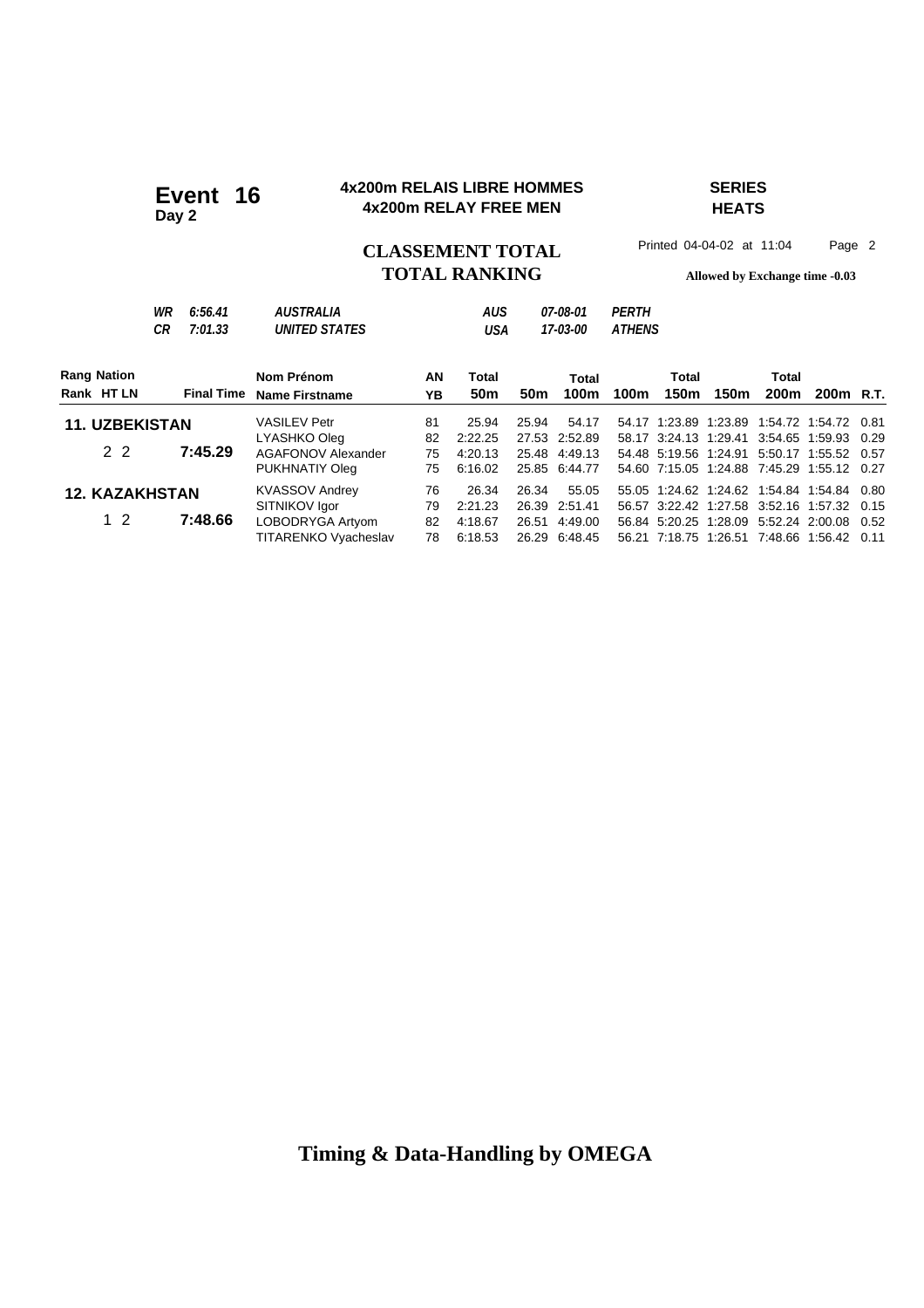### **4x200m RELAIS LIBRE HOMMES FINALES 4x200m RELAIS LIBRE HOMM**<br>4x200m RELAY FREE MEN

**FINALS**

CLASSEMENT FINALE<sup>Printed 04-04-02 at 20:57 Page 1</sup> **FINAL RANKING Allowed by Exchange time -0.03**

|                           | WR         | 6:56.41           | <b>AUSTRALIA</b>           |           | <b>AUS</b>      |       | 07-08-01      | <b>PERTH</b>  |                                            |      |              |                       |      |
|---------------------------|------------|-------------------|----------------------------|-----------|-----------------|-------|---------------|---------------|--------------------------------------------|------|--------------|-----------------------|------|
|                           | СR         | 7:00.36           | <b>AUSTRALIA</b>           |           | <b>AUS</b>      |       | 04-04-02      | <b>MOSCOW</b> |                                            |      |              |                       |      |
| <b>Rang Nation</b>        |            |                   | <b>Nom Prénom</b>          | ΑN        | Total           |       | <b>Total</b>  |               | <b>Total</b>                               |      | <b>Total</b> |                       |      |
| <b>Rank Nation</b>        |            | <b>Final Time</b> | <b>Name Firstname</b>      | <b>YB</b> | 50 <sub>m</sub> | 50m   | 100m          | 100m          | 150m                                       | 150m | 200m         | 200 <sub>m</sub> R.T. |      |
| 1. AUSTRALIA              |            |                   | <b>PEARSON Todd</b>        | 77        | 24.75           | 24.75 | 51.23         |               | 51.23 1:18.20 1:18.20 1:45.33 1:45.33      |      |              |                       | 0.81 |
|                           |            |                   | <b>HASS Ray</b>            | 77        | 2:09.02         |       | 23.69 2:36.15 |               | 50.82 3:03.83 1:18.50 3:32.01 1:46.68 0.21 |      |              |                       |      |
|                           | <b>NCR</b> | 7:00.36           | <b>DUNNE Leon</b>          | 75        | 3:55.74         |       | 23.73 4:22.36 |               | 50.35 4:49.43 1:17.42 5:17.32 1:45.31      |      |              |                       | 0.36 |
|                           |            |                   | <b>HACKETT Grant</b>       | 80        | 5:41.08         |       | 23.76 6:07.20 |               | 49.88 6:33.91 1:16.59 7:00.36 1:43.04      |      |              |                       | 0.29 |
| 2. RUSSIAN FED.           |            |                   | <b>RODKIN Denis</b>        | 83        | 25.03           | 25.03 | 51.66         |               | 51.66 1:18.98 1:18.98 1:46.33 1:46.33      |      |              |                       | 0.82 |
|                           |            |                   | PRILOUKOV Yuri             | 84        | 2:10.56         |       | 24.23 2:37.58 |               | 51.25 3:04.98 1:18.65 3:31.87 1:45.54 0.45 |      |              |                       |      |
|                           |            | 7:05.36           | NIKITIN Ilya               | 82        | 3:56.73         |       | 24.86 4:23.80 |               | 51.93 4:51.35 1:19.48 5:19.20 1:47.33 0.44 |      |              |                       |      |
|                           |            |                   | KAPRALOV Andrei            | 80        | 5:42.84         |       | 23.64 6:09.38 |               | 50.18 6:37.14 1:17.94 7:05.36 1:46.16 0.36 |      |              |                       |      |
| 3. UNITED STATES          |            |                   | CARVIN Chad                | 74        | 25.51           | 25.51 | 52.81         |               | 52.81  1:20.56  1:20.56  1:48.01  1:48.01  |      |              |                       | 0.77 |
|                           |            |                   | <b>VENDT Erik</b>          | 81        | 2:12.71         |       | 24.70 2:40.40 |               | 52.39 3:08.94 1:20.93 3:37.14 1:49.13 0.14 |      |              |                       |      |
|                           |            | 7:08.73           | <b>TUCKER Scott</b>        | 75        | 4:00.84         |       | 23.70 4:27.32 |               | 50.18 4:55.50 1:18.36 5:24.11 1:46.97 0.19 |      |              |                       |      |
|                           |            |                   | <b>KELLER Klete</b>        | 82        | 5:47.59         |       | 23.48 6:13.64 |               | 49.53 6:40.94 1:16.83 7:08.73 1:44.62 0.19 |      |              |                       |      |
| 4. BRAZIL                 |            |                   | CASTRO Rodrigo             | 78        | 25.55           | 25.55 | 52.91         |               | 52.91 1:20.23 1:20.23 1:47.23 1:47.23      |      |              |                       | 0.75 |
|                           |            |                   | <b>BORGES Gustavo</b>      | 72        | 2:11.37         |       | 24.14 2:38.09 |               | 50.86 3:05.25 1:18.02 3:32.91 1:45.68      |      |              |                       | 0.67 |
|                           |            | 7:09.14           | <b>CORDEIRO Andre</b>      | 74        | 3:57.18         |       | 24.27 4:24.36 |               | 51.45 4:52.48 1:19.57 5:21.17 1:48.26 0.21 |      |              |                       |      |
|                           |            |                   | <b>BONFIM Bruno</b>        | 79        | 5:46.20         |       | 25.03 6:13.40 |               | 52.23 6:40.99 1:19.82 7:09.14 1:47.97 0.20 |      |              |                       |      |
| 5. DENMARK                |            |                   | <b>BECK Anders</b>         | 82        | 26.29           | 26.29 | 54.06         |               | 54.06 1:21.69 1:21.69 1:49.29 1:49.29      |      |              |                       | 0.88 |
|                           |            |                   | <b>CARSTENSEN Jacob</b>    | 78        | 2:13.99         |       | 24.70 2:41.01 |               | 51.72 3:08.21 1:18.92 3:34.87 1:45.58      |      |              |                       | 0.09 |
|                           |            | 7:11.23           | <b>VOLDSGAARD Kristian</b> | 79        | 3:58.86         |       | 23.99 4:26.17 |               | 51.30 4:54.20 1:19.33 5:21.73 1:46.86      |      |              |                       | 0.10 |
|                           |            |                   | <b>IVERSEN Claus</b>       | 77        | 5:46.52         |       | 24.79 6:14.39 |               | 52.66 6:42.70 1:20.97 7:11.23 1:49.50      |      |              |                       | 0.25 |
| <b>UKRAINE</b><br>6.      |            |                   | <b>FESENKO Sergiy</b>      | 82        | 25.69           | 25.69 | 53.49         |               | 53.49 1:21.46 1:21.46 1:48.77 1:48.77      |      |              |                       | 0.92 |
|                           |            |                   | NIKOLAICHUK V.             | 75        | 2:13.82         |       | 25.05 2:41.38 |               | 52.61 3:09.47 1:20.70 3:37.40 1:48.63 0.35 |      |              |                       |      |
|                           |            | 7:14.38           | <b>ADVENA Sergiy</b>       | 84        | 4:03.09         |       | 25.69 4:31.10 |               | 53.70 4:59.35 1:21.95 5:28.00 1:50.60 0.31 |      |              |                       |      |
|                           |            |                   | <b>SERDINOV Andrii</b>     | 82        | 5:52.65         |       | 24.65 6:20.18 |               | 52.18 6.47.25 1:19.25 7:14.38 1:46.38      |      |              |                       | 0.29 |
| <b>GREECE</b><br>7.       |            |                   | OIKONOMOU Athanasios       | 78        | 25.20           | 25.20 | 52.40         |               | 52.40 1:20.59 1:20.59 1:48.52 1:48.52 0.87 |      |              |                       |      |
|                           |            |                   | <b>GIANNIOTIS Spyridos</b> | 79        | 2:13.21         |       | 24.69 2:40.68 |               | 52.16 3:09.63 1:21.11 3:38.24 1:49.72 0.33 |      |              |                       |      |
|                           |            | 7:15.57           | <b>XYLOURIS Nikolaos</b>   | 82        | 4:02.58         |       | 24.34 4:29.92 |               | 51.68 4:57.97 1:19.73 5:26.27 1:48.03      |      |              |                       | 0.36 |
|                           |            |                   | <b>MANGANAS Dimitrios</b>  | 78        | 5:50.89         |       | 24.62 6:18.68 |               | 52.41 6.47.42 1.21.15 7.15.57 1.49.30      |      |              |                       | 0.22 |
| <b>PR. OF CHINA</b><br>8. |            |                   | LIU Yu                     | 82        | 25.50           | 25.50 | 52.98         |               | 52.98 1:20.64 1:20.64 1:48.18 1:48.18      |      |              |                       | 0.84 |
|                           |            |                   | <b>YU Cheng</b>            | 83        | 2:13.58         |       | 25.40 2:41.33 |               | 53.15 3:09.57 1:21.39 3:37.24 1:49.06      |      |              |                       | 0.32 |
|                           |            | 7:15.85           | <b>ZHENG Shibin</b>        | 82        | 4:03.40         |       | 26.16 4:31.84 |               | 54.60 5:00.11 1:22.87 5:27.70 1:50.46      |      |              |                       | 0.44 |
|                           |            |                   | CHEN Zuo                   | 82        | 5:52.41         |       | 24.71 6:20.00 |               | 52.30 6:48.25 1:20.55 7:15.85 1:48.15 0.26 |      |              |                       |      |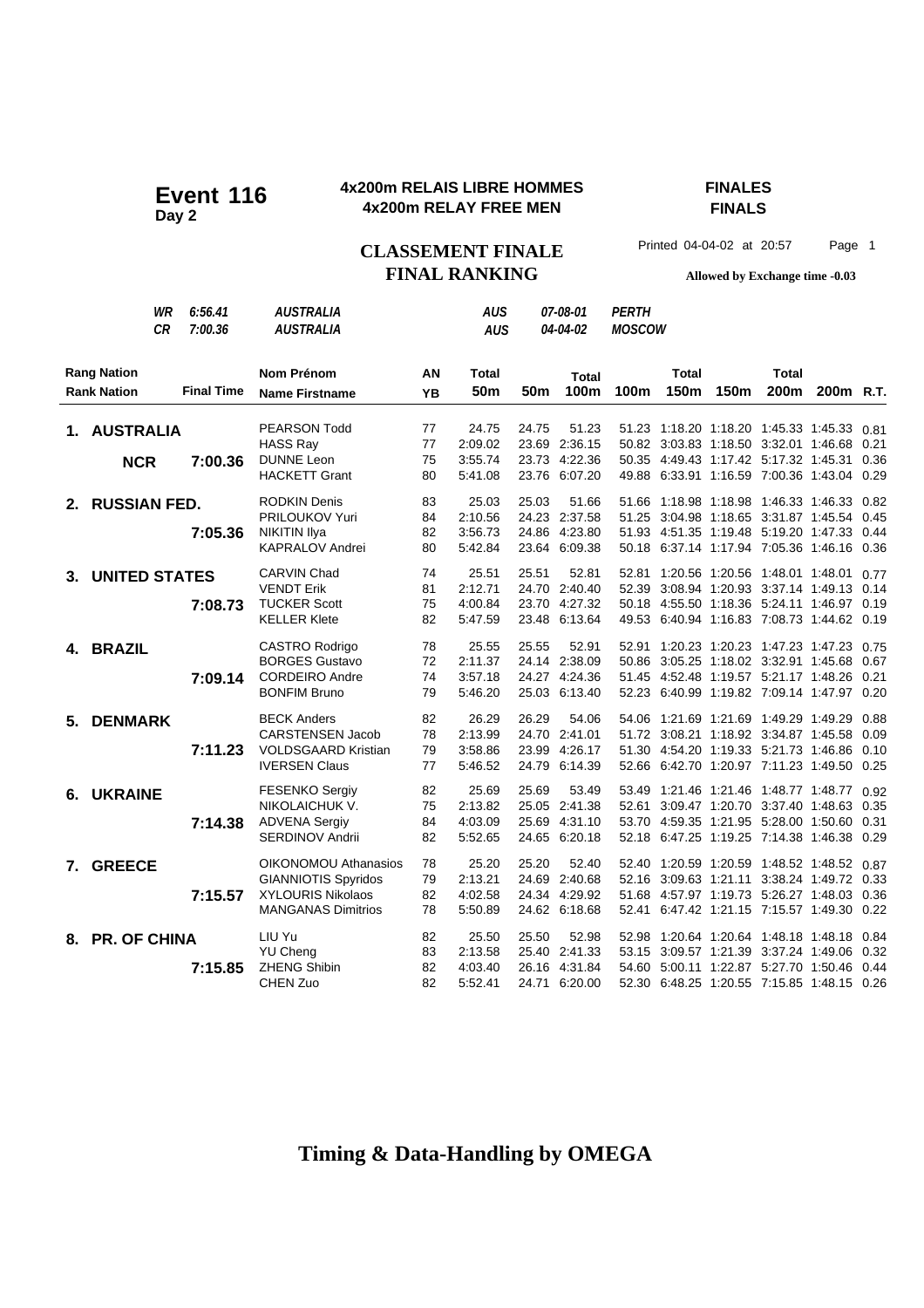### **4x100m RELAIS 4 NAGES HOMMES SERIES 4x100m RELAIS 4 NAGES HOMM<br>4x100m RELAY MEDLEY MEN**

# **HEATS**

## **REVISED CLASSEMENT TOTAL** Printed 07-04-02 at 11:04 Page 1 **TOTAL RANKING Allowed by Exchange time -0.03**

*WR 3:29.88 AUSTRALIA AUS 04-04-99 HONG KONG*

|                 |                         | CR            | 3:29.88           | <i><b>AUSTRALIA</b></i> | <b>AUS</b>                                                                                          | 04-04-99 |                      | <b>HONG KONG</b>                       |                                  |                                        |                                    |                      |
|-----------------|-------------------------|---------------|-------------------|-------------------------|-----------------------------------------------------------------------------------------------------|----------|----------------------|----------------------------------------|----------------------------------|----------------------------------------|------------------------------------|----------------------|
| Rang            | <b>Rank HTLN Nation</b> | <b>Nation</b> |                   | <b>Final Time</b>       | <b>Nom Prénom</b><br><b>Name Firstname</b>                                                          |          | AN<br>YB             | <b>Total</b><br>50 <sub>m</sub>        | 50 <sub>m</sub>                  | <b>Total</b><br>100m                   | 100m                               | R.T.                 |
| 1.              |                         |               | 2 4 AUSTRALIA     | $3:33.69$ q             | <b>MANNIX Beau</b><br><b>ROGERS Phil</b><br><b>PINE Adam</b><br><b>HAWKE Brett</b>                  |          | 80<br>71<br>76<br>75 | 26.25<br>1:22.12<br>2:17.81<br>3:07.93 | 26.25<br>27.79<br>23.88<br>22.80 | 54.33<br>1.53.93<br>2:45.13<br>3:33.69 | 54.33<br>59.60<br>51.20<br>48.56   | 0.60<br>0.13<br>0.64 |
| 2.              |                         |               | 3 5 RUSSIAN FED.  |                         | 3:33.89 q AMINOV Vladislav<br><b>KOMORNIKOV Dmitri</b><br>MARTCHENKO Igor<br><b>KAPRALOV Andrei</b> |          | 77<br>81<br>75<br>80 | 26.09<br>1:21.76<br>2:17.45<br>3:08.71 | 26.09<br>27.69<br>24.27<br>22.90 | 54.07<br>1:53.18<br>2:45.81<br>3:33.89 | 54.07<br>59.11<br>52.63<br>48.08   | 0.15<br>0.35<br>0.35 |
| 3.              |                         | 2 3 UKRAINE   |                   | $3:33.92$ q             | <b>OLEYNYK Andriy</b><br>LISOGOR Oleg<br>SERDINOV Andrii<br><b>VOLINETS Oleksandr</b>               |          | 84<br>79<br>82<br>74 | 26.48<br>1:21.51<br>2:17.07<br>3:07.95 | 26.48<br>27.50<br>23.98<br>23.11 | 54.01<br>1:53.09<br>2:44.84<br>3:33.92 | 54.01<br>59.08<br>51.75<br>49.08   | 0.32<br>0.34<br>0.27 |
| 4.              |                         |               | 3 4 UNITED STATES | 3:34.92 a               | <b>MARSHALL Peter</b><br>HOPWOOD Jeff<br><b>HAIDINYAK Andrew</b><br>LEZAK Jason                     |          | 82<br>80<br>80<br>75 | 25.91<br>1:21.78<br>2:18.28<br>3:09.05 | 25.91<br>28.21<br>24.15<br>22.76 | 53.57<br>1:54.13<br>2:46.29<br>3:34.92 | 53.57<br>1:00.56<br>52.16<br>48.63 | 0.43<br>0.24<br>0.20 |
| 5.              |                         | 1 4 SWEDEN    |                   |                         | 3:35.78 q OHLIN Mathias<br><b>GUSTAFSSON Martin</b><br><b>FROLANDER Lars</b><br><b>LAFLEUR Eric</b> |          | 78<br>80<br>74<br>79 | 26.20<br>1:22.54<br>2:18.78<br>3:10.10 | 26.20<br>28.09<br>24.17<br>23.07 | 54.45<br>1:54.61<br>2:47.03<br>3:35.78 | 54.45<br>1:00.16<br>52.42<br>48.75 | 0.18<br>0.30<br>0.26 |
| 6.              |                         | 1 3 CROATIA   |                   | 3:37.33 a               | MASKOVIC Ante<br>ROGULJ Vanja<br><b>MILOSEVIC Milos</b><br>MLADINA Ivan                             |          | 79<br>82<br>72<br>80 | 25.50<br>1:22.68<br>2:19.63<br>3:11.98 | 25.50<br>28.01<br>24.15<br>23.39 | 54.67<br>1:55.48<br>2:48.59<br>3:37.33 | 54.67<br>1:00.81<br>53.11<br>48.74 | 0.26<br>0.25<br>0.32 |
| 7.              |                         | 2 5 BRAZIL    |                   | $3:38.07$ q             | <b>COSTA Cleber</b><br><b>TOMAZINI Marcelo</b><br><b>ALVES Fernando</b><br><b>JAYME Carlos</b>      |          | 80<br>78<br>79<br>80 | 26.69<br>1:23.74<br>2:20.85<br>3:12.55 | 26.69<br>28.54<br>23.76<br>23.37 | 55.20<br>1:57.09<br>2:49.18<br>3:38.07 | 55.20<br>1:01.89<br>52.09<br>48.89 | 0.00<br>0.09<br>0.33 |
| 8.              |                         | 1 6 MEXICO    |                   | 3:39.69 a               | <b>URRETA Diego</b><br><b>JACOBO Alfredo</b><br>ILIKA Joshua<br><b>FRAIRE Jacob</b>                 |          | 81<br>82<br>76<br>80 | 26.81<br>1:23.72<br>2:20.82<br>3:13.64 | 26.81<br>28.71<br>24.03<br>24.48 | 55.01<br>1:56.79<br>2:49.16<br>3:39.69 | 55.01<br>1:01.78<br>52.37<br>50.53 | 0.27<br>0.40<br>0.22 |
| 9.              |                         |               | 1 5 SWITZERLAND   | 3:40.07                 | <b>LANG Florea</b><br><b>LUETOLF Remo</b><br><b>LIECHTI Lorenz</b><br><b>BUEHLER Christoph</b>      |          | 83<br>80<br>75<br>74 | 26.52<br>1.23.24<br>2:22.13<br>3:14.23 | 26.52<br>27.93<br>25.14<br>23.00 | 55.31<br>1:56.99<br>2:51.23<br>3:40.07 | 55.31<br>1:01.68<br>54.24<br>48.84 | 0.12<br>0.20<br>0.14 |
| 10 <sub>1</sub> |                         |               | 3 1 PR. OF CHINA  | 3:41.48                 | YU Rui<br><b>ZHENG Qiliang</b><br>LIU Yu<br>CHEN Zuo                                                |          | 82<br>77<br>82<br>82 | 26.28<br>1:22.74<br>2:21.68<br>3:15.45 | 26.28<br>28.80<br>25.73<br>24.19 | 53.94<br>1:55.95<br>2:51.26<br>3:41.48 | 53.94<br>1:02.01<br>55.31<br>50.22 | 0.22<br>0.34<br>0.51 |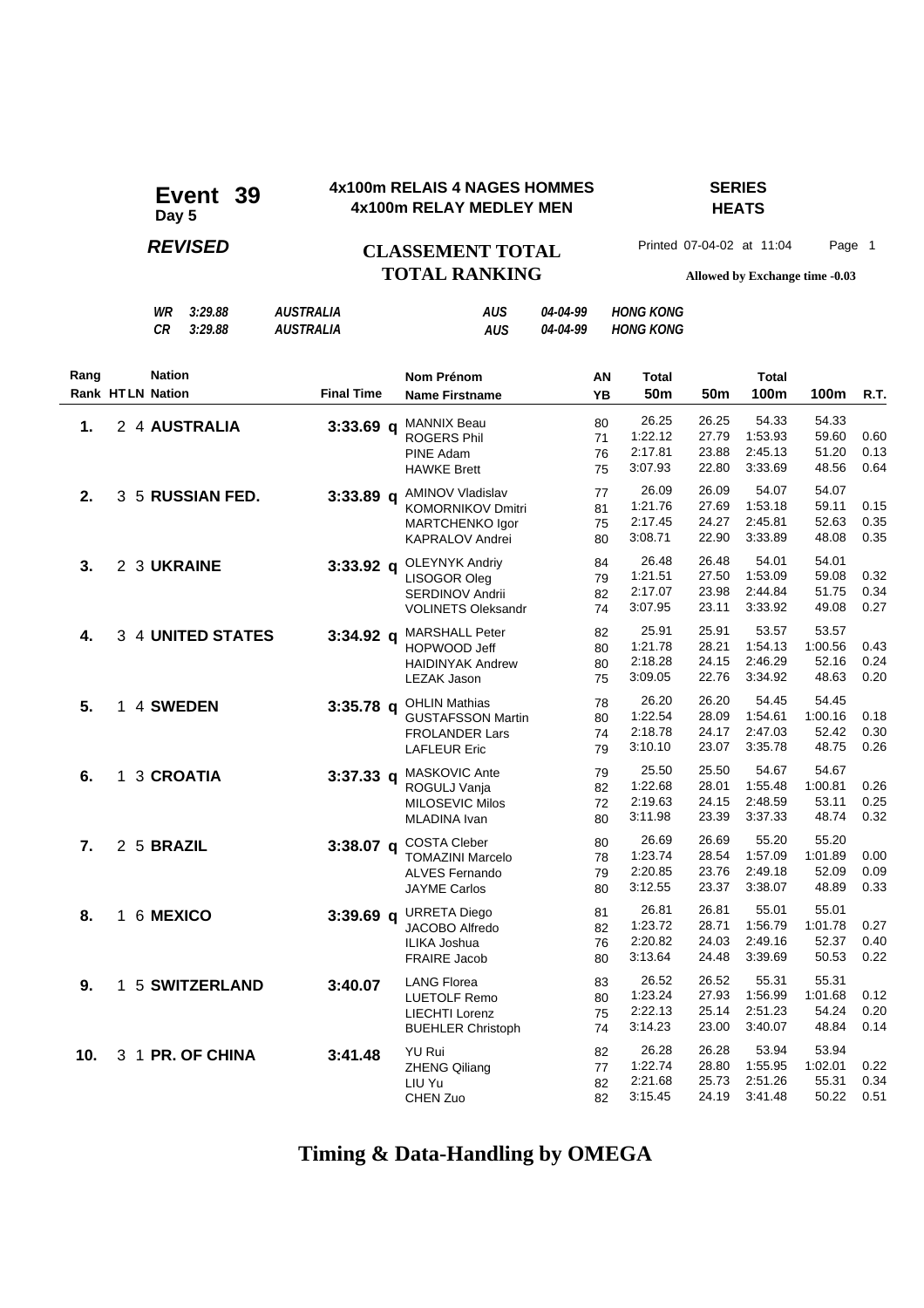### **4x100m RELAIS 4 NAGES HOMMES SERIES 4x100m RELAIS 4 NAGES HOMM<br>4x100m RELAY MEDLEY MEN**

# **HEATS**

## **REVISED CLASSEMENT TOTAL** Printed 07-04-02 at 11:04 Page 2 **TOTAL RANKING Allowed by Exchange time -0.03**

|      |                         | WR<br>CR      | 3:29.88<br>3:29.88  | <b>AUSTRALIA</b><br><b>AUSTRALIA</b> |                   | AUS<br><b>AUS</b>                                                                                     | 04-04-99<br>04-04-99 |                      | <b>HONG KONG</b><br><b>HONG KONG</b>   |                                  |                                          |                                        |                      |
|------|-------------------------|---------------|---------------------|--------------------------------------|-------------------|-------------------------------------------------------------------------------------------------------|----------------------|----------------------|----------------------------------------|----------------------------------|------------------------------------------|----------------------------------------|----------------------|
| Rang | <b>Rank HTLN Nation</b> | <b>Nation</b> |                     |                                      | <b>Final Time</b> | Nom Prénom<br><b>Name Firstname</b>                                                                   |                      | ΑN<br>YB             | <b>Total</b><br>50 <sub>m</sub>        | 50 <sub>m</sub>                  | <b>Total</b><br>100m                     | 100m                                   | R.T.                 |
| 11.  |                         | 2 2 LATVIA    |                     |                                      | 3:44.60           | <b>DUDA Andrejs</b><br><b>KALMIKOVS Valery</b><br><b>DEICMANS Guntars</b><br>MILOSLAVSKIS Romans      |                      | 81<br>73<br>83<br>83 | 27.76<br>1:25.94<br>2:25.16<br>3:18.42 | 27.76<br>28.96<br>26.05<br>24.41 | 56.98<br>1:59.11<br>2:54.01<br>3:44.60   | 56.98<br>1:02.13<br>54.90<br>50.59     | 0.17<br>0.46<br>0.73 |
| 12.  |                         |               | 2 6 REP. OF MOLDOVA |                                      | 3:46.91           | <b>IVLEV Alexandr</b><br>ZAHAROV Andrei<br>MIHAILOV Andrei<br><b>GUTSU Octavian</b>                   |                      | 81<br>75<br>80<br>82 | 26.99<br>1:25.71<br>2:25.78<br>3:19.88 | 26.99<br>29.71<br>25.86<br>23.94 | 56.00<br>1:59.92<br>2:55.94<br>3:46.91   | 56.00<br>1:03.92<br>56.02<br>50.97     | 0.33<br>0.51<br>0.51 |
| 13.  |                         |               | 1 2 UZBEKISTAN      |                                      | 3:47.30           | <b>ALEKSEYEV Mikhail</b><br><b>SHILOV Maksim</b><br><b>NACHAEV Ravil</b><br><b>AGAFONOV Alexander</b> |                      | 83<br>81<br>74<br>75 | 28.12<br>1:28.24<br>2:26.50<br>3:20.30 | 28.12<br>29.49<br>24.80<br>24.49 | 58.75<br>2:01.70<br>2:55.81<br>3:47.30   | 58.75<br>1:02.95<br>54.11<br>51.49     | 0.51<br>0.33<br>0.48 |
| 14.  |                         |               | 3 2 KAZAKHSTAN      |                                      | 3:49.53           | LOBODRYGA Artyom<br><b>TYKIN Stanislav</b><br>TITARENKO Vyacheslav<br><b>KVASSOV Andrey</b>           |                      | 82<br>81<br>78<br>76 | 27.70<br>1:27.72<br>2:29.02<br>3:23.49 | 27.70<br>29.77<br>25.92<br>24.35 | 57.95<br>2:03.10<br>2:59.14<br>3:49.53   | 57.95<br>1:05.15<br>56.04<br>50.39     | 0.35<br>0.38<br>0.39 |
| 15.  |                         |               | 3 7 CHINESE TAIPEI  |                                      | 3:53.44           | <b>TSAI Chi-Wen</b><br>CHEN Cho-YI<br>WONG Sheng-Da<br>WANG Shao-An                                   |                      | 83<br>85<br>84<br>84 | 29.15<br>1:30.16<br>2:30.74<br>3:26.17 | 29.15<br>30.44<br>27.13<br>24.52 | 59.72<br>2:03.61<br>3:01.65<br>3:53.44   | 59.72<br>1:03.89<br>58.04<br>51.79     | 0.54<br>0.65<br>0.39 |
| 16.  |                         |               | 2 7 MONGOLIA        |                                      | 4:16.21           | GANBOLD U.<br>BOYAR-ERDENE S.<br><b>KHURLEYE Enkhmandakh</b><br><b>GANAA Galbadrakh</b>               |                      | 84<br>78<br>79<br>74 | 31.99<br>1:38.81<br>2:45.68<br>3:46.61 | 31.99<br>32.94<br>28.52<br>26.96 | 1:05.87<br>2:17.16<br>3:19.65<br>4:16.21 | 1:05.87<br>1:11.29<br>1:02.49<br>56.56 | 0.34<br>0.30<br>0.46 |
| 17.  |                         | 1 7 MACAU     |                     |                                      | 4:17.28           | NG Chi Kit<br>MA Chan Wai<br>WONG W.<br>LAO Kuan Fong                                                 |                      | 84<br>85<br>84<br>87 | 33.30<br>1:41.27<br>2:46.07<br>3:46.95 | 33.30<br>31.98<br>27.52<br>27.78 | 1:09.29<br>2:18.55<br>3:19.17<br>4:17.28 | 1:09.29<br>1:09.26<br>1:00.62<br>58.11 | 0.58<br>0.67<br>0.67 |
|      |                         |               | 3 3 ARGENTINA       |                                      | DNS.              |                                                                                                       |                      |                      |                                        |                                  |                                          |                                        |                      |
|      |                         |               | 3 6 SOUTH AFRICA    |                                      | DNS.              |                                                                                                       |                      |                      |                                        |                                  |                                          |                                        |                      |

| DNS. | LAURENTINO Nuno<br>COUTO Jose<br><b>MONTEIRO Luis</b> | 75<br>78<br>83<br>77 |
|------|-------------------------------------------------------|----------------------|
|      |                                                       |                      |
|      |                                                       | SILVA Pedro          |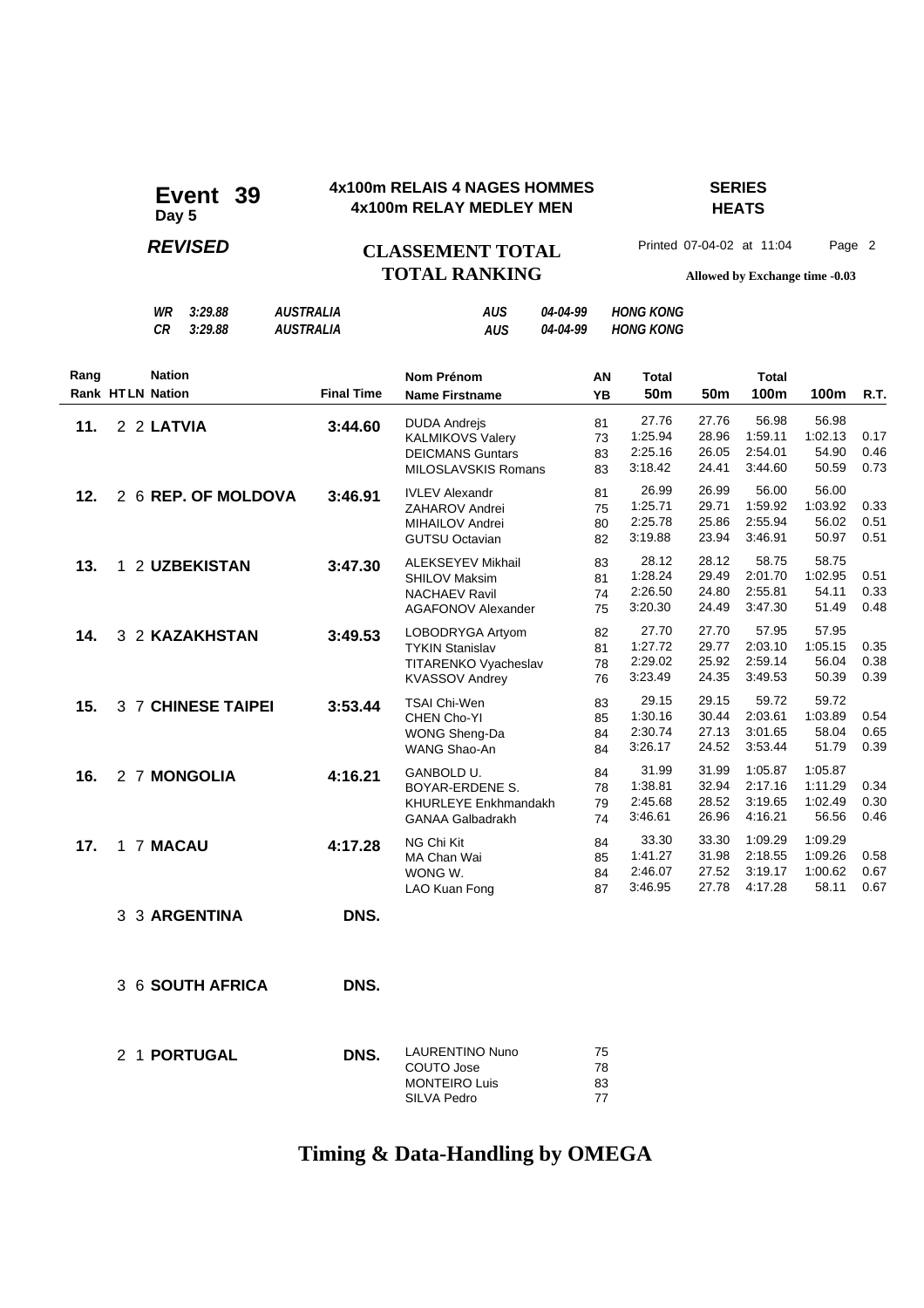#### **4x100m RELAIS 4 NAGES HOMMES FINALES 4x100m RELAY MEDLEY MEN Event 139**

# **FINALS**

**FINAL RANKING Allowed by Exchange time -0.03**

#### *WR 3:29.00 UNITED STATES USA 07-04-02 MOSCOW CR 3:29.00 UNITED STATES USA 07-04-02 MOSCOW* **Nom Prénom Name Firstname Final Time 50m 100m AN YB Rang Nation Rank Nation Total Total 50m 100m R.T. 1. UNITED STATES** 3:29.00 PEIRSOL Aaron 83 25.37 25.37 52.17 52.17 52.17<br>DENNISTON David 78 1:18.97 26.80 1:50.73 58.56 DENNISTON David 78 1:18.97 26.80 1:50.73 58.56 0.20 MARSHALL Peter 82 2:14.68 23.95 2:42.66 51.93 0.30 **NWR** LEZAK Jason 75 3:04.48 21.82 3:29.00 46.34 0.41 **2. AUSTRALIA 3:29.35** HUEGILL Geoff 79 25.08 25.08 53.32 53.32 53.32<br>PIPER Jim 81 1:20.87 27.55 1:52.42 59.10 PIPER Jim 81 1:20.87 27.55 1:52.42 59.10 0.25 PINE Adam 76 2:15.51 23.09 2:42.84 50.42 0.02 CALLUS Ashley 79 3:05.04 22.20 3:29.35 46.51 0.25 **3. RUSSIAN FED.** 3:30.21 ALECHINE Evgueni 79 25.47 25.47 53.59 53.59 53.59<br>KOMORNIKOV Dmitri 81 1:21.23 27.64 1:52.40 58.81 KOMORNIKOV Dmitri 81 1:21.23 27.64 1:52.40 58.81 0.26 MARTCHENKO Igor 75 2:15.71 23.31 2:43.24 50.84 0.33 PIMANKOV Denis 75 3:05.54 22.30 3:30.21 46.97 0.34 **4. UKRAINE 3:30.37** OLEYNYK Andriy  $\begin{array}{cccccc} 84 & 25.71 & 25.71 & 53.12 & 53.12 \\ 150 \text{GOR Oleg} & & & 79 & 1:19.72 & 26.60 & 1:50.77 & 57.65 \end{array}$ LISOGOR Oleg 79 1:19.72 26.60 1:50.77 57.65 0.39 SILANTYEV Denis 76 2:14.41 23.64 2:42.20 51.43 0.18 SERDINOV Andrii 82 3:05.12 22.92 3:30.37 48.17 **5. SWEDEN 3:32.27** OHLIN Mathias 78 26.27 26.27 54.30 54.30 GUSTAFSSON Martin 80 1:21.39 27.09 1:53.47 59.17 0.04 FROLANDER Lars 74 2:16.93 23.46 2:44.60 51.13 0.14 NYSTRAND Stefan 81 3:06.66 22.06 3:32.27 47.67 0.19 **6. CROATIA 3:34.13** STRAHIJA Marko 75 25.73 25.73 53.01 53.01 53.01<br>ROGULJ Vanja 82 1:20.45 27.44 1:53.11 1:00.10 ROGULJ Vanja 82 1:20.45 27.44 1:53.11 1:00.10 0.48 MILOSEVIC Milos 72 2:17.06 23.95 2:45.83 52.72 0.31 MLADINA Ivan 80 3:08.60 22.77 3:34.13 48.30 **7. BRAZIL** 3:35.59 COSTA Cleber 80 26.40 26.40 54.96 54.96 FISCHER Eduardo 80 1:22.78 27.82 1:54.01 59.05 0.30 ALVES Fernando 79 2:18.16 24.15 2:46.85 52.84 0.06 BORGES Gustavo 72 3:10.10 23.25 3:35.59 48.74 0.29 **8. MEXICO** 3:40.38 URRETA Diego 81 26.90 26.90 55.39 55.39 JACOBO Alfredo 82 1:23.73 28.34 1:57.04 1:01.65 0.28 ILIKA Joshua 76 2:20.98 23.94 2:49.95 52.91 0.18 FRAIRE Jacob 80 3:13.71 23.76 3:40.38 50.43 0.07

### **Timing & Data-Handling by OMEGA**

CLASSEMENT FINALE<sup>Printed 07-04-02 at 20:34 Page 1</sup>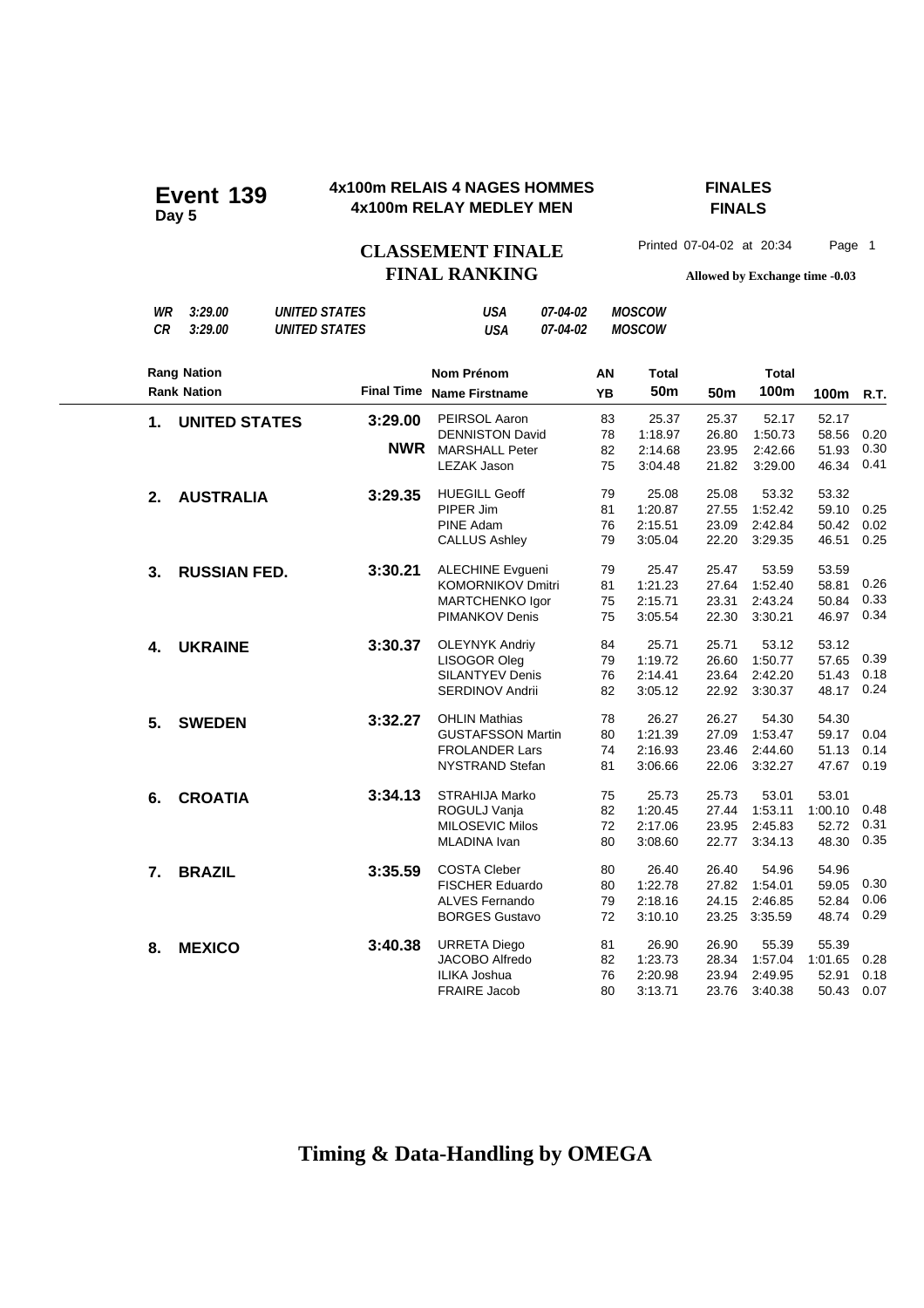### **50m LIBRE FEMMES SERIES Event 31** SUM LIBRE FEMMEN<br>Day 4<br>**Day 4**

# **HEATS**

## CLASSEMENT TOTAL Printed 06-04-02 at 10:08 Page 1 **TOTAL RANKING**

| WR | 23.59 | <b>ALSHAMMAR Therese</b> |                |                            | <b>SWE</b> | 18-03-00      |               |      | <b>ATHENS</b>   |  |  |
|----|-------|--------------------------|----------------|----------------------------|------------|---------------|---------------|------|-----------------|--|--|
| CR | 23.59 | <b>ALSHAMMAR Therese</b> |                | <b>SWE</b>                 | 18-03-00   |               | <b>ATHENS</b> |      |                 |  |  |
|    |       |                          |                |                            |            |               |               |      |                 |  |  |
|    | Rang  |                          |                | Nom Prénom                 |            | <b>Nation</b> | AN            |      |                 |  |  |
|    |       |                          |                | Rank HT LN Name Firstname  |            | <b>Nation</b> | YB            | R.T. | 50 <sub>m</sub> |  |  |
|    | 1.    | 4                        |                | 4 SHEPPARD Alison          |            | <b>GBR</b>    | 72            | 0.78 | 24.30 q         |  |  |
|    | 2.    | 5                        |                | 4 ALSHAMMAR Therese        |            | <b>SWE</b>    | 77            | 0.81 | 24.78 q         |  |  |
|    | 3.    | 3                        | 1.             | <b>KORC Agata</b>          |            | <b>POL</b>    | 86            | 0.81 | 25.05q          |  |  |
|    | 4.    | 5                        |                | 3 DRAXLER Judith           |            | <b>AUT</b>    | 70            | 0.78 | 25.06 q         |  |  |
|    | 5.    | 5                        | $\mathbf{1}$   | <b>COPE Haley</b>          |            | <b>USA</b>    | 79            | 0.70 | 25.11q          |  |  |
|    | 6.    | $\overline{\mathbf{4}}$  |                | 5 RYAN Sarah               |            | <b>AUS</b>    | 77            | 0.74 | 25.13q          |  |  |
|    | 7.    | 3                        |                | 4 SJOBERG Johanna          |            | <b>SWE</b>    | 78            | 0.83 | 25.16 q         |  |  |
|    | 7.    | 4                        |                | <b>6 STONE Tammie</b>      |            | <b>USA</b>    | 76            | 0.75 | 25.16 q         |  |  |
|    | 9.    | 4                        |                | 3 VALEN Suze               |            | <b>NED</b>    | 78            | 0.84 | 25.26 q         |  |  |
|    | 10.   | 3                        | $\overline{7}$ | <b>TCHEPOURKOVA Marina</b> |            | <b>RUS</b>    |               | 0.81 | 25.27 q         |  |  |
|    | 11.   | 3                        |                | 2 POPCHANKA Alena          |            | <b>BLR</b>    | 79            | 0.87 | 25.32 q         |  |  |
|    | 12.   | 3                        |                | 6 ENGELSMAN Michelle       |            | <b>AUS</b>    | 79            | 0.76 | 25.34 q         |  |  |
|    | 13.   | $\overline{4}$           | 2 <sup>1</sup> | <b>GUSMAO Rebeca</b>       |            | <b>BRA</b>    | 84            | 0.77 | 25.35q          |  |  |
|    | 14.   | 3                        | 5              | <b>XU Yanvei</b>           |            | <b>CHN</b>    | 84            | 0.80 | 25.39 q         |  |  |
|    | 14.   | $\overline{\mathbf{4}}$  | 1              | <b>MUKOMOL Olga</b>        |            | <b>UKR</b>    | 79            | 0.82 | 25.39 q         |  |  |
|    | 16.   | 5                        | $\overline{2}$ | <b>GROOT Chantal</b>       |            | <b>NED</b>    | 82            | 0.84 | 25.41 q         |  |  |
|    | 17.   | 5                        |                | 5 KIBALO Ekaterina         |            | <b>RUS</b>    | 82            | 0.80 | 25.56           |  |  |
|    | 17.   | 3                        | 3              | <b>KOLUKANOVA Jana</b>     |            | <b>EST</b>    | 81            | 0.90 | 25.56           |  |  |
|    | 19.   | 5                        | 6.             | <b>DELAROLI Flavia</b>     |            | <b>BRA</b>    | 83            | 0.82 | 25.63           |  |  |
|    | 20.   | $\overline{2}$           | 4              | <b>BOSSUYT Tine</b>        |            | <b>BEL</b>    | 80            | 0.83 | 25.87           |  |  |
|    | 21.   | $\overline{2}$           |                | 2 SZIGETI Florencia        |            | <b>ARG</b>    | 81            | 0.79 | 25.91           |  |  |
|    | 22.   | 5                        | $\overline{7}$ | <b>MYSKOVA Jana</b>        |            | <b>CZE</b>    | 77            | 0.82 | 25.96           |  |  |
|    | 23.   | 3                        | 8              | <b>SLAPSAK Urska</b>       |            | <b>SLO</b>    | 72            | 0.84 | 26.01           |  |  |
|    | 24.   | $\overline{2}$           | $\mathbf{7}$   | <b>DZERKAI Ganna</b>       |            | <b>UKR</b>    | 87            | 0.86 | 26.07           |  |  |
|    | 25.   | $\overline{2}$           | 5              | NIANGKOUARA N.             |            | <b>GRE</b>    | 83            | 0.84 | 26.58           |  |  |
|    | 26.   | $\overline{2}$           |                | 8 TANTINITI Piyaporn       |            | <b>THA</b>    | 82            | 0.79 | 27.04           |  |  |
|    | 27.   | $\overline{2}$           | 6              | <b>SUNG Yi-Chien</b>       |            | <b>TPE</b>    | 86            | 0.93 | 27.40           |  |  |
|    | 28.   | $\overline{2}$           | 1.             | <b>TREGUBOVA Maria</b>     |            | <b>MDA</b>    | 84            | 0.85 | 27.44           |  |  |
|    | 29.   | 1                        |                | 4 PLACIDO Deyanira         |            | <b>DOM</b>    | 82            | 0.86 | 27.89           |  |  |
|    | 30.   | 1                        |                | 3 ARCE Geraldine           |            | <b>NCA</b>    | 88            | 0.81 | 28.38           |  |  |
|    | 31.   | 1                        | 5              | <b>DA SILVA KUOK Sonia</b> |            | <b>MAC</b>    | 86            | 0.90 | 28.57           |  |  |
|    |       | 5                        | 8              | <b>MC LEAN Sharntelle</b>  |            | <b>TRI</b>    | 84            | 0.82 | DQ.             |  |  |
|    |       | 4                        | $\overline{7}$ | <b>FIGUES Solenne</b>      |            | <b>FRA</b>    | 79            |      | DNS.            |  |  |
|    |       | $\overline{\mathbf{4}}$  | 8              | <b>VAN KOECKHOVEN Nina</b> |            | <b>BEL</b>    | 83            |      | DNS.            |  |  |
|    |       | $\overline{2}$           | 3              | <b>HEINZ Lara</b>          |            | <b>LUX</b>    | 81            |      | DNS.            |  |  |
|    |       | 1                        |                | 6 LEONCE Sekamana          |            | <b>RWA</b>    | 80            |      | DNS.            |  |  |
|    |       |                          |                |                            |            |               |               |      |                 |  |  |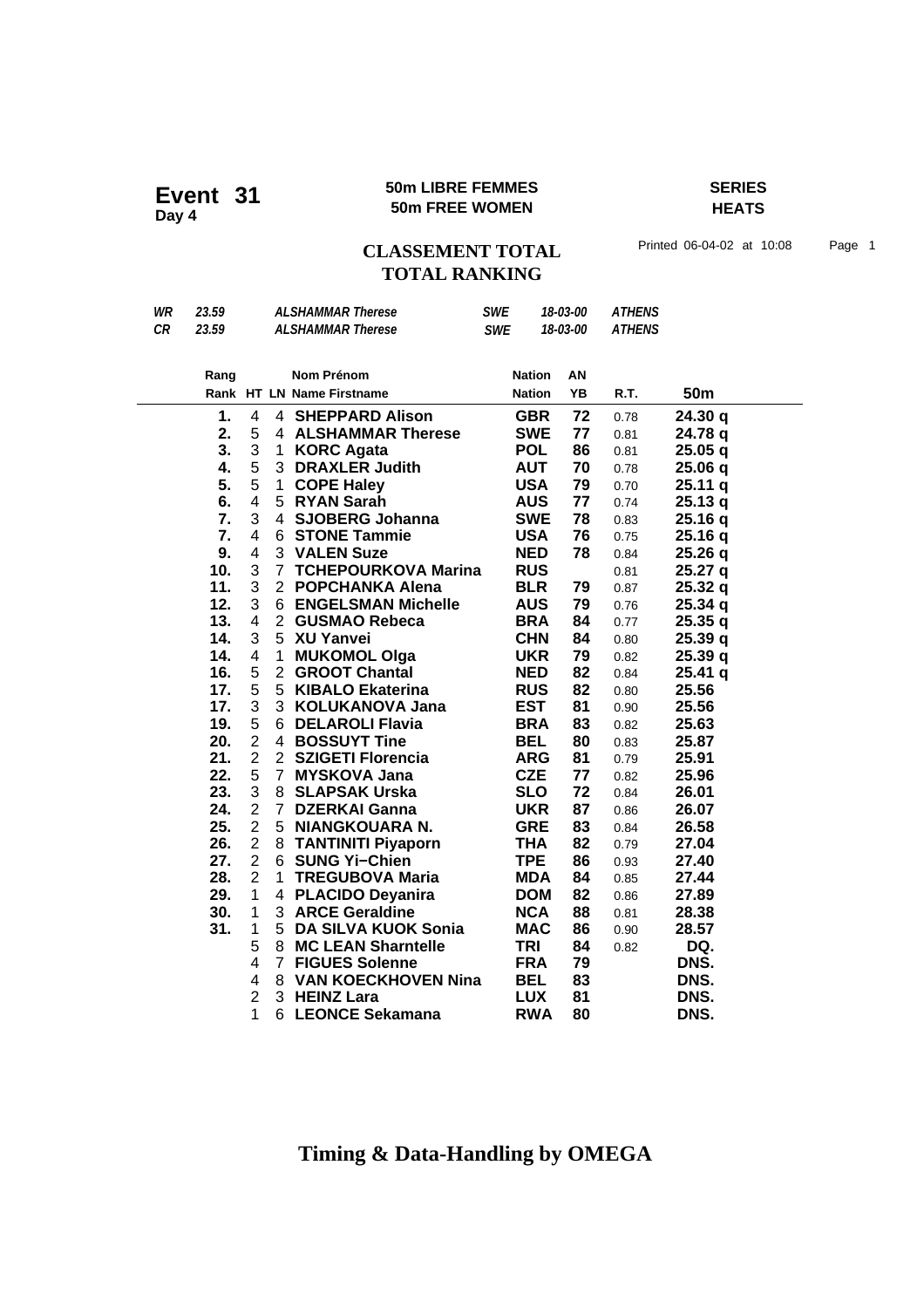### **50m LIBRE FEMMES DEMI-FINALES 50m LIBRE FEMMES**<br>50m FREE WOMEN

**SEMI-FINALS**

CLASSEMENT TOTAL Printed 06-04-02 at 18:54 Page 1 **TOTAL RANKING**

| WR<br>CR | 23.59<br>23.59 |   |                | <b>ALSHAMMAR Therese</b><br><b>ALSHAMMAR Therese</b> |  | <b>SWE</b><br>18-03-00<br>18-03-00<br><b>SWE</b> |    | <b>ATHENS</b><br><b>ATHENS</b> |                    |
|----------|----------------|---|----------------|------------------------------------------------------|--|--------------------------------------------------|----|--------------------------------|--------------------|
|          | Rang           |   |                | Nom Prénom                                           |  | <b>Nation</b>                                    | AN |                                |                    |
|          |                |   |                | Rank HT LN Name Firstname                            |  | <b>Nation</b>                                    | YB | R.T.                           | 50m                |
|          | 1.             | 2 | $\overline{4}$ | <b>SHEPPARD Alison</b>                               |  | <b>GBR</b>                                       | 72 | 0.77                           | 24.26 q            |
|          | 2.             | 1 | 4              | <b>ALSHAMMAR Therese</b>                             |  | <b>SWE</b>                                       | 77 | 0.81                           | 24.29 q            |
|          | 3.             | 2 | 3              | <b>COPE Haley</b>                                    |  | <b>USA</b>                                       | 79 | 0.69                           | 24.88 q            |
|          | 4.             | 2 | 8              | <b>MUKOMOL Olga</b>                                  |  | <b>UKR</b>                                       | 79 | 0.83                           | 24.92 q            |
|          | 5.             | 1 | 3              | <b>RYAN Sarah</b>                                    |  | <b>AUS</b>                                       | 77 | 0.76                           | 24.98q             |
|          | 6.             | 1 | 1              | <b>XU Yanvei</b>                                     |  | <b>CHN</b>                                       | 84 | 0.77                           | 25.01 <sub>q</sub> |
|          | 6.             | 1 | 6              | <b>STONE Tammie</b>                                  |  | USA                                              | 76 | 0.73                           | 25.01q             |
|          | 8.             | 1 | 5.             | <b>DRAXLER Judith</b>                                |  | <b>AUT</b>                                       | 70 | 0.79                           | 25.04 <sub>q</sub> |
|          | 9.             | 1 | 8              | <b>GROOT Chantal</b>                                 |  | <b>NED</b>                                       | 82 | 0.83                           | 25.11              |
|          | 10.            | 1 | 7              | <b>ENGELSMAN Michelle</b>                            |  | <b>AUS</b>                                       | 79 | 0.71                           | 25.14              |
|          | 10.            | 2 | 5              | <b>KORC Agata</b>                                    |  | POL                                              | 86 | 0.80                           | 25.14              |
|          | 12.            | 1 | 2              | <b>TCHEPOURKOVA Marina</b>                           |  | <b>RUS</b>                                       |    | 0.82                           | 25.19              |
|          | 13.            | 2 | 2              | <b>VALEN Suze</b>                                    |  | NED                                              | 78 | 0.83                           | 25.26              |
|          | 14.            | 2 | 7              | <b>POPCHANKA Alena</b>                               |  | <b>BLR</b>                                       | 79 | 0.87                           | 25.28              |
|          | 15.            | 2 | 1              | <b>GUSMAO Rebeca</b>                                 |  | <b>BRA</b>                                       | 84 | 0.77                           | 25.56              |
|          |                | 2 | 6              | <b>SJOBERG Johanna</b>                               |  | <b>SWE</b>                                       | 78 | 0.85                           | DQ.                |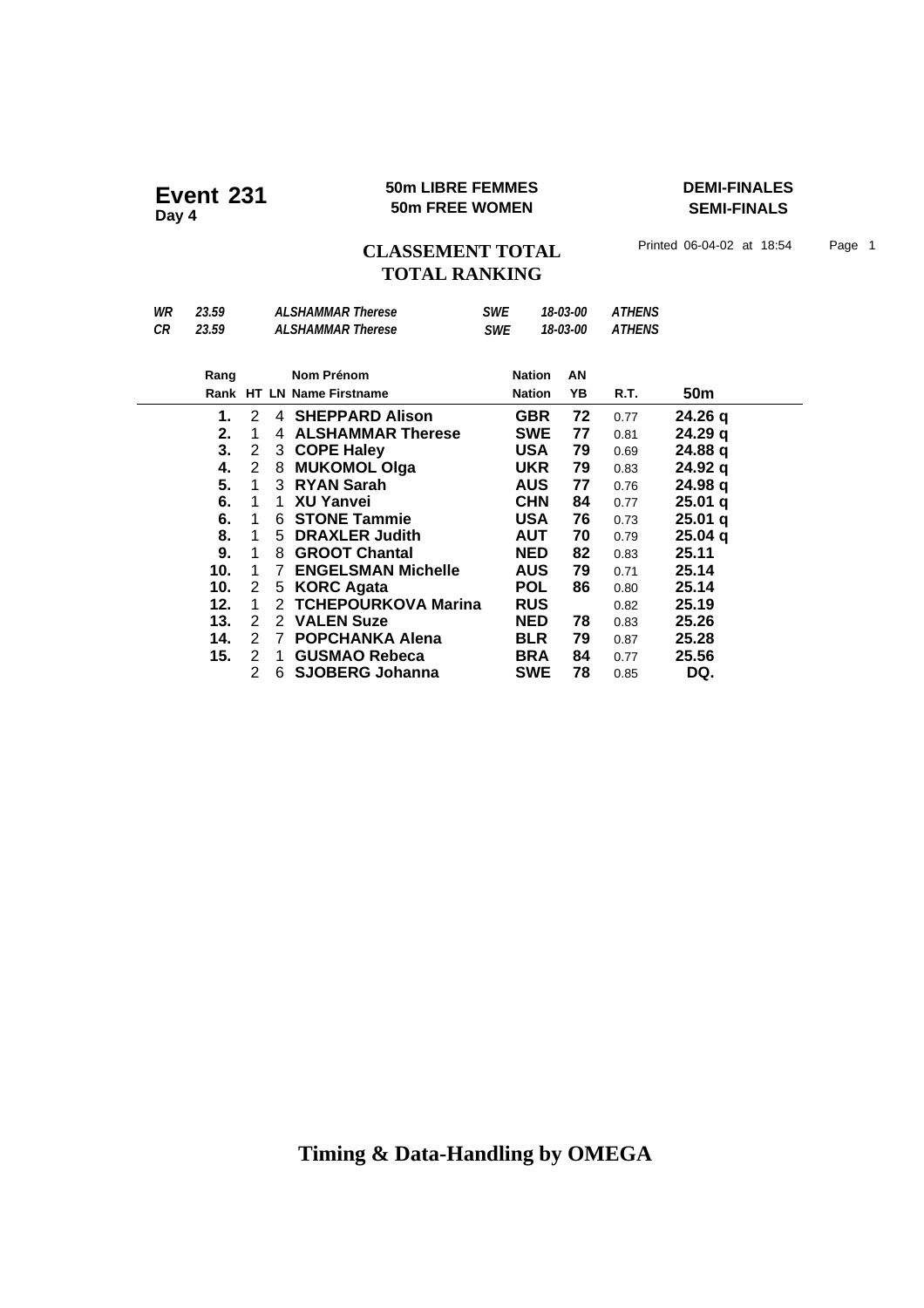### **50m LIBRE FEMMES FINALES Event 131 50m LIBRE FEMMES**<br>50m FREE WOMEN

**FINALS**

### **REVISED CLASSEMENT FINALES** Printed 07-04-02 at 20:26 Page 1 **FINALS RANKING**

| 23.59        |      |                       | <b>SWE</b>                                                                |                                                                                                                           |    |                                                                                                                                                              |       |                                |
|--------------|------|-----------------------|---------------------------------------------------------------------------|---------------------------------------------------------------------------------------------------------------------------|----|--------------------------------------------------------------------------------------------------------------------------------------------------------------|-------|--------------------------------|
| СR<br>23.59  |      | <b>SWE</b>            |                                                                           |                                                                                                                           |    |                                                                                                                                                              |       |                                |
|              | Rang | Nom Prénom            |                                                                           | Nat                                                                                                                       | AN |                                                                                                                                                              |       |                                |
|              | Rank | <b>Name Firstname</b> |                                                                           | <b>Nat</b>                                                                                                                | ΥB | R.T.                                                                                                                                                         | Time  |                                |
| <b>FINAL</b> | 1.   |                       |                                                                           |                                                                                                                           |    | 0.80                                                                                                                                                         | 24.16 |                                |
|              | 2.   |                       |                                                                           |                                                                                                                           |    | 0.77                                                                                                                                                         | 24.28 |                                |
|              | 3.   |                       |                                                                           |                                                                                                                           |    | 0.74                                                                                                                                                         | 24.65 |                                |
|              | 4.   |                       |                                                                           |                                                                                                                           |    | 0.69                                                                                                                                                         | 24.70 |                                |
|              | 5.   |                       |                                                                           |                                                                                                                           |    | 0.78                                                                                                                                                         | 24.83 |                                |
|              | 6.   | <b>RYAN Sarah</b>     |                                                                           |                                                                                                                           |    | 0.77                                                                                                                                                         | 24.89 |                                |
|              | 7.   |                       |                                                                           |                                                                                                                           |    | 0.80                                                                                                                                                         | 25.27 |                                |
|              |      | <b>XU Yanvei</b>      |                                                                           |                                                                                                                           |    |                                                                                                                                                              | DNS.  |                                |
|              |      |                       | <b>ALSHAMMAR Therese</b><br><b>ALSHAMMAR Therese</b><br><b>COPE Haley</b> | <b>ALSHAMMAR Therese</b><br><b>SHEPPARD Alison</b><br><b>STONE Tammie</b><br><b>DRAXLER Judith</b><br><b>MUKOMOL Olga</b> |    | 18-03-00<br>18-03-00<br><b>SWE 77</b><br><b>GBR 72</b><br><b>USA 76</b><br><b>USA 79</b><br><b>AUT 70</b><br><b>AUS 77</b><br><b>UKR 79</b><br><b>CHN 84</b> |       | <b>ATHENS</b><br><b>ATHENS</b> |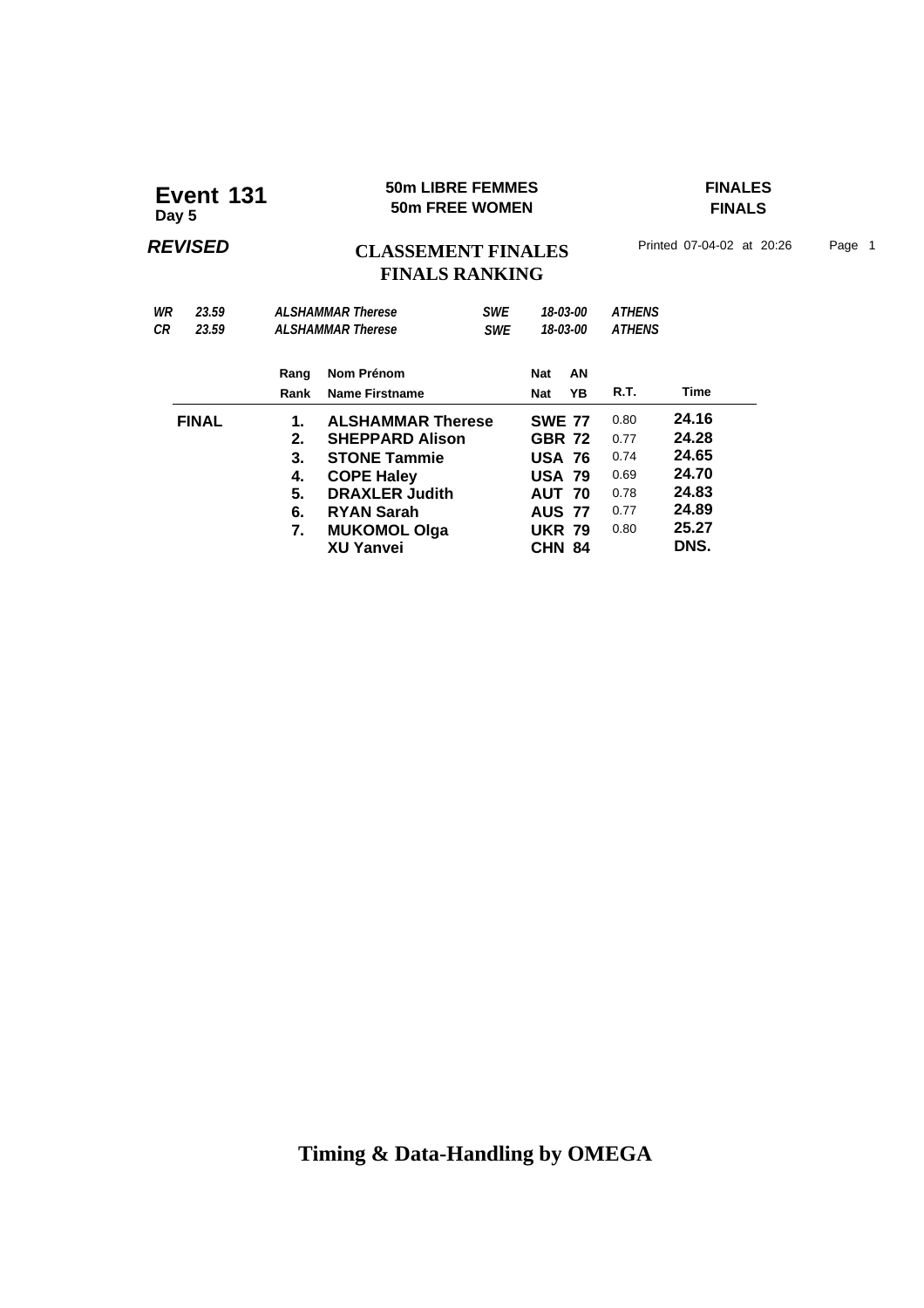#### **100m LIBRE FEMMES SERIES 100m LIBRE FEMMES**<br>100m FREE WOMEN

**HEATS**

CLASSEMENT TOTAL Printed 04-04-02 at 09:14 Page 1 **TOTAL RANKING**

| WR   | 52.17                    |                | <b>ALSHAMMAR Therese</b>          | <b>SWE</b>    |    | 17-03-00 | <b>ATHENS</b> |         |
|------|--------------------------|----------------|-----------------------------------|---------------|----|----------|---------------|---------|
| CR   | 52.17                    |                | <b>ALSHAMMAR Therese</b>          | <b>SWE</b>    |    | 17-03-00 | <b>ATHENS</b> |         |
|      |                          |                |                                   |               |    |          |               |         |
|      |                          |                |                                   |               |    |          |               |         |
| Rang |                          |                | Nom Prénom                        | <b>Nation</b> | ΑN |          |               |         |
|      |                          |                | Rank HT LN Name Firstname         | <b>Nation</b> | YB | R.T.     | <b>50m</b>    | 100m    |
| 1.   | 4                        |                | 4 ALSHAMMAR Therese               | <b>SWE</b>    | 77 | 0.81     | 25.71         | 53.65 q |
| 2.   | 6                        |                | 5 RYAN Sarah                      | <b>AUS</b>    | 77 | 0.72     | 26.03         | 53.96 q |
| 3.   | $\overline{\mathcal{A}}$ |                | 5 BENKO Lindsay                   | <b>USA</b>    | 76 | 0.83     | 26.31         | 54.12 q |
| 4.   | 4                        |                | 3 SHEPPARD Alison                 | <b>GBR</b>    | 72 | 0.79     | 26.12         | 54.18 q |
| 5.   | 1                        |                | 7 XU Yanvei                       | <b>CHN</b>    | 84 | 0.79     | 26.13         | 54.25 q |
| 6.   | 6                        |                | 4 MORAVCOVA Martina               | <b>SVK</b>    | 76 | 0.83     | 26.29         | 54.35 q |
| 7.   | 5                        | 4              | <b>SJOBERG Johanna</b>            | <b>SWE</b>    | 78 | 0.85     | 25.90         | 54.39 q |
| 8.   | 5                        |                | 3 POPCHANKA Alena                 | <b>BLR</b>    | 79 | 0.85     | 26.43         | 54.57 q |
| 9.   | 5                        |                | 7 MULLER Helene                   | <b>RSA</b>    | 78 | 0.72     | 26.52         | 54.71 q |
| 10.  | $\,6$                    |                | 8 VALEN Suze                      | <b>NED</b>    | 78 | 0.84     | 26.41         | 54.74 q |
| 11.  | 5                        |                | 6 GRAHAM Elka                     | <b>AUS</b>    | 81 | 0.79     | 26.78         | 54.88 q |
| 12.  | 6                        |                | 2 TCHEPOURKOVA Marina             | <b>RUS</b>    |    | 0.83     | 26.33         | 55.00 q |
| 13.  | $\mathbf{1}$             |                | 2 LANNE Colleen                   | <b>USA</b>    | 79 | 0.71     | 26.45         | 55.07 q |
| 14.  | 5                        |                | 5 FIGUES Solenne                  | <b>FRA</b>    | 79 | 0.82     | 26.42         | 55.18q  |
| 15.  | $\overline{4}$           |                | 8 SHCHERBA Hanna                  | <b>BLR</b>    | 82 | 0.82     | 26.39         | 55.31q  |
| 16.  | 3                        | $\mathbf 1$    | <b>SZIGETI Florencia</b>          | <b>ARG</b>    | 81 | 0.64     | 26.50         | 55.33q  |
| 17.  | 3                        |                | 8 MUKOMOL Olga                    | <b>UKR</b>    | 79 | 0.84     | 26.75         | 55.34   |
| 18.  | 4                        | 6              | <b>JEDRZEJCZAK Otylia</b>         | <b>POL</b>    | 83 | 0.86     | 26.83         | 55.44   |
| 19.  | 4                        | $\overline{7}$ | <b>GROOT Chantal</b>              | <b>NED</b>    | 82 | 0.85     | 26.35         | 55.71   |
| 20.  | 5                        | 8              | <b>YUDINA Lubov</b>               | <b>RUS</b>    | 79 | 0.87     | 27.31         | 55.73   |
| 21.  | 6                        | 6              | <b>MYSKOVA Jana</b>               | <b>CZE</b>    | 77 | 0.83     | 26.63         | 55.82   |
| 22.  | 6                        |                | 1 VAN KOECKHOVEN Nina             | <b>BEL</b>    | 83 | 0.82     | 26.64         | 55.84   |
| 22.  | 4                        | 1              | <b>BOSSUYT Tine</b>               | <b>BEL</b>    | 80 | 0.84     | 26.81         | 55.84   |
| 24.  | 5                        | 1              | <b>DIEZI Dominique</b>            | <b>SUI</b>    | 77 | 0.77     | 27.23         | 56.02   |
| 25.  | 5                        | $\overline{2}$ | <b>KORC Agata</b>                 | <b>POL</b>    | 86 | 0.91     | 27.00         | 56.03   |
| 26.  | 4                        |                | 2 PARTYKA Elina                   | <b>EST</b>    | 83 | 0.86     | 26.92         | 56.05   |
| 26.  | 3                        | $\overline{7}$ | <b>SIMARD Sophie</b>              | <b>CAN</b>    | 78 | 0.85     | 27.23         | 56.05   |
| 28.  | 6                        |                | 3 ZHU Yingven                     | <b>CHN</b>    | 81 | 0.83     | 27.26         | 56.25   |
| 29.  | 3                        |                | 2 MELACHROINOU Zampia             | <b>GRE</b>    | 79 | 0.83     | 27.20         | 56.29   |
| 30.  | 3                        | 4              | <b>KOLUKANOVA Jana</b>            | <b>EST</b>    | 81 | 0.91     | 26.39         | 56.41   |
| 31.  | 6                        | $\mathbf{7}$   | <b>NIANGKOUARA Nery-ManteyGRE</b> |               | 83 | 0.85     | 27.00         | 56.50   |
| 32.  | 3                        |                | 3 GUSMAO Rebeca                   | <b>BRA</b>    | 84 | 0.77     | 27.49         | 56.56   |
| 33.  | 3                        |                | 6 DELAROLI Flavia                 | <b>BRA</b>    | 83 | 0.83     | 27.40         | 56.74   |
| 34.  | $\overline{2}$           |                | 8 DZERKAI Ganna                   | <b>UKR</b>    | 87 | 0.88     | 27.30         | 56.85   |
| 35.  | 3                        |                | 5 HEINZ Lara                      | <b>LUX</b>    | 81 | 0.85     | 27.37         | 57.05   |
| 36.  | $\overline{2}$           | 3              | <b>TACHAKITTIRANAN Pilin</b>      | <b>THA</b>    | 83 | 0.81     | 27.82         | 57.06   |
| 37.  | $\overline{2}$           | 1              | <b>VLASAKOVA Micelle</b>          | <b>CZE</b>    | 83 | 0.88     | 27.53         | 57.48   |
| 38.  | $\overline{2}$           | 6.             | <b>MC LEAN Sharntelle</b>         | <b>TRI</b>    | 84 | 0.79     | 27.62         | 57.69   |
| 39.  | $\overline{2}$           |                | 4 SUNG Yi-Chien                   | <b>TPE</b>    | 86 | 0.86     | 28.50         | 58.10   |
| 40.  | $\overline{2}$           |                | 5 KUAN Chia-Hsien                 | <b>TPE</b>    | 85 | 0.89     | 28.80         | 59.03   |
| 41.  | 1                        |                | 4 PLACIDO Deyanira                | <b>DOM</b>    | 82 | 0.87     | 28.98         | 59.96   |
| 42.  | $\overline{2}$           |                | 2 SUTANTO Siripiya                | <b>INA</b>    |    | 0.91     | 29.42         | 1:00.67 |
|      |                          |                |                                   |               |    |          |               |         |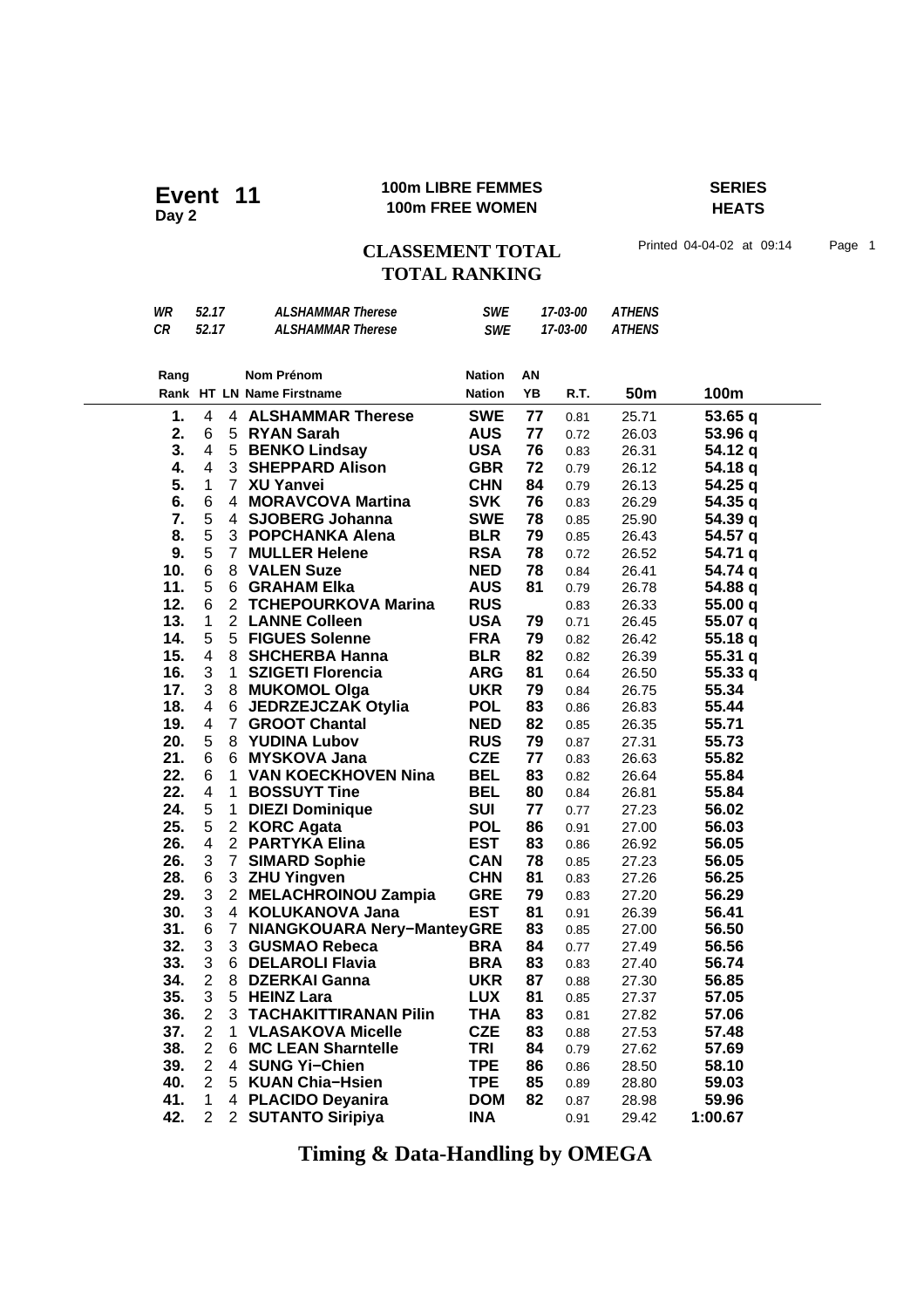#### **100m LIBRE FEMMES SERIES 100m LIBRE FEMMES**<br>100m FREE WOMEN

# **HEATS**

CLASSEMENT TOTAL Printed 04-04-02 at 09:14 Page 2

# **TOTAL RANKING**

| WR<br>СR | 52.17<br>52.17 |    | <b>ALSHAMMAR Therese</b><br><b>ALSHAMMAR Therese</b> | <b>SWE</b><br><b>SWE</b> |    | 17-03-00<br>17-03-00 | <b>ATHENS</b><br><b>ATHENS</b> |         |  |
|----------|----------------|----|------------------------------------------------------|--------------------------|----|----------------------|--------------------------------|---------|--|
| Rang     |                |    | Nom Prénom                                           | <b>Nation</b>            | AN |                      |                                |         |  |
|          |                |    | Rank HT LN Name Firstname                            | <b>Nation</b>            | YΒ | R.T.                 | 50m                            | 100m    |  |
| 43.      |                |    | 3 FONG Man Wai                                       | <b>MAC</b>               | 88 | 0.87                 | 29.89                          | 1:02.74 |  |
| 44.      |                |    | 5 KOLYAGINA Yekaterina                               | <b>KAZ</b>               | 88 | 0.90                 | 30.13                          | 1:02.77 |  |
| 45.      |                | 6. | <b>ARCE Geraldine</b>                                | <b>NCA</b>               | 88 | 0.83                 | 30.01                          | 1:03.23 |  |
|          |                |    | 7 TANTINITI Piyaporn                                 | ТНА                      | 82 | 0.78                 | 28.36                          | DQ.     |  |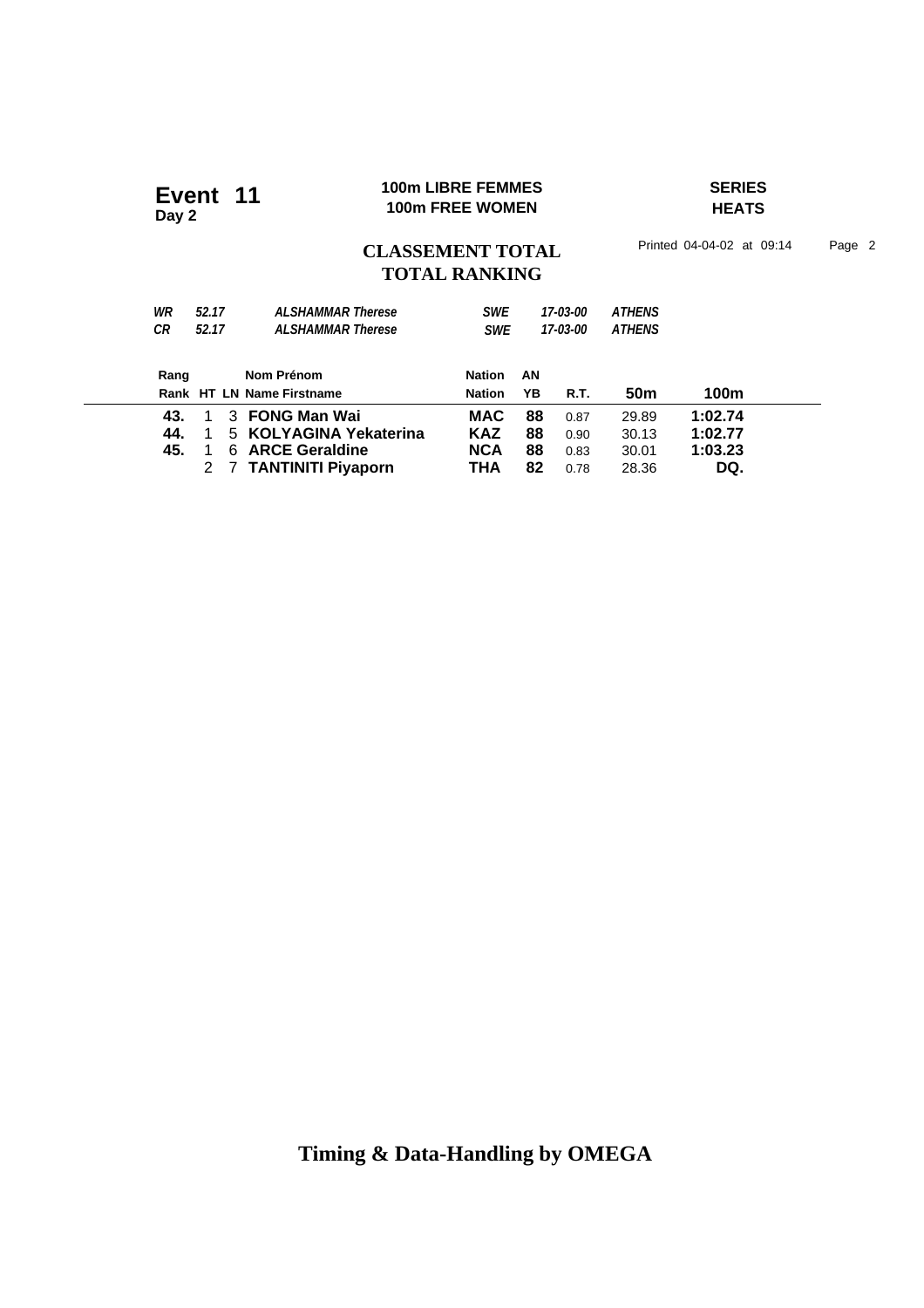#### **100m LIBRE FEMMES DEMI-FINALES Event 211 100m LIBRE FEMMES**<br>100m FREE WOMEN

**SEMI-FINALS**

CLASSEMENT TOTAL Printed 04-04-02 at 18:12 Page 1 **TOTAL RANKING**

| WR   | 52.17         |   | <b>ALSHAMMAR Therese</b>   | <b>SWE</b>    |    | 17-03-00 | <b>ATHENS</b>   |         |
|------|---------------|---|----------------------------|---------------|----|----------|-----------------|---------|
| CR   | 52.17         |   | <b>ALSHAMMAR Therese</b>   | <b>SWE</b>    |    | 17-03-00 | <b>ATHENS</b>   |         |
|      |               |   |                            |               |    |          |                 |         |
| Rang |               |   | Nom Prénom                 | <b>Nation</b> | AN |          |                 |         |
|      |               |   | Rank HT LN Name Firstname  | <b>Nation</b> | YΒ | R.T.     | 50 <sub>m</sub> | 100m    |
| 1.   | 2             |   | 4 ALSHAMMAR Therese        | <b>SWE</b>    | 77 | 0.81     | 25.52           | 53.56q  |
| 2.   | 1             | 3 | <b>MORAVCOVA Martina</b>   | <b>SVK</b>    | 76 | 0.78     | 25.95           | 53.66 q |
| 3.   | 2             |   | 3 XU Yanvei                | <b>CHN</b>    | 84 | 0.79     | 25.81           | 53.76 q |
| 4.   | 1             | 4 | <b>RYAN Sarah</b>          | <b>AUS</b>    | 77 | 0.73     | 25.82           | 53.79 q |
| 5.   | 1             |   | 5 SHEPPARD Alison          | <b>GBR</b>    | 72 | 0.80     | 25.98           | 53.95q  |
| 6.   | 2             | 6 | <b>SJOBERG Johanna</b>     | <b>SWE</b>    | 78 | 0.84     | 25.88           | 53.96 q |
| 6.   | -1            | 6 | <b>POPCHANKA Alena</b>     | <b>BLR</b>    | 79 | 0.86     | 26.09           | 53.96 q |
| 8.   | 2             | 7 | <b>GRAHAM Elka</b>         | <b>AUS</b>    | 81 | 0.77     | 26.39           | 54.19 q |
| 9.   | 2             |   | 5 BENKO Lindsay            | <b>USA</b>    | 76 | 0.81     | 26.43           | 54.36   |
| 10.  | $\mathcal{P}$ | 2 | <b>MULLER Helene</b>       | <b>RSA</b>    | 78 | 0.73     | 26.52           | 54.42   |
| 11.  | 1             | 7 | <b>TCHEPOURKOVA Marina</b> | <b>RUS</b>    |    | 0.86     | 26.05           | 54.76   |
| 12.  | 1             | 1 | <b>FIGUES Solenne</b>      | <b>FRA</b>    | 79 | 0.80     | 26.57           | 55.02   |
| 13.  | 2             | 8 | <b>SHCHERBA Hanna</b>      | <b>BLR</b>    | 82 | 0.92     | 26.39           | 55.09   |
| 14.  | 2             | 1 | <b>LANNE Colleen</b>       | <b>USA</b>    | 79 | 0.75     | 26.21           | 55.14   |
| 15.  | -1            |   | 2 VALEN Suze               | <b>NED</b>    | 78 | 0.87     | 26.46           | 55.16   |
| 16.  | 1             | 8 | <b>SZIGETI Florencia</b>   | <b>ARG</b>    | 81 | 0.62     | 26.48           | 55.65   |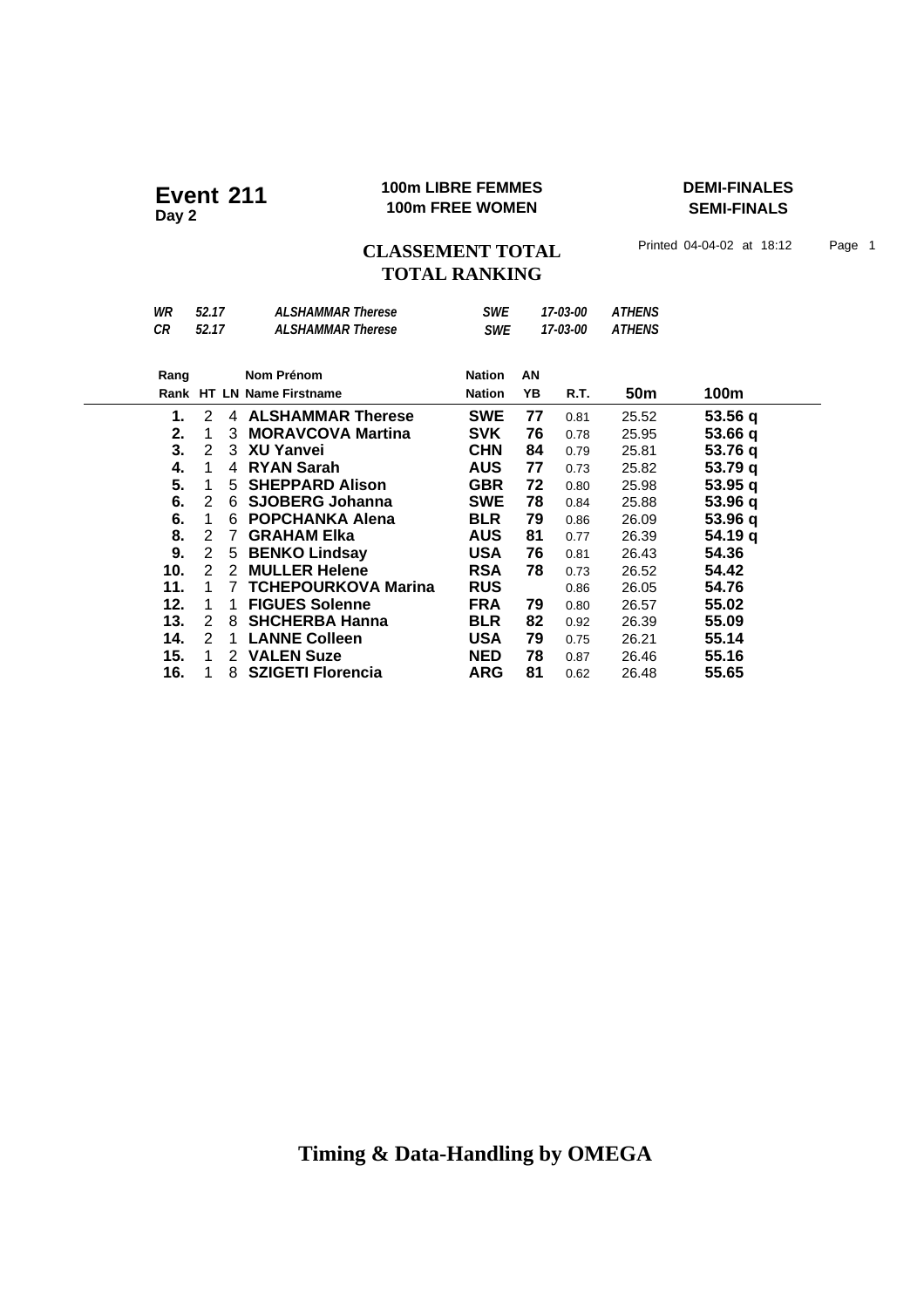#### **100m LIBRE FEMMES FINALES 100m LIBRE FEMMES**<br>100m FREE WOMEN

**FINALS**

# CLASSEMENT FINALES<sup>Printed 05-04-02 at 18:15 Page 1</sup> **FINALS RANKING**

| WR | 52.17        |      | <b>ALSHAMMAR Therese</b> | <b>SWE</b> |               | 17-03-00 | <b>ATHENS</b> |                 |       |  |
|----|--------------|------|--------------------------|------------|---------------|----------|---------------|-----------------|-------|--|
| СR | 52.17        |      | <b>ALSHAMMAR Therese</b> | <b>SWE</b> | 17-03-00      |          | <b>ATHENS</b> |                 |       |  |
|    |              | Rang | Nom Prénom               |            | <b>Nat</b>    | AN       |               |                 |       |  |
|    |              | Rank | <b>Name Firstname</b>    |            | <b>Nat</b>    | YΒ       | R.T.          | 50 <sub>m</sub> | Time  |  |
|    | <b>FINAL</b> | 1.   | <b>ALSHAMMAR Therese</b> |            | <b>SWE 77</b> |          | 0.79          | 25.19           | 52.89 |  |
|    |              | 2.   | <b>MORAVCOVA Martina</b> |            | <b>SVK 76</b> |          | 0.77          | 25.57           | 52.96 |  |
|    |              | 3.   | <b>XU Yanvei</b>         |            | <b>CHN 84</b> |          | 0.78          | 25.70           | 53.35 |  |
|    |              | 4.   | <b>RYAN Sarah</b>        |            | <b>AUS 77</b> |          | 0.74          | 25.57           | 53.52 |  |
|    |              | 5.   | <b>POPCHANKA Alena</b>   |            | <b>BLR 79</b> |          | 0.86          | 25.89           | 53.76 |  |
|    |              | 6.   | <b>SHEPPARD Alison</b>   |            | <b>GBR 72</b> |          | 0.80          | 25.98           | 53.91 |  |
|    |              | 7.   | <b>SJOBERG Johanna</b>   |            | <b>SWE 78</b> |          | 0.83          | 25.83           | 54.01 |  |
|    |              | 8.   | <b>GRAHAM EIka</b>       |            | <b>AUS 81</b> |          | 0.75          | 26.21           | 54.14 |  |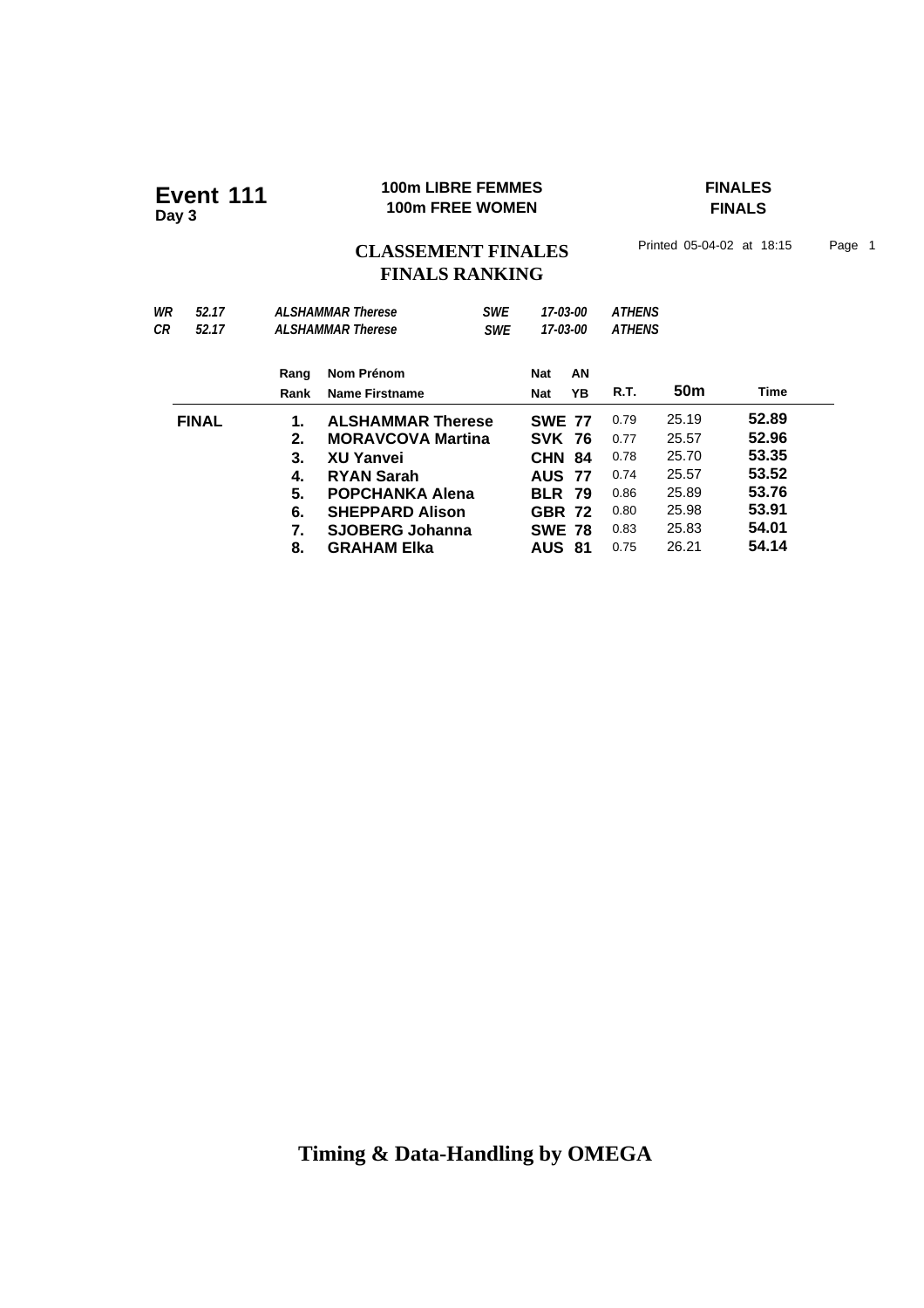#### **200m LIBRE FEMMES SERIES 200m FREE WOMEN Event 38**

**HEATS**

**CLASSEMENT TOTAL** Printed 07-04-02 at 10:18 Page 1 **TOTAL RANKING**

|                |                                                                                                                                                                       | <b>POLL Claudia</b>          |                                                                                                                                                                                                                                                                                                                                                                                                                                                                                                                                                               |                                                                                                                 |                                                                            |       |                                                                                                                                                                                                                                                                                                     |                                              |             |
|----------------|-----------------------------------------------------------------------------------------------------------------------------------------------------------------------|------------------------------|---------------------------------------------------------------------------------------------------------------------------------------------------------------------------------------------------------------------------------------------------------------------------------------------------------------------------------------------------------------------------------------------------------------------------------------------------------------------------------------------------------------------------------------------------------------|-----------------------------------------------------------------------------------------------------------------|----------------------------------------------------------------------------|-------|-----------------------------------------------------------------------------------------------------------------------------------------------------------------------------------------------------------------------------------------------------------------------------------------------------|----------------------------------------------|-------------|
|                |                                                                                                                                                                       |                              |                                                                                                                                                                                                                                                                                                                                                                                                                                                                                                                                                               |                                                                                                                 |                                                                            |       |                                                                                                                                                                                                                                                                                                     |                                              |             |
|                |                                                                                                                                                                       |                              |                                                                                                                                                                                                                                                                                                                                                                                                                                                                                                                                                               |                                                                                                                 |                                                                            |       |                                                                                                                                                                                                                                                                                                     |                                              |             |
|                |                                                                                                                                                                       |                              |                                                                                                                                                                                                                                                                                                                                                                                                                                                                                                                                                               |                                                                                                                 |                                                                            |       |                                                                                                                                                                                                                                                                                                     |                                              | 200m        |
|                |                                                                                                                                                                       |                              |                                                                                                                                                                                                                                                                                                                                                                                                                                                                                                                                                               |                                                                                                                 |                                                                            |       |                                                                                                                                                                                                                                                                                                     |                                              |             |
|                |                                                                                                                                                                       |                              |                                                                                                                                                                                                                                                                                                                                                                                                                                                                                                                                                               |                                                                                                                 | 0.78                                                                       |       | 57.31                                                                                                                                                                                                                                                                                               | 1:27.29                                      | 1:57.26 q   |
|                |                                                                                                                                                                       |                              |                                                                                                                                                                                                                                                                                                                                                                                                                                                                                                                                                               | 81                                                                                                              | 0.77                                                                       |       | 57.44                                                                                                                                                                                                                                                                                               | 1:27.82                                      | 1:57.75 q   |
|                |                                                                                                                                                                       |                              |                                                                                                                                                                                                                                                                                                                                                                                                                                                                                                                                                               |                                                                                                                 | 0.81                                                                       |       | 57.64                                                                                                                                                                                                                                                                                               | 1:27.77                                      | $1:57.84$ q |
|                | 4                                                                                                                                                                     | <b>YANG Yu</b>               | <b>CHN</b>                                                                                                                                                                                                                                                                                                                                                                                                                                                                                                                                                    | 85                                                                                                              | 0.76                                                                       |       | 57.71                                                                                                                                                                                                                                                                                               | 1:27.90                                      | 1:57.93 q   |
|                | 5                                                                                                                                                                     |                              | <b>FRA</b>                                                                                                                                                                                                                                                                                                                                                                                                                                                                                                                                                    | 79                                                                                                              | 0.78                                                                       |       | 57.68                                                                                                                                                                                                                                                                                               | 1:27.87                                      | $1:58.16$ q |
|                |                                                                                                                                                                       |                              | <b>RSA</b>                                                                                                                                                                                                                                                                                                                                                                                                                                                                                                                                                    | 78                                                                                                              | 0.72                                                                       |       | 58.37                                                                                                                                                                                                                                                                                               | 1:28.48                                      | 1:58.40q    |
|                |                                                                                                                                                                       |                              |                                                                                                                                                                                                                                                                                                                                                                                                                                                                                                                                                               |                                                                                                                 | 0.82                                                                       |       | 58.04                                                                                                                                                                                                                                                                                               | 1:28.56                                      | $1:58.53$ q |
|                |                                                                                                                                                                       |                              |                                                                                                                                                                                                                                                                                                                                                                                                                                                                                                                                                               | 78                                                                                                              | 0.83                                                                       |       | 58.26                                                                                                                                                                                                                                                                                               | 1:28.46                                      | 1:58.96 q   |
|                |                                                                                                                                                                       |                              |                                                                                                                                                                                                                                                                                                                                                                                                                                                                                                                                                               |                                                                                                                 | 0.88                                                                       |       | 58.39                                                                                                                                                                                                                                                                                               | 1:28.91                                      | 1:59.12     |
|                |                                                                                                                                                                       |                              |                                                                                                                                                                                                                                                                                                                                                                                                                                                                                                                                                               | 84                                                                                                              | 0.82                                                                       |       | 57.53                                                                                                                                                                                                                                                                                               | 1:28.35                                      | 1:59.23     |
|                |                                                                                                                                                                       | <b>ROONEY Giaan</b>          | <b>AUS</b>                                                                                                                                                                                                                                                                                                                                                                                                                                                                                                                                                    | 82                                                                                                              | 0.76                                                                       |       | 57.89                                                                                                                                                                                                                                                                                               | 1:28.50                                      | 1:59.31     |
|                |                                                                                                                                                                       | <b>OUFIMTSEVA Irina</b>      | <b>RUS</b>                                                                                                                                                                                                                                                                                                                                                                                                                                                                                                                                                    | 85                                                                                                              | 0.89                                                                       |       | 58.54                                                                                                                                                                                                                                                                                               | 1:29.06                                      | 1:59.40     |
|                |                                                                                                                                                                       | <b>SHOPNIKOVA Polina</b>     | <b>RUS</b>                                                                                                                                                                                                                                                                                                                                                                                                                                                                                                                                                    | 86                                                                                                              | 0.97                                                                       |       | 59.05                                                                                                                                                                                                                                                                                               | 1:29.40                                      | 1:59.57     |
| 5              |                                                                                                                                                                       |                              | <b>SUI</b>                                                                                                                                                                                                                                                                                                                                                                                                                                                                                                                                                    | 80                                                                                                              | 0.80                                                                       |       | 58.25                                                                                                                                                                                                                                                                                               | 1:29.02                                      | 1:59.77     |
| 3              |                                                                                                                                                                       |                              | <b>DEN</b>                                                                                                                                                                                                                                                                                                                                                                                                                                                                                                                                                    | 77                                                                                                              | 0.81                                                                       |       | 58.90                                                                                                                                                                                                                                                                                               | 1:29.45                                      | 2:00.01     |
| 4              |                                                                                                                                                                       |                              | <b>ARG</b>                                                                                                                                                                                                                                                                                                                                                                                                                                                                                                                                                    | 81                                                                                                              | 0.63                                                                       |       | 58.73                                                                                                                                                                                                                                                                                               | 1:29.23                                      | 2:00.06     |
| 6              | 6                                                                                                                                                                     | <b>VAN KOECKHOVEN Nina</b>   | <b>BEL</b>                                                                                                                                                                                                                                                                                                                                                                                                                                                                                                                                                    | 83                                                                                                              | 0.83                                                                       |       | 58.50                                                                                                                                                                                                                                                                                               | 1:29.35                                      | 2:00.73     |
| 6              | 1                                                                                                                                                                     | <b>CARMAN Anja</b>           | <b>SLO</b>                                                                                                                                                                                                                                                                                                                                                                                                                                                                                                                                                    | 85                                                                                                              | 0.87                                                                       |       | 58.76                                                                                                                                                                                                                                                                                               | 1:29.78                                      | 2:00.74     |
| 6              | 8                                                                                                                                                                     | <b>DIMOSCHAKI Zoi</b>        | <b>GRE</b>                                                                                                                                                                                                                                                                                                                                                                                                                                                                                                                                                    | 85                                                                                                              | 0.82                                                                       |       | 58.91                                                                                                                                                                                                                                                                                               | 1:29.77                                      | 2:00.78     |
| 5              | 1                                                                                                                                                                     | <b>MARINOVIC Smiljana</b>    | <b>CRO</b>                                                                                                                                                                                                                                                                                                                                                                                                                                                                                                                                                    | 77                                                                                                              | 0.82                                                                       |       | 58.82                                                                                                                                                                                                                                                                                               | 1:29.59                                      | 2:00.81     |
| 6              |                                                                                                                                                                       |                              | <b>BRA</b>                                                                                                                                                                                                                                                                                                                                                                                                                                                                                                                                                    | 84                                                                                                              | 0.78                                                                       |       | 59.15                                                                                                                                                                                                                                                                                               | 1:30.07                                      | 2:00.88     |
| 4              |                                                                                                                                                                       |                              | <b>EST</b>                                                                                                                                                                                                                                                                                                                                                                                                                                                                                                                                                    | 83                                                                                                              | 0.87                                                                       |       | 58.75                                                                                                                                                                                                                                                                                               | 1:29.83                                      | 2:01.03     |
| 4              | $\mathbf{1}$                                                                                                                                                          | <b>OLIVEIRA Denise</b>       | <b>BRA</b>                                                                                                                                                                                                                                                                                                                                                                                                                                                                                                                                                    | 80                                                                                                              | 0.89                                                                       |       | 59.57                                                                                                                                                                                                                                                                                               | 1:30.25                                      | 2:01.34     |
|                |                                                                                                                                                                       | <b>TACHAKITTIRANAN Pilin</b> | <b>THA</b>                                                                                                                                                                                                                                                                                                                                                                                                                                                                                                                                                    | 83                                                                                                              | 0.84                                                                       |       | 59.61                                                                                                                                                                                                                                                                                               | 1:30.50                                      | 2:01.46     |
| $\overline{2}$ |                                                                                                                                                                       | <b>CASLARU B.</b>            | <b>ROM</b>                                                                                                                                                                                                                                                                                                                                                                                                                                                                                                                                                    | 75                                                                                                              | 0.81                                                                       |       | 59.60                                                                                                                                                                                                                                                                                               | 1:30.84                                      | 2:02.12     |
| $\mathbf{1}$   |                                                                                                                                                                       |                              | <b>USA</b>                                                                                                                                                                                                                                                                                                                                                                                                                                                                                                                                                    | 79                                                                                                              | 0.74                                                                       |       | 57.84                                                                                                                                                                                                                                                                                               | 1:29.32                                      | 2:02.26     |
| 3              |                                                                                                                                                                       |                              | <b>JPN</b>                                                                                                                                                                                                                                                                                                                                                                                                                                                                                                                                                    | 85                                                                                                              | 0.91                                                                       |       | 59.07                                                                                                                                                                                                                                                                                               | 1:30.72                                      | 2:02.43     |
| 1              | 3                                                                                                                                                                     | <b>STRASSER Chantal</b>      | <b>SUI</b>                                                                                                                                                                                                                                                                                                                                                                                                                                                                                                                                                    | 78                                                                                                              | 0.85                                                                       |       | 59.21                                                                                                                                                                                                                                                                                               | 1:30.74                                      | 2:02.45     |
| 3              | 5                                                                                                                                                                     | <b>CHOOMPOL Chorkaew</b>     | <b>THA</b>                                                                                                                                                                                                                                                                                                                                                                                                                                                                                                                                                    | 84                                                                                                              | 0.90                                                                       | 28.97 | 1:00.37                                                                                                                                                                                                                                                                                             | 1:31.57                                      | 2:02.94     |
|                | 5<br>5<br>$\mathbf{1}$<br>$\overline{\mathbf{4}}$<br>6<br>6<br>$\overline{\mathbf{4}}$<br>4<br>5<br>$\overline{\mathbf{4}}$<br>5<br>5<br>$\overline{\mathbf{4}}$<br>3 |                              | <b>POLL Claudia</b><br>1:54.17<br>1:54.17<br><b>Nom Prénom</b><br>Rank HT LN Name Firstname<br>4 BENKO Lindsay<br>5 GRAHAM Elka<br>6 XU Yanvei<br><b>FIGUES Solenne</b><br>$2^{\circ}$<br><b>MULLER Helene</b><br>3 LILLHAGE Josefin<br>5<br><b>SIMARD Sophie</b><br>$\overline{7}$<br><b>SHCHERBA Hanna</b><br>6 HJORTH-HANSEN Julie<br>3<br>$2^{\circ}$<br>$7^{\circ}$<br>6 ZAHND Nicole<br><b>3 ZACHARIASSEN Eva</b><br>2 SZIGETI Florencia<br>7 FERREIRA Monique<br>8 PARTYKA Elina<br>$\overline{4}$<br>$\overline{4}$<br>5 LANNE Colleen<br>6 ITO Hanae | <b>Nation</b><br><b>USA</b><br><b>AUS</b><br><b>CHN</b><br><b>SWE</b><br><b>CAN</b><br><b>BLR</b><br><b>DEN</b> | CRC<br><b>CRC</b><br><b>Nation AN</b><br><b>YB</b><br>76<br>84<br>80<br>82 | R.T.  | 18-04-97<br>18-04-97<br>50 <sub>m</sub><br>27.77<br>27.56<br>27.66<br>27.80<br>28.03<br>28.35<br>28.08<br>27.96<br>28.11<br>27.75<br>28.04<br>28.63<br>28.89<br>27.88<br>28.47<br>28.64<br>28.61<br>28.44<br>28.60<br>28.30<br>28.67<br>28.35<br>29.43<br>28.79<br>28.81<br>27.75<br>28.33<br>28.62 | <b>GOETEBORG</b><br><b>GOETEBORG</b><br>100m | 150m        |

 **30.** 3 2 **GOSTOMELSKY Anna ISR 81** 0.82 28.54 59.59 1:30.97 **2:03.25 31.** 3 1 **MELACHROINOU Zampia GRE 79** 0.79 29.14 1:00.26 1:31.81 **2:03.41 32.** 3 7 **KUAN Chia−Hsien TPE 85** 0.86 29.69 1:00.93 1:32.18 **2:03.44 33.** 2 5 **KLOCHKOVA Anna UKR 85** 0.92 29.51 1:00.66 1:32.45 **2:03.61 34.** 3 8 SUNG Yi–Chien TPE 86 0.93 30.14 1:01.36 1:32.86 2:04.34<br>**35.** 2 3 KONG Yan Kay Flora HKG 84 0.80 29.29 1:01.14 1:33.21 2:05.74  **35.** 2 3 **KONG Yan Kay Flora HKG 84** 0.80 29.29 1:01.14 1:33.21 **2:05.74 36.** 2 7 **PLACIDO Deyanira DOM 82** 0.87 29.87 1:02.13 1:35.21 **2:07.28 37.** 2 6 **SUTANTO Siripiya INA** 0.82 30.50 1:03.19 1:35.47 **2:07.34 38.** 2 2 **BOUVRON Christel SIN 84** 0.93 30.55 1:04.00 1:38.08 **2:10.90 39.** 2 1 **MUCCIOLI Simona SMR 84** 0.83 30.18 1:03.57 1:37.83 **2:11.51**

 **41.** 2 8 **FONG Man Wai MAC 88** 0.79 31.72 1:07.14 1:44.05 **2:19.65**

**Timing & Data-Handling by OMEGA**

**4 ZACARIAS Priscilla DOM 86** 0.88 30.37<br>8 **FONG Man Wai MAC 88** 0.79 31.72

#### 6 4 **MORAVCOVA Martina SVK 76 DNS.**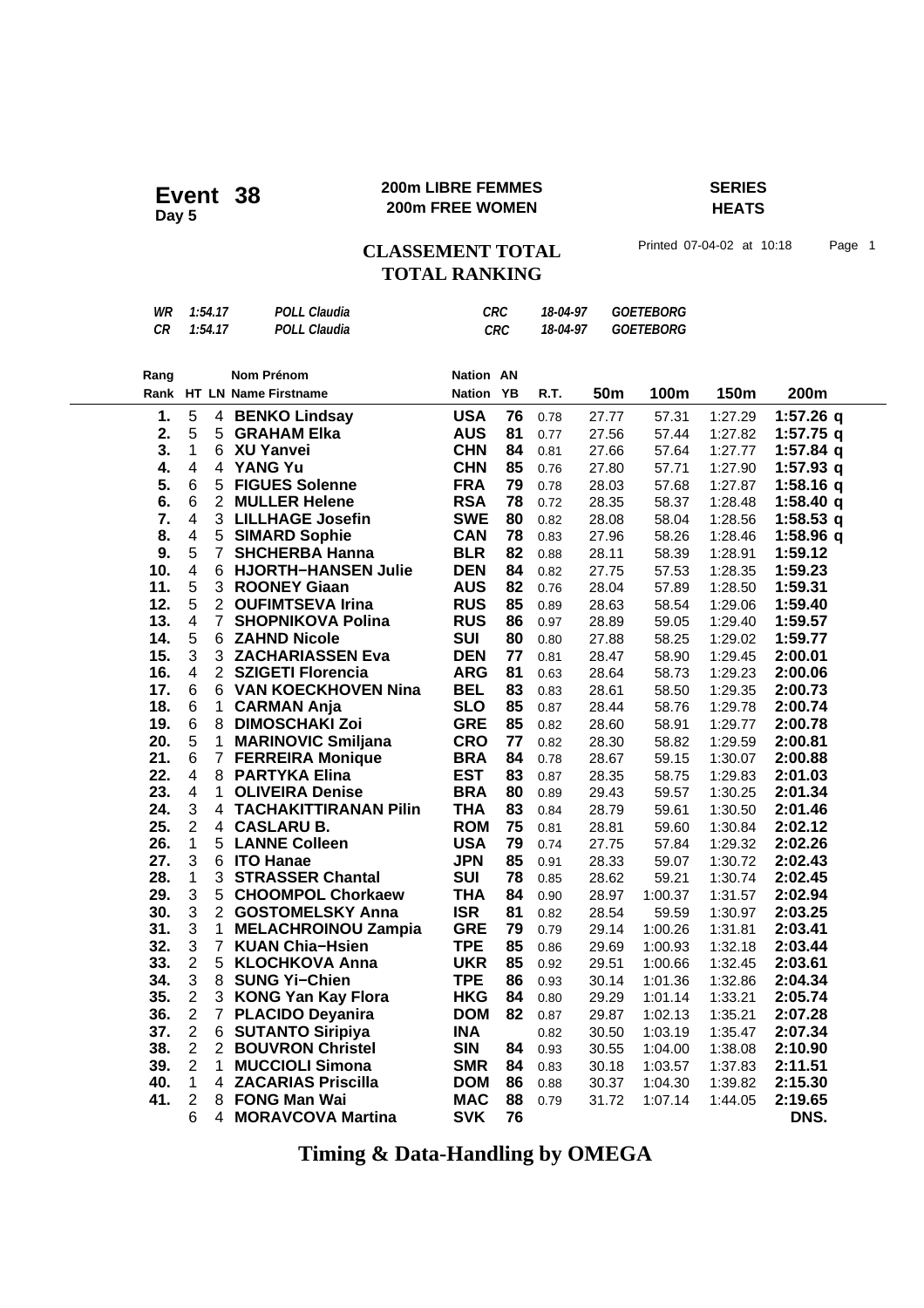| Event 38<br>Day 5                                                            | <b>200m LIBRE FEMMES</b><br>200m FREE WOMEN      | <b>SERIES</b><br><b>HEATS</b>        |              |
|------------------------------------------------------------------------------|--------------------------------------------------|--------------------------------------|--------------|
|                                                                              | <b>CLASSEMENT TOTAL</b><br><b>TOTAL RANKING</b>  | Printed 07-04-02 at 10:18            | Page 2       |
| 1:54.17<br><b>POLL Claudia</b><br>WR<br><b>POLL Claudia</b><br>СR<br>1:54.17 | <b>CRC</b><br>18-04-97<br>18-04-97<br><b>CRC</b> | <b>GOETEBORG</b><br><b>GOETEBORG</b> |              |
| Nom Prénom<br>Rang<br>Rank HT LN Name Firstname                              | Nation AN<br>YB.<br>R.T.<br>Nation               | 150m<br>100m<br>50 <sub>m</sub>      | 200m         |
| 3 SJOBERG Johanna<br>6<br><b>HEINZ Lara</b><br>5<br>8                        | <b>SWE</b><br>78<br>81<br><b>LUX</b>             |                                      | DNS.<br>DNS. |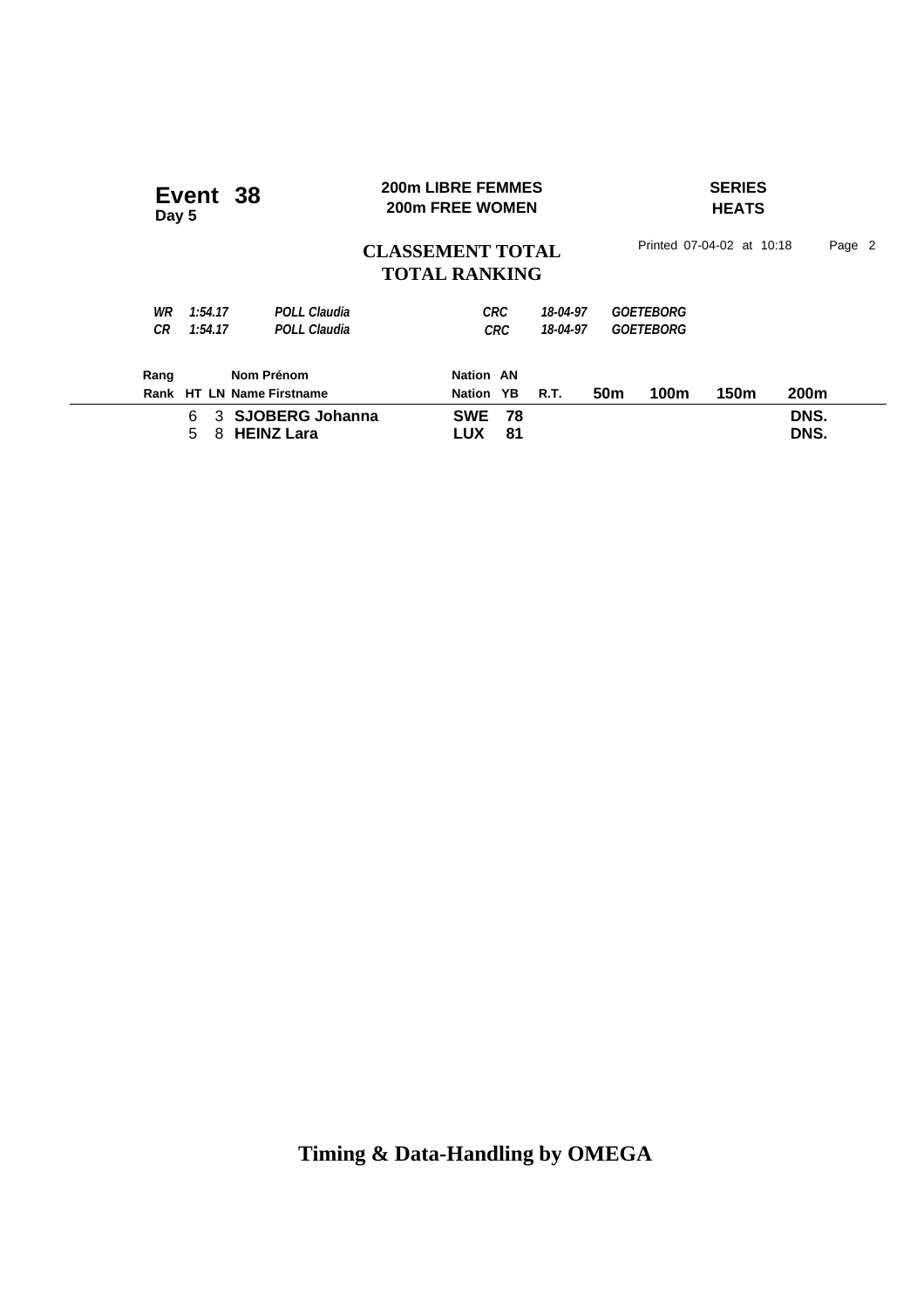#### **200m LIBRE FEMMES FINALES 200m LIBRE FEMMES**<br>200m FREE WOMEN

# **FINALS**

# CLASSEMENT FINALES<sup>Printed 07-04-02 at 20:13 Page 1</sup> **FINALS RANKING**

| WR<br>СR     | 1:54.04<br>1:54.04 | <b>BENKO, Lindsay</b><br><b>BENKO, Lindsay</b> |               | <b>USA</b><br>USA | 07-04-02<br>07-04-02 |                 | <b>MOSCOW</b><br><b>MOSCOW</b> |         |             |
|--------------|--------------------|------------------------------------------------|---------------|-------------------|----------------------|-----------------|--------------------------------|---------|-------------|
|              | Rang               | Nom Prénom                                     | Nat           | AN                |                      |                 |                                |         |             |
|              | Rank               | Name Firstname                                 | <b>Nat</b>    | YΒ                | R.T.                 | 50 <sub>m</sub> | 100m                           | 150m    | 200m        |
| <b>FINAL</b> | 1.                 | <b>BENKO Lindsay</b>                           | <b>USA</b>    | -76               | 0.80                 | 27.26           | 56.14                          | 1:25.25 | 1:54.04 NWR |
|              | 2.                 | YANG Yu                                        | <b>CHN</b>    | 85                | 0.74                 | 27.42           | 56.44                          | 1:25.67 | 1:55.34     |
|              | З.                 | <b>XU Yanvei</b>                               | <b>CHN</b>    | 84                | 0.79                 | 27.19           | 56.35                          | 1:25.87 | 1:55.63     |
|              | 4.                 | <b>GRAHAM EIka</b>                             | <b>AUS</b>    | -81               | 0.80                 | 27.39           | 56.83                          | 1:26.48 | 1:56.25     |
|              | 5.                 | <b>FIGUES Solenne</b>                          | <b>FRA</b>    | 79                | 0.79                 | 28.02           | 57.50                          | 1:27.22 | 1:56.63     |
|              | 6.                 | <b>MULLER Helene</b>                           | RSA           | 78                | 0.70                 | 27.71           | 57.21                          | 1:27.25 | 1:56.78     |
|              | 7.                 | <b>LILLHAGE Josefin</b>                        | <b>SWE 80</b> |                   | 0.84                 | 27.99           | 57.52                          | 1:27.86 | 1:58.71     |
|              | 8.                 | <b>SIMARD Sophie</b>                           | <b>CAN</b>    | -78               | 0.82                 | 28.41           | 58.51                          | 1:28.57 | 1:59.03     |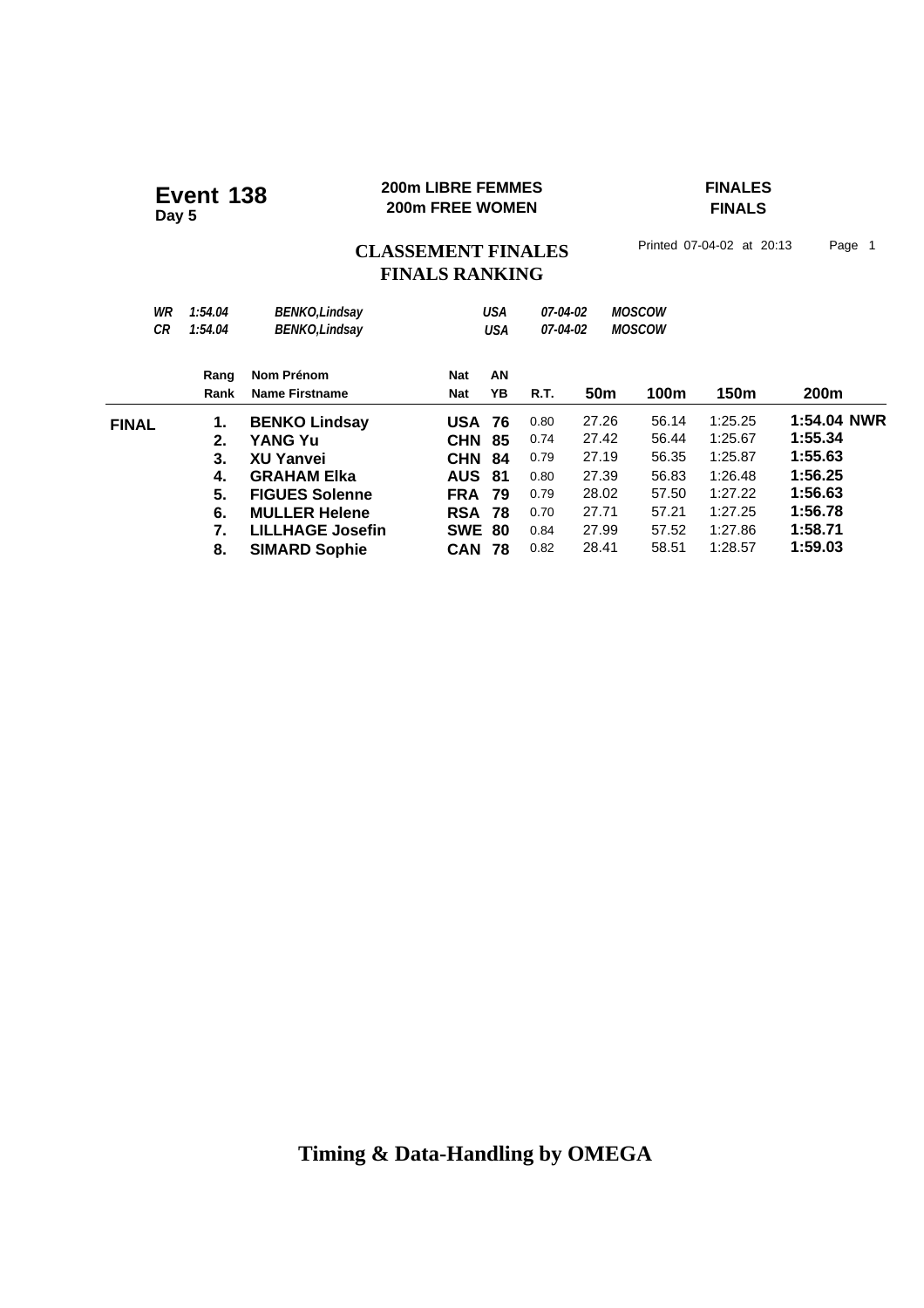#### **400m LIBRE FEMMES SERIES Event 24** 400m LIBRE FEMMES

**HEATS**

# CLASSEMENT TOTAL Printed 05-04-02 at 11:14 Page 1 **TOTAL RANKING**

| WR        | 4:00.03                 |              | <b>POLL Claudia</b>       | <b>CRC</b>       |            | 19-04-97 |                  | <b>GOETEBORG</b>   |                    |                        |
|-----------|-------------------------|--------------|---------------------------|------------------|------------|----------|------------------|--------------------|--------------------|------------------------|
| <b>CR</b> | 4:00.03                 |              | <b>POLL Claudia</b>       |                  | <b>CRC</b> | 19-04-97 |                  | <b>GOETEBORG</b>   |                    |                        |
|           |                         |              |                           |                  |            |          |                  |                    |                    |                        |
| Rang      |                         |              | Nom Prénom                | <b>Nation AN</b> |            |          | 50 <sub>m</sub>  | 100m               | 150m               | 200m                   |
|           |                         |              | Rank HT LN Name Firstname | Nation YB        |            | R.T.     | 250m             | 300m               | 350m               | 400m                   |
| 1.        | $\overline{2}$          |              | 4 CHEN Hua                | <b>CHN</b>       | 82         | 0.79     | 28.63<br>2:32.86 | 1:00.01<br>3:04.19 | 1:31.12<br>3:35.42 | 2:02.17<br>$4:06.42$ q |
| 2.        | 3                       |              | 4 KLOCHKOVA Yana          | <b>UKR</b>       | 82         | 0.87     | 28.91<br>2:33.64 | 59.92<br>3:05.01   | 1:30.98<br>3:36.49 | 2:02.26<br>4:06.73 q   |
| 3.        | 3                       |              | 5 KOMISARZ Rachel         | <b>USA</b>       | 76         | 0.68     | 28.92<br>2:33.77 | 59.75<br>3:05.36   | 1:31.10<br>3:36.99 | 2:02.41<br>4:07.37 q   |
| 4.        | $\overline{2}$          |              | 7 SHOPNIKOVA Polina       | <b>RUS</b>       | 86         | 0.99     | 29.43<br>2:33.75 | 1:00.47<br>3:05.42 | 1:31.44<br>3:37.24 | 2:02.83<br>4:08.62 q   |
| 5.        | $\overline{2}$          |              | 5 PASCOE Amanda           | <b>AUS</b>       | 84         | 0.93     | 29.57<br>2:35.04 | 1:00.81<br>3:06.51 | 1:32.23<br>3:38.08 | 2:03.77<br>4:08.96 q   |
| 6.        | 1                       |              | 4 KELLER Kalyn            | <b>USA</b>       | 85         | 0.80     | 29.40<br>2:34.61 | 59.96<br>3:06.34   | 1:31.24<br>3:38.05 | 2:03.03<br>4:09.08q    |
| 7.        | 3                       |              | 6 ZAHND Nicole            | <b>SUI</b>       | 80         | 0.79     | 28.85<br>2:34.38 | 1:00.11<br>3:06.18 | 1:31.48<br>3:38.09 | 2:02.94<br>4:09.43q    |
| 8.        | 3                       |              | 3 SIMARD Sophie           | <b>CAN</b>       | 78         | 0.86     | 28.98<br>2:36.02 | 1:00.41<br>3:07.82 | 1:32.11<br>3:39.53 | 2:03.96<br>4:10.51 g   |
| 9.        | $\overline{2}$          |              | 6 TANG Jingzhi            | <b>CHN</b>       | 86         | 0.76     | 29.22<br>2:35.82 | 1:00.69<br>3:07.45 | 1:32.61<br>3:39.39 | 2:04.20<br>4:10.63     |
| 10.       | 4                       | 5            | <b>GRAHAM Elka</b>        | <b>AUS</b>       | 81         | 0.84     | 28.42<br>2:36.10 | 59.43<br>3:08.16   | 1:31.40<br>3:39.99 | 2:03.76<br>4:10.93     |
| 10.       | 2                       |              | 2 FERREIRA Monique        | <b>BRA</b>       | 84         | 0.77     | 29.38<br>2:35.86 | 1:00.57<br>3:07.75 | 1:32.25<br>3:39.52 | 2:04.12<br>4:10.93     |
| 12.       | $\overline{4}$          |              | 4 CARMAN Anja             | <b>SLO</b>       | 85         | 0.83     | 29.03<br>2:36.00 | 1:00.31<br>3:08.20 | 1:31.76<br>3:40.37 | 2:03.77<br>4:11.52     |
| 13.       | 4                       |              | 6 RIGAMONTI Flavia        | <b>SUI</b>       | 81         | 0.93     | 29.14<br>2:36.47 | 1:00.56<br>3:08.69 | 1:32.39<br>3:40.51 | 2:04.36<br>4:11.75     |
| 14.       | 3                       |              | 2 LYMPERTA Marianna       | <b>GRE</b>       | 79         | 0.90     | 29.72<br>2:36.15 | 1:00.98<br>3:08.32 | 1:32.48<br>3:40.82 | 2:04.19<br>4:12.28     |
| 15.       | $\overline{2}$          | $\mathbf{1}$ | <b>BERESNEVA Olga</b>     | <b>UKR</b>       | 85         | 0.91     | 30.29<br>2:36.92 | 1:01.53<br>3:08.97 | 1:33.26<br>3:41.15 | 2:05.12<br>4:12.35     |
| 16.       | 4                       |              | 2 WANBERG Lotta           | <b>SWE</b>       | 79         | 0.80     | 29.48<br>2:37.02 | 1:00.84<br>3:09.04 | 1:32.68<br>3:41.56 | 2:04.82<br>4:13.12     |
| 17.       | 4                       |              | 7 OLEKSY Angelika         | <b>POL</b>       | 84         | 0.94     | 29.88<br>2:37.39 | 1:01.24<br>3:09.61 | 1:33.14<br>3:41.92 | 2:05.17<br>4:13.41     |
| 18.       | 3                       |              | 8 TACHAKITTIRANAN Pilin   | <b>THA</b>       | 83         | 0.84     | 30.22<br>2:39.76 | 1:02.52<br>3:11.73 | 1:35.15<br>3:43.38 | 2:07.55<br>4:14.62     |
| 19.       | 3                       |              | 7 NETREFOVA Hana          | <b>CZE</b>       | 74         | 0.84     | 29.84<br>2:38.14 | 1:01.62<br>3:10.57 | 1:33.63<br>3:43.06 | 2:05.76<br>4:14.78     |
| 20.       | 4                       | 1            | <b>RIBEIRO Nayara</b>     | <b>BRA 84</b>    |            | 0.78     | 29.87<br>2:38.30 | 1:01.62<br>3:10.62 | 1:33.65<br>3:43.20 | 2:06.20<br>4:15.13     |
| 21.       | 2                       |              | 8 CHOOMPOL Chorkaew       | <b>THA</b>       | 84         | 0.89     | 29.54<br>2:38.35 | 1:01.45<br>3:11.17 | 1:33.64<br>3:44.68 | 2:06.17<br>4:17.72     |
| 22.       | $\overline{\mathbf{4}}$ |              | 8 REDLUND Jenny           | <b>SWE</b>       | 81         | 0.84     | 29.73<br>2:38.85 | 1:01.48<br>3:12.07 | 1:33.83<br>3:45.75 | 2:06.35<br>4:18.19     |
| 23.       | 2                       |              | 3 DIMOSCHAKI Zoi          | <b>GRE</b>       | 85         | 0.82     | 28.65<br>2:38.14 | 1:00.29<br>3:12.00 | 1:32.47<br>3:46.20 | 2:05.11<br>4:19.98     |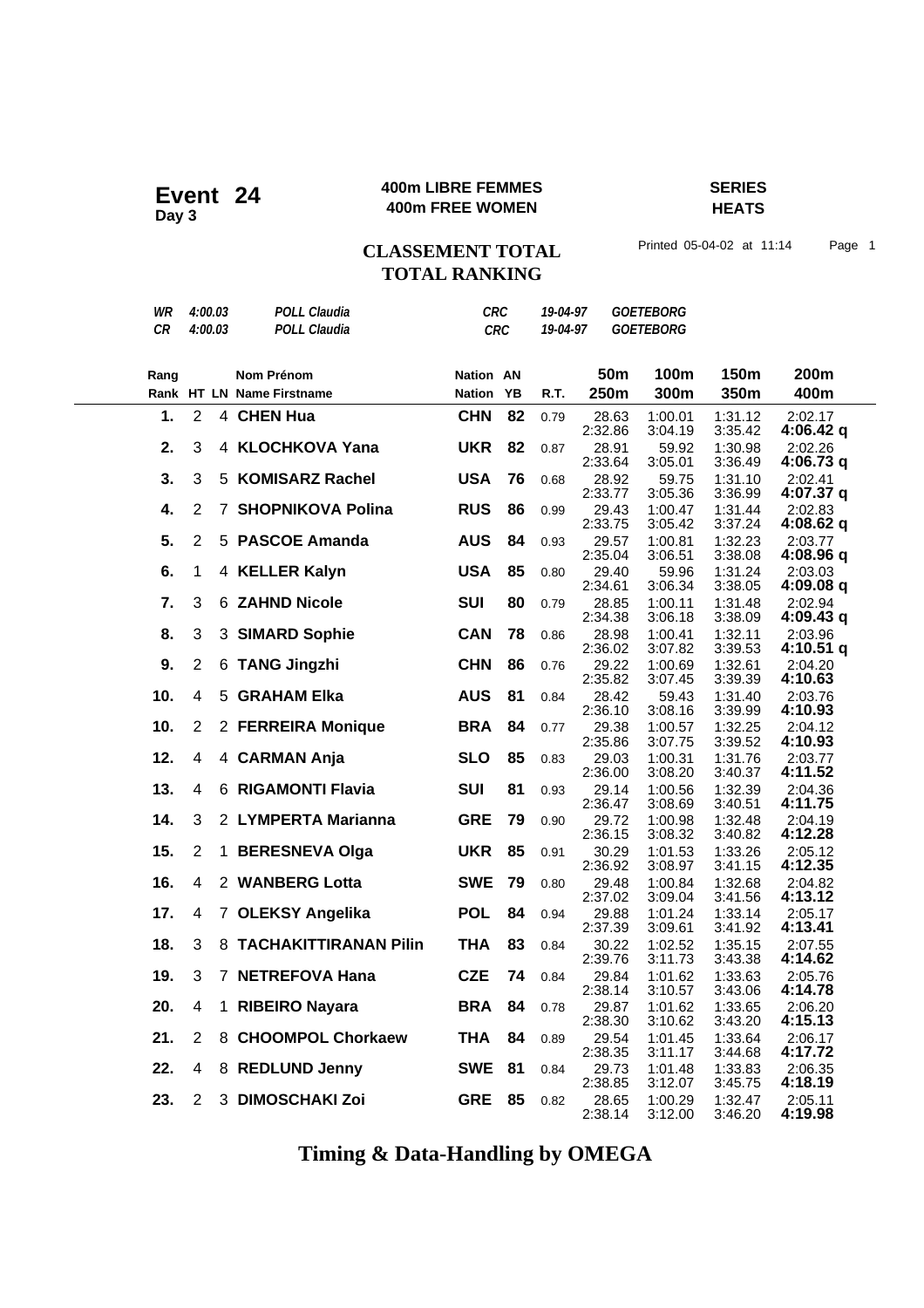#### **400m LIBRE FEMMES SERIES 400m LIBRE FEMMES**<br>A00m FREE WOMEN

**HEATS**

# CLASSEMENT TOTAL Printed 05-04-02 at 11:14 Page 2 **TOTAL RANKING**

| WR<br>СR | 4:00.03<br>4:00.03 |             | POLL Claudia<br><b>POLL Claudia</b>     | <b>CRC</b><br><b>CRC</b>   |    | 19-04-97<br>19-04-97 |                                | <b>GOETEBORG</b><br><b>GOETEBORG</b> |                          |                    |
|----------|--------------------|-------------|-----------------------------------------|----------------------------|----|----------------------|--------------------------------|--------------------------------------|--------------------------|--------------------|
| Rang     |                    |             | Nom Prénom<br>Rank HT LN Name Firstname | Nation AN<br><b>Nation</b> | YB | R.T.                 | 50 <sub>m</sub><br><b>250m</b> | 100m<br>300m                         | 150m<br>350 <sub>m</sub> | 200m<br>400m       |
| 24.      | 3                  | $\mathbf 1$ | <b>VILLARREAL Patricia</b>              | <b>MEX</b>                 | 83 | 0.84                 | 30.25<br>2:41.46               | 1:02.08<br>3:14.96                   | 1:34.67<br>3:48.55       | 2:08.04<br>4:21.38 |
| 25.      | 1                  |             | 5 SUNG Yi-Chien                         | TPE                        | 86 | 0.94                 | 30.43<br>2:44.08               | 1:03.06<br>3:19.15                   | 1:36.00<br>3:54.49       | 2:09.89<br>4:29.44 |
| 26.      | 1                  |             | 2 PLACIDO Deyanira                      | <b>DOM</b>                 | 82 | 0.85                 | 30.73<br>2:47.16               | 1:04.23<br>3:21.82                   | 1:38.22<br>3:56.37       | 2:12.95<br>4:30.60 |
| 27.      | 1                  | 6           | <b>ROFFEY Heather</b>                   | <b>CAY</b>                 | 86 | 0.82                 | 31.74<br>2:50.32               | 1:05.32<br>3:25.43                   | 1:40.05<br>4:01.00       | 2:15.08<br>4:35.26 |
| 28.      | 1                  | 3           | <b>BOUVRON Christel</b>                 | <b>SIN</b>                 | 84 | 0.91                 | 30.78<br>2:50.93               | 1:04.83<br>3:26.18                   | 1:39.59<br>4:01.49       | 2:15.11<br>4:36.21 |
|          | 4                  | 3           | <b>OUFIMTSEVA Irina</b>                 | <b>RUS</b>                 | 85 | 0.83                 | 29.29<br>2:35.40               | 1:00.54<br>3:06.95                   | 1:32.04<br>3:38.50       | 2:03.73<br>DQ.     |
|          | 1                  | 7           | <b>FONG Man Wai</b>                     | MAC                        | 88 |                      |                                |                                      |                          | DNS.               |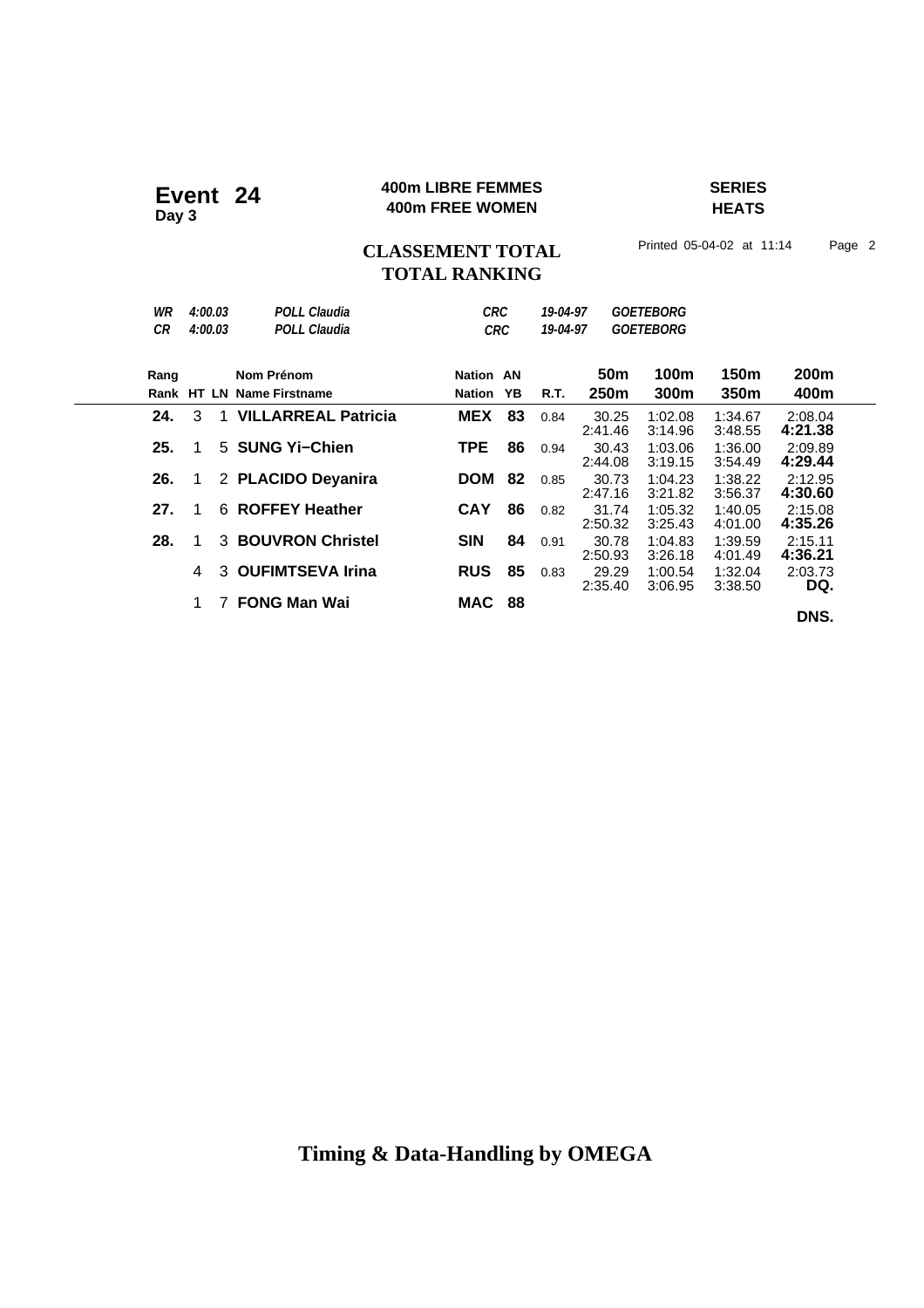#### **400m LIBRE FEMMES FINALES Event 124 400m LIBRE FEMMES**<br>**400m FREE WOMEN**

**FINALS**

# CLASSEMENT FINALES<sup>Printed 05-04-02 at 19:37 Page 1</sup> **FINALS RANKING**

| WR<br><b>CR</b> | 4:00.03<br>4:00.03 | <b>POLL Claudia</b><br><b>POLL Claudia</b> |                   | <b>CRC</b><br><b>CRC</b> |      | 19-04-97<br>19-04-97    | <b>GOETEBORG</b><br><b>GOETEBORG</b> |                    |                    |
|-----------------|--------------------|--------------------------------------------|-------------------|--------------------------|------|-------------------------|--------------------------------------|--------------------|--------------------|
|                 | Rang<br>Rank       | Nom Prénom<br><b>Name Firstname</b>        | <b>Nat</b><br>Nat | AN<br>YB                 | R.T. | 50 <sub>m</sub><br>250m | 100m<br>300m                         | 150m<br>350m       | 200m<br>400m       |
| <b>FINAL</b>    | 1.                 | <b>KLOCHKOVA Yana</b>                      | <b>UKR 82</b>     |                          | 0.87 | 28.25<br>2:30.54        | 58.77<br>3:00.81                     | 1:29.31<br>3:31.18 | 2:00.10<br>4:01.26 |
|                 | 2.                 | <b>CHEN Hua</b>                            | <b>CHN 82</b>     |                          | 0.82 | 28.25<br>2:31.05        | 58.90<br>3:02.03                     | 1:29.59<br>3:33.00 | 2:00.20<br>4:03.81 |
|                 | 3.                 | <b>KOMISARZ Rachel</b>                     | <b>USA 76</b>     |                          | 0.72 | 28.98<br>2:33.20        | 59.48<br>3:04.53                     | 1:30.57<br>3:36.09 | 2:01.84<br>4:06.30 |
|                 | 4.                 | <b>SHOPNIKOVA Polina</b>                   | <b>RUS 86</b>     |                          | 0.97 | 29.11<br>2:33.88        | 59.91<br>3:04.88                     | 1:31.12<br>3:36.18 | 2:02.67<br>4:07.98 |
|                 | 5.                 | <b>KELLER Kalyn</b>                        | <b>USA 85</b>     |                          | 0.80 | 28.87<br>2:33.09        | 59.47<br>3:04.64                     | 1:30.57<br>3:36.73 | 2:01.86<br>4:08.24 |
|                 | 6.                 | <b>PASCOE Amanda</b>                       | <b>AUS 84</b>     |                          | 0.93 | 29.49<br>2:34.83        | 1:00.82<br>3:06.34                   | 1:32.17<br>3:37.81 | 2:03.48<br>4:08.68 |
|                 | 7.                 | <b>ZAHND Nicole</b>                        | <b>SUI 80</b>     |                          | 0.83 | 28.81<br>2:35.13        | 1:00.49<br>3:06.68                   | 1:32.03<br>3:38.21 | 2:03.63<br>4:09.22 |
|                 | 8.                 | <b>SIMARD Sophie</b>                       | <b>CAN 78</b>     |                          | 0.89 | 29.31<br>2:36.51        | 1:00.86<br>3:08.47                   | 1:32.45<br>3:39.67 | 2:04.57<br>4:09.91 |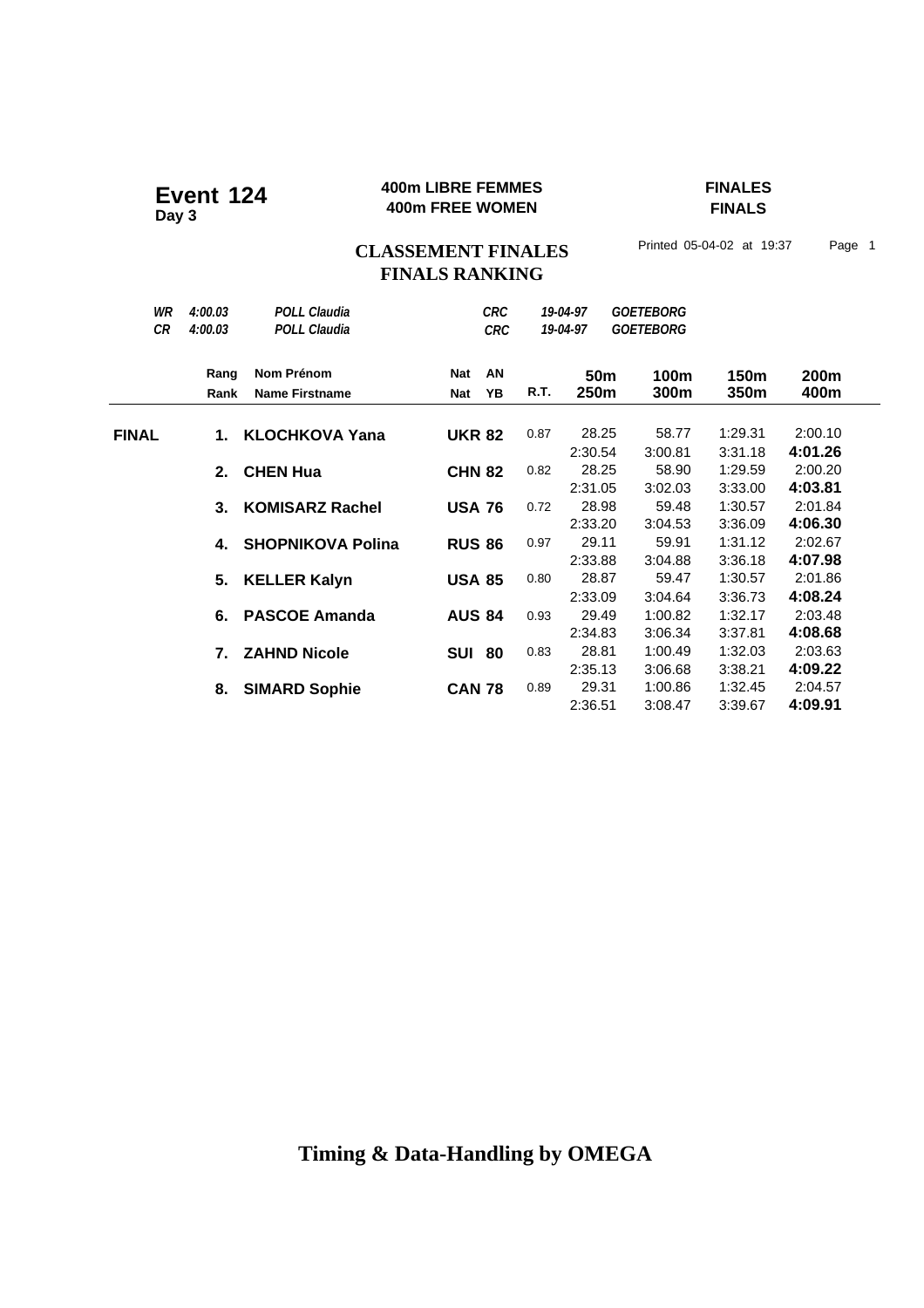#### **800m LIBRE FEMMES SERIES Event 117** 800m LIBRE FEMMENT

**HEATS**

#### **TIMED FINAL**

### **CLASSEMENT TOTAL** Printed 04-04-02 at 20:12 Page 1 **TOTAL RANKING**

*WR 8:14.35 YAMADA Sachiko JPN 03-04-02 TOKYO CR 8:16.34 CHEN,Hua CHN 04-04-02 MOSCOW* Rang **Nom Prénom Nation** Rank HT LN Name Firstname **Mation 500m AN YB 300m 350m 400m 50m 250m 100m 150m 550m 600m 650m 750m 200m 450m R.T. 700m 1.** 3 4 **CHEN Hua CHN 82** 0.86 28.76 59.39 1:29.81 2:00.74 2:31.75<br>**2:02.81 3:34.06 4:05.40 4:36.66 5:08.12** 3:02.81 3:34.06 4:05.40 4:36.66 5:08.12 3:02.81 3:34.06 4:05.40 4:36.66 5:08.12 8:16.34 NCR<br>5:39.63 6:11.31 6:42.95 7:14.73 7:46.37 0.86 **2.** 3 2 **OUFIMTSEVA Irina RUS 85** 0.86 29.31 1:00.60 1:32.16 2:04.04 2:35.81 <br>3:07.51 3:39.26 4:11.11 4:42.91 5:14.51 3:07.51 3:39.26 4:11.11 4:42.91 5:14.51 5:46.19 6:17.92 6:49.38 7:20.44 7:51.19 **8:21.91** 0.86 **3.** 3 5 **RIGAMONTI Flavia SUI 81** 0.95 29.34 1:00.59 1:32.10 2:03.87 2:35.46<br>3:07.31 3:39.20 4:11.03 4:42.81 5:14.46 3:07.31 3:39.20 4:11.03 4:42.81 5:14.46 5:46.08 6:17.67 6:49.30 7:20.71 7:52.20 **8:23.38** 0.95  **4.** 3 7 **KOMISARZ Rachel USA 76** 29.20 1:00.71 1:32.46 2:04.38 2:36.69 3:08.98 3:41.57 4:13.93 4:45.90 5:18.05 5:50.22 6:22.21 6:54.12 7:25.99 7:58.07 **8:28.66** 0.67 **5.** 2 1 **KELLER Kalyn USA 85** 0.81 29.53 1:00.72 1:32.37 2:04.25 2:36.33<br>3:08.44 3:40.89 4:13.22 4:45.50 5:17.94 3:08.44 3:40.89 4:13.22 4:45.50 5:17.94 5:50.04 6:22.27 6:54.26 7:26.29 7:57.80 **8:28.93** 0.81 **6.** 3 3 **PASCOE Amanda AUS 84** 0.88 29.34 1:00.48 1:32.23 2:03.96 2:35.63<br>3:07.36 3:39.19 4:11.19 4:43.31 5:15.22 3:07.36 3:39.19 4:11.19 4:43.31 5:15.22 5:47.56 6:19.97 6:52.60 7:25.14 7:58.04 **8:29.98** 0.88  **7.** 2 4 **MALANINA Alexandra RUS 85** 29.32 1:00.33 1:32.19 2:04.36 2:36.10 3:08.18 3:40.39 4:12.79 4:45.17 5:17.50 5:49.78 6:21.73 6:54.01 7:26.26 7:59.04 **8:30.83** 0.96  **8.** 3 6 **CARMAN Anja SLO 85** 29.21 1:00.37 1:31.73 2:03.38 2:35.29 3:39.74 5:49.39 6:22.02 6:54.83 7:27.59 8:00.06 **8:31.47** 0.87 **9.** 3 1 **ZHANG Yan CHN 85** 0.83 29.76 1:01.22 1:32.67 2:04.50 2:36.32<br>3<sup>:08.29</sup> 3:40.25 4:12.37 4:44.48 5:16.72 3:08.29 3:40.25 4:12.37 4:44.48 5:16.72 5:49.17 6:21.83 6:54.76 7:27.64 8:00.26 **8:32.41** 0.83 **10.** 3 8 **STRASSER Chantal SUI 78** 0.87 29.43 1:01.15 1:33.27 2:05.46 2:37.72<br>3:10.01 3:42.40 4:44.61 4:46.95 5:19.34 3:10.01 3:42.40 4:14.61 4:46.95 5:19.34 5:51.69 6:24.05 6:56.33 7:28.71 8:01.14 **8:33.00** 0.87  **11.** 2 5 **LYMPERTA Marianna GRE 79** 30.22 1:01.60 1:33.24 2:05.08 2:37.04 4:13.44 5:50.84 6:23.68 6:56.72 7:29.99 8:03.20 **8:34.72** 0.90  **12.** 1 5 **BERESNEVA Olga UKR 85** 30.52 1:02.40 1:34.53 2:07.04 2:39.20 3:11.90 3:44.29 4:17.04 4:49.38 5:22.10 5:54.70 6:27.43 7:00.46 7:33.45 8:06.56 **8:38.20** 0.93 **13.** 2 7 **NETREFOVA Hana CZE 74** 0.87 30.28 1:02.77 1:35.23 2:07.88 2:40.62<br>**2:07.88** 2:40.44 3:13.42 3:46.33 4:19.25 4:52.31 5:25.38 3:13.42 3:46.33 4:19.25 4:52.31 5:25.38 5:58.29 6:31.34 7:04.43 7:37.43 8:10.38 **8:42.11** 0.87  **14.** 2 3 **RIBEIRO Nayara BRA 84** 30.60 1:03.34 1:36.27 2:09.33 2:42.62 3:16.04 6:00.66 6:33.37 7:05.86 7:38.54 8:11.03 **8:42.18** 0.78 **15.** 1 4 **REILLY Jennifer 15. 1 4 <b>REILLY Jennifer 15. AUS 83** 0.86 29.30 1:01.57 1:34.49 2:07.33 2:40.16<br>3:13.35 3:46.27 4:19.64 4:52.82 5:26.14 3:46.27 4:19.64 4:52.82<br>6:33.03 7:06.22 7:39.39 5:59.48 6:33.03 7:06.22 7:39.39 8:12.42 **8:43.83** 0.86  **16.** 1 3 **KLOCHKOVA Anna UKR 85** 30.38 1:02.62 1:35.33 2:08.12 2:40.93 3:13.84 3:46.95 4:20.12 4:53.16 5:26.50 5:59.93 6:33.31 7:06.30 7:39.79 8:12.94 **8:44.59** 0.90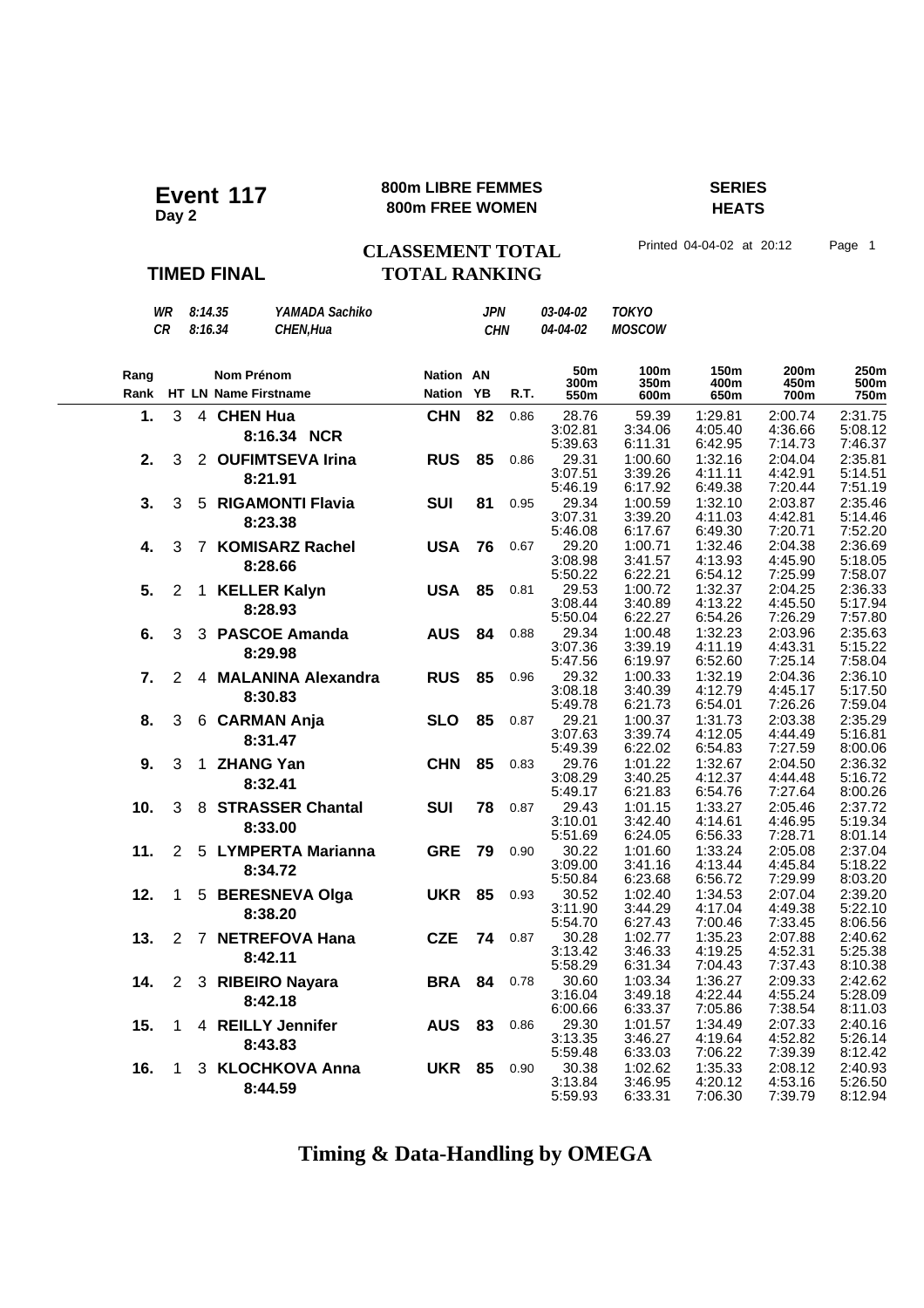#### **800m LIBRE FEMMES SERIES Event 117** 800m LIBRE FEMMES

# **HEATS**

CLASSEMENT TOTAL Printed 04-04-02 at 20:12 Page 2

### **TIMED FINAL**

# **TOTAL RANKING**

|              | WR<br>СR |   | 8:14.35<br>8:16.34 | YAMADA Sachiko<br>CHEN, Hua           |                            | JPN<br><b>CHN</b> |      | 03-04-02<br>04-04-02            | <b>TOKYO</b><br><b>MOSCOW</b> |                               |                                  |                               |
|--------------|----------|---|--------------------|---------------------------------------|----------------------------|-------------------|------|---------------------------------|-------------------------------|-------------------------------|----------------------------------|-------------------------------|
| Rang<br>Rank |          |   | Nom Prénom         | <b>HT LN Name Firstname</b>           | <b>Nation AN</b><br>Nation | ΥB                | R.T. | 50 <sub>m</sub><br>300m<br>550m | 100m<br>350m<br>600m          | 150m<br>400m<br>650m          | 200 <sub>m</sub><br>450m<br>700m | 250m<br>500m<br>750m          |
| 17.          | 2        |   |                    | 6 OLEKSY Angelika<br>8:45.68          | <b>POL</b>                 | 84                | 0.97 | 30.58<br>3:12.44<br>5:58.90     | 1:02.69<br>3:45.43<br>6:32.41 | 1:34.71<br>4:18.91<br>7:05.92 | 2:06.95<br>4:52.19<br>7:39.40    | 2:39.52<br>5:25.70<br>8:12.92 |
| 18.          | 2        |   |                    | 2 OKIMOTO Poliana<br>8:47.99          | <b>BRA</b>                 | 83                | 0.81 | 30.43<br>3:14.55<br>6:00.91     | 1:02.60<br>3:47.77<br>6:34.40 | 1:35.39<br>4:20.90<br>7:07.94 | 2:08.44<br>4:54.23<br>7:41.69    | 2:41.54<br>5:27.63<br>8:15.19 |
| 19.          | 2        | 8 |                    | <b>VILLARREAL Patricia</b><br>8:48.90 | <b>MEX</b>                 | 83                | 0.84 | 30.70<br>3:13.89<br>6:00.18     | 1:03.01<br>3:46.90<br>6:34.06 | 1:35.61<br>4:19.93<br>7:07.71 | 2:08.21<br>4:53.12<br>7:41.53    | 2:41.00<br>5:26.70<br>8:15.47 |
| 20.          |          | 6 |                    | <b>TSAGKA Evangelia</b><br>9:03.52    | <b>GRE</b>                 | 87                | 0.95 | 30.67<br>3:16.46<br>6:09.29     | 1:02.93<br>3:50.81<br>6:44.11 | 1:35.66<br>4:25.23<br>7:18.76 | 2:08.85<br>5:00.08<br>7:53.67    | 2:42.55<br>5:34.83<br>8:28.94 |
| 21.          |          |   |                    | 2 PLACIDO Deyanira<br>9:20.76         | <b>DOM</b>                 | 82                | 0.89 | 30.73<br>3:22.87<br>6:23.08     | 1:03.87<br>3:58.58<br>6:59.21 | 1:37.81<br>4:34.80<br>7:35.40 | 2:12.43<br>5:10.97<br>8:11.49    | 2:47.51<br>5:47.05<br>8:47.42 |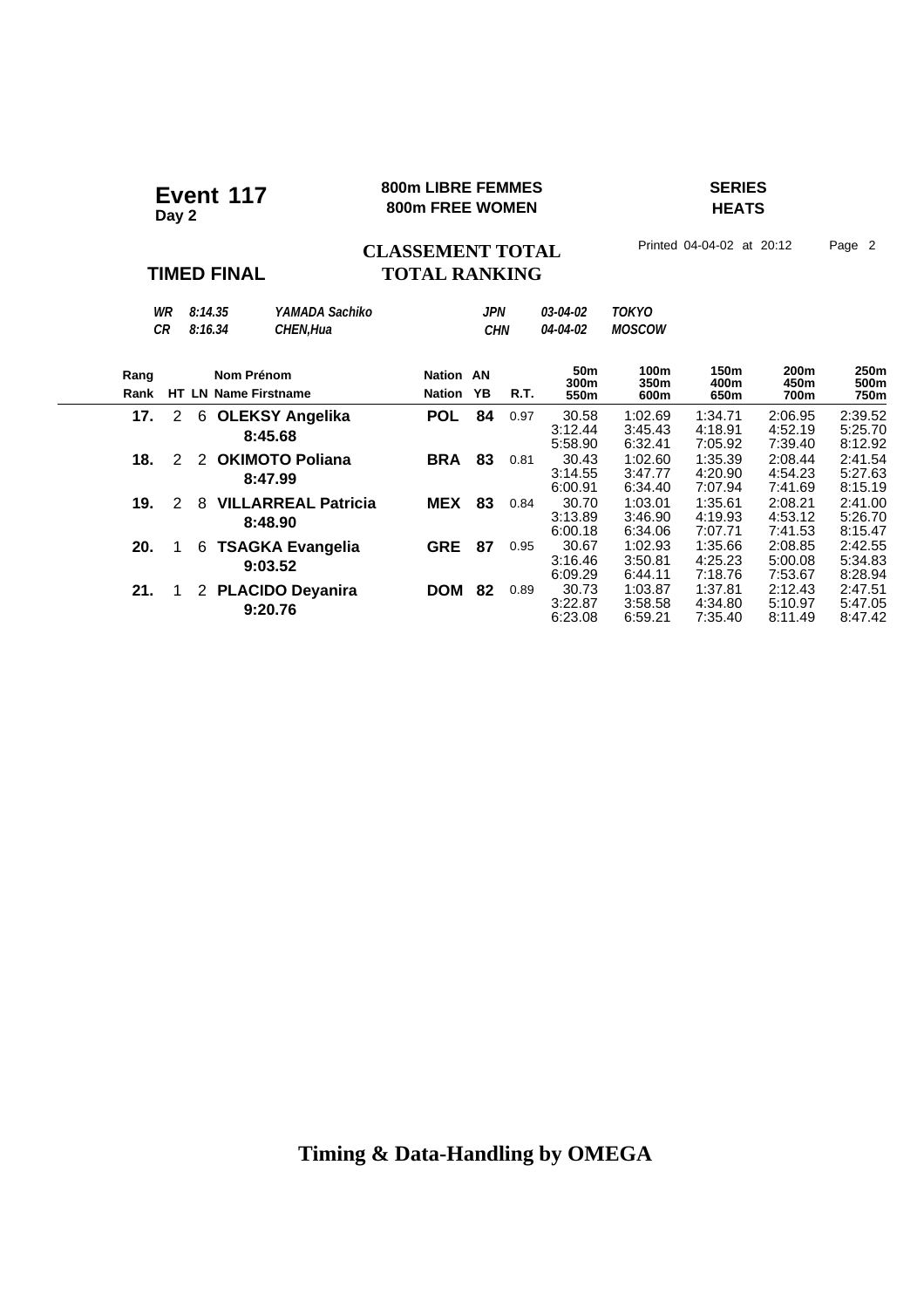#### **50m DOS FEMMES SERIES 50m DOS FEMMES**<br>50m BACKSTROKE WOMEN

**HEATS**

# CLASSEMENT TOTAL Printed 06-04-02 at 09:11 Page 1 **TOTAL RANKING**

| WR | 26.83 | Ll.Hui        | <b>SHH</b> | <i><b>02-12-01 SHANGHAI</b></i> |                    |
|----|-------|---------------|------------|---------------------------------|--------------------|
| CR | 27.63 | VÖLKER Sandra | GER        |                                 | 03-04-99 HONG KONG |

| Rang |    |                         |                | <b>Nom Prénom</b>         | <b>Nation</b> | AN |      |                    |
|------|----|-------------------------|----------------|---------------------------|---------------|----|------|--------------------|
|      |    |                         |                | Rank HT LN Name Firstname | <b>Nation</b> | YB | R.T. | 50 <sub>m</sub>    |
|      | 1. | 6                       | 4              | LI Hui                    | <b>CHN</b>    | 85 |      | 27.82 q            |
| 2.   |    | 6                       | 5              | <b>COPE Haley</b>         | <b>USA</b>    | 79 |      | 27.84 q            |
|      | 3. | 6                       |                | 3 HERASIMENIA A.          | <b>BLR</b>    | 85 |      | 27.96 q            |
|      | 4. | 5                       |                | 5 ROONEY Giaan            | <b>AUS</b>    | 82 |      | 28.22 q            |
| 5.   |    | 6                       |                | 6 MACMANUS Diana          | <b>USA</b>    | 86 |      | 28.32 q            |
|      | 6. | 4                       |                | 4 CARROLL Jennifer        | <b>CAN</b>    | 81 |      | 28.45q             |
|      | 7. | 6                       |                | 7 FERNANDEZ LA BANCA S.   | <b>URU</b>    | 73 |      | 28.54 q            |
| 8.   |    | 5                       |                | 4 HLAVACKOVA Ilona        | <b>CZE</b>    | 77 |      | 28.56q             |
| 9.   |    | 5                       |                | 7 NADARAJAH Fabienne      | <b>AUT</b>    | 85 |      | 28.65q             |
| 10.  |    | 4                       |                | <b>6 ORNSTEDT Louise</b>  | <b>DEN</b>    | 85 |      | 28.66 q            |
| 11.  |    | 5                       |                | 6 VALEN Suze              | <b>NED</b>    | 78 |      | 28.68 q            |
| 12.  |    | 5                       |                | 8 GOSTOMELSKY Anna        | <b>ISR</b>    | 81 |      | 28.70 q            |
| 13.  |    | $\overline{4}$          |                | 5 DIEZI Dominique         | <b>SUI</b>    | 77 |      | 28.78 q            |
| 14.  |    | 6                       |                | 2 TSAI Hiu Wai Sherry     | <b>HKG</b>    | 83 |      | 28.86 q            |
| 15.  |    | 5                       |                | 3 BUI-DUYET Diane         | <b>FRA</b>    | 79 |      | 29.01 <sub>q</sub> |
| 16.  |    | 4                       |                | 3 WITTSTOCK Charlene      | <b>RSA</b>    | 78 |      | 29.02q             |
| 17.  |    | 5                       | 1.             | <b>NAKAMURA Reiko</b>     | <b>JPN</b>    | 82 |      | 29.05              |
| 18.  |    | 3                       | $\overline{2}$ | <b>AMSHENNIKOVA Irina</b> | <b>UKR</b>    | 86 |      | 29.09              |
| 19.  |    | 4                       |                | 2 ITO Hanae               | <b>JPN</b>    | 85 |      | 29.13              |
| 20.  |    | 6                       |                | 8 NYVLTOVA Alena          | <b>CZE</b>    | 82 |      | 29.22              |
| 21.  |    | 6                       | 1              | <b>MICIUL Aleksandra</b>  | <b>POL</b>    | 82 |      | 29.30              |
| 22.  |    | 5                       |                | 2 KOMAROVA Stanislava     | <b>RUS</b>    | 86 |      | 29.31              |
| 23.  |    | 3                       |                | 7 LAPSHINA Olena          | <b>UKR</b>    | 86 |      | 29.50              |
| 24.  |    | 4                       | 1.             | <b>MOLINA Fabiola</b>     | <b>BRA</b>    | 75 |      | 29.51              |
| 25.  |    | 3                       |                | 6 ERKE Sadan Derya        | <b>TUR</b>    | 83 |      | 29.65              |
| 26.  |    | 3                       |                | 3 VORATHAMRONG C.         | <b>THA</b>    | 80 |      | 29.71              |
| 27.  |    | 3                       | 5              | <b>JOHANSSON Camila</b>   | <b>SWE</b>    | 74 |      | 29.90              |
| 27.  |    | 3                       | 1.             | <b>KORBASOVA Jana</b>     | <b>SVK</b>    | 74 |      | 29.90              |
| 29.  |    | $\overline{\mathbf{4}}$ |                | 8 SLAPSAK Urska           | <b>SLO</b>    | 72 |      | 30.14              |
| 30.  |    | 3                       |                | 8 BEJI Selma              | <b>TUN</b>    |    |      | 30.57              |
| 31.  |    | $\overline{2}$          |                | 5 RAEVSKAIA Irina         | <b>RUS</b>    | 84 |      | 30.74              |
| 32.  |    | $\overline{2}$          |                | 7 VAN DER SCHILDEN Edith  | <b>LUX</b>    | 80 |      | 30.77              |
| 33.  |    | 3                       |                | 4 YANG Chin-Kuei          | <b>TPE</b>    | 87 |      | 30.80              |
| 34.  |    | 2                       |                | 6 ISKANDAROVA Saida       | <b>UZB</b>    | 80 |      | 30.86              |
| 35.  |    | $\overline{2}$          |                | 3 ALJAND Berit            | <b>EST</b>    | 85 |      | 30.87              |
| 36.  |    | $\overline{2}$          |                | 4 MORALES Gisela          | <b>GUA</b>    | 87 |      | 31.05              |
| 37.  |    | $\overline{2}$          | $\mathbf 1$    | <b>SILVA Valeria</b>      | <b>PER</b>    | 85 |      | 31.14              |
| 38.  |    | $\overline{2}$          |                | 2 EFIMENKO Elena          | <b>UZB</b>    | 86 |      | 31.54              |
| 39.  |    | $\mathbf{1}$            |                | 4 CHUM Shun Kvan Andrea   | <b>MAC</b>    | 88 |      | 32.15              |
| 40.  |    | $\overline{2}$          |                | 8 KOZEMJAKO Vladislava    | <b>LAT</b>    | 85 |      | 32.34              |
| 41.  |    | 1                       |                | 3 OBIA Inyengiyikabo      | <b>NGR</b>    | 77 |      | 32.48              |
| 42.  |    | 1                       | 5              | DA SILVA KUOK Sonia       | <b>MAC</b>    | 86 |      | 32.73              |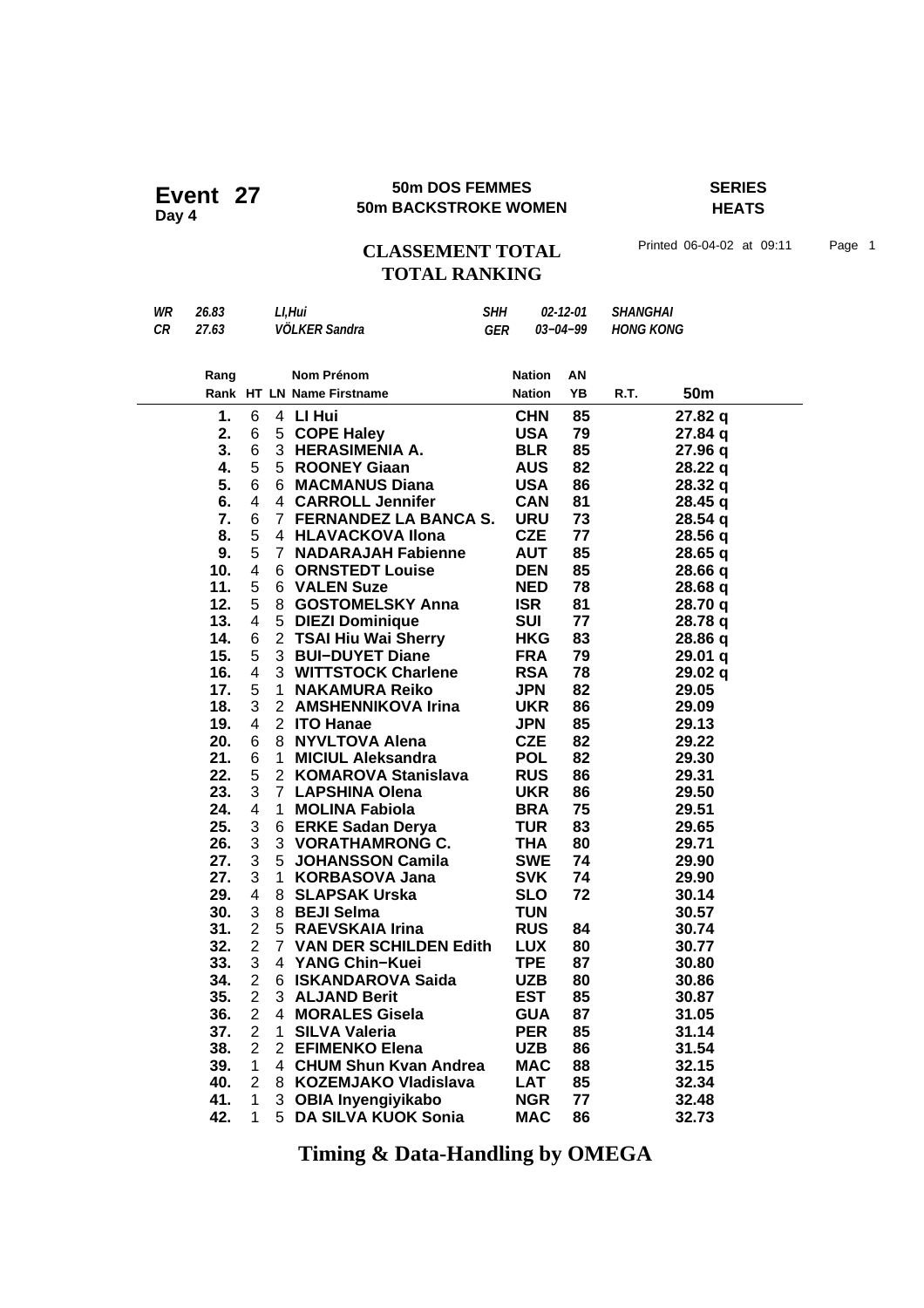| Day 4 | Event 27 |                              | <b>50m DOS FEMMES</b><br><b>50m BACKSTROKE WOMEN</b> |                     |            | <b>SERIES</b><br><b>HEATS</b> |                           |        |  |
|-------|----------|------------------------------|------------------------------------------------------|---------------------|------------|-------------------------------|---------------------------|--------|--|
|       |          |                              | <b>CLASSEMENT TOTAL</b><br><b>TOTAL RANKING</b>      |                     |            |                               | Printed 06-04-02 at 09:11 | Page 2 |  |
| WR    | 26.83    | Ll.Hui                       | <b>SHH</b>                                           | $02 - 12 - 01$      |            | <b>SHANGHAI</b>               |                           |        |  |
| СR    | 27.63    | <b>VÖLKER Sandra</b>         | GER                                                  | $03 - 04 - 99$      |            | <b>HONG KONG</b>              |                           |        |  |
|       | Rang     | Nom Prénom                   |                                                      | <b>Nation</b><br>AN |            |                               |                           |        |  |
|       |          | Rank HT LN Name Firstname    |                                                      | YΒ<br><b>Nation</b> |            | <b>R.T.</b>                   | 50 <sub>m</sub>           |        |  |
|       |          | <b>7 ADCOCK Frances</b><br>4 |                                                      |                     | <b>AUS</b> | 84                            |                           | DQ.    |  |
|       |          | 6 ROJKOVA Alyona             |                                                      | TKM                 | 89         |                               | DQ.                       |        |  |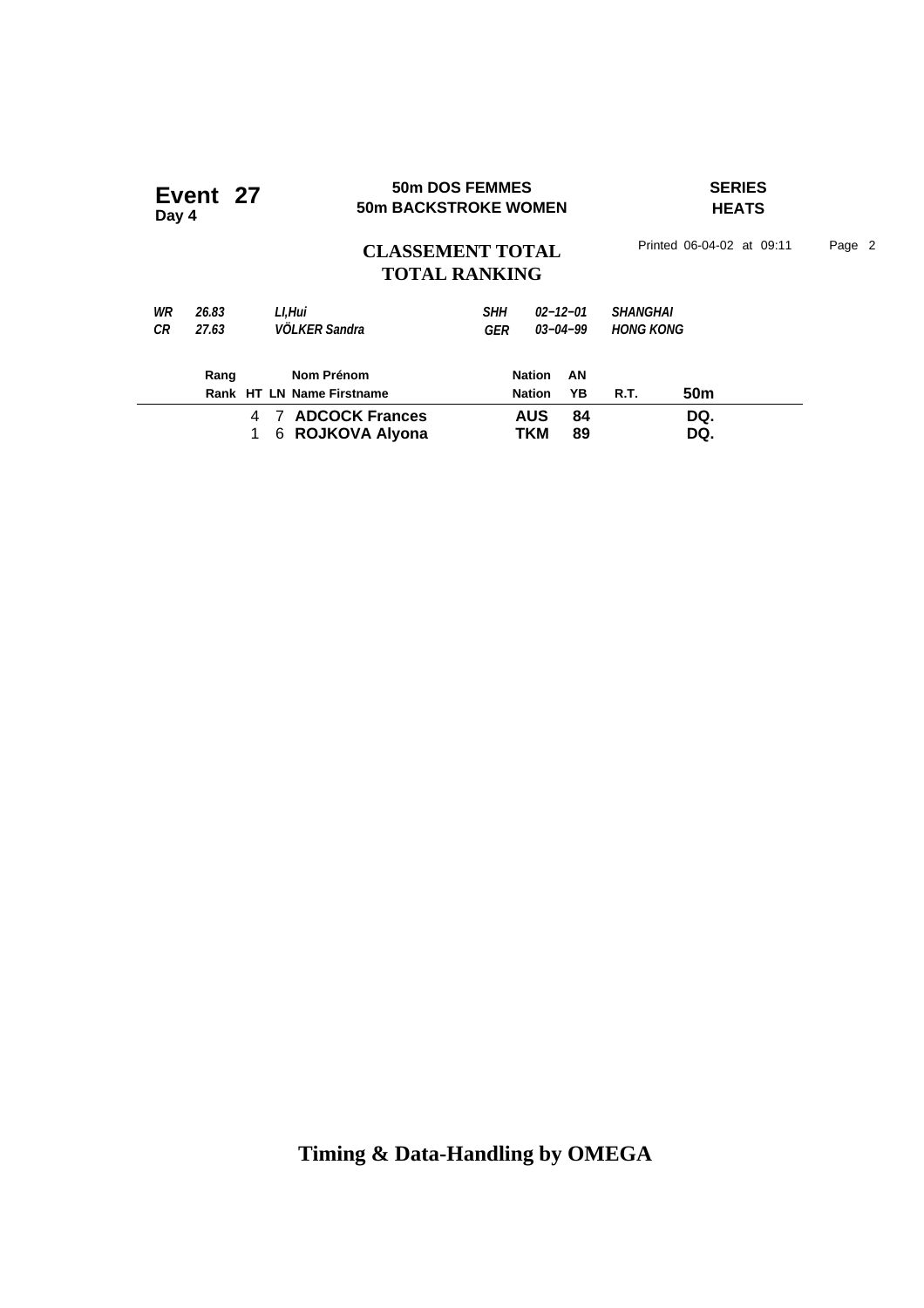### **50m DOS FEMMES DEMI-FINALES 50m BACKSTROKE WOMEN Event 227 Day 4**

**SEMI-FINALS**

# CLASSEMENT TOTAL Printed 06-04-02 at 18:21 Page 1 **TOTAL RANKING**

| WR<br>SHH<br>LI.Hui<br><b>SHANGHAI</b><br>26.83<br>$02 - 12 - 01$<br>COPE, Haley<br><b>MOSCOW</b><br>СR<br>27.56<br>06-04-02<br>USA<br>Nom Prénom<br>Nation<br>AN<br>Rang<br>50m<br>Rank HT LN Name Firstname<br>ΥB<br><b>Nation</b><br>R.T. |
|----------------------------------------------------------------------------------------------------------------------------------------------------------------------------------------------------------------------------------------------|
|                                                                                                                                                                                                                                              |
|                                                                                                                                                                                                                                              |

|     |   |   | $+$ $\cup$ $\cup$ $\vdash$ $\sqcup$ $\cup$ $\in$ $\vee$ | אטט        | 1 J | $\mathbf{r}$ . July 1901 |
|-----|---|---|---------------------------------------------------------|------------|-----|--------------------------|
| 2.  |   |   | 3 CARROLL Jennifer                                      | <b>CAN</b> | 81  | 27.59q                   |
| 3.  | 1 | 6 | <b>HLAVACKOVA Ilona</b>                                 | <b>CZE</b> | 77  | 27.64q                   |
| 4.  | 2 | 3 | <b>MACMANUS Diana</b>                                   | <b>USA</b> | 86  | 27.77 q                  |
| 5.  | 1 |   | 5 ROONEY Giaan                                          | <b>AUS</b> | 82  | 27.81q                   |
| 6.  | 2 | 4 | LI Hui                                                  | <b>CHN</b> | 85  | 27.87 q                  |
| 7.  | 2 |   | 5 HERASIMENIA A.                                        | <b>BLR</b> | 85  | 27.94q                   |
| 8.  | 1 | 2 | <b>ORNSTEDT Louise</b>                                  | <b>DEN</b> | 85  | 28.35q                   |
| 9.  | 2 |   | 7 VALEN Suze                                            | <b>NED</b> | 78  | 28.36                    |
| 10. | 2 | 2 | <b>NADARAJAH Fabienne</b>                               | <b>AUT</b> | 85  | 28.49                    |
| 11. |   |   | <b>GOSTOMELSKY Anna</b>                                 | <b>ISR</b> | 81  | 28.55                    |
| 12. | 2 | 6 | <b>FERNANDEZ LA BANCA S.</b>                            | <b>URU</b> | 73  | 28.59                    |
| 13. | 2 | 8 | <b>AMSHENNIKOVA Irina</b>                               | <b>UKR</b> | 86  | 28.63                    |
| 14. | 2 |   | <b>DIEZI Dominique</b>                                  | <b>SUI</b> | 77  | 28.66                    |
| 15. | 1 | 8 | <b>NAKAMURA Reiko</b>                                   | <b>JPN</b> | 82  | 28.71                    |
| 16. |   |   | 1 TSAI Hiu Wai Sherry                                   | <b>HKG</b> | 83  | 29.09                    |
|     |   |   |                                                         |            |     |                          |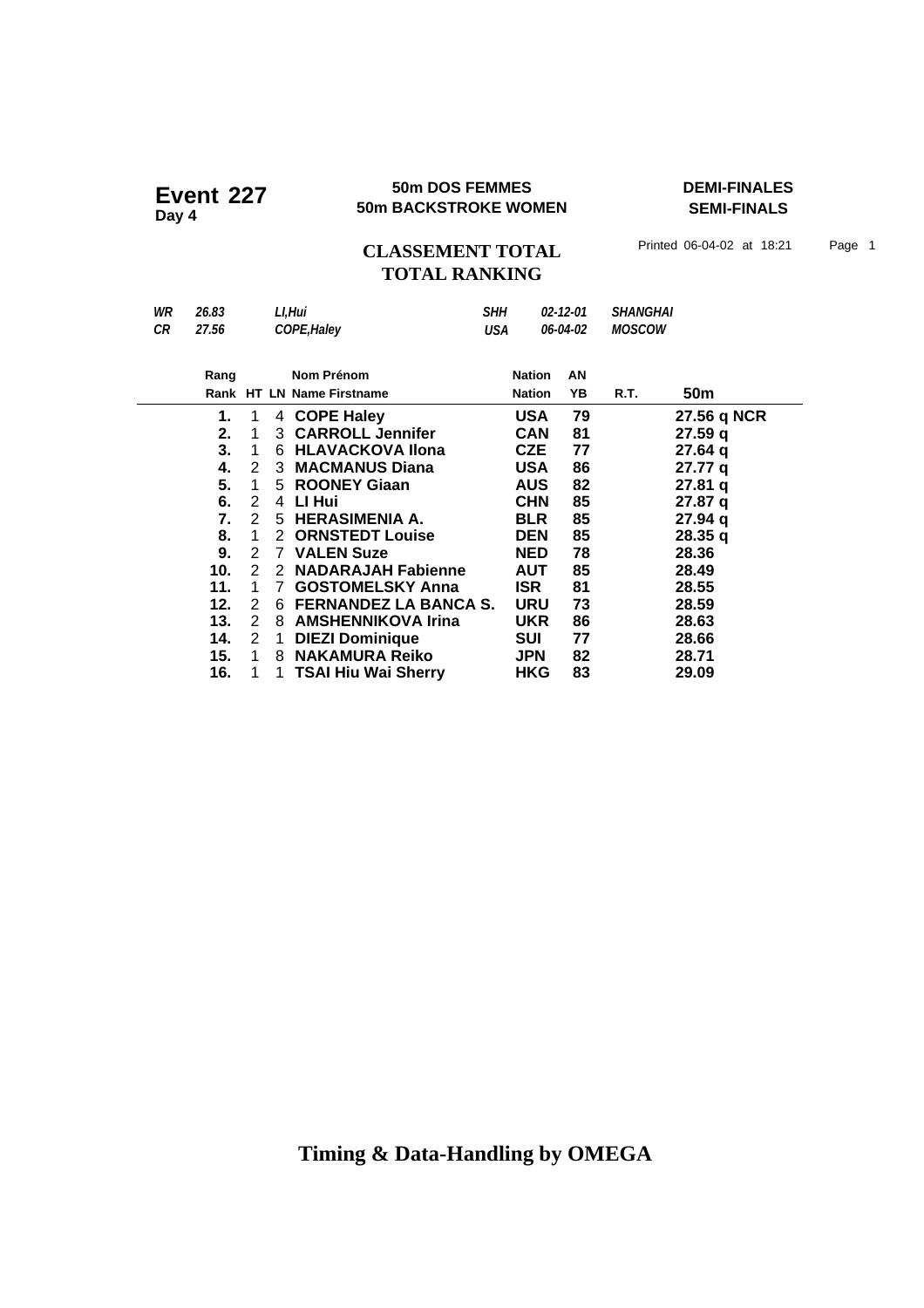#### **50m DOS FEMMES FINALES Event 127 50m BACKSTROKE WOMEN**

**FINALS**

# CLASSEMENT FINALES<sup>Printed 07-04-02 at 18:12 Page 1</sup> **FINALS RANKING**

| WR | 26.83        | Ll.Hui |                          | <b>SHH</b> | $02 - 12 - 01$ |    | <b>SHANGHAI</b> |           |
|----|--------------|--------|--------------------------|------------|----------------|----|-----------------|-----------|
| СR | 27.38        |        | <b>CARROLL, Jennifer</b> | <b>CAN</b> | 07-04-02       |    | <b>MOSCOW</b>   |           |
|    |              | Rang   | Nom Prénom               |            | Nat            | AN |                 |           |
|    |              | Rank   | <b>Name Firstname</b>    |            | <b>Nat</b>     | ΥB | R.T.            | Time      |
|    | <b>FINAL</b> | 1.     | <b>CARROLL Jennifer</b>  |            | <b>CAN 81</b>  |    |                 | 27.38 NCR |
|    |              | 2.     | <b>COPE Haley</b>        |            | <b>USA 79</b>  |    |                 | 27.44     |
|    |              | 3.     | <b>MACMANUS Diana</b>    |            | <b>USA 86</b>  |    |                 | 27.60     |
|    |              | 4.     | <b>HLAVACKOVA Ilona</b>  |            | <b>CZE 77</b>  |    |                 | 27.66     |
|    |              | 5.     | LI Hui                   |            | <b>CHN 85</b>  |    |                 | 27.78     |
|    |              | 6.     | <b>ROONEY Giaan</b>      |            | <b>AUS 82</b>  |    |                 | 27.93     |
|    |              | 7.     | <b>HERASIMENIA A.</b>    |            | <b>BLR 85</b>  |    |                 | 27.95     |
|    |              | 8.     | <b>ORNSTEDT Louise</b>   |            | <b>DEN 85</b>  |    |                 | 28.47     |
|    |              |        |                          |            |                |    |                 |           |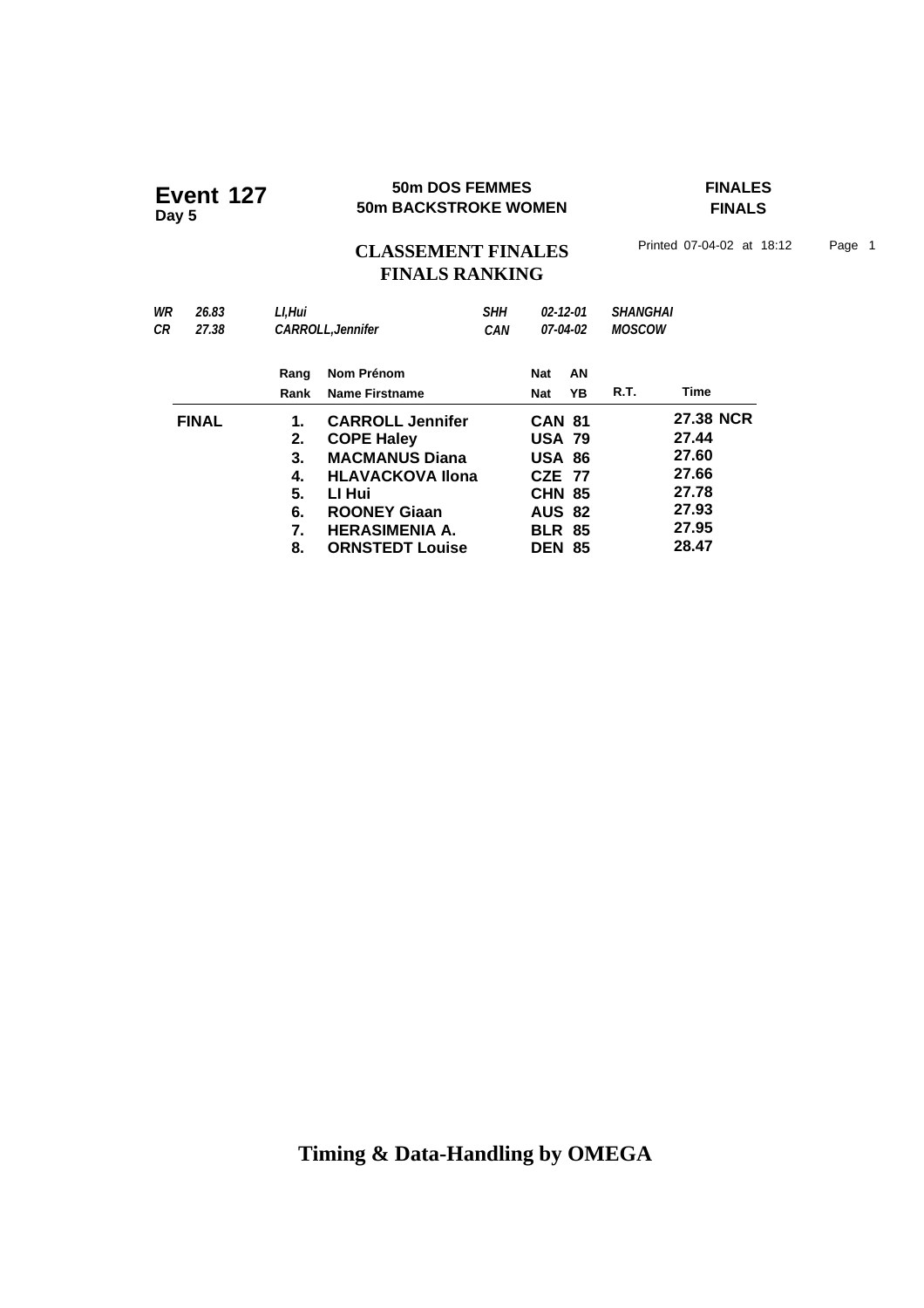Event  $6$ <br>Day 1

### **100m DOS FEMMES SERIES 100m BACKSTROKE WOMEN**

**HEATS**

# CLASSEMENT TOTAL Printed 03-04-02 at 10:47 Page 1 **TOTAL RANKING**

|      |       | 1. 5 5 CARROLL Jennifer   | <b>CAN</b>    | 81 |                  | 28.48             | 1:00.22 $q$       |
|------|-------|---------------------------|---------------|----|------------------|-------------------|-------------------|
|      |       | Rank HT LN Name Firstname | <b>Nation</b> | ΥB | R.T.             | 50m               | 100m              |
| Rang |       | Nom Prénom                | <b>Nation</b> | AN |                  |                   |                   |
| CR   | 58.50 | <b>MARTINO Angel</b>      | <b>USA</b>    |    | $0.3 - 12 - 9.3$ |                   | PALMA DE MALLORCA |
| WR   | 57.08 | <b>COUGHLIN Nathalie</b>  | USA           |    | 28-11-01         | <b>EAST MEDOW</b> |                   |

| т.  | э                       |                | <b>CARROLL Jemmer</b>        | <b>UAN</b> | $^{\circ}$ | 28.48 | 1.00.22 q   |
|-----|-------------------------|----------------|------------------------------|------------|------------|-------|-------------|
| 2.  | 5                       |                | <b>3 ORNSTEDT Louise</b>     | <b>DEN</b> | 85         | 29.49 | 1:00.29q    |
| 3.  | 6                       |                | 2 MACMANUS Diana             | <b>USA</b> | 86         | 29.40 | $1:00.41$ q |
| 4.  | $\overline{\mathbf{4}}$ | 8              | <b>AMSHENNIKOVA Irina</b>    | <b>UKR</b> | 86         | 29.32 | 1:00.46 $q$ |
| 5.  | 6                       |                | 5 ZHAN Shu                   | <b>CHN</b> | 85         | 29.41 | 1:00.54 $q$ |
| 6.  | $\overline{\mathbf{4}}$ |                | 4 COPE Haley                 | <b>USA</b> | 79         | 29.88 | $1:00.60$ q |
| 7.  | 6                       |                | 4 HLAVACKOVA Ilona           | <b>CZE</b> | 77         | 29.15 | 1:00.63 $q$ |
| 8.  | 5                       |                | <b>6 STONEY Clementine</b>   | <b>AUS</b> | 81         | 29.92 | $1:00.75$ q |
| 9.  | 5                       | 7 <sup>1</sup> | <b>GOSTOMELSKY Anna</b>      | <b>ISR</b> | 81         | 29.36 | 1:00.76 $q$ |
| 10. | $\overline{4}$          |                | 2 ITO Hanae                  | <b>JPN</b> | 85         | 29.76 | 1:00.81 $q$ |
| 11. | 6                       |                | 3 WITTSTOCK Charlene         | <b>RSA</b> | 78         | 29.39 | 1:00.83 $q$ |
| 12. | 6                       |                | 6 NAKAMURA Reiko             | <b>JPN</b> | 82         | 29.73 | 1:00.93 $q$ |
| 13. | $\overline{4}$          |                | 3 ADCOCK Frances             | <b>AUS</b> | 84         | 30.17 | 1:01.35 $q$ |
| 14. | 6                       | 8              | <b>TSAI Hiu Wai Sherry</b>   | <b>HKG</b> | 83         | 29.95 | 1:01.39q    |
| 15. | 5                       | $\mathbf{1}$   | <b>DIEZI Dominique</b>       | <b>SUI</b> | 77         | 29.53 | 1:01.42 $q$ |
| 16. | $\overline{\mathbf{4}}$ |                | 5 KOMAROVA Stanislava        | <b>RUS</b> | 86         | 30.58 | 1:01.73     |
| 16. | 5                       |                | 2 MICIUL Aleksandra          | <b>POL</b> | 82         | 30.05 | 1:01.73     |
| 18. | 3                       | $\overline{7}$ | <b>RAEVSKAIA Irina</b>       | <b>RUS</b> | 84         | 30.55 | 1:02.11     |
| 19. | 4                       |                | 6 HERASIMENIA Aliaksandra    | <b>BLR</b> | 85         | 30.17 | 1:02.22     |
| 20. | 5                       |                | 8 NYVLTOVA Alena             | <b>CZE</b> | 82         | 30.32 | 1:02.24     |
| 21. | 6                       | $\mathbf{1}$   | <b>JOHANSSON Camila</b>      | <b>SWE</b> | 74         | 30.28 | 1:02.37     |
| 21. | 4                       | $\mathbf{1}$   | <b>CARMAN Anja</b>           | <b>SLO</b> | 85         | 30.51 | 1:02.37     |
| 23. | 6                       | $\overline{7}$ | <b>FERNANDEZ LA BANCA S.</b> | <b>URU</b> | 73         | 30.16 | 1:02.44     |
| 24. | 5                       |                | 4 LI Hui                     | <b>CHN</b> | 85         | 29.97 | 1:02.65     |
| 25. | 3                       |                | 4 ERKE Sadan Derya           | <b>TUR</b> | 83         | 30.86 | 1:02.95     |
| 26. | 3                       |                | 5 VORATHAMRONG C.            | <b>THA</b> | 80         | 31.09 | 1:03.26     |
| 27. | $\overline{4}$          |                | 7 MOLINA Fabiola             | <b>BRA</b> | 75         | 30.80 | 1:03.40     |
| 28. | 3                       | 6              | <b>MORALES Gisela</b>        | <b>GUA</b> | 87         | 31.20 | 1:04.02     |
| 29. | 3                       |                | 2 LAPSHINA Olena             | <b>UKR</b> | 86         | 31.50 | 1:04.14     |
| 30. | $\overline{2}$          |                | 4 VAN DER SCHILDEN Edith     | <b>LUX</b> | 80         | 31.63 | 1:04.38     |
| 31. | 3                       |                | 3 KUAN Chia-Hsien            | <b>TPE</b> | 85         | 31.60 | 1:04.39     |
| 32. | 3                       | 1              | <b>BEJI Selma</b>            | <b>TUN</b> |            | 31.60 | 1:04.89     |
| 33. | $\overline{2}$          | 5 <sup>1</sup> | <b>PARTYKA Elina</b>         | <b>EST</b> | 83         | 31.94 | 1:05.01     |
| 34. | $\mathbf{1}$            |                | 4 CARLZON Catrin             | <b>SWE</b> | 83         | 31.41 | 1:05.44     |
| 35. | $\overline{2}$          |                | 2 ISKANDAROVA Saida          | <b>UZB</b> | 80         | 32.09 | 1:05.50     |
| 36. | $\overline{2}$          |                | 6 SILVA Valeria              | <b>PER</b> | 85         | 32.10 | 1:05.54     |
| 37. | $\overline{2}$          | $\mathbf{1}$   | <b>EFIMENKO Elena</b>        | <b>UZB</b> | 86         | 32.48 | 1:06.06     |
| 38. | $\overline{2}$          |                | 3 ALJAND Berit               | <b>EST</b> | 85         | 32.30 | 1:06.24     |
| 39. | $\overline{2}$          | $7^{\circ}$    | <b>CHOOMPOL Chorkaew</b>     | <b>THA</b> | 84         | 32.54 | 1:06.73     |
| 40. | 3                       |                | 8 YANG Chin-Kuei             | <b>TPE</b> | 87         | 32.25 | 1:06.79     |
| 41. | $\overline{2}$          |                | 8 KOZEMJAKO Vladislava       | <b>LAT</b> | 85         | 32.73 | 1:07.08     |
| 42. | 1                       |                | 3 CHUM Shun Kvan Andrea      | <b>MAC</b> | 88         | 32.96 | 1:08.98     |
|     |                         |                |                              |            |            |       |             |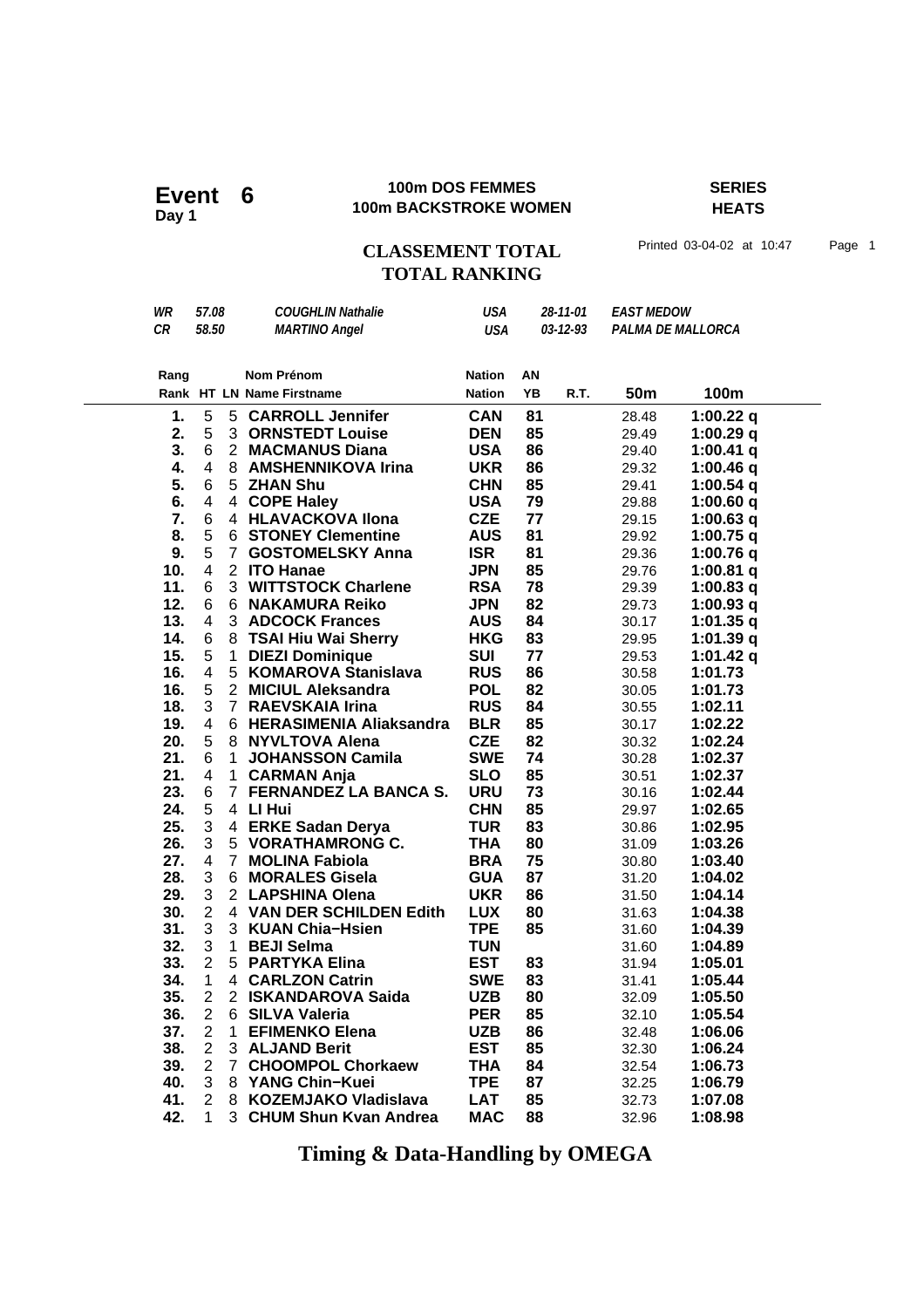### **100m DOS FEMMES SERIES Event 6** 100m DOS FEMMES<br>100m BACKSTROKE WOMEN

**Day 1**

**HEATS**

# CLASSEMENT TOTAL Printed 03-04-02 at 10:47 Page 2 **TOTAL RANKING**

| WR   | 57.08        | <b>COUGHLIN Nathalie</b>  | USA           |    | 28-11-01       | <b>EAST MEDOW</b> |                          |  |
|------|--------------|---------------------------|---------------|----|----------------|-------------------|--------------------------|--|
| СR   | 58.50        | <b>MARTINO Angel</b>      | USA           |    | $03 - 12 - 93$ |                   | <b>PALMA DE MALLORCA</b> |  |
|      |              |                           |               |    |                |                   |                          |  |
| Rang |              | Nom Prénom                | <b>Nation</b> | AN |                |                   |                          |  |
|      |              | Rank HT LN Name Firstname | <b>Nation</b> | YB | R.T.           | 50 <sub>m</sub>   | 100m                     |  |
| 43.  | $\mathbf{1}$ | 5 DA SILVA KUOK Sonia     | <b>MAC</b>    | 86 |                | 33.43             | 1:10.31                  |  |
| 44.  |              | 6 OBIA Inyengiyikabo      | <b>NGR</b>    | 77 |                | 33.96             | 1:10.33                  |  |
| 45.  |              | 2 ROJKOVA Alyona          | TKM           | 89 |                | 35.37             | 1:13.88                  |  |
|      |              |                           |               |    |                |                   |                          |  |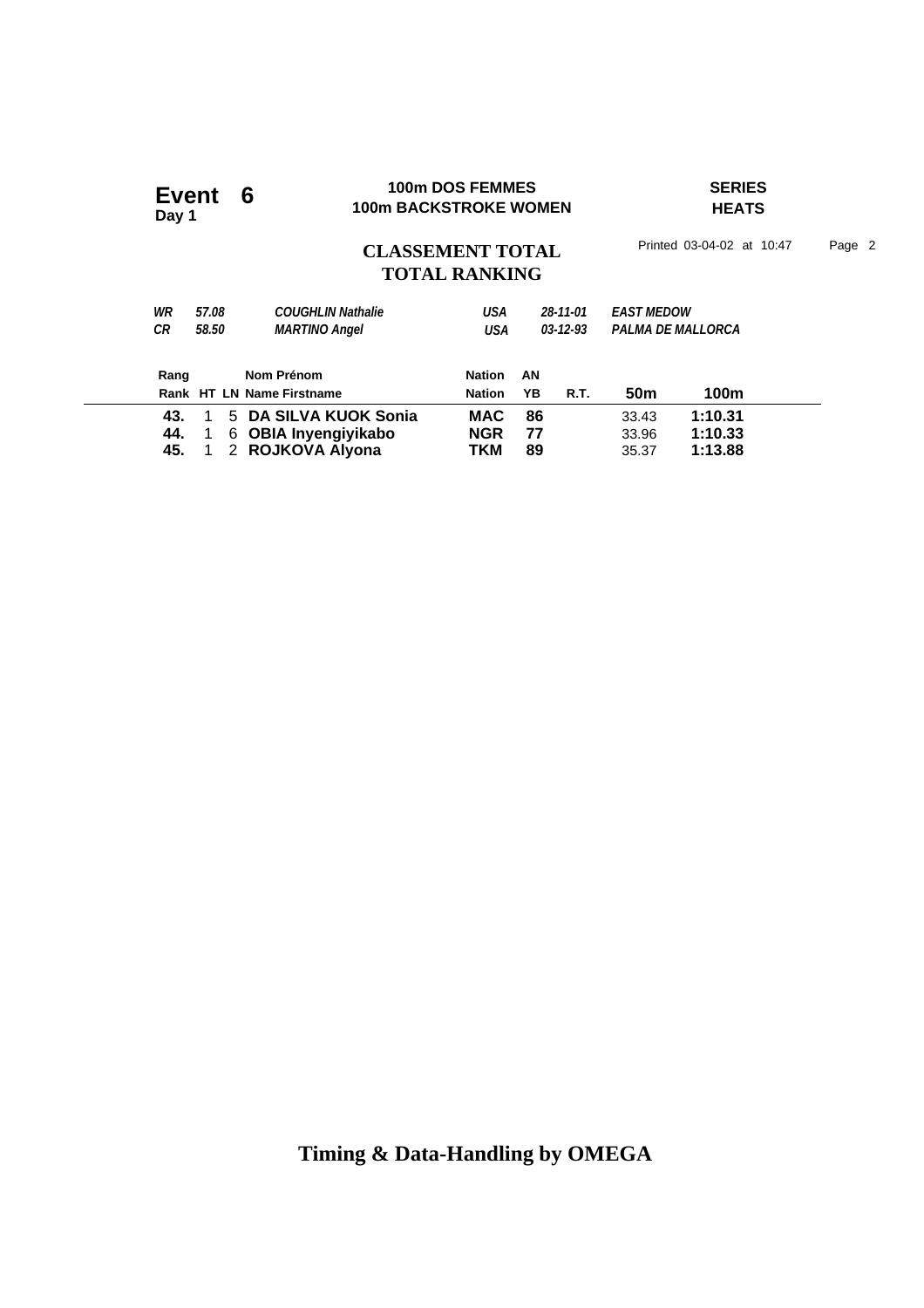#### **100m DOS FEMMES DEMI-FINALES 100m DOS FEMMES**<br>100m BACKSTROKE WOMEN

**SEMI-FINALS**

CLASSEMENT TOTAL Printed 03-04-02 at 19:05 Page 1

# **TOTAL RANKING**

| WR<br>СR | 57.08<br>58.50 |   | <b>COUGHLIN Nathalie</b><br><b>MARTINO Angel</b> | USA<br>USA    |    | 28-11-01<br>03-12-93 | <b>EAST MEDOW</b> | PALMA DE MALLORCA |  |
|----------|----------------|---|--------------------------------------------------|---------------|----|----------------------|-------------------|-------------------|--|
| Rang     |                |   | Nom Prénom                                       | <b>Nation</b> | AN |                      |                   |                   |  |
|          |                |   | Rank HT LN Name Firstname                        | <b>Nation</b> | YΒ | R.T.                 | 50m               | 100m              |  |
| 1.       | 2              | 6 | <b>HLAVACKOVA Ilona</b>                          | CZE           | 77 |                      | 28.42             | 59.14q            |  |
| 2.       | 1              | 3 | <b>COPE Haley</b>                                | <b>USA</b>    | 79 |                      | 29.56             | 59.77 a           |  |
| 3.       | 1              | 4 | <b>ORNSTEDT Louise</b>                           | DEN           | 85 |                      | 29.35             | 1:00.01 q         |  |
| 4.       | 2              | 3 | <b>ZHAN Shu</b>                                  | CHN           | 85 |                      | 29.00             | 1:00.17 $q$       |  |
| 5.       | 2              | 5 | <b>MACMANUS Diana</b>                            | <b>USA</b>    | 86 |                      | 29.17             | 1:00.30 q         |  |
| 6.       | 2              | 1 | <b>ADCOCK Frances</b>                            | <b>AUS</b>    | 84 |                      | 29.57             | 1:00.47 q         |  |
| 7.       | 1              | 6 | <b>STONEY Clementine</b>                         | <b>AUS</b>    | 81 |                      | 30.04             | 1:00.49 q         |  |
| 8.       | 1              | 8 | <b>KOMAROVA Stanislava</b>                       | <b>RUS</b>    | 86 |                      | 29.92             | 1:00.52 q         |  |
| 9.       | 2              | 7 | <b>WITTSTOCK Charlene</b>                        | RSA           | 78 |                      | 29.23             | 1:00.54           |  |
| 10.      | 2              | 2 | <b>GOSTOMELSKY Anna</b>                          | <b>ISR</b>    | 81 |                      | 29.25             | 1:00.55           |  |
| 11.      | 1              | 2 | <b>ITO Hanae</b>                                 | <b>JPN</b>    | 85 |                      | 29.56             | 1:00.69           |  |
| 12.      | 1              | 5 | <b>AMSHENNIKOVA Irina</b>                        | <b>UKR</b>    | 86 |                      | 29.45             | 1:00.73           |  |
| 13.      | 1              | 7 | <b>NAKAMURA Reiko</b>                            | <b>JPN</b>    | 82 |                      | 29.74             | 1:00.90           |  |
| 14.      | 2              | 8 | <b>DIEZI Dominique</b>                           | SUI           | 77 |                      | 29.65             | 1:01.05           |  |
| 15.      | 2              | 4 | <b>CARROLL Jennifer</b>                          | <b>CAN</b>    | 81 |                      | 29.03             | 1:01.15           |  |
| 16.      |                |   | TSAI Hiu Wai Sherry                              | <b>HKG</b>    | 83 |                      | 30.10             | 1:01.83           |  |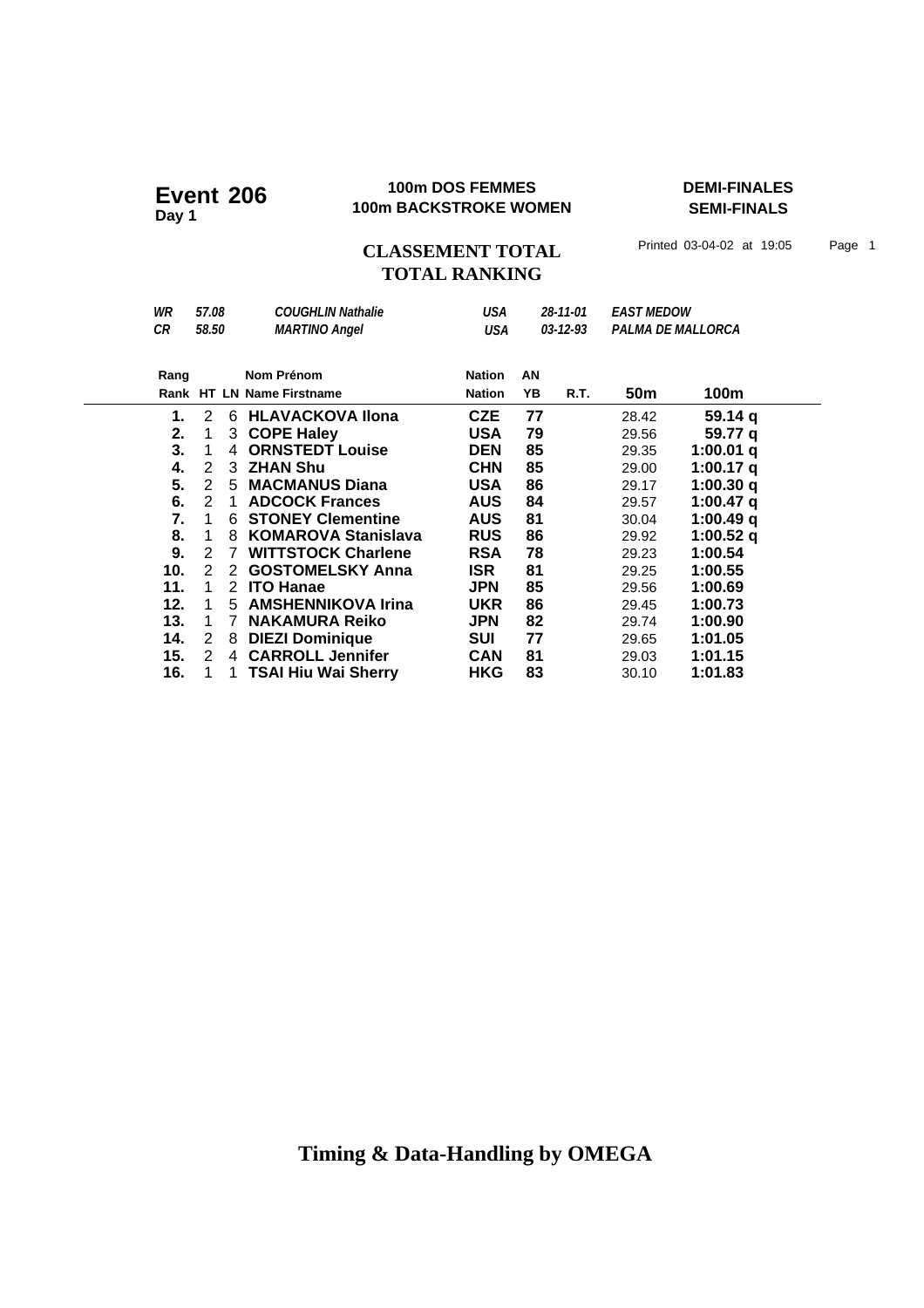### **100m DOS FEMMES FINALES 100m DOS FEMMES**<br>100m BACKSTROKE WOMEN

**FINALS**

# CLASSEMENT FINALES<sup>Printed 04-04-02 at 19:13 Page 1</sup> **FINALS RANKING**

| WR<br>57.08  |       |                   | <b>COUGHLIN Nathalie</b>   | USA           | 28-11-01       |    | <b>EAST MEDOW</b> |       |         |  |  |
|--------------|-------|-------------------|----------------------------|---------------|----------------|----|-------------------|-------|---------|--|--|
| СR           | 58.50 |                   | <b>MARTINO Angel</b>       | USA           | $03 - 12 - 93$ |    | PALMA DE MALLORCA |       |         |  |  |
|              |       | Rang              | Nom Prénom                 |               | Nat            | AN |                   |       |         |  |  |
|              |       | Rank              | <b>Name Firstname</b>      |               | <b>Nat</b>     | ΥB | R.T.              | 50m   | Time    |  |  |
| <b>FINAL</b> | 1.    | <b>COPE Haley</b> |                            | <b>USA 79</b> |                |    | 28.82             | 59.07 |         |  |  |
|              |       | 2.                | <b>HLAVACKOVA Ilona</b>    |               | <b>CZE 77</b>  |    |                   | 28.14 | 59.13   |  |  |
|              |       | 3.                | <b>MACMANUS Diana</b>      |               | <b>USA 86</b>  |    |                   | 28.91 | 59.45   |  |  |
|              |       | 4.                | <b>ORNSTEDT Louise</b>     |               | <b>DEN 85</b>  |    |                   | 28.92 | 59.54   |  |  |
|              |       | 5.                | <b>ZHAN Shu</b>            |               | <b>CHN 85</b>  |    |                   | 29.09 | 59.89   |  |  |
|              |       | 6.                | <b>STONEY Clementine</b>   |               | <b>AUS 81</b>  |    |                   | 29.46 | 59.92   |  |  |
|              |       | 7.                | <b>ADCOCK Frances</b>      |               | <b>AUS 84</b>  |    |                   | 29.60 | 1:00.64 |  |  |
|              |       | 8.                | <b>KOMAROVA Stanislava</b> |               | <b>RUS 86</b>  |    |                   | 30.08 | 1:00.77 |  |  |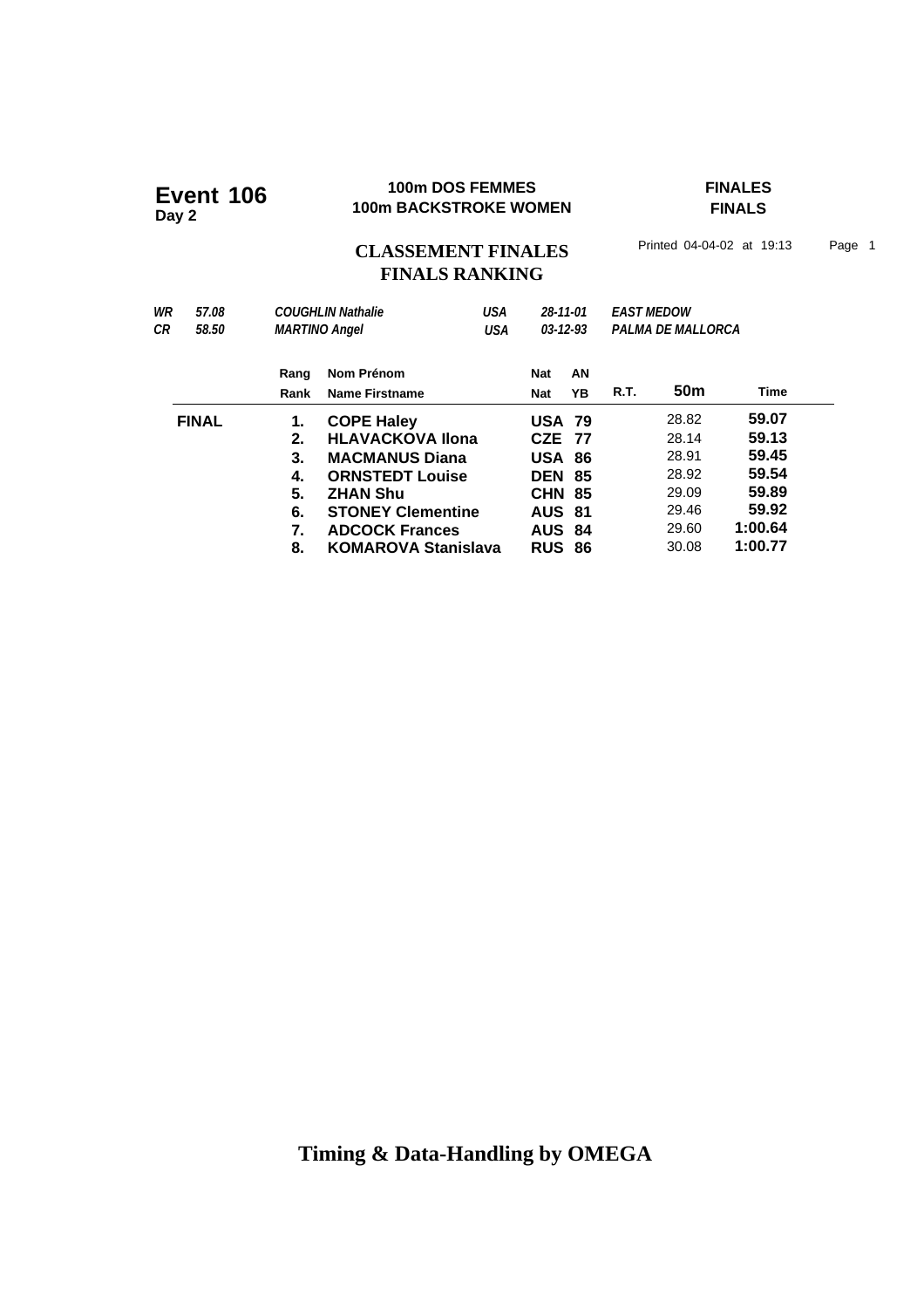#### **200m DOS FEMMES SERIES 200m DOS FEMMES**<br>200m BACKSTROKE WOMEN

**HEATS**

# CLASSEMENT TOTAL Printed 05-04-02 at 09:37 Page 1 **TOTAL RANKING**

| CR<br>2:06.09<br>05-12-93<br><b>HE Cihong</b><br>CHN                     | Rang | Nom Prénom | <b>Nation AN</b> |                   |  |
|--------------------------------------------------------------------------|------|------------|------------------|-------------------|--|
| <b>COUGHLIN Nathalie</b><br>WR<br>27-11-01 EAST MEADOW<br>USA<br>2:03.62 |      |            |                  | PALMA DE MALLORCA |  |

|     |                         |                      | Rank HT LN Name Firstname    | <b>Nation</b>            | <b>YB</b> | R.T. | 50m   | 100m    | 150m    | 200m        |
|-----|-------------------------|----------------------|------------------------------|--------------------------|-----------|------|-------|---------|---------|-------------|
| 1.  | 3                       |                      | 4 BENKO Lindsay              | <b>USA</b>               | 76        |      | 30.12 | 1:01.64 | 1:33.85 | $2:06.55$ q |
| 2.  | 4                       | $\overline{4}$       | <b>STONEY Clementine</b>     | <b>AUS</b>               | 81        |      | 30.79 | 1:03.07 | 1:35.64 | $2:08.35$ q |
| 3.  | $\overline{4}$          | 5                    | <b>NAKAMURA Reiko</b>        | <b>JPN</b>               | 82        |      | 31.02 | 1:03.54 | 1:36.04 | $2:08.51$ q |
| 4.  | 4                       | 6                    | <b>WITTSTOCK Charlene</b>    | <b>RSA</b>               | 78        |      | 30.62 | 1:02.98 | 1:35.97 | $2:08.79$ q |
| 5.  | $\overline{\mathbf{4}}$ | $\overline{7}$       | <b>AMSHENNIKOVA Irina</b>    | <b>UKR</b>               | 86        |      | 30.55 | 1:03.05 | 1:35.96 | $2:08.87$ q |
| 6.  | $\mathfrak{S}$          | 3                    | <b>ITO Hanae</b>             | <b>JPN</b>               | 85        |      | 30.85 | 1:03.16 | 1:35.96 | $2:09.13$ q |
| 7.  | $\overline{2}$          | 4                    | <b>KOMAROVA Stanislava</b>   | <b>RUS</b>               | 86        |      | 31.27 | 1:03.72 | 1:36.70 | $2:09.53$ q |
| 8.  | $\overline{\mathbf{4}}$ | $\mathbf{2}^{\circ}$ | <b>GOSTOMELSKY Anna</b>      | <b>ISR</b>               | 81        |      | 30.64 | 1:03.65 | 1:37.05 | $2:10.25$ q |
| 9.  | $\mathbf 2$             |                      | 3 TUCKER Kelly               | <b>AUS</b>               | 85        |      | 30.92 | 1:03.66 | 1:37.56 | 2:10.43     |
| 10. | $\overline{4}$          | 3                    | <b>ORNSTEDT Louise</b>       | <b>DEN</b>               | 85        |      | 31.01 | 1:03.44 | 1:36.99 | 2:10.49     |
| 11. | 1                       | 8                    | <b>ZHAN Shu</b>              | <b>CHN</b>               | 85        |      | 30.68 | 1:03.26 | 1:36.98 | 2:10.62     |
| 12. | $\mathbf{3}$            | 6                    | <b>MACMANUS Diana</b>        | <b>USA</b>               | 86        |      | 31.43 | 1:04.40 | 1:37.74 | 2:10.70     |
| 13. | $\sqrt{2}$              | 2 <sup>1</sup>       | <b>ERKE Sadan Derya</b>      | <b>TUR</b>               | 83        |      | 31.17 | 1:04.57 | 1:38.67 | 2:12.58     |
| 14. | $\overline{2}$          | 6                    | <b>VAZHENINA Anastasia</b>   | <b>RUS</b>               | 84        |      | 31.92 | 1:05.36 | 1:39.20 | 2:12.68     |
| 15. | $\mathfrak{S}$          | 5                    | <b>MICIUL Aleksandra</b>     | <b>POL</b>               | 82        |      | 31.07 | 1:03.69 | 1:38.06 | 2:13.33     |
| 16. | $\mathbf{3}$            | $\mathbf{1}$         | <b>TSAI Hiu Wai Sherry</b>   | <b>HKG</b>               | 83        |      | 31.01 | 1:04.68 | 1:39.49 | 2:13.57     |
| 17. | 3                       | $2^{\circ}$          | <b>KUBALCIKOVA Marcela</b>   | <b>CZE</b>               | 73        |      | 31.70 | 1:05.07 | 1:39.26 | 2:13.73     |
| 18. | $\mathbf 2$             | $\overline{7}$       | <b>KORBASOVA Jana</b>        | <b>SVK</b>               | 74        |      | 31.83 | 1:05.75 | 1:40.04 | 2:14.12     |
| 19. | $\mathbf{3}$            | 8                    | <b>VORATHAMRONG C.</b>       | <b>THA</b>               | 80        |      | 32.27 | 1:06.47 | 1:41.15 | 2:15.79     |
| 20. | 3                       | $\overline{7}$       | <b>MYSKOVA Jana</b>          | <b>CZE</b>               | 77        |      | 31.45 | 1:05.43 | 1:40.77 | 2:16.26     |
| 21. | $\overline{2}$          | 8                    | <b>MORALES Gisela</b>        | <b>GUA</b>               | 87        |      | 33.12 | 1:08.93 | 1:43.58 | 2:17.33     |
| 22. | $\overline{2}$          | 1                    | <b>LAPSHINA Olena</b>        | <b>UKR</b>               | 86        |      | 32.92 | 1:08.02 | 1:43.19 | 2:18.90     |
| 23. | $\overline{4}$          | $\mathbf{1}$         | <b>KUAN Chia-Hsien</b>       | <b>TPE</b>               | 85        |      | 32.56 | 1:07.69 | 1:43.31 | 2:19.41     |
| 24. | 1                       | $\mathbf{2}$         | <b>EFIMENKO Elena</b>        | <b>UZB</b>               | 86        |      | 33.08 | 1:07.67 | 1:43.28 | 2:19.85     |
| 25. | $\overline{4}$          | 8                    | <b>BEJI Selma</b>            | <b>TUN</b>               |           |      | 33.12 | 1:08.35 | 1:44.72 | 2:20.69     |
| 26. | 1                       | 5                    | <b>YANG Chin-Kuei</b>        | <b>TPE</b>               | 87        |      | 33.08 | 1:08.75 | 1:45.00 | 2:21.36     |
| 27. | 1                       | 3                    | <b>ISKANDAROVA Saida</b>     | <b>UZB</b>               | 80        |      | 33.32 | 1:08.65 | 1:45.14 | 2:21.55     |
| 28. | 1                       | 6                    | <b>KOZEMJAKO Vladislava</b>  | <b>LAT</b><br><b>EST</b> | 85        |      | 33.11 | 1:08.97 | 1:45.78 | 2:22.46     |
| 29. | 1                       | 4<br>$\overline{7}$  | <b>ALJAND Berit</b>          |                          | 85        |      | 32.94 | 1:08.75 | 1:45.89 | 2:23.06     |
| 30. | 1                       | $\mathbf 1$          | <b>CHUM Shun Kvan Andrea</b> | <b>MAC</b>               | 88        |      | 33.24 | 1:10.69 | 1:49.60 | 2:28.16     |
|     | 1                       |                      | <b>ROJKOVA Alyona</b>        | <b>TKM</b>               | 89        |      | 36.42 | 1:15.50 | 1:56.68 | DQ.         |
|     | 2                       | 5                    | <b>KEJZAR Alenka</b>         | SLO                      | 79        |      |       |         |         | DNS.        |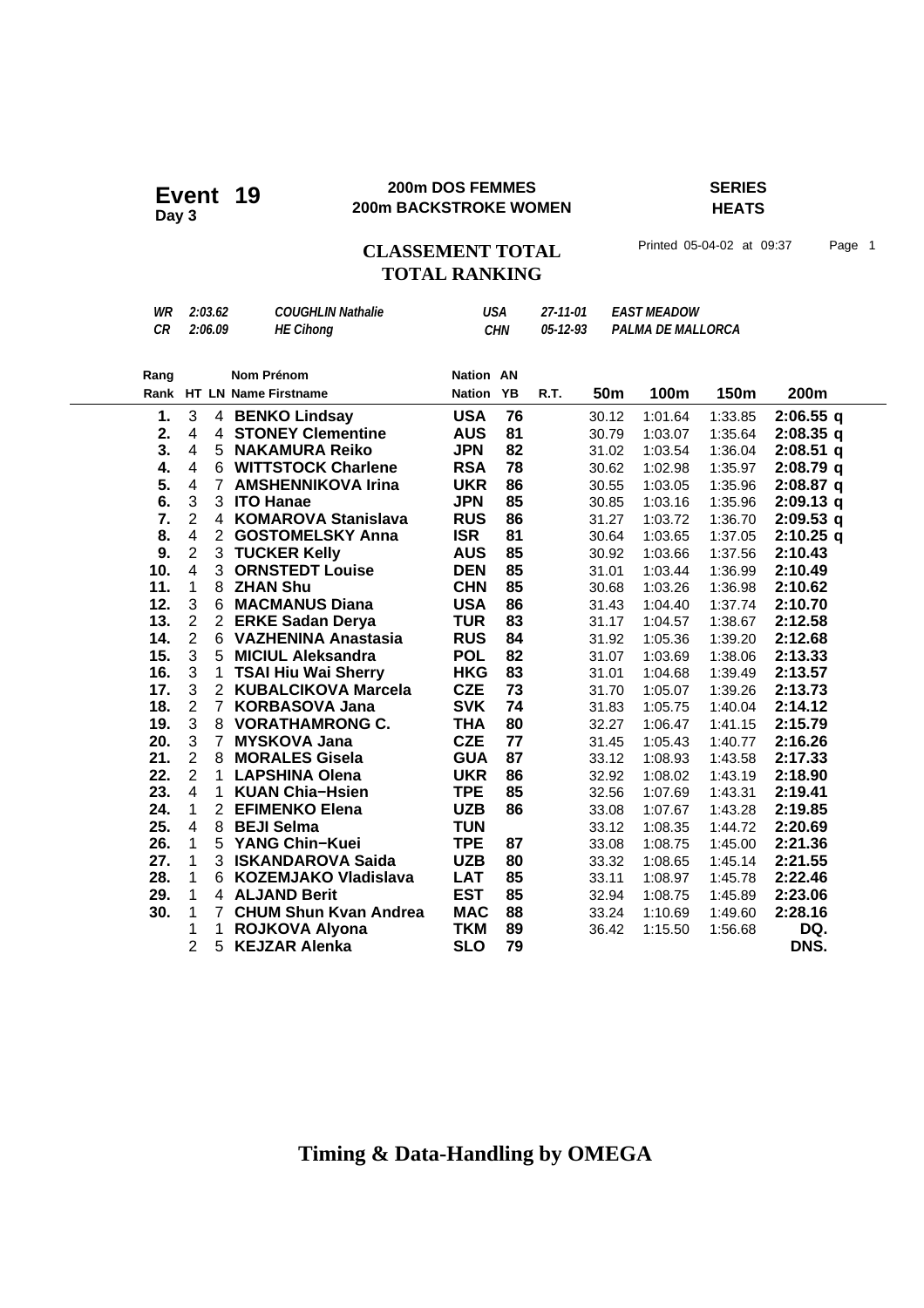#### **200m DOS FEMMES FINALES 200m BACKSTROKE WOMEN**<br>**200m BACKSTROKE WOMEN**

# **FINALS**

CLASSEMENT FINALES<sup>Printed 05-04-02 at 18:37 Page 1</sup>

# **FINALS RANKING**

| WR<br>СR     | 2:03.62<br>2:04.97 | <b>COUGHLIN Nathalie</b><br><b>BENKO, Lindsay</b> |               | <b>USA</b><br>USA | 27-11-01<br>05-04-02 |                 | <b>FAST MEADOW</b><br><b>MOSCOW</b> |         |                  |
|--------------|--------------------|---------------------------------------------------|---------------|-------------------|----------------------|-----------------|-------------------------------------|---------|------------------|
|              | Rang               | Nom Prénom                                        | <b>Nat</b>    | AN                |                      |                 |                                     |         |                  |
|              | Rank               | Name Firstname                                    | Nat           | YB                | <b>R.T.</b>          | 50 <sub>m</sub> | 100m                                | 150m    | 200 <sub>m</sub> |
| <b>FINAL</b> | 1.                 | <b>BENKO Lindsay</b>                              | <b>USA 76</b> |                   |                      | 29.93           | 1:01.32                             | 1:33.08 | 2:04.97 NCR      |
|              | 2.                 | <b>NAKAMURA Reiko</b>                             | <b>JPN</b>    | 82                |                      | 30.63           | 1:02.91                             | 1:35.12 | 2:07.30          |
|              | З.                 | <b>AMSHENNIKOVA Irina</b>                         | <b>UKR</b>    | -86               |                      | 29.84           | 1:01.50                             | 1:34.41 | 2:07.71          |
|              | 4.                 | <b>ITO Hanae</b>                                  | <b>JPN</b>    | -85               |                      | 29.99           | 1:02.33                             | 1:34.79 | 2:07.77          |
|              | 5.                 | <b>STONEY Clementine</b>                          | <b>AUS</b>    | -81               |                      | 30.24           | 1:02.28                             | 1:35.31 | 2:08.49          |
|              | 6.                 | <b>WITTSTOCK Charlene</b>                         | <b>RSA 78</b> |                   |                      | 30.40           | 1:02.30                             | 1:35.50 | 2:08.72          |
|              | 7.                 | <b>KOMAROVA Stanislava</b>                        | <b>RUS</b>    | 86                |                      | 31.34           | 1:03.69                             | 1:36.35 | 2:08.95          |
|              | 8.                 | <b>GOSTOMELSKY Anna</b>                           | <b>ISR</b>    | 81                |                      | 30.60           | 1:03.59                             | 1:37.19 | 2:10.99          |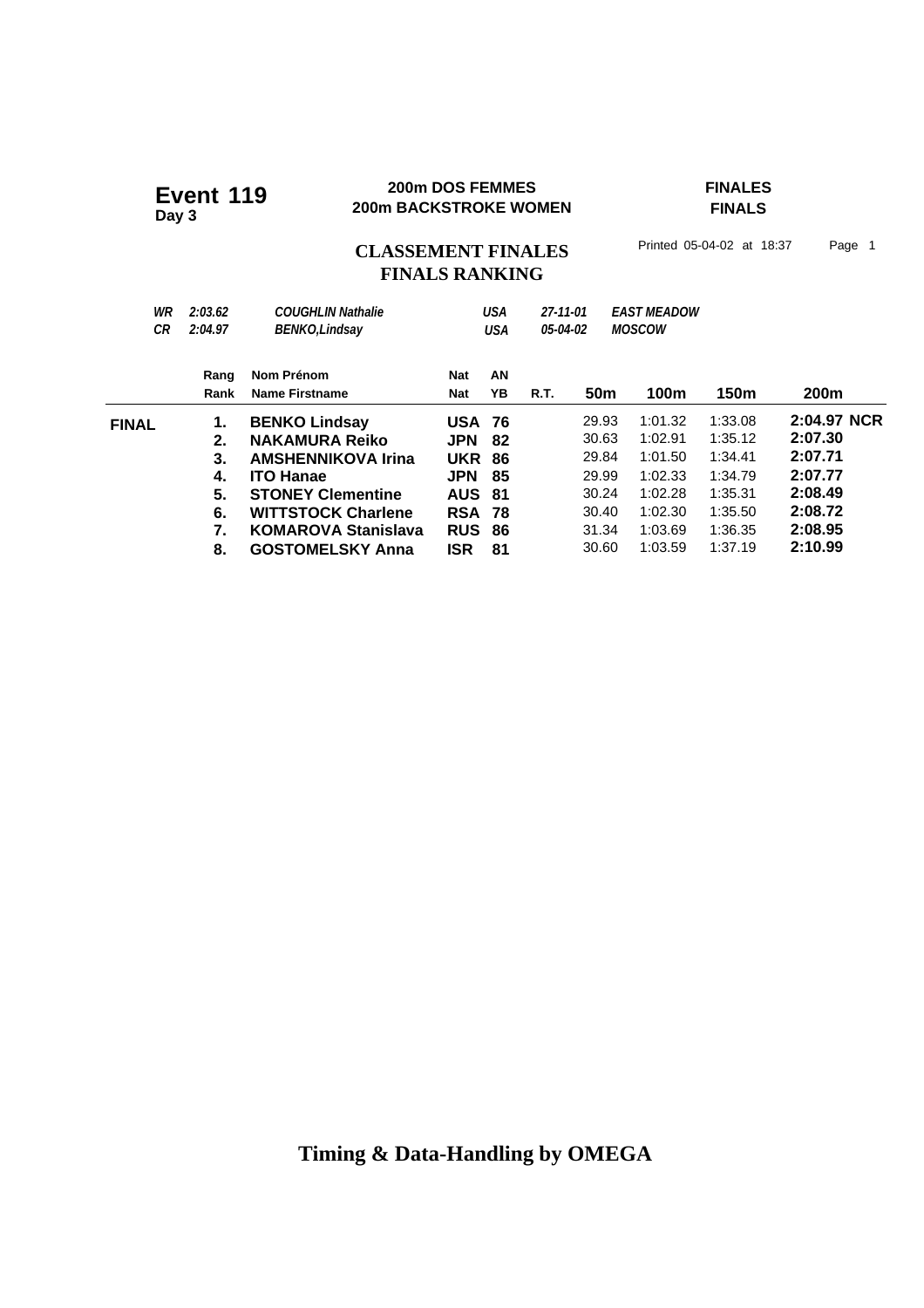#### **50m BRASSE FEMMES SERIES EVent** 2 **50m BREASTSTROKE WOMEN**<br> **Event** 2 **50m BREASTSTROKE WOMEN**

**HEATS**

### CLASSEMENT TOTAL Printed 03-04-02 at 09:36 Page 1 **TOTAL RANKING**

| WR | 30.24 |                       | <b>IGELSTROM Emma</b> |                           |            | <b>SWE</b>    | 14-03-02 | <b>GOTEBORG</b> |                    |  |
|----|-------|-----------------------|-----------------------|---------------------------|------------|---------------|----------|-----------------|--------------------|--|
| CR | 30.66 |                       |                       | <b>POEWE Sarah</b>        | <b>RSA</b> |               | 16-03-00 | <b>ATHENS</b>   |                    |  |
|    |       |                       |                       |                           |            |               |          |                 |                    |  |
|    | Rang  |                       |                       | Nom Prénom                |            | <b>Nation</b> | AN       |                 |                    |  |
|    |       |                       |                       | Rank HT LN Name Firstname |            | <b>Nation</b> | YB       | R.T.            | 50m                |  |
|    | 1.    | 4                     |                       | 5 POEWE Sarah             |            | RSA           | 83       | 0.76            | 30.84q             |  |
|    | 2.    | 4                     |                       | 4 IGELSTROM Emma          |            | <b>SWE</b>    | 80       | 0.81            | 30.85q             |  |
|    | 3.    | 3                     | 4                     | <b>BAKER Zoe</b>          |            | <b>GBR</b>    | 76       | 0.80            | 31.28q             |  |
|    | 4.    | 3                     |                       | 5 BEARD Amanda            |            | <b>USA</b>    | 81       | 0.78            | 31.35q             |  |
|    | 5.    | $\overline{2}$        | 4                     | LUO Xuejuan               |            | <b>CHN</b>    | 84       | 0.77            | 31.37 <sub>q</sub> |  |
|    | 6.    | $\overline{4}$        |                       | 3 HANSON Brooke           |            | AUS           | 78       | 0.78            | 31.41q             |  |
|    | 7.    | $\overline{2}$        |                       | 6 BOGOMAZOVA Elena        |            | <b>RUS</b>    | 82       | 0.81            | 31.71q             |  |
|    | 8.    | 4                     |                       | 7 BONDARENKO Svitlana     |            | <b>UKR</b>    | 71       | 0.89            | 31.73q             |  |
|    | 9.    | 3                     |                       | 6 JUKIC Mirna             |            | <b>AUT</b>    | 86       | 0.80            | 31.84q             |  |
|    | 10.   | $\overline{2}$        |                       | 5 SCHAFER Janne           |            | <b>GER</b>    | 81       | 0.91            | 31.86 q            |  |
|    | 11.   | $\overline{2}$        |                       | 2 STITTS Staciana         |            | <b>USA</b>    | 81       | 0.74            | 31.91q             |  |
|    | 12.   | 4                     |                       | 6 BRASZKIEWICZ Agnieszka  |            | <b>POL</b>    | 81       | 0.76            | 32.00 q            |  |
|    | 13.   | 3                     |                       | 3 THORUP Majken           |            | <b>DEN</b>    | 79       | 0.79            | 32.20q             |  |
|    | 14.   | $\mathbf{2}^{\prime}$ |                       | 7 ALEKHINA Evguenia       |            | <b>RUS</b>    | 85       | 0.85            | 32.25q             |  |
|    | 15.   | 1                     |                       | 4 LIAKH Nastassia         |            | <b>BLR</b>    | 83       | 0.86            | 32.28q             |  |
|    | 16.   | 3                     | $\mathbf{1}$          | <b>JARDINE Ziaba</b>      |            | <b>RSA</b>    | 84       | 0.80            | 32.43q             |  |
|    | 17.   | 4                     | $\mathbf{1}$          | <b>MARINOVIC Smiljana</b> |            | <b>CRO</b>    | 77       | 0.78            | 32.45              |  |
|    | 18.   | 3                     |                       | 2 SAMBRAILO Tamara        |            | <b>SLO</b>    | 86       | 0.76            | 32.56              |  |
|    | 19.   | $\overline{2}$        |                       | 3 HISSAMUTDINOVA Natalia  |            | <b>EST</b>    | 83       | 0.87            | 32.63              |  |
|    | 20.   | $\overline{2}$        | 1                     | <b>SILVA Valeria</b>      |            | <b>PER</b>    | 85       | 0.84            | 32.69              |  |

**21.** 3 7 **GULBRANDSEN Anne-Mari NOR 84** 0.89 32.70  **22. 32.98** 4 8 **VLASAKOVA Micelle CZE 83** 0.86  **23. 33.01** 2 8 **PODLESNAYA Yulia UKR 87** 0.82 **24.** 4 2 **DROZDOVA Simona CZE 84** 0.88 **33.10 25.** 1 5 **VDOVICHENCO Veronica MDA 85** 0.95 **33.64 25.** 1 5 **VDOVICHENCO Veronica** MDA 85 0.95 33.64<br>**26.** 3 8 LIU Ka Lei **18.1 26.** HKG 85 0.82 33.77 **26.** 3 8 **LIU Ka Lei HKG 85** 0.82 33.77<br>**27.** 1 6 REABUHINA Vera **MDA 81** 0.92 34.41 **27.** 1 6 **REABUHINA Vera MDA 81** 0.92 **34.41 28.** 1 2 **CENNI Alessandra SMR 86** 0.93 **35.02** 1 2 **CENNI Alessandra SMR 86** 0.93 **35.02**<br>1 8 **IAMSANITAMORN T.** THA 83 0.80 35.34 **29.** 1 8 **IAMSANITAMORN T.** THA 83 0.80 35.34<br>**30.** 1 3 MORENO Katerine BOL 74 0.88 35.42 **30.** 1 3 **MORENO Katerine BOL 74** 0.88 **35.42 31.** 1 7 **FILINA Nataliva AZE 87** 112 **35.74** 

 **32. 38.84** 1 1 **DENNIS Daere NGR 80** 0.99

 **31. 35.74** 1 7 **FILINA Nataliya AZE 87** 1.12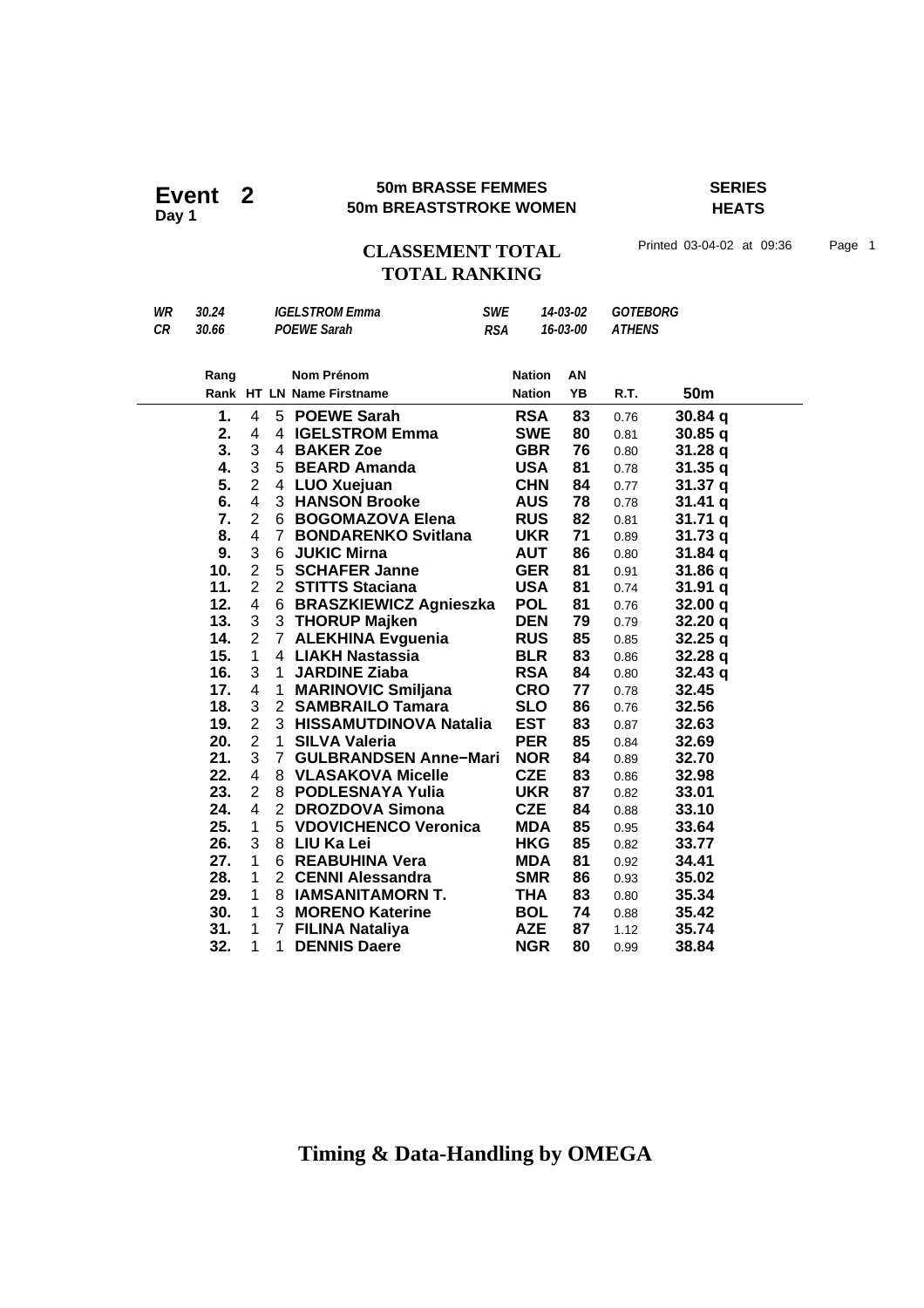#### **50m BRASSE FEMMES DEMI-FINALES Event 202 50m BRASSE FEMMES**<br>50m BREASTSTROKE WOMEN

**SEMI-FINALS**

## CLASSEMENT TOTAL Printed 03-04-02 at 18:15 Page 1 **TOTAL RANKING**

| WR  | 30.24 |               |             | <b>IGELSTROM Emma</b>         | <b>SWE</b> |               | 14-03-02 | <b>GOTEBORG</b> |                    |
|-----|-------|---------------|-------------|-------------------------------|------------|---------------|----------|-----------------|--------------------|
| CR. | 30.28 |               |             | <b>IGELSTROM,Emma</b>         | <b>SWE</b> |               | 03-04-02 | <b>MOSCOW</b>   |                    |
|     |       |               |             |                               |            |               |          |                 |                    |
|     | Rang  |               |             | Nom Prénom                    |            | <b>Nation</b> | AN       |                 |                    |
|     |       |               |             | Rank HT LN Name Firstname     |            | <b>Nation</b> | YB       | R.T.            | 50 <sub>m</sub>    |
|     | 1.    | 1             |             | 4 IGELSTROM Emma              |            | <b>SWE</b>    | 80       | 0.80            | 30.28 q NCR        |
|     | 2.    | 2             | 4           | <b>POEWE Sarah</b>            |            | RSA           | 83       | 0.78            | 30.75q             |
|     | 3.    | 2             |             | 5 BAKER Zoe                   |            | <b>GBR</b>    | 76       | 0.78            | 30.83 <sub>q</sub> |
|     | 4.    | 1             |             | 3 HANSON Brooke               |            | <b>AUS</b>    | 78       | 0.78            | 30.98q             |
|     | 5.    | 2             |             | 3 LUO Xuejuan                 |            | <b>CHN</b>    | 84       | 0.74            | 31.03q             |
|     | 6.    | $\mathbf 1$   |             | 5 BEARD Amanda                |            | USA           | 81       | 0.73            | 31.21q             |
|     | 7.    | 2             | 1           | <b>THORUP Majken</b>          |            | <b>DEN</b>    | 79       | 0.80            | 31.37 a            |
|     | 8.    | 2             | 6           | <b>BOGOMAZOVA Elena</b>       |            | <b>RUS</b>    | 82       | 0.80            | 31.43q             |
|     | 9.    | 1             | 6           | <b>BONDARENKO Svitlana</b>    |            | <b>UKR</b>    | 71       | 0.87            | 31.47              |
|     | 10.   | 1             |             | 2 SCHAFER Janne               |            | <b>GER</b>    | 81       | 0.92            | 31.55              |
|     | 11.   | 2             | 2           | <b>JUKIC Mirna</b>            |            | AUT           | 86       | 0.81            | 31.79              |
|     | 12.   | 1             | $7^{\circ}$ | <b>BRASZKIEWICZ Agnieszka</b> |            | POL           | 81       | 0.75            | 31.81              |
|     | 13.   | 2             | 7           | <b>STITTS Staciana</b>        |            | <b>USA</b>    | 81       | 0.73            | 31.83              |
|     | 14.   | 1             | 1           | <b>ALEKHINA Evguenia</b>      |            | <b>RUS</b>    | 85       | 0.81            | 32.02              |
|     | 15.   | $\mathcal{P}$ |             | 8 LIAKH Nastassia             |            | <b>BLR</b>    | 83       | 0.86            | 32.36              |
|     | 16.   |               | 8           | <b>JARDINE Ziaba</b>          |            | RSA           | 84       | 0.80            | 32.49              |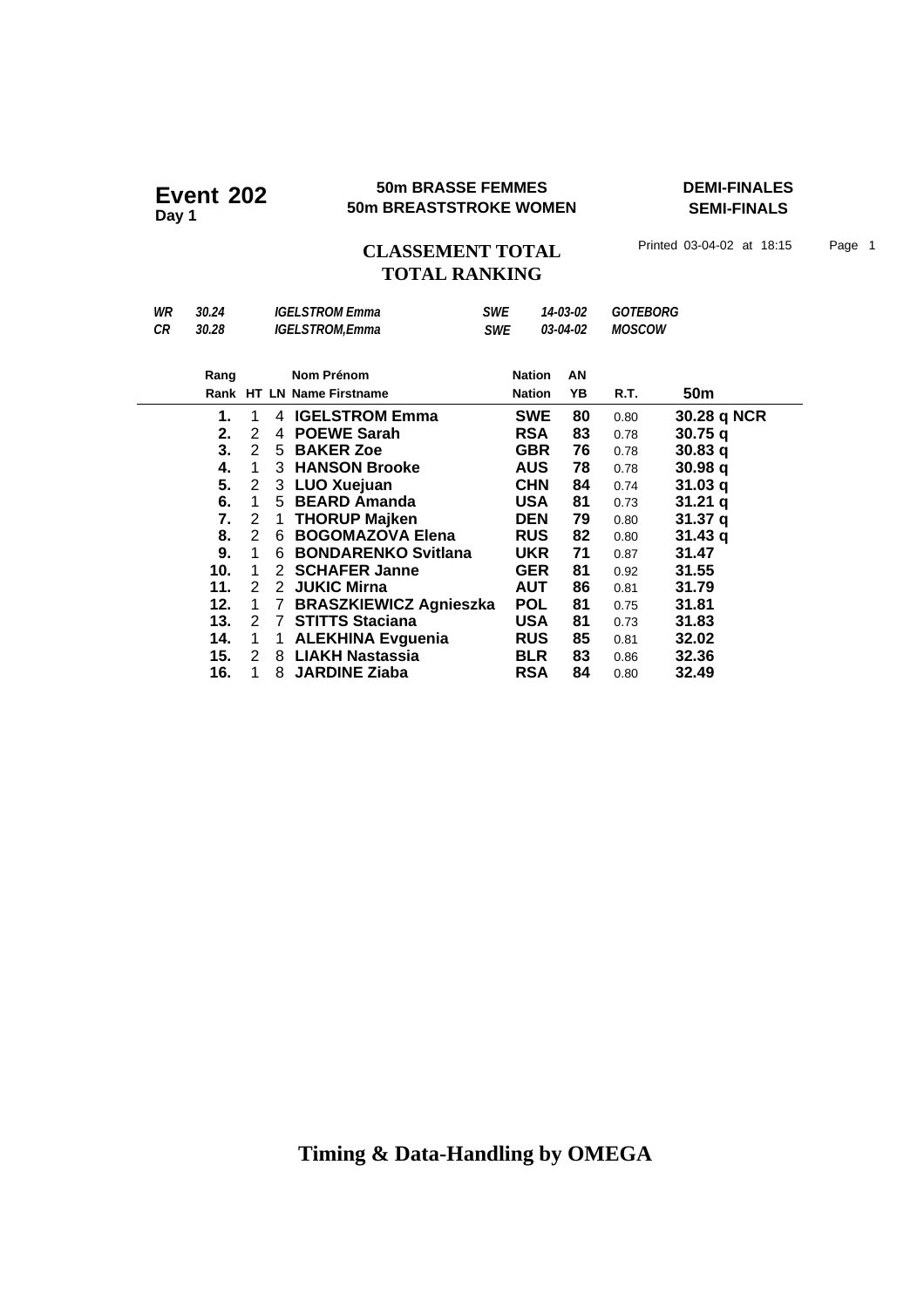#### **50m BRASSE FEMMES FINALES 50m BRASSE FEMMES**<br>50m BREASTSTROKE WOMEN

**FINALS**

CLASSEMENT FINALES<sup>Printed 04-04-02 at 18:27 Page 1</sup>

# **FINALS RANKING**

| WR           | 29.96 | <b>IGELSTROM,Emma</b> |                         | <b>SWE</b> |               | 04-04-02 | <b>MOSCOW</b> |           |  |
|--------------|-------|-----------------------|-------------------------|------------|---------------|----------|---------------|-----------|--|
| СR           | 29.96 | <b>IGELSTROM.Emma</b> |                         | <b>SWE</b> | 04-04-02      |          | <b>MOSCOW</b> |           |  |
|              |       | Rang                  | Nom Prénom              |            | Nat           | AN       |               |           |  |
|              |       | Rank                  | <b>Name Firstname</b>   |            | <b>Nat</b>    | YΒ       | R.T.          | Time      |  |
| <b>FINAL</b> |       | 1.                    | <b>IGELSTROM Emma</b>   |            | <b>SWE 80</b> |          | 0.78          | 29.96 NWR |  |
|              |       | 2.                    | <b>LUO Xuejuan</b>      |            | <b>CHN 84</b> |          | 0.76          | 30.17     |  |
|              |       | 3.                    | <b>BAKER Zoe</b>        |            | <b>GBR 76</b> |          | 0.77          | 30.56     |  |
|              |       | 4.                    | <b>POEWE Sarah</b>      |            | <b>RSA 83</b> |          | 0.76          | 30.70     |  |
|              |       | 5.                    | <b>HANSON Brooke</b>    |            | <b>AUS 78</b> |          | 0.75          | 30.91     |  |
|              |       | 6.                    | <b>BEARD Amanda</b>     |            | <b>USA 81</b> |          | 0.70          | 31.19     |  |
|              |       | 7.                    | <b>THORUP Majken</b>    |            | <b>DEN 79</b> |          | 0.78          | 31.48     |  |
|              |       |                       | <b>BOGOMAZOVA Elena</b> |            | <b>RUS 82</b> |          | 0.81          | DQ.       |  |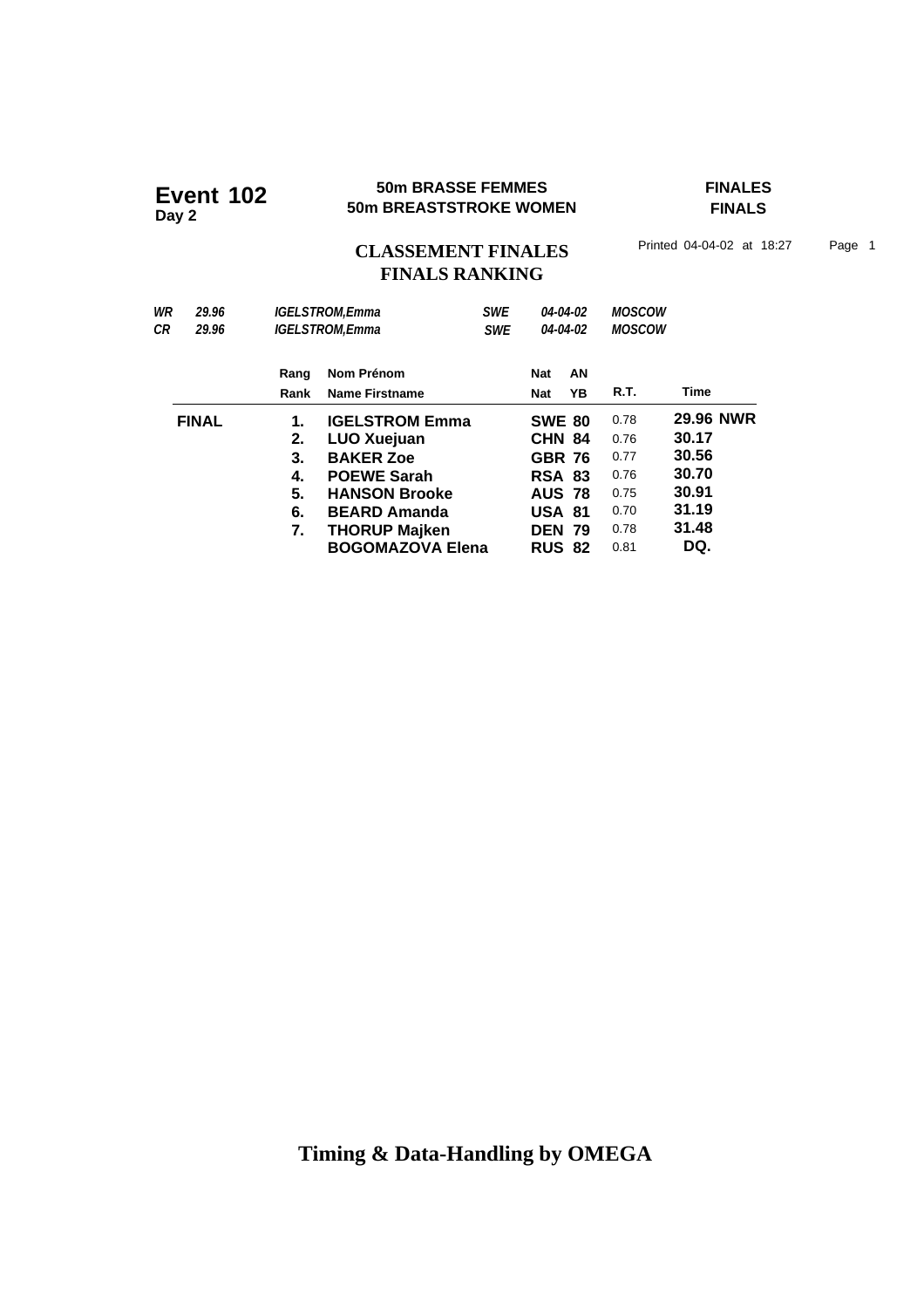#### **100m BRASSE FEMMES SERIES 100m BRASSE FEMMES**<br>100m BREASTSTROKE WOMEN

**HEATS**

CLASSEMENT TOTAL Printed 05-04-02 at 09:58 Page 1 **TOTAL RANKING**

| WR   | 1:05.40                 |                | <b>HEYNS Penelope</b>                                | <b>RSA</b>    | 26-09-99 |                | <b>DURBAN</b>         |                          |
|------|-------------------------|----------------|------------------------------------------------------|---------------|----------|----------------|-----------------------|--------------------------|
| CR   | 1:05.70                 |                | <b>RILEY Samantha</b>                                | <b>AUS</b>    |          | $01 - 12 - 95$ | <b>RIO DE JANEIRO</b> |                          |
|      |                         |                |                                                      |               |          |                |                       |                          |
| Rang |                         |                | <b>Nom Prénom</b>                                    | <b>Nation</b> | AN       |                |                       |                          |
|      |                         |                | Rank HT LN Name Firstname                            | <b>Nation</b> | YB       | R.T.           | 50m                   | 100m                     |
| 1.   | 4                       |                | 4 IGELSTROM Emma                                     | <b>SWE</b>    | 80       |                |                       |                          |
| 2.   | 5                       |                |                                                      | <b>CHN</b>    | 84       | 0.82           | 31.56                 | 1:06.82 q                |
| 3.   | 5                       |                | 4 LUO Xuejuan<br>5 BEARD Amanda                      | <b>USA</b>    | 81       | 0.75           | 32.04                 | 1:07.87 $q$              |
| 4.   | $\overline{\mathbf{4}}$ |                | 5 HANSON Brooke                                      | <b>AUS</b>    | 78       | 0.72           | 32.60                 | 1:07.89 $q$<br>1:07.99 q |
| 5.   | 5                       |                | 3 JUKIC Mirna                                        | <b>AUT</b>    | 86       | 0.75           | 32.11                 |                          |
| 6.   | 3                       |                | 4 POEWE Sarah                                        | <b>RSA</b>    | 83       | 0.83           | 32.56                 | 1:08.41 $q$              |
| 7.   | 3                       |                | 8 STITTS Staciana                                    | <b>USA</b>    | 81       | 0.77           | 32.31                 | 1:08.49 q<br>1:08.86 q   |
| 8.   | 4                       |                | 2 LE PARANTHOEN A.                                   | <b>FRA</b>    | 77       | 0.74           | 32.24                 |                          |
| 9.   | 3                       | 5              | QI Hui                                               | <b>CHN</b>    | 85       | 0.77           | 32.64                 | 1:08.89 q                |
| 10.  | 3                       |                | 2 BAKER Zoe                                          | <b>GBR</b>    | 76       | 0.81           | 32.68                 | 1:08.90q                 |
| 11.  | 3                       |                | 3 BOGOMAZOVA Elena                                   | <b>RUS</b>    | 82       | 0.87           | 32.28                 | 1:08.95 q                |
| 12.  | 5                       |                |                                                      | <b>DEN</b>    | 79       | 0.85           | 33.00                 | 1:09.00 $q$              |
| 13.  | 4                       |                | 6 THORUP Majken                                      | <b>BEL</b>    | 72       | 0.79           | 32.84                 | 1:09.14q                 |
|      |                         |                | 3 BECUE Brigitte                                     |               |          | 0.75           | 33.16                 | 1:09.35 $q$              |
| 14.  | 5<br>3                  |                | 2 BRASZKIEWICZ Agnieszka<br>6 HISSAMUTDINOVA Natalia | <b>POL</b>    | 81       | 0.76           | 32.94                 | $1:09.55$ q              |
| 15.  |                         |                |                                                      | <b>EST</b>    | 83       | 0.84           | 33.14                 | 1:09.73q                 |
| 16.  | 4                       |                | 8 SAMBRAILO Tamara                                   | <b>SLO</b>    | 86       | 0.76           | 32.94                 | 1:09.80 $q$              |
| 17.  | 4                       |                | 6 BAKALDINA Olga                                     | <b>RUS</b>    | 85       | 0.93           | 33.46                 | 1:09.93                  |
| 18.  | 4                       | 7 <sup>1</sup> | <b>GULBRANDSEN Anne-Mari</b>                         | <b>NOR</b>    | 84       | 0.90           | 33.23                 | 1:10.37                  |
| 19.  | 3                       |                | 7 MARINOVIC Smiljana                                 | <b>CRO</b>    | 77       | 0.85           | 33.04                 | 1:10.54                  |
| 20.  | $\overline{2}$          |                | 6 PODLESNAYA Yulia                                   | <b>UKR</b>    | 87       | 0.85           | 33.73                 | 1:10.95                  |
| 21.  | 5                       | 8              | <b>JARDINE Ziaba</b>                                 | <b>RSA</b>    | 84       | 0.80           | 33.65                 | 1:11.14                  |
| 22.  | $\overline{2}$          |                | 5 VLASAKOVA Micelle                                  | <b>CZE</b>    | 83       | 0.86           | 33.48                 | 1:11.31                  |
| 23.  | 4                       |                | 1 BREMOND Karine                                     | <b>FRA</b>    | 75       | 0.82           | 34.21                 | 1:11.37                  |
| 24.  | 5                       |                | 7 DROZDOVA Simona                                    | <b>CZE</b>    | 84       | 0.84           | 33.39                 | 1:11.38                  |
| 25.  | $\overline{2}$          |                | 4 SILVA Valeria                                      | <b>PER</b>    | 85       | 0.89           | 33.59                 | 1:11.48                  |
| 26.  | 5                       | $\mathbf{1}$   | <b>SCHAFER Janne</b>                                 | <b>GER</b>    | 81       | 0.90           | 32.73                 | 1:11.58                  |
| 27.  | $\overline{2}$          |                | 3 LIU Ka Lei                                         | <b>HKG</b>    | 85       | 0.84           | 34.57                 | 1:12.51                  |
| 28.  | $\overline{2}$          | $\overline{7}$ | <b>CHEN Yi-Fan</b>                                   | <b>TPE</b>    | 85       | 0.87           | 35.37                 | 1:14.08                  |
| 29.  | $\overline{2}$          |                | 8 REABUHINA Vera                                     | <b>MDA</b>    | 81       | 0.89           | 35.13                 | 1:14.84                  |
| 30.  | $\overline{2}$          |                | 2 VDOVICHENCO Veronica                               | <b>MDA</b>    | 85       | 0.83           | 35.03                 | 1:15.10                  |
| 31.  | $\mathbf{1}$            |                | 6 IAMSANITAMORN T.                                   | <b>THA</b>    | 83       | 0.87           | 35.79                 | 1:15.59                  |
| 32.  | $\mathbf{1}$            |                | 4 CENNI Alessandra                                   | <b>SMR</b>    | 86       | 0.91           | 35.37                 | 1:15.92                  |
| 33.  | $\overline{2}$          | 1.             | <b>MORENO Katerine</b>                               | <b>BOL</b>    | 74       | 0.88           | 36.30                 | 1:15.93                  |
| 34.  | $\mathbf{1}$            |                | 5 FILINA Nataliya                                    | <b>AZE</b>    | 87       | 1.10           | 36.75                 | 1:20.35                  |
| 35.  | $\mathbf{1}$            |                | 3 DENNIS Daere                                       | <b>NGR</b>    | 80       | 0.95           | 38.92                 | 1:22.72                  |
|      | 3                       | $\mathbf{1}$   | <b>BONDARENKO Svitlana</b>                           | <b>UKR</b>    | 71       |                |                       | DNS.                     |
|      |                         |                |                                                      |               |          |                |                       |                          |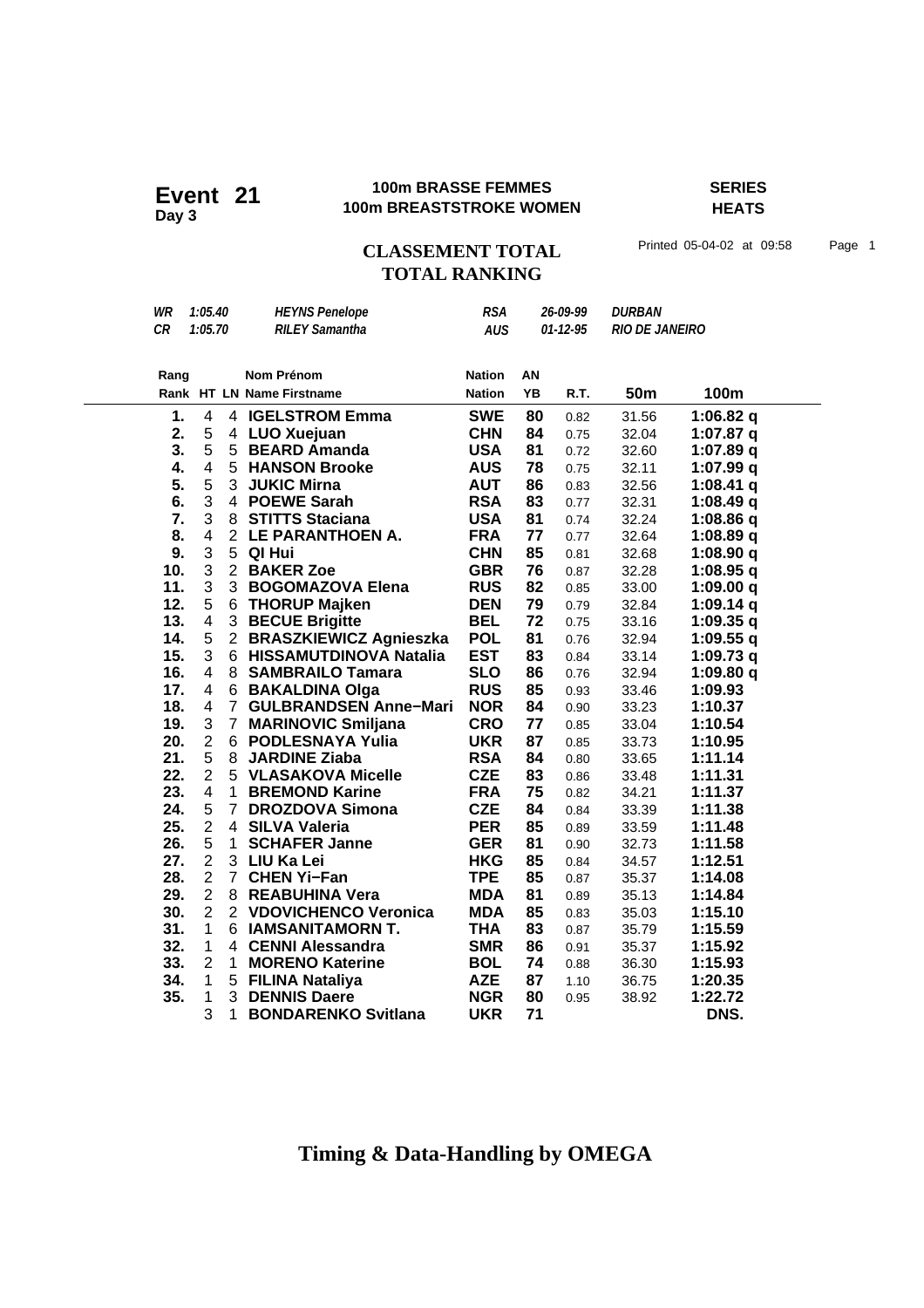#### **100m BRASSE FEMMES DEMI-FINALES 100m BRASSE FEMMES**<br>100m BREASTSTROKE WOMEN

**SEMI-FINALS**

## CLASSEMENT TOTAL Printed 05-04-02 at 19:22 Page 1 **TOTAL RANKING**

| WR   | 1:05.40        |                 | <b>HEYNS Penelope</b>         | <b>RSA</b>    |    | 26-09-99       | <i><b>DURBAN</b></i>  |             |
|------|----------------|-----------------|-------------------------------|---------------|----|----------------|-----------------------|-------------|
| СR   | 1:05.70        |                 | <b>RILEY Samantha</b>         | <b>AUS</b>    |    | $01 - 12 - 95$ | <b>RIO DE JANEIRO</b> |             |
|      |                |                 |                               |               |    |                |                       |             |
| Rang |                |                 | Nom Prénom                    | <b>Nation</b> | AN |                |                       |             |
|      |                |                 | Rank HT LN Name Firstname     | <b>Nation</b> | YB | R.T.           | 50 <sub>m</sub>       | 100m        |
| 1.   | 2              |                 | 4 IGELSTROM Emma              | <b>SWE</b>    | 80 | 0.77           | 30.96                 | 1:06.08 q   |
| 2.   | 1              |                 | 4 LUO Xuejuan                 | <b>CHN</b>    | 84 | 0.75           | 31.48                 | 1:06.30 q   |
| 2.   | 1              | 3               | <b>POEWE Sarah</b>            | <b>RSA</b>    | 83 | 0.73           | 31.44                 | 1:06.30 q   |
| 4.   | 2              |                 | 5 BEARD Amanda                | <b>USA</b>    | 81 | 0.70           | 31.82                 | 1:06.81 $q$ |
| 5.   | 1              |                 | 5 HANSON Brooke               | <b>AUS</b>    | 78 | 0.74           | 31.44                 | 1:06.87 q   |
| 6.   | $\overline{2}$ | 2               | QI Hui                        | <b>CHN</b>    | 85 | 0.82           | 31.98                 | 1:07.27 q   |
| 7.   | $\overline{2}$ | $6\overline{6}$ | <b>STITTS Staciana</b>        | <b>USA</b>    | 81 | 0.71           | 32.10                 | $1:07.45$ q |
| 8.   | 2              | 3               | <b>JUKIC Mirna</b>            | <b>AUT</b>    | 86 | 0.76           | 31.83                 | 1:07.52 q   |
| 9.   | $2^{\circ}$    | 7               | <b>BOGOMAZOVA Elena</b>       | <b>RUS</b>    | 82 | 0.81           | 31.70                 | 1:07.98     |
| 10.  | 1              | 7               | <b>THORUP Majken</b>          | <b>DEN</b>    | 79 | 0.80           | 32.11                 | 1:08.26     |
| 11.  | 1              | 6               | LE PARANTHOEN A.              | <b>FRA</b>    | 77 | 0.74           | 32.37                 | 1:08.50     |
| 12.  | 1              | 2               | <b>BAKER Zoe</b>              | <b>GBR</b>    | 76 | 0.85           | 31.69                 | 1:08.63     |
| 13.  | 2              | 1               | <b>BECUE Brigitte</b>         | BEL           | 72 | 0.74           | 32.49                 | 1:08.73     |
| 14.  | 1              | 8               | <b>SAMBRAILO Tamara</b>       | <b>SLO</b>    | 86 | 0.74           | 32.84                 | 1:09.29     |
| 15.  | 1              | 1               | <b>BRASZKIEWICZ Agnieszka</b> | <b>POL</b>    | 81 | 0.74           | 32.50                 | 1:09.38     |
| 16.  | 2              | 8               | <b>HISSAMUTDINOVA Natalia</b> | <b>EST</b>    | 83 | 0.86           | 32.88                 | 1:09.45     |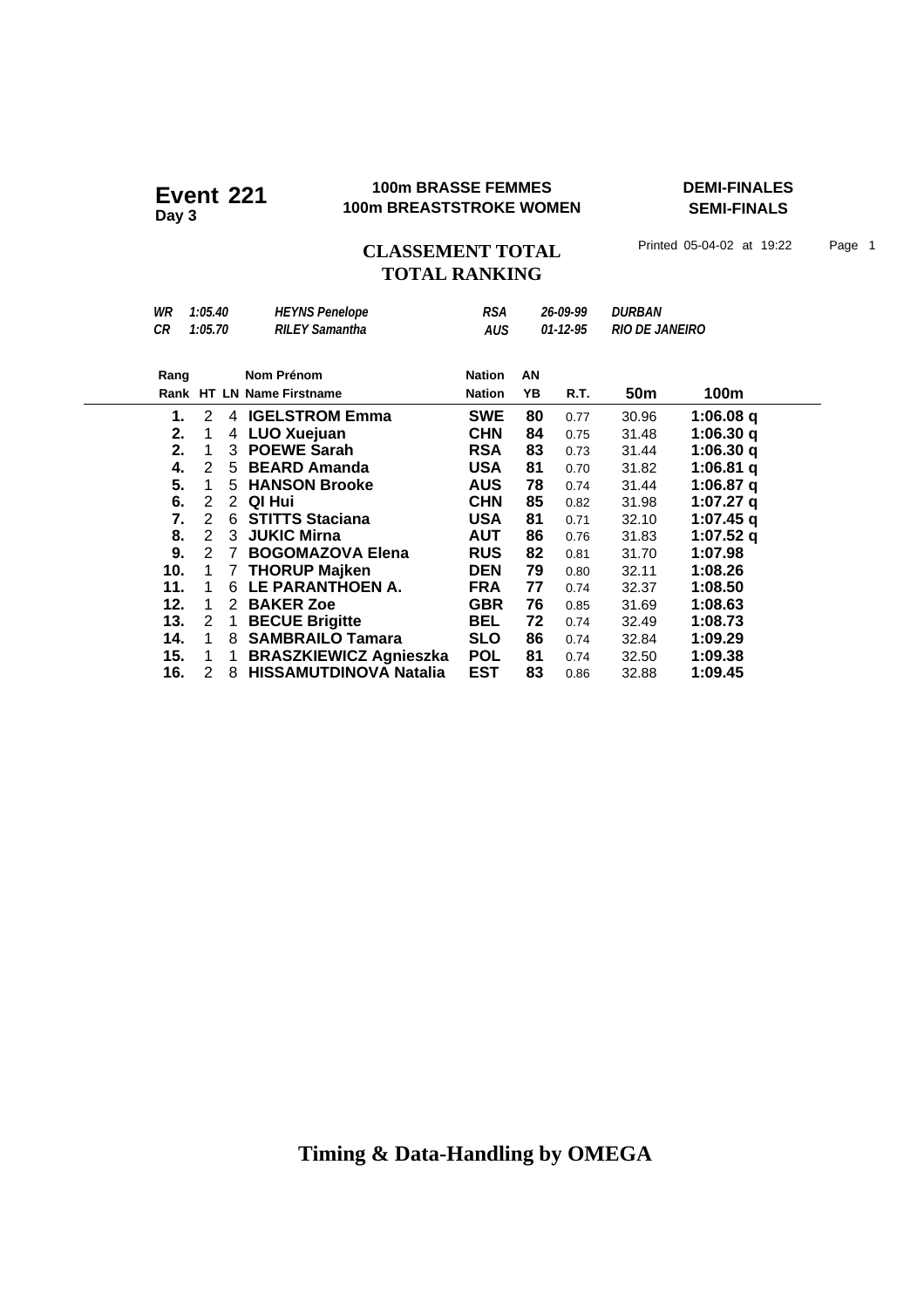# **100m BRASSE FEMMES FEMBRASSE FEMMES**<br>
100m BREASTSTROKE WOMEN FINALS

**FINALS**

# CLASSEMENT FINALES<sup>Printed 06-04-02 at 18:08 Page 1</sup> **FINALS RANKING**

| WR<br>1:05.38<br>СR<br>1:05.38 |                                              | <b>IGELSTROM.Emma</b><br><b>IGELSTROM.Emma</b>                                                                                                                             | <b>SWE</b><br>06-04-02<br>06-04-02<br><b>SWE</b> |                                                                                                               |                | <b>MOSCOW</b><br><b>MOSCOW</b>                               |                                                                      |                                                                                          |
|--------------------------------|----------------------------------------------|----------------------------------------------------------------------------------------------------------------------------------------------------------------------------|--------------------------------------------------|---------------------------------------------------------------------------------------------------------------|----------------|--------------------------------------------------------------|----------------------------------------------------------------------|------------------------------------------------------------------------------------------|
|                                | Rang<br>Rank                                 | Nom Prénom<br><b>Name Firstname</b>                                                                                                                                        |                                                  | Nat<br>Nat                                                                                                    | AN<br>ΥB       | R.T.                                                         | 50m                                                                  | Time                                                                                     |
| <b>FINAL</b>                   | 1.<br>2.<br>3.<br>4.<br>5.<br>6.<br>7.<br>8. | <b>IGELSTROM Emma</b><br><b>POEWE Sarah</b><br><b>LUO Xuejuan</b><br><b>BEARD Amanda</b><br>QI Hui<br><b>HANSON Brooke</b><br><b>JUKIC Mirna</b><br><b>STITTS Staciana</b> |                                                  | <b>SWE 80</b><br><b>RSA 83</b><br><b>CHN</b><br><b>USA 81</b><br>CHN<br><b>AUS 78</b><br><b>AUT</b><br>USA 81 | 84<br>85<br>86 | 0.81<br>0.77<br>0.73<br>0.71<br>0.81<br>0.76<br>0.81<br>0.75 | 30.83<br>31.27<br>31.40<br>31.93<br>31.96<br>31.78<br>32.06<br>32.06 | 1:05.38 NWR<br>1:06.16<br>1:06.36<br>1:06.87<br>1:07.05<br>1:07.45<br>1:07.99<br>1:08.58 |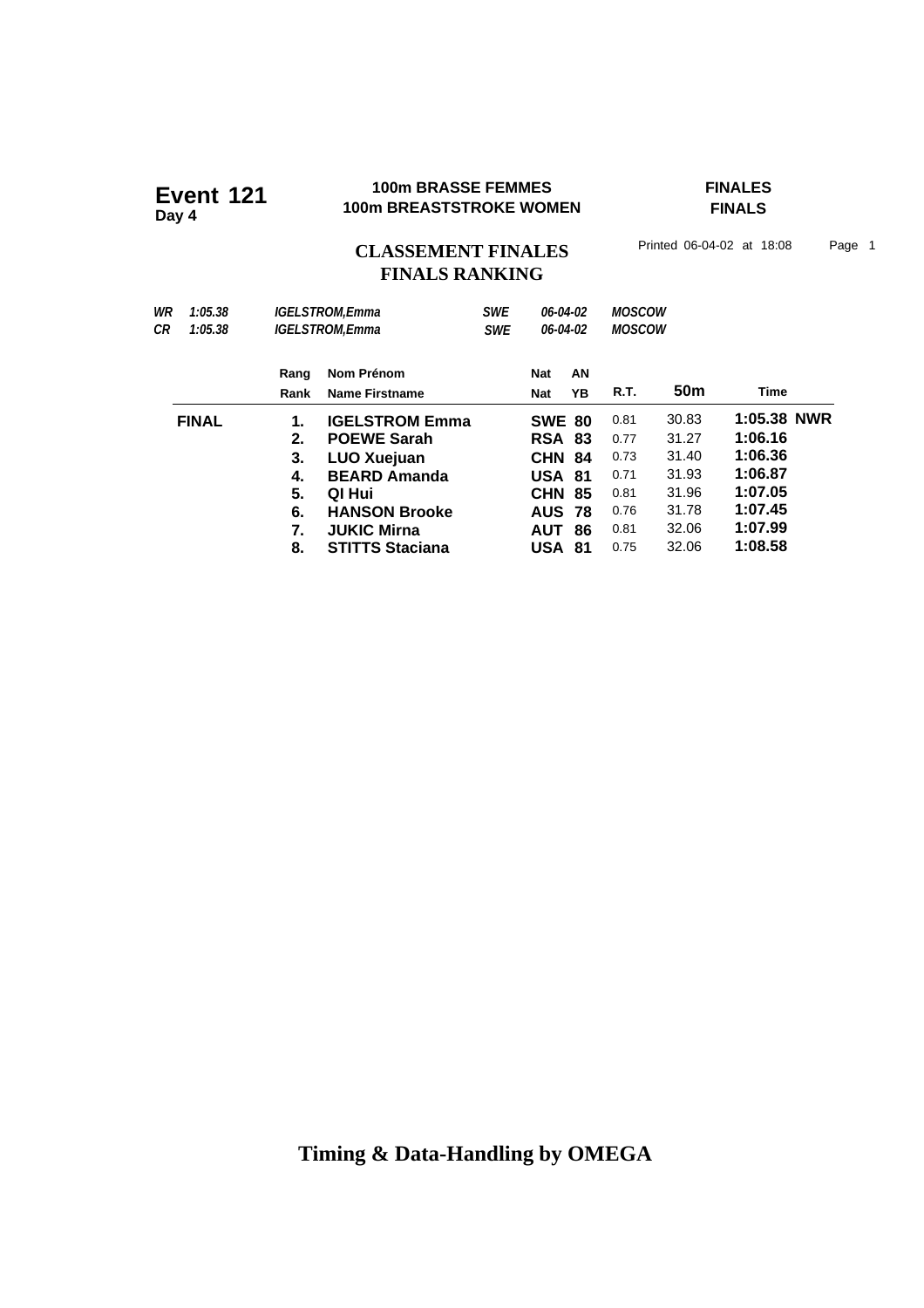#### **200m BRASSE FEMMES SERIES 200m BRASSE FEMMES**<br>200m BREASTSTROKE WOMEN

**HEATS**

### CLASSEMENT TOTAL Printed 07-04-02 at 09:37 Page 1 **TOTAL RANKING**

| Ranɑ |         | Nom Prénom    | <b>Nation AN</b> |                 |                  |  |
|------|---------|---------------|------------------|-----------------|------------------|--|
| CR   | 2:20.22 | TANAKA Masami | JPN.             | <i>02-04-99</i> | <b>HONG KONG</b> |  |
| WR   | 2:19.25 | OI Hui        | <b>CHN</b>       | 28-01-01        | <b>PARIS</b>     |  |

| Rang |                |                | Nom Prénom                    | <b>Nation AN</b> |    |      |                 |         |         |             |
|------|----------------|----------------|-------------------------------|------------------|----|------|-----------------|---------|---------|-------------|
|      |                |                | Rank HT LN Name Firstname     | <b>Nation YB</b> |    | R.T. | 50 <sub>m</sub> | 100m    | 150m    | 200m        |
| 1.   | 4              | 4              | QI Hui                        | <b>CHN</b>       | 85 | 0.82 | 32.99           | 1:09.91 | 1:46.57 | $2:23.37$ q |
| 2.   | 4              | 5              | <b>BEARD Amanda</b>           | <b>USA</b>       | 81 | 0.72 | 33.33           | 1:09.85 | 1:46.67 | $2:23.85$ q |
| 3.   | $\overline{2}$ | 4              | <b>JUKIC Mirna</b>            | <b>AUT</b>       | 86 | 0.81 | 32.84           | 1:09.04 | 1:46.19 | $2:23.98$ q |
| 4.   | 3              | 5              | <b>POEWE Sarah</b>            | <b>RSA</b>       | 83 | 0.77 | 32.85           | 1:09.46 | 1:47.03 | $2:24.82$ q |
| 5.   | 3              | 4              | <b>IGELSTROM Emma</b>         | <b>SWE</b>       | 80 | 0.81 | 32.78           | 1:09.14 | 1:46.78 | $2:24.84$ q |
| 6.   | 3              | 3              | <b>BAKALDINA Olga</b>         | <b>RUS</b>       | 85 | 0.90 | 33.49           | 1:09.84 | 1:47.32 | $2:25.01$ q |
| 7.   | $\overline{2}$ | 5              | <b>HANSON Brooke</b>          | <b>AUS</b>       | 78 | 0.75 | 32.81           | 1:09.40 | 1:47.24 | $2:26.23$ q |
| 8.   | $\overline{2}$ | 6              | <b>HISSAMUTDINOVA Natalia</b> | <b>EST</b>       | 83 | 0.88 | 34.44           | 1:12.49 | 1:51.03 | 2:29.80q    |
| 9.   | $\overline{2}$ | $\overline{2}$ | <b>GULBRANDSEN Anne-Mari</b>  | <b>NOR</b>       | 84 | 0.91 | 34.19           | 1:12.59 | 1:51.00 | 2:30.31     |
| 10.  | 3              | 6              | <b>BREMOND Karine</b>         | <b>FRA</b>       | 75 | 0.82 | 35.41           | 1:13.30 | 1:52.38 | 2:30.38     |
| 10.  | 1              | $\overline{2}$ | <b>CAVERLY Kristen</b>        | <b>USA</b>       | 84 | 0.76 | 34.00           | 1:11.98 | 1:50.95 | 2:30.38     |
| 12.  | 4              |                | 2 KLINAR Anja                 | <b>SLO</b>       | 88 | 0.79 | 34.79           | 1:12.93 | 1:51.79 | 2:31.13     |
| 13.  | $\overline{4}$ | $\overline{7}$ | <b>LIAKH Nastassia</b>        | <b>BLR</b>       | 83 | 0.86 | 33.87           | 1:11.96 | 1:51.40 | 2:31.50     |
| 14.  | 2              | $\overline{7}$ | <b>SAMBRAILO Tamara</b>       | <b>SLO</b>       | 86 | 0.73 | 34.21           | 1:12.35 | 1:51.57 | 2:31.94     |
| 15.  | $\sqrt{3}$     | 1              | <b>SAVONYUK Yuliya</b>        | <b>UKR</b>       | 87 | 0.77 | 33.97           | 1:12.79 | 1:52.32 | 2:32.11     |
| 16.  | $\overline{2}$ | 3              | <b>MOURAVYEVA Marina</b>      | <b>RUS</b>       | 87 | 0.93 | 34.14           | 1:12.01 | 1:51.36 | 2:32.20     |
| 17.  | 3              | $\overline{7}$ | <b>MAYSTRUK Iryna</b>         | <b>UKR</b>       | 87 | 0.87 | 34.40           | 1:13.01 | 1:52.90 | 2:32.42     |
| 18.  | $\overline{4}$ | 6              | <b>DROZDOVA Simona</b>        | <b>CZE</b>       | 84 | 0.86 | 34.19           | 1:13.16 | 1:53.62 | 2:34.01     |
| 19.  | 3              |                | 2 VLASAKOVA Micelle           | <b>CZE</b>       | 83 | 0.90 | 34.57           | 1:13.32 | 1:53.22 | 2:34.16     |
| 20.  | 4              | 1              | <b>JARDINE Ziaba</b>          | <b>RSA</b>       | 84 | 0.84 | 35.56           | 1:15.11 | 1:55.51 | 2:35.81     |
| 21.  | 3              | 8              | <b>SILVA Valeria</b>          | <b>PER</b>       | 85 | 0.93 | 35.51           | 1:14.95 | 1:55.59 | 2:37.39     |
| 22.  | 4              | 8              | LIU Ka Lei                    | <b>HKG</b>       | 85 | 0.85 | 35.52           | 1:15.04 | 1:56.54 | 2:39.11     |
| 23.  | 1              | 6              | <b>MORENO Katerine</b>        | <b>BOL</b>       | 74 | 0.91 | 36.83           | 1:18.60 | 2:01.25 | 2:43.25     |
| 24.  | 1              | 4              | <b>REABUHINA Vera</b>         | <b>MDA</b>       | 81 | 0.94 | 35.33           | 1:15.89 | 1:59.21 | 2:43.61     |
| 25.  | $\overline{2}$ | 8              | <b>BEJI Selma</b>             | <b>TUN</b>       |    | 0.95 | 37.57           | 1:19.42 | 2:02.07 | 2:44.85     |
| 26.  | 1              | 3              | <b>CENNI Alessandra</b>       | <b>SMR</b>       | 86 | 0.93 | 37.17           | 1:19.12 | 2:01.99 | 2:45.69     |
| 27.  | $\overline{2}$ | 1              | <b>CHEN Yi-Fan</b>            | <b>TPE</b>       | 85 | 0.94 | 37.54           | 1:20.20 | 2:04.13 | 2:47.03     |
|      |                | 5              | <b>CHUM Shun Kvan Andrea</b>  | <b>MAC</b>       | 88 | 0.79 | 37.04           | 1:19.51 | 2:03.83 | DQ.         |
|      | 4              | 3              | <b>NORDENSTAM Sara</b>        | <b>SWE</b>       | 83 |      |                 |         |         | DNS.        |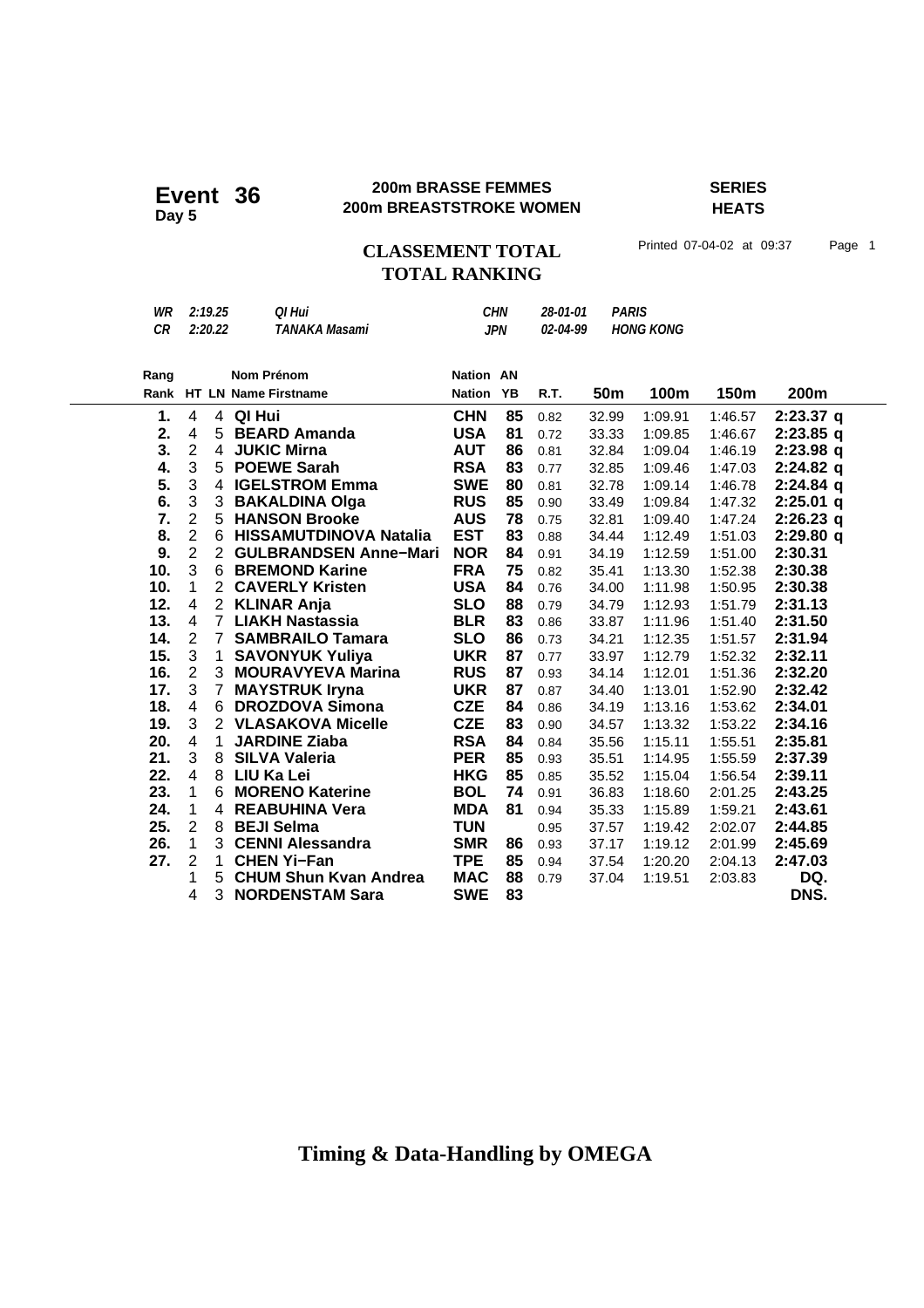#### **200m BRASSE FEMMES FINALES 200m BRASSE FEMMES**<br>200m BREASTSTROKE WOMEN

**FINALS**

# CLASSEMENT FINALES<sup>Printed 07-04-02 at 18:32 Page 1</sup> **FINALS RANKING**

| WR           | 2:19.25 | Ol Hui                   |               | <b>CHN</b> | 28-01-01 |                 | <b>PARIS</b>     |         |                  |
|--------------|---------|--------------------------|---------------|------------|----------|-----------------|------------------|---------|------------------|
| CR           | 2:20.22 | TANAKA Masami            |               | <b>JPN</b> | 02-04-99 |                 | <b>HONG KONG</b> |         |                  |
|              |         |                          |               |            |          |                 |                  |         |                  |
|              | Rang    | Nom Prénom               | Nat           | AN         |          |                 |                  |         |                  |
|              | Rank    | <b>Name Firstname</b>    | <b>Nat</b>    | YΒ         | R.T.     | 50 <sub>m</sub> | 100m             | 150m    | 200 <sub>m</sub> |
| <b>FINAL</b> | 1.      | QI Hui                   | <b>CHN 85</b> |            | 0.81     | 32.15           | 1:07.58          | 1:43.73 | 2:20.91          |
|              | 2.      | <b>IGELSTROM Emma</b>    | <b>SWE 80</b> |            | 0.80     | 32.14           | 1:08.21          | 1:44.69 | 2:21.30          |
|              | 3.      | <b>JUKIC Mirna</b>       | <b>AUT 86</b> |            | 0.80     | 32.24           | 1:07.68          | 1:44.29 | 2:21.63          |
|              | 4.      | <b>BEARD Amanda</b>      | <b>USA 81</b> |            | 0.75     | 33.01           | 1:09.07          | 1:45.45 | 2:22.74          |
|              | 5.      | <b>POEWE Sarah</b>       | <b>RSA 83</b> |            | 0.78     | 32.73           | 1:09.07          | 1:46.15 | 2:23.09          |
|              | 6.      | <b>HANSON Brooke</b>     | <b>AUS 78</b> |            | 0.74     | 32.58           | 1:09.09          | 1:46.45 | 2:24.74          |
|              | 7.      | <b>BAKALDINA Olga</b>    | <b>RUS</b>    | -85        | 0.90     | 33.11           | 1:10.11          | 1:47.94 | 2:26.39          |
|              | 8.      | <b>HISSAMUTDINOVA N.</b> | EST           | 83         | 0.85     | 34.16           | 1:11.41          | 1:49.77 | 2:28.82          |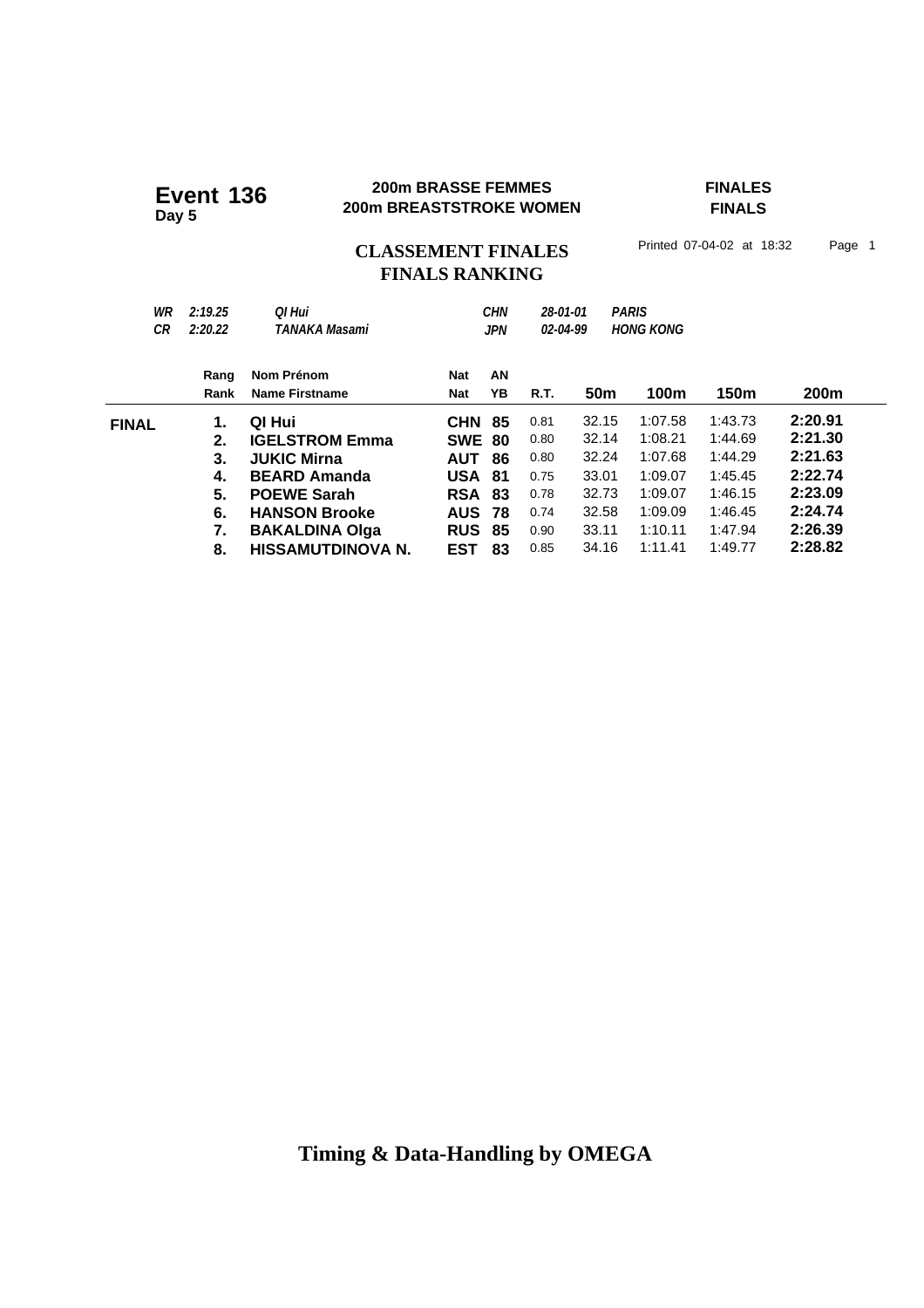#### **50m PAPILLON FEMMES SERIES Event 13** 50m PAPILLON FEMMES<br>50m BUTTERFLY WOMEN

**HEATS**

CLASSEMENT TOTAL Printed 04-04-02 at 09:53 Page 1

# **TOTAL RANKING**

| WR | 25.36 | <b>KAMMERLING Anna-Karin</b> | SWE | 25-01-01 | STOCKHOLM |  |
|----|-------|------------------------------|-----|----------|-----------|--|
| СR | 26.13 | <b>THOMPSON Jenny</b>        | USA | 17-03-00 | ATHENS    |  |

| Rang |                               |                | <b>Nom Prénom</b>            | <b>Nation</b> | AN |      |                 |
|------|-------------------------------|----------------|------------------------------|---------------|----|------|-----------------|
|      |                               |                | Rank HT LN Name Firstname    | <b>Nation</b> | YB | R.T. | 50 <sub>m</sub> |
|      | 1.<br>4                       |                | 3 BOROCHOVSKI Vered          | <b>ISR</b>    | 84 | 0.73 | 26.45q          |
|      | 2.<br>5                       | 4              | <b>KAMMERLING Anna Karin</b> | <b>SWE</b>    | 80 | 0.80 | 26.61q          |
|      | 3<br>3.                       | 4              | <b>THOMAS Petria</b>         | <b>AUS</b>    | 75 | 0.70 | 26.82q          |
|      | $\overline{4}$<br>4.          |                | 4 ALSHAMMAR Therese          | <b>SWE</b>    | 77 | 0.81 | 26.85 q         |
|      | $\overline{\mathbf{4}}$<br>5. | 5 <sup>1</sup> | <b>KOMISARZ Rachel</b>       | <b>USA</b>    | 76 | 0.69 | 26.89 q         |
|      | 5<br>6.                       |                | <b>3 IRVING Nicole</b>       | <b>AUS</b>    | 82 | 0.71 | 27.05 q         |
|      | 7.<br>5                       | 5              | <b>ZHENG Xi</b>              | <b>CHN</b>    | 82 | 0.81 | 27.26q          |
| 8.   | 5                             | $2^{\circ}$    | <b>SOUTIAGUINA Natalia</b>   | <b>RUS</b>    | 80 | 0.79 | 27.30 q         |
|      | 4<br>8.                       | 2              | <b>DRAXLER Judith</b>        | <b>AUT</b>    | 70 | 0.80 | 27.30 q         |
| 10.  | $\overline{4}$                |                | 6 NADARAJAH Fabienne         | <b>AUT</b>    | 85 | 0.89 | $27.41$ q       |
| 11.  | 5                             | 6              | <b>GROOT Chantal</b>         | <b>NED</b>    | 82 | 0.86 | 27.45 q         |
| 12.  | 3                             | 3              | <b>DEKKER Inge</b>           | <b>NED</b>    | 85 | 0.85 | 27.47 q         |
| 13.  | 3                             |                | 5 BUI-DUYET Diane            | <b>FRA</b>    | 79 | 0.77 | 27.52q          |
| 14.  | 3                             | $\overline{7}$ | <b>BOSSUYT Tine</b>          | <b>BEL</b>    | 80 | 0.86 | 27.81q          |
| 15.  | 3                             | $\mathbf 1$    | <b>DE SCENZA Mary</b>        | <b>USA</b>    | 84 | 0.83 | 27.84 q         |
| 16.  | 3                             | 2              | <b>KAPACHENIA Hanna</b>      | <b>BLR</b>    | 80 | 0.78 | 27.85q          |
| 17.  | 3                             |                | 6 VINOGRADOVA Ekaterina      | <b>RUS</b>    | 80 | 0.80 | 27.86           |
| 18.  | 4                             |                | 7 SLAPSAK Urska              | <b>SLO</b>    | 72 | 0.86 | 27.96           |
| 19.  | 5                             |                | 7 LOOTS Amanda               | <b>RSA</b>    | 78 | 0.75 | 28.09           |
| 20.  | 5                             | $\mathbf 1$    | <b>DIEZI Dominique</b>       | <b>SUI</b>    | 77 | 0.76 | 28.21           |
| 21.  | 5                             | 8              | <b>NAKANISHI Yuko</b>        | <b>JPN</b>    | 81 | 0.72 | 28.29           |
| 22.  | $\overline{2}$                | 4              | <b>ALJANDO Triin</b>         | <b>EST</b>    | 85 | 0.78 | 28.33           |
| 22.  | $\overline{2}$                | 3              | <b>KONG Yan Kay Flora</b>    | <b>HKG</b>    | 84 | 0.80 | 28.33           |
| 24.  | 4                             | $\mathbf{1}$   | <b>SKOU Sophia</b>           | <b>DEN</b>    | 75 | 0.85 | 28.35           |
| 25.  | 1                             | 4              | <b>LAPSHINA Olena</b>        | <b>UKR</b>    | 86 | 0.78 | 28.57           |
| 26.  | 4                             | 8              | <b>MELACHROINOU Zampia</b>   | <b>GRE</b>    | 79 | 0.80 | 28.66           |
| 27.  | $\overline{2}$                | 5              | <b>CHAN Wing Suet</b>        | <b>HKG</b>    | 86 | 0.89 | 29.05           |
| 27.  | $\overline{2}$                | 2              | <b>AMSHENNIKOVA Irina</b>    | <b>UKR</b>    | 86 | 0.85 | 29.05           |
| 29.  | $\overline{2}$                | $\mathbf 1$    | <b>MC LEAN Sharntelle</b>    | TRI           | 84 | 0.82 | 29.17           |
| 30.  | 1                             |                | 3 BOUVRON Christel           | <b>SIN</b>    | 84 | 0.86 | 29.21           |
| 31.  | $\overline{2}$                | 6              | YANG Chin-Kuei               | <b>TPE</b>    | 87 | 0.84 | 29.31           |
| 32.  | $\overline{2}$                | $7^{\circ}$    | <b>SUNG Yi-Chien</b>         | <b>TPE</b>    | 86 | 0.87 | 29.56           |
| 33.  | 1                             |                | 2 ZACARIAS Priscilla         | <b>DOM</b>    | 86 | 0.81 | 29.95           |
| 34.  | 1                             |                | 5 IAMSANITAMORN T.           | THA           | 83 | 0.77 | 30.03           |
| 35.  | 3                             | 8              | <b>TREGUBOVA Maria</b>       | <b>MDA</b>    | 84 | 0.87 | 30.04           |
| 36.  | 1                             | 6              | <b>CHEONG Weng Tong</b>      | <b>MAC</b>    | 82 | 0.76 | 30.26           |
| 37.  | 1                             | $\overline{7}$ | <b>ARCE Geraldine</b>        | <b>NCA</b>    | 88 | 0.79 | 31.66           |
|      | $\overline{2}$                | 8              | <b>VORATHAMRONG C.</b>       | <b>THA</b>    | 80 | 0.73 | DQ.             |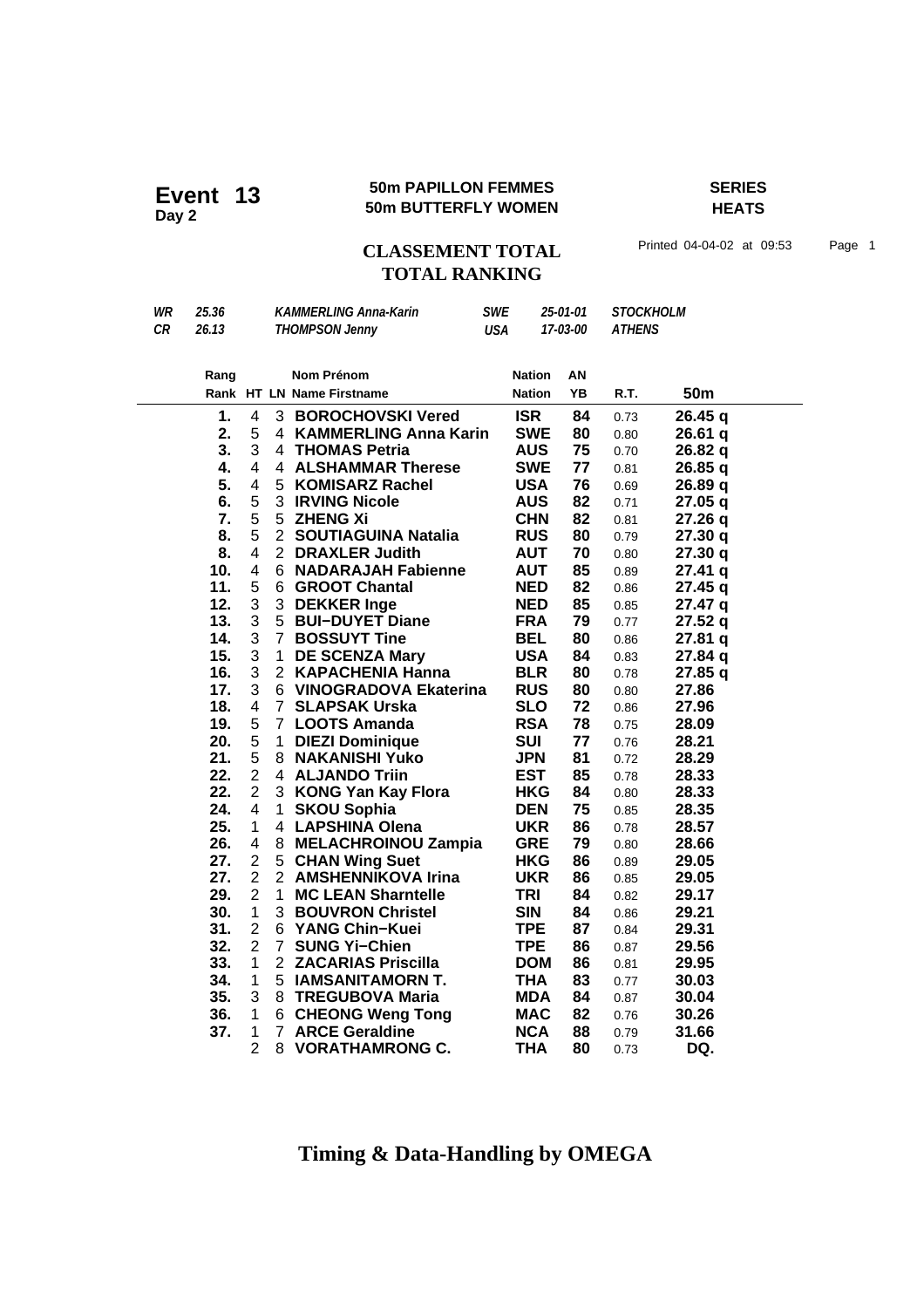#### **50m PAPILLON FEMMES DEMI-FINALES Event 213 50m PAPILLON FEMMES**<br>50m BUTTERFLY WOMEN

**SEMI-FINALS**

**CLASSEMENT TOTAL** Printed 04-04-02 at 18:51 Page 1 **TOTAL RANKING**

*WR 25.36 KAMMERLING Anna-Karin SWE 25-01-01 STOCKHOLM CR 26.13 THOMPSON Jenny USA 17-03-00 ATHENS* **Nom Prénom Rang Nation** Rank HT LN Name Firstname **18 CM** Nation YB R.T. 50m **AN 1.** 2 4 **BOROCHOVSKI Vered ISR 84** 0.76 **26.47 q**<br>**2.** 1 4 **KAMMERLING Anna Karin SWE 80** 0.80 **26.60 q 2. 26.60** 1 4 **KAMMERLING Anna Karin SWE 80** 0.80 **q 3.** 1 5 **ALSHAMMAR Therese** SWE 77 0.82 **26.65 q**<br>**4.** 2 3 **KOMISARZ Rachel USA 76** 0.67 **26.71 q 4. 26.71** 2 3 **KOMISARZ Rachel USA 76** 0.67 **q 5. 26.79** 2 5 **THOMAS Petria AUS 75** 0.70 **q 5.** 1 3 **IRVING Nicole AUS 82** 0.71 **26.79 q**<br> **7.** 2 1 **BUI-DUYET Diane FRA 79** 0.77 **26.84 q 1 BUI−DUYET Diane FRA 79** 0.77  **8. 26.85** 2 6 **ZHENG Xi CHN 82** 0.80 **q 9. 2 7 GROOT Chantal 6 6 20 26.95 26.95 10.** 2 2 DRAXLER Judith **AUT 70** 0.79 **27.10 11.** 1 6 **SOUTIAGUINA Natalia** RUS 80 0.83 27.33 **12.** 1 2 **NADARAJAH Fabienne AUT** 85 0.86 27.35<br>**13.** 1 7 DEKKER Inge NED 85 0.93 27.42 **13.** 1 7 DEKKER Inge **NED 85** 0.93 27.42<br>**14.** 2 8 DE SCENZA Mary **USA 84** 0.82 27.44  **14. 27.44** 2 8 **DE SCENZA Mary USA 84** 0.82  **15. 27.57** 1 8 **KAPACHENIA Hanna BLR 80** 0.77 **1 BOSSUYT Tine BEL 80** 0.84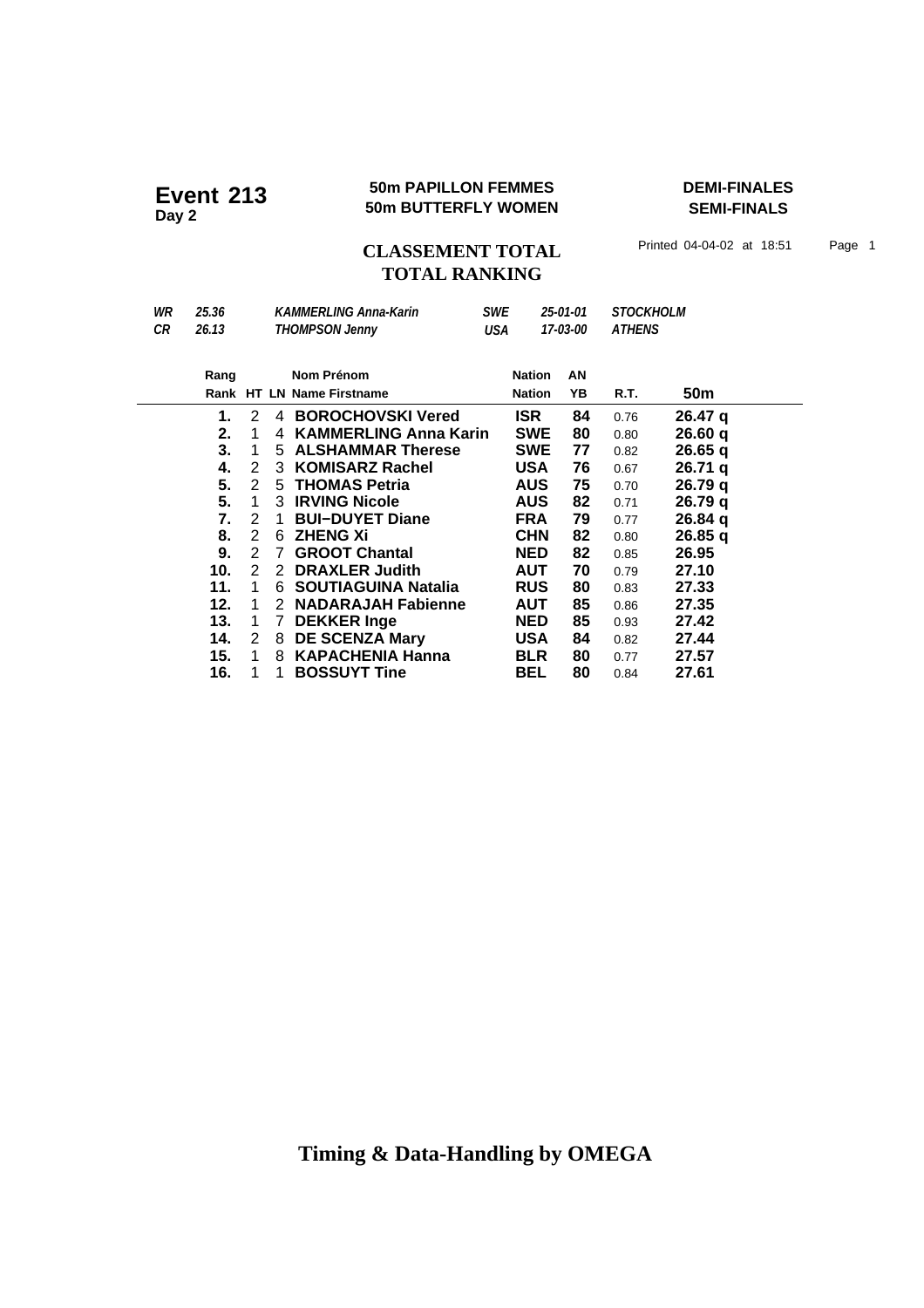#### **50m PAPILLON FEMMES FINALES Event 113 50m PAPILLON FEMMES**<br>50m BUTTERFLY WOMEN

**FINALS**

CLASSEMENT FINALES<sup>Printed 05-04-02 at 18:48 Page 1</sup> **FINALS RANKING**

| WR | 25.36        | <b>KAMMERLING Anna-Karin</b> |                          | <b>SWE</b> | 25-01-01<br>05-04-02<br><b>SWE</b> |    | <b>STOCKHOLM</b><br><b>MOSCOW</b> |           |  |
|----|--------------|------------------------------|--------------------------|------------|------------------------------------|----|-----------------------------------|-----------|--|
| СR | 25.55        | <b>KAMMERLING.Anna Karin</b> |                          |            |                                    |    |                                   |           |  |
|    |              | Rang                         | Nom Prénom               |            | Nat                                | AN |                                   |           |  |
|    |              | Rank                         | <b>Name Firstname</b>    |            | <b>Nat</b>                         | ΥB | R.T.                              | Time      |  |
|    | <b>FINAL</b> | 1.                           | <b>KAMMERLING A.</b>     |            | <b>SWE 80</b>                      |    | 0.79                              | 25.55 NCR |  |
|    |              | 2.                           | <b>THOMAS Petria</b>     |            | <b>AUS 75</b>                      |    | 0.66                              | 26.36     |  |
|    |              | 3.                           | <b>BOROCHOVSKI Vered</b> |            | ISR 84                             |    | 0.74                              | 26.38     |  |
|    |              | 4.                           | <b>KOMISARZ Rachel</b>   |            | <b>USA 76</b>                      |    | 0.65                              | 26.47     |  |
|    |              | 5.                           | <b>ALSHAMMAR Therese</b> |            | <b>SWE 77</b>                      |    | 0.80                              | 26.48     |  |
|    |              | 6.                           | <b>ZHENG Xi</b>          |            | <b>CHN 82</b>                      |    | 0.77                              | 26.93     |  |
|    |              | 7.                           | <b>IRVING Nicole</b>     |            | <b>AUS 82</b>                      |    | 0.72                              | 26.94     |  |
|    |              | 8.                           | <b>BUI-DUYET Diane</b>   |            | <b>FRA 79</b>                      |    | 0.76                              | 27.00     |  |
|    |              |                              |                          |            |                                    |    |                                   |           |  |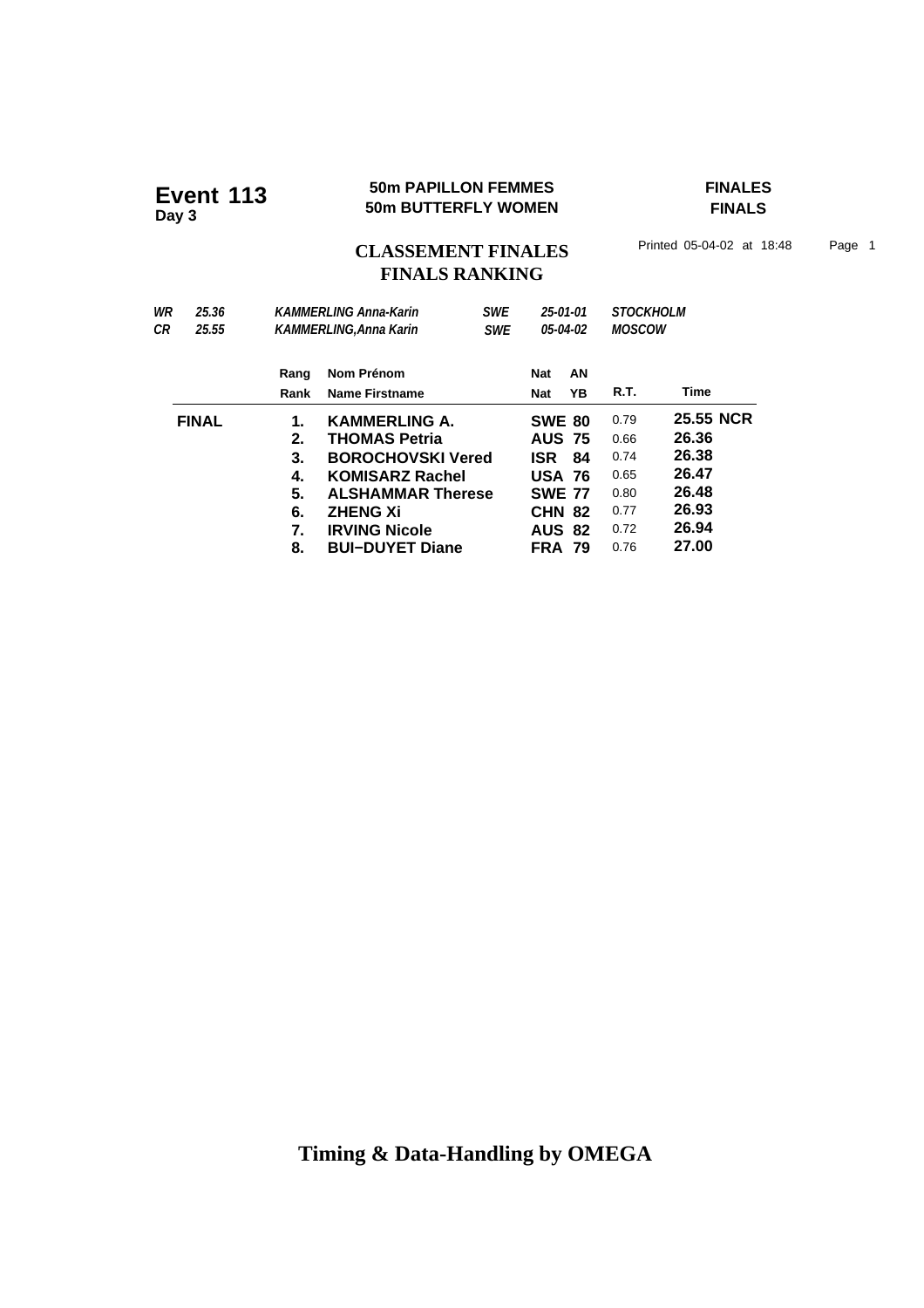#### **100m PAPILLON FEMMES SERIES 100m PAPILLON FEMMES**<br>100m BUTTERFLY WOMEN

**HEATS**

## CLASSEMENT TOTAL Printed 06-04-02 at 09:44 Page 1 **TOTAL RANKING**

| WR        | 56.55                   |                | <b>MORAVCOVA Martina</b>     | <b>SVK</b>    | 26-01-02  |      | <b>BERLIN</b> |             |
|-----------|-------------------------|----------------|------------------------------|---------------|-----------|------|---------------|-------------|
| <b>CR</b> | 56.56                   |                | <b>THOMPSON Jenny</b>        | <b>USA</b>    | 18-03-00  |      | <b>ATHENS</b> |             |
|           |                         |                |                              |               |           |      |               |             |
| Rang      |                         |                | <b>Nom Prénom</b>            | <b>Nation</b> | ΑN        |      |               |             |
|           |                         |                | Rank HT LN Name Firstname    | <b>Nation</b> | <b>YB</b> | R.T. | 50m           | 100m        |
|           |                         |                |                              |               |           |      |               |             |
| 1.        | 3                       |                | 4 THOMAS Petria              | <b>AUS</b>    | 75        | 0.68 | 27.48         | 58.43q      |
| 2.        | 5                       |                | 4 MORAVCOVA Martina          | <b>SVK</b>    | 76        | 0.81 | 27.42         | 58.71 q     |
| 3.        | 5                       |                | 3 DE SCENZA Mary             | <b>USA</b>    | 84        | 0.78 | 28.07         | 58.87 q     |
| 4.        | 5                       |                | 6 JEDRZEJCZAK Otylia         | <b>POL</b>    | 83        | 0.84 | 27.61         | 59.15q      |
| 5.        | $\overline{\mathbf{4}}$ | $\overline{4}$ | <b>KOMISARZ Rachel</b>       | <b>USA</b>    | 76        | 0.71 | 28.57         | 59.45q      |
| 6.        | 3                       |                | 6 BOROCHOVSKI Vered          | <b>ISR</b>    | 84        | 0.78 | 28.47         | 59.65 q     |
| 7.        | 3                       |                | 3 HOUGHTON Melanie           | <b>AUS</b>    | 85        | 0.67 | 28.07         | 59.97 q     |
| 8.        | 5                       |                | 5 KAMMERLING Anna Karin      | <b>SWE</b>    | 80        | 0.81 | 27.37         | 1:00.17 $q$ |
| 9.        | 3                       | 7 <sup>1</sup> | <b>NAKANISHI Yuko</b>        | <b>JPN</b>    | 81        | 0.73 | 28.71         | 1:00.48 q   |
| 10.       | 3                       |                | 2 ZAHRL Petra                | <b>AUT</b>    | 81        | 0.80 | 28.48         | 1:00.52 q   |
| 11.       | $\overline{\mathbf{4}}$ |                | 2 BESPALOVA Irina            | <b>RUS</b>    | 81        | 0.84 | 28.55         | 1:00.60q    |
| 12.       | 3                       |                | 5 LOOTS Amanda               | <b>RSA</b>    | 78        | 0.77 | 28.50         | 1:00.63 $q$ |
| 13.       | 5                       |                | 8 KONG Yan Kay Flora         | <b>HKG</b>    | 84        | 0.81 | 28.56         | 1:00.66 $q$ |
| 14.       | 5                       | $\overline{2}$ | <b>VINOGRADOVA Ekaterina</b> | <b>RUS</b>    | 80        | 0.84 | 28.88         | $1:00.67$ q |
| 15.       | 4                       |                | 5 BUI-DUYET Diane            | <b>FRA</b>    | 79        | 0.77 | 28.88         | 1:00.91 $q$ |
| 16.       | $\overline{\mathbf{4}}$ |                | 3 ZHENG Xi                   | <b>CHN</b>    | 82        | 0.80 | 28.82         | 1:00.99 $q$ |
| 17.       | 4                       | 1              | <b>KUBALCIKOVA Marcela</b>   | <b>CZE</b>    | 73        | 0.91 | 29.29         | 1:01.08     |
| 18.       | $\overline{\mathbf{4}}$ |                | 6 SKOU Sophia                | <b>DEN</b>    | 75        | 0.88 | 28.79         | 1:01.13     |
| 19.       | 4                       | $\overline{7}$ | <b>KAPACHENIA Hanna</b>      | <b>BLR</b>    | 80        | 0.78 | 28.85         | 1:01.26     |
| 20.       | 3                       | $\mathbf{1}$   | <b>BOSSUYT Tine</b>          | <b>BEL</b>    | 80        | 0.86 | 28.61         | 1:01.64     |
| 21.       | 5                       | 1              | <b>MELACHROINOU Zampia</b>   | <b>GRE</b>    | 79        | 0.85 | 29.00         | 1:01.72     |
| 22.       | 5                       |                | 7 DEKKER Inge                | <b>NED</b>    | 85        | 0.87 | 28.68         | 1:01.77     |
| 23.       | 3                       |                | 8 CHAN Wing Suet             | <b>HKG</b>    | 86        | 0.88 | 29.64         | 1:02.69     |
| 24.       | $\overline{2}$          |                | 4 FELGUEIRAS Raquel          | <b>POR</b>    | 80        | 0.89 | 29.72         | 1:03.19     |
| 25.       | 4                       | 8              | <b>TACHAKITTIRANAN Pilin</b> | <b>THA</b>    | 83        | 0.85 | 29.65         | 1:03.35     |
| 26.       | $\overline{2}$          |                | 3 SUNG Yi-Chien              | <b>TPE</b>    | 86        | 0.91 | 30.14         | 1:03.73     |
| 27.       | $\overline{2}$          |                | 6 YANG Chin-Kuei             | <b>TPE</b>    | 87        | 0.85 | 30.37         | 1:04.37     |
| 28.       | $\overline{2}$          |                | 5 BOUVRON Christel           | <b>SIN</b>    | 84        | 0.93 | 30.44         | 1:04.46     |
| 29.       | $\overline{2}$          | $\mathbf{1}$   | <b>SUTANTO Siripiya</b>      | <b>INA</b>    |           | 0.82 | 30.93         | 1:06.47     |
| 30.       | $\overline{2}$          | $\overline{7}$ | <b>ROFFEY Heather</b>        | <b>CAY</b>    | 86        | 0.84 | 31.31         | 1:06.95     |
| 31.       | $\mathbf{1}$            |                | 5 ALJANDO Triin              | <b>EST</b>    | 85        | 0.75 | 31.21         | 1:07.55     |
| 32.       | $\mathbf{1}$            |                | 4 ZACARIAS Priscilla         | <b>DOM</b>    | 86        | 0.85 | 31.38         | 1:07.79     |
| 33.       | $\overline{2}$          |                | 8 CHEONG Weng Tong           | <b>MAC</b>    | 82        | 0.80 | 31.73         | 1:08.81     |
| 34.       | $\mathbf 1$             |                | 3 ARCE Geraldine             | <b>NCA</b>    | 88        | 0.80 | 32.11         | 1:10.41     |
|           | $\overline{2}$          | $\overline{2}$ | <b>TANTINITI Piyaporn</b>    | <b>THA</b>    | 82        |      |               | DQ.         |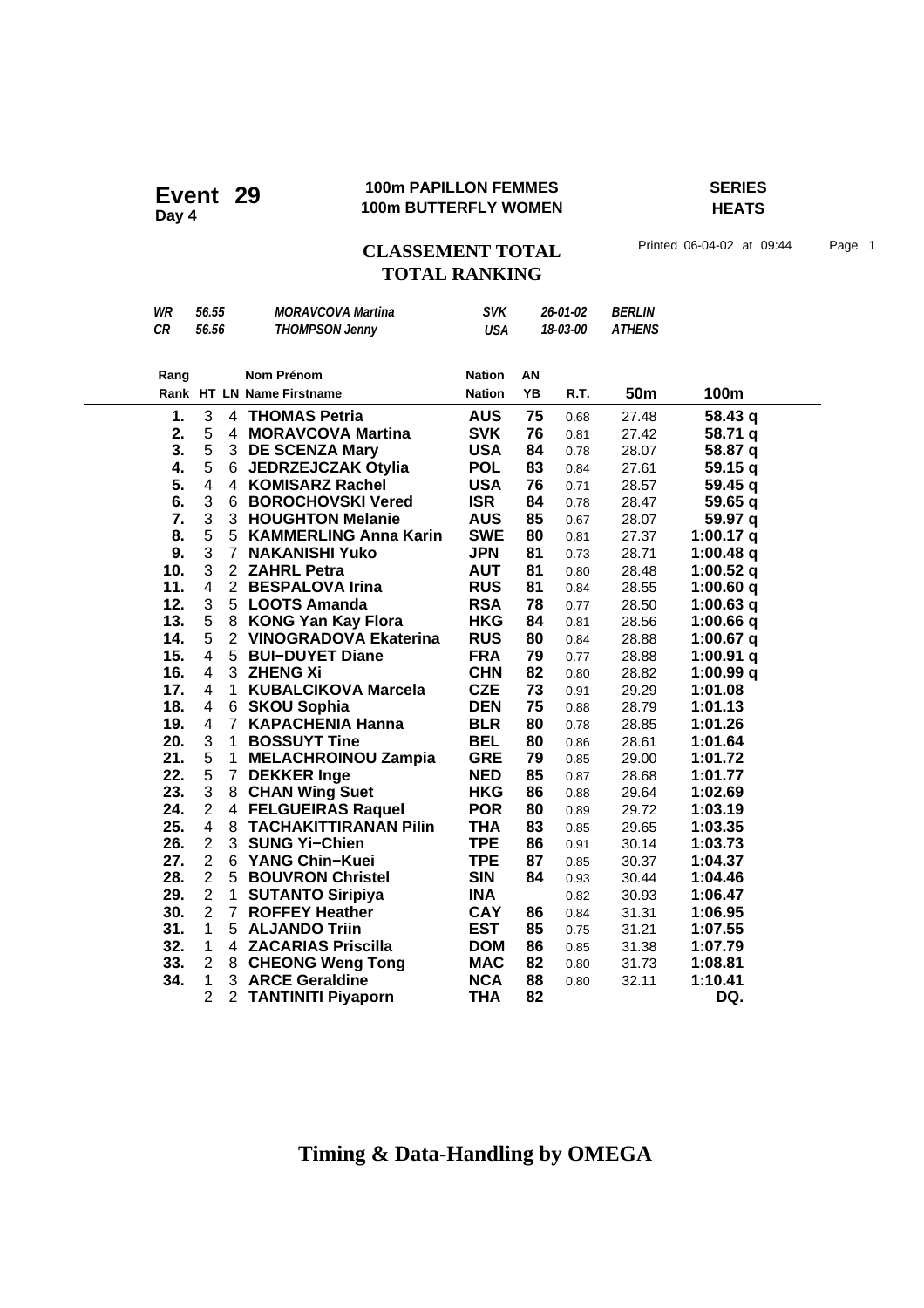#### **100m PAPILLON FEMMES DEMI-FINALES 100m PAPILLON FEMMES**<br>100m BUTTERFLY WOMEN

**SEMI-FINALS**

CLASSEMENT TOTAL Printed 06-04-02 at 19:09 Page 1 **TOTAL RANKING**

| WR                 | 56.55 |               | <b>MORAVCOVA Martina</b>     | <b>SVK</b>    |          | 26-01-02 | <i><b>BERLIN</b></i> |                    |
|--------------------|-------|---------------|------------------------------|---------------|----------|----------|----------------------|--------------------|
| CR                 | 56.56 |               | <b>THOMPSON Jenny</b>        | USA           | 18-03-00 |          | <b>ATHENS</b>        |                    |
|                    |       |               |                              |               |          |          |                      |                    |
| Nom Prénom<br>Rang |       | <b>Nation</b> | AN                           |               |          |          |                      |                    |
|                    |       |               | Rank HT LN Name Firstname    | <b>Nation</b> | YB       | R.T.     | 50 <sub>m</sub>      | 100m               |
| 1.                 | 1     | 4             | <b>MORAVCOVA Martina</b>     | <b>SVK</b>    | 76       | 0.81     | 27.01                | 57.43 q            |
| 2.                 | 2     | 5             | <b>DE SCENZA Mary</b>        | <b>USA</b>    | 84       | 0.83     | 27.84                | 58.45 a            |
| 3.                 | 2     | 4             | <b>THOMAS Petria</b>         | <b>AUS</b>    | 75       | 0.68     | 27.51                | 58.59q             |
| 4.                 | 1     | 3             | <b>BOROCHOVSKI Vered</b>     | ISR I         | 84       | 0.74     | 27.28                | 58.63q             |
| 5.                 | 2     | 3             | <b>KOMISARZ Rachel</b>       | USA           | 76       | 0.66     | 27.98                | 58.84 q            |
| 6.                 | 1     |               | 5 JEDRZEJCZAK Otylia         | POL           | 83       | 0.85     | 27.47                | 59.02 <sub>q</sub> |
| 7.                 | 1     | 8             | <b>ZHENG Xi</b>              | <b>CHN</b>    | 82       | 0.80     | 27.57                | 59.33q             |
| 8.                 | 1     | 6             | <b>KAMMERLING Anna Karin</b> | <b>SWE</b>    | 80       | 0.80     | 26.91                | 59.34 q            |
| 9.                 | 2     | 8             | <b>BUI-DUYET Diane</b>       | <b>FRA</b>    | 79       | 0.76     | 27.73                | 59.47              |
| 10.                | 1     | $\mathbf{7}$  | <b>LOOTS Amanda</b>          | <b>RSA</b>    | 78       | 0.75     | 27.97                | 59.63              |
| 11.                | 2     | $\mathbf{7}$  | <b>BESPALOVA Irina</b>       | <b>RUS</b>    | 81       | 0.84     | 27.98                | 59.95              |
| 12.                | 2     | 2             | <b>NAKANISHI Yuko</b>        | JPN           | 81       | 0.74     | 28.53                | 59.98              |
| 13.                | 2     |               | 6 HOUGHTON Melanie           | <b>AUS</b>    | 85       | 0.71     | 27.90                | 1:00.20            |
| 14.                | 1     |               | 2 ZAHRL Petra                | AUT           | 81       | 0.79     | 28.39                | 1:00.27            |
| 15.                | 1     | 1             | VINOGRADOVA Ekaterina        | <b>RUS</b>    | 80       | 0.81     | 28.63                | 1:00.30            |
| 16.                | 2     | 1             | <b>KONG Yan Kay Flora</b>    | HKG           | 84       | 0.82     | 28.24                | 1:00.64            |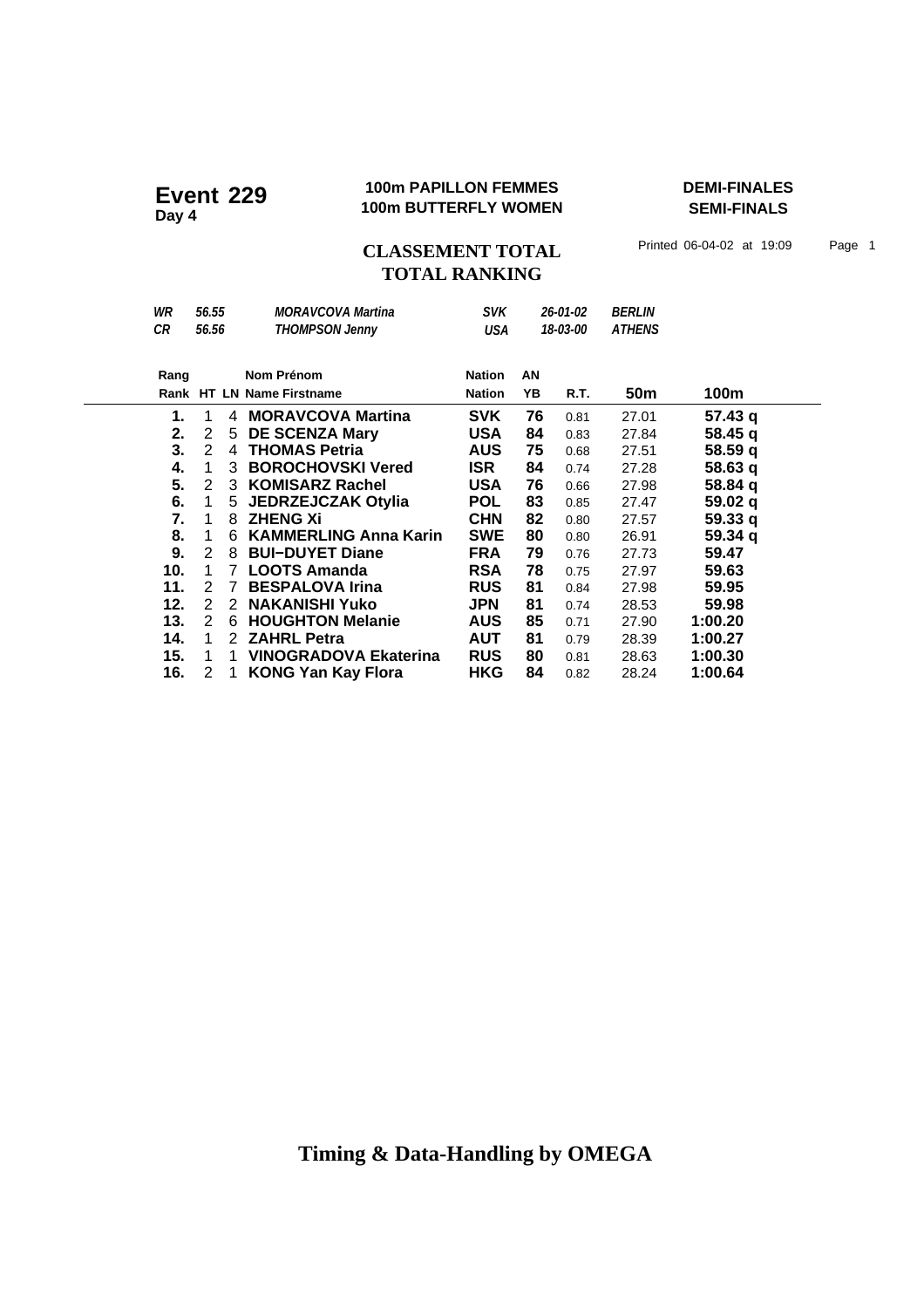# **100m PAPILLON FEMMES**<br>100m BUTTERFLY WOMEN FINALS

**FINALS**

# CLASSEMENT FINALES<sup>Printed 07-04-02 at 18:56 Page 1</sup> **FINALS RANKING**

| WR<br>СR     | 56.55<br>56.56 |      | <b>MORAVCOVA Martina</b><br><b>SVK</b><br><b>THOMPSON Jenny</b><br>USA |  |               | 26-01-02<br>18-03-00 | <b>BERLIN</b><br><b>ATHENS</b> |       |       |  |
|--------------|----------------|------|------------------------------------------------------------------------|--|---------------|----------------------|--------------------------------|-------|-------|--|
|              |                | Rang | Nom Prénom                                                             |  | Nat           | AN                   |                                |       |       |  |
|              |                | Rank | Name Firstname                                                         |  | <b>Nat</b>    | YB                   | R.T.                           | 50m   | Time  |  |
| <b>FINAL</b> |                | 1.   | <b>MORAVCOVA Martina</b>                                               |  | <b>SVK 76</b> |                      | 0.80                           | 26.59 | 57.04 |  |
|              |                | 2.   | <b>THOMAS Petria</b>                                                   |  | <b>AUS 75</b> |                      | 0.69                           | 27.01 | 57.91 |  |
|              |                | 3.   | <b>KAMMERLING A.</b>                                                   |  | <b>SWE 80</b> |                      | 0.80                           | 26.48 | 58.12 |  |
|              |                | 4.   | <b>DE SCENZA Mary</b>                                                  |  | <b>USA 84</b> |                      | 0.79                           | 27.97 | 58.40 |  |
|              |                | 5.   | <b>KOMISARZ Rachel</b>                                                 |  | <b>USA 76</b> |                      | 0.68                           | 27.63 | 58.46 |  |
|              |                | 6.   | <b>BOROCHOVSKI Vered</b>                                               |  | <b>ISR</b>    | 84                   | 0.80                           | 27.20 | 58.66 |  |
|              |                | 7.   | <b>ZHENG Xi</b>                                                        |  | <b>CHN</b>    | 82                   | 0.83                           | 27.45 | 59.20 |  |
|              |                | 7.   | <b>JEDRZEJCZAK Otylia</b>                                              |  | <b>POL</b>    | 83                   | 0.85                           | 27.81 | 59.20 |  |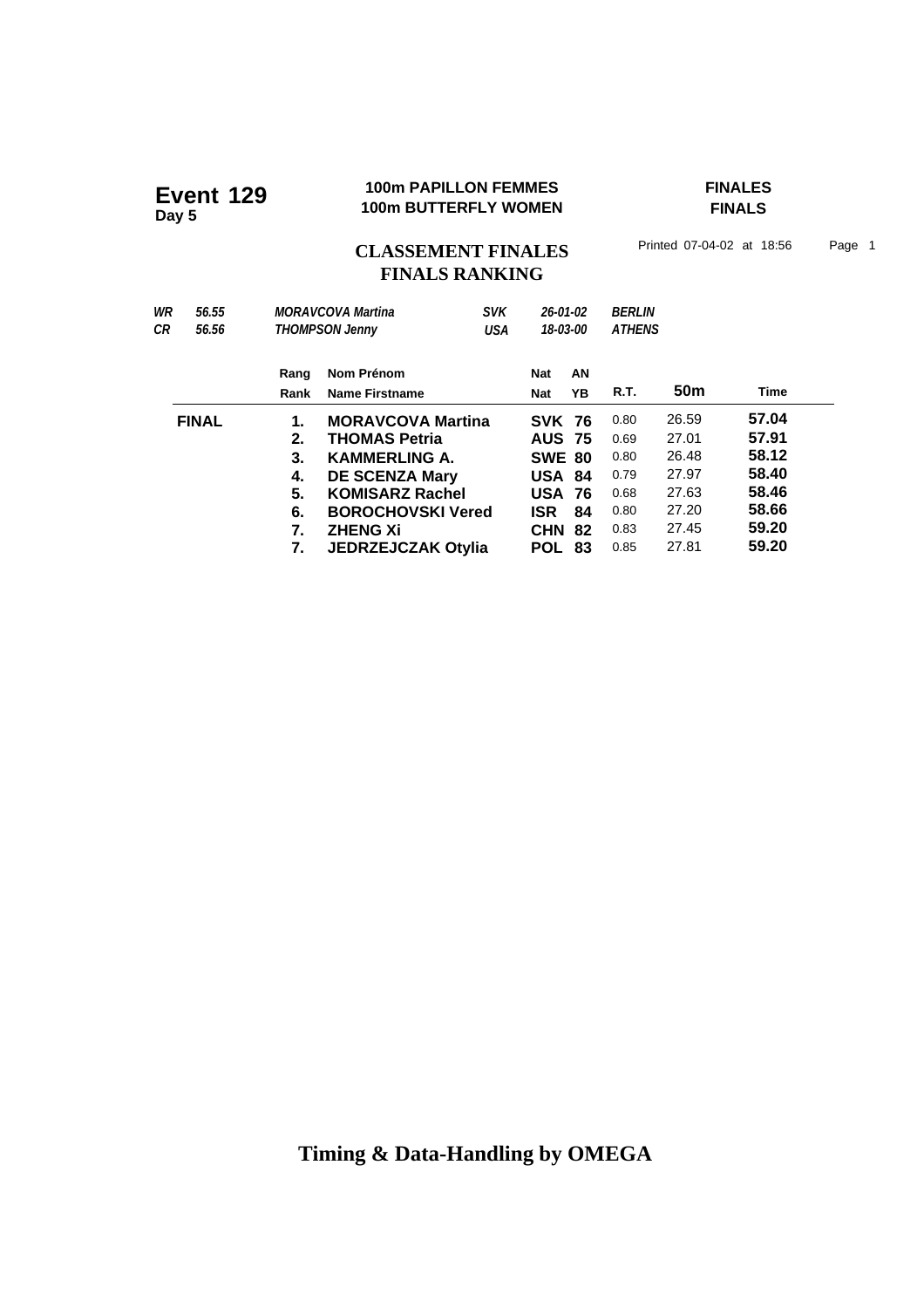### **200m PAPILLON FEMMES SERIES 200m PAPILLON FEMMES**<br>Day 1<br>**Day 1**

**HEATS**

### CLASSEMENT TOTAL Printed 03-04-02 at 10:07 Page 1 **TOTAL RANKING**

| WR<br><b>CR</b> | 2:04.16<br>O'NEILL Susan<br>2:06.18<br>O'NEILL Susan |                       | <b>AUS</b><br><b>AUS</b><br><b>Nation AN</b> |               | 18-01-00<br>30-11-95 |      | <b>SYDNEY</b><br><b>RIO DE JANEIRO</b> |         |         |             |
|-----------------|------------------------------------------------------|-----------------------|----------------------------------------------|---------------|----------------------|------|----------------------------------------|---------|---------|-------------|
| Rang            |                                                      |                       | <b>Nom Prénom</b>                            |               |                      |      |                                        |         |         |             |
|                 |                                                      |                       | Rank HT LN Name Firstname                    | <b>Nation</b> | YB                   | R.T. | 50 <sub>m</sub>                        | 100m    | 150m    | 200m        |
| 1.              | 3                                                    |                       | 5 DE SCENZA Mary                             | <b>USA</b>    | 84                   | 0.83 | 28.97                                  | 1:01.24 | 1:34.26 | $2:07.72$ q |
| 2.              | 3                                                    | 4                     | <b>THOMAS Petria</b>                         | <b>AUS</b>    | 75                   | 0.73 | 28.34                                  | 1:01.08 | 1:34.16 | $2:07.79$ q |
| 3.              | 1                                                    | 4                     | <b>NAKANISHI Yuko</b>                        | <b>JPN</b>    | 81                   | 0.74 | 29.65                                  | 1:02.26 | 1:35.05 | $2:08.51$ q |
| 4.              | $\overline{c}$                                       | 5                     | <b>JEDRZEJCZAK Otylia</b>                    | <b>POL</b>    | 83                   | 0.86 | 29.20                                  | 1:01.89 | 1:35.09 | $2:08.73$ q |
| 5.              | $\overline{2}$                                       | 8                     | <b>KIRK Dana</b>                             | <b>USA</b>    | 84                   | 0.73 | 28.55                                  | 1:00.67 | 1:34.16 | $2:09.46$ q |
| 6.              | $\overline{2}$                                       | 4                     | <b>YANG Yu</b>                               | <b>CHN</b>    | 85                   | 0.75 | 29.42                                  | 1:01.78 | 1:35.15 | $2:09.91$ q |
| 7.              | 1                                                    | 5                     | <b>SKOU Sophia</b>                           | <b>DEN</b>    | 75                   | 0.88 | 29.75                                  | 1:02.73 | 1:35.99 | $2:10.30$ q |
| 8.              | $\overline{2}$                                       | 6                     | <b>VINOGRADOVA Ekaterina</b>                 | <b>RUS</b>    | 80                   | 0.82 | 29.96                                  | 1:03.16 | 1:36.53 | $2:10.35$ q |
| 9.              | 3                                                    | 3                     | <b>GALVEZ Felicity</b>                       | <b>AUS</b>    | 85                   | 0.83 | 29.44                                  | 1:02.36 | 1:35.87 | 2:10.52     |
| 10.             | 1                                                    | 6                     | <b>ZAHRL Petra</b>                           | <b>AUT</b>    | 81                   | 0.82 | 29.66                                  | 1:03.12 | 1:36.96 | 2:11.97     |
| 11.             | 3                                                    | 6                     | <b>KUBALCIKOVA Marcela</b>                   | <b>CZE</b>    | 73                   | 0.92 | 29.73                                  | 1:03.04 | 1:37.19 | 2:12.24     |
| 12.             | 3                                                    | $\mathbf{2}^{\prime}$ | <b>FELGUEIRAS Raquel</b>                     | <b>POR</b>    | 80                   | 0.87 | 30.05                                  | 1:03.80 | 1:38.08 | 2:12.99     |
| 12.             | 1                                                    | $\overline{2}$        | <b>KAPACHENIA Hanna</b>                      | <b>BLR</b>    | 80                   | 0.77 | 30.30                                  | 1:04.17 | 1:38.69 | 2:12.99     |
| 14.             | 2                                                    | $\overline{2}$        | <b>BOROCHOVSKI Vered</b>                     | <b>ISR</b>    | 84                   | 0.76 | 28.60                                  | 1:02.36 | 1:37.74 | 2:13.86     |
| 15.             | 1                                                    | 3                     | <b>BESPALOVA Irina</b>                       | <b>RUS</b>    | 81                   | 0.82 | 30.11                                  | 1:03.56 | 1:37.85 | 2:14.24     |
| 16.             | 3                                                    | $\overline{7}$        | <b>CHAN Wing Suet</b>                        | <b>HKG</b>    | 86                   | 0.87 | 30.09                                  | 1:03.77 | 1:38.47 | 2:14.85     |
| 17.             | $\overline{2}$                                       |                       | 3 LOOTS Amanda                               | <b>RSA</b>    | 78                   | 0.79 | 30.01                                  | 1:03.89 | 1:38.89 | 2:15.00     |
| 18.             | 1                                                    | 7                     | <b>KONG Yan Kay Flora</b>                    | <b>HKG</b>    | 84                   | 0.81 | 29.84                                  | 1:03.50 | 1:37.79 | 2:15.48     |
| 19.             | 2                                                    | 1                     | <b>ROFFEY Heather</b>                        | <b>CAY</b>    | 86                   | 0.85 | 32.44                                  | 1:07.78 | 1:43.71 | 2:20.32     |
| 20.             | $\overline{2}$                                       | $\mathbf{7}$          | <b>YANG Chin-Kuei</b>                        | <b>TPE</b>    | 87                   | 0.85 | 30.74                                  | 1:04.91 | 1:42.36 | 2:21.67     |
| 21.             | 3                                                    | 1                     | <b>BOUVRON Christel</b>                      | <b>SIN</b>    | 84                   | 0.95 | 31.03                                  | 1:06.56 | 1:43.98 | 2:21.77     |
| 22.             | 1                                                    | 1                     | <b>MUCCIOLI Simona</b>                       | <b>SMR</b>    | 84                   | 0.86 | 32.12                                  | 1:09.34 | 1:47.98 | 2:26.64     |
| 23.             | 3                                                    | 8                     | <b>KOLYAGINA Yekaterina</b>                  | KAZ           | 88                   | 0.95 | 33.73                                  | 1:12.46 | 1:52.16 | 2:33.41     |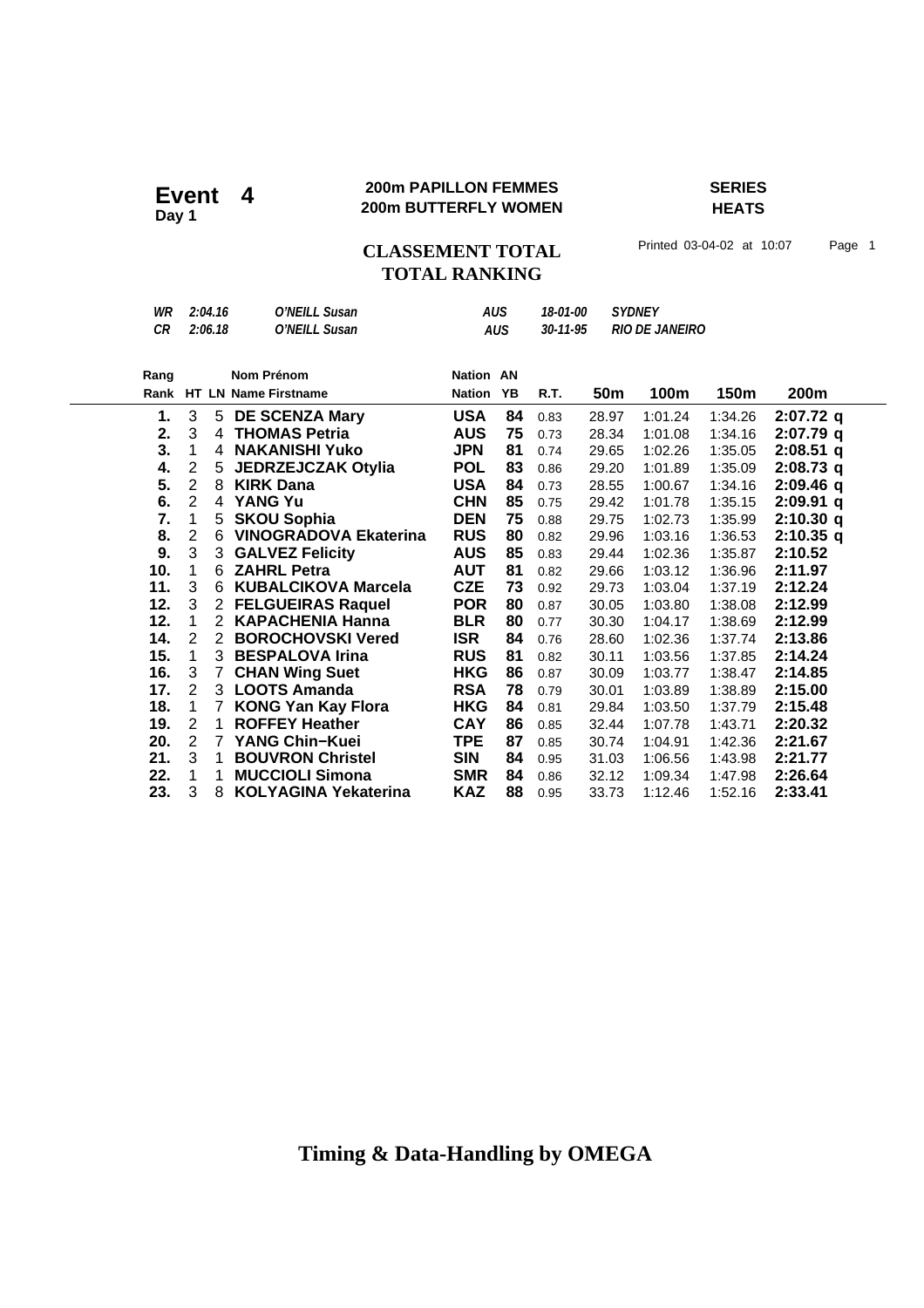#### **200m PAPILLON FEMMES FINALES 200m PAPILLON FEMMES**<br>200m BUTTERFLY WOMEN

**FINALS**

### CLASSEMENT FINALES<sup>Printed 03-04-02 at 18:43</sup> Page 1 **FINALS RANKING**

| WR<br>СR     | 2:04.16<br>2:05.76 | O'NEILL Susan<br>THOMAS, Petria |               | <b>AUS</b><br><b>AUS</b> | 18-01-00<br>03-04-02 |                 | <b>SYDNEY</b><br><b>MOSCOW</b> |         |             |
|--------------|--------------------|---------------------------------|---------------|--------------------------|----------------------|-----------------|--------------------------------|---------|-------------|
|              | Rang               | Nom Prénom                      | <b>Nat</b>    | AN                       |                      |                 |                                |         |             |
|              | Rank               | Name Firstname                  | <b>Nat</b>    | YB                       | R.T.                 | 50 <sub>m</sub> | 100m                           | 150m    | 200m        |
| <b>FINAL</b> | 1.                 | <b>THOMAS Petria</b>            | <b>AUS</b>    | - 75                     | 0.71                 | 27.98           | 1:00.14                        | 1:32.78 | 2:05.76 NCR |
|              | 2.                 | <b>YANG Yu</b>                  | <b>CHN</b>    | 85                       | 0.76                 | 29.16           | 1:00.98                        | 1:33.50 | 2:06.10     |
|              | 3.                 | <b>DE SCENZA Mary</b>           | <b>USA</b>    | - 84                     | 0.81                 | 28.49           | 1:00.46                        | 1:33.10 | 2:06.17     |
|              | 4.                 | <b>NAKANISHI Yuko</b>           | <b>JPN</b>    | 81                       | 0.76                 | 29.13           | 1:01.67                        | 1:34.37 | 2:07.31     |
|              | 5.                 | <b>JEDRZEJCZAK Otylia</b>       | <b>POL</b>    | 83                       | 0.87                 | 28.99           | 1:01.16                        | 1:34.91 | 2:10.11     |
|              | 6.                 | <b>SKOU Sophia</b>              | <b>DEN</b>    | 75                       | 0.90                 | 28.83           | 1:01.09                        | 1:34.59 | 2:10.23     |
|              | 7.                 | <b>VINOGRADOVA E.</b>           | <b>RUS</b>    | 80                       | 0.84                 | 29.63           | 1:03.08                        | 1:37.36 | 2:11.01     |
|              | 8.                 | <b>KIRK Dana</b>                | <b>USA 84</b> |                          | 0.71                 | 28.85           | 1:01.34                        | 1:35.83 | 2:12.51     |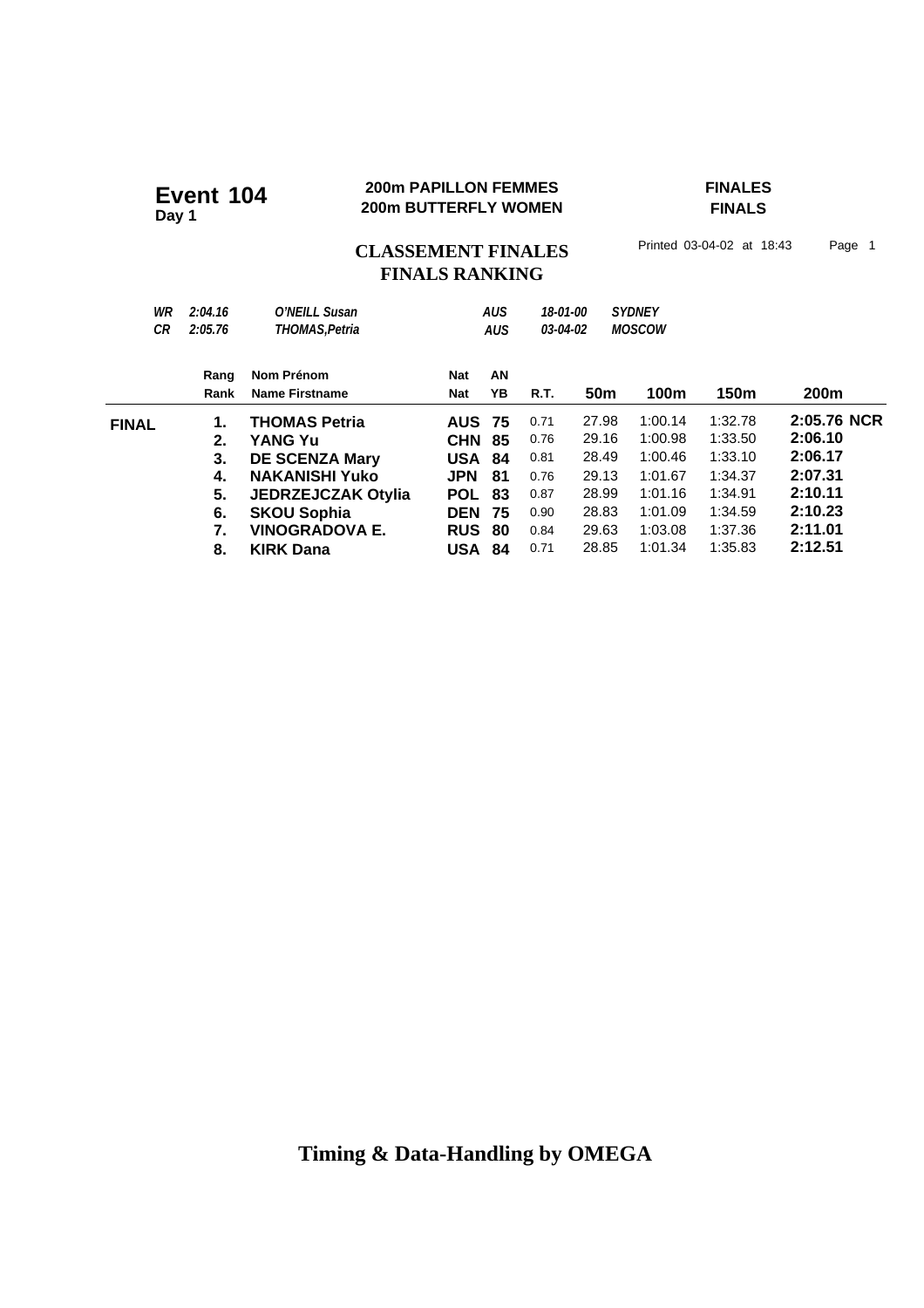#### **100m 4 NAGES FEMMES SERIES 100m 4 NAGES FEMMES**<br>100m MEDLEY WOMEN

**HEATS**

### CLASSEMENT TOTAL Printed 04-04-02 at 10:25 Page 1 **TOTAL RANKING**

| WR   | 59.30                   |                | <b>THOMPSON Jenny</b>        | <b>USA</b>    |           | 02-04-99 | <b>HONG KONG</b> |             |
|------|-------------------------|----------------|------------------------------|---------------|-----------|----------|------------------|-------------|
| CR   | 59.30                   |                | <b>THOMPSON Jenny</b>        | <b>USA</b>    |           | 02-04-99 | <b>HONG KONG</b> |             |
|      |                         |                |                              |               |           |          |                  |             |
| Rang |                         |                | <b>Nom Prénom</b>            | <b>Nation</b> | AN        |          |                  |             |
|      |                         |                | Rank HT LN Name Firstname    | <b>Nation</b> | <b>YB</b> | R.T.     | 50m              | 100m        |
| 1.   | 3                       |                | 4 MORAVCOVA Martina          | <b>SVK</b>    | 76        | 0.80     | 27.92            | 1:01.35 $q$ |
| 2.   | 4                       |                | 4 ROSE Gabrielle             | <b>USA</b>    | 77        | 0.71     | 28.89            | 1:01.47 $q$ |
| 3.   | $\overline{2}$          |                | 4 BEARD Amanda               | <b>USA</b>    | 81        | 0.72     | 28.80            | $1:01.51$ q |
| 4.   | $\overline{2}$          |                | 3 SHEPPARD Alison            | <b>GBR</b>    | 72        | 0.81     | 28.42            | 1:01.64 q   |
| 5.   | $\overline{\mathbf{4}}$ |                | 3 VEREVKA Oxana              | <b>RUS</b>    | 77        | 0.84     | 28.93            | 1:02.19q    |
| 6.   | $\overline{\mathbf{4}}$ | 5 <sup>1</sup> | <b>KEJZAR Alenka</b>         | <b>SLO</b>    | 79        | 0.82     | 28.80            | $1:02.38$ q |
| 7.   | 3                       |                | 3 HANSON Brooke              | <b>AUS</b>    | 78        | 0.75     | 29.63            | 1:02.40 $q$ |
| 8.   | $\overline{2}$          |                | 5 HJORTH-HANSEN Julie        | <b>DEN</b>    | 84        | 0.85     | 29.19            | 1:02.67 $q$ |
| 9.   | $\overline{\mathbf{4}}$ | 7 <sup>1</sup> | <b>SAVONYUK Yuliya</b>       | <b>UKR</b>    | 87        | 0.81     | 29.60            | 1:02.96 $q$ |
| 10.  | 3                       | 6              | <b>MARINOVIC Smiljana</b>    | <b>CRO</b>    | 77        | 0.83     | 29.65            | 1:03.70q    |
| 11.  | $\overline{2}$          | 6              | <b>KLENZ Sabine</b>          | <b>GER</b>    | 74        | 0.81     | 29.36            | 1:03.94 $q$ |
| 12.  | $\overline{\mathbf{4}}$ | $\mathbf{1}$   | <b>PODLESNAYA Yulia</b>      | <b>UKR</b>    | 87        | 0.87     | 29.97            | $1:04.28$ q |
| 13.  | 3                       | $\overline{2}$ | <b>JENSEN Line</b>           | <b>DEN</b>    | 81        | 0.85     | 29.81            | 1:04.42 $q$ |
| 14.  | $\overline{\mathbf{4}}$ |                | 2 TSAI Hiu Wai Sherry        | <b>HKG</b>    | 83        | 0.82     | 29.59            | 1:04.47 $q$ |
| 15.  | $\overline{\mathbf{4}}$ |                | 6 HLAVACOVA Yvetta           | <b>CZE</b>    | 75        | 0.91     | 29.27            | 1:04.77 $q$ |
| 16.  | $\overline{2}$          | $\overline{2}$ | <b>GULBRANDSEN Anne-Mari</b> | <b>NOR</b>    | 84        | 0.89     | 30.44            | $1:05.14$ q |
| 17.  | 4                       | 8              | <b>SILVA Valeria</b>         | <b>PER</b>    | 85        | 0.86     | 30.39            | 1:05.52     |
| 18.  | 3                       | $7^{\circ}$    | <b>YANG Chin-Kuei</b>        | <b>TPE</b>    | 87        | 0.83     | 30.32            | 1:06.01     |
| 19.  | $\overline{2}$          | $\mathbf 1$    | <b>SATO Ayane</b>            | <b>JPN</b>    | 82        | 0.84     | 31.30            | 1:07.01     |
| 20.  | $\overline{2}$          | $\overline{7}$ | <b>COICA Nicoletta</b>       | <b>MDA</b>    | 82        | 0.84     | 31.49            | 1:07.85     |
| 21.  | 3                       | 1              | <b>BEJI Selma</b>            | <b>TUN</b>    |           | 0.95     | 30.82            | 1:07.99     |
| 22.  | 3                       | 8              | <b>CHEONG Weng Tong</b>      | <b>MAC</b>    | 82        | 0.76     | 31.99            | 1:09.00     |
| 23.  | $\mathbf 1$             | 3              | <b>SUTANTO Siripiya</b>      | <b>INA</b>    |           | 0.87     | 32.45            | 1:09.57     |
| 24.  | $\overline{2}$          | 8              | <b>CHUM Shun Kvan Andrea</b> | <b>MAC</b>    | 88        | 0.75     | 32.49            | 1:09.62     |
| 25.  | $\mathbf{1}$            |                | 4 MORENO Katerine            | <b>BOL</b>    | 74        | 0.90     | 33.25            | 1:09.63     |
| 26.  | $\mathbf{1}$            |                | 5 ZACARIAS Priscilla         | <b>DOM</b>    | 86        | 0.84     | 32.87            | 1:10.91     |
| 27.  | $\mathbf{1}$            | 6              | ROJKOVA Alyona               | TKM           | 89        | 0.80     | 35.83            | 1:22.63     |
|      | 3                       | 5              | <b>MUNZ Lori</b>             | <b>AUS</b>    | 79        |          |                  | DNS.        |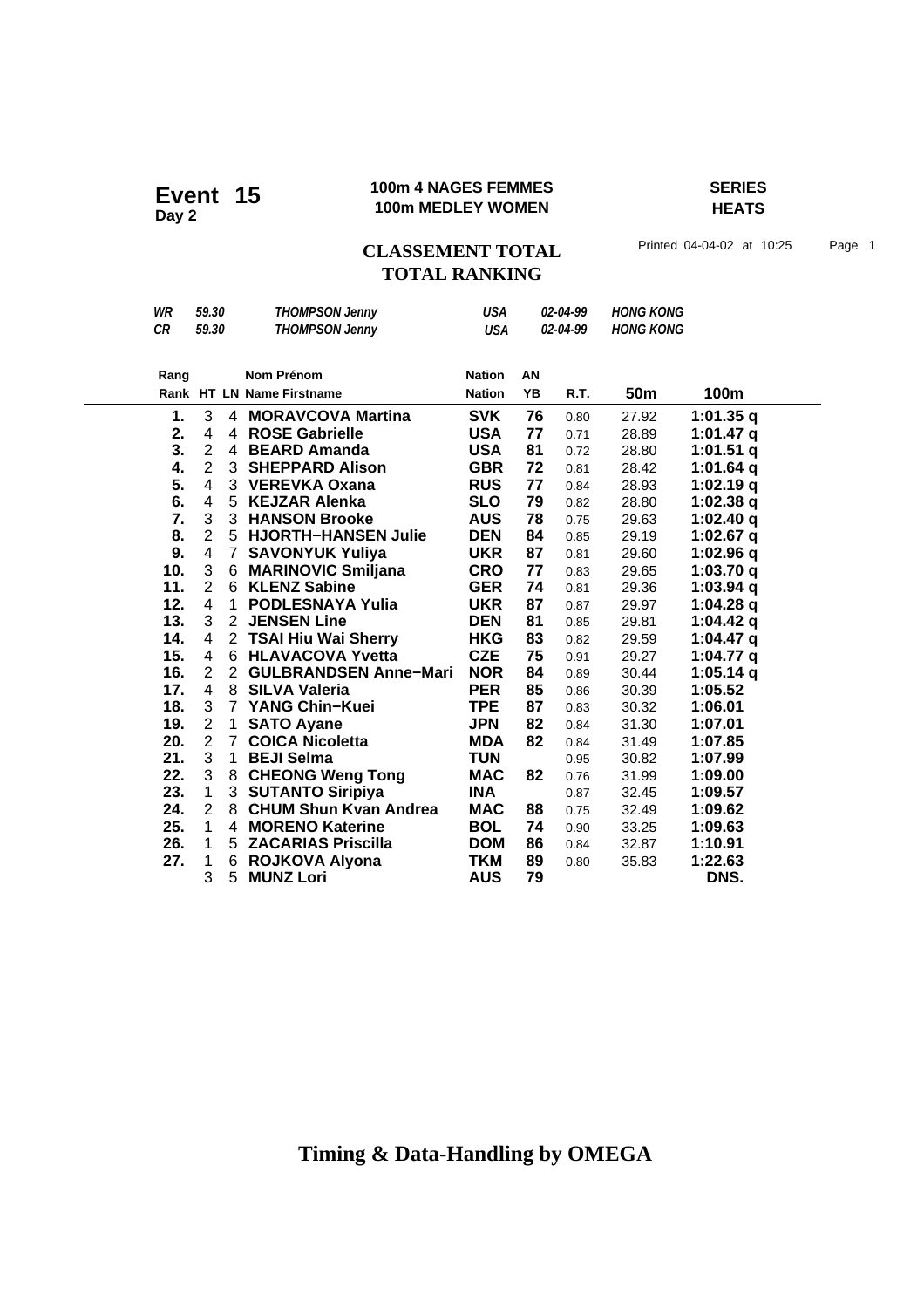#### **100m 4 NAGES FEMMES DEMI-FINALES Event** 215 <sup>100m 4</sup> NAGES FEMMES

**SEMI-FINALS**

CLASSEMENT TOTAL Printed 04-04-02 at 19:37 Page 1 **TOTAL RANKING**

| WR   | 59.30         |    | <b>THOMPSON Jenny</b>        | USA           |    | 02-04-99 | <b>HONG KONG</b> |             |
|------|---------------|----|------------------------------|---------------|----|----------|------------------|-------------|
| CR   | 59.30         |    | <b>THOMPSON Jenny</b>        | USA           |    | 02-04-99 | <b>HONG KONG</b> |             |
|      |               |    |                              |               |    |          |                  |             |
| Rang |               |    | Nom Prénom                   | <b>Nation</b> | AN |          |                  |             |
|      |               |    | Rank HT LN Name Firstname    | <b>Nation</b> | YΒ | R.T.     | 50m              | 100m        |
| 1.   | 2             | 4  | <b>MORAVCOVA Martina</b>     | <b>SVK</b>    | 76 | 0.80     | 27.45            | 59.97 a     |
| 2.   | 1             | 4  | <b>ROSE Gabrielle</b>        | USA           | 77 | 0.75     | 28.22            | 1:00.61 $q$ |
| 3.   | 1             | 5. | <b>SHEPPARD Alison</b>       | <b>GBR</b>    | 72 | 0.81     | 27.98            | 1:00.99 q   |
| 4.   | 2             | 5. | <b>BEARD Amanda</b>          | USA           | 81 | 0.70     | 28.82            | 1:01.43 $q$ |
| 5.   | 2             | 3  | <b>VEREVKA Oxana</b>         | <b>RUS</b>    | 77 | 0.84     | 28.38            | 1:01.54 $q$ |
| 6.   | 1             | 3  | <b>KEJZAR Alenka</b>         | <b>SLO</b>    | 79 | 0.82     | 28.28            | 1:01.67 $q$ |
| 7.   | 1             | 6  | <b>HJORTH-HANSEN Julie</b>   | <b>DEN</b>    | 84 | 0.83     | 28.85            | 1:02.04 $q$ |
| 8.   | 2             | 6  | <b>HANSON Brooke</b>         | <b>AUS</b>    | 78 | 0.76     | 29.38            | 1:02.25 $q$ |
| 9.   | 2             | 2  | <b>SAVONYUK Yuliya</b>       | <b>UKR</b>    | 87 | 0.78     | 29.40            | 1:02.39     |
| 10.  | 1             | 2  | <b>MARINOVIC Smiljana</b>    | <b>CRO</b>    | 77 | 0.82     | 29.53            | 1:03.12     |
| 11.  | 2             | 7  | <b>KLENZ Sabine</b>          | <b>GER</b>    | 74 | 0.77     | 29.49            | 1:03.50     |
| 12.  | $\mathcal{P}$ | 1  | <b>JENSEN Line</b>           | <b>DEN</b>    | 81 | 0.86     | 29.40            | 1:03.62     |
| 13.  | 2             | 8  | <b>HLAVACOVA Yvetta</b>      | <b>CZE</b>    | 75 | 0.88     | 28.62            | 1:03.79     |
| 14.  | 1             | 7  | <b>PODLESNAYA Yulia</b>      | <b>UKR</b>    | 87 | 0.84     | 29.86            | 1:04.22     |
| 15.  | 1             | 1  | <b>TSAI Hiu Wai Sherry</b>   | <b>HKG</b>    | 83 | 0.81     | 29.46            | 1:04.32     |
| 16.  |               | 8  | <b>GULBRANDSEN Anne-Mari</b> | <b>NOR</b>    | 84 | 0.85     | 30.64            | 1:04.74     |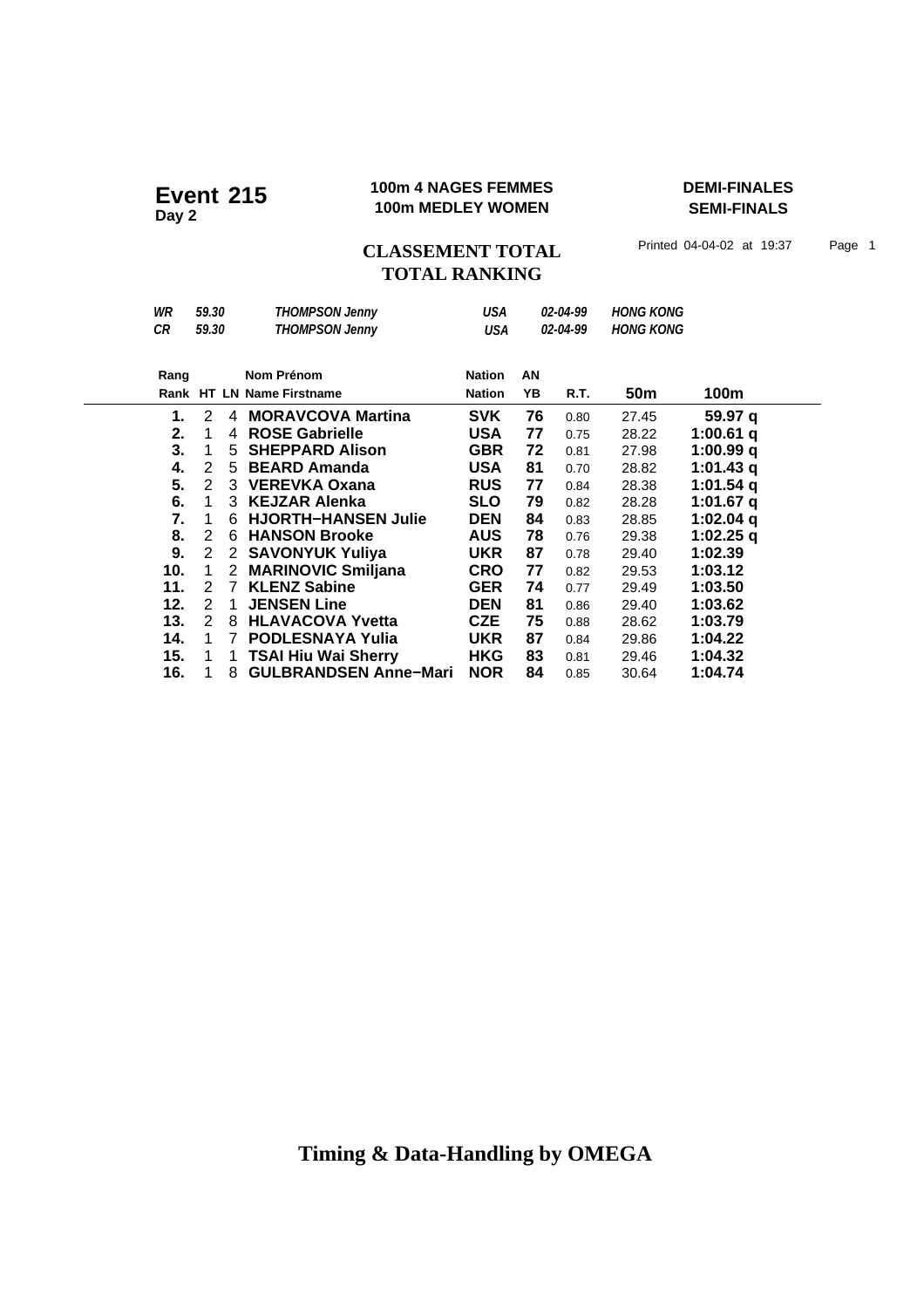#### **100m 4 NAGES FEMMES FINALES 100m 4 NAGES FEMMES**<br>100m MEDLEY WOMEN

**FINALS**

CLASSEMENT FINALES<sup>Printed 05-04-02 at 20:04 Page 1</sup> **FINALS RANKING**

| WR<br>59.30<br>СR<br>59.30 |              |                              | <b>THOMPSON Jenny</b><br><b>THOMPSON Jenny</b> | USA<br><b>USA</b> | 02-04-99<br>02-04-99 |               | <b>HONG KONG</b><br><b>HONG KONG</b> |                 |         |         |  |
|----------------------------|--------------|------------------------------|------------------------------------------------|-------------------|----------------------|---------------|--------------------------------------|-----------------|---------|---------|--|
|                            |              | Rang<br>Rank                 | Nom Prénom<br><b>Name Firstname</b>            |                   | Nat<br>Nat           | AN<br>YΒ      | R.T.                                 | 50 <sub>m</sub> | Time    |         |  |
|                            | <b>FINAL</b> | 1.                           | <b>MORAVCOVA Martina</b>                       |                   | <b>SVK 76</b>        |               | 0.78                                 | 27.23           | 59.91   |         |  |
|                            |              | 2.                           | <b>ROSE Gabrielle</b>                          |                   | <b>USA 77</b>        |               | 0.73                                 | 28.31           | 1:00.68 |         |  |
|                            |              | 3.                           | <b>SHEPPARD Alison</b>                         |                   | <b>GBR 72</b>        |               | 0.79                                 | 28.04           | 1:00.88 |         |  |
|                            |              | 4.                           | <b>KEJZAR Alenka</b>                           |                   |                      | <b>SLO 79</b> |                                      | 0.81            | 28.37   | 1:01.62 |  |
|                            |              | 5.                           | <b>BEARD Amanda</b>                            |                   | <b>USA 81</b>        |               | 0.71                                 | 29.07           | 1:01.80 |         |  |
|                            |              | 6.                           | <b>VEREVKA Oxana</b>                           |                   | <b>RUS 77</b>        |               | 0.83                                 | 28.50           | 1:02.07 |         |  |
|                            |              | 7.                           | <b>HJORTH-HANSEN Julie</b>                     |                   | <b>DEN</b>           | -84           | 0.82                                 | 28.96           | 1:02.37 |         |  |
|                            |              | 8.<br><b>SAVONYUK Yuliva</b> |                                                |                   | <b>UKR 87</b>        |               | 0.82                                 | 29.41           | 1:02.62 |         |  |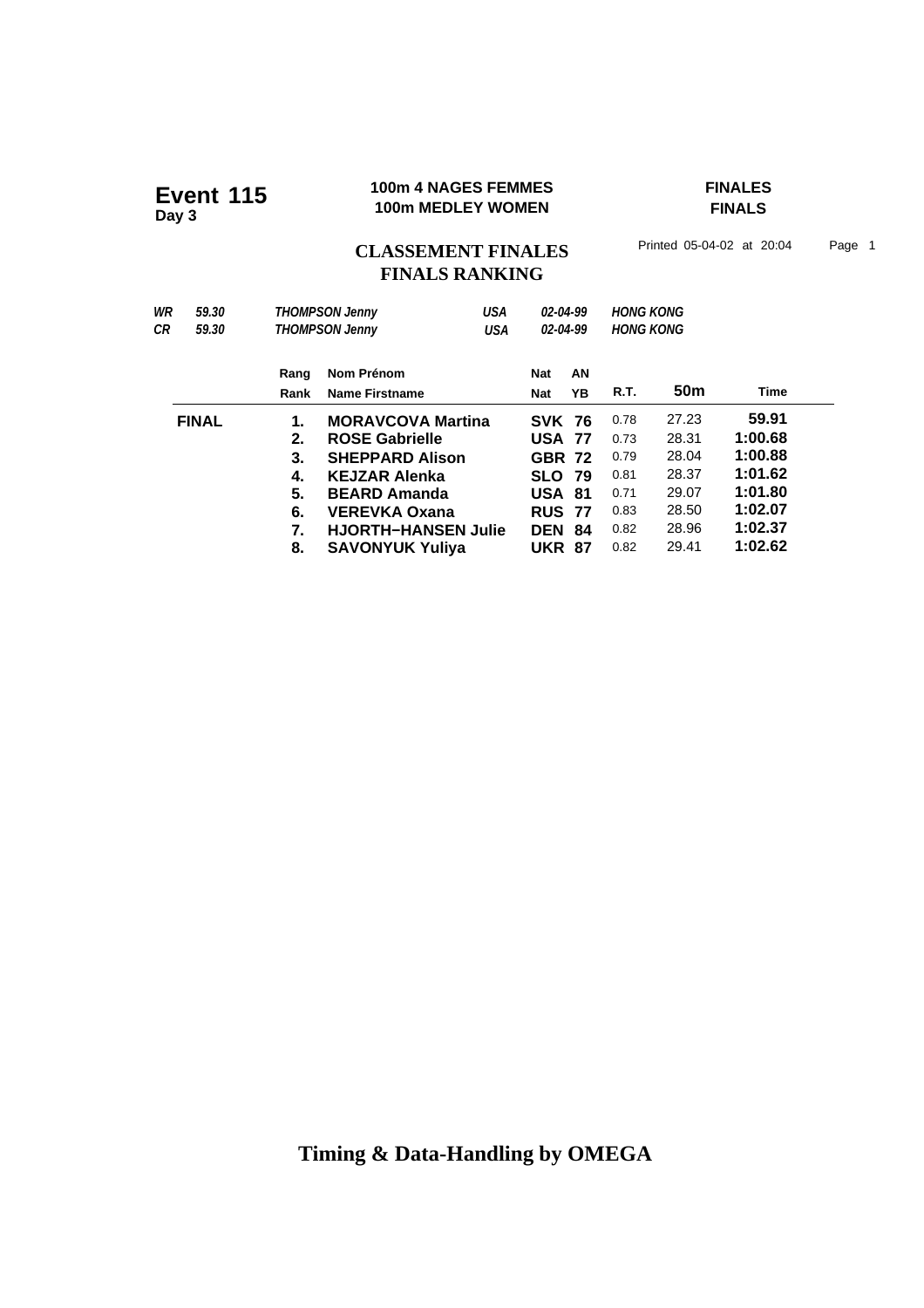#### **200m 4 NAGES FEMMES SERIES 200m 4 NAGES FEMMES**<br>200m MEDLEY WOMEN

## **HEATS**

CLASSEMENT TOTAL Printed 06-04-02 at 10:26 Page 1

## **TOTAL RANKING**

| WR   |                         | 2:07.79        | <b>WAGNER Allison</b>        | USA<br>05-12-93<br>PALMA DE MALLORCA<br>PALMA DE MALLORCA<br><b>USA</b> |    |          |       |         |         |             |
|------|-------------------------|----------------|------------------------------|-------------------------------------------------------------------------|----|----------|-------|---------|---------|-------------|
| CR   |                         | 2:07.79        | <b>WAGNER Allison</b>        |                                                                         |    | 05-12-93 |       |         |         |             |
|      |                         |                |                              |                                                                         |    |          |       |         |         |             |
| Rang |                         |                | <b>Nom Prénom</b>            | <b>Nation AN</b>                                                        |    |          |       |         |         |             |
|      |                         |                | Rank HT LN Name Firstname    | <b>Nation</b>                                                           | YB | R.T.     | 50m   | 100m    | 150m    | 200m        |
| 1.   | $\mathbf 1$             | 1              | <b>ROSE Gabrielle</b>        | <b>USA</b>                                                              | 77 | 0.76     | 28.68 | 1:02.19 | 1:40.41 | $2:11.63$ q |
| 2.   | $\overline{c}$          |                | 3 VEREVKA Oxana              | <b>RUS</b>                                                              | 77 | 0.80     | 29.77 | 1:02.68 | 1:41.06 | $2:12.17$ q |
| 3.   | $\overline{2}$          |                | 4 KEJZAR Alenka              | <b>SLO</b>                                                              | 79 | 0.85     | 29.37 | 1:02.19 | 1:40.71 | $2:12.22$ q |
| 4.   | 3                       |                | 5 HJORTH-HANSEN Julie        | <b>DEN</b>                                                              | 84 | 0.83     | 28.84 | 1:02.16 | 1:40.42 | $2:12.27$ q |
| 5.   | $\overline{\mathbf{4}}$ | $\overline{4}$ | <b>KLOCHKOVA Yana</b>        | <b>UKR</b>                                                              | 82 | 0.86     | 29.12 | 1:02.38 | 1:41.60 | $2:12.77$ q |
| 6.   | $\overline{\mathbf{4}}$ |                | 3 KLENZ Sabine               | <b>GER</b>                                                              | 74 | 0.74     | 29.86 | 1:03.30 | 1:42.23 | 2:13.89q    |
| 7.   | 3                       |                | 3 REILLY Jennifer            | <b>AUS</b>                                                              | 83 | 0.88     | 29.65 | 1:03.44 | 1:42.69 | $2:14.76$ q |
| 8.   | $\overline{\mathbf{4}}$ | 5              | <b>CASLARU B.</b>            | <b>ROM</b>                                                              | 75 | 0.84     | 30.13 | 1:05.02 | 1:43.07 | $2:15.21$ q |
| 9.   | $\overline{\mathbf{c}}$ | 5              | <b>NORDENSTAM Sara</b>       | <b>SWE</b>                                                              | 83 | 0.82     | 29.66 | 1:04.25 | 1:43.05 | 2:15.38     |
| 10.  | 3                       | $\overline{2}$ | <b>NAKANISHI Yuko</b>        | <b>JPN</b>                                                              | 81 | 0.74     | 29.48 | 1:04.07 | 1:44.22 | 2:15.86     |
| 11.  | $\overline{2}$          | 6              | <b>GRETLUND Tina</b>         | <b>DEN</b>                                                              | 78 | 0.78     | 29.40 | 1:04.22 | 1:44.14 | 2:16.00     |
| 12.  | $\mathbf{1}$            | 8              | <b>ZHAN Shu</b>              | <b>CHN</b>                                                              | 85 | 0.80     | 29.87 | 1:03.50 | 1:44.28 | 2:16.03     |
| 13.  | $\overline{\mathbf{4}}$ |                | 2 KLINAR Anja                | <b>SLO</b>                                                              | 88 | 0.83     | 29.72 | 1:04.22 | 1:43.97 | 2:16.17     |
| 14.  | $\overline{2}$          |                | 2 TOLKATCHEVA Yana           | <b>RUS</b>                                                              | 87 | 0.87     | 29.53 | 1:03.90 | 1:44.51 | 2:16.26     |
| 15.  | $\overline{2}$          | $\mathbf{1}$   | <b>SAVONYUK Yuliya</b>       | <b>UKR</b>                                                              | 87 | 0.81     | 29.05 | 1:04.28 | 1:43.08 | 2:16.36     |
| 16.  | $\mathbf{1}$            | $\overline{7}$ | <b>CAVERLY Kristen</b>       | <b>USA</b>                                                              | 84 | 0.75     | 29.56 | 1:03.63 | 1:43.48 | 2:16.51     |
| 17.  | 3                       |                | 7 LE PARANTHOEN A.           | <b>FRA</b>                                                              | 77 | 0.73     | 29.70 | 1:04.55 | 1:43.44 | 2:16.53     |
| 18.  | $\overline{\mathbf{4}}$ | $\overline{7}$ | <b>NETREFOVA Hana</b>        | <b>CZE</b>                                                              | 74 | 0.85     | 30.37 | 1:05.25 | 1:45.44 | 2:16.81     |
| 19.  | $\overline{2}$          | $\overline{7}$ | <b>SATO Ayane</b>            | <b>JPN</b>                                                              | 82 | 0.84     | 30.45 | 1:05.04 | 1:44.64 | 2:16.91     |
| 20.  | $\overline{\mathbf{4}}$ | $\mathbf{1}$   | <b>KORBASOVA Jana</b>        | <b>SVK</b>                                                              | 74 | 0.82     | 30.36 | 1:04.66 | 1:44.46 | 2:16.92     |
| 21.  | $\overline{\mathbf{4}}$ |                | 6 HLAVACOVA Yvetta           | <b>CZE</b>                                                              | 75 | 0.85     | 29.06 | 1:02.82 | 1:43.80 | 2:17.02     |
| 22.  | 3                       | 6              | <b>BARDACH Georgina</b>      | <b>ARG</b>                                                              | 83 | 0.86     | 29.89 | 1:04.97 | 1:45.07 | 2:18.53     |
| 23.  | 3                       | 1              | <b>KUAN Chia-Hsien</b>       | <b>TPE</b>                                                              | 85 | 0.82     | 31.06 | 1:04.99 | 1:47.51 | 2:20.25     |
| 24.  | $\overline{\mathbf{4}}$ | 8              | YANG Chin-Kuei               | <b>TPE</b>                                                              | 87 | 0.87     | 31.12 | 1:07.23 | 1:50.44 | 2:23.31     |
| 25.  | $\overline{2}$          | 8              | <b>COICA Nicoletta</b>       | <b>MDA</b>                                                              | 82 | 0.83     | 31.26 | 1:08.28 | 1:51.36 | 2:26.03     |
| 26.  | 1                       | 6              | <b>CHUM Shun Kvan Andrea</b> | <b>MAC</b>                                                              | 88 | 0.74     | 33.38 | 1:11.88 | 1:54.68 | 2:30.20     |
| 27.  | 1                       | 5              | <b>MORENO Katerine</b>       | <b>BOL</b>                                                              | 74 | 0.90     | 33.12 | 1:13.76 | 1:56.00 | 2:30.77     |
| 28.  | 1                       | 3              | <b>KOLYAGINA Yekaterina</b>  | <b>KAZ</b>                                                              | 88 | 0.91     | 32.99 | 1:10.78 | 1:55.53 | 2:30.82     |
| 29.  | 1                       | $\overline{2}$ | <b>ZACARIAS Priscilla</b>    | <b>DOM</b>                                                              | 86 | 0.84     | 32.27 | 1:11.41 | 1:56.85 | 2:31.45     |
|      | 3                       | 4              | <b>MUNZ Lori</b>             | <b>AUS</b>                                                              | 79 |          |       |         |         | DNS.        |
|      | 3                       | 8              | <b>SVANSTROM Malin</b>       | <b>SWE</b>                                                              | 80 |          |       |         |         | DNS.        |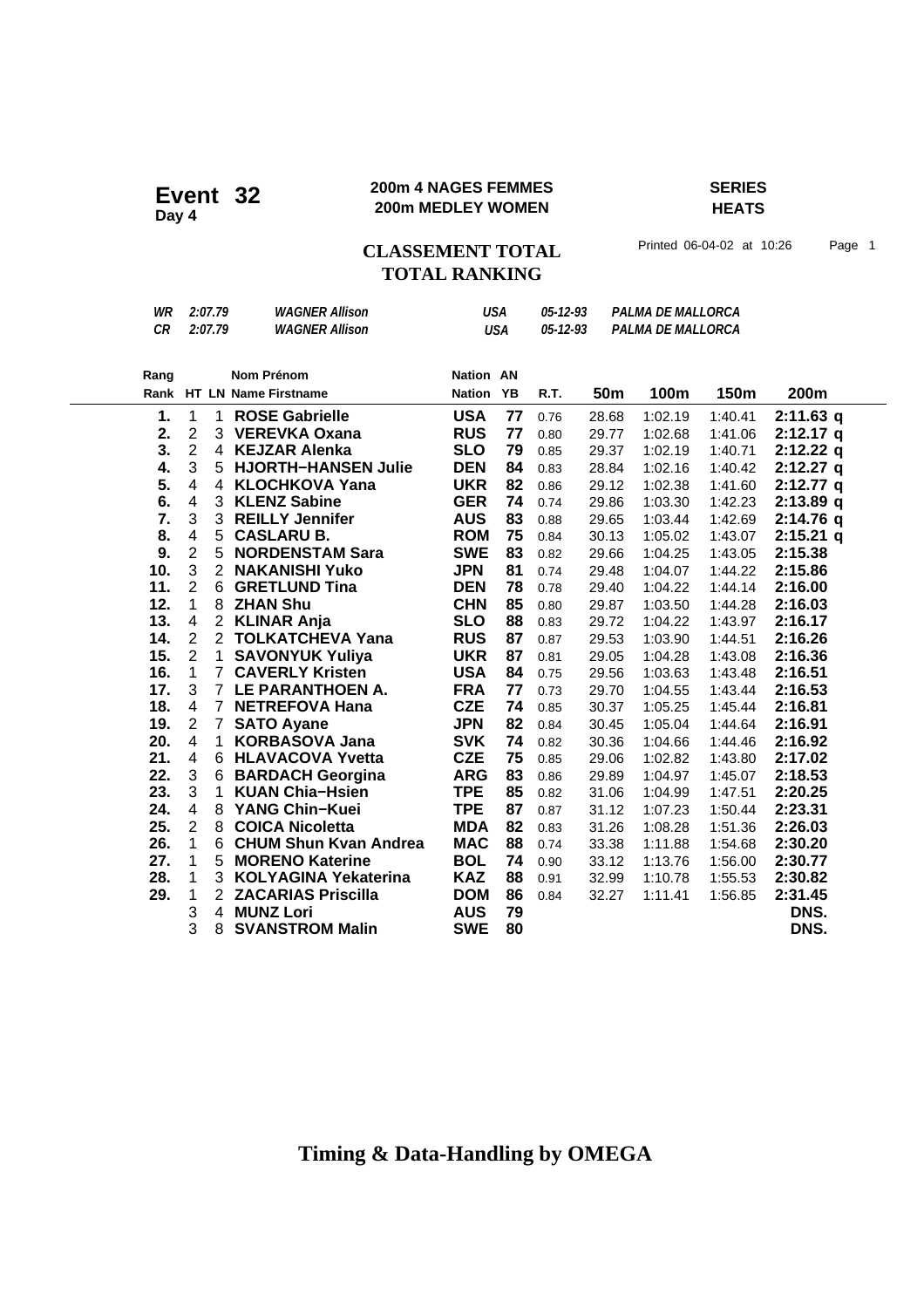#### **200m 4 NAGES FEMMES FINALES 200m 4 NAGES FEMMES**<br>200m MEDLEY WOMEN

**FINALS**

### CLASSEMENT FINALES<sup>Printed 06-04-02 at 19:34 Page 1</sup> **FINALS RANKING**

| WR<br>СR     | 2:07.79<br>2:07.79 | <b>WAGNER Allison</b><br><b>WAGNER Allison</b> | <b>USA</b><br>USA |      | $05 - 12 - 93$<br>$05 - 12 - 93$ |       | PALMA DE MALLORCA<br>PALMA DE MALLORCA |         |                  |
|--------------|--------------------|------------------------------------------------|-------------------|------|----------------------------------|-------|----------------------------------------|---------|------------------|
|              | Rang               | Nom Prénom                                     | Nat               | AN   |                                  |       |                                        |         |                  |
|              | Rank               | Name Firstname                                 | Nat               | ΥB   | R.T.                             | 50m   | 100m                                   | 150m    | 200 <sub>m</sub> |
| <b>FINAL</b> | 1.                 | <b>KLOCHKOVA Yana</b>                          | <b>UKR</b>        | - 82 | 0.85                             | 28.46 | 1:01.07                                | 1:38.91 | 2:08.82          |
|              | 2.                 | <b>ROSE Gabrielle</b>                          | <b>USA</b>        | 77   | 0.74                             | 27.87 | 1:01.20                                | 1:38.66 | 2:09.77          |
|              | 3.                 | <b>VEREVKA Oxana</b>                           | <b>RUS</b>        | 77   | 0.84                             | 28.91 | 1:01.86                                | 1:40.11 | 2:11.25          |
|              | 4.                 | KEJZAR Alenka                                  | <b>SLO</b>        | 79   | 0.83                             | 29.23 | 1:01.82                                | 1:39.99 | 2:11.56          |
|              | 5.                 | <b>CASLARU B.</b>                              | <b>ROM 75</b>     |      | 0.80                             | 29.46 | 1:03.10                                | 1:40.88 | 2:12.49          |
|              | 6.                 | <b>KLENZ Sabine</b>                            | <b>GER</b>        | -74  | 0.72                             | 29.36 | 1:02.34                                | 1:41.41 | 2:12.89          |
|              | 7.                 | <b>HJORTH-HANSEN Julie</b>                     | <b>DEN</b>        | 84   | 0.85                             | 28.49 | 1:01.94                                | 1:40.92 | 2:12.97          |
|              | 8.                 | <b>REILLY Jennifer</b>                         | <b>AUS</b>        | 83   | 0.85                             | 29.23 | 1:03.72                                | 1:43.24 | 2:15.20          |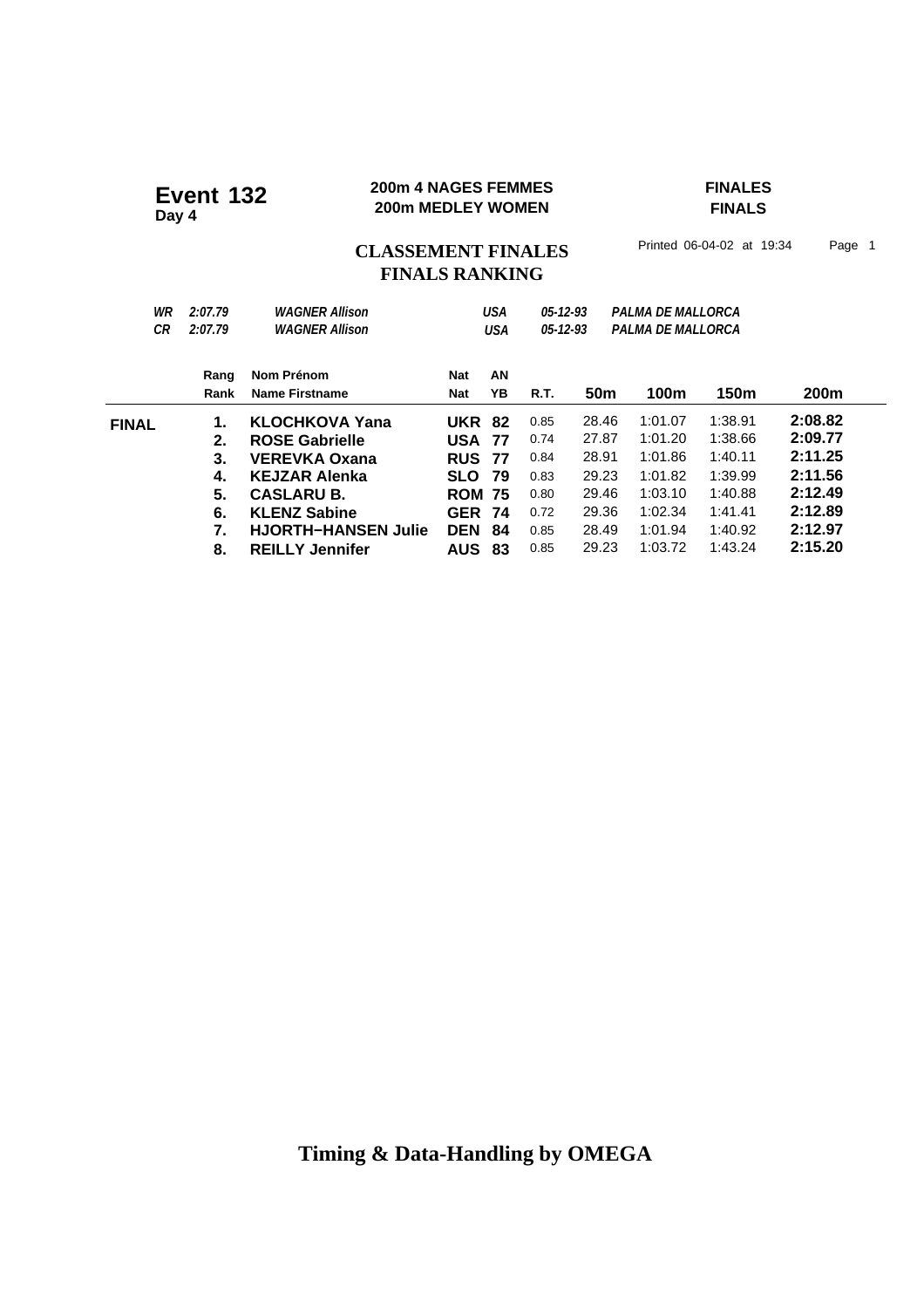#### **400m 4 NAGES FEMMES SERIES 400m 4 NAGES FEMMES**<br>Ann MEDLEY WOMEN

**HEATS**

### **CLASSEMENT TOTAL** Printed 03-04-02 at 11:28 Page 1 **TOTAL RANKING**

| WR<br>CR |                | 4:27.83<br>4:29.00 | <b>KLOCHKOVA Yana</b><br><b>DAI Guohong</b> | <b>UKR</b><br><b>CHN</b><br><b>Nation AN</b> |    | <b>PARIS</b><br>19-01-02<br>$02 - 12 - 93$<br><b>PALMA DE MALLORCA</b> |                         |                    |                    |                        |
|----------|----------------|--------------------|---------------------------------------------|----------------------------------------------|----|------------------------------------------------------------------------|-------------------------|--------------------|--------------------|------------------------|
| Rang     |                |                    | Nom Prénom<br>Rank HT LN Name Firstname     | <b>Nation YB</b>                             |    | R.T.                                                                   | 50 <sub>m</sub><br>250m | 100m<br>300m       | 150m<br>350m       | 200m<br>400m           |
| 1.       | 2              |                    | 4 KEJZAR Alenka                             | <b>SLO</b>                                   | 79 | 0.90                                                                   | 29.54<br>2:51.03        | 1:02.65<br>3:30.40 | 1:37.96<br>4:03.68 | 2:11.95<br>4:36.20q    |
| 2.       | 3              |                    | 4 KLOCHKOVA Yana                            | <b>UKR</b>                                   | 82 | 0.88                                                                   | 29.64<br>2:52.45        | 1:03.10<br>3:32.86 | 1:38.32<br>4:05.99 | 2:12.39<br>$4:37.44$ q |
| 3.       | 3              |                    | 3 TOLKATCHEVA Yana                          | <b>RUS</b>                                   | 87 | 0.89                                                                   | 30.09<br>2:54.33        | 1:03.96<br>3:35.31 | 1:39.20<br>4:07.55 | 2:13.66<br>4:39.00q    |
| 4.       | 1              |                    | 4 REILLY Jennifer                           | <b>AUS</b>                                   | 83 | 0.86                                                                   | 29.89<br>2:54.99        | 1:04.11<br>3:35.85 | 1:39.96<br>4:08.91 | 2:14.19<br>4:39.67 q   |
| 5.       | 1              | 5                  | <b>BARDACH Georgina</b>                     | <b>ARG</b>                                   | 83 | 0.90                                                                   | 30.41<br>2:56.68        | 1:04.83<br>3:36.59 | 1:41.72<br>4:09.11 | 2:17.28<br>4:40.11 q   |
| 6.       | $\overline{2}$ |                    | 6 LE PARANTHOEN A.                          | <b>FRA</b>                                   | 77 | 0.79                                                                   | 30.35<br>2:56.08        | 1:04.70<br>3:35.81 | 1:41.06<br>4:09.67 | 2:17.25<br>4:42.17 q   |
| 7.       | $\overline{2}$ |                    | 5 KLENZ Sabine                              | <b>GER</b>                                   | 74 | 0.78                                                                   | 30.70<br>2:57.52        | 1:05.20<br>3:38.07 | 1:41.02<br>4:11.07 | 2:17.13<br>4:42.76 g   |
| 8.       | 3              |                    | 5 NORDENSTAM Sara                           | <b>SWE</b>                                   | 83 | 0.93                                                                   | 30.54<br>2:56.11        | 1:04.64<br>3:36.84 | 1:40.79<br>4:11.11 | 2:16.09<br>4:43.18 g   |
| 9.       | 3              | 6                  | <b>MARTYNOVA Yana</b>                       | <b>RUS</b>                                   | 88 | 0.92                                                                   | 30.48<br>2:57.38        | 1:05.07<br>3:38.96 | 1:40.78<br>4:12.00 | 2:16.42<br>4:43.39     |
| 10.      | 1              |                    | 6 SATO Ayane                                | <b>JPN</b>                                   | 82 | 0.86                                                                   | 30.54<br>2:57.15        | 1:05.08<br>3:38.15 | 1:41.45<br>4:12.09 | 2:16.99<br>4:44.73     |
| 11.      | $\overline{2}$ |                    | 3 NETREFOVA Hana                            | <b>CZE</b>                                   | 74 | 0.86                                                                   | 31.22<br>2:58.86        | 1:05.89<br>3:40.52 | 1:42.45<br>4:13.21 | 2:17.88<br>4:45.11     |
| 12.      | $\overline{2}$ |                    | <b>7 CAVERLY Kristen</b>                    | <b>USA</b>                                   | 84 | 0.75                                                                   | 30.63<br>2:57.66        | 1:05.76<br>3:37.89 | 1:41.86<br>4:12.09 | 2:17.66<br>4:45.21     |
| 13.      | 1              |                    | 3 KLINAR Anja                               | <b>SLO</b>                                   | 88 | 0.83                                                                   | 30.00<br>2:58.01        | 1:04.31<br>3:38.90 | 1:40.91<br>4:12.73 | 2:17.87<br>4:45.64     |
| 14.      | 3              |                    | 2 KORBASOVA Jana                            | <b>SVK</b>                                   | 74 | 0.86                                                                   | 30.80<br>3:00.13        | 1:06.03<br>3:42.42 | 1:42.60<br>4:17.46 | 2:18.35<br>4:51.63     |
| 15.      | 1              |                    | 2 PODLESNAYA Yulia                          | <b>UKR</b>                                   | 87 | 0.85                                                                   | 30.86<br>3:02.26        | 1:06.73<br>3:44.10 | 1:44.09<br>4:20.89 | 2:20.99<br>4:56.09     |
| 16.      | $\overline{2}$ |                    | 2 VILLARREAL Patricia                       | <b>MEX</b>                                   | 83 | 0.85                                                                   | 32.12<br>3:08.55        | 1:07.68<br>3:54.16 | 1:46.02<br>4:29.44 | 2:23.90<br>5:02.58     |
| 17.      | 3              |                    | <b>7 ZACARIAS Priscilla</b>                 | <b>DOM</b>                                   | 86 | 0.84                                                                   | 32.51<br>3:20.24        | 1:10.45<br>4:09.34 | 1:51.34<br>4:46.17 | 2:31.85<br>5:22.95     |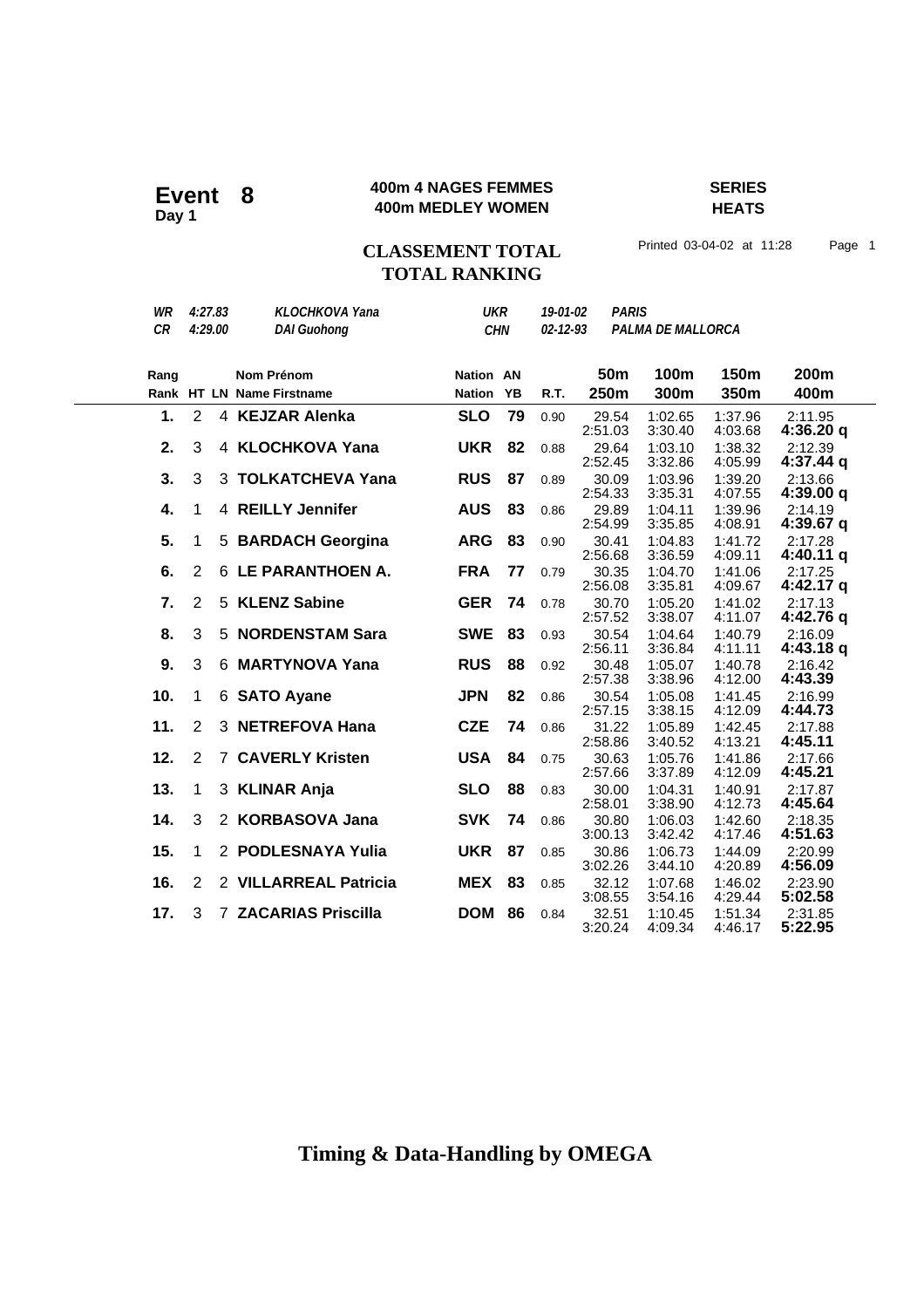#### **400m 4 NAGES FEMMES FINALES 400m 4 NAGES FEMMES**<br>400m MEDLEY WOMEN

**FINALS**

## CLASSEMENT FINALES<sup>Printed 03-04-02 at 19:33 Page 1</sup> **FINALS RANKING**

| WR<br>CR     | 4:27.83<br>4:29.00 | KLOCHKOVA Yana<br><b>DAI Guohong</b> | <b>UKR</b><br><b>CHN</b> |    | 19-01-02<br>$02 - 12 - 93$ |                             | <b>PARIS</b><br><b>PALMA DE MALLORCA</b> |                               |                               |
|--------------|--------------------|--------------------------------------|--------------------------|----|----------------------------|-----------------------------|------------------------------------------|-------------------------------|-------------------------------|
|              | Rang               | Nom Prénom                           | <b>Nat</b>               | AN |                            | 50 <sub>m</sub>             | 100m                                     | 150m                          | 200m                          |
|              | Rank               | <b>Name Firstname</b>                | <b>Nat</b>               | YB | R.T.                       | 250m                        | 300m                                     | 350m                          | 400m                          |
| <b>FINAL</b> | 1.                 | <b>KLOCHKOVA Yana</b>                | <b>UKR 82</b>            |    | 0.87                       | 29.36                       | 1:02.09                                  | 1:36.19                       | 2:09.21                       |
|              | 2.                 | <b>KEJZAR Alenka</b>                 | <b>SLO 79</b>            |    | 0.83                       | 2:48.00<br>30.21            | 3:27.35<br>1:03.51                       | 3:59.56<br>1:38.56            | 4:30.63<br>2:12.50            |
|              | 3.                 | <b>BARDACH Georgina</b>              | <b>ARG 83</b>            |    | 0.88                       | 2:51.79<br>30.46            | 3:30.95<br>1:04.59                       | 4:03.61<br>1:40.50            | 4:35.44<br>2:15.51            |
|              | 4.                 | <b>TOLKATCHEVA Yana</b>              | <b>RUS 87</b>            |    | 0.89                       | 2:54.05<br>29.87            | 3:33.18<br>1:04.10                       | 4:05.59<br>1:39.73            | 4:36.36<br>2:14.02            |
|              | 5.                 | <b>REILLY Jennifer</b>               | <b>AUS 83</b>            |    | 0.88                       | 2:54.59<br>30.19            | 3:35.20<br>1:04.60                       | 4:07.31<br>1:40.52            | 4:38.64<br>2:15.24            |
|              | 6.                 | LE PARANTHOEN A.                     | <b>FRA 77</b>            |    | 0.80                       | 2:55.39<br>30.06            | 3:35.55<br>1:04.25                       | 4:08.56<br>1:40.71            | 4:39.97<br>2:15.98            |
|              | 7.                 | <b>KLENZ Sabine</b>                  | <b>GER 74</b>            |    | 0.82                       | 2:54.96<br>30.91            | 3:34.67<br>1:05.53                       | 4:08.89<br>1:41.23            | 4:40.88<br>2:16.28            |
|              | 8.                 | <b>NORDENSTAM Sara</b>               | <b>SWE 83</b>            |    | 0.87                       | 2:56.06<br>30.34<br>2:56.82 | 3:37.23<br>1:04.81<br>3:38.31            | 4:11.36<br>1:41.25<br>4:12.30 | 4:43.94<br>2:16.93<br>4:45.08 |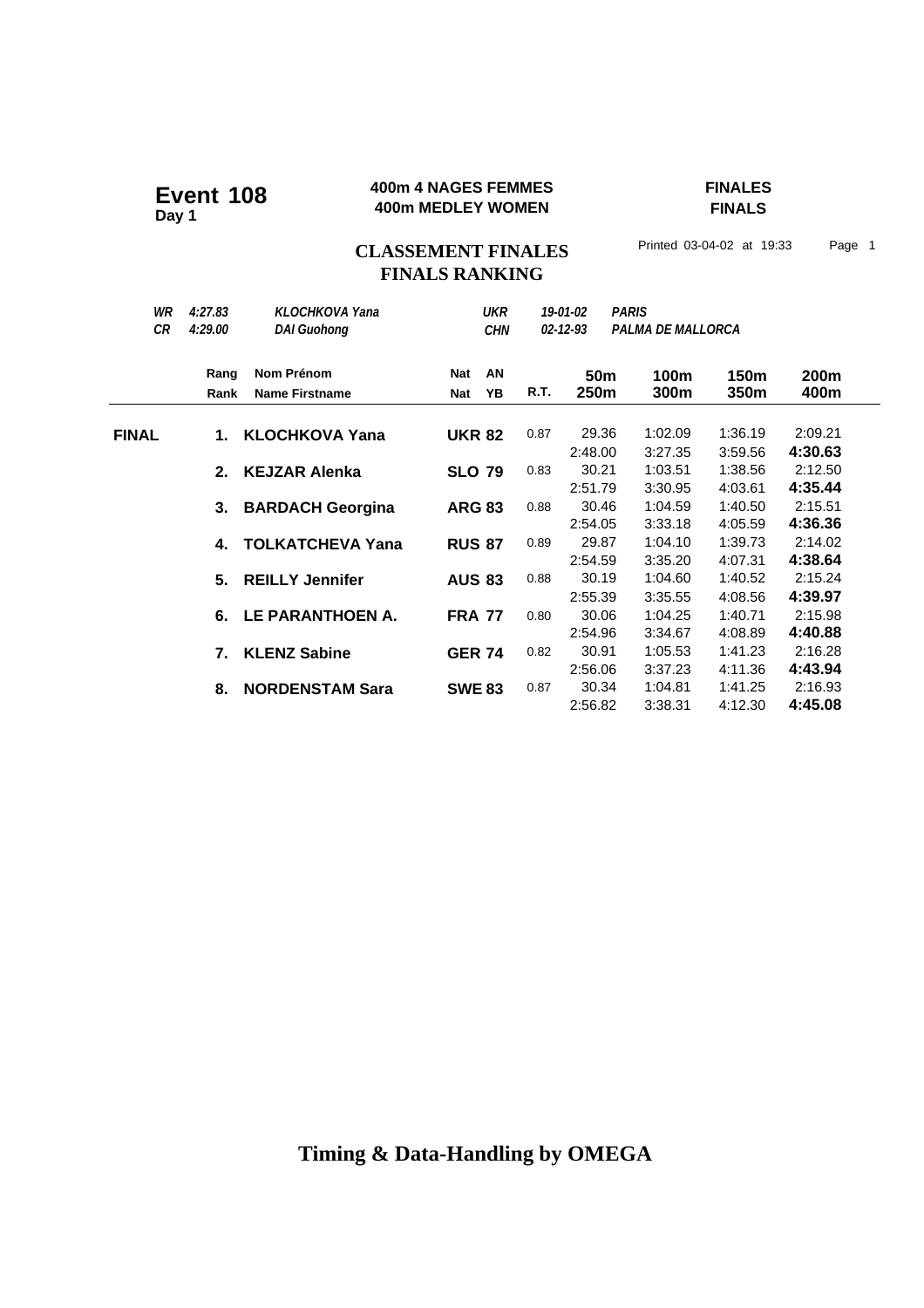### **4x100m RELAIS LIBRE FEMMES SERIES 4x100m RELAIS LIBRE FEMMER**<br>Day 4<br>**Day 4** dating the state women

## **HEATS**

CLASSEMENT TOTAL Printed 06-04-02 at 11:01 Page 1

|      |    | WR<br><b>CR</b>                          | 3:34.55<br>3:34.55   | <b>CHINA</b><br><b>CHINA</b> |                   | <b>CHN</b><br><b>CHN</b>                                                                            | 19-04-97<br>19-04-97 |                      | <b>GOETEBORG</b><br><b>GOETEBORG</b>   |                                  |                                          |                                        |                              |
|------|----|------------------------------------------|----------------------|------------------------------|-------------------|-----------------------------------------------------------------------------------------------------|----------------------|----------------------|----------------------------------------|----------------------------------|------------------------------------------|----------------------------------------|------------------------------|
| Rang |    | <b>Nation</b><br><b>Rank HTLN Nation</b> |                      |                              | <b>Final Time</b> | Nom Prénom<br><b>Name Firstname</b>                                                                 |                      | ΑN<br>YB             | Total<br>50 <sub>m</sub>               | 50 <sub>m</sub>                  | <b>Total</b><br>100m                     | 100m                                   | R.T.                         |
| 1.   |    |                                          | 1 4 AUSTRALIA        |                              | $3:39.53$ q       | ROONEY Giaan<br><b>THOMAS Petria</b><br><b>HOUGHTON Melanie</b><br><b>GRAHAM Elka</b>               |                      | 82<br>75<br>85<br>81 | 26.70<br>1:21.75<br>2:16.64<br>3:11.83 | 26.70<br>26.46<br>26.60<br>26.19 | 55.29<br>1:50.04<br>2:45.64<br>3:39.53   | 55.29<br>54.75<br>55.60<br>53.89       | 0.75<br>0.47<br>0.48<br>0.41 |
| 2.   |    |                                          | 1 7 PR. OF CHINA     |                              | $3:40.90$ q       | YANG Yu<br><b>TANG Jingzhi</b><br><b>ZHU Yingven</b><br>XU Yanvei                                   |                      | 85<br>86<br>81<br>84 | 26.52<br>1:21.27<br>2:17.56<br>3:12.81 | 26.52<br>26.84<br>27.28<br>26.23 | 54.43<br>1:50.28<br>2:46.58<br>3:40.90   | 54.43<br>55.85<br>56.30<br>54.32       | 0.74<br>0.32<br>0.48<br>0.22 |
| 3.   |    |                                          | 2 5 UNITED STATES    |                              | $3:41.18$ q       | <b>BEARD Amanda</b><br><b>LANNE Colleen</b><br><b>STONE Tammie</b><br><b>BENKO Lindsay</b>          |                      | 81<br>79<br>76<br>76 | 27.47<br>1:22.24<br>2:17.95<br>3:12.80 | 27.47<br>26.01<br>26.97<br>26.21 | 56.23<br>1:50.98<br>2:46.59<br>3:41.18   | 56.23<br>54.75<br>55.61<br>54.59       | 0.72<br>0.65<br>0.29<br>0.34 |
| 4.   |    |                                          | 2 3 RUSSIAN FED.     |                              | $3:41.33$ q       | YUDINA Lubov<br>PAVLOVA Olga<br><b>GAVRILOVA Alisa</b><br><b>TCHEPOURKOVA Marina</b>                |                      | 79<br>85<br>83       | 27.43<br>1:22.47<br>2:18.12<br>3:13.11 | 27.43<br>26.72<br>26.71<br>26.08 | 55.75<br>1:51.41<br>2:47.03<br>3:41.33   | 55.75<br>55.66<br>55.62<br>54.30       | 0.83<br>0.19<br>0.52<br>0.35 |
| 5.   |    | 2 4 SWEDEN                               |                      |                              | $3:41.89$ q       | REDLUND Jenny<br>LILLHAGE Josefin<br><b>CARLZON Catrin</b><br><b>WANBERG Lotta</b>                  |                      | 81<br>80<br>83<br>79 | 27.14<br>1:22.55<br>2:16.58<br>3:12.33 | 27.14<br>26.09<br>25.88<br>26.79 | 56.46<br>1:50.70<br>2:45.54<br>3:41.89   | 56.46<br>54.24<br>54.84<br>56.35       | 0.82<br>0.54<br>0.24<br>0.33 |
| 6.   |    |                                          | 1 6 BELARUS          |                              | $3:42.53$ q       | HERASIMENIA A.<br>KAPACHENIA Hanna<br>SHCHERBA Hanna<br>POPCHANKA Alena                             |                      | 85<br>80<br>82<br>79 | 26.27<br>1:22.79<br>2:18.88<br>3:13.80 | 26.27<br>28.29<br>25.69<br>25.92 | 54.50<br>1:53.19<br>2:47.88<br>3:42.53   | 54.50<br>58.69<br>54.69<br>54.65       | 0.80<br>0.60<br>0.16<br>0.43 |
| 7.   | 1. |                                          | <b>3 SWITZERLAND</b> |                              | $3:45.16$ q       | <b>DIEZI Dominique</b><br><b>ZAHND Nicole</b><br><b>PAQUIER Sandrine</b><br><b>STEFFEN Caroline</b> |                      | 77<br>80<br>77<br>78 | 26.95<br>1:22.58<br>2:18.39<br>3:15.14 | 26.95<br>26.75<br>27.14<br>26.94 | 55.83<br>1:51.25<br>2:48.20<br>3:45.16   | 55.83<br>55.42<br>56.95<br>56.96       | 0.75<br>0.49<br>0.48<br>0.27 |
| 8.   |    | 2 6 BRAZIL                               |                      |                              |                   | 3:46.54 q LIMA Tatiana<br><b>GUSMAO Rebeca</b><br>SILVA Amara<br><b>DELAROLI Flavia</b>             |                      | 78<br>84<br>84<br>83 | 27.29<br>1:23.60<br>2:19.77<br>3:15.67 | 27.29<br>26.95<br>26.91<br>26.10 | 56.65<br>1:52.86<br>2:49.57<br>3:46.54   | 56.65<br>56.21<br>56.71<br>56.97       | 0.79<br>0.55<br>0.28<br>0.31 |
| 9.   |    |                                          | 2 7 THAILAND         |                              | 3:52.80           | VORATHAMRONG C.<br>CHOOMPOL Chorkaew<br><b>TANTINITI Piyaporn</b><br>TACHAKITTIRANAN P.             |                      | 80<br>84<br>82<br>83 | 27.86<br>1:26.09<br>2:24.25<br>3:22.69 | 27.86<br>27.62<br>28.34<br>28.13 | 58.47<br>1:55.91<br>2:54.56<br>3.52.80   | 58.47<br>57.44<br>58.65<br>58.24       | 0.79<br>0.33<br>0.48<br>0.80 |
| 10.  |    |                                          | 2 2 CHINESE TAIPEI   |                              | 4:08.43           | YANG Chin-Kuei<br>CHEN Yi-Fan<br><b>SUNG Yi-Chien</b><br><b>KUAN Chia-Hsien</b>                     |                      | 87<br>85<br>86<br>85 | 28.90<br>1:33.15<br>2:38.76<br>3:38.45 | 28.90<br>32.86<br>29.10<br>28.59 | 1:00.29<br>2:09.66<br>3:09.86<br>4:08.43 | 1:00.29<br>1:09.37<br>1:00.20<br>58.57 | 0.89<br>0.53<br>0.89<br>0.60 |

## **Timing & Data-Handling by OMEGA**

**TOTAL RANKING Allowed by Exchange time -0.03**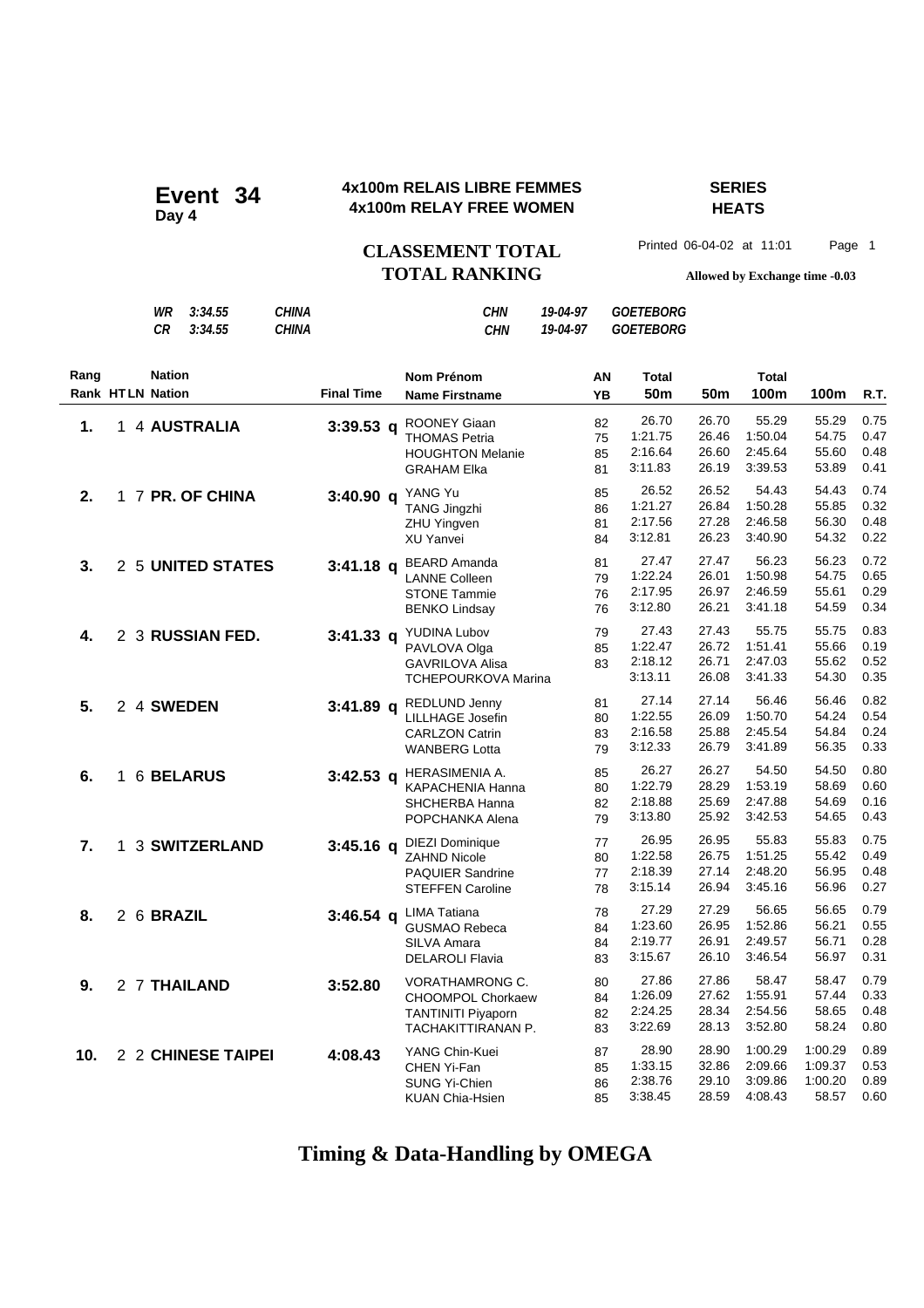#### **4x100m RELAIS LIBRE FEMMES SERIES 4x100m RELAIS LIBRE FEMMES**<br>4x100m RELAY FREE WOMEN **Day 4**

## **HEATS**

### CLASSEMENT TOTAL Printed 06-04-02 at 11:01 Page 2 **TOTAL RANKING Allowed by Exchange time -0.03**

|      | CR.                     | 3:34.55 | CHINA |                   | <b>CHN</b>            | 19-04-97 | <i>GOETEBORG</i>       |                 |       |      |             |
|------|-------------------------|---------|-------|-------------------|-----------------------|----------|------------------------|-----------------|-------|------|-------------|
| Rang | <b>Nation</b>           |         |       |                   | Nom Prénom            |          | AN<br>Total            |                 | Total |      |             |
|      | <b>Rank HTLN Nation</b> |         |       | <b>Final Time</b> | <b>Name Firstname</b> |          | 50 <sub>m</sub><br>YB. | 50 <sub>m</sub> | 100m  | 100m | <b>R.T.</b> |

|                         |                   | .                     | .  | .       |       | .             |              |             |
|-------------------------|-------------------|-----------------------|----|---------|-------|---------------|--------------|-------------|
| <b>Rank HTLN Nation</b> | <b>Final Time</b> | <b>Name Firstname</b> | YΒ | 50m     | 50m   | 100m          | 100m         | <b>R.T.</b> |
| 11. 1 2 MACAU           | 4:13.54           | CHUM S.               | 88 | 30.62   | 30.62 | 1:03.91       | 1:03.91      | 0.75        |
|                         |                   | DA SILVA KUOK Sonia   | 86 | 1:34.20 | 30.29 | 2:07.35       | 1.03.44      | 0.35        |
|                         |                   | FONG Man Wai          | 88 | 2:38.12 | 30.77 | 3:12.49       | 1:05.14      | 0.64        |
|                         |                   | CHEONG Weng Tong      | 82 | 3:41.54 |       | 29.05 4:13.54 | 1:01.05 0.35 |             |
|                         |                   |                       |    |         |       |               |              |             |

1 5 **JAPAN DNS.**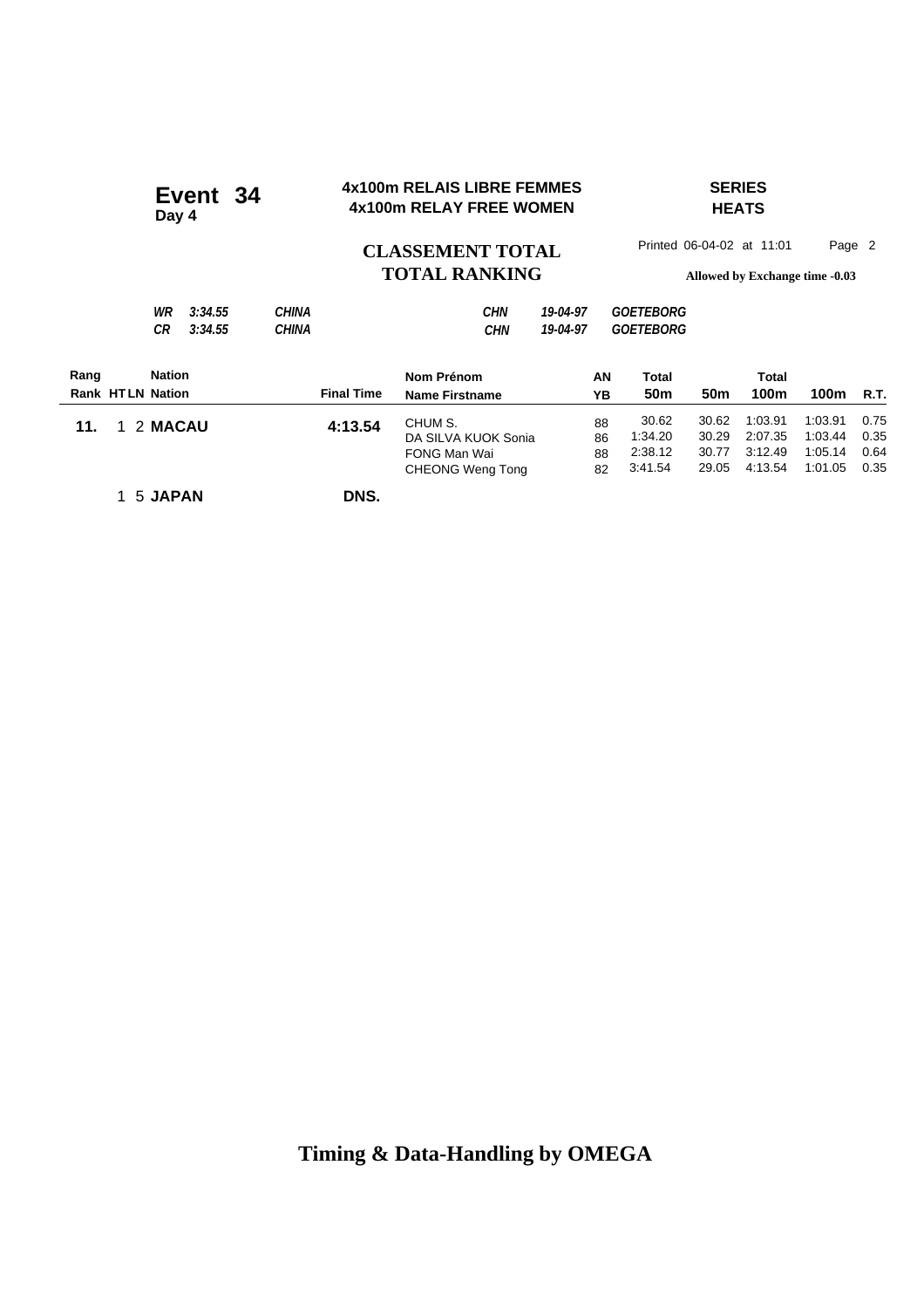### **4x100m RELAIS LIBRE FEMMES FINALES 4x100m RELAIS LIBRE FEMMES**<br>4x100m RELAY FREE WOMEN

## **FINALS**

CLASSEMENT FINALE<sup>Printed 06-04-02 at 19:52 Page 1</sup> **FINAL RANKING Allowed by Exchange time -0.03**

| WR<br><b>CR</b> | 3:34.55<br>3:34.55   | <b>CHINA</b><br><b>CHINA</b> |                   | <b>CHN</b><br><b>CHN</b>   | 19-04-97<br>19-04-97 |           | <b>GOETEBORG</b><br><b>GOETEBORG</b> |            |              |       |      |
|-----------------|----------------------|------------------------------|-------------------|----------------------------|----------------------|-----------|--------------------------------------|------------|--------------|-------|------|
|                 | <b>Rang Nation</b>   |                              |                   | <b>Nom Prénom</b>          |                      | ΑN        | <b>Total</b>                         |            | <b>Total</b> |       |      |
|                 | <b>Rank Nation</b>   |                              | <b>Final Time</b> | <b>Name Firstname</b>      |                      | <b>YB</b> | 50 <sub>m</sub>                      | <b>50m</b> | 100m         | 100m  | R.T. |
| 1.              | <b>SWEDEN</b>        |                              | 3:35.09           | <b>LILLHAGE Josefin</b>    |                      | 80        | 26.62                                | 26.62      | 55.02        | 55.02 | 0.83 |
|                 |                      |                              |                   | <b>ALSHAMMAR Therese</b>   |                      | 77        | 1:19.66                              | 24.64      | 1:47.39      | 52.37 | 0.33 |
|                 |                      |                              |                   | SJOBERG Johanna            |                      | 78        | 2:12.81                              | 25.42      | 2:41.08      | 53.69 | 0.35 |
|                 |                      |                              |                   | KAMMERLING A.              |                      | 80        | 3:06.35                              | 25.27      | 3:35.09      | 54.01 | 0.38 |
| 2.              | <b>AUSTRALIA</b>     |                              | 3:35.97           | <b>RYAN Sarah</b>          |                      | 77        | 25.67                                | 25.67      | 53.34        | 53.34 | 0.78 |
|                 |                      |                              |                   | <b>THOMAS Petria</b>       |                      | 75        | 1:19.49                              | 26.15      | 1:47.74      | 54.40 | 0.43 |
|                 |                      |                              |                   | <b>ROONEY Giaan</b>        |                      | 82        | 2:14.21                              | 26.47      | 2:42.50      | 54.76 | 0.22 |
|                 |                      |                              |                   | <b>GRAHAM Elka</b>         |                      | 81        | 3:08.35                              | 25.85      | 3:35.97      | 53.47 | 0.44 |
| 3.              | <b>PR. OF CHINA</b>  |                              | 3:36.18           | YANG Yu                    |                      | 85        | 26.25                                | 26.25      | 53.82        | 53.82 | 0.73 |
|                 |                      |                              |                   | <b>TANG Jingzhi</b>        |                      | 86        | 1:19.98                              | 26.16      | 1:48.67      | 54.85 | 0.21 |
|                 |                      |                              |                   | <b>ZHU Yingven</b>         |                      | 81        | 2:14.74                              | 26.07      | 2:43.01      | 54.34 | 0.20 |
|                 |                      |                              |                   | XU Yanvei                  |                      | 84        | 3:08.49                              | 25.48      | 3:36.18      | 53.17 | 0.17 |
| 4.              | <b>UNITED STATES</b> |                              | 3:37.10           | <b>BENKO Lindsay</b>       |                      | 76        | 26.35                                | 26.35      | 53.77        | 53.77 | 0.77 |
|                 |                      |                              |                   | <b>LANNE Colleen</b>       |                      | 79        | 1:19.60                              | 25.83      | 1:48.42      | 54.65 | 0.29 |
|                 |                      |                              |                   | <b>STONE Tammie</b>        |                      | 76        | 2:14.30                              | 25.88      | 2:42.89      | 54.47 | 0.22 |
|                 |                      |                              |                   | <b>COPE Haley</b>          |                      | 79        | 3:08.88                              | 25.99      | 3:37.10      | 54.21 | 0.33 |
| 5.              | <b>BELARUS</b>       |                              | 3:39.62           | HERASIMENIA A.             |                      | 85        | 26.23                                | 26.23      | 54.53        | 54.53 | 0.79 |
|                 |                      |                              |                   | KAPACHENIA Hanna           |                      | 80        | 1:21.53                              | 27.00      | 1:51.82      | 57.29 | 0.17 |
|                 |                      |                              |                   | <b>SHCHERBA Hanna</b>      |                      | 82        | 2:17.34                              | 25.52      | 2:46.15      | 54.33 | 0.27 |
|                 |                      |                              |                   | POPCHANKA Alena            |                      | 79        | 3:11.67                              | 25.52      | 3:39.62      | 53.47 | 0.36 |
| 6.              | <b>RUSSIAN FED.</b>  |                              | 3:42.00           | <b>YUDINA Lubov</b>        |                      | 79        | 26.99                                | 26.99      | 55.53        | 55.53 | 0.88 |
|                 |                      |                              |                   | PAVLOVA Olga               |                      | 85        | 1:22.05                              | 26.52      | 1:51.24      | 55.71 | 0.27 |
|                 |                      |                              |                   | <b>GAVRILOVA Alisa</b>     |                      | 83        | 2:17.83                              | 26.59      | 2:46.84      | 55.60 | 0.51 |
|                 |                      |                              |                   | <b>TCHEPOURKOVA Marina</b> |                      |           | 3:12.76                              | 25.92      | 3:42.00      | 55.16 | 0.25 |
| 7.              | <b>SWITZERLAND</b>   |                              | 3:45.17           | <b>DIEZI Dominique</b>     |                      | 77        | 27.13                                | 27.13      | 56.16        | 56.16 | 0.76 |
|                 |                      |                              |                   | <b>ZAHND Nicole</b>        |                      | 80        | 1:22.55                              | 26.39      | 1:51.26      | 55.10 | 0.23 |
|                 |                      |                              |                   | <b>PAQUIER Sandrine</b>    |                      | 77        | 2:18.06                              | 26.80      | 2:48.23      | 56.97 | 0.22 |
|                 |                      |                              |                   | <b>STEFFEN Caroline</b>    |                      | 78        | 3:15.00                              | 26.77      | 3:45.17      | 56.94 | 0.15 |
| 8.              | <b>BRAZIL</b>        |                              | 3:46.98           | <b>LIMA Tatiana</b>        |                      | 78        | 27.29                                | 27.29      | 56.92        | 56.92 | 0.80 |
|                 |                      |                              |                   | <b>GUSMAO Rebeca</b>       |                      | 84        | 1:24.23                              | 27.31      | 1:54.11      | 57.19 | 0.43 |
|                 |                      |                              |                   | <b>DELAROLI Flavia</b>     |                      | 83        | 2:20.37                              | 26.26      | 2:50.06      | 55.95 | 0.12 |
|                 |                      |                              |                   | SILVA Amara                |                      | 84        | 3:17.60                              | 27.54      | 3:46.98      | 56.92 | 0.37 |
|                 |                      |                              |                   |                            |                      |           |                                      |            |              |       |      |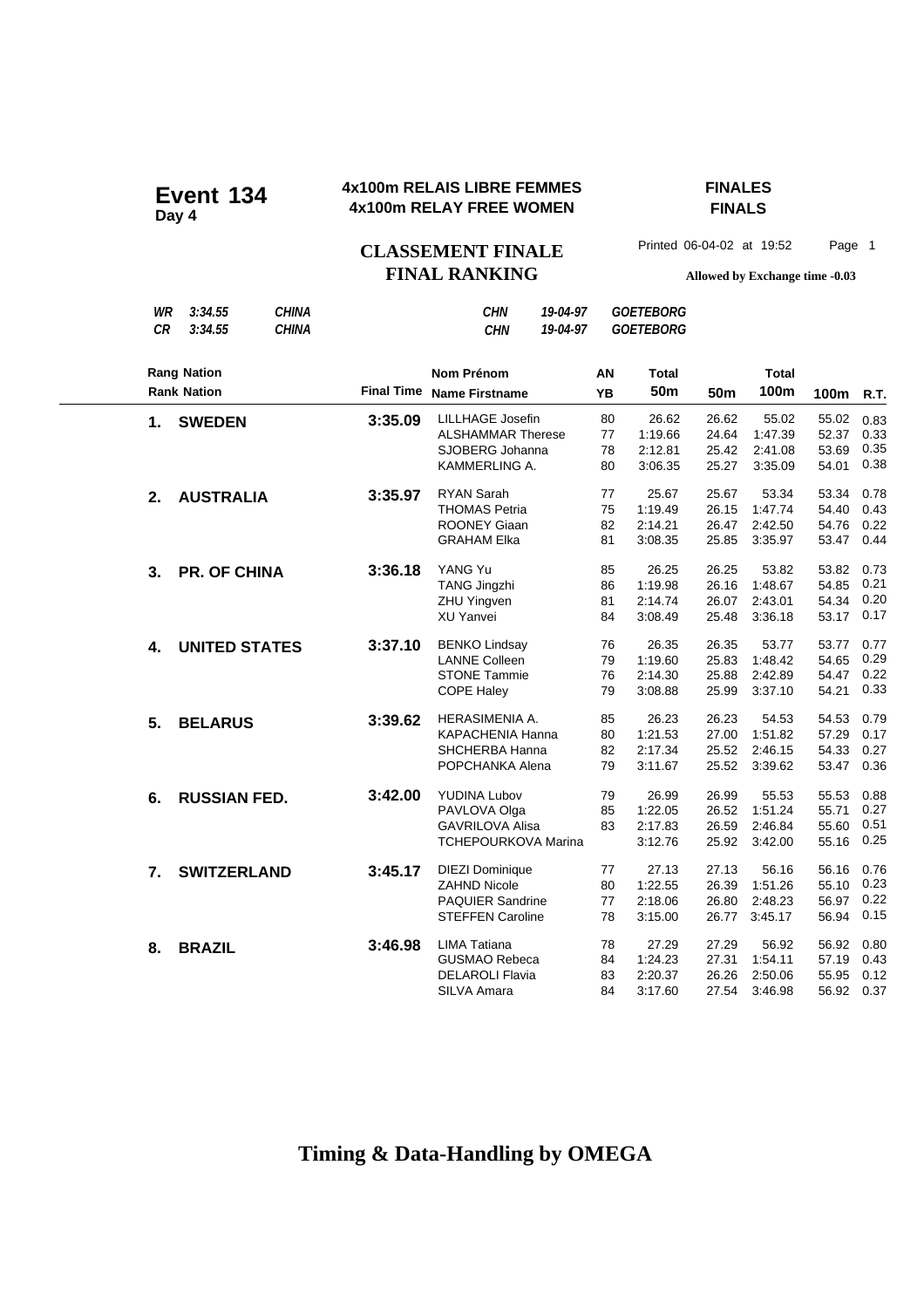#### **4x200m RELAIS LIBRE FEMMES SERIES 4x200m RELAIS LIBRE FEMMES**<br>4x200m RELAY FREE WOMEN

**HEATS**

CLASSEMENT TOTAL Printed 03-04-02 at 12:25 Page 1 **TOTAL RANKING Allowed by Exchange time -0.03**

|                                       | WR<br>CR | 7:47.14<br>7:49.11 | <b>GREAT BRITAIN</b><br><b>GREAT BRITAIN</b>                                                           |                      | GBR<br><b>GBR</b>                      |                         | 10-08-01<br>16-03-00                                           | <b>NORWICH</b><br><b>ATHENS</b> |                       |                  |                                                                                                                                                                  |                       |                              |
|---------------------------------------|----------|--------------------|--------------------------------------------------------------------------------------------------------|----------------------|----------------------------------------|-------------------------|----------------------------------------------------------------|---------------------------------|-----------------------|------------------|------------------------------------------------------------------------------------------------------------------------------------------------------------------|-----------------------|------------------------------|
| <b>Rang Nation</b><br>Rank HT LN      |          |                    | <b>Nom Prénom</b><br>Final Time Name Firstname                                                         | ΑN<br><b>YB</b>      | Total<br>50 <sub>m</sub>               | 50 <sub>m</sub>         | <b>Total</b><br>100m                                           | 100m                            | <b>Total</b><br>150m  | 150 <sub>m</sub> | Total<br>200m                                                                                                                                                    | 200 <sub>m</sub> R.T. |                              |
| <b>1. SWEDEN</b><br>2 5               |          |                    | LILLHAGE Josefin<br><b>REDLUND Jenny</b><br>7:55.07 q WANBERG Lotta<br>SJOBERG Johanna                 | 80<br>81<br>79<br>78 | 28.25<br>2:26.18<br>4:24.85<br>6:23.29 | 28.25                   | 58.17<br>27.75 2:55.87<br>27.43 4:55.01<br>26.11 6:52.93       |                                 |                       |                  | 58.17 1:28.38 1:28.38 1:58.43 1:58.43<br>57.44 3:26.11 1:27.68 3:57.42 1:58.99<br>57.59 5.26.26 1:28.84 5.57.18 1:59.76<br>55.75 7:23.62 1:26.44 7:55.07 1:57.89 |                       | 0.84<br>0.28<br>0.20<br>0.34 |
| 2. UNITED STATES<br>14                |          |                    | <b>ROSE Gabrielle</b><br><b>KELLER Kalyn</b><br>7:55.19 q STONE Tammie<br><b>BENKO Lindsay</b>         | 77<br>85<br>76<br>76 | 27.42<br>2:26.17<br>4:25.47<br>6:25.16 | 27.42                   | 56.86<br>28.02 2:56.64<br>26.72 4:55.51<br>26.88 6:54.60       |                                 |                       |                  | 56.86 1:27.44 1:27.44 1:58.15 1:58.15<br>58.49 3:27.57 1:29.42 3:58.75 2:00.60<br>56.76 5:26.34 1:27.59 5:58.28 1:59.53<br>56.32 7:25.04 1:26.76 7:55.19 1:56.91 |                       | 0.76<br>0.62<br>0.30<br>0.30 |
| 2. PR. OF CHINA<br>1 <sub>2</sub>     |          |                    | <b>XU Yanvei</b><br><b>ZHU Yingven</b><br>7:55.19 q TANG Jingzhi<br>YANG Yu                            | 84<br>81<br>86<br>85 | 27.06<br>2:24.80<br>4:24.21<br>6:24.48 | 27.06                   | 56.62<br>27.48 2:54.70<br>28.22 4:54.91<br>28.28 6:54.84       |                                 |                       |                  | 56.62 1:26.92 1:26.92 1:57.32 1:57.32<br>57.38 3:25.33 1:28.01 3:55.99 1:58.67<br>58.92 5:25.63 1:29.64 5:56.20 2:00.21<br>58.64 7:25.25 1:29.05 7:55.19 1:58.99 |                       | 0.80<br>0.37<br>0.39<br>0.24 |
| 4. AUSTRALIA<br>24                    |          |                    | <b>ROONEY Giaan</b><br>PASCOE Amanda<br>7:57.41 q STONEY Clementine<br><b>MUNZ Lori</b>                | 82<br>84<br>81<br>79 | 28.02<br>2:26.91<br>4:26.37<br>6:26.12 | 28.02                   | 57.87<br>28.59 2:57.20<br>27.99 4:56.51<br>27.67 6:56.60       |                                 |                       |                  | 57.87 1:28.05 1:28.05 1:58.32 1:58.32<br>58.88 3:27.99 1:29.67 3:58.38 2:00.06<br>58.13 5:27.65 1:29.27 5:58.45 2:00.07<br>58.15 7:26.86 1:28.41 7:57.41 1:58.96 |                       | 0.74<br>0.29<br>0.54<br>0.40 |
| 5. RUSSIAN FED.<br>1 <sub>5</sub>     |          |                    | <b>YUDINA Lubov</b><br>MALANINA Alexandra<br>8:00.01 q PAVLOVA Olga<br>BOGOSLOVENKO Olga               | 79<br>85<br>85<br>85 | 28.16<br>2:28.86<br>4:27.36<br>6:27.70 | 28.16<br>26.96          | 58.45<br>28.36 2:59.10<br>4:57.26<br>28.98 6:58.13             |                                 |                       |                  | 58.45 1:29.65 1:29.65 2:00.50 2:00.50<br>58.60 3:29.69 1:29.19 4:00.40 1:59.90<br>56.86 5:27.74 1:27.34 5:58.72 1:58.32<br>59.41 7:29.51 1:30.79 8:00.01 2:01.29 |                       | 0.98<br>0.35<br>0.18<br>0.32 |
| <b>6. DENMARK</b><br>2 <sub>3</sub>   |          |                    | HJORTH-HANSEN Julie<br><b>GRETLUND Tina</b><br>8:02.16 q JENSEN Line<br>ZACHARIASSEN Eva               | 84<br>78<br>81<br>77 | 27.73<br>2:26.63<br>4:27.05<br>6:30.92 | 27.73<br>27.88          | 57.49<br>2:57.12<br>27.66 4:58.11<br>28.07 7:01.55             |                                 | 58.37 3:28.18 1:29.43 |                  | 57.49 1:27.80 1:27.80 1:58.75 1:58.75<br>3:59.39 2:00.64<br>58.72 5:30.47 1:31.08 6:02.85 2:03.46<br>58.70 7:31.84 1:28.99 8:02.16 1:59.31                       |                       | 0.90<br>0.24<br>0.13<br>0.21 |
| 7. SWITZERLAND<br>13                  |          |                    | <b>ZAHND Nicole</b><br><b>DIEZI Dominique</b><br>8:03.44 q RIGAMONTI Flavia<br><b>STRASSER Chantal</b> | 80<br>77<br>81<br>78 | 27.95<br>2:27.85<br>4.28.91<br>6:30.32 | 27.95<br>28.21          | 58.36<br>28.51 2:59.11<br>5:00.00<br>28.29 7:00.81             |                                 | 58.36 1:28.68 1:28.68 |                  | 1:59.34 1:59.34<br>59.77 3:29.94 1:30.60 4:00.70 2:01.36<br>59.30 5:31.21 1:30.51 6:02.03 2:01.33<br>58.78 7:31.92 1:29.89 8:03.44 2:01.41                       |                       | 0.79<br>0.31<br>0.36<br>0.50 |
| 8. GREECE<br>2 6                      |          |                    | <b>DIMOSCHAKI Zoi</b><br>MELACHROINOU Zampia<br>8:06.36 q TSAGKA Evangelia<br>LYMPERTA Marianna        | 85<br>79<br>87<br>79 | 28.45<br>2:27.59<br>4:29.46<br>6:33.39 | 28.45                   | 58.77<br>27.87 2:58.35<br>28.37 5:00.06<br>28.77 7:04.32       |                                 |                       |                  | 58.77 1:29.43 1:29.43 1:59.72 1:59.72<br>58.63 3:29.44 1:29.72 4:01.09 2:01.37<br>58.97 5:32.10 1:31.01 6:04.62 2:03.53<br>59.70 7:35.72 1:31.10 8:06.36 2:01.74 |                       | 0.82<br>0.43<br>0.54<br>0.42 |
| 9. BRAZIL<br>16                       |          | 8:07.35            | <b>LIMA Tatiana</b><br><b>FERREIRA Monique</b><br><b>RIBEIRO Paula</b><br><b>OLIVEIRA Denise</b>       | 78<br>84<br>81<br>80 | 28.39<br>2:30.05<br>4:30.11<br>6:33.25 | 28.39<br>27.86          | 58.79<br>27.42 3:00.17<br>5:01.29<br>27.62 7:03.27             |                                 |                       |                  | 58.79 1:30.68 1:30.68 2:02.63 2:02.63<br>57.54 3:31.02 1:28.39 4:02.25 1:59.62<br>59.04 5:33.46 1:31.21 6:05.63 2:03.38<br>57.64 7:34.65 1:29.02 8:07.35 2:01.72 |                       | 0.79<br>0.19<br>0.25<br>0.13 |
| <b>10. THAILAND</b><br>2 <sub>2</sub> |          | 8:28.74            | TACHAKITTIRANAN P.<br><b>TANTINITI Piyaporn</b><br><b>CHOOMPOL Chorkaew</b><br>VORATHAMRONG C.         | 83<br>82<br>84<br>80 | 28.74<br>2:33.32<br>4:40.94<br>6:48.44 | 28.74<br>29.88<br>29.33 | 59.35<br>30.18 7:21.51 1:03.25 7:55.06 1:36.80 8:28.74 2:10.48 |                                 |                       |                  | 59.35 1:30.91 1:30.91 2:03.44 2:03.44<br>3:06.56 1:03.12 3:39.87 1:36.43 4:11.61 2:08.17<br>5:13.62 1:02.01 5:45.99 1:34.38 6:18.26 2:06.65                      |                       | 0.84<br>0.42<br>0.42<br>0.57 |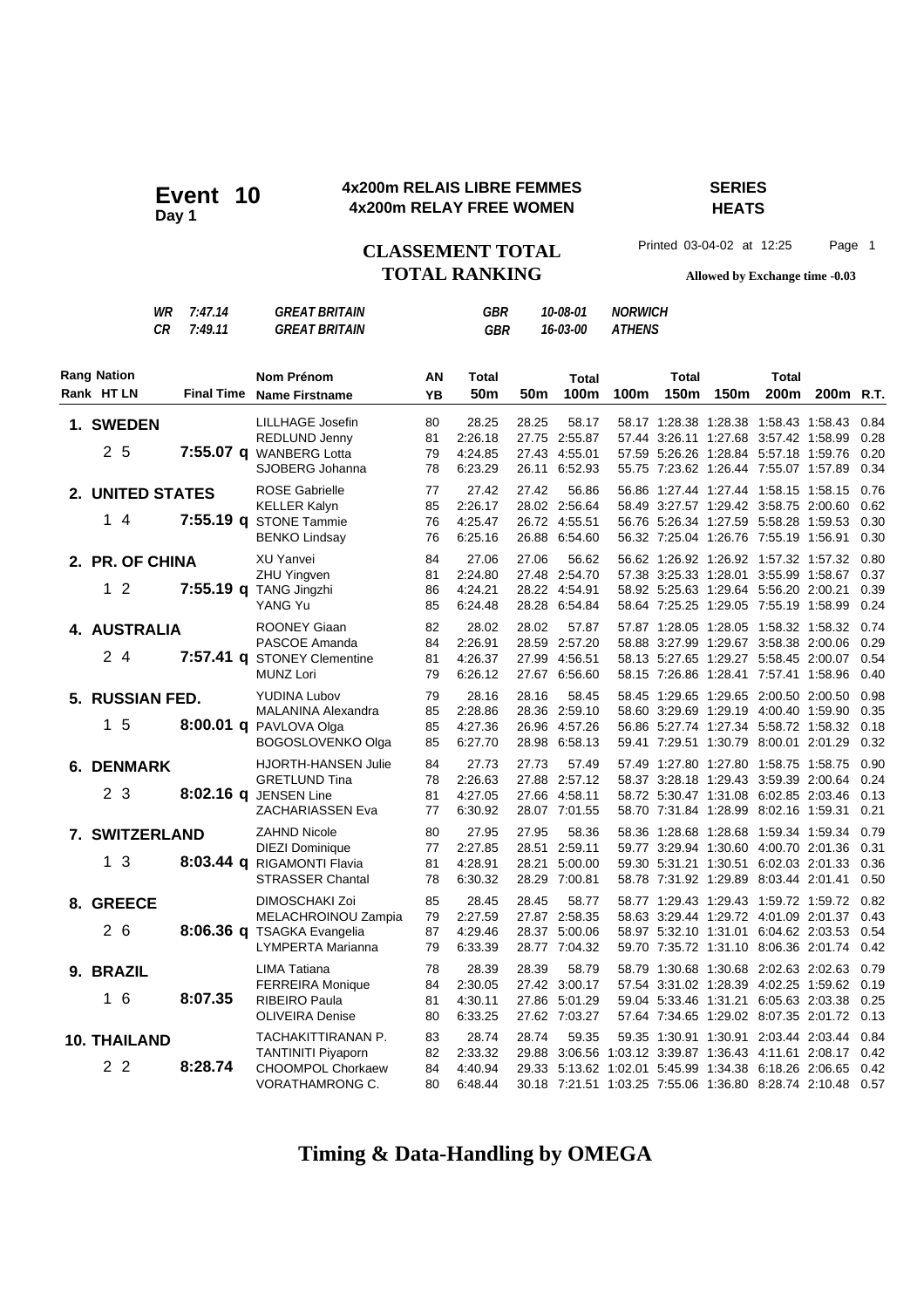### **4x200m RELAIS LIBRE FEMMES FINALES 4x200m RELAY FREE WOMEN Event 110 Day 1**

**FINALS**

CLASSEMENT FINALE<sup>Printed 03-04-02 at 20:03 Page 1</sup> **FINAL RANKING Allowed by Exchange time -0.03**

| WR<br>7:46.30<br>7:49.11<br>СR                                | <b>PR. OF CHINA</b><br><b>GREAT BRITAIN</b>                                                         |                      | <b>CHN</b><br><b>GBR</b>               |       | 03-04-02<br>16-03-00                                     | <b>MOSCOW</b><br><b>ATHENS</b> |               |                  |                                                                                                                                                                                      |                       |              |
|---------------------------------------------------------------|-----------------------------------------------------------------------------------------------------|----------------------|----------------------------------------|-------|----------------------------------------------------------|--------------------------------|---------------|------------------|--------------------------------------------------------------------------------------------------------------------------------------------------------------------------------------|-----------------------|--------------|
| <b>Rang Nation</b><br><b>Final Time</b><br><b>Rank Nation</b> | <b>Nom Prénom</b><br><b>Name Firstname</b>                                                          | AN<br>YB             | <b>Total</b><br>50 <sub>m</sub>        | 50m   | <b>Total</b><br>100m                                     | 100m                           | Total<br>150m | 150 <sub>m</sub> | <b>Total</b><br>200m                                                                                                                                                                 | 200 <sub>m</sub> R.T. |              |
| 1. PR. OF CHINA<br>7:46.30<br><b>NWR</b>                      | XU Yanvei<br><b>ZHU Yingven</b><br><b>TANG Jingzhi</b><br>YANG Yu                                   | 84<br>81<br>86<br>85 | 26.78<br>2:22.88<br>4:20.02<br>6:17.94 | 26.78 | 55.83<br>27.15 2:52.58<br>27.25 4:50.19<br>26.80 6:47.50 |                                |               |                  | 55.83 1:25.56 1:25.56 1:55.73 1:55.73 0.79<br>56.85 3:23.07 1:27.34 3:52.77 1:57.04<br>57.42 5:20.87 1:28.10 5:51.14 1:58.37 0.38<br>56.36 7:17.15 1:26.01 7:46.30 1:55.16 0.27      |                       | 0.26         |
| <b>UNITED STATES</b><br>$2_{-}$<br>7:47.55                    | <b>BENKO Lindsay</b><br><b>ROSE Gabrielle</b><br><b>LANNE Colleen</b><br><b>KOMISARZ Rachel</b>     | 76<br>77<br>79<br>76 | 27.06<br>2:21.69<br>4:18.48<br>6:18.50 | 27.06 | 55.96<br>26.72 2:51.19<br>26.62 4:48.30<br>27.74 6:48.01 |                                |               |                  | 55.96 1:25.30 1:25.30 1:54.97 1:54.97 0.80<br>56.22 3:21.44 1:26.47 3:51.86 1:56.89<br>56.44 5:19.40 1:27.54 5:50.76 1:58.90 0.14<br>57.25 7:18.04 1:27.28 7:47.55 1:56.79 0.20      |                       | 0.43         |
| 3. AUSTRALIA<br>7:49.50                                       | <b>GRAHAM Elka</b><br><b>THOMAS Petria</b><br><b>MUNZ Lori</b><br><b>ROONEY Giaan</b>               | 81<br>75<br>79<br>82 | 27.37<br>2:23.37<br>4:20.07<br>6:19.30 | 27.37 | 56.78<br>26.90 2:52.85<br>27.16 4:50.14<br>27.52 6:49.13 |                                |               |                  | 56.78 1:26.69 1:26.69 1:56.47 1:56.47<br>56.38 3:22.89 1:26.42 3:52.91 1:56.44 0.36<br>57.23 5:20.87 1:27.96 5:51.78 1:58.87 0.27<br>57.35 7:19.35 1:27.57 7:49.50 1:57.72 0.18      |                       | 0.83         |
| 4. SWEDEN<br>7:53.75                                          | <b>LILLHAGE Josefin</b><br>REDLUND Jenny<br>SJOBERG Johanna<br><b>WANBERG Lotta</b>                 | 80<br>81<br>78<br>79 | 27.69<br>2:24.62<br>4:23.18<br>6:21.85 | 27.69 | 57.17<br>27.19 2:54.29<br>26.78 4:53.37<br>27.63 6:52.20 |                                |               |                  | 57.17 1:27.07 1:27.07 1:57.43 1:57.43 0.83<br>56.86 3:25.09 1:27.66 3:56.40 1:58.97 0.31<br>56.97 5:23.78 1:27.38 5:54.22 1:57.82 0.24<br>57.98 7:23.11 1:28.89 7:53.75 1:59.53 0.40 |                       |              |
| <b>RUSSIAN FED.</b><br>5.<br>8:00.35                          | SHOPNIKOVA Polina<br>PAVLOVA Olga<br><b>YUDINA Lubov</b><br><b>OUFIMTSEVA Irina</b>                 | 86<br>85<br>79<br>85 | 28.16<br>2:27.58<br>4:27.69<br>6:29.90 | 28.16 | 57.99<br>26.79 2:57.58<br>27.37 4:58.56<br>27.75 6:59.52 | 57.99                          |               |                  | 1:29.09 1:29.09 2:00.79 2:00.79<br>56.79 3:28.83 1:28.04 4:00.32 1:59.53 0.29<br>58.24 5:30.46 1:30.14 6:02.15 2:01.83 0.02<br>57.37 7:30.09 1:27.94 8:00.35 1:58.20                 |                       | 0.94<br>0.29 |
| <b>DENMARK</b><br>6.<br>8:00.45                               | <b>HJORTH-HANSEN Julie</b><br><b>SKOU Sophia</b><br><b>GRETLUND Tina</b><br><b>ZACHARIASSEN Eva</b> | 84<br>75<br>78<br>77 | 27.49<br>2:26.68<br>4:28.87<br>6:28.59 | 27.49 | 57.17<br>27.80 2:57.42<br>27.93 4:59.23<br>27.75 6:58.86 |                                |               |                  | 57.17 1:27.75 1:27.75 1:58.88 1:58.88<br>58.54 3:28.97 1:30.09 4:00.94 2:02.06 0.23<br>58.29 5:30.02 1:29.08 6:00.84 1:59.90 0.24<br>58.02 7:29.57 1:28.73 8:00.45 1:59.61 0.25      |                       | 0.86         |
| 7. SWITZERLAND<br>8:00.81                                     | <b>ZAHND Nicole</b><br><b>DIEZI Dominique</b><br><b>RIGAMONTI Flavia</b><br><b>STRASSER Chantal</b> | 80<br>77<br>81<br>78 | 28.17<br>2:27.83<br>4:28.95<br>6:28.82 | 28.17 | 58.50<br>28.26 2:58.41<br>28.26 4:59.55<br>28.06 6:59.59 |                                |               |                  | 58.50 1:29.11 1:29.11 1:59.57 1:59.57 0.82<br>58.84 3:29.30 1:29.73 4:00.69 2:01.12 0.38<br>58.86 5:30.42 1:29.73 6:00.76 2:00.07 0.27<br>58.83 7:30.35 1:29.59 8:00.81 2:00.05 0.24 |                       |              |
| <b>GREECE</b><br>8.<br>8:03.58                                | DIMOSCHAKI Zoi<br>MELACHROINOU Zampia<br><b>TSAGKA Evangelia</b><br>LYMPERTA Marianna               | 85<br>79<br>87<br>79 | 28.44<br>2:28.73<br>4:29.57<br>6:31.72 | 28.44 | 58.85<br>28.27 2:59.03<br>28.46 5:00.16<br>28.54 7:01.99 |                                |               |                  | 58.85 1:29.58 1:29.58 2:00.46 2:00.46 0.84<br>58.57 3:30.12 1:29.66 4:01.11 2:00.65<br>59.05 5:31.65 1:30.54 6:03.18 2:02.07 0.53<br>58.81 7:32.91 1:29.73 8:03.58 2:00.40 0.40      |                       | 0.39         |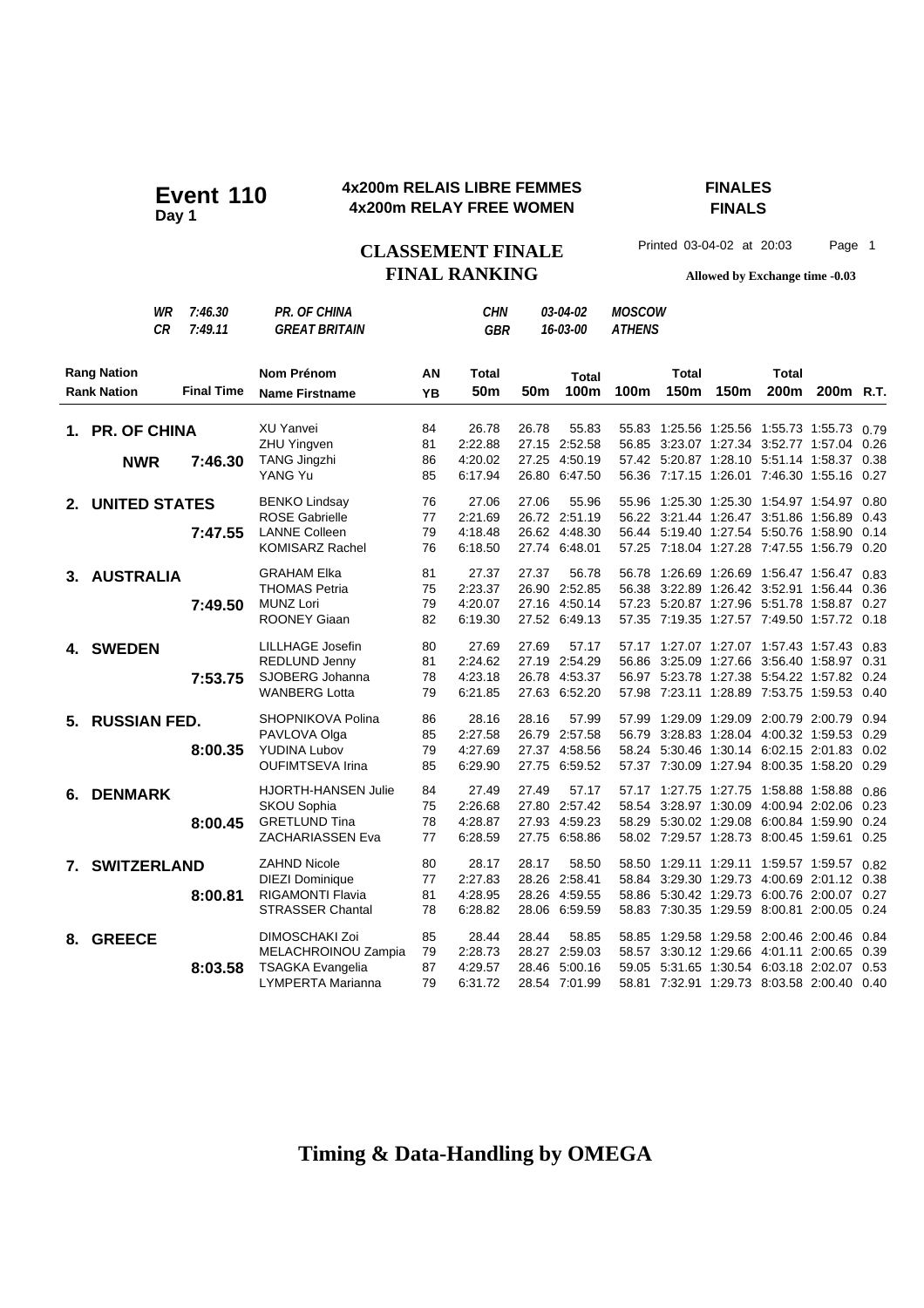#### **4x100m RELAIS 4 NAGES FEMMES SERIES Event 26** 4x100m RELAIS 4 NAGES FEMMES<br>Ax100m RELAY MEDLEY WOMEN

## **HEATS**

**CLASSEMENT TOTAL** Printed 05-04-02 at 11:57 Page 1

## **TOTAL RANKING Allowed by Exchange time -0.03**

|      |                         | WR<br><b>CR</b> | 3:57.46<br>3:57.62    | <b>UNITED STATES OF AMERICA</b><br><b>JAPAN</b> | USA<br><b>JPN</b>                                                                                 | 16-03-00<br>04-04-99 |                      | <i><b>INDIANAPOLIS</b></i><br><b>HONG KONG</b> |                                  |                                          |                                        |                      |
|------|-------------------------|-----------------|-----------------------|-------------------------------------------------|---------------------------------------------------------------------------------------------------|----------------------|----------------------|------------------------------------------------|----------------------------------|------------------------------------------|----------------------------------------|----------------------|
| Rang | <b>Rank HTLN Nation</b> | <b>Nation</b>   |                       | <b>Final Time</b>                               | Nom Prénom<br><b>Name Firstname</b>                                                               |                      | AN<br><b>YB</b>      | Total<br>50 <sub>m</sub>                       | 50m                              | Total<br>100m                            | 100m                                   | R.T.                 |
| 1.   |                         | 2 5 SWEDEN      |                       | $4:00.40$ q                                     | <b>JOHANSSON Camila</b><br><b>IGELSTROM Emma</b><br>KAMMERLING A.<br>LILLHAGE Josefin             |                      | 74<br>80<br>80<br>80 | 29.77<br>1:32.21<br>2:33.79<br>3:32.00         | 29.77<br>30.38<br>26.53<br>25.67 | 1:01.83<br>2:07.26<br>3:06.33<br>4:00.40 | 1:01.83<br>1:05.43<br>59.07<br>54.07   | 0.40<br>0.50<br>0.38 |
| 2.   |                         |                 | 2 4 UNITED STATES     | $4:00.66$ q                                     | <b>MACMANUS Diana</b><br><b>STITTS Staciana</b><br>DE SCENZA Mary<br><b>STONE Tammie</b>          |                      | 86<br>81<br>84<br>76 | 29.11<br>1:31.55<br>2:35.31<br>3:31.53         | 29.11<br>31.44<br>27.28<br>25.29 | 1:00.11<br>2:08.03<br>3:06.24<br>4:00.66 | 1:00.11<br>1:07.92<br>58.21<br>54.42   | 0.29<br>0.48<br>0.20 |
| 3.   | 1.                      |                 | <b>5 SOUTH AFRICA</b> | $4:03.54$ q                                     | WITTSTOCK Charlene<br>POEWE Sarah<br>LOOTS Amanda<br><b>MULLER Helene</b>                         |                      | 78<br>83<br>78<br>78 | 29.80<br>1:33.06<br>2:36.41<br>3:35.15         | 29.80<br>31.51<br>27.75<br>26.57 | 1:01.55<br>2:08.66<br>3:08.58<br>4:03.54 | 1:01.55<br>1:07.11<br>59.92<br>54.96   | 0.87<br>0.48<br>0.23 |
| 4.   |                         |                 | 1 7 PR. OF CHINA      | $4:04.62 \text{ a}$                             | ZHAN Shu<br>QI Hui<br><b>ZHENG Xi</b><br>ZHU Yingven                                              |                      | 85<br>85<br>82<br>81 | 29.89<br>1:32.96<br>2:37.09<br>3:36.04         | 29.89<br>32.01<br>28.07<br>26.87 | 1:00.95<br>2:09.02<br>3:09.17<br>4:04.62 | 1:00.95<br>1:08.07<br>1:00.15<br>55.45 | 0.44<br>0.44<br>0.43 |
| 5.   |                         |                 | 1 4 AUSTRALIA         | $4:05.14$ q                                     | <b>ADCOCK Frances</b><br><b>REILLY Jennifer</b><br><b>HOUGHTON Melanie</b><br><b>ROONEY Giaan</b> |                      | 84<br>83<br>85<br>82 | 30.29<br>1.34.44<br>2:38.62<br>3:36.54         | 30.29<br>32.29<br>27.31<br>25.99 | 1:02.15<br>2:11.31<br>3:10.55<br>4:05.14 | 1:02.15<br>1:09.16<br>59.24<br>54.59   | 0.40<br>0.36<br>0.20 |
| 6.   |                         |                 | 2 3 DENMARK           | $4:05.25$ q                                     | <b>ORNSTEDT Louise</b><br><b>THORUP Majken</b><br><b>SKOU Sophia</b><br>ZACHARIASSEN Eva          |                      | 85<br>79<br>75<br>77 | 29.75<br>1:32.01<br>2:36.58<br>3:35.66         | 29.75<br>31.78<br>27.61<br>26.50 | 1:00.23<br>2:08.97<br>3:09.16<br>4:05.25 | 1:00.23<br>1:08.74<br>1:00.19<br>56.09 | 0.13<br>0.20<br>0.02 |
| 7.   | 1.                      |                 | 3 RUSSIAN FED.        | $4:05.84$ a                                     | RAEVSKAIA Irina<br><b>ALEKHINA Evguenia</b><br>VINOGRADOVA E.<br><b>YUDINA Lubov</b>              |                      | 84<br>85<br>80<br>79 | 30.55<br>1:34.46<br>2:38.16<br>3:36.91         | 30.55<br>32.35<br>27.46<br>26.84 | 1:02.11<br>2:10.70<br>3:10.07<br>4:05.84 | 1:02.11<br>1:08.59<br>59.37<br>55.77   | 0.42<br>0.13<br>0.32 |
| 8.   |                         |                 | 1 6 UKRAINE           | $4:06.54 \text{ a}$                             | AMSHENNIKOVA Irina<br><b>BONDARENKO Svitlana</b><br><b>SAVONYUK Yuliya</b><br><b>MUKOMOL Olga</b> |                      | 86<br>71<br>87<br>79 | 29.84<br>1:33.17<br>2:37.84<br>3:38.38         | 29.84<br>32.21<br>28.22<br>26.92 | 1:00.96<br>2:09.62<br>3:11.46<br>4:06.54 | 1:00.96<br>1:08.66<br>1:01.84<br>55.08 | 0.67<br>0.64<br>0.52 |
| 9.   |                         |                 | 2 6 BELARUS           | 4:06.72                                         | HERASIMENIA A.<br><b>LIAKH Nastassia</b><br>KAPACHENIA Hanna<br>POPCHANKA Alena                   |                      | 85<br>83<br>80<br>79 | 29.51<br>1:33.83<br>2:39.42<br>3:37.92         | 29.51<br>32.43<br>27.98<br>25.98 | 1:01.40<br>2:11.44<br>3:11.94<br>4:06.72 | 1:01.40<br>1:10.04<br>1:00.50<br>54.78 | 0.52<br>0.51<br>0.15 |
| 10.  |                         |                 | 2 2 CHINESE TAIPEI    | 4:21.21                                         | <b>KUAN Chia-Hsien</b><br>CHEN Yi-Fan<br>YANG Chin-Kuei                                           |                      | 85<br>85<br>87       | 32.13<br>1:40.49<br>2:49.01                    | 32.13<br>35.15<br>29.17          | 1:05.34<br>2:19.84<br>3:23.41            | 1:05.34<br>1:14.50<br>1:03.57          | 0.51<br>0.42         |

### **Timing & Data-Handling by OMEGA**

SUNG Yi-Chien 86 3:51.46 28.05 4:21.21 57.80 0.57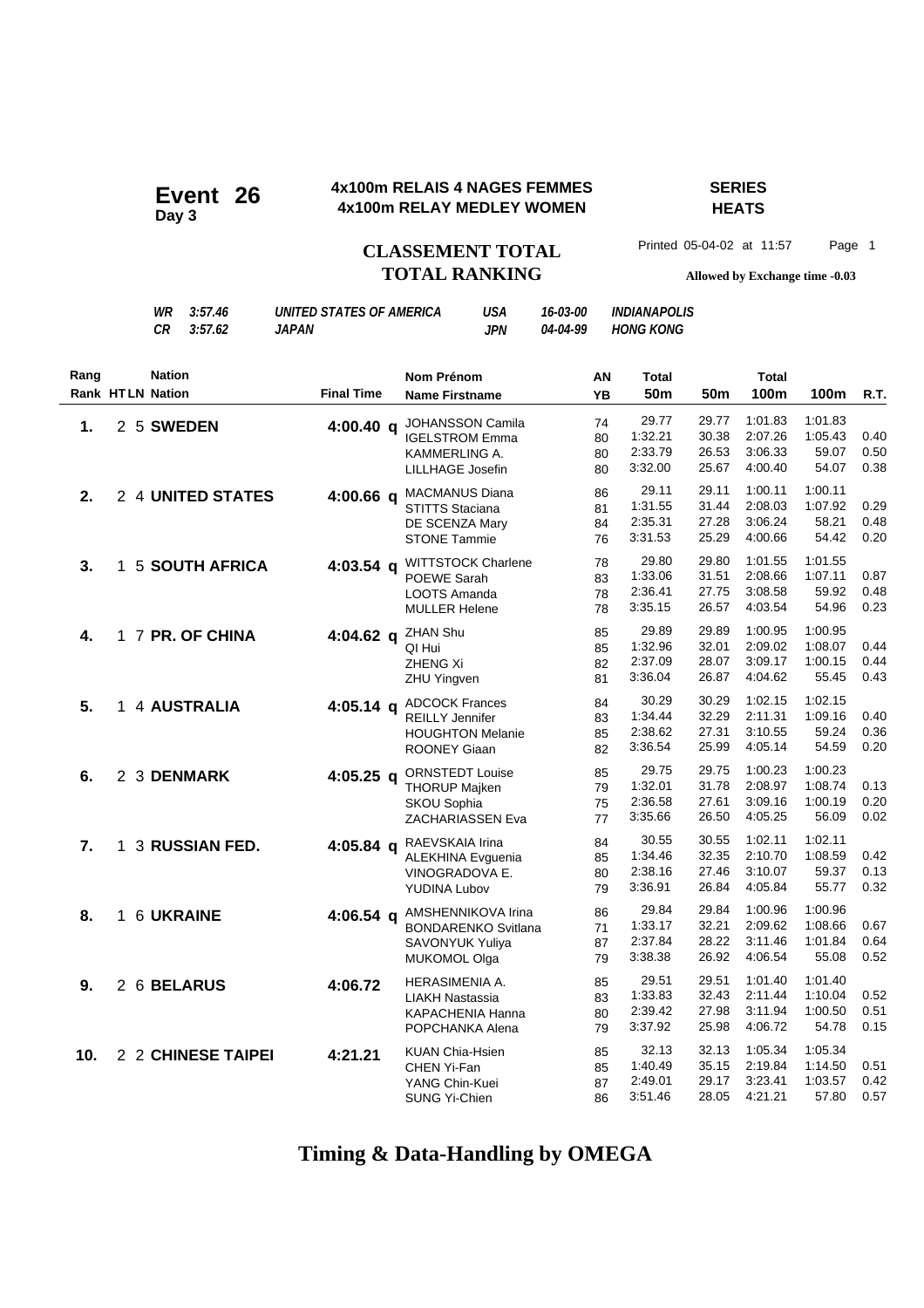#### **4x100m RELAIS 4 NAGES FEMMES SERIES 4x100m RELAIS 4 NAGES FEMMES**<br>Ax100m RELAY MEDLEY WOMEN

## **HEATS**

**Day 3**

### CLASSEMENT TOTAL Printed 05-04-02 at 11:57 Page 2 **TOTAL RANKING Allowed by Exchange time -0.03**

| WR | 3:57.46 | UNITED STATES OF AMERICA | USA | 16-03-00 | <i><b>INDIANAPOLIS</b></i> |
|----|---------|--------------------------|-----|----------|----------------------------|
| СR | 3:57.62 | JAPAN                    | JPN | 04-04-99 | <b>HONG KONG</b>           |

| <b>Nation</b><br>Rang   |                   | Nom Prénom                | AN | Total           |                 | <b>Total</b> |         |      |
|-------------------------|-------------------|---------------------------|----|-----------------|-----------------|--------------|---------|------|
| <b>Rank HTLN Nation</b> | <b>Final Time</b> | <b>Name Firstname</b>     | ΥB | 50 <sub>m</sub> | 50 <sub>m</sub> | 100m         | 100m    | R.T. |
| 2 7 THAILAND<br>11.     | 4:24.12           | VORATHAMRONG C.           | 80 | 30.67           | 30.67           | 1:03.22      | 1:03.22 |      |
|                         |                   | <b>IAMSANITAMORN T.</b>   | 83 | 1:38.73         | 35.51           | 2:19.83      | 1:16.61 | 0.25 |
|                         |                   | TACHAKITTIRANAN P.        | 83 | 2:50.34         | 30.51           | 3:25.02      | 1:05.19 | 0.65 |
|                         |                   | <b>TANTINITI Piyaporn</b> | 82 | 3:53.65         | 28.63           | 4:24.12      | 59.10   | 0.59 |
| 1 2 MACAU<br>12.        | 4:41.79           | DA SILVA KUOK Sonia       | 86 | 33.73           | 33.73           | 1:09.28      | 1:09.28 |      |
|                         |                   | CHUM S.                   | 88 | 1:45.69         | 36.41           | 2:27.60      | 1:18.32 | 0.67 |
|                         |                   | CHEONG Weng Tong          | 82 | 2:58.88         | 31.28           | 3:37.30      | 1:09.70 | 0.17 |
|                         |                   | FONG Man Wai              | 88 | 4:07.84         | 30.54           | 4:41.79      | 1:04.49 | 0.66 |